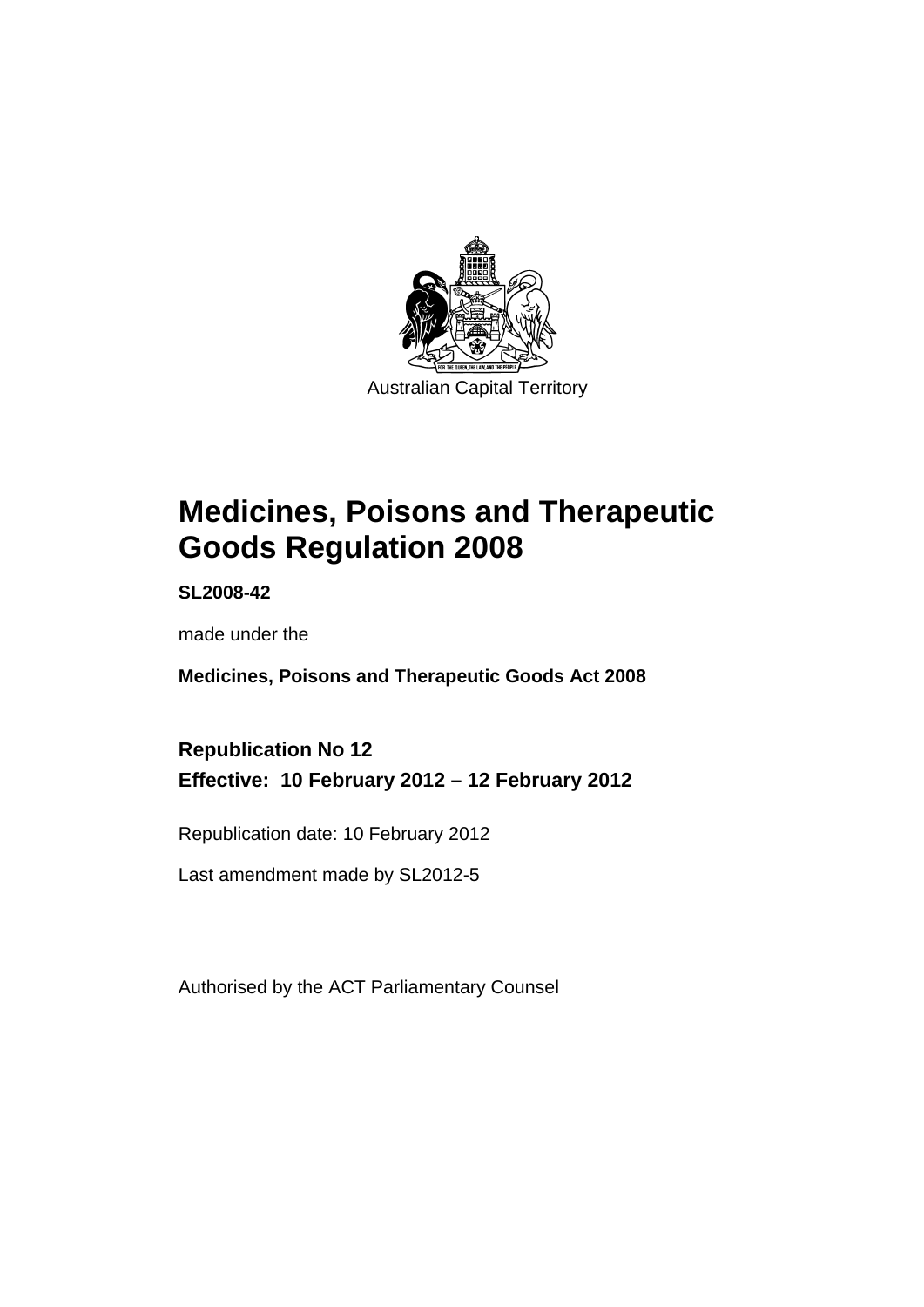#### **About this republication**

#### **The republished law**

This is a republication of the *Medicines, Poisons and Therapeutic Goods Regulation 2008*, made under the *Medicines, Poisons and Therapeutic Goods Act 2008* (including any amendment made under the *Legislation Act 2001*, part 11.3 (Editorial changes)) as in force on 10 February 2012*.* It also includes any commencement, amendment, repeal or expiry affecting this republished law to 10 February 2012.

The legislation history and amendment history of the republished law are set out in endnotes 3 and 4.

#### **Kinds of republications**

The Parliamentary Counsel's Office prepares 2 kinds of republications of ACT laws (see the ACT legislation register at www.legislation.act.gov.au):

- authorised republications to which the *Legislation Act 2001* applies
- unauthorised republications.

The status of this republication appears on the bottom of each page.

#### **Editorial changes**

The *Legislation Act 2001*, part 11.3 authorises the Parliamentary Counsel to make editorial amendments and other changes of a formal nature when preparing a law for republication. Editorial changes do not change the effect of the law, but have effect as if they had been made by an Act commencing on the republication date (see *Legislation Act 2001*, s 115 and s 117). The changes are made if the Parliamentary Counsel considers they are desirable to bring the law into line, or more closely into line, with current legislative drafting practice.

This republication does not include amendments made under part 11.3 (see endnote 1).

#### **Uncommenced provisions and amendments**

If a provision of the republished law has not commenced, the symbol  $\mathbf{U}$  appears immediately before the provision heading. Any uncommenced amendments that affect this republished law are accessible on the ACT legislation register (www.legislation.act.gov.au). For more information, see the home page for this law on the register.

#### **Modifications**

If a provision of the republished law is affected by a current modification, the symbol  $\mathbf{M}$ appears immediately before the provision heading. The text of the modifying provision appears in the endnotes. For the legal status of modifications, see the *Legislation Act 2001*, section 95.

#### **Penalties**

At the republication date, the value of a penalty unit for an offence against this law is \$110 for an individual and \$550 for a corporation (see *Legislation Act 2001*, s 133).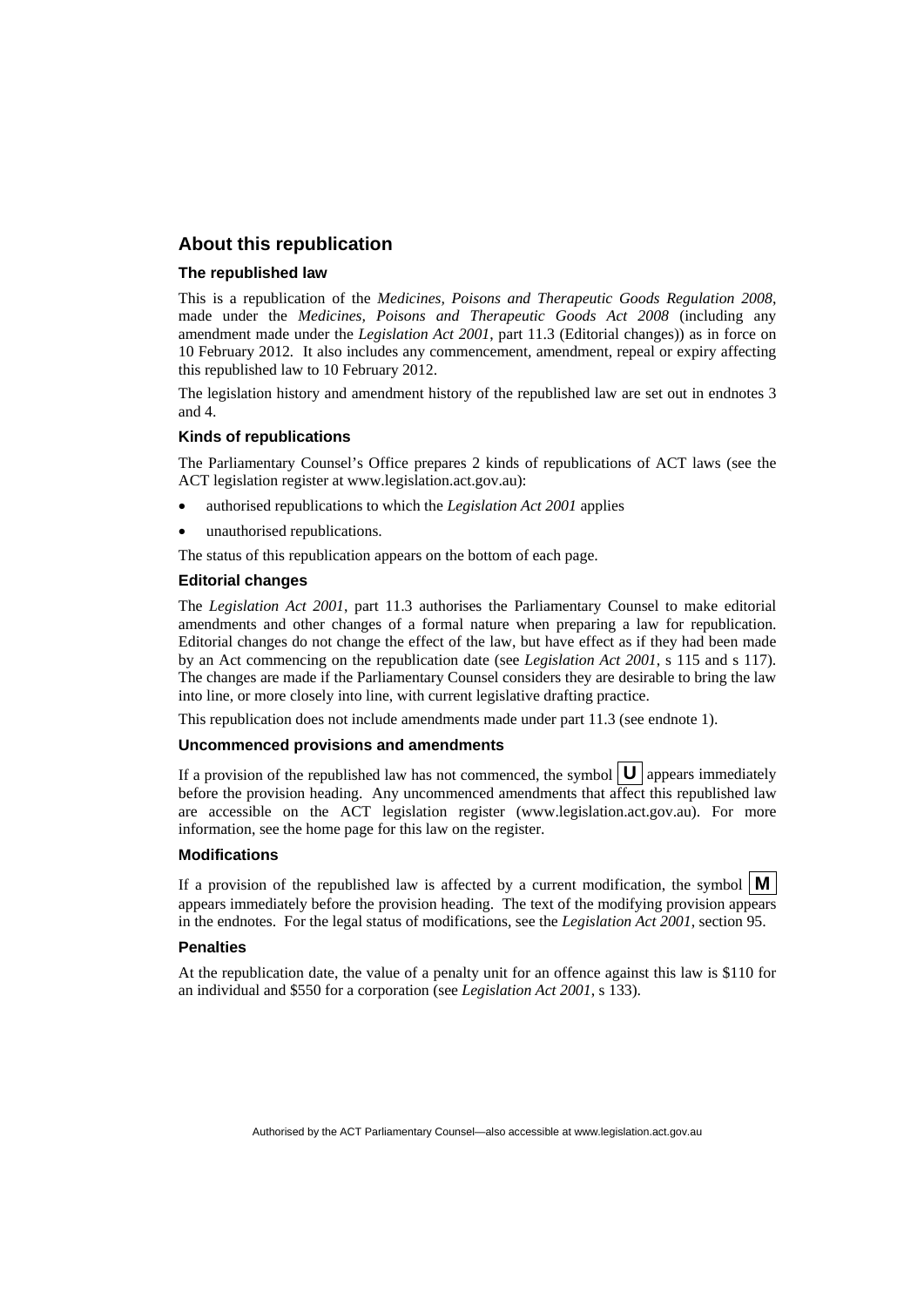

# **Medicines, Poisons and Therapeutic Goods Regulation 2008**

made under the

**Medicines, Poisons and Therapeutic Goods Act 2008** 

## **Contents**

Page

## **Chapter 1 [Preliminary](#page-25-0)**

|   | Name of regulation                                                           | $\mathcal{P}$ |
|---|------------------------------------------------------------------------------|---------------|
| 3 | Dictionary                                                                   | $\mathcal{P}$ |
| 4 | <b>Notes</b>                                                                 | 2.            |
| 5 | Offences against regulation—application of Criminal Code etc                 | 3             |
| 6 | Overview of things to which medicines and poisons standard does not<br>apply | 3             |

| R <sub>12</sub> | Medicines, Poisons and Therapeutic Goods Regulation | contents 1 |
|-----------------|-----------------------------------------------------|------------|
| 10/02/12        | 2008                                                |            |
|                 | Effective: 10/02/12-12/02/12                        |            |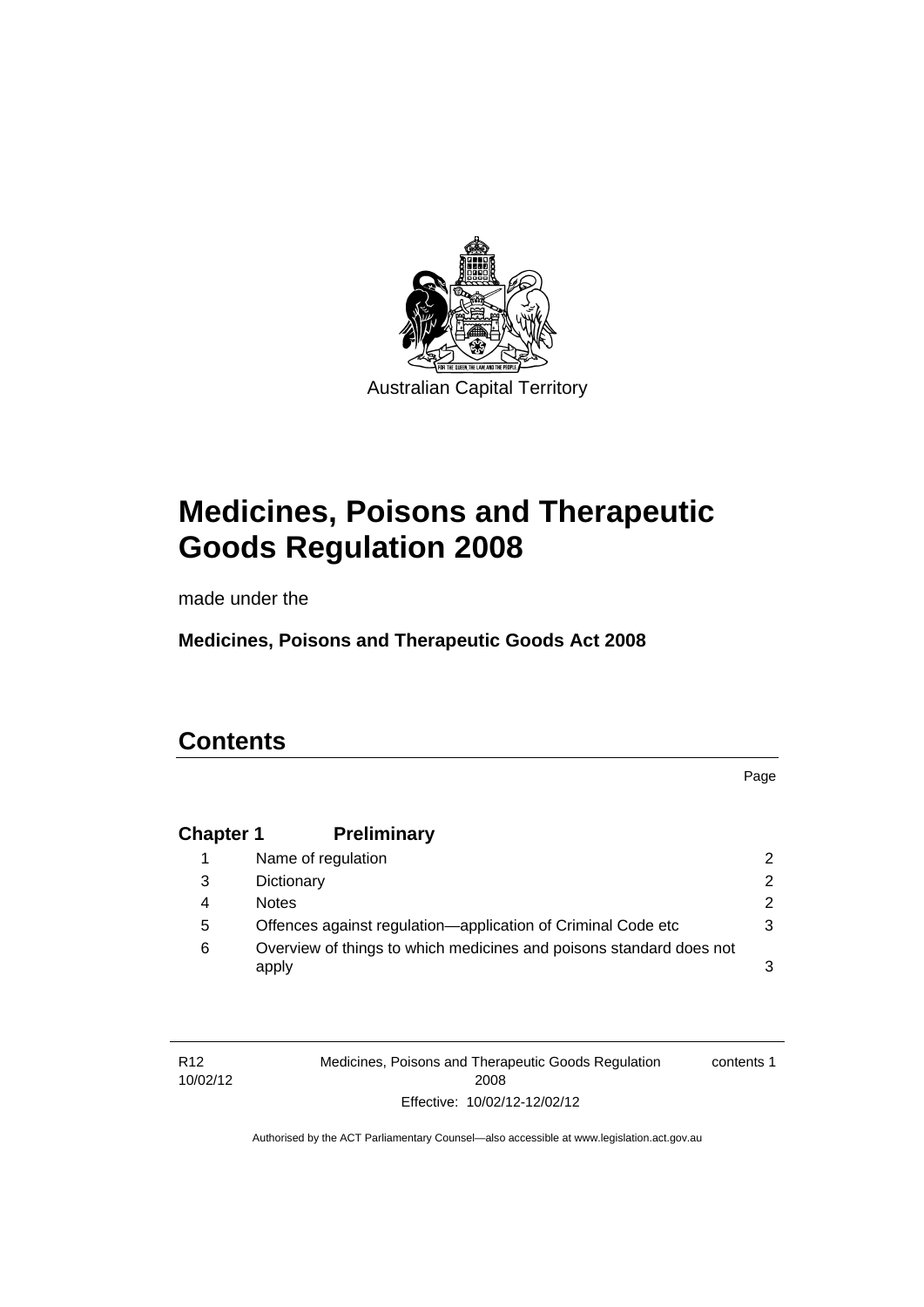#### **Contents**

| <b>Chapter 2</b> |                       | <b>Medicines—authorisations generally</b>                                                             | Page |
|------------------|-----------------------|-------------------------------------------------------------------------------------------------------|------|
| <b>Part 2.1</b>  |                       | <b>Overview of medicines authorisations</b>                                                           |      |
| 10               |                       | General overview of authorisations for medicines                                                      | 5    |
| 11               |                       | Overview of medicines authorisations under this regulation                                            | 6    |
| 12               |                       | General overview of authorisation conditions for medicines                                            | 8    |
| <b>Part 2.2</b>  |                       | <b>Relationship with registration laws</b>                                                            |      |
| 20               |                       | Medicines authorisations subject to Health Practitioner Regulation<br>National Law (ACT) restrictions | 10   |
| 21               | restrictions          | Medicines authorisations subject to Health Professionals Act                                          | 11   |
| <b>Chapter 3</b> |                       | <b>Medicines-supply authorities</b>                                                                   |      |
| <b>Part 3.1</b>  |                       | <b>Prescribing medicines</b>                                                                          |      |
| Division 3.1.1   |                       | Authorisation to prescribe medicines                                                                  |      |
| 30               | $(b)$ and $(3)$ $(b)$ | Authorisation under sch 1 to prescribe medicines—Act, s 40 (1) (b), (2)                               | 12   |
| 31               | and $(2)$ $(b)$       | Authorisation conditions for prescribing medicines-Act, s 44 (1) (b)                                  | 13   |
| 32               | use                   | Additional requirements for prescribing controlled medicines for human                                | 14   |
| 33               |                       | Additional requirements for designated appendix D medicines<br>prescriptions for human use            | 16   |
| Division 3.1.2   |                       | <b>Prescriptions</b>                                                                                  |      |
| 40               |                       | General requirements for written prescriptions                                                        | 16   |
| 41               |                       | Particulars for prescriptions                                                                         | 17   |
| <b>Part 3.2</b>  |                       | <b>Requisitioning medicines</b>                                                                       |      |
|                  |                       | Authorisation to issue requisitions                                                                   |      |
| Division 3.2.1   |                       |                                                                                                       |      |

| contents 2 | Medicines, Poisons and Therapeutic Goods Regulation | R <sub>12</sub> |
|------------|-----------------------------------------------------|-----------------|
|            | 2008                                                | 10/02/12        |
|            | Effective: 10/02/12-12/02/12                        |                 |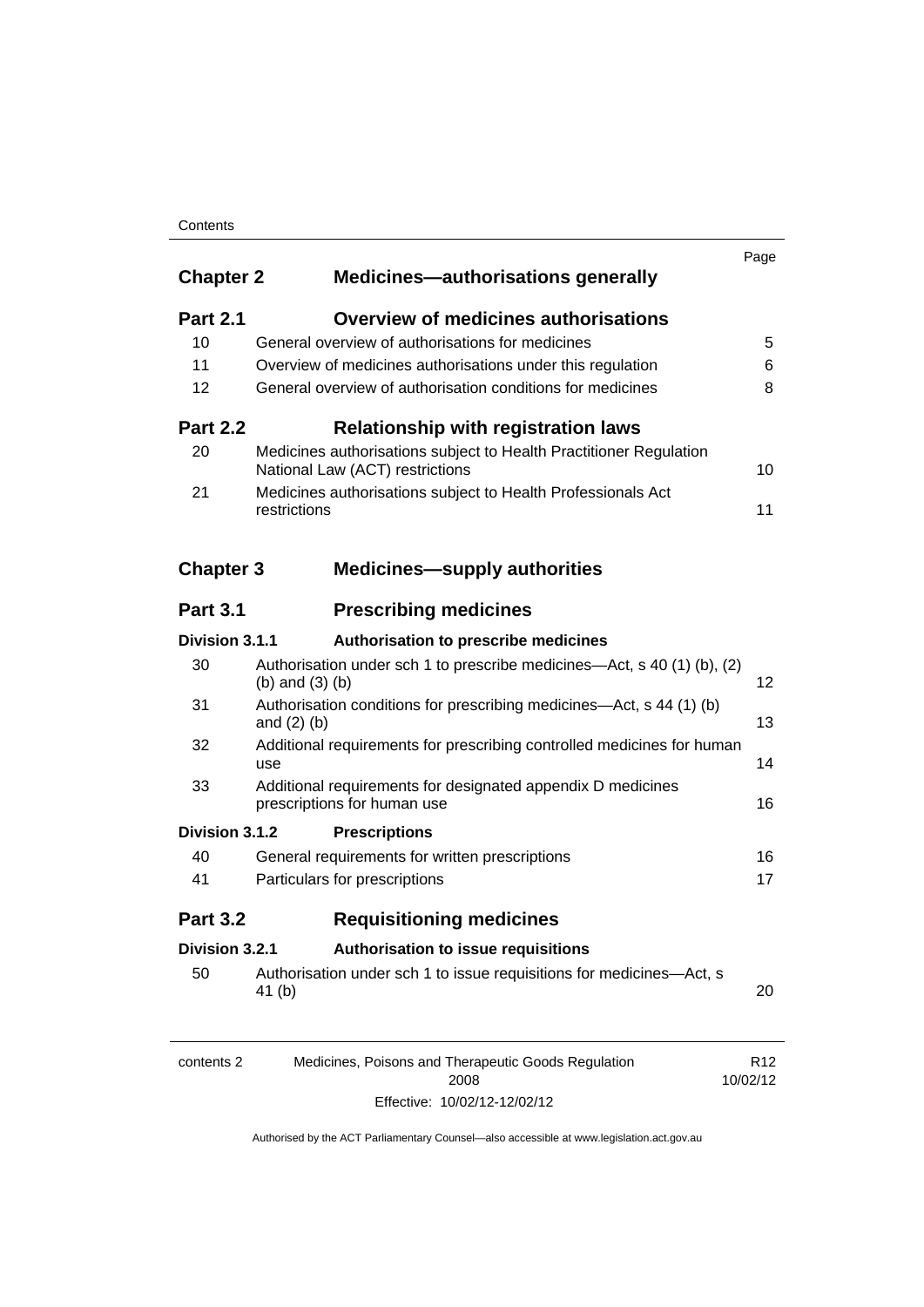|                 |              |                                                                                                                          | Contents   |
|-----------------|--------------|--------------------------------------------------------------------------------------------------------------------------|------------|
| 51              |              | Authorisation conditions for issuing requisitions for medicines-Act,<br>s 44 (1) (b) and (2) (b)                         | Page<br>20 |
| Division 3.2.2  |              | <b>Requisitions</b>                                                                                                      |            |
| 55              |              | General requirements for written requisitions                                                                            | 21         |
| 56              |              | Particulars for requisitions                                                                                             | 21         |
| <b>Part 3.3</b> |              | <b>Medicines purchase orders</b>                                                                                         |            |
| Division 3.3.1  |              | Authorisation to issue purchase orders                                                                                   |            |
| 60              |              | Authorisation under sch 1 to issue purchase orders for medicines-<br>Act, s $38(1)$ (b) and (2) (a)                      | 22         |
| 61              |              | Authorisation conditions for issuing purchase orders for medicines-<br>Act, $s$ 44 (1) (b) and (2) (b)                   | 22         |
| Division 3.3.2  |              | <b>Purchase orders</b>                                                                                                   |            |
| 62              |              | General requirements for medicines purchase orders—Act, s 38 (2) (c)                                                     | 23         |
| <b>Part 3.4</b> |              | <b>Standing orders for medicines</b>                                                                                     |            |
| Division 3.4.1  |              | <b>CHO standing orders</b>                                                                                               |            |
| 70              |              | Authorisation of CHO to issue standing orders for supply of medicines<br>in public health emergencies—Act, s 42 (b)      | 24         |
| 71              |              | Authorisation of CHO to issue standing orders for administration of<br>medicines for public health matters-Act, s 42 (b) | 24         |
| 72              |              | Particulars for CHO standing orders for administration of medicines for<br>public health matters                         | 24         |
| Division 3.4.2  |              | <b>Standing orders for institutions</b>                                                                                  |            |
| 75              |              | Authorisation of doctors to issue standing orders for administration of<br>medicines at institutions-Act, s 42 (b)       | 25         |
| 76              | institutions | Particulars for standing orders for administration of medicines at                                                       | 26         |
| Division 3.4.3  |              | <b>Standing orders for walk-in centre</b>                                                                                |            |
| 77              |              | Authorisation of CHO to issue standing orders for supply and                                                             | 27         |
|                 |              | administration of medicines at walk-in centre-Act, s 42 (b)                                                              |            |

| R12      | Medicines, Poisons and Therapeutic Goods Regulation | contents 3 |
|----------|-----------------------------------------------------|------------|
| 10/02/12 | 2008                                                |            |
|          | Effective: 10/02/12-12/02/12                        |            |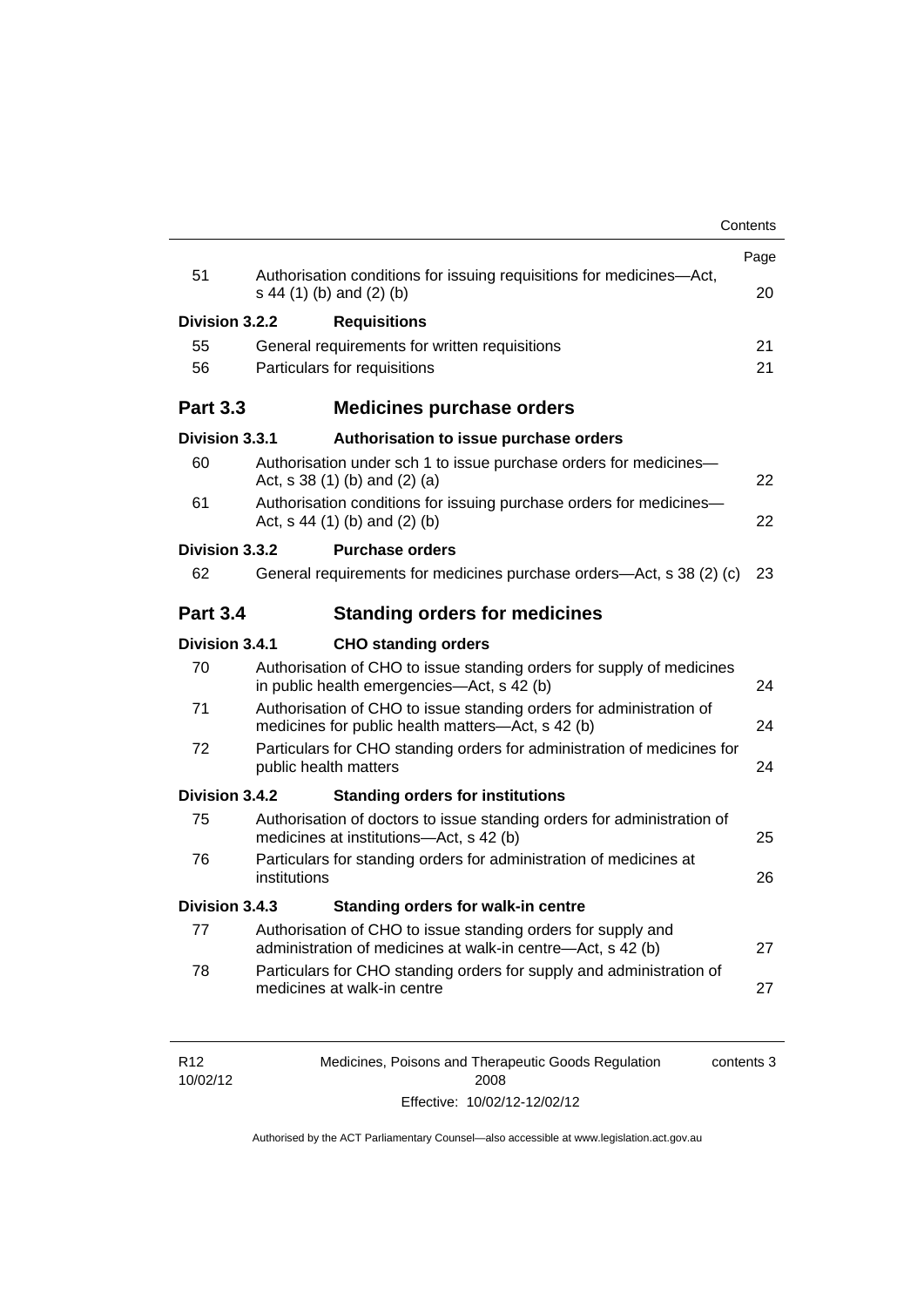|                  |                                                                                                                                      | Page |
|------------------|--------------------------------------------------------------------------------------------------------------------------------------|------|
| <b>Part 3.5</b>  | <b>Medicines supply authorities generally</b>                                                                                        |      |
| 80               | Cancellation of invalid supply authorities—Act, s 30 (2) (d)                                                                         | 29   |
| 81               | Information for CHO about controlled medicines supplied on supply<br>authorities-Act, s 31 (1) (b) and (4), def required information | 29   |
| <b>Chapter 4</b> | <b>Supplying medicines</b>                                                                                                           |      |
| <b>Part 4.1</b>  | <b>Preliminary</b>                                                                                                                   |      |
| 100              | Overview of supply authorisations for medicines                                                                                      | 31   |
| <b>Part 4.2</b>  | <b>Medicines—supply authorisations under</b><br>sch <sub>1</sub>                                                                     |      |
| Division 4.2.1   | Sch 1 medicines supply authorisations                                                                                                |      |
| 110              | Authorisation under sch 1 to supply medicines-<br>Act, $s$ 26 (1) (b) and (2) (b)                                                    | 32   |
| Division 4.2.2   | <b>Dispensing medicines</b>                                                                                                          |      |
| 120              | Authorisation conditions for dispensing medicines—Act, s 44 (1) (b)<br>and $(2)$ $(b)$                                               | 33   |
| 121              | How medicines are dispensed                                                                                                          | 34   |
| 122              | Noting changes to prescriptions on oral direction of prescriber-Act, s<br>$27(2)$ (b) (ii)                                           | 36   |
| 123              | Labelling dispensed medicines—Act, s 60 (1) (c) (i) and (2) (c) (i)                                                                  | 37   |
| 124              | Marking dispensed prescriptions                                                                                                      | 38   |
| 125              | Recording dispensing of medicines                                                                                                    | 39   |
| Division 4.2.3   | <b>Supplying medicines on requisitions</b>                                                                                           |      |
| 130              | Authorisation conditions for supplying medicines on requisitions-<br>Act, s 44 (1) (b) and (2) (b)                                   | 40   |
| 131              | Supplying medicines on requisitions                                                                                                  | 41   |
| 132              | Labelling medicines supplied on requisition—Act, s 60 (1) (c) (i) and<br>$(2)$ (c) (i)                                               | 42   |
| 133              | Marking filled requisitions                                                                                                          | 42   |
| 134              | Recording supply of medicines on requisitions                                                                                        | 43   |
|                  |                                                                                                                                      |      |

| contents 4 | Medicines, Poisons and Therapeutic Goods Regulation | R <sub>12</sub> |
|------------|-----------------------------------------------------|-----------------|
|            | 2008                                                | 10/02/12        |
|            | Effective: 10/02/12-12/02/12                        |                 |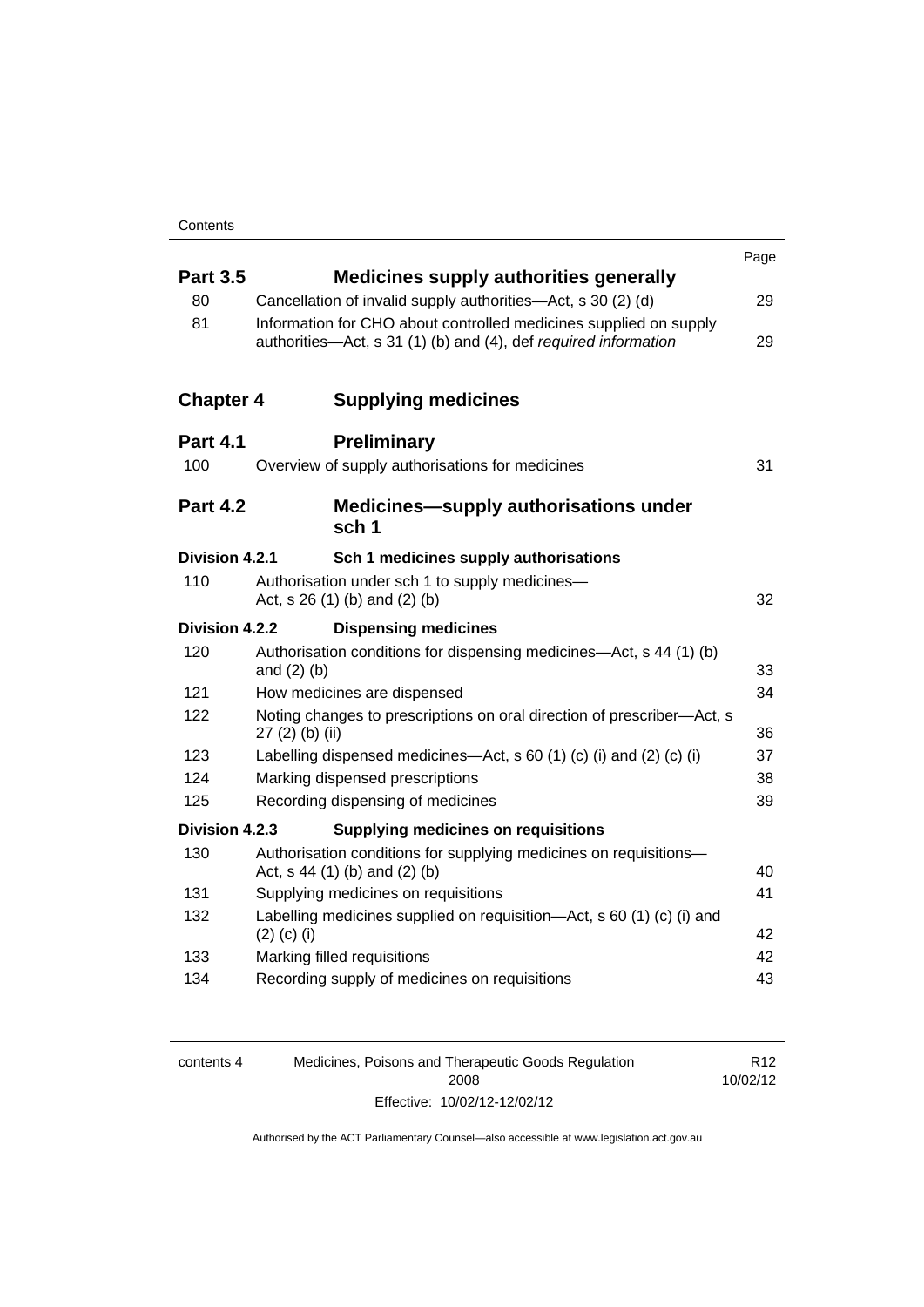| Contents |
|----------|
|----------|

|                |                                                                                                                                     | Page |
|----------------|-------------------------------------------------------------------------------------------------------------------------------------|------|
| Division 4.2.4 | Supplying medicines on purchase orders                                                                                              |      |
| 140            | Authorisation conditions for supplying medicines on purchase orders-<br>Act, s 44 (1) (b) and (2) (b)                               | 44   |
| 141            | Supplying medicines on purchase orders                                                                                              | 45   |
| 142            | Recording supply of medicines on purchase orders                                                                                    | 46   |
| Division 4.2.5 | Supplying medicines on standing orders                                                                                              |      |
| 150            | Authorisation conditions for supplying medicines on standing orders-<br>Act, s 44 (1) (b) and (2) (b)                               | 47   |
| 151            | Supplying medicines on standing orders                                                                                              | 48   |
| 152            | Labelling medicines supplied on standing order—Act, s 60 (1) (c) (i)<br>and $(2)$ $(c)$ $(i)$                                       | 48   |
| 153            | Recording supply of medicines on standing orders                                                                                    | 49   |
| Division 4.2.6 | Supplying medicines during consultations                                                                                            |      |
| 160            | Authorisation conditions for supplying medicines during<br>consultations- $-\text{Act}$ , s 44 (1) (b) and (2) (b)                  | 50   |
| 161            | Labelling medicines supplied during consultations                                                                                   | 51   |
| 162            | Recording medicines supplied during consultations                                                                                   | 53   |
| 163            | Additional requirements for supplying controlled medicines for human<br>use during consultations                                    | 53   |
| 164            | Information for CHO about controlled medicines supplied during<br>consultations—Act, s 31 (2) (b) and (4), def required information | 54   |
| Division 4.2.7 | Selling pseudoephedrine by retail                                                                                                   |      |
| 170            | Meaning of retail sale-div 4.2.7                                                                                                    | 55   |
| 171            | Authorisation conditions for retail sale of pseudoephedrine-Act, s 44<br>$(1)$ (b) and $(2)$ (b)                                    | 55   |
| 172            | Requirement to tell buyer about pseudoephedrine sales record                                                                        | 56   |
| 173            | Required information for pseudoephedrine sales records                                                                              | 57   |
| 174            | Failure to amend pseudoephedrine sales record                                                                                       | 59   |
| 175            | Pseudoephedrine sales record-decision by CHO                                                                                        | 60   |
| Division 4.2.8 | Supplying pharmacist only medicines                                                                                                 |      |
| 180            | Authorisation conditions for supply of pharmacist only medicines—Act,<br>s 44 (1) (b) and (2) (b)                                   | 60   |

| R12      |  |
|----------|--|
| 10/02/12 |  |

Medicines, Poisons and Therapeutic Goods Regulation 2008 Effective: 10/02/12-12/02/12 contents 5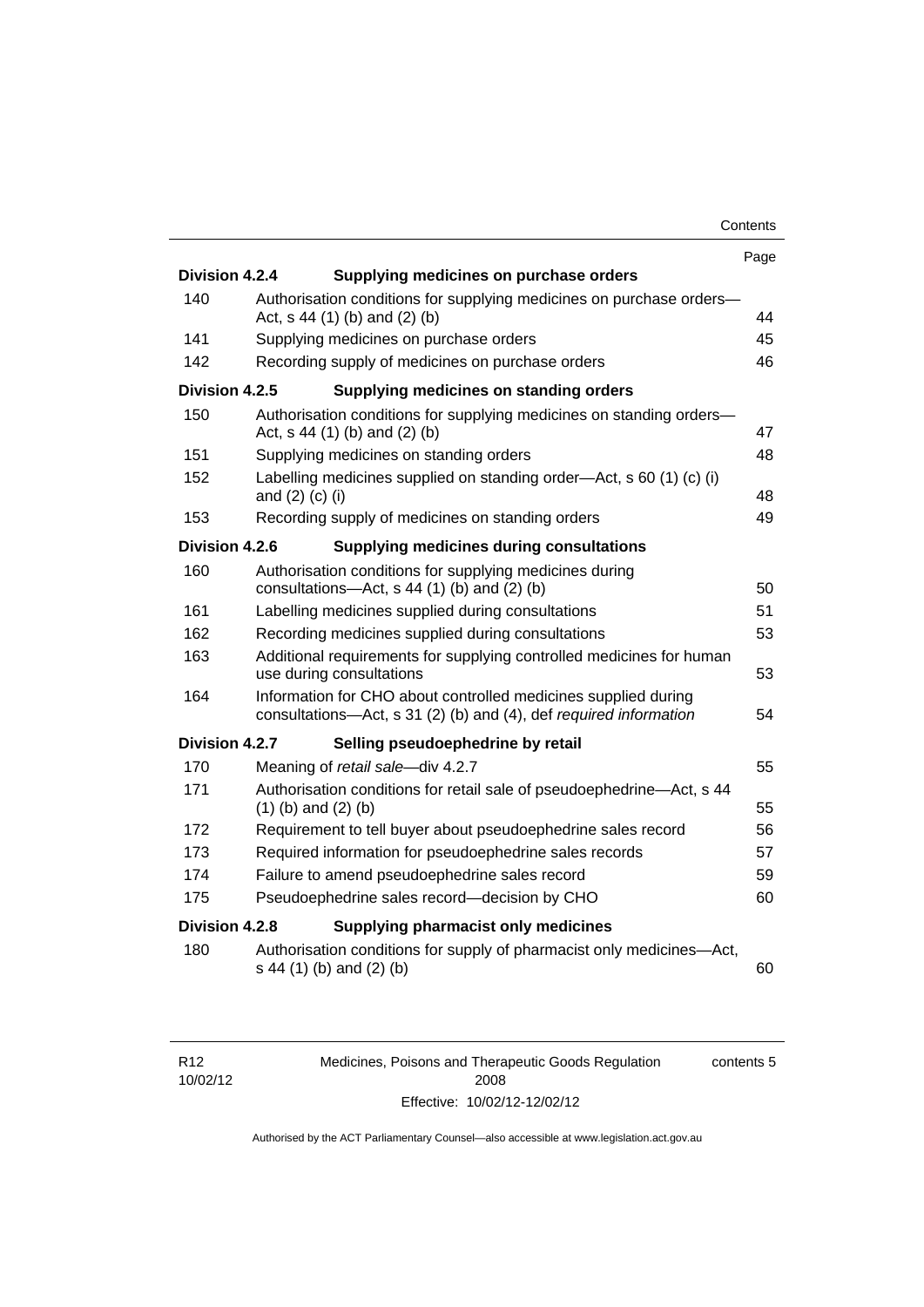|                  |                                                                                                                                                   | Page                        |
|------------------|---------------------------------------------------------------------------------------------------------------------------------------------------|-----------------------------|
| <b>Part 4.3</b>  | Authorisation to supply without prescription<br>in emergencies                                                                                    |                             |
| 250              | Meaning of designated prescription only medicine-pt 4.3                                                                                           | 62                          |
| 251              | Authorisation to supply certain medicines without prescription in<br>emergencies-Act, s 26 (1) (b)                                                | 62                          |
| 252              | Authorisation conditions for supplying of certain medicines without<br>prescription in emergencies-Act, s 44 (1) (b) and (2) (b)                  | 63                          |
| 253              | Labelling medicines supplied without prescription in emergencies-<br>Act, s 60 (1) (c) (i) and (2) (c) (i)                                        | 64                          |
| 254              | Recording medicines supplied without prescription in emergencies                                                                                  | 65                          |
| <b>Part 4.4</b>  | Authorisation to supply medicines for<br>disposal                                                                                                 |                             |
| 260              | Authorisation to supply medicines to pharmacists for disposal-Act, s<br>26(1)(b)                                                                  | 66                          |
| 261              | Authorisation to supply medicines to commercial disposal operators for<br>disposal- $-\text{Act}$ , s 26 (1) (b)                                  | 66                          |
| <b>Part 4.5</b>  | Wholesale supply of medicines under<br>corresponding laws                                                                                         |                             |
| 270              | Conditions for wholesalers supplying medicines under corresponding<br>laws-Act, s $20(4)(c)$                                                      | 67                          |
| <b>Chapter 5</b> | <b>Administering medicines</b>                                                                                                                    |                             |
| <b>Part 5.1</b>  | Authorisations for health-related occupations                                                                                                     |                             |
| 350              | Authorisation under sch 1 for people in health-related occupations to<br>administer medicines—Act, s 37 (1) (b) and (3) (b)                       | 68                          |
| 351              | Authorisation conditions for administration of medicines at institutions<br>by people in health-related occupations—Act, s 44 (1) (b) and (2) (b) | 68                          |
| <b>Part 5.2</b>  | <b>Other administration authorisations</b>                                                                                                        |                             |
| 360              | Authorisation for self-administration etc of medicines-Act, s 37 (2) (b)<br>and $(3)$ $(b)$                                                       | 70                          |
| 361              | Authorisation for administration of medicines by assistants-Act,<br>$s 37(1)$ (b)                                                                 | 71                          |
| contents 6       | Medicines, Poisons and Therapeutic Goods Regulation<br>2008                                                                                       | R <sub>12</sub><br>10/02/12 |
|                  | Effective: 10/02/12-12/02/12                                                                                                                      |                             |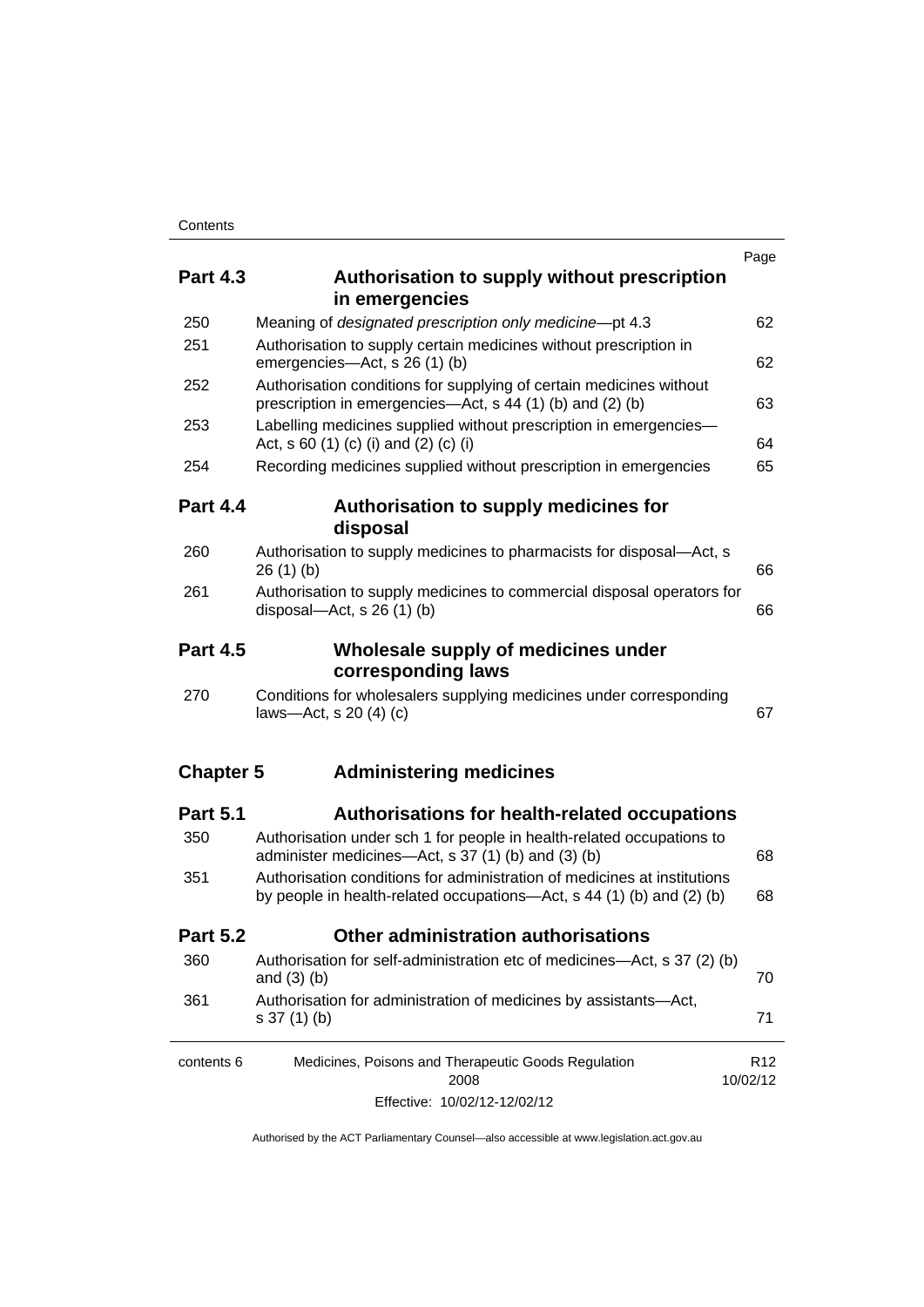|                             |                                                                                                                                       | Contents   |
|-----------------------------|---------------------------------------------------------------------------------------------------------------------------------------|------------|
|                             |                                                                                                                                       | Page       |
| <b>Chapter 6</b>            | Obtaining and possessing medicines                                                                                                    |            |
| 370                         | Authorisation under sch 1 to obtain and possess medicines-Act, s 35<br>$(1)$ (b), (2) (b) and s 36 (b)                                | 72         |
| 371                         | Authorisation to obtain and possess medicines for certain personal<br>use-related dealings—Act, s $35(1)(b)$ , $(2)(b)$ and s $36(b)$ | 72         |
| <b>Chapter 7</b>            | <b>Manufacturing medicines</b>                                                                                                        |            |
| 380                         | Authorisation under sch 1 to manufacture medicines—Act, s 33 (b)                                                                      | 73         |
| <b>Chapter 8</b>            | <b>Discarding medicines</b>                                                                                                           |            |
| 390                         | Discarding controlled medicines—Act, s 34 (1) (a)                                                                                     | 74         |
| <b>Chapter 9</b>            | Other medicines authorisations                                                                                                        |            |
| <b>Part 9.1</b>             | Authorisations for delivery people and<br>commercial disposal operators                                                               |            |
| 400                         | Authorisations to deliver medicines under supply authorities-Act,<br>s 26 (1) (b), (2) (b), s 35 (1) (b), (2) (b) and s 36 (b)        | 75         |
| 401                         | Authorisations for commercial disposal operators—Act, s 26 (1) (b)<br>and (2) (b), s 35 (1) (b) and (2) (b) and s 36 (b)              | 76         |
| <b>Part 9.2</b>             | <b>Emergency supply and administration of</b><br>adrenaline and salbutamol                                                            |            |
| 410                         | Authorisations to supply and administer adrenaline and salbutamol-<br>Act, s 26 (1) (b) and s 37 (1) (b)                              | 77         |
| <b>Part 9.3</b>             | <b>Medicines authorisations for corrections</b><br>functions                                                                          |            |
| 420                         | Authorisations for CYP authorised people—Act, s 26 (1) (b),<br>s 35 (1) (b), (2) (b), s 36 (b) and s 37 (1) (b)                       | 78         |
| 421                         | Authorisations for corrections officers-Act, s 26 (1) (b), s 35 (1) (b),<br>$(2)$ (b), s 36 (b) and s 37 (1) (b)                      | 79         |
| 422                         | Authorisations for court and police cell custodians—Act, s 26 (1) (b),<br>s 35 (1) (b), (2) (b), s 36 (b) and s 37 (1) (b)            | 79         |
| R <sub>12</sub><br>10/02/12 | Medicines, Poisons and Therapeutic Goods Regulation<br>2008                                                                           | contents 7 |
|                             | Effective: 10/02/12-12/02/12                                                                                                          |            |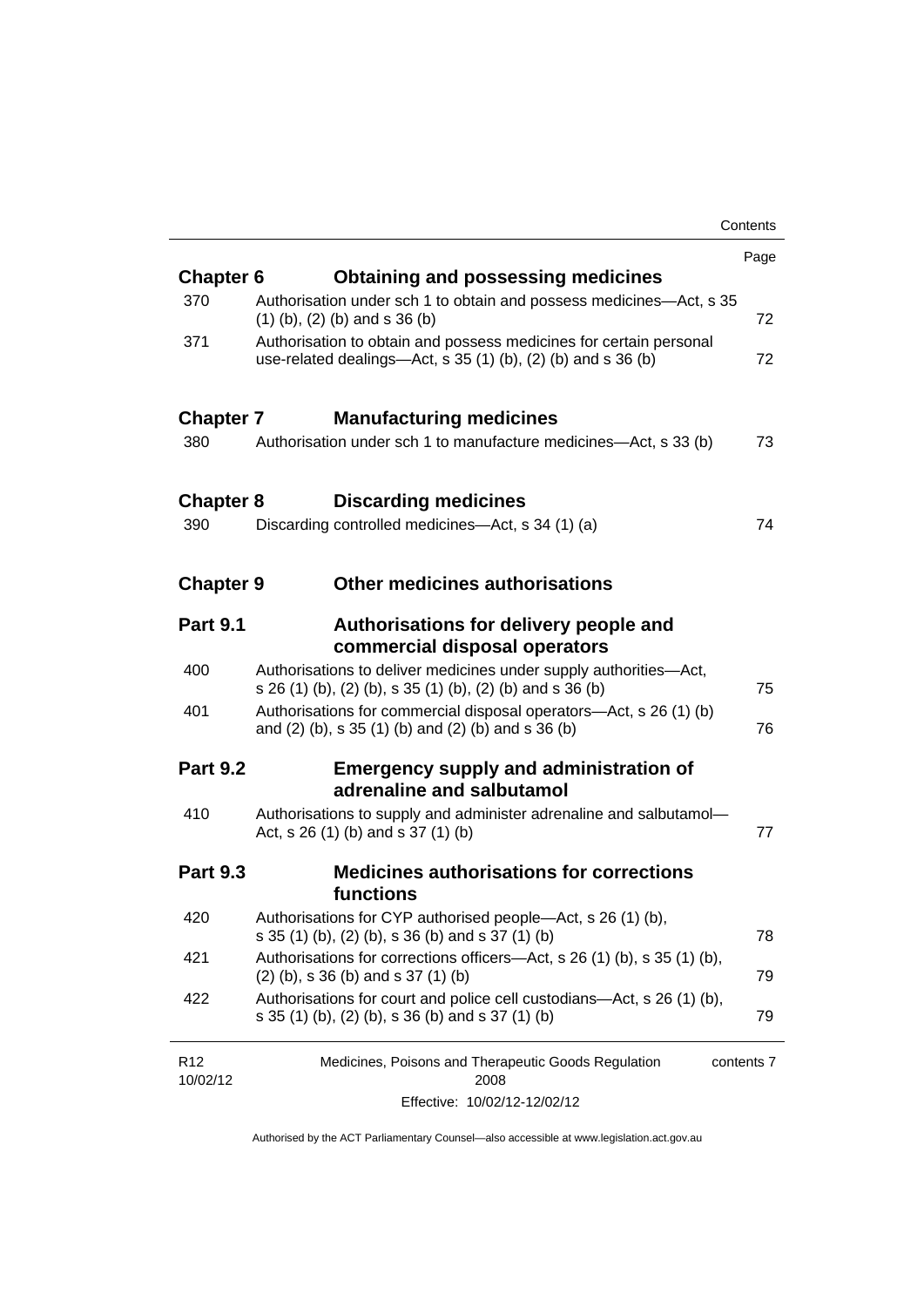|                 |                                                                                                                           | Page |
|-----------------|---------------------------------------------------------------------------------------------------------------------------|------|
| <b>Part 9.4</b> | Authorisations for medicines research and<br>education program purposes other than<br>controlled medicines                |      |
| 430             | Authorisations for non-controlled medicines research and education-<br>Act, $s$ 26 (1) and (2) (b)                        | 81   |
| 431             | Authorisation conditions for non-controlled medicines research and<br>education- $Act$ , s 44 (1) (b) and (2) (b)         | 82   |
| <b>Part 9.5</b> | <b>Authorisations under medicines licences</b>                                                                            |      |
| Division 9.5.1  | Controlled medicines research and education program<br>licence authorisations                                             |      |
| 440             | Authorisations under controlled medicines research and education<br>program licences—Act, s 20 (1) (a)                    | 84   |
| 441             | Authorisation condition for controlled medicines research and<br>education program licences—Act, s 44 (1) (b) and (2) (b) | 85   |
| Division 9.5.2  | <b>First-aid kit licence authorisations</b>                                                                               |      |
| 450             | Authorisations under first-aid kit licences—Act, s 20 (1) (a)                                                             | 86   |
| 451             | Authorisation condition for first-aid kit licences—Act, s 44 (1) (b) and<br>$(2)$ $(b)$                                   | 87   |
| Division 9.5.3  | Wholesalers licence authorisations                                                                                        |      |
| 460             | Authorisations under medicines wholesalers licences—Act, s 20 (1) (a)                                                     | 87   |
| 461             | Authorisation conditions for medicines wholesalers licences-Act,<br>s 44 (1) (b) and (2) (b)                              | 88   |
| Division 9.5.4  | Opioid dependency treatment licence authorisations                                                                        |      |
| 470             | Authorisations under opioid dependency treatment licences-Act,<br>s 20 (1) (a)                                            | 89   |
| 471             | Authorisation condition for opioid dependency treatment licences-<br>Act, $s$ 44 (1) (b) and (2) (b)                      | 90   |
| Division 9.5.5  | Pharmacy medicines rural communities licences                                                                             |      |
| 480             | Authorisations under pharmacy medicines rural communities<br>licences- $-\text{Act}$ , s 20 (1) (a)                       | 91   |
| 481             | Authorisation conditions for pharmacy medicines rural communities<br>licences—Act, $s$ 44 (1) (b) and (2) (b)             | 92   |
|                 |                                                                                                                           |      |

| contents 8 | Medicines, Poisons and Therapeutic Goods Regulation | R <sub>12</sub> |
|------------|-----------------------------------------------------|-----------------|
|            | 2008                                                | 10/02/12        |
|            | Effective: 10/02/12-12/02/12                        |                 |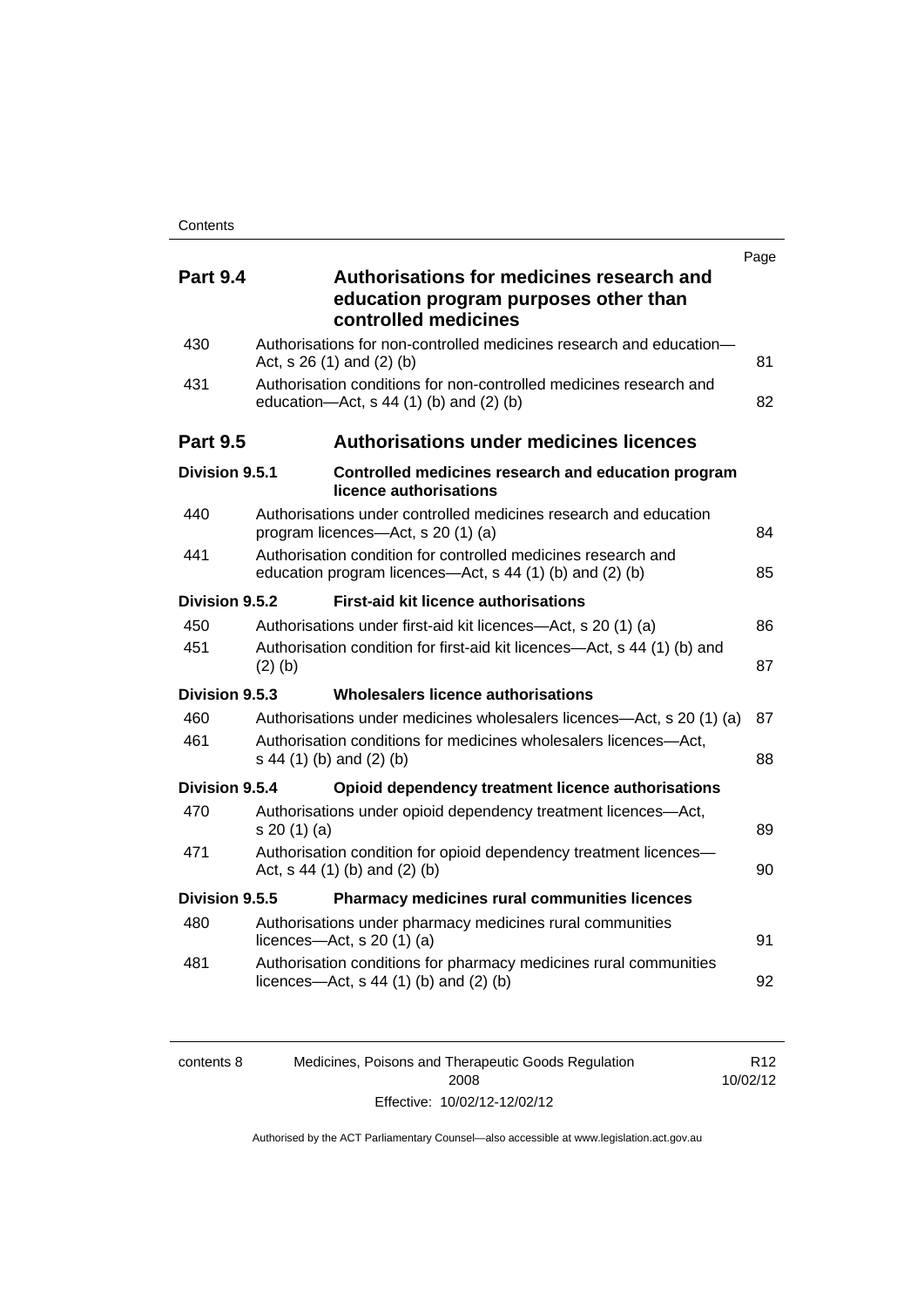| <b>Chapter 10</b> | Packaging and labelling of medicines<br>generally                                                                                     | Page |
|-------------------|---------------------------------------------------------------------------------------------------------------------------------------|------|
| 500               | When pharmacy medicines and pharmacist only medicines to be<br>supplied in manufacturer's packs-Act, s 59 (1) (c) (i) and (2) (c) (i) | 94   |
| 501               | Packaging of supplied manufacturer's packs of medicines-Act, s 59<br>$(1)$ (c) (i) and (2) (c) (i)                                    | 94   |
| 502               | Labelling of supplied manufacturer's packs of medicines-Act,<br>s 60 (1) (c) (i) and (2) (c) (i)                                      | 95   |
| <b>Chapter 11</b> | <b>Storage of medicines</b>                                                                                                           |      |
| <b>Part 11.1</b>  | <b>Preliminary</b>                                                                                                                    |      |
| 510               | Meaning of prescribed person-ch 11                                                                                                    | 96   |
| 511               | Meaning of key-ch 11                                                                                                                  | 97   |
| <b>Part 11.2</b>  | Storage requirements for medicines generally                                                                                          |      |
| 515               | Storage of medicines generally-Act, s 61 (b) and (c)                                                                                  | 98   |
| <b>Part 11.3</b>  | Additional storage requirements for<br>medicines other than controlled medicines                                                      |      |
| 520               | Storage of medicines other than controlled medicines in community<br>pharmacies-Act, s 61 (b) and (c)                                 | 99   |
| 521               | Storage of medicines other than controlled medicines by other<br>people—Act, s 61 (b) and (c)                                         | 100  |
| 522               | Storage of pharmacy medicines by pharmacy medicines rural<br>communities licence-holders-Act, s 61 (b) and (c)                        | 100  |
| <b>Part 11.4</b>  | Additional storage requirements for<br>controlled medicines                                                                           |      |
| 530               | Meaning of personal custody-pt 11.4                                                                                                   | 101  |
| 531               | Storage of controlled medicines by wholesalers licence-holders-<br>Act, $s 61$ (b) and (c)                                            | 101  |
| 532               | Storage of controlled medicines for certain health-related<br>occupations-Act, s 61 (b) and (c)                                       | 102  |

| R <sub>12</sub> | Medicines, Poisons and Therapeutic Goods Regulation | contents 9 |
|-----------------|-----------------------------------------------------|------------|
| 10/02/12        | 2008                                                |            |
|                 | Effective: 10/02/12-12/02/12                        |            |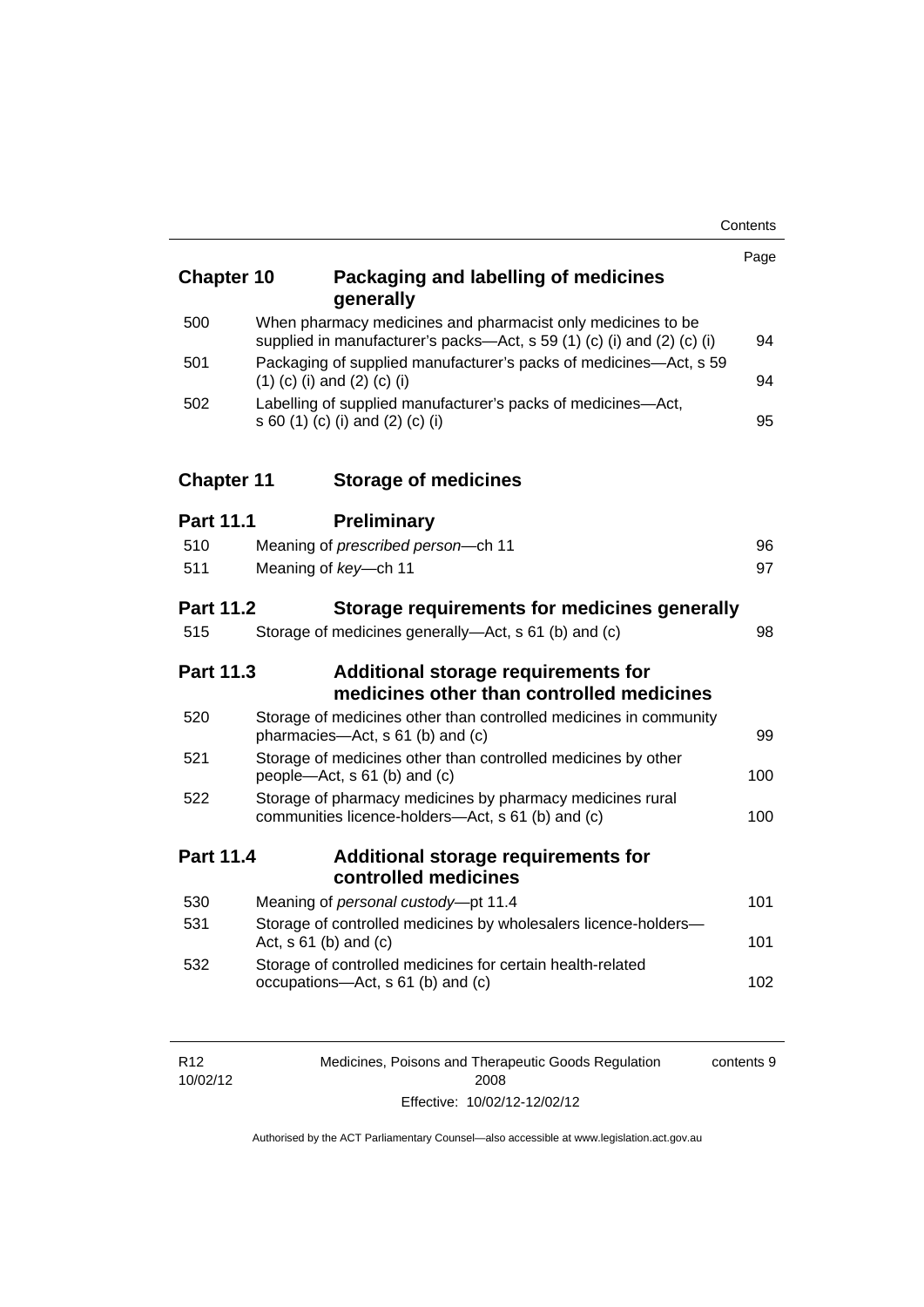|                   |                                                                                                                  | Page |
|-------------------|------------------------------------------------------------------------------------------------------------------|------|
| 533               | Storage of controlled medicines by certain other prescribed people-<br>Act, $s \, 61$ (b) and (c)                | 103. |
| <b>Chapter 12</b> | <b>Controlled medicines registers</b>                                                                            |      |
| 540               | Keeping of controlled medicines registers by certain people—Act, s 48<br>(a) and $s$ 50 (1) (b) and (2) (b)      | 106. |
| 541               | Keeping of controlled medicines registers by first-aid kit holders-Act,<br>s 48 (a) and s 50 (1) (b) and (2) (b) | 108  |
| 542               | Form of controlled medicines registers—Act, s 49 (1) (b) and (2) (b)                                             | 109  |
| 543               | Making entries in controlled medicines registers—Act, s 51 (1) (b)                                               | 109  |
| 544               | Prescribed witnesses for administration of controlled medicines—Act.<br>s 53 (a) and (b)                         | 111  |
| 545               | Prescribed witnesses for discarding of controlled medicines—Act, s 54<br>$(a)$ and $(b)$                         | 111  |

|     | 197 anu 197                                                                   | .   |
|-----|-------------------------------------------------------------------------------|-----|
| 546 | Changes etc to entries in controlled medicines registers—Act, s 55 (2)<br>(b) | 112 |
|     |                                                                               |     |

## **Chapter 13 [Controlled medicines and appendix D](#page-137-0)  [medicines approvals for human use](#page-137-0)**

### **Part 13.1 [Controlled medicines approvals](#page-137-1)**

## contents 10 Medicines, Poisons and Therapeutic Goods Regulation R12 **[Division 13.1.1](#page-137-2) Preliminary** 550 Meaning of *controlled medicines approval* [114](#page-137-3) 551 Meaning of *designated prescriber*[—pt 13.1 114](#page-137-4) **Division 13.1.2 [Standing controlled medicines approvals](#page-138-0)** 555 [Standing approval to prescribe controlled medicines for hospital in](#page-138-1)[patients 115](#page-138-1) 556 [Standing approval to prescribe controlled medicines for short-term](#page-138-2)  [treatment 115](#page-138-2) 557 [Standing interim approval to prescribe buprenorphine and methadone](#page-138-3)  [for patients of certain institutions 115](#page-138-3) **Division 13.1.3 [Chief health officer controlled medicines approvals](#page-140-0)** 560 [Applications for CHO controlled medicines approvals 117](#page-140-1)

2008 Effective: 10/02/12-12/02/12 10/02/12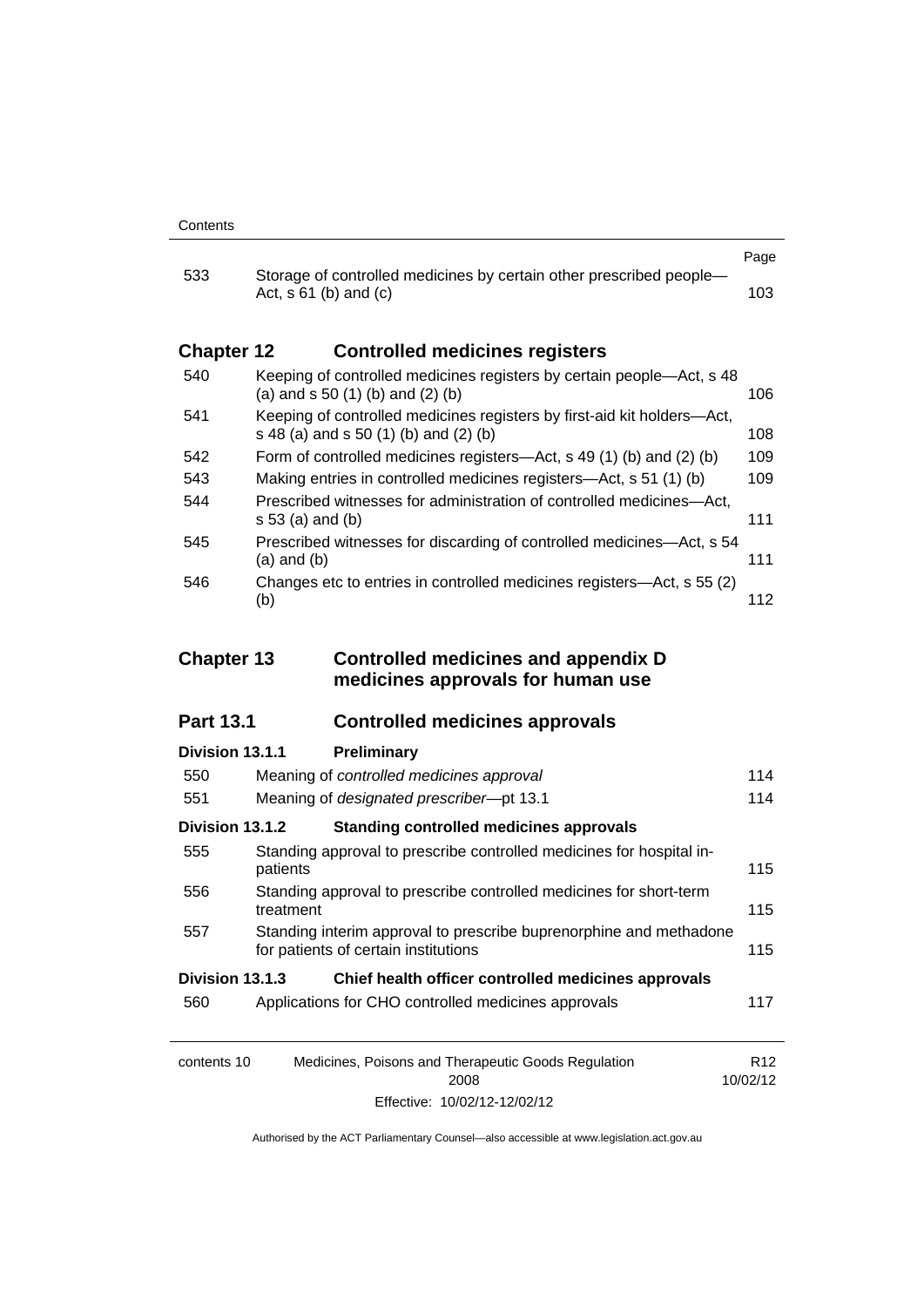| Contents |
|----------|
|----------|

| 561              |                                                                                                         | Page<br>118 |
|------------------|---------------------------------------------------------------------------------------------------------|-------------|
|                  | Requirements for CHO controlled medicines approval applications                                         |             |
| 562              | CHO decision on applications to prescribe controlled medicines                                          | 119         |
| 563              | Restrictions on CHO power to approve applications for approvals                                         | 120<br>121  |
| 564              | Term of CHO controlled medicines approvals                                                              | 121         |
| 565              | Applications for review of unfavourable CHO decisions for approvals                                     |             |
| 566              | Medicines advisory committee-referred applications and review of<br>unfavourable CHO decisions          | 122         |
| 567              | Amendment and revocation of controlled medicines approvals                                              | 123         |
| 568              | Application for review of amendment and revocation on CHO initiative                                    | 124         |
| 569              | Medicines advisory committee-review of amendment or revocation<br>on CHO initiative                     | 125         |
| 570              | Conditional controlled medicines approvals                                                              | 125         |
| 571              | Form of CHO controlled medicines approvals                                                              | 126         |
| 572              | When controlled medicines approvals etc take effect                                                     | 127         |
| 573              | Medicines advisory committee-directions to CHO                                                          | 127         |
| 574              | Medicines advisory committee-guidelines for CHO decisions on<br>applications                            | 128         |
|                  |                                                                                                         |             |
| Division 13.1.4  | <b>Endorsements to treat drug-dependency</b>                                                            |             |
| 580              | Meaning of endorsement-div 13.1.4                                                                       | 128         |
| 581              | Applications for CHO endorsement to treat drug-dependency                                               | 128         |
| 582              | CHO decisions on applications for endorsement to treat<br>drug-dependency                               | 129         |
| 583              | Form of CHO endorsements to treat drug-dependency                                                       | 129         |
| 584              | Medicines advisory committee-review of CHO decisions to refuse<br>endorsements to treat drug-dependency | 130         |
| <b>Part 13.2</b> | <b>Appendix D medicines approvals</b>                                                                   |             |
| 590              | Meaning of appendix D medicines approval                                                                | 131         |
| 591              | Standing approval to prescribe designated appendix D medicines                                          | 131         |
| 592              | Applications for CHO approval to prescribe designated appendix D<br>medicines                           | 132         |
| 593              | CHO decisions on applications to prescribe designated appendix D<br>medicines                           | 132         |

| R <sub>12</sub> | Medicines, Poisons and Therapeutic Goods Regulation | contents 11 |
|-----------------|-----------------------------------------------------|-------------|
| 10/02/12        | 2008                                                |             |
|                 | Effective: 10/02/12-12/02/12                        |             |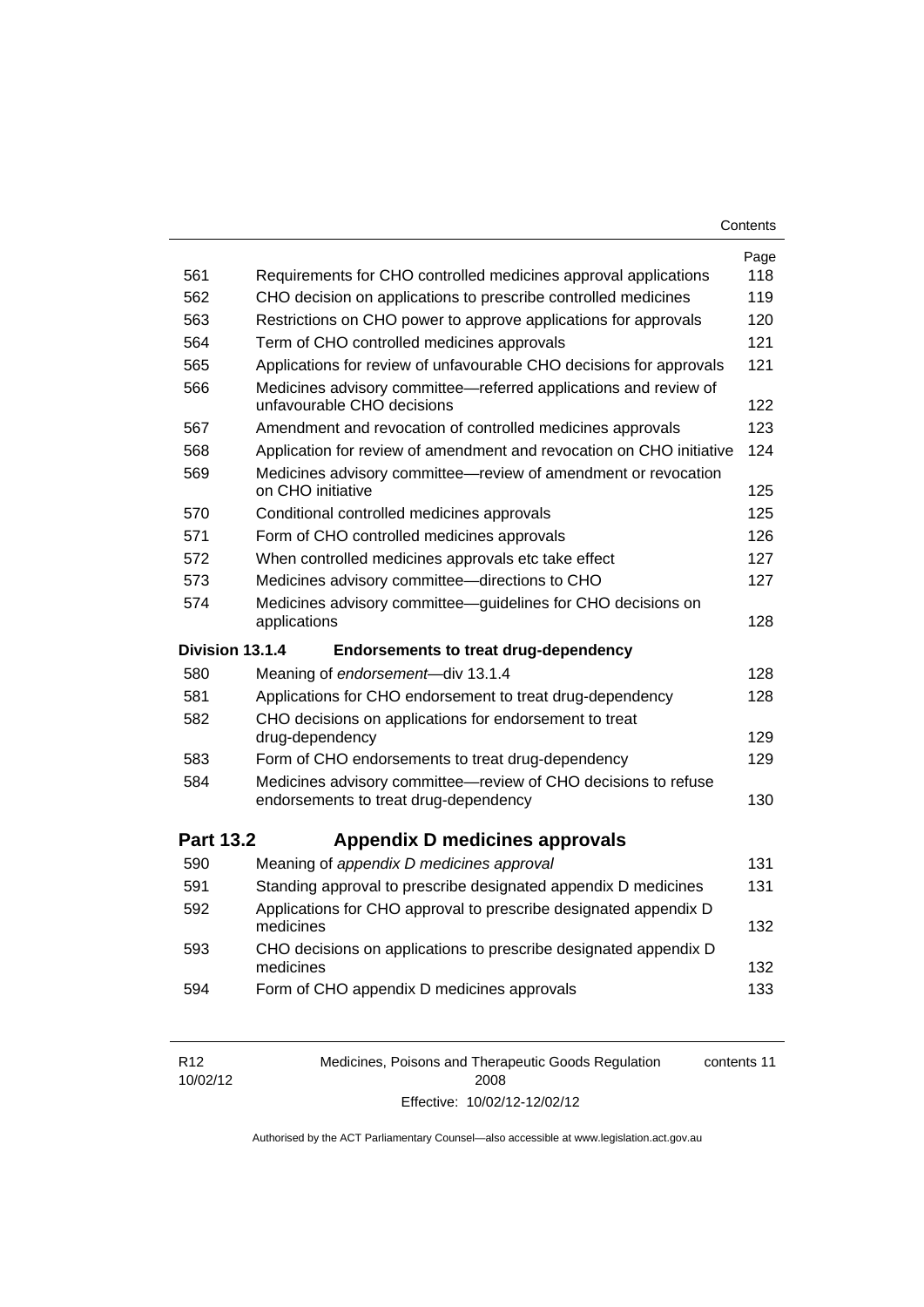| <b>Chapter 14</b> | <b>Medicines licences</b>                                                                                    | Page                        |
|-------------------|--------------------------------------------------------------------------------------------------------------|-----------------------------|
| <b>Part 14.1</b>  | <b>Medicines licences generally</b>                                                                          |                             |
| 600               | Medicines licences that may be issued—Act, s 78 (2)                                                          | 134                         |
| <b>Part 14.2</b>  | Controlled medicines research and education<br>program licences                                              |                             |
| 605               | Applications for controlled medicines research and education program<br>licences                             | 135                         |
| 606               | Restrictions on issuing of controlled medicines research and education<br>program licences—Act, s 85 (1) (a) | 136                         |
| 607               | Additional information for controlled medicines research and education<br>program licences—Act, s 88 (1) (k) | 136                         |
| <b>Part 14.3</b>  | <b>First-aid kit licences</b>                                                                                |                             |
| 610               | Applications for first-aid kit licences                                                                      | 138                         |
| 611               | Restrictions on issuing of first-aid kit licences—Act, s 85 (1) (a)                                          | 139                         |
| 612               | Additional information for first-aid kit licences—Act, s 88 (1) (k)                                          | 140                         |
| <b>Part 14.4</b>  | <b>Medicines wholesalers licences</b>                                                                        |                             |
| 615               | Applications for medicines wholesalers licences                                                              | 141                         |
| 616               | Restrictions on issuing of medicines wholesalers licences—Act, s 85<br>$(1)$ (a)                             | 141                         |
| 617               | Additional information for medicines wholesalers licences—Act, s 88<br>$(1)$ (k)                             | 142                         |
| <b>Part 14.5</b>  | <b>Opioid dependency treatment licences</b>                                                                  |                             |
| 620               | Applications for opioid dependency treatment licences                                                        | 143                         |
| 621               | Restriction on issuing of opioid dependency treatment licences-Act, s<br>85(1)(a)                            | 143                         |
| 622               | Witnessing not required for administration under opioid dependency<br>treatment licence—Act, s 190 (1) (a)   | 143                         |
| <b>Part 14.6</b>  | <b>Pharmacy medicines rural communities</b><br><b>licences</b>                                               |                             |
| 625               | Applications for pharmacy medicines rural communities licences                                               | 144                         |
| contents 12       | Medicines, Poisons and Therapeutic Goods Regulation<br>2008                                                  | R <sub>12</sub><br>10/02/12 |
|                   | Effective: 10/02/12-12/02/12                                                                                 |                             |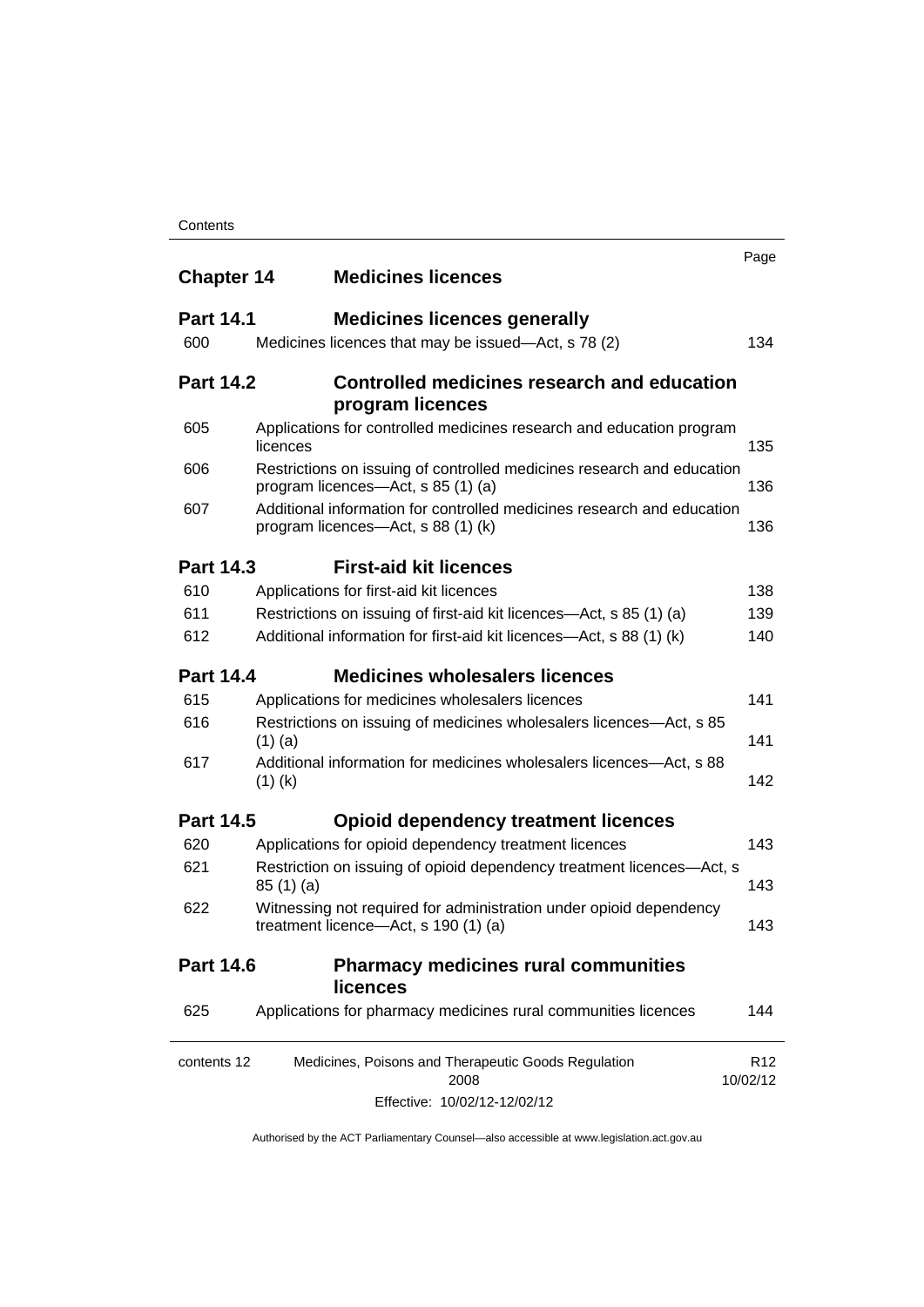|                   |                                                                                                          | Contents |
|-------------------|----------------------------------------------------------------------------------------------------------|----------|
|                   |                                                                                                          | Page     |
| 626               | Restrictions on issuing of pharmacy medicines rural communities<br>licences- $-\text{Act}, s 85 (1) (a)$ | 144      |
| <b>Chapter 15</b> | <b>Medicines-other provisions</b>                                                                        |          |
| <b>Part 15.1</b>  | Opioid dependency treatment guidelines                                                                   |          |
| 630               | Guidelines for treatment of opioid dependency                                                            | 145      |
| <b>Part 15.2</b>  | <b>Medicines advisory committee</b>                                                                      |          |
| 635               | Medicines advisory committee-membership                                                                  | 146      |
| 636               | Medicines advisory committee-term of appointments                                                        | 147      |
| 637               | Medicines advisory committee-conditions of appointments                                                  | 147      |
| 638               | Medicines advisory committee-time and place of meetings                                                  | 147      |
| 639               | Medicines advisory committee-presiding member                                                            | 147      |
| 640               | Medicines advisory committee-quorum                                                                      | 148      |
| 641               | Medicines advisory committee-voting                                                                      | 148      |
| 642               | Medicines advisory committee-conduct of meetings                                                         | 148      |
| 643               | Medicines advisory committee-disclosure of interests by members                                          | 149      |
| 644               | Medicines advisory committee—ending appointments                                                         | 151      |
| <b>Part 15.3</b>  | <b>Other medicines provisions</b>                                                                        |          |
| 650               | Advertising controlled medicines-Act, s 66 (3) (b)                                                       | 153      |
| 651               | Advertising other medicines                                                                              | 153      |
| 652               | Prescribed institutions-Act, dict, def institution, par (b)                                              | 154      |
| <b>Chapter 16</b> | Low and moderate harm poisons                                                                            |          |
| <b>Part 16.1</b>  | Preliminary                                                                                              |          |

660 Meaning of *relevant law*[—ch 16 155](#page-178-2)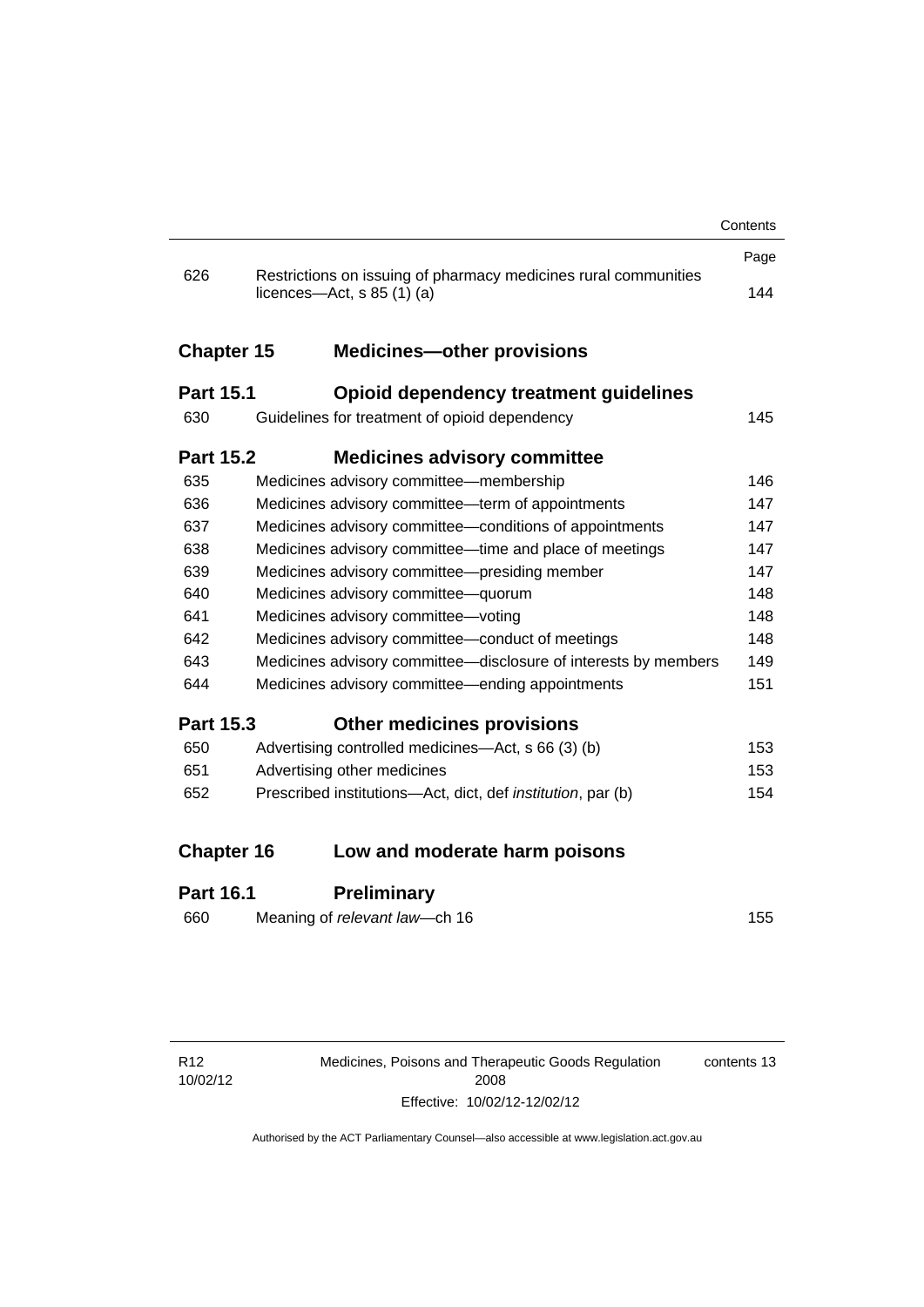|                   |                                                                                          | Page            |
|-------------------|------------------------------------------------------------------------------------------|-----------------|
| <b>Part 16.2</b>  | Authorisation to supply low and moderate                                                 |                 |
|                   | harm poisons                                                                             |                 |
| 661               | Authorisation to supply low and moderate harm poisons—Act, s 26 (1)<br>(b) and $(2)$ (b) | 156             |
| 662               | Authorisation condition for supplying low and moderate harm                              |                 |
|                   | poisons-Act, $s$ 44 (1) (b) and (2) (b)                                                  | 156             |
| <b>Part 16.3</b>  | Authorisation to manufacture low and                                                     |                 |
|                   | moderate harm poisons                                                                    |                 |
| 663               | Authorisation to manufacture low and moderate harm poisons-Act, s<br>33(b)               | 157             |
| 664               | Authorisation condition for manufacturing low and moderate harm                          |                 |
|                   | poisons—Act, s 44 (1) (b) and (2) (b)                                                    | 157             |
| <b>Part 16.4</b>  | Packaging and labelling of low and moderate                                              |                 |
|                   | harm poisons                                                                             |                 |
| 665               | Packaging of supplied manufacturer's packs of low and moderate                           |                 |
|                   | harm poisons—Act, s 59 $(1)$ $(c)$ $(i)$ and $(2)$ $(c)$ $(i)$                           | 158             |
| 666               | Labelling of supplied manufacturer's packs of low and moderate harm                      | 158             |
|                   | poisons—Act, s 60 (1) (c) (i) and (2) (c) (i)                                            |                 |
| <b>Chapter 17</b> | Dangerous poisons authorisations                                                         |                 |
| <b>Part 17.1</b>  | <b>Overview of dangerous poisons</b>                                                     |                 |
|                   | authorisations                                                                           |                 |
| 670               | General overview of authorisations for dangerous poisons                                 | 159             |
| 671               | Overview of dangerous poisons authorisations under this regulation                       | 160             |
| 672               | General overview of authorisation conditions for dangerous poisons                       | 161             |
| <b>Part 17.2</b>  | Authorisations under dangerous poisons                                                   |                 |
|                   | <b>licences</b>                                                                          |                 |
| Division 17.2.1   | Dangerous poisons manufacturers licence<br>authorisations                                |                 |
| 675               | Authorisations under dangerous poisons manufacturers licences-Act,                       |                 |
|                   | s 20(1)(a)                                                                               | 162             |
| contents 14       | Medicines, Poisons and Therapeutic Goods Regulation                                      | R <sub>12</sub> |
|                   | 2008                                                                                     | 10/02/12        |
|                   | Effective: 10/02/12-12/02/12                                                             |                 |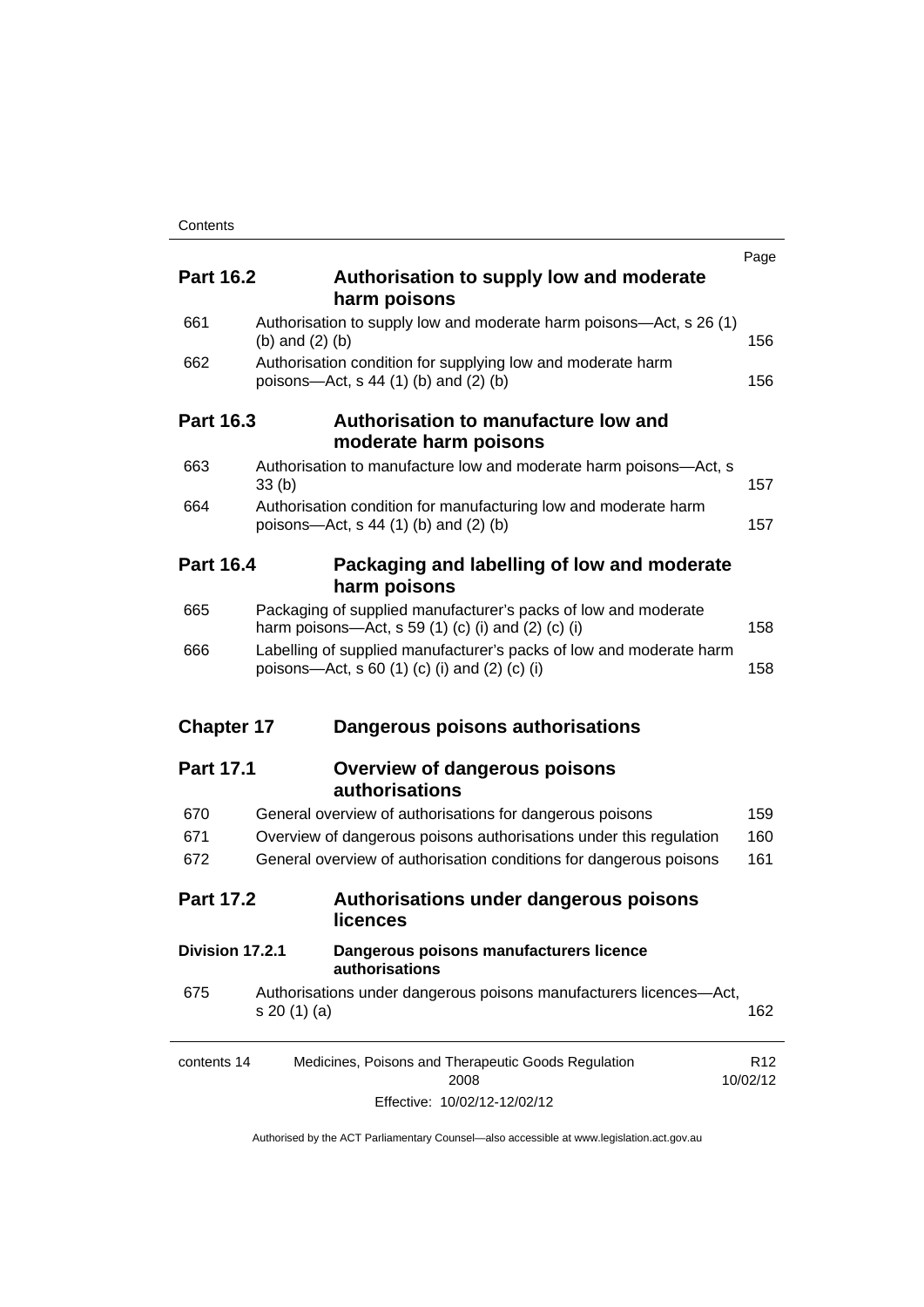|                  |                                                                                                                                         | Contents |
|------------------|-----------------------------------------------------------------------------------------------------------------------------------------|----------|
|                  |                                                                                                                                         | Page     |
| 676              | Authorisation conditions for dangerous poisons manufacturers<br>licences- $-\text{Act}$ , s 44 (1) (b) and (2) (b)                      | 163      |
| Division 17.2.2  | Dangerous poisons-research and education program<br>licence authorisations                                                              |          |
| 680              | Authorisations under dangerous poisons research and education<br>program licences—Act, s 20 (1) (a)                                     | 165      |
| 681              | Authorisation condition for dangerous poisons research and education<br>program licences—Act, s 44 (1) (b) and (2) (b)                  | 166      |
| Division 17.2.3  | Dangerous poisons suppliers licence authorisations                                                                                      |          |
| 685              | Authorisations under dangerous poisons suppliers licences—Act,<br>s 20(1)(b)                                                            | 167      |
| 686              | Authorisation conditions for dangerous poisons suppliers licences-<br>Act, $s$ 44 (1) (b) and (2) (b)                                   | 168      |
| <b>Part 17.3</b> | Other dangerous poisons authorisations                                                                                                  |          |
| Division 17.3.1  | Authorisations for manufacturing etc purposes                                                                                           |          |
| 690              | Manufacturing etc authorisations for dangerous poisons—Act, s 20 (2)<br>(a)                                                             | 170      |
| Division 17.3.2  | Authorisations for delivery people and commercial<br>disposal operators                                                                 |          |
| 692              | Authorisations to deliver dangerous poisons under purchase orders-<br>Act, s 26 (1) (b) and (2) (b), s 35 (1) (b), (2) (b) and s 36 (b) | 171      |
| 693              | Authorisation to supply dangerous poisons to commercial disposal<br>operator for disposal—Act, s 26 (1) (b)                             | 171      |
| 694              | Authorisations for commercial disposal operators-Act, s 26 (1) (b)<br>and (2) (b), s 35 (1) (b) and (2) (b) and s 36 (b)                | 172      |
| Division 17.3.3  | Authorisations for dangerous poisons research and<br>education programs by scientifically qualified people                              |          |
| 695              | Authorisations for dangerous poisons research and education-Act, s<br>26 (1) and (2) (b)                                                | 173      |
| 696              | Authorisation conditions for dangerous poisons research and<br>education-Act, s 44 (1) (b) and (2) (b)                                  | 174      |
|                  |                                                                                                                                         |          |

Medicines, Poisons and Therapeutic Goods Regulation 2008 Effective: 10/02/12-12/02/12 contents 15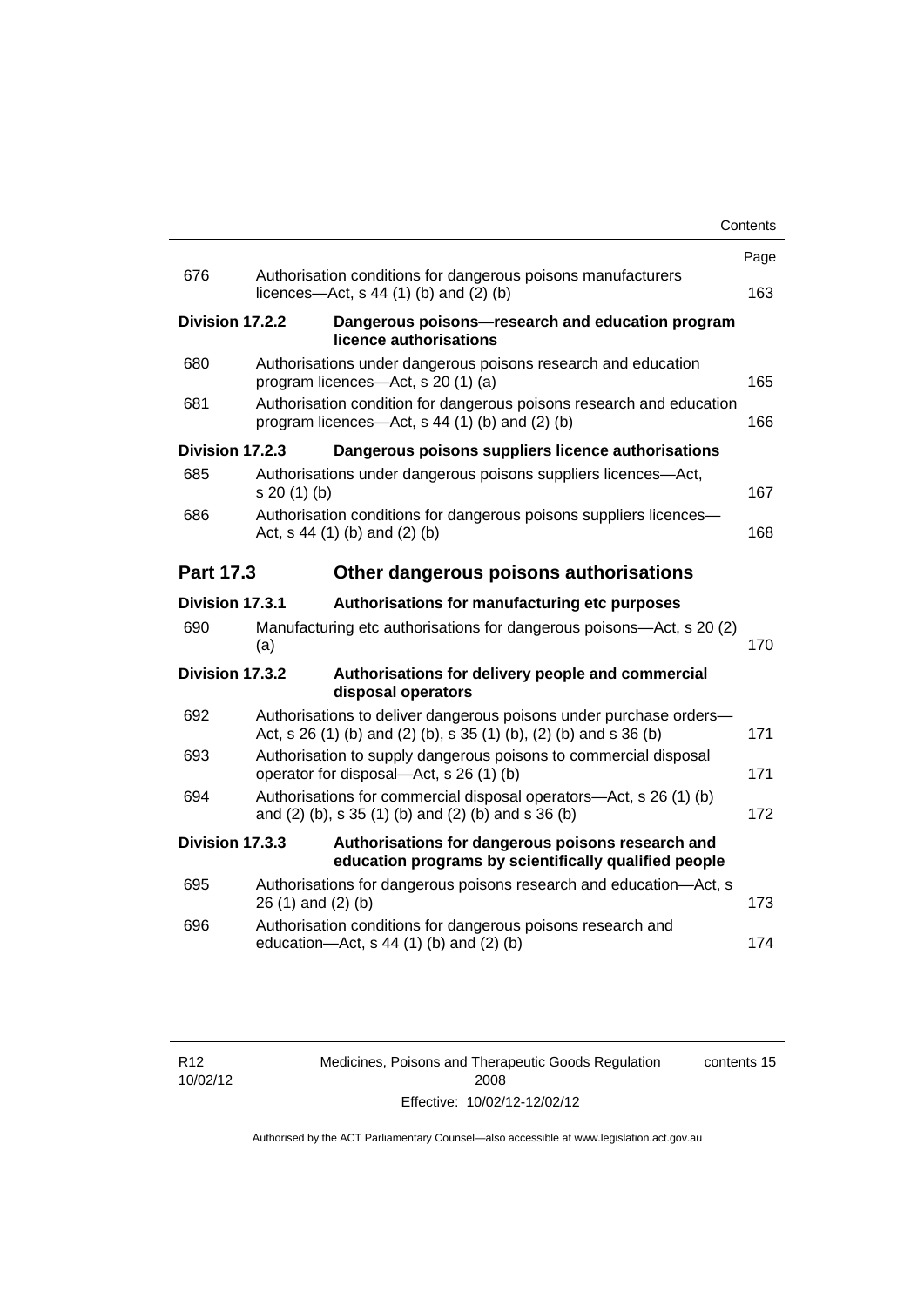| Contents |
|----------|
|----------|

|                   |                                                                                                           | Page                        |
|-------------------|-----------------------------------------------------------------------------------------------------------|-----------------------------|
| <b>Chapter 18</b> | Dangerous poisons licences                                                                                |                             |
| <b>Part 18.1</b>  | Dangerous poisons licences generally                                                                      |                             |
| 700               | Dangerous poisons licences that may be issued-Act, s 78 (2)                                               | 175                         |
| <b>Part 18.2</b>  | Dangerous poisons manufacturers licences                                                                  |                             |
| 705               | Applications for dangerous poisons manufacturers licences                                                 | 176                         |
| 706               | Restrictions on issuing of dangerous poisons manufacturers<br>licences—Act, $s$ 85 (1) (a)                | 177                         |
| 707               | Additional information for dangerous poisons manufacturers<br>licences—Act, $s$ 88 (1) (k)                | 177                         |
| <b>Part 18.3</b>  | Dangerous poisons research and education                                                                  |                             |
|                   | program licences                                                                                          |                             |
| 710               | Applications for dangerous poisons research and education program<br>licences                             | 178                         |
| 711               | Restrictions on issuing of dangerous poisons research and education<br>program licences—Act, s 85 (1) (a) | 179                         |
| 712               | Additional information for dangerous poisons research and education<br>licences—Act, $s$ 88 (1) (k)       | 180                         |
| <b>Part 18.4</b>  | Dangerous poisons suppliers licences                                                                      |                             |
| 715               | Applications for dangerous poisons suppliers licences                                                     | 181                         |
| 716               | Restrictions on issuing of dangerous poisons suppliers licences-Act,<br>s 85(1)(a)                        | 181                         |
| 717               | Additional information for dangerous poisons suppliers licences-Act,<br>s 88 (1) (k)                      | 182                         |
|                   |                                                                                                           |                             |
| <b>Chapter 19</b> | Dangerous poisons-other provisions                                                                        |                             |
| <b>Part 19.1</b>  | Dangerous poisons purchase orders                                                                         |                             |
| 720               | Supplying dangerous poisons on purchase orders                                                            | 183                         |
| 721               | General requirements for dangerous poisons purchase orders-Act, s<br>38(2)(c)                             | 184                         |
| 722               | Recording supply of dangerous poisons on purchase orders                                                  | 184                         |
| contents 16       | Medicines, Poisons and Therapeutic Goods Regulation<br>2008                                               | R <sub>12</sub><br>10/02/12 |

Effective: 10/02/12-12/02/12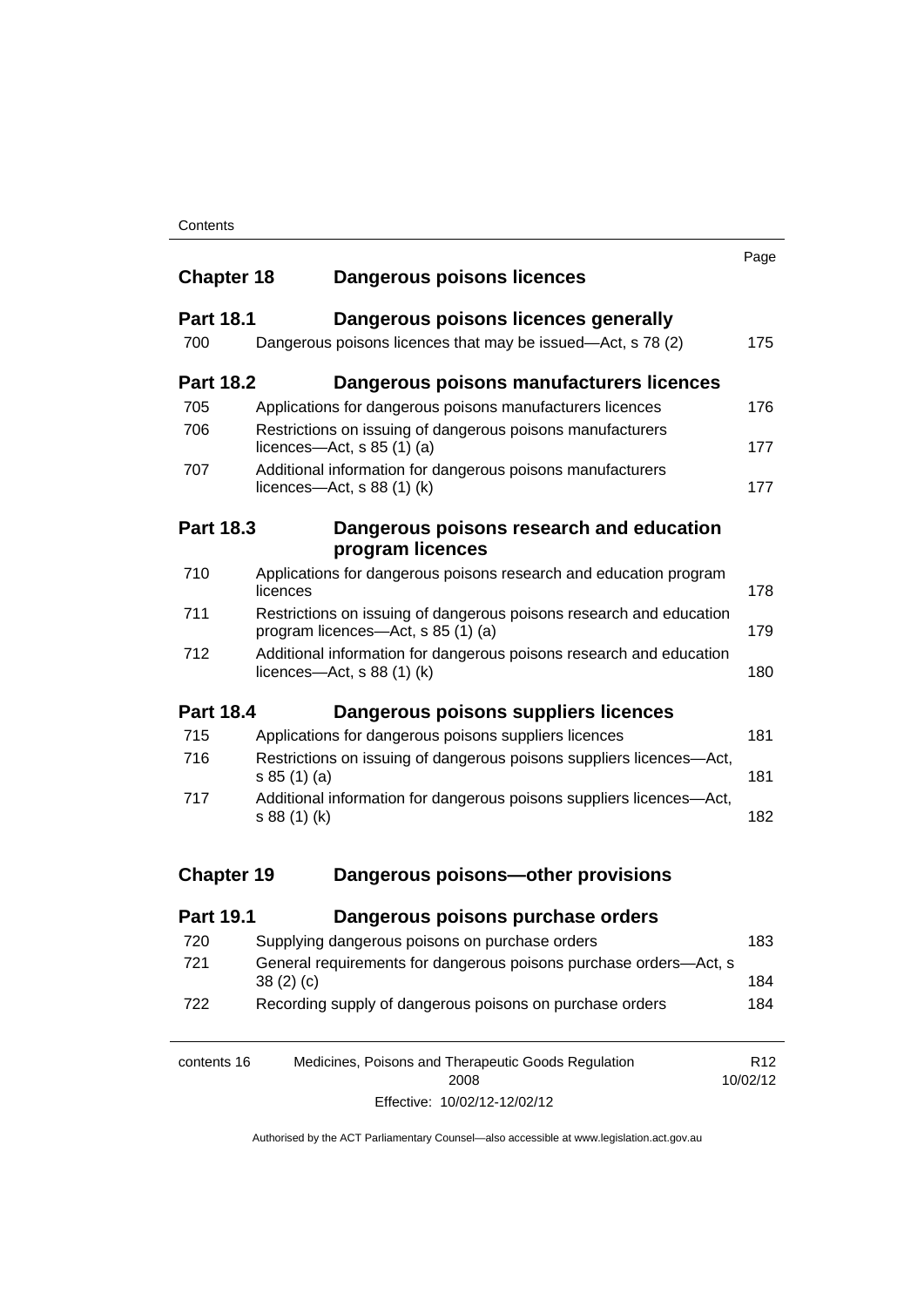|                   |                                                                                                           | Contents |
|-------------------|-----------------------------------------------------------------------------------------------------------|----------|
|                   |                                                                                                           | Page     |
| <b>Part 19.2</b>  | Wholesale supply of dangerous poisons<br>under corresponding laws                                         |          |
| 725               | Conditions for wholesalers supplying dangerous poisons under<br>corresponding laws-Act, s 20 (4) (c)      | 186      |
| <b>Part 19.3</b>  | Packaging and labelling of dangerous<br>poisons                                                           |          |
| 730               | Meaning of relevant law-pt 19.3                                                                           | 187      |
| 731               | Packaging of supplied manufacturer's packs of dangerous poisons-<br>Act, s 59 (1) (c) (i) and (2) (c) (i) | 187      |
| 732               | Labelling of supplied manufacturer's packs of dangerous poisons-<br>Act, s 60 (1) (c) (i) and (2) (c) (i) | 188      |
| <b>Part 19.4</b>  | Storage of dangerous poisons                                                                              |          |
| 735               | Storage of dangerous poisons-Act, s 61 (b) and (c)                                                        | 189      |
|                   |                                                                                                           |          |
| <b>Part 19.5</b>  | Dangerous poisons registers                                                                               |          |
| 740               | Keeping of dangerous poisons registers by certain people-Act, s 48<br>and s 50 (1) (b) and (2) (b)        | 190      |
| 741               | Form of dangerous poisons registers-Act, s 49 (1) (b)                                                     | 191      |
| 742               | Making entries in dangerous poisons registers—Act, s 51 (1) (b)                                           | 191      |
| 743               | Prescribed witnesses for discarding of dangerous poisons-Act, s 54<br>$(a)$ and $(b)$                     | 191      |
| 744               | Changes to entries in dangerous poisons registers—Act, s 55 (2) (b)                                       | 192      |
| <b>Chapter 20</b> | <b>Paints</b>                                                                                             |          |
| 750               | Manufacture, supply and use of paints containing white lead-Act, s<br>70 (1) (b), (2) (b) and (3) (b)     | 193      |
| 751               | Manufacture, supply and use of paints for certain purposes-Act, s 71<br>$(1)$ and $(3)$                   | 193      |
| 752               | Manufacture, supply and use of paints for toys—Act, s 72 (b)                                              | 194      |
| 753               | Manufacture, supply and use of paints containing pesticides-Act, s<br>73(b)                               | 194      |

R12 10/02/12 Medicines, Poisons and Therapeutic Goods Regulation 2008 Effective: 10/02/12-12/02/12 contents 17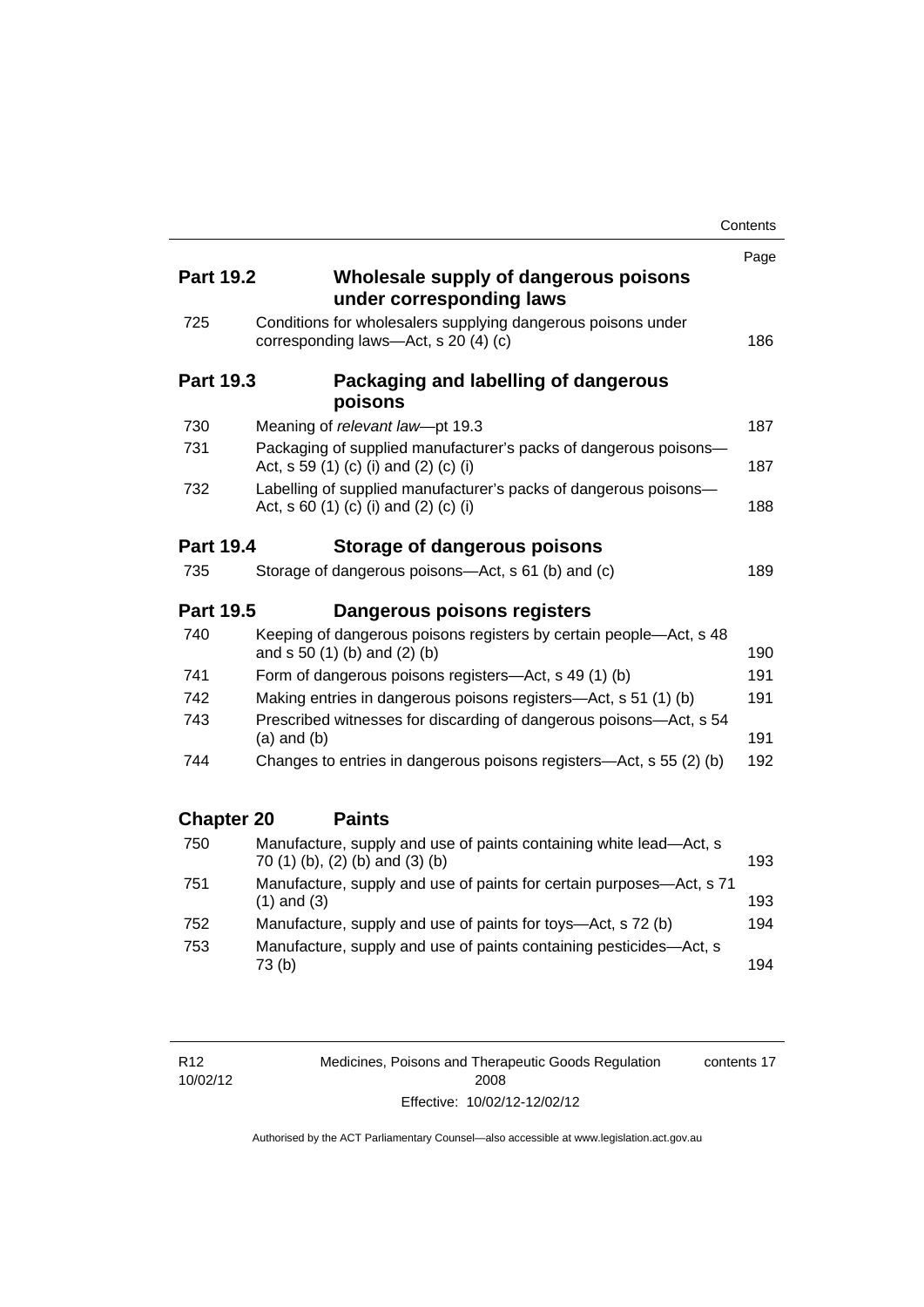### **Contents**

| <b>Chapter 21</b> |                           | <b>Prohibited and appendix C substances</b>                                                                                                    | Page |
|-------------------|---------------------------|------------------------------------------------------------------------------------------------------------------------------------------------|------|
| <b>Part 21.1</b>  |                           | <b>Preliminary</b>                                                                                                                             |      |
| 760               |                           | Meaning of prohibited substance-ch 21                                                                                                          | 196  |
| 761               |                           | Prohibited substances licences-Act, s 78 (2)                                                                                                   | 196  |
| <b>Part 21.2</b>  |                           | <b>Prohibited substances research and</b><br>education program licences                                                                        |      |
| Division 21.2.1   |                           | Issue of prohibited substances research and education<br>program licences                                                                      |      |
| 765               | program licences          | Applications for prohibited substances research and education                                                                                  | 197  |
| 766               |                           | Restrictions on issuing of prohibited substances research and<br>education program licences-Act, s 85 (1) (a)                                  | 198  |
| 767               |                           | Additional information for prohibited substances research program and<br>education licences-Act, s 88 (1) (k)                                  | 199  |
| Division 21.2.2   |                           | Prohibited substances research and education<br>program authorisations                                                                         |      |
| 768               |                           | Authorisations under prohibited substances research and education<br>program licences—Act, s 20 (1) (a)                                        | 199  |
| 769               |                           | Authorisation condition for prohibited substances research and<br>education program licences—Act, s 44 (1) (b) and (2) (b)                     | 200  |
| Division 21.2.3   |                           | Other provisions-prohibited substances research and<br>education program licences                                                              |      |
| 770               |                           | Approvals of dealings for prohibited substances research and<br>education program licences-Act, s 20 (1) (c)                                   | 201  |
| 771               | (b)                       | Authorisation condition for approval-holders—Act, s 44 (1) (b) and (2)                                                                         | 202  |
| 772               | Act, s 38 (2) (c)         | General requirements for prohibited substances purchase orders-                                                                                | 202  |
| 773               |                           | Recording supply of prohibited substances on purchase orders                                                                                   | 203  |
| 774               | (ii), $(2)$ (b) and $(4)$ | Information for CHO about supplied prohibited substances research<br>and education program licences—Act, s $31$ (1) (a) (ii), (1) (b), (2) (a) | 203  |

| contents 18 | Medicines, Poisons and Therapeutic Goods Regulation | R12      |
|-------------|-----------------------------------------------------|----------|
|             | 2008                                                | 10/02/12 |
|             | Effective: 10/02/12-12/02/12                        |          |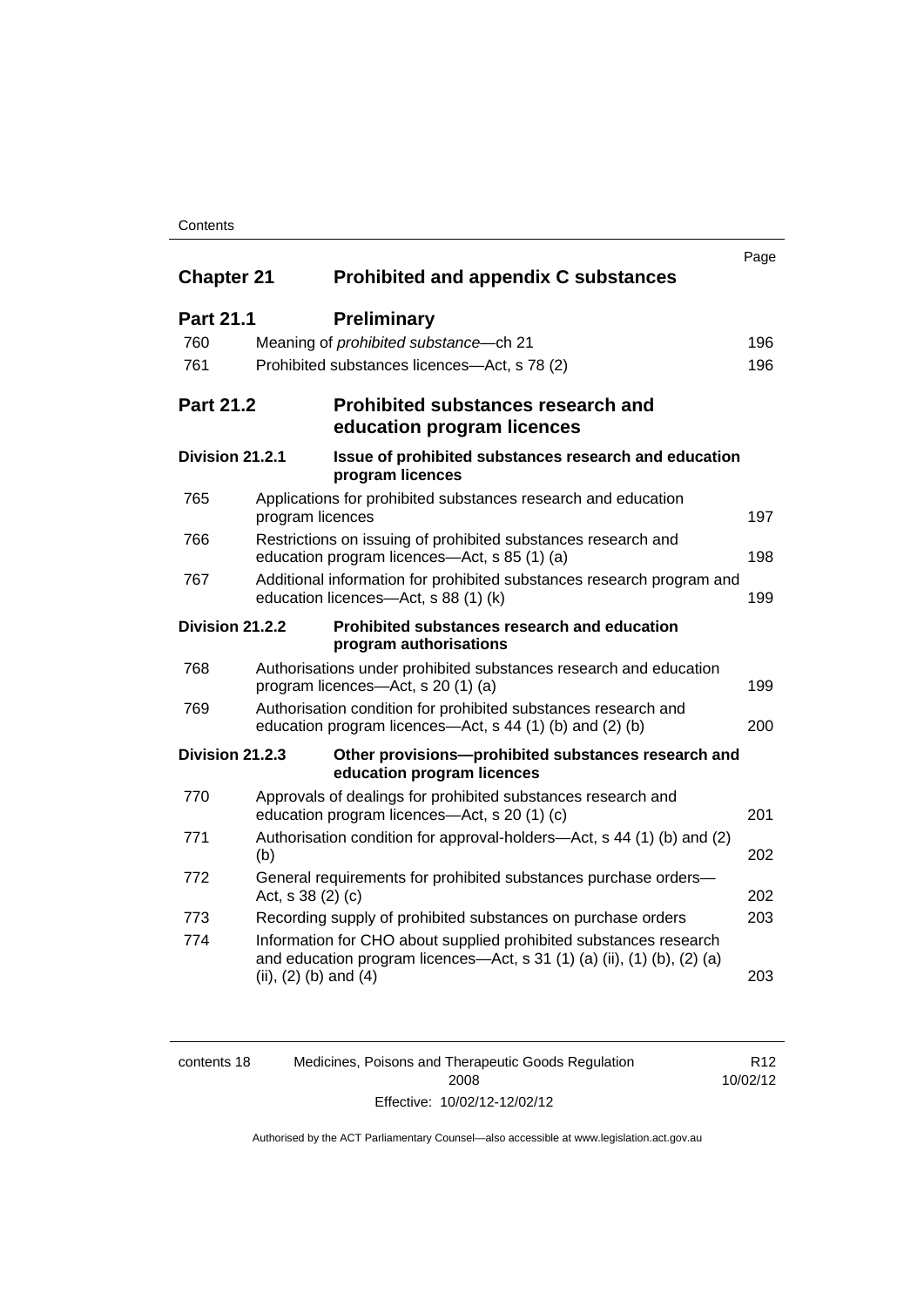| Contents |
|----------|
|----------|

|                   |                                                                                                        | Page |
|-------------------|--------------------------------------------------------------------------------------------------------|------|
| <b>Part 21.3</b>  | <b>Prohibited substances registers</b>                                                                 |      |
| 775               | Keeping of prohibited substances registers by certain people—Act,<br>s 48 and s 50 (1) (b) and (2) (b) | 205  |
| 776               | Form of prohibited substances registers—Act, s 49 (1) (b)                                              | 205  |
| 777               | Making entries in prohibited substances registers—Act, s 51 (1) (b)                                    | 206  |
| 778               | Prescribed witnesses for discarding of prohibited substances-Act, s<br>54 (a) and (b)                  | 206  |
| 779               | Changes to entries in prohibited substances registers—Act, s 55 (2)<br>(b)                             | 207  |
| <b>Chapter 22</b> | <b>Therapeutic goods</b>                                                                               |      |
| 800               | Definitions-ch 22                                                                                      | 208  |
| 801               | Prescribed regulated therapeutic goods—Act, s 14, def regulated<br>therapeutic good, par (b)           | 208  |
| 802               | Authorisation to supply optical devices—Act, s 74 (1) (b) and (2) (b)                                  | 208  |
| 803               | Authorisation conditions for supplying optical devices—Act, s 75 (1) (b) 209                           |      |
|                   |                                                                                                        |      |
| <b>Chapter 23</b> | <b>Notification and review of decisions</b>                                                            |      |
| 850               | Meaning of reviewable decision-ch 23                                                                   | 210  |
| 851               | Reviewable decision notices                                                                            | 211  |
| 852               | Applications for review                                                                                | 212  |
|                   |                                                                                                        |      |
| <b>Chapter 24</b> | <b>Miscellaneous</b>                                                                                   |      |
| 860               | Authorisations for public employees—Act, s 26 (1) (b), (2) (b), s 35 (1)<br>(b), (2) (b) and s 36 (b)  | 213  |
| 861               | Other authorisations for public employees—Act, s 20 (1) (a), (2) (a)<br>and s 74 (1) (b)               | 214  |
| 862               | Certain containers not to be used for human-use substances—Act, s<br>63(1)(b)                          | 215  |
| 863               | Displacement of Legislation Act, s 47 (6)                                                              | 215  |
| 864               | Exemption of piper methysticum (kava)—Act, s 190 (1) (a)                                               | 215  |
|                   |                                                                                                        |      |

| R <sub>12</sub> | Medicines, Poisons and Therapeutic Goods Regulation | contents 19 |
|-----------------|-----------------------------------------------------|-------------|
| 10/02/12        | 2008                                                |             |
|                 | Effective: 10/02/12-12/02/12                        |             |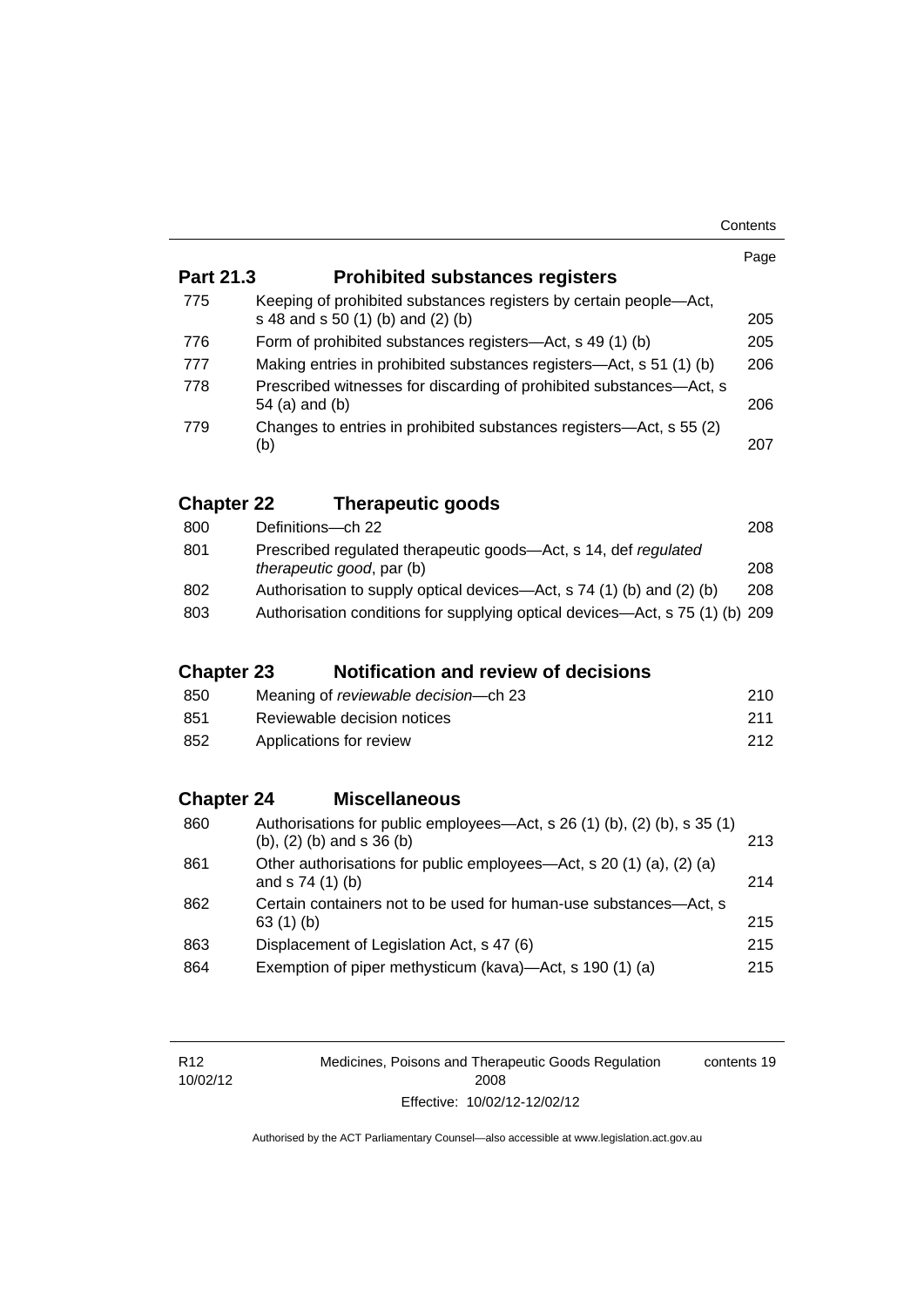|                          |                                                                      | Page |
|--------------------------|----------------------------------------------------------------------|------|
| <b>Schedule 1</b>        | <b>Medicines-health-related occupations</b><br>authorisations        | 217  |
| <b>Part 1.1</b>          | <b>Ambulance services and officers</b>                               | 217  |
| <b>Part 1.2</b>          | Dentists, dental hygienists and dental therapists                    | 218  |
| <b>Part 1.3</b>          | <b>Doctors</b>                                                       | 221  |
| <b>Part 1.4</b>          | <b>Health professionals at institutions</b>                          | 223  |
| <b>Part 1.5</b>          | <b>Midwives</b>                                                      | 224  |
| <b>Part 1.6</b>          | <b>Nurses</b>                                                        | 226  |
| <b>Part 1.7</b>          | Opioid dependency treatment centres operated by<br><b>Territory</b>  | 229  |
| <b>Part 1.8</b>          | <b>Optometrists</b>                                                  | 230  |
| <b>Part 1.9</b>          | <b>Pharmacists and employees</b>                                     | 231  |
| Part 1.10                | <b>Podiatrists</b>                                                   | 234  |
| Part 1.11                | <b>Residential care facilities</b>                                   | 235  |
| Part 1.12                | Sales representatives for medicines manufacturers<br>and wholesalers | 237  |
| Part 1.13                | Veterinary surgeons and employees                                    | 238  |
|                          |                                                                      |      |
| <b>Schedule 2</b>        | <b>Optometry medicines</b>                                           | 241  |
|                          |                                                                      |      |
| <b>Schedule 3</b>        | Designated appendix D medicines—standing                             |      |
|                          | approvals                                                            | 243  |
| <b>Part 3.1</b>          | <b>Approval conditions</b>                                           | 243  |
| 3.1<br>Definitions-sch 3 |                                                                      | 243  |
| <b>Part 3.2</b>          | Standing approvals for designated appendix D<br>medicines            | 244  |

| contents 20 | Medicines, Poisons and Therapeutic Goods Regulation |
|-------------|-----------------------------------------------------|
|             | 2008                                                |
|             | Effective: 10/02/12-12/02/12                        |

R12 10/02/12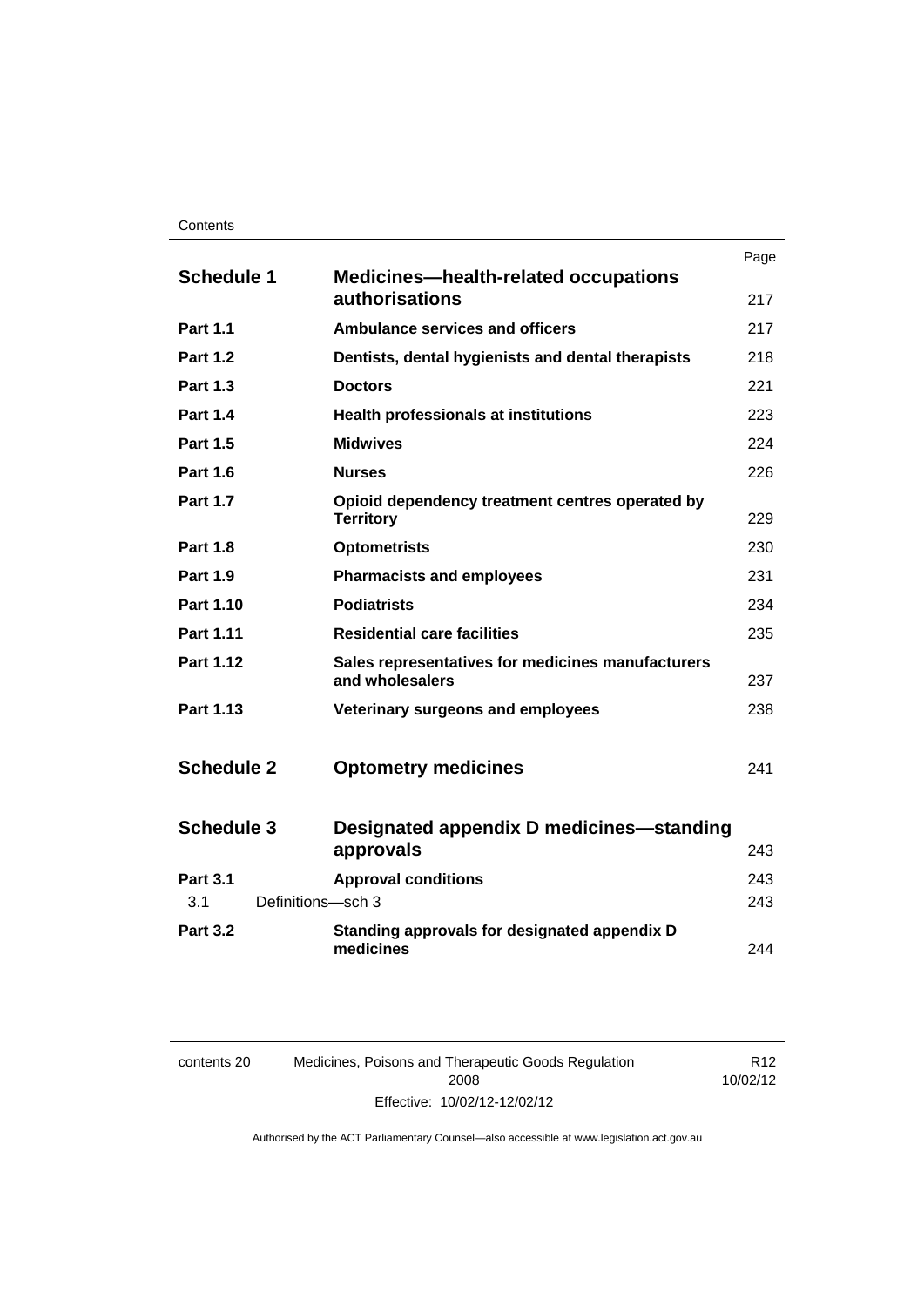|                   |                                                       | Contents |
|-------------------|-------------------------------------------------------|----------|
|                   |                                                       | Page     |
| <b>Schedule 4</b> | Dangerous poisons—manufacturing etc<br>authorisations | 246      |
| <b>Schedule 5</b> | Requirements for storage receptacles                  | 249      |
| <b>Part 5.1</b>   | <b>Medicines cabinets</b>                             | 249      |
| 5.1               | Medicines cabinets—general requirements               | 249      |
| 5.2               | Medicines cabinets-body requirements                  | 249      |
| 5.3               | Medicines cabinets-door requirements                  | 249      |
| 5.4               | Medicines cabinets-lock requirements                  | 250      |
| 5.5               | Medicines cabinets—mounting requirements              | 250      |
| <b>Part 5.2</b>   | Safes, strong rooms and vaults                        | 251      |
| 5.6               | Requirements for safes                                | 251      |
| 5.7               | Requirements for strong rooms                         | 251      |
| 5.8               | Requirements for vaults                               | 251      |
| <b>Dictionary</b> |                                                       | 252      |
| <b>Endnotes</b>   |                                                       |          |
| 1                 | About the endnotes                                    | 262      |
| 2                 | Abbreviation key                                      | 262      |
| 3                 | Legislation history                                   | 263      |
| 4                 | Amendment history                                     | 266      |
| 5                 | Earlier republications                                | 271      |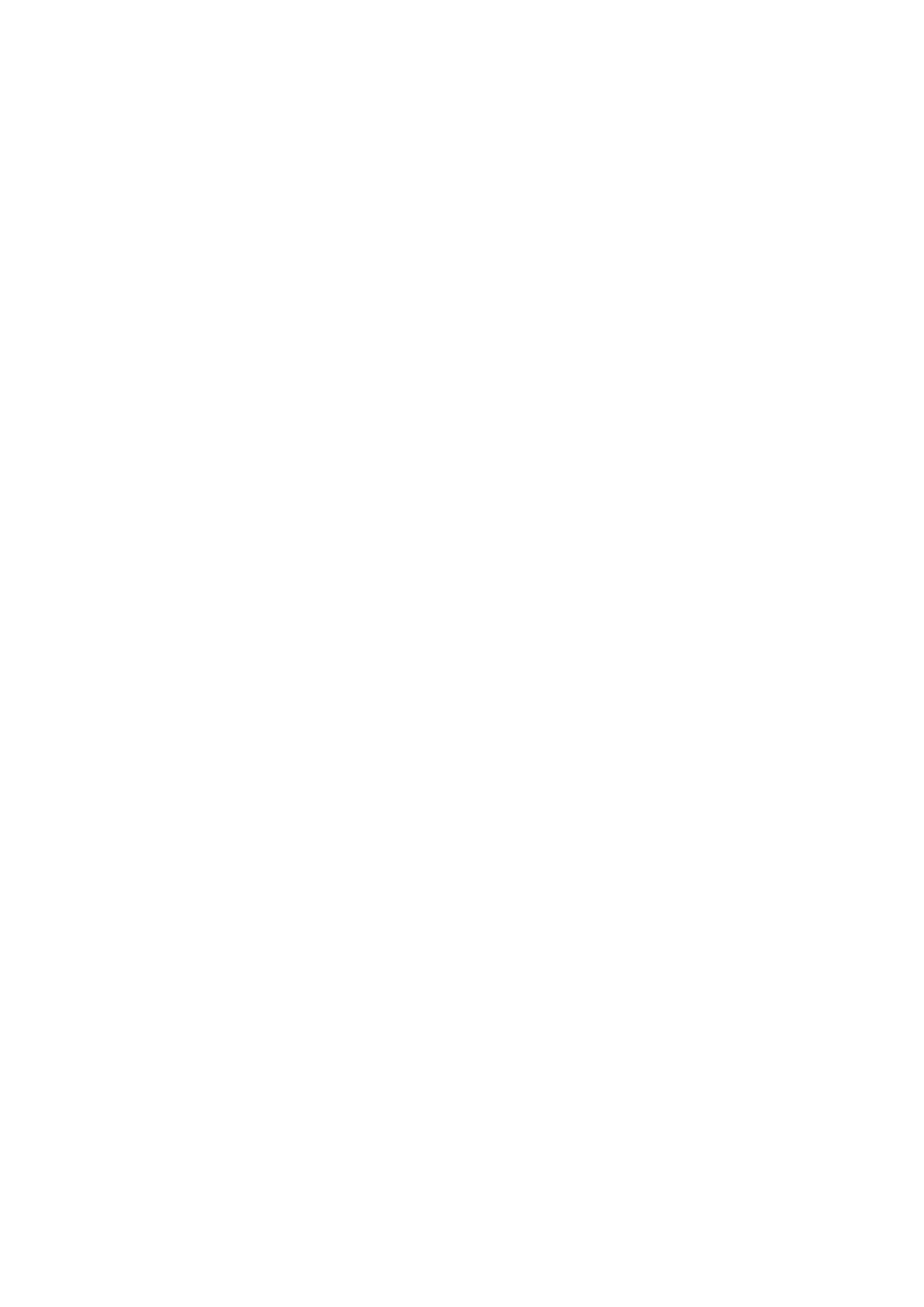

# **Medicines, Poisons and Therapeutic Goods Regulation 2008**

made under the

**Medicines, Poisons and Therapeutic Goods Act 2008** 

R12 10/02/12

l

Medicines, Poisons and Therapeutic Goods Regulation 2008 Effective: 10/02/12-12/02/12

page 1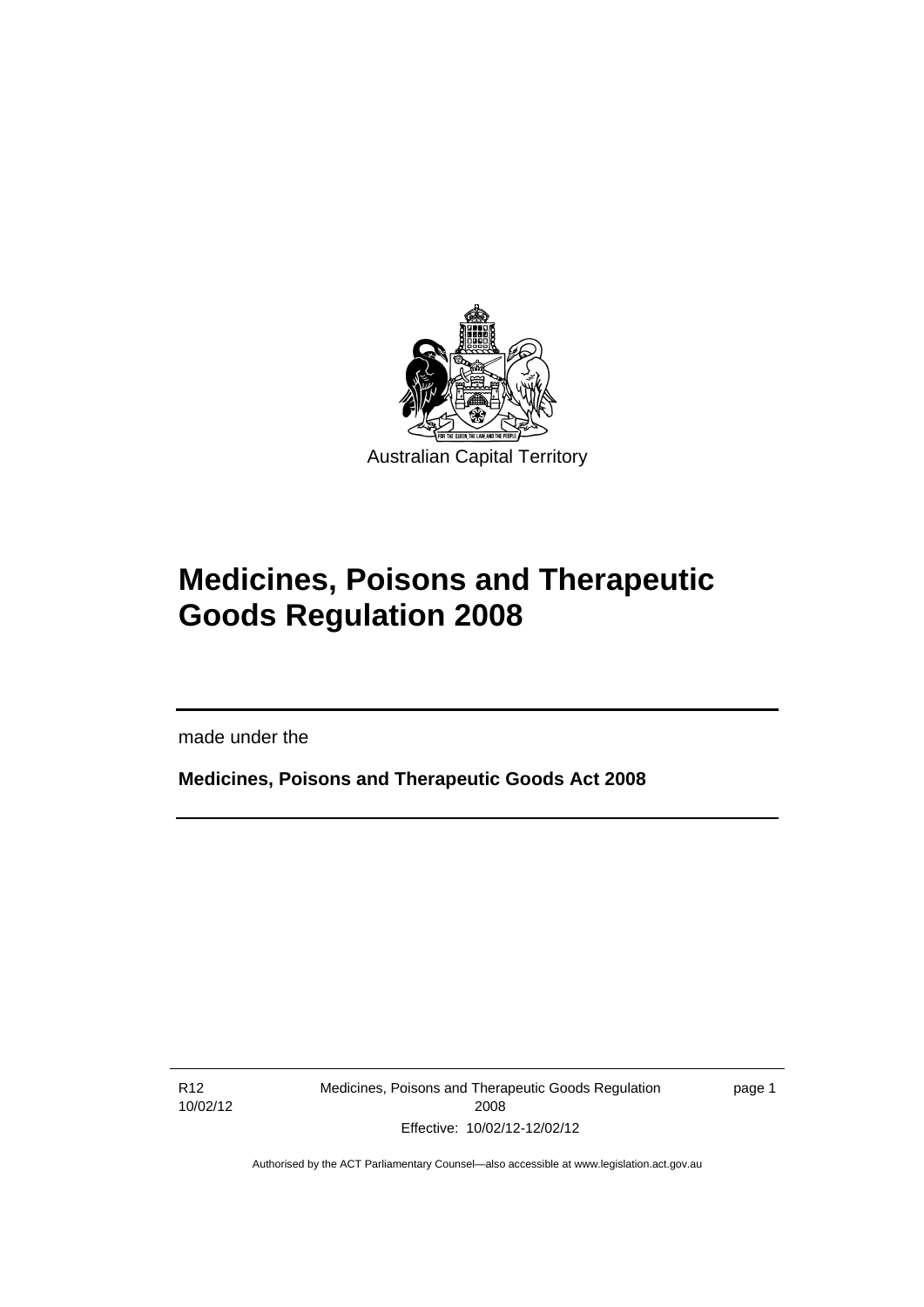Section 1

## <span id="page-25-0"></span>**Chapter 1** Preliminary

#### <span id="page-25-1"></span>**1 Name of regulation**

This regulation is the *Medicines, Poisons and Therapeutic Goods Regulation 2008*.

### <span id="page-25-2"></span>**3 Dictionary**

The dictionary at the end of this regulation is part of this regulation.

*Note 1* The dictionary at the end of this regulation defines certain terms used in this regulation, and includes references (*signpost definitions*) to other terms defined elsewhere.

> For example, the signpost definition '*health profession*—see the *Health Professionals Act 2004*, dictionary.' means that the term 'health profession' is defined in that dictionary and the definition applies to this regulation.

*Note 2* A definition in the dictionary (including a signpost definition) applies to the entire regulation unless the definition, or another provision of the regulation, provides otherwise or the contrary intention otherwise appears (see Legislation Act, s 155 and s 156 (1)).

#### <span id="page-25-3"></span>**4 Notes**

A note included in this regulation is explanatory and is not part of this regulation.

*Note* See the Legislation Act, s 127 (1), (4) and (5) for the legal status of notes.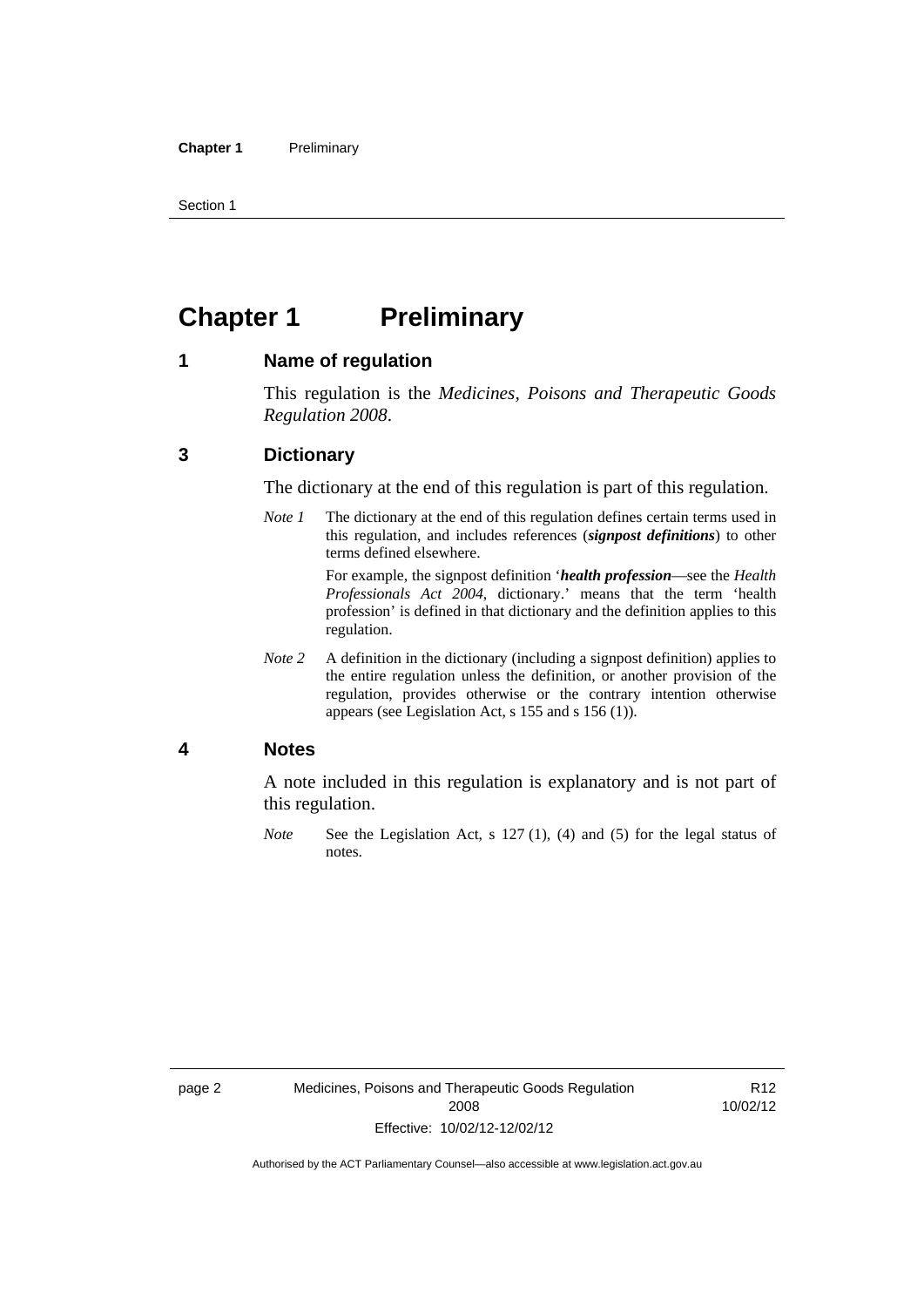## <span id="page-26-0"></span>**5 Offences against regulation—application of Criminal Code etc**

Other legislation applies in relation to offences against this regulation.

*Note 1 Criminal Code*

The Criminal Code, ch 2 applies to all offences against this regulation (see Code, pt 2.1).

The chapter sets out the general principles of criminal responsibility (including burdens of proof and general defences), and defines terms used for offences to which the Code applies (eg *conduct*, *intention*, *recklessness* and *strict liability*).

*Note 2 Penalty units* 

The Legislation Act, s 133 deals with the meaning of offence penalties that are expressed in penalty units.

## <span id="page-26-1"></span>**6 Overview of things to which medicines and poisons standard does not apply**

- (1) The medicines and poisons standard applies to regulated substances (see the Act, pt 3.1 and s 17).
- (2) However, the medicines and poisons standard sets out the following things to which it does not apply (unless there is a contrary intention in the standard):
	- (a) a substance in a preparation or product included in the standard, appendix A (General Exemptions) (see the standard, par 1 (2) (h));
	- (b) a substance and the reason for its entry in the standard, appendix B (Substances considered not to require control by scheduling) (see the standard, par 1 (2) (h));
	- (c) a substance to which the standard, appendix G (Dilute Preparations) applies (see the standard, par 1 (2) (i));

R12 10/02/12 page 3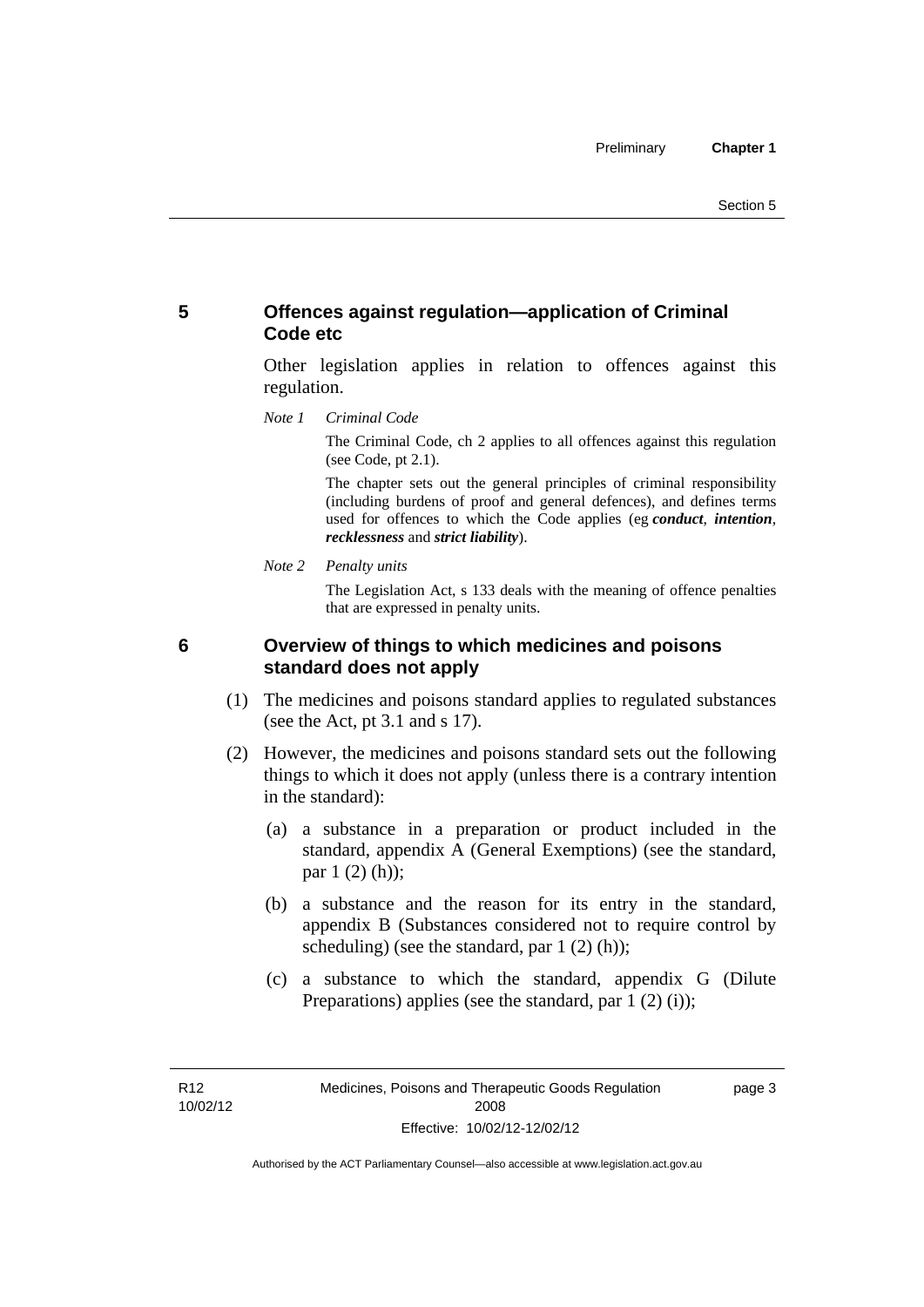#### **Chapter 1** Preliminary

Section 6

- (d) certain low concentrations of substances included in the standard, schedules 1 to 6 if the substance is not also included in schedule 7 or 8 (see the standard, par 1 (2) (j));
- (e) certain impurities in pesticides (see the standard, par 1 (2) (k)).

page 4 Medicines, Poisons and Therapeutic Goods Regulation 2008 Effective: 10/02/12-12/02/12

R12 10/02/12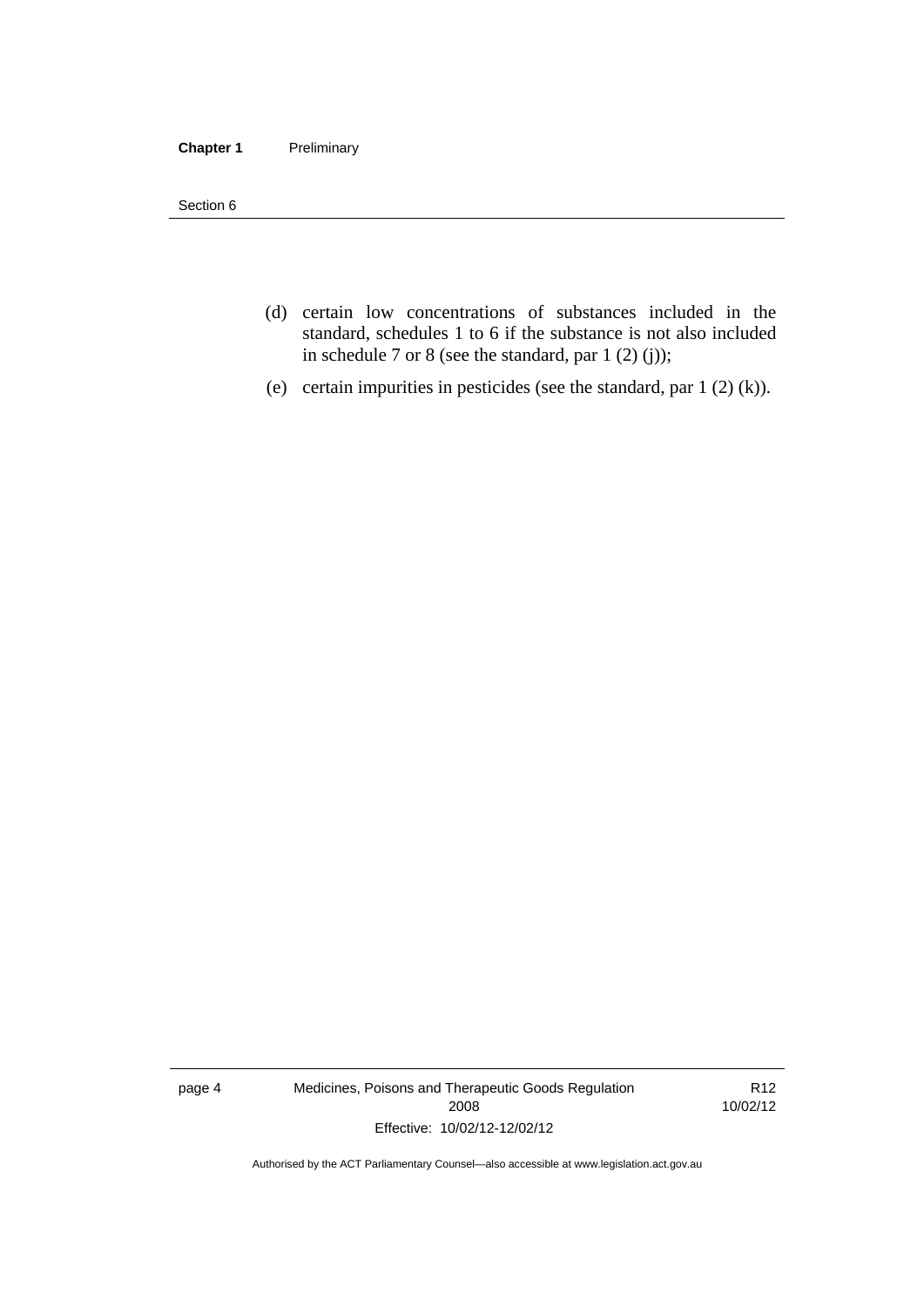## <span id="page-28-0"></span>**Chapter 2 Medicines—authorisations generally**

## <span id="page-28-1"></span>**Part 2.1 Overview of medicines authorisations**

### <span id="page-28-2"></span>**10 General overview of authorisations for medicines**

 (1) The Act requires that a person must not deal with a medicine in a particular way unless the person is authorised to deal with the medicine.

#### **Example**

the Act, s 35 is about obtaining certain substances (which include medicines)

- *Note 1* The Act, s 19 sets out when a person *deals* with a medicine.
- *Note 2* An example is part of the regulation, is not exhaustive and may extend, but does not limit, the meaning of the provision in which it appears (see Legislation Act, s 126 and s 132).
- (2) The Act, section 20 sets out when a person is authorised to deal with a medicine.
- (3) This regulation authorises certain dealings with medicines.

*Note* An authorisation is not required to deal with the following:

- a substance excluded from the medicines and poisons standard by the standard, par  $1(2)$  (see s 6);
- a substance mentioned in the medicines and poisons standard, sch 2, 3, 4 or 8 if none of the schedules apply to the substance because of an exception in the standard (eg Aspirin in packets available from supermarkets).

R12 10/02/12 page 5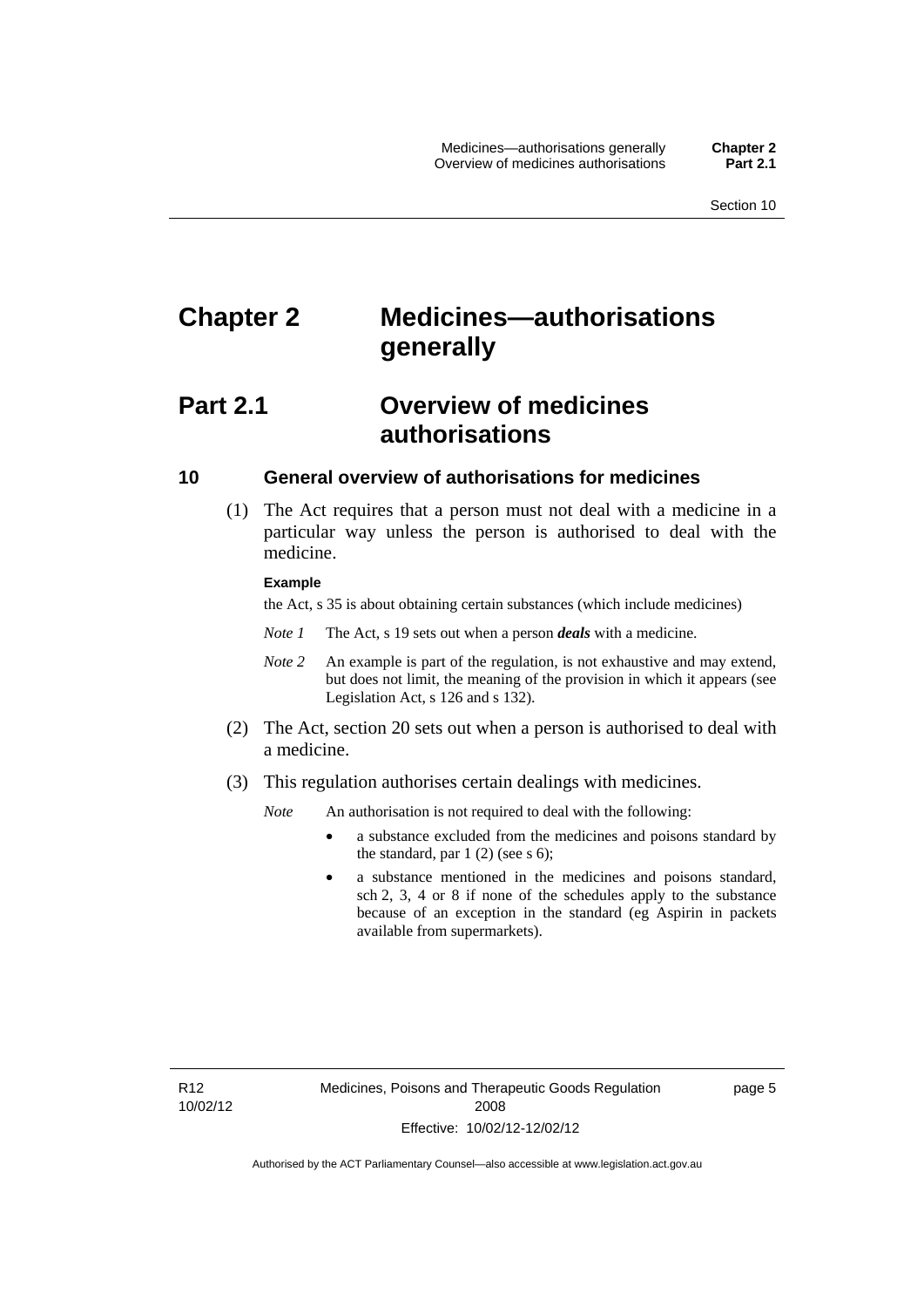Section 11

(4) An authorisation under this regulation may be subject to limitations.

#### **Examples—s (4)**

- 1 a health practitioner's authorisation is subject to any condition or restriction to which the health practitioner is subject to under the *Health Practitioner Regulation National Law (ACT)* (see s 20)
- 2 the authorisation of a person to prescribe a medicine is subject to any restriction included in sch 1 in relation to the person (see s 30 (1) (b))

*Note* For the power to impose other restrictions, see the Act, ch 8.

## <span id="page-29-0"></span>**11 Overview of medicines authorisations under this regulation**

- (1) Medicines authorisations under this regulation that are specific to health-related occupations are given by the following provisions (and are set out in schedule 1):
	- (a) section 30 (which is about authorisations under schedule 1 to prescribe medicines);
	- (b) section 50 (which is about authorisations under schedule 1 to issue requisitions for medicines);
	- (c) section 60 (which is about authorisations under schedule 1 to issue purchase orders for medicines);
	- (d) section 110 (which is about authorisations under schedule 1 to supply medicines);

*Note Supply* includes dispense on prescription (see Act, s 24).

- (e) section 350 (which is about authorisations under schedule 1 for people in health-related occupations to administer medicines);
- (f) section 370 (which is about authorisations under schedule 1 to obtain and possess medicines);
- (g) section 380 (which is about authorisations under schedule 1 to manufacture medicines).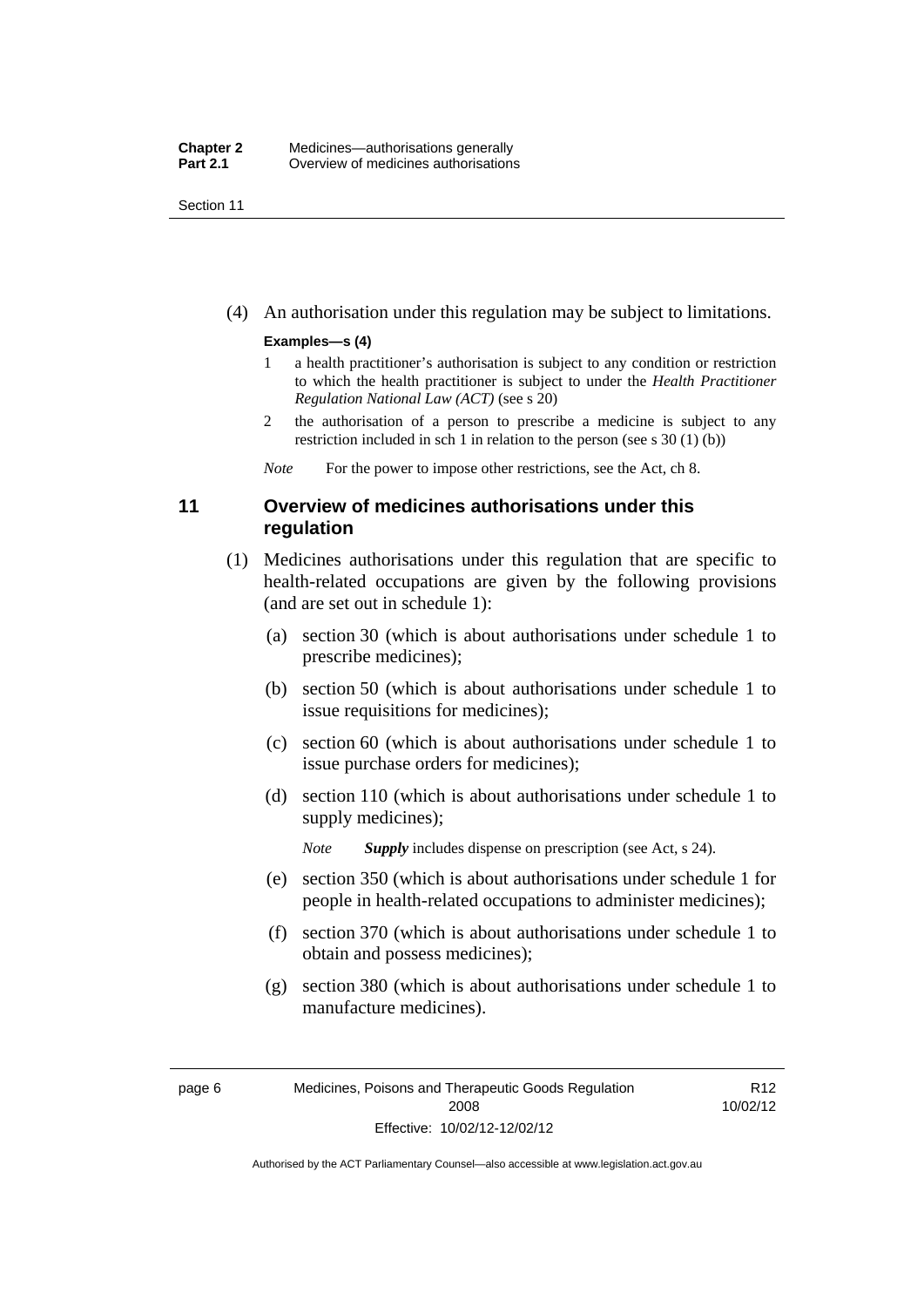- (2) For other authorisations, see the following provisions:
	- (a) section 70 (which is about authorisation of CHO to issue standing orders for supply of medicines in public health emergencies);
	- (b) section 71 (which is about authorisation of CHO to issue standing orders for administration of medicines for public health matters);
	- (c) section 75 (which is about authorisation of doctors to issue standing orders for administration of medicines at institutions);
	- (d) section 77 (which is about authorisation of CHO to issue standing orders for supply and administration of medicines at walk-in centres);
	- (e) section 251 (which is about authorisation to supply certain medicines without prescription in emergencies);
	- (f) section 260 (which is about authorisation to supply medicines to pharmacists for disposal);
	- (g) section 261 (which is about authorisation to supply medicines to commercial disposal operators for disposal);
	- (h) section 360 (which is about authorisation for self-administration of medicines);
	- (i) section 361 (which is about authorisation for the administration of medicines by assistants);
	- (j) section 371 (which is about authorisation to obtain and possess medicines for certain personal use-related dealings);
	- (k) section 400 (which is about authorisation to deliver medicines under supply authorities);
	- (l) section 401 (which is about authorisation for commercial disposal operators for disposal of medicines);

R12 10/02/12 page 7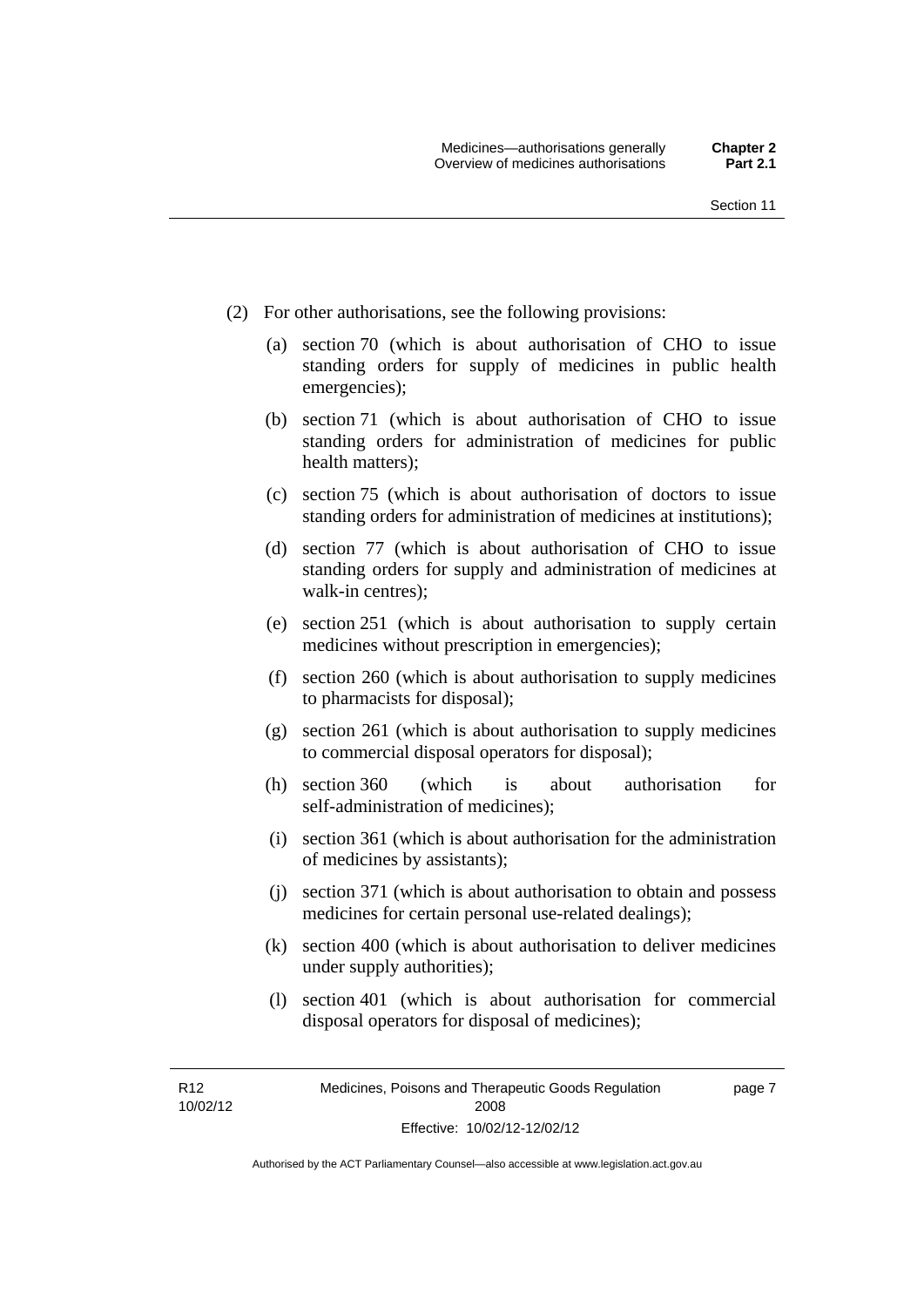Section 12

- (m) section 410 (which is about authorisation to supply and administer adrenaline and salbutamol);
- (n) section 420 (which is about authorisations for CYP authorised people);
- (o) section 421 (which is about authorisations for corrections officers);
- (p) section 430 (which is about authorisations for non-controlled medicines research and education);
- (q) section 440 (which is about authorisations under controlled medicines research and education program licences);
- (r) section 450 (which is about authorisations under first-aid kit licences);
- (s) section 460 (which is about authorisations under medicines wholesalers licences);
- (t) section 470 (which is about authorisations under opioid dependency treatment licences);
- (u) section 480 (which is about authorisations under pharmacy medicines rural communities licences).

### <span id="page-31-0"></span>**12 General overview of authorisation conditions for medicines**

(1) The Act, section 44 requires a person who is authorised to deal with a medicine to comply with any condition to which the authorisation is subject.

#### **Example**

Section 31 sets out the authorisation conditions for an authorised person to prescribe a medicine.

*Note* An example is part of the regulation, is not exhaustive and may extend, but does not limit, the meaning of the provision in which it appears (see Legislation Act, s 126 and s 132).

page 8 Medicines, Poisons and Therapeutic Goods Regulation 2008 Effective: 10/02/12-12/02/12

R12 10/02/12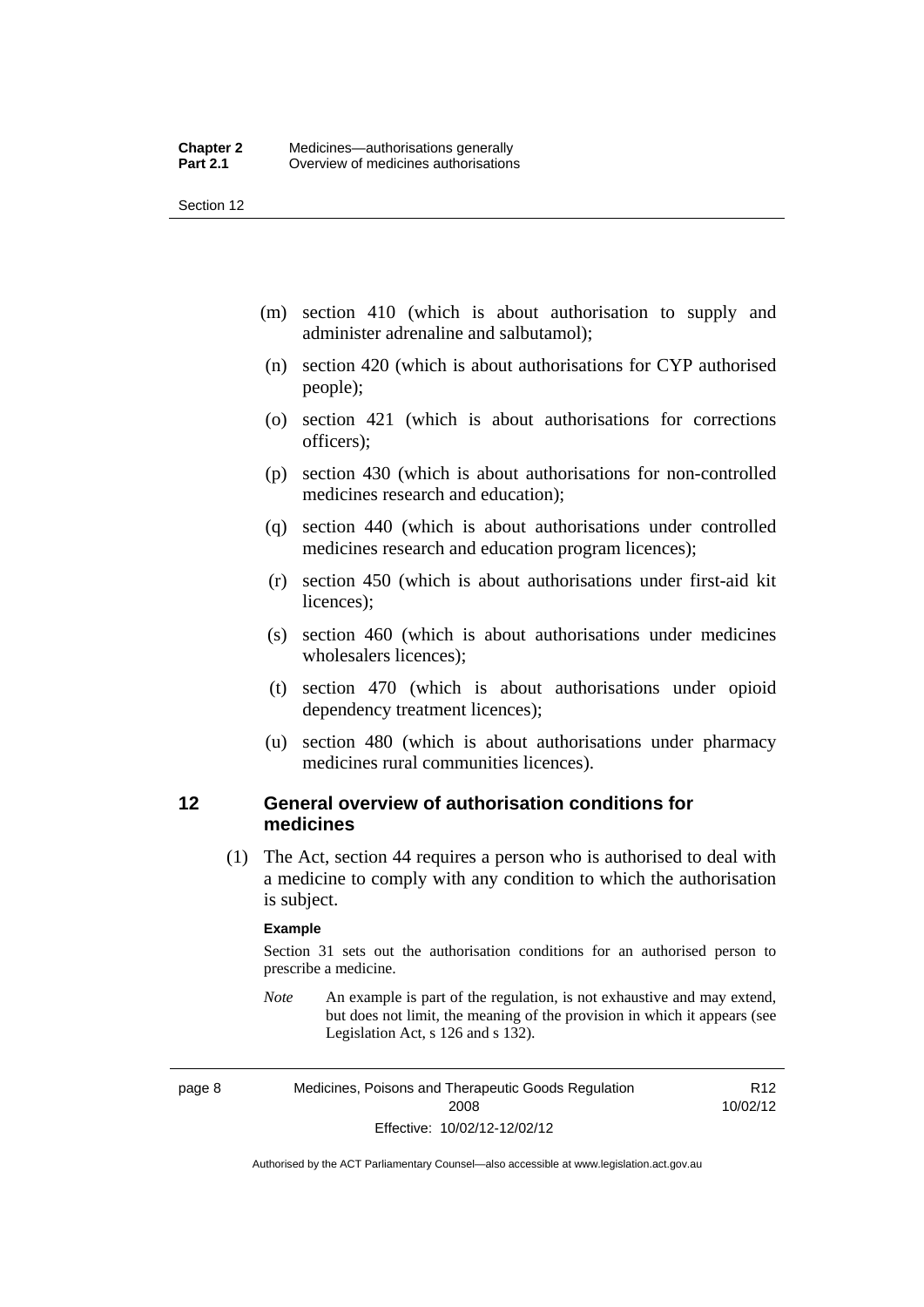(2) The conditions are additional to other restrictions on an authorised person's authority to deal with a medicine.

#### **Example—s (2)**

Schedule 1 limits the use of restricted optometry medicines (see sch 2, table 2.2) to an optometrist who holds a particular authority.

*Note* Conditions may also be imposed under other provisions of the Act including, for example, s 89 which sets out conditions on licences.

R12 10/02/12 Medicines, Poisons and Therapeutic Goods Regulation 2008 Effective: 10/02/12-12/02/12

page 9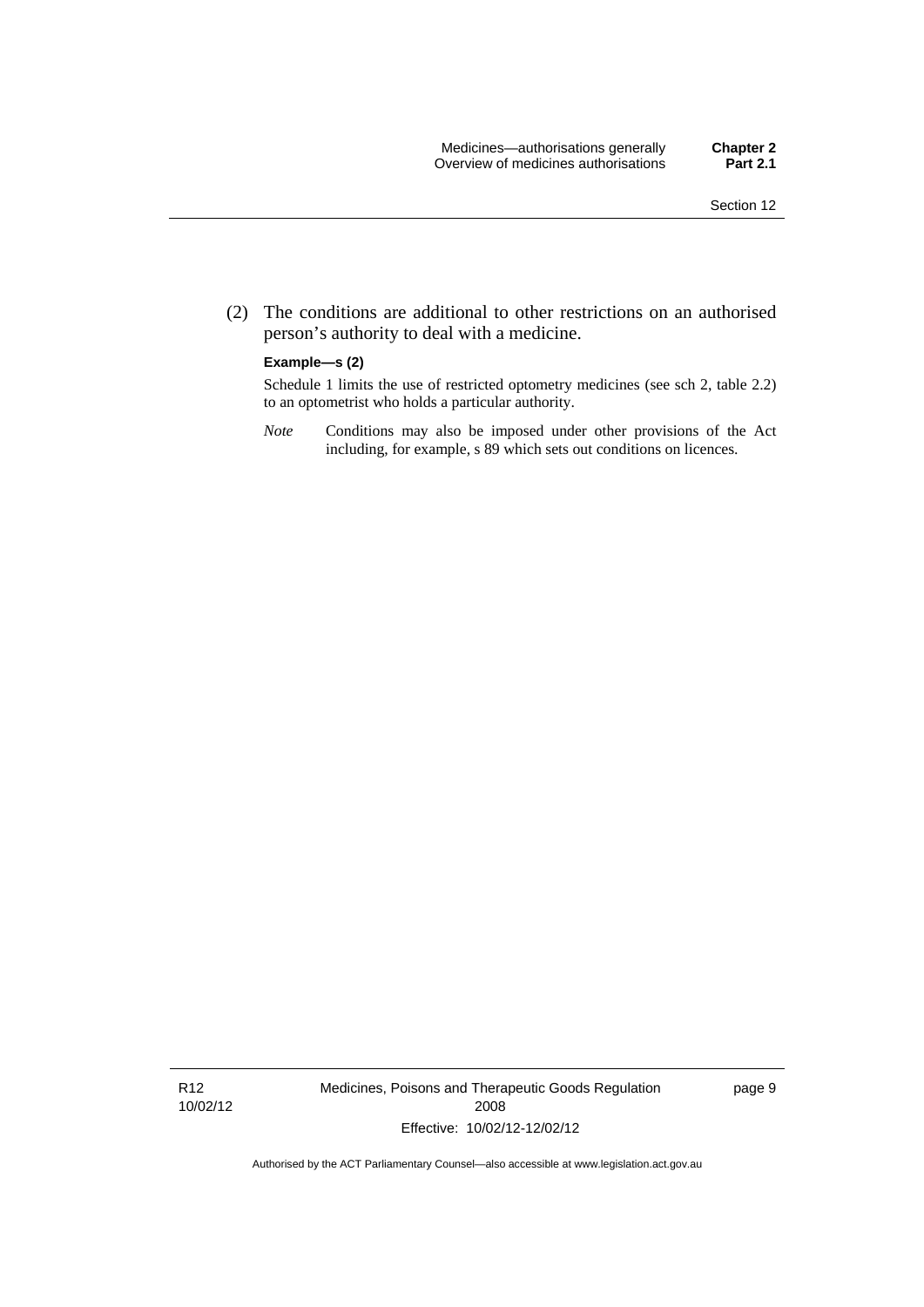Section 20

## <span id="page-33-0"></span>**Part 2.2 Relationship with registration laws**

### <span id="page-33-1"></span>**20 Medicines authorisations subject to Health Practitioner Regulation National Law (ACT) restrictions**

 (1) A health practitioner's authorisation under the Act to deal with a medicine is subject to any condition or other restriction to which the health practitioner is subject under the *Health Practitioner Regulation National Law (ACT)*.

#### **Example**

Section 31 places conditions on the prescribing of medicines by a health practitioner authorised to prescribe the medicines. If a particular health practitioner's registration under the *Health Practitioner Regulation National Law (ACT)* is subject to the condition or restriction that the person may not prescribe certain medicines, the health practitioner's authorisation under the *Medicines, Poisons and Therapeutic Goods Act 2008* to prescribe medicines is also subject to that condition or restriction.

- *Note 1* A reference to an Act includes a reference to the statutory instruments made or in force under the Act, including any regulation (see Legislation Act, s 104).
- *Note 2* An example is part of the regulation, is not exhaustive and may extend, but does not limit, the meaning of the provision in which it appears (see Legislation Act, s 126 and s 132).
- (2) A health professional's authorisation under the Act to deal with a medicine is subject to any condition or other restriction to which the health professional is subject under the *Health Professionals Act 2004*.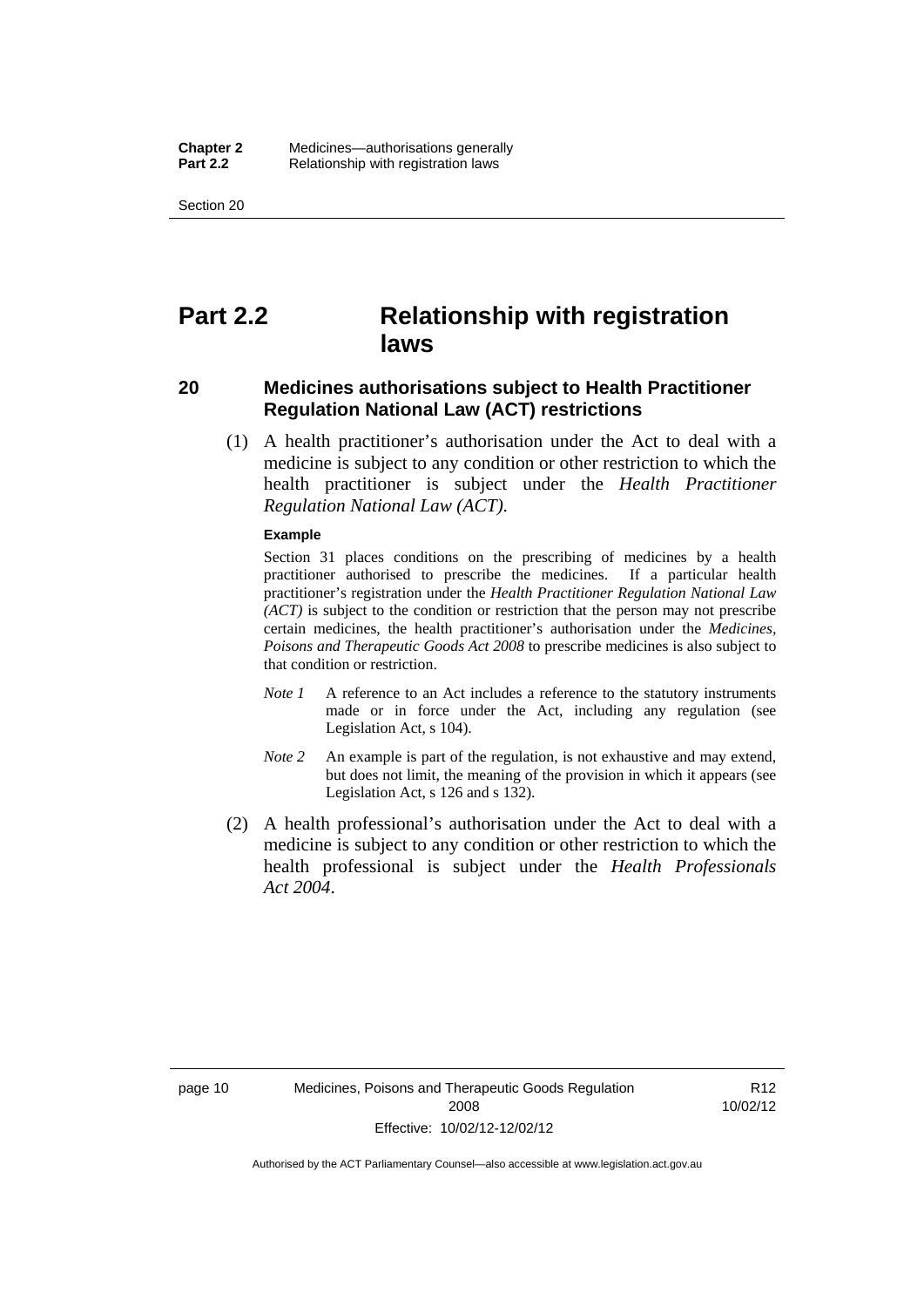## <span id="page-34-0"></span>**21 Medicines authorisations subject to Health Professionals Act restrictions**

A health professional's authorisation under the Act to deal with a medicine is subject to any condition or other restriction to which the health professional is subject under the *Health Professionals Act 2004*.

R12 10/02/12 Medicines, Poisons and Therapeutic Goods Regulation 2008 Effective: 10/02/12-12/02/12

page 11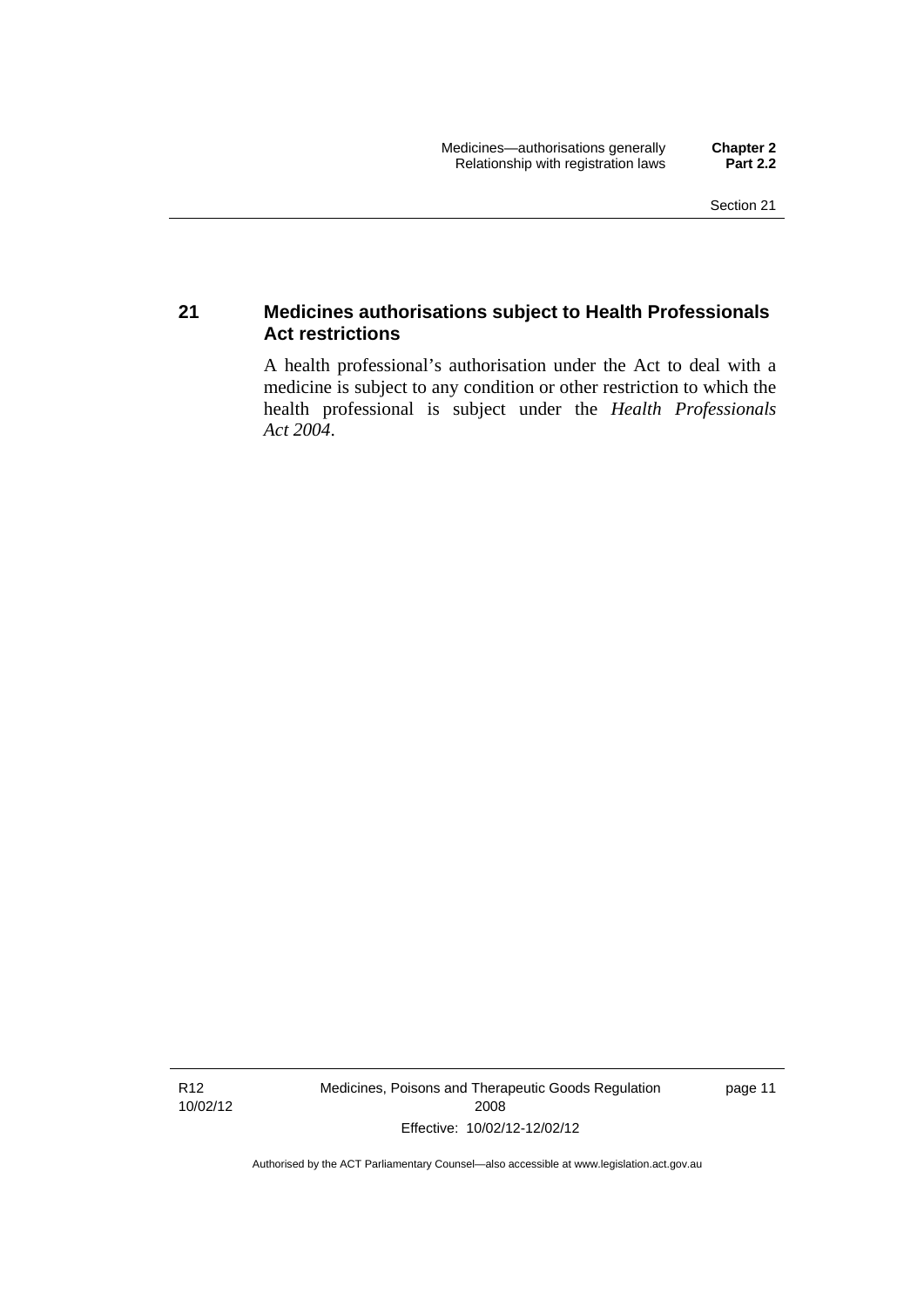## <span id="page-35-0"></span>**Chapter 3 Medicines—supply authorities**

## <span id="page-35-1"></span>**Part 3.1 Prescribing medicines**

## <span id="page-35-2"></span>**Division 3.1.1 Authorisation to prescribe medicines**

## <span id="page-35-3"></span>**30 Authorisation under sch 1 to prescribe medicines— Act, s 40 (1) (b), (2) (b) and (3) (b)**

- (1) A person mentioned in schedule 1, column 2 is authorised to prescribe a medicine if—
	- (a) prescribing the medicine is included in the schedule, column 3 in relation to the person; and
	- (b) the prescribing is consistent with any restriction for the prescribing mentioned in the schedule, column 3; and
	- (c) if the prescription is a self-prescription of the medicine—
		- (i) the person is not a trainee dentist, trainee nurse practitioner, intern doctor or person training to be an eligible midwife; or
		- (ii) the medicine is not a restricted medicine.
- (2) In this section:

### *restricted medicine* means—

- (a) an anabolic steroid; or
- (b) a designated appendix D medicine; or
- (c) a benzodiazepine; or
- (d) a controlled medicine.

R12 10/02/12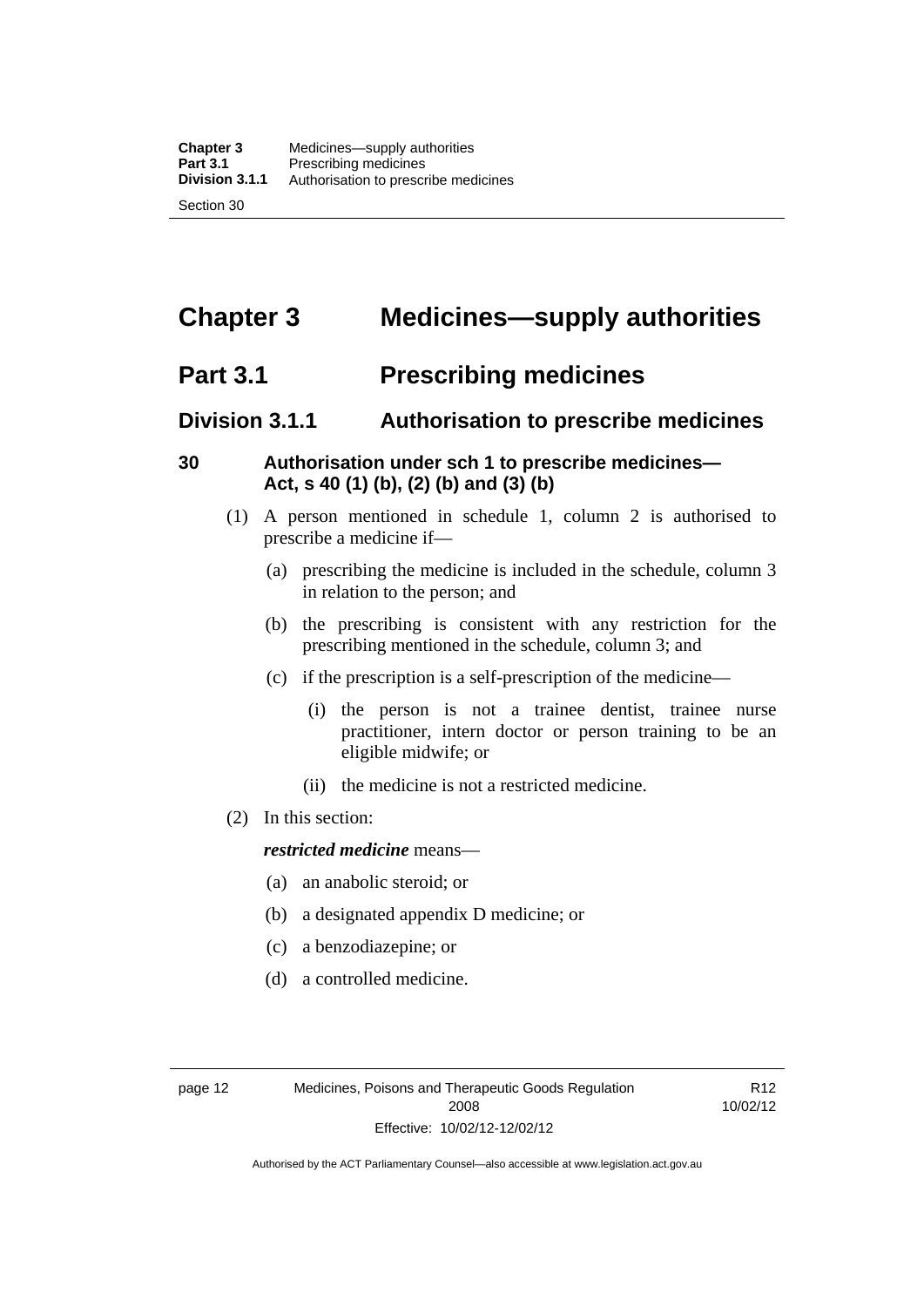## **31 Authorisation conditions for prescribing medicines—Act, s 44 (1) (b) and (2) (b)**

A prescriber's authorisation under section 30 to prescribe a medicine is subject to the following conditions:

- (a) the medicine is prescribed in accordance with the Act, section 7 (Appropriate prescription and supply of medicines);
- (b) if the prescription is a written prescription—
	- (i) the prescription complies with section 40 (General requirements for written prescriptions); and
	- (ii) the prescription includes the particulars mentioned in section 41 on the front of the prescription; and
	- (iii) if the prescription is faxed by a prescriber to a pharmacist—the prescriber sends the original prescription to the pharmacist not later than 24 hours after the prescriber faxes the prescription to the pharmacist;
		- *Note 1* For the endorsement of faxed prescriptions, see s 41 (1) (m).
		- *Note 2 Pharmacist* does not include an intern pharmacist (see dict).
- (c) if the prescription is an oral prescription—
	- (i) the prescriber believes on reasonable grounds that giving an oral prescription for the medicine is reasonably necessary for the patient's treatment; and
	- (ii) if the prescription is for an unusual or dangerous dose of a medicine—the prescription includes a statement telling the person who is to dispense or administer the medicine that the prescription is for an unusual or dangerous dose; and

page 13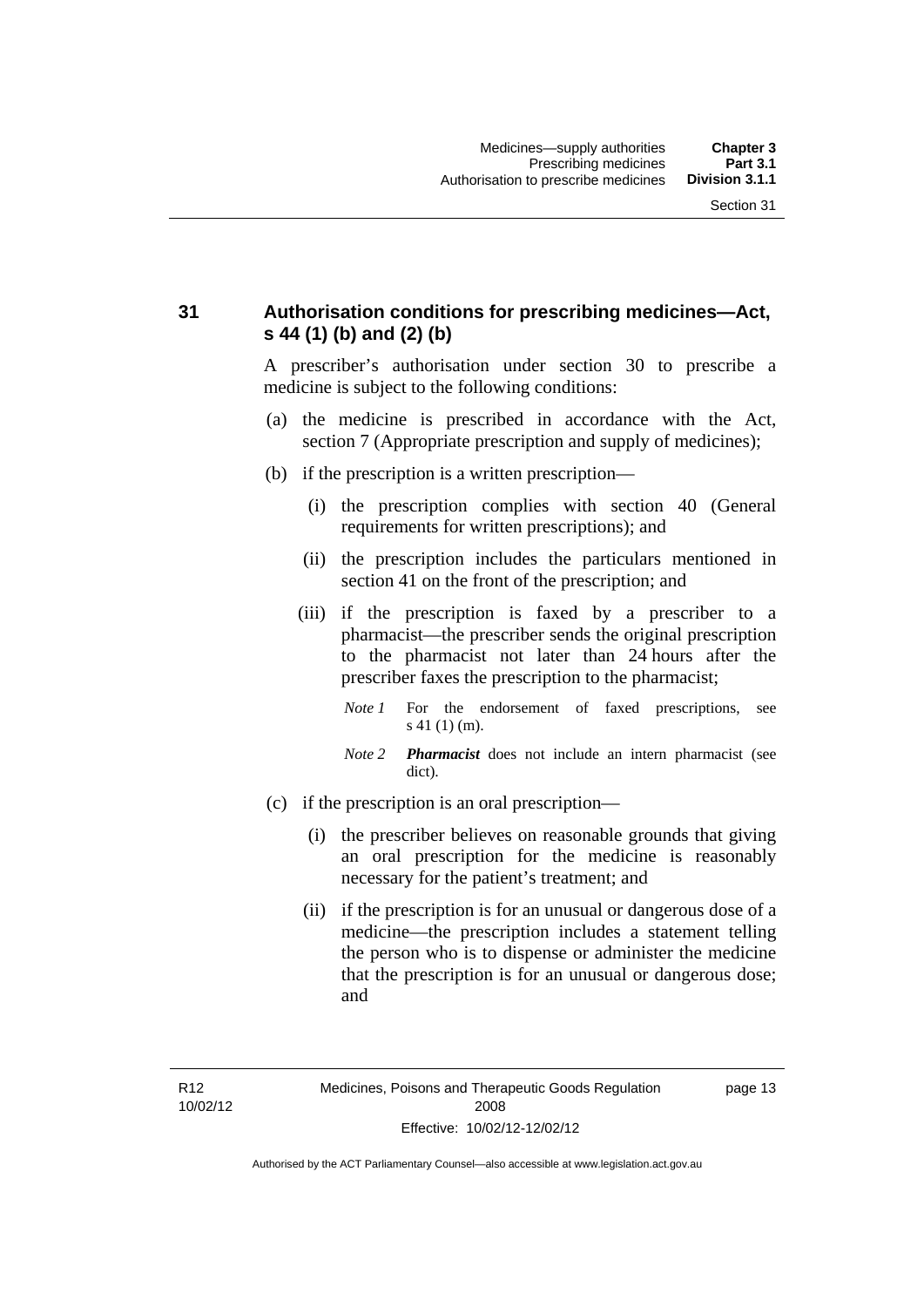- (iii) the prescription includes the particulars mentioned in section 41; and
- (iv) the prescriber sends a written prescription for the medicine to the pharmacist not later than 24 hours after the prescriber gives the oral prescription to the pharmacist;
	- *Note* For the endorsement of written prescriptions confirming oral prescriptions, see s 41 (1) (n).
- (d) if the medicine is a controlled medicine for human use—
	- (i) the prescriber complies with the additional requirements under section 32 for prescribing a controlled medicine; and
	- (ii) if the controlled medicines approval is an oral approval the prescriber sends the chief health officer a written application for the approval in accordance with section 561 (Requirements for CHO controlled medicines approval applications) not later than 7 days after the day the oral approval is given;
- (e) if the medicine is a designated appendix D medicine prescribed for a purpose mentioned in schedule 3 (Designated appendix D medicines—standing approvals), part 3.2, column 3 in relation to the medicine—the prescriber complies with the additional requirements under section 33 in relation to the prescription.

#### **32 Additional requirements for prescribing controlled medicines for human use**

The following are the additional requirements for prescribing a controlled medicine for human use:

- (a) the prescriber has a controlled medicines approval to prescribe the medicine;
- page 14 Medicines, Poisons and Therapeutic Goods Regulation 2008 Effective: 10/02/12-12/02/12 R12 10/02/12
- *Note* For controlled medicines approvals, see pt 13.1.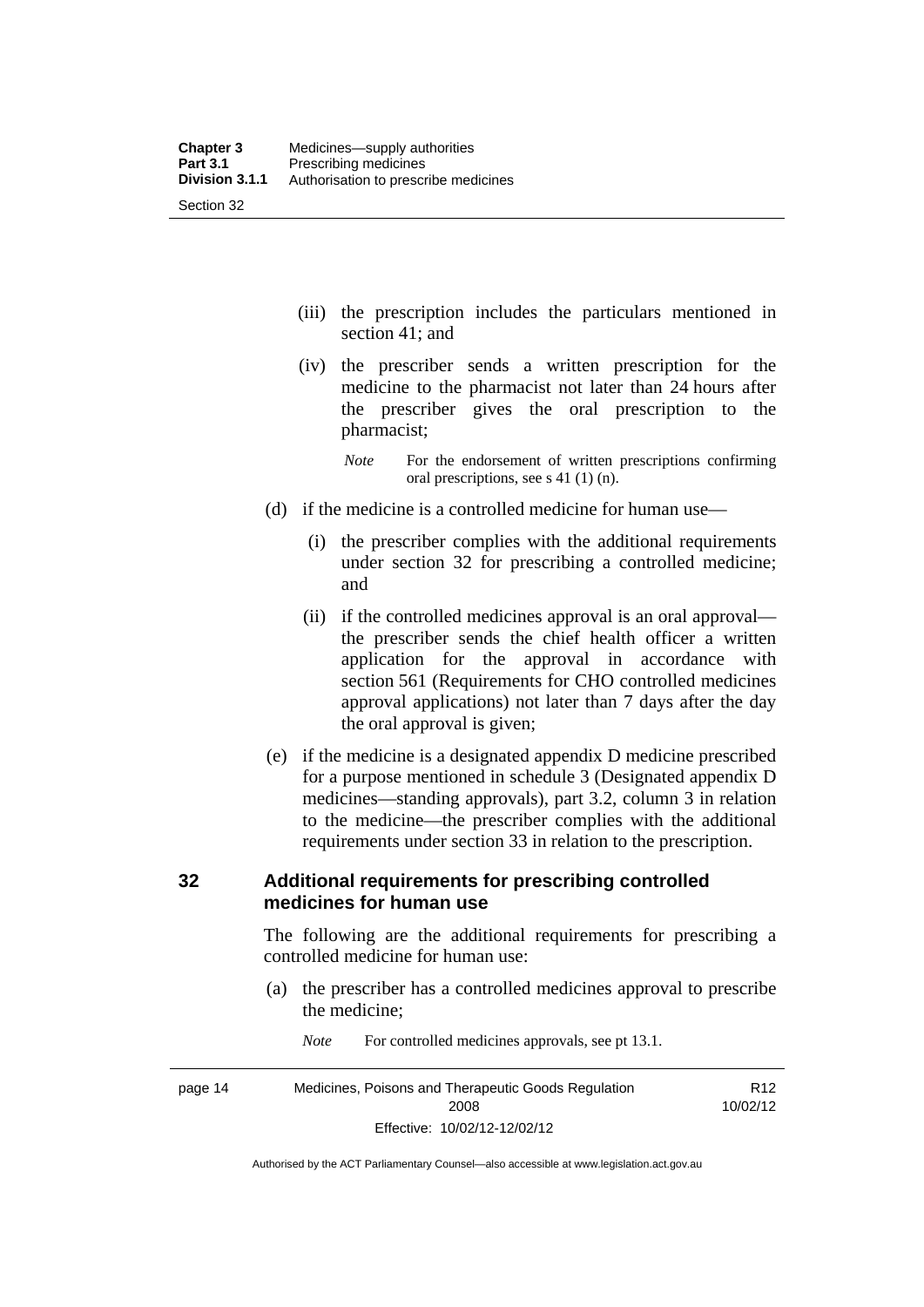(b) if the approval is for a particular form of the medicine—the prescription is for the form of the medicine approved or a bioequivalent form;

*Note Bioequivalent*—see the dictionary.

- (c) if the approval is for a particular strength of the medicine—the prescription is for the strength approved or a weaker strength;
- (d) if the approval is for a particular quantity of the medicine—the prescription is for not more than the quantity approved;
- (e) the prescriber complies with each condition (if any) of the approval;
- (f) if the controlled medicine is dronabinol for human use—
	- (i) the prescriber also has an authorisation under the *Therapeutic Goods Act 1989* (Cwlth), section 19 to supply the medicine; and
	- (ii) the prescriber complies with each condition (if any) of the authorisation.

#### **Example—par (b)**

If a slow release form of a medicine is approved, the prescriber is not authorised to prescribe an immediate release form of the medicine.

#### **Example—par (c) and par (d)**

If a doctor is given an approval to prescribe 25 morphine 20mg capsules, the doctor may prescribe 5 20mg capsules and 10 15mg capsules. Later, if the approval is still in force, the doctor may prescribe not more than 10 morphine capsules of any strength up to and including 20mg.

*Note* An example is part of the regulation, is not exhaustive and may extend, but does not limit, the meaning of the provision in which it appears (see Legislation Act, s 126 and s 132).

R12 10/02/12 page 15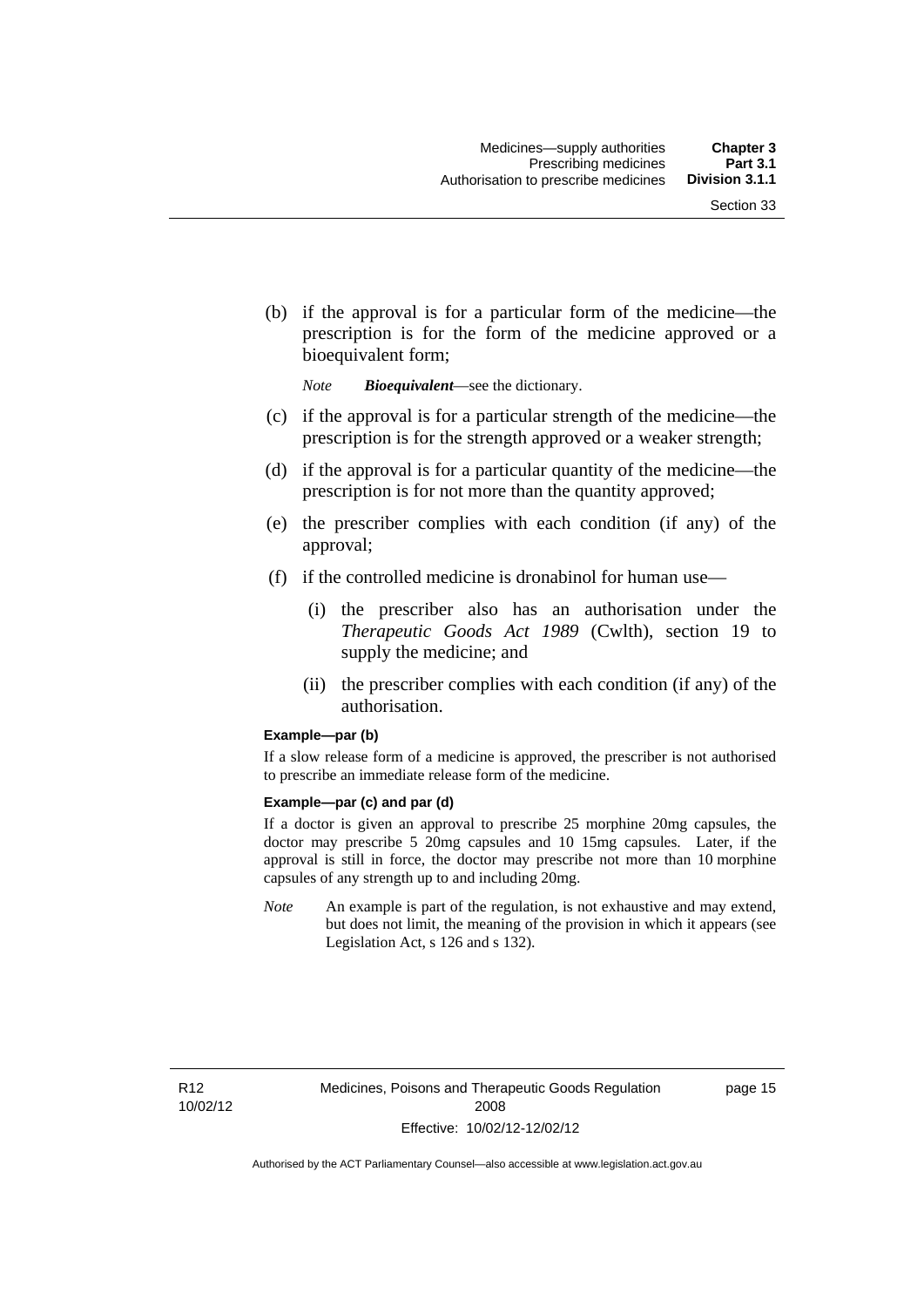## **33 Additional requirements for designated appendix D medicines prescriptions for human use**

The following are the additional requirements for prescribing a designated appendix D medicine for a purpose mentioned in schedule 3 (Designated appendix D medicines—standing approvals), part 3.2, column 3 in relation to the medicine:

- (a) the prescriber has an appendix D medicines approval to prescribe the medicine;
- (b) the prescriber complies with each condition (if any) of the approval (including any condition in schedule 3, part 3.2, column 4 in relation to the medicine).

## **Division 3.1.2 Prescriptions**

*Note* A prescription may provide for a medicine to be dispensed or administered (see Act, dict, def *prescription*).

#### **40 General requirements for written prescriptions**

A written prescription for a medicine must—

- (a) be signed by the prescriber; and
	- *Note* The prescription must be signed with the prescriber's usual signature (see Act, dict, def *signs*).
- (b) if the prescriber amends the prescription—be initialled and dated beside the amendment by the prescriber; and
- (c) be written in terms and symbols used in ordinary professional practice; and
- (d) if the prescription is for an unusual or dangerous dose include the prescriber's initials beside an underlined reference to the dose.
- *Note Written* includes in electronic form (see Act, dict).

page 16 Medicines, Poisons and Therapeutic Goods Regulation 2008 Effective: 10/02/12-12/02/12

R12 10/02/12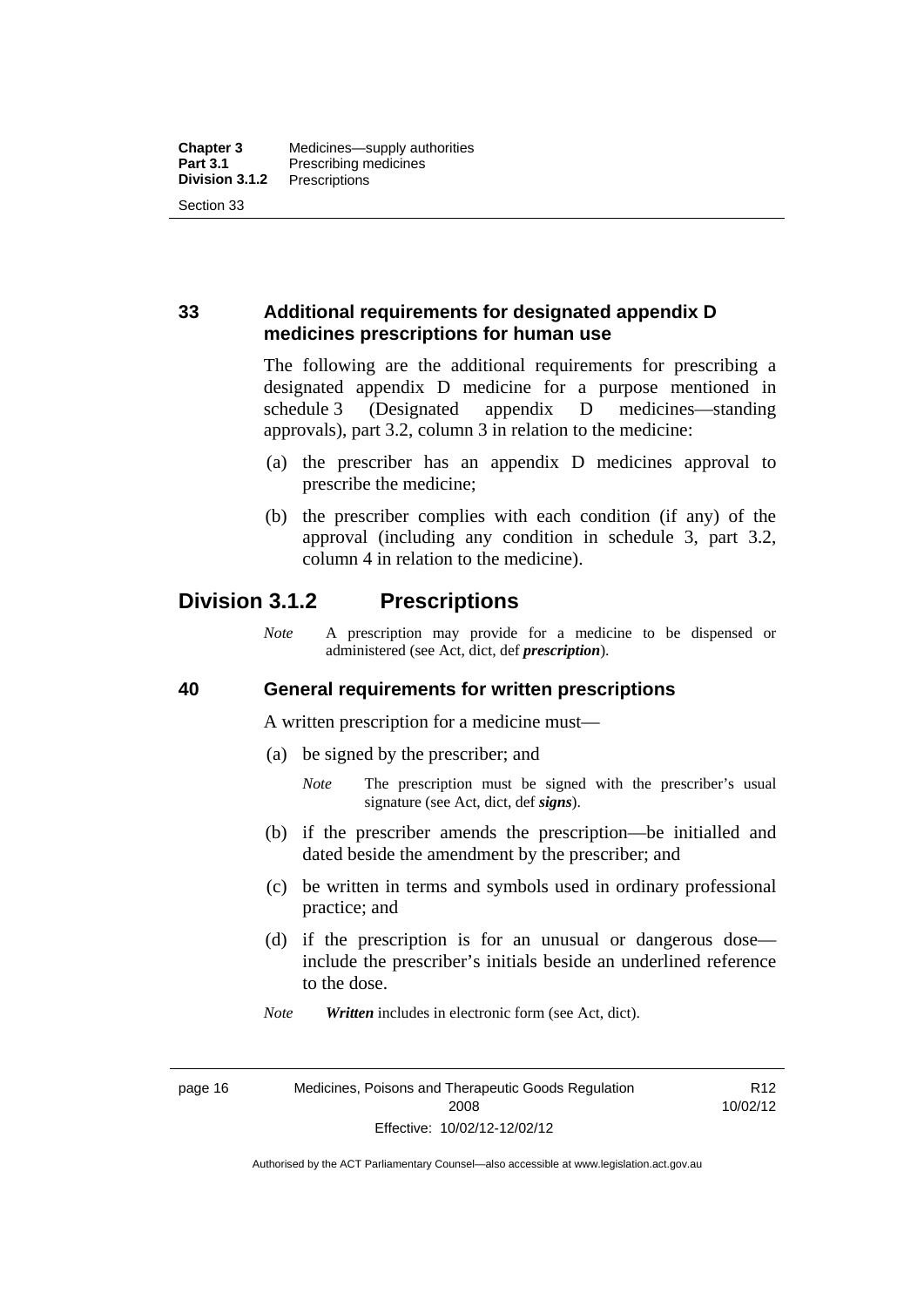#### **41 Particulars for prescriptions**

- (1) A prescription must include the following particulars:
	- (a) the prescriber's name, professional qualifications and business address and telephone number;
	- (b) the date the prescription is given;
	- (c) the medicine, and the form, strength and quantity of the medicine, to be dispensed or administered under the prescription;
	- (d) the name and address of the person for whom the medicine is prescribed;
	- (e) directions about the use of the medicine, including the dose and regimen of the medicine, that are adequate to allow the medicine to be taken or administered safely;
	- (f) the number of times the medicine may be dispensed or administered under the prescription;
	- (g) if the prescription is for a controlled medicine for human use—
		- (i) the relevant approval particulars; and
		- (ii) if the medicine is dronabinol—the relevant TGA authorisation particulars; and
		- (iii) if the prescription is a repeat prescription—the period that must elapse between each dispensing or administration of the medicine;
	- (h) if the prescription is for a designated appendix D medicine for a purpose mentioned in schedule 3 (Designated appendix D medicines—standing approvals), part 3.2, column 3 in relation to the medicine—the relevant approval particulars;
	- (i) if the prescriber is a dentist—the words 'for dental treatment only';

R12 10/02/12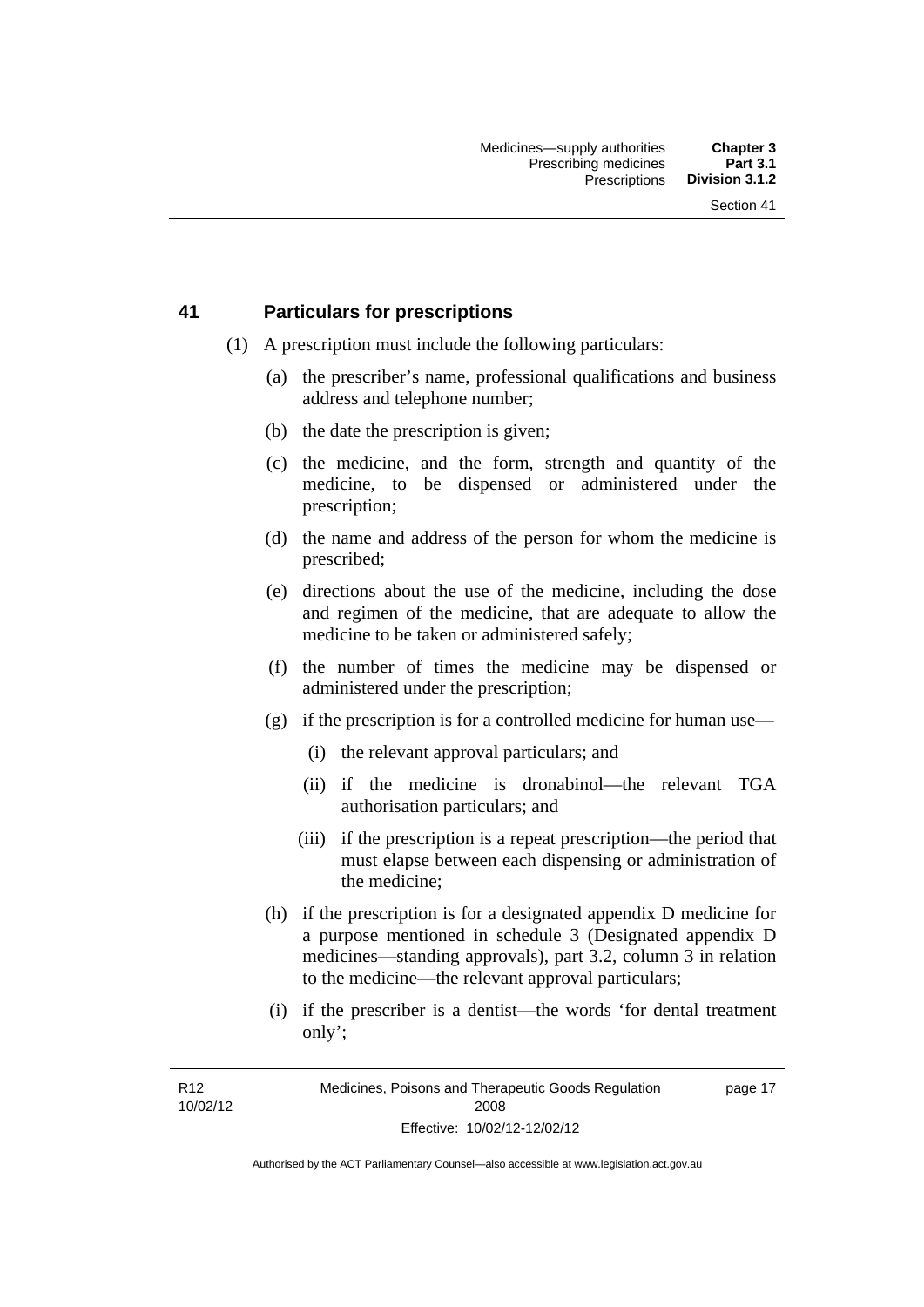- (j) if the prescriber is an eligible midwife—the words 'for midwifery use only';
- (k) if the prescriber is an optometrist—the words 'for optometry use only';
- (l) if the prescriber is a veterinary surgeon—
	- (i) the words 'for animal treatment only'; and
	- (ii) the species of the animal for which the medicine is to be dispensed; and
	- (iii) if possible, a way of identifying the animal;
- (m) if the prescription is an original of a prescription that was faxed by a prescriber to a pharmacist—the prescription is endorsed with words to the effect that the prescription was faxed to a named pharmacy on a stated date;
- (n) if the prescription is a written prescription under section 31 (c) (iv) (which is about oral prescriptions)—the prescription is endorsed with words to the effect that the prescription is a confirmation copy of an oral prescription issued to a named pharmacist on a stated date.
- (2) However, if the prescription is written for an in-patient at a hospital in the patient's medical records, the prescription need not include any of the following:
	- (a) the prescriber's professional qualifications and business address and telephone number;
	- (b) if the medicine prescribed is a controlled medicine or designated appendix D medicine—the relevant approval particulars.
	- *Note 1 Hospital* means a public hospital, private hospital or day hospital and includes a body prescribed by regulation as a hospital (see Act, dict).
	- *Note 2* A *hospice* is a hospital (see *The Macquarie Dictionary*, 4th ed).

page 18 Medicines, Poisons and Therapeutic Goods Regulation 2008 Effective: 10/02/12-12/02/12

R12 10/02/12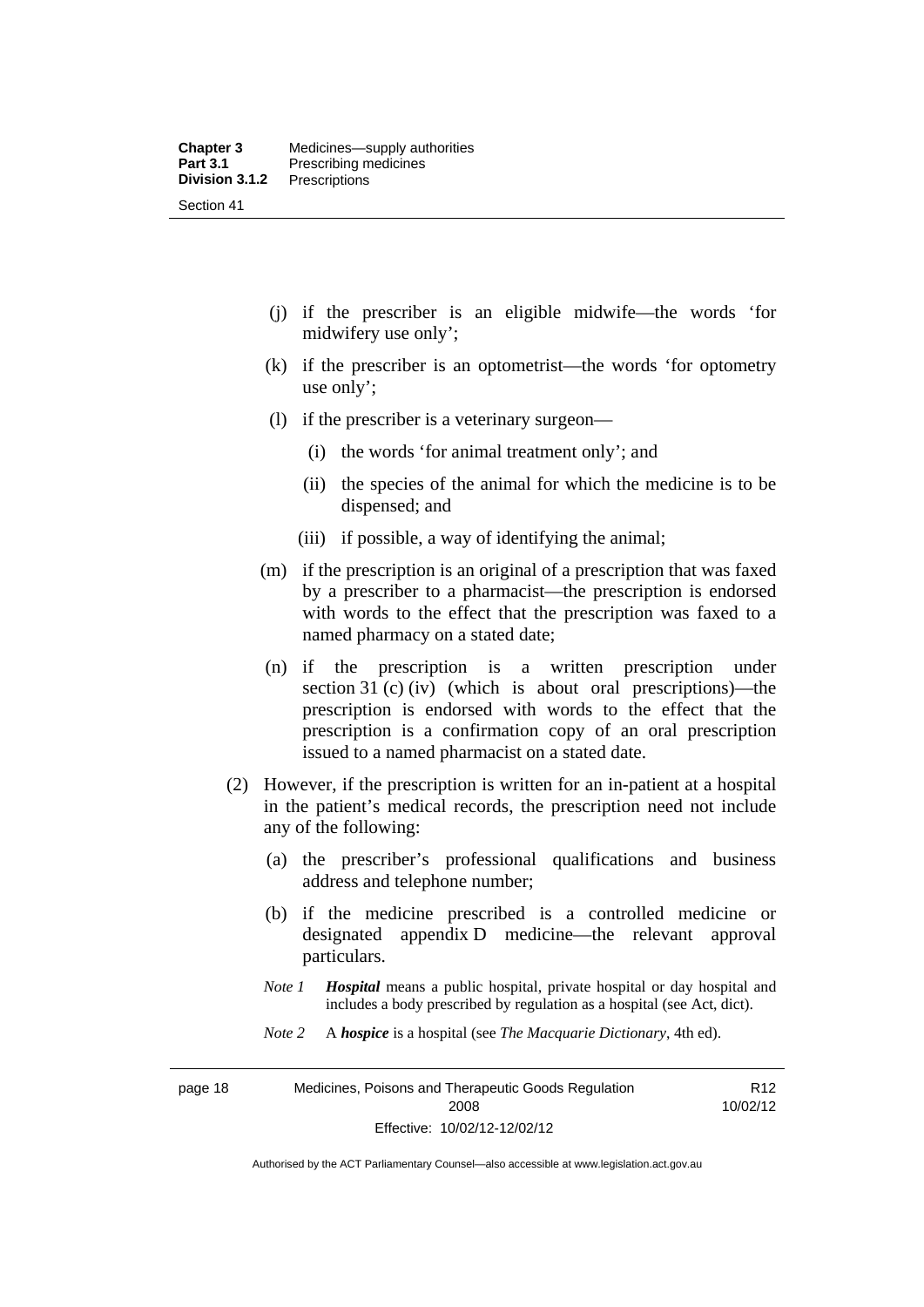(3) In this section:

#### *relevant approval particulars* means—

- (a) for a controlled medicine—
	- (i) for an approval under section 556 (Standing approval to prescribe controlled medicines for short-term treatment)—the words 'standing short-term approval'; or
	- (ii) for an approval under section 557 (Standing interim approval to prescribe buprenorphine and methadone for patients of certain institutions)—the words 'standing opioid dependency treatment approval'; or
	- (iii) for an approval under division 13.1.3 (Chief health officer controlled medicines approvals)—the words 'CHO approval number' followed by the identifying number for the approval; or
- (b) for a designated appendix D medicine—
	- (i) for an approval under section 591 (Standing approval to prescribe designated appendix D medicines)—the words 'standing approval' and the specialist area, or the area, in which the prescriber practises; or
	- (ii) for an approval under section 593 (CHO decisions on applications to prescribe designated appendix D medicines)—the words 'CHO approval number' followed by the identifying number for the approval.

*relevant TGA authorisation particulars* means the words 'TGA authorisation' followed by—

- (a) the identifying number for the authorisation; or
- (b) if no identifying number is given for the authorisation—the date of the approval.

R12 10/02/12 page 19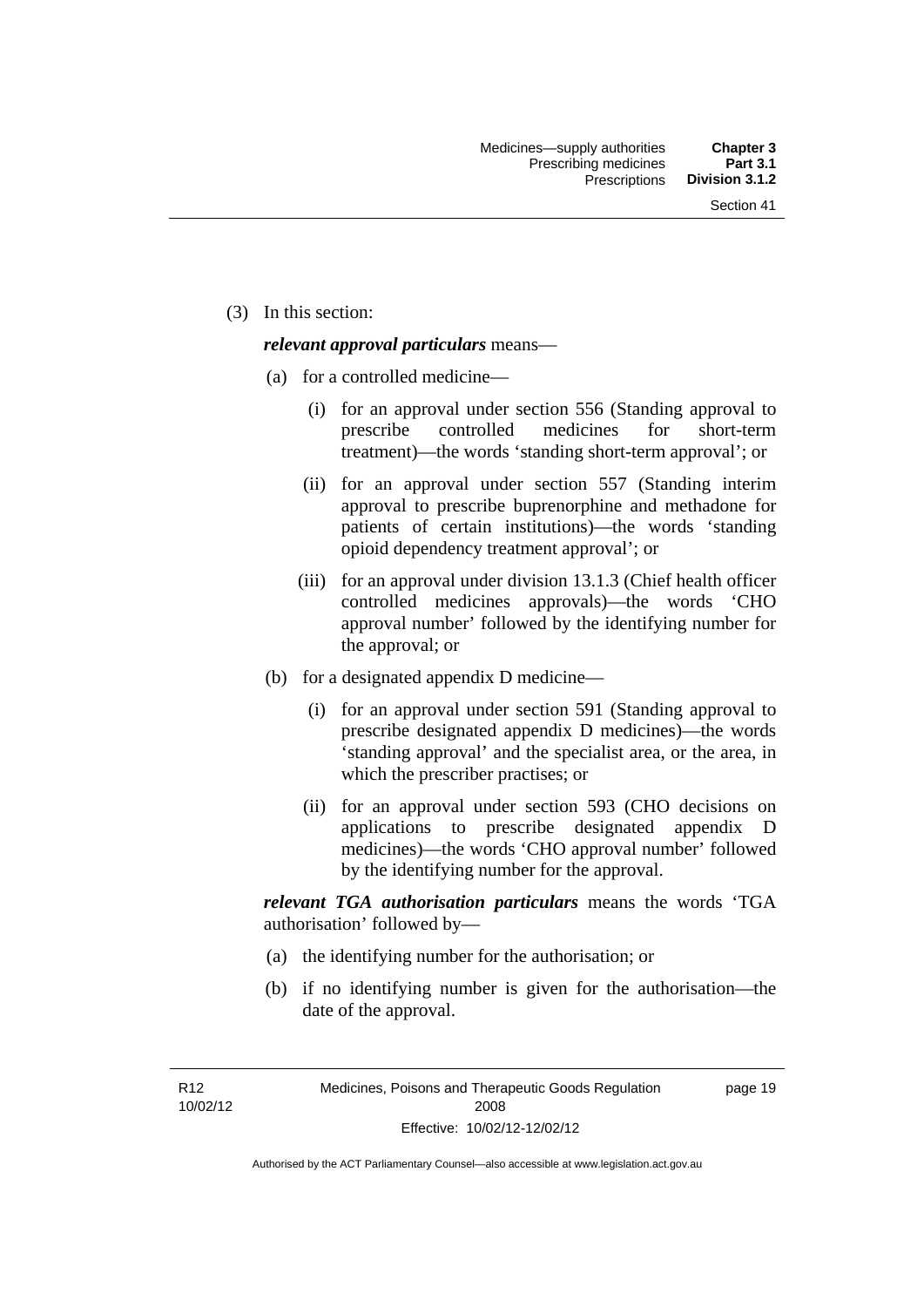# **Part 3.2 Requisitioning medicines**

## **Division 3.2.1 Authorisation to issue requisitions**

#### **50 Authorisation under sch 1 to issue requisitions for medicines—Act, s 41 (b)**

A person mentioned in schedule 1, column 2 is authorised to issue a requisition for a medicine if—

- (a) issuing the requisition is included in the schedule, column 3 in relation to the person; and
- (b) the issue of the requisition is consistent with any restriction for the issue of the requisition mentioned in the schedule, column 3.

#### **51 Authorisation conditions for issuing requisitions for medicines—Act, s 44 (1) (b) and (2) (b)**

A person's authorisation under section 50 to issue a requisition for a medicine is subject to the following conditions:

- (a) if the requisition is a written requisition—the requisition complies with section 55 (General requirements for written requisitions) and section 56 (Particulars for requisitions);
- (b) if the requisition is an oral requisition—
	- (i) the person believes on reasonable grounds that issuing the requisition is reasonably necessary for the treatment of a person; and
	- (ii) the quantity of the medicine requisitioned is not more than the amount reasonably necessary for the person's treatment; and
	- (iii) the requisition complies with section 56.

page 20 Medicines, Poisons and Therapeutic Goods Regulation 2008 Effective: 10/02/12-12/02/12

R12 10/02/12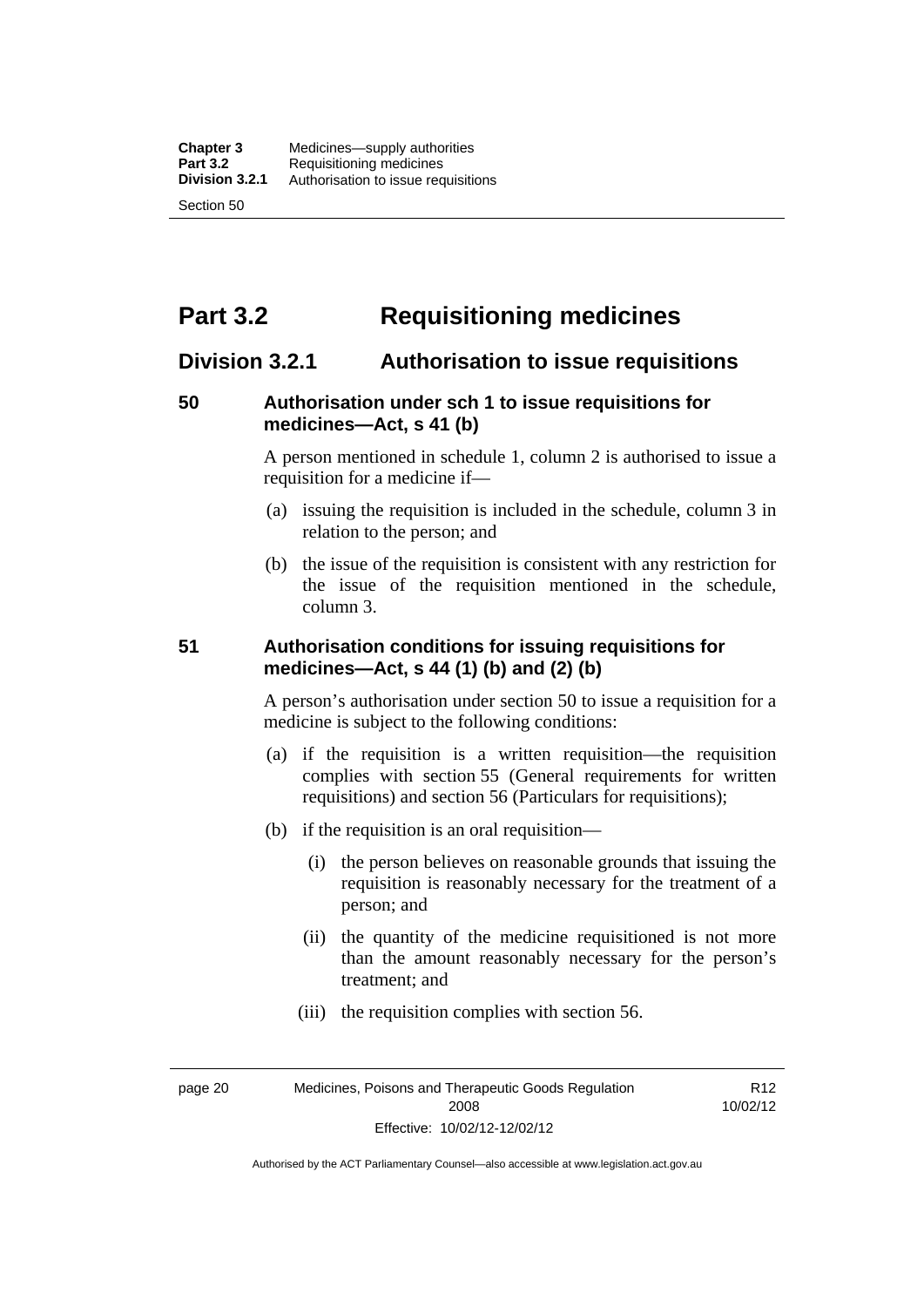# **Division 3.2.2 Requisitions**

#### **55 General requirements for written requisitions**

A written requisition for a medicine must be—

(a) signed by the person (the *issuer*) issuing the requisition; and

 (b) if the issuer amends the requisition—initialled and dated by the issuer beside the amendment.

*Note Written* includes in electronic form (see Act, dict).

#### **56 Particulars for requisitions**

A requisition must include the following particulars:

- (a) the name of the person issuing the requisition;
- (b) the capacity in which the person is issuing the requisition;
- (c) the date the requisition is issued;
- (d) the medicine, and the form, strength and quantity of the medicine, to be supplied on the requisition;
- (e) the pharmacy or ward to which the medicine is to be supplied.

*Note Ward*—see the Act, dictionary.

R12 10/02/12

*Note* The requisition must be signed with the issuer's usual signature (see Act, dict, def *signs*).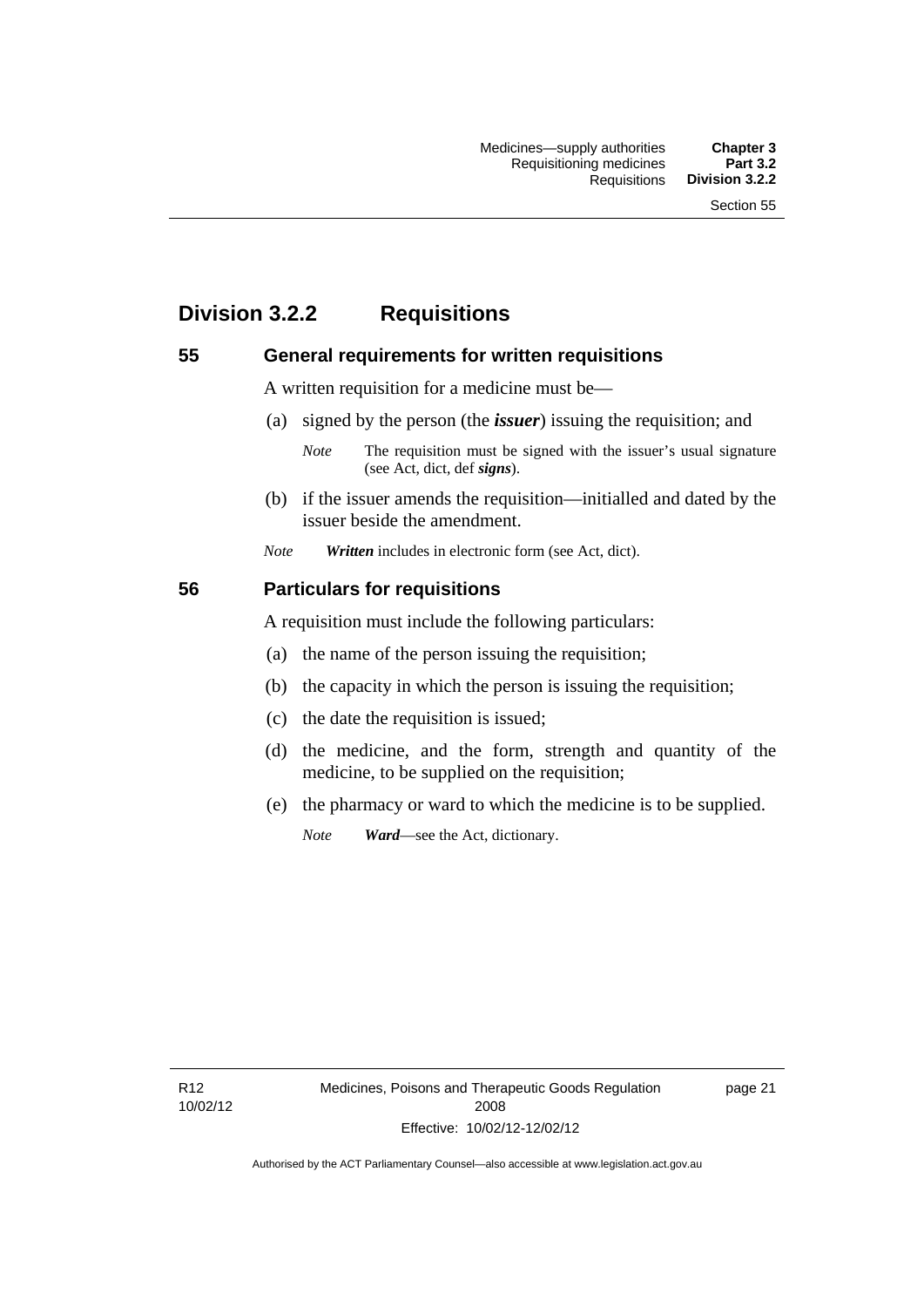# **Part 3.3 Medicines purchase orders**

## **Division 3.3.1 Authorisation to issue purchase orders**

#### **60 Authorisation under sch 1 to issue purchase orders for medicines—Act, s 38 (1) (b) and (2) (a)**

A person mentioned in schedule 1, column 2 is authorised to issue a purchase order for a medicine if—

- (a) issuing the purchase order is included in the schedule, column 3 in relation to the person; and
- (b) the issue of the purchase order is consistent with any restriction for the issue of the purchase order mentioned in the schedule, column 3.

#### **61 Authorisation conditions for issuing purchase orders for medicines—Act, s 44 (1) (b) and (2) (b)**

A person's authorisation under section 60 to issue a purchase order for a medicine is subject to the following conditions:

- (a) the purchase order complies with section 62 (General requirements for medicines purchase orders—Act, s 38 (2) (c));
	- *Note* A purchase order must be in writing (see Act, dict, def *purchase order*).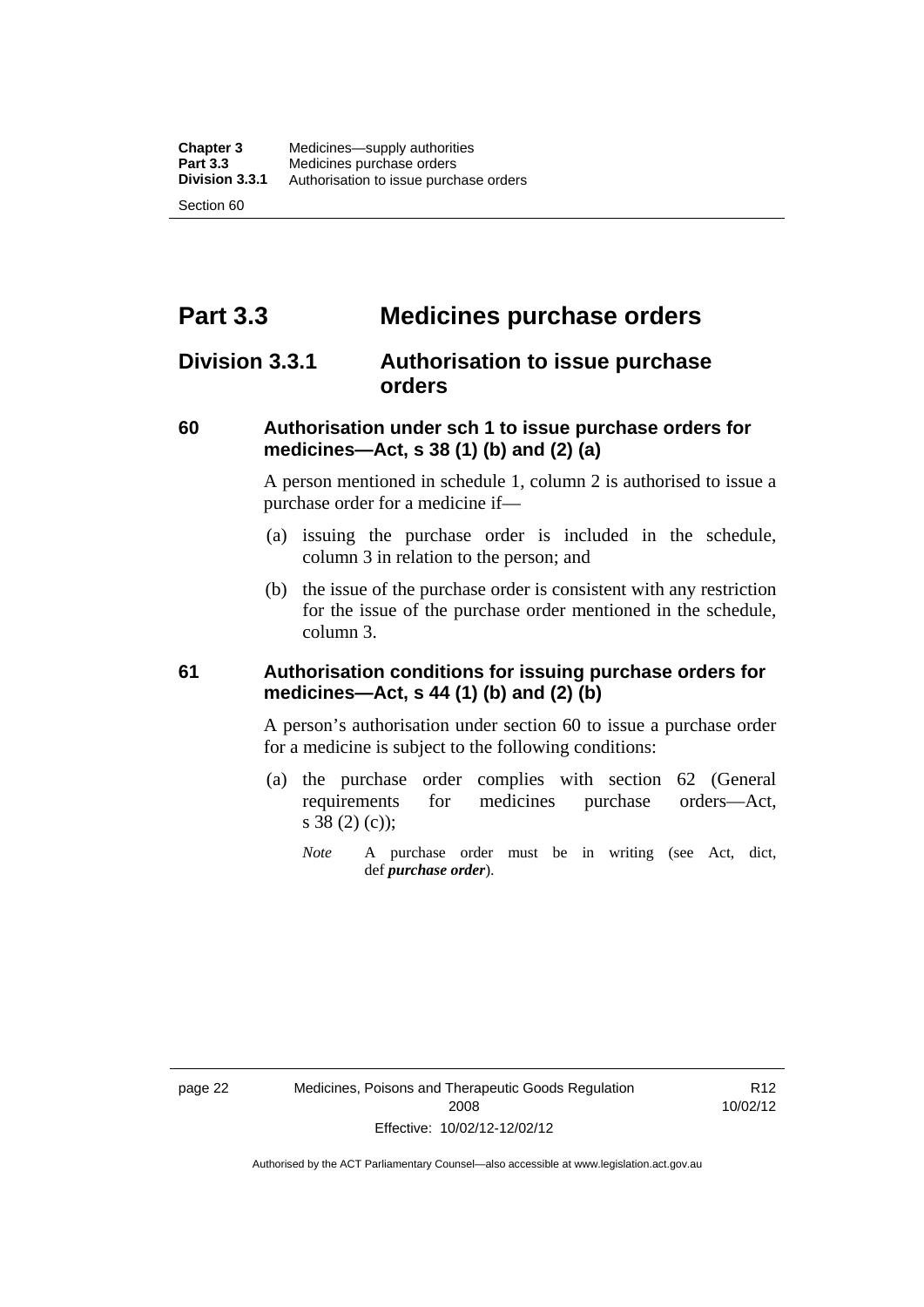(b) the person must, not later than 24 hours after the person receives the medicine, send the supplier a document signed by the person acknowledging receipt of the medicine.

#### **Example—document**

a copy of the supplier's delivery docket signed by the buyer

*Note* An example is part of the regulation, is not exhaustive and may extend, but does not limit, the meaning of the provision in which it appears (see Legislation Act, s 126 and s 132).

## **Division 3.3.2 Purchase orders**

#### **62 General requirements for medicines purchase orders— Act, s 38 (2) (c)**

- (1) A purchase order for a medicine must be—
	- (a) signed by the person (the *issuer*) issuing the order; and
		- *Note* The purchase order must be signed with the issuer's usual signature (see Act, dict, def *signs*).
	- (b) if the issuer amends the order—initialled and dated by the issuer beside the amendment.
- (2) A purchase order for a medicine must include the following:
	- (a) the issuer's name and business address and telephone number;
	- (b) the issuer's authority to issue the order;
	- (c) the medicine, and the form, strength and quantity of the medicine, to be supplied on the order.

page 23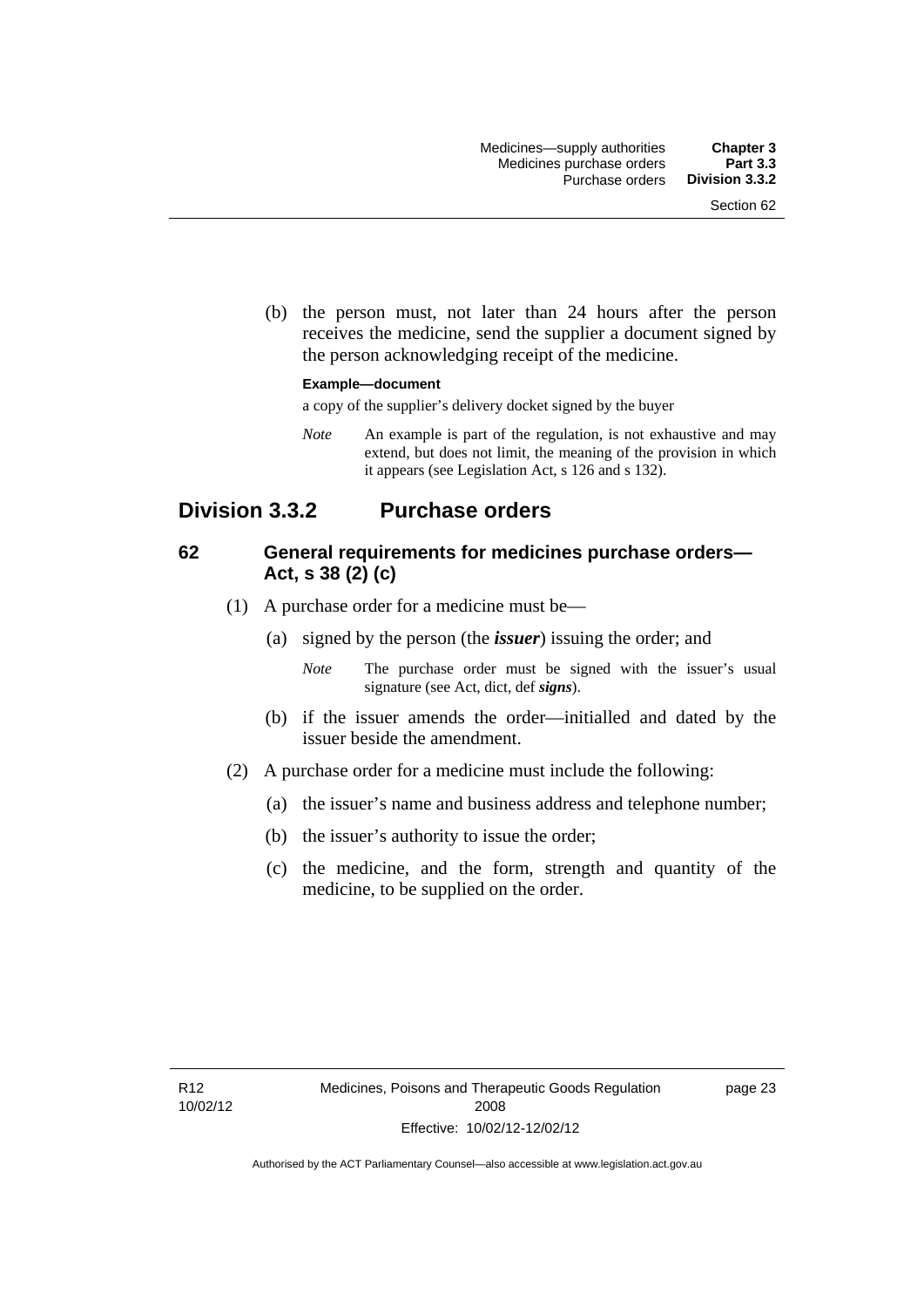**Chapter 3** Medicines—supply authorities<br>**Part 3.4** Standing orders for medicines **Part 3.4 Standing orders for medicines<br>
<b>Division 3.4.1** CHO standing orders **Division 3.4.1** CHO standing orders Section 70

# **Part 3.4 Standing orders for medicines**

## **Division 3.4.1 CHO standing orders**

#### **70 Authorisation of CHO to issue standing orders for supply of medicines in public health emergencies—Act, s 42 (b)**

 (1) The chief health officer is authorised to issue a standing order for the supply of a medicine in an emergency relating to public health.

*Note 1 Supply* does not include administer (see Act, s 24).

*Note 2* A standing order must be in writing (see Act, dict, def *standing order*).

 (2) To remove any doubt, a standing order may be issued under subsection (1) even if no emergency declaration under the *Public Health Act 1997* is in force.

#### **71 Authorisation of CHO to issue standing orders for administration of medicines for public health matters— Act, s 42 (b)**

The chief health officer is authorised to issue a standing order for the administration of a medicine in relation to a public health matter.

*Note* A standing order must be in writing (see Act, dict, def *standing order*).

#### **72 Particulars for CHO standing orders for administration of medicines for public health matters**

A standing order under section 71 must include the following particulars:

- (a) a description of the public health matter to which the order relates;
- (b) the date of effect of the order and the date (not longer than 2 years after the date of effect) when the order ends;

R12 10/02/12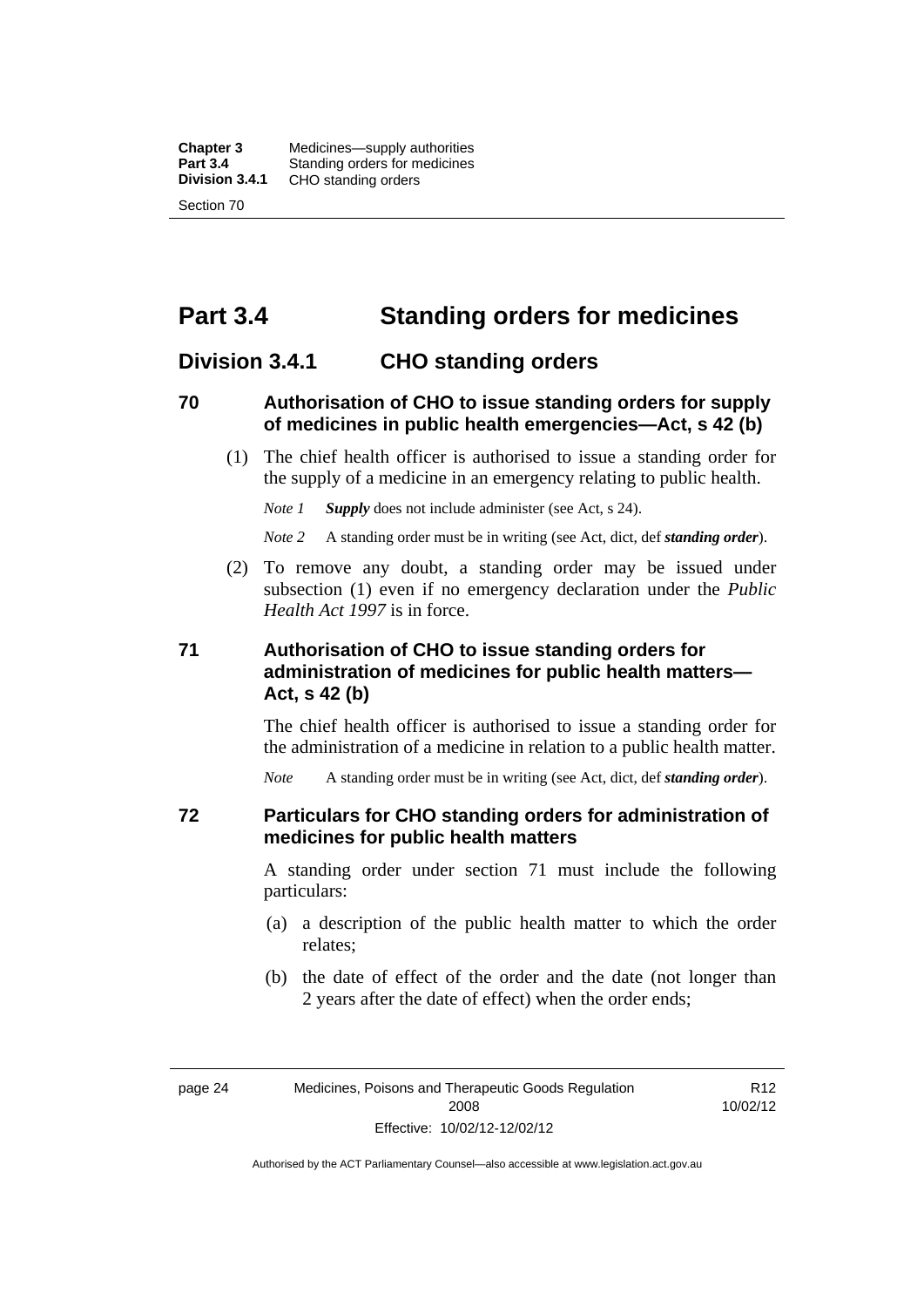- (c) the clinical circumstances in which the medicine may be administered;
- (d) a description of the people to whom the medicine may be administered;
- (e) the medicine's approved name and, if applicable, brand name;

- (f) if applicable, the form and strength of the medicine;
- (g) the dose and route of administration;
- (h) if applicable, the frequency of administration.

#### **Example—par (e) and par (f)**

Adrenaline (EpiPen) 300 micrograms in 0.3mL pre-filled syringe

*Note* An example is part of the regulation, is not exhaustive and may extend, but does not limit, the meaning of the provision in which it appears (see Legislation Act, s 126 and s 132).

## **Division 3.4.2 Standing orders for institutions**

*Note Institution* includes a correctional centre and a CYP detention place (see s 652).

#### **75 Authorisation of doctors to issue standing orders for administration of medicines at institutions—Act, s 42 (b)**

- (1) A doctor is authorised to issue a standing order for the administration of a medicine to patients at an institution if—
	- (a) a medicines and therapeutics committee for the institution has approved the order; and
	- (b) the order is signed by the chair of the committee.
	- *Note Doctor* does not include an intern doctor (see dict).

R12 10/02/12 page 25

*Note Approved name*—see the medicines and poisons standard, par 1 (1).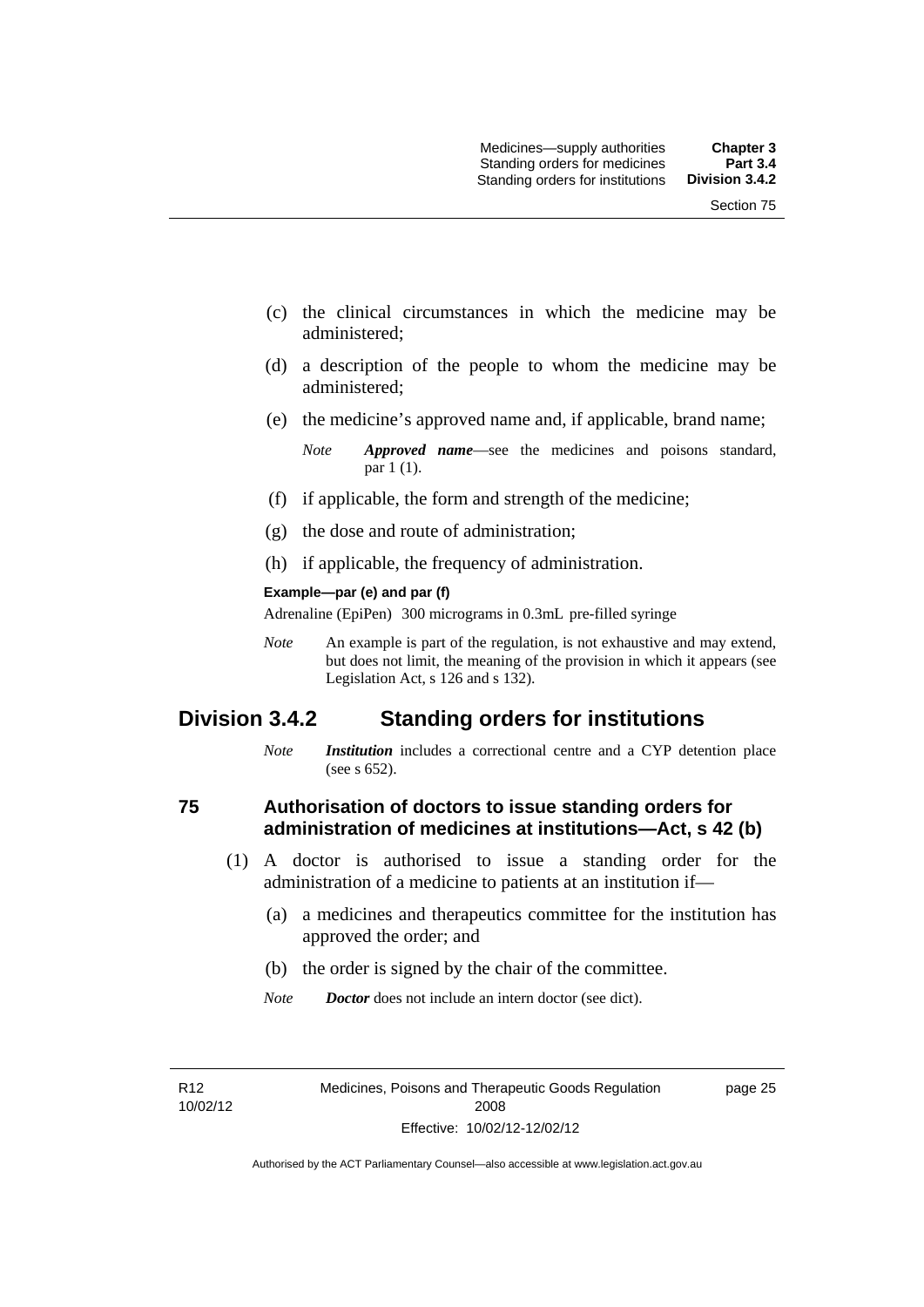(2) In this section:

*medicines and therapeutics committee*, for an institution, means a body—

- (a) established by the institution to approve standing orders for the administration of medicines to patients at the institution; and
- (b) that includes (but is not limited to) a doctor, nurse and pharmacist.
	- *Note 1 Doctor* and *pharmacist* do not include an intern (see dict).
	- *Note 2 Nurse* does not include an enrolled nurse (see Legislation Act, dict, pt 1).

#### **76 Particulars for standing orders for administration of medicines at institutions**

A standing order under section 75 must include the following particulars:

- (a) an approval number for the order that is different from the number given to each other standing order approved for the institution;
- (b) the date of effect of the order and the date (not longer than 2 years after the date of effect) when the order ends;
- (c) each ward to which the order applies;
- (d) the clinical circumstances in which the medicine may be administered;
- (e) a description of the people to whom the medicine may be administered;
- (f) the medicine's approved name and, if applicable, brand name;
	- *Note Approved name*—see the medicines and poisons standard, par 1 (1).

page 26 Medicines, Poisons and Therapeutic Goods Regulation 2008 Effective: 10/02/12-12/02/12

R12 10/02/12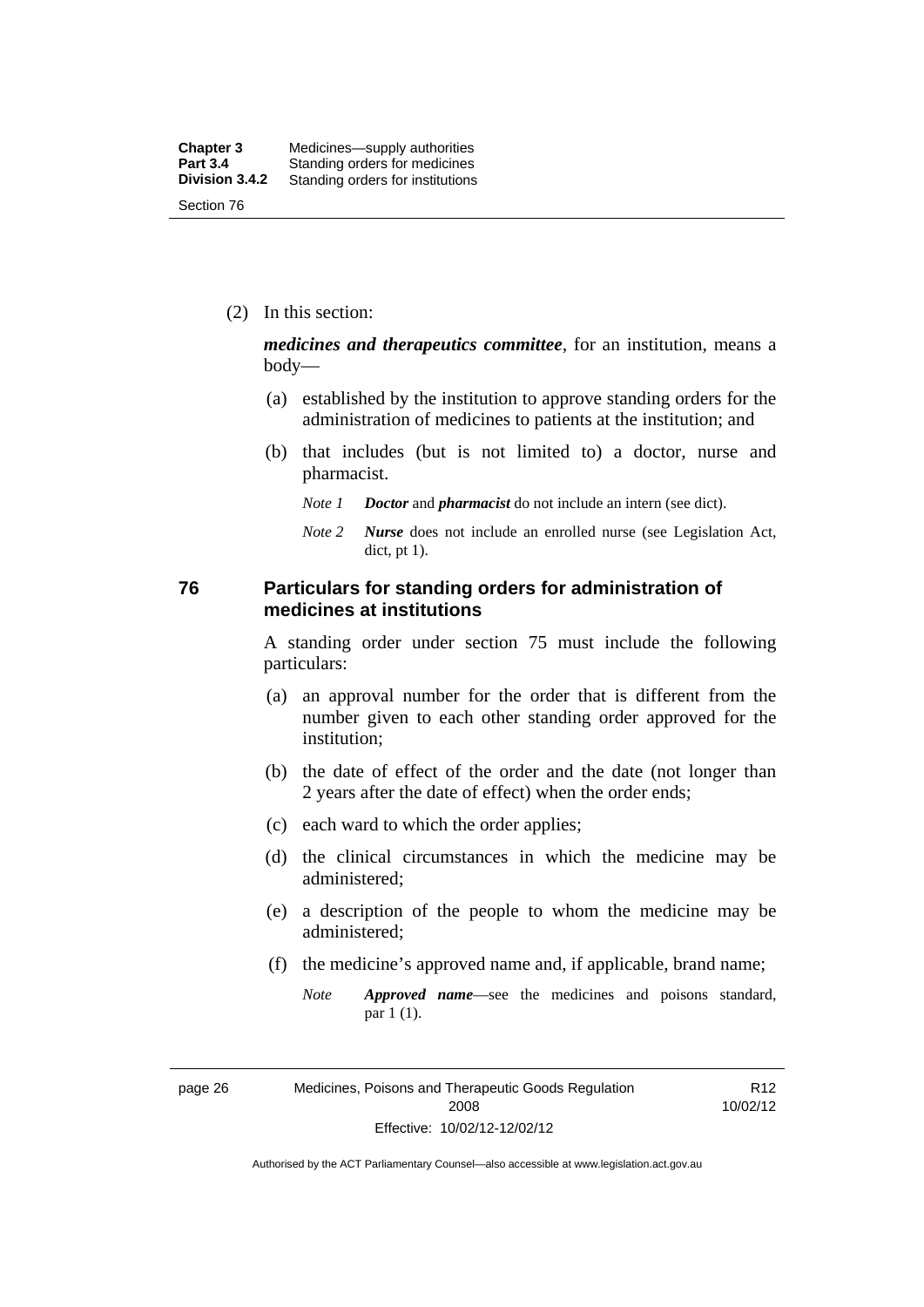- (g) if applicable, the form and strength of the medicine;
- (h) the dose and route of administration;
- (i) if applicable, the frequency of administration.

#### **Example—par (f) and par (g)**

Adrenaline (EpiPen) 300 micrograms in 0.3mL pre-filled syringe

*Note* An example is part of the regulation, is not exhaustive and may extend, but does not limit, the meaning of the provision in which it appears (see Legislation Act, s 126 and s 132).

## **Division 3.4.3 Standing orders for walk-in centre**

#### **77 Authorisation of CHO to issue standing orders for supply and administration of medicines at walk-in centre—Act, s 42 (b)**

The chief health officer is authorised to issue a standing order for—

- (a) the supply of a medicine at a walk-in centre; and
- (b) the administration of a medicine at a walk-in centre.

*Note 1 Supply* does not include administer (see Act, s 24).

*Note 2* A standing order must be in writing (see Act, dict, def *standing order*).

#### **78 Particulars for CHO standing orders for supply and administration of medicines at walk-in centre**

A standing order under section 77 must include the following particulars:

- (a) an approval number for the order that is different from the number given to each other standing order approved for the walk-in centre;
- (b) the date of effect of the order and the date (not longer than 2 years after the date of effect) when the order ends;

page 27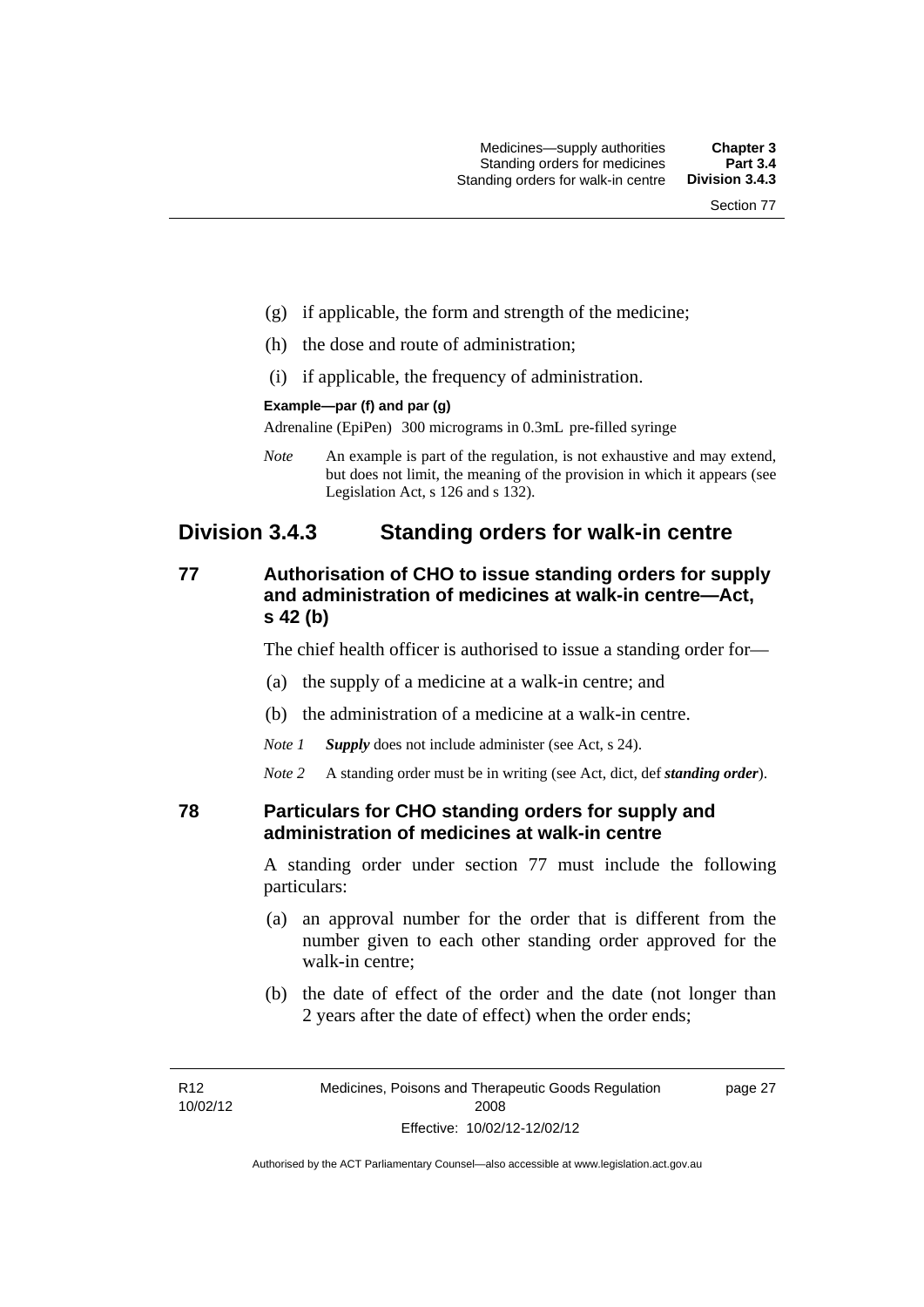- (c) each walk-in centre to which the order applies;
- (d) the clinical circumstances in which the medicine may be supplied or administered;
- (e) a description of the people to whom the medicine may be supplied or administered;
- (f) the medicine's approved name and, if applicable, brand name;

*Note Approved name*—see the medicines and poisons standard, par 1 (1).

- (g) if applicable, the form and strength of the medicine;
- (h) the dose and route of administration of the medicine;
- (i) if applicable, the frequency of administration of the medicine;
- (j) if applicable, the maximum duration of supply or administration of the medicine;
- (k) if applicable, the maximum quantity of the medicine for supply or administration.

page 28 Medicines, Poisons and Therapeutic Goods Regulation 2008 Effective: 10/02/12-12/02/12

R12 10/02/12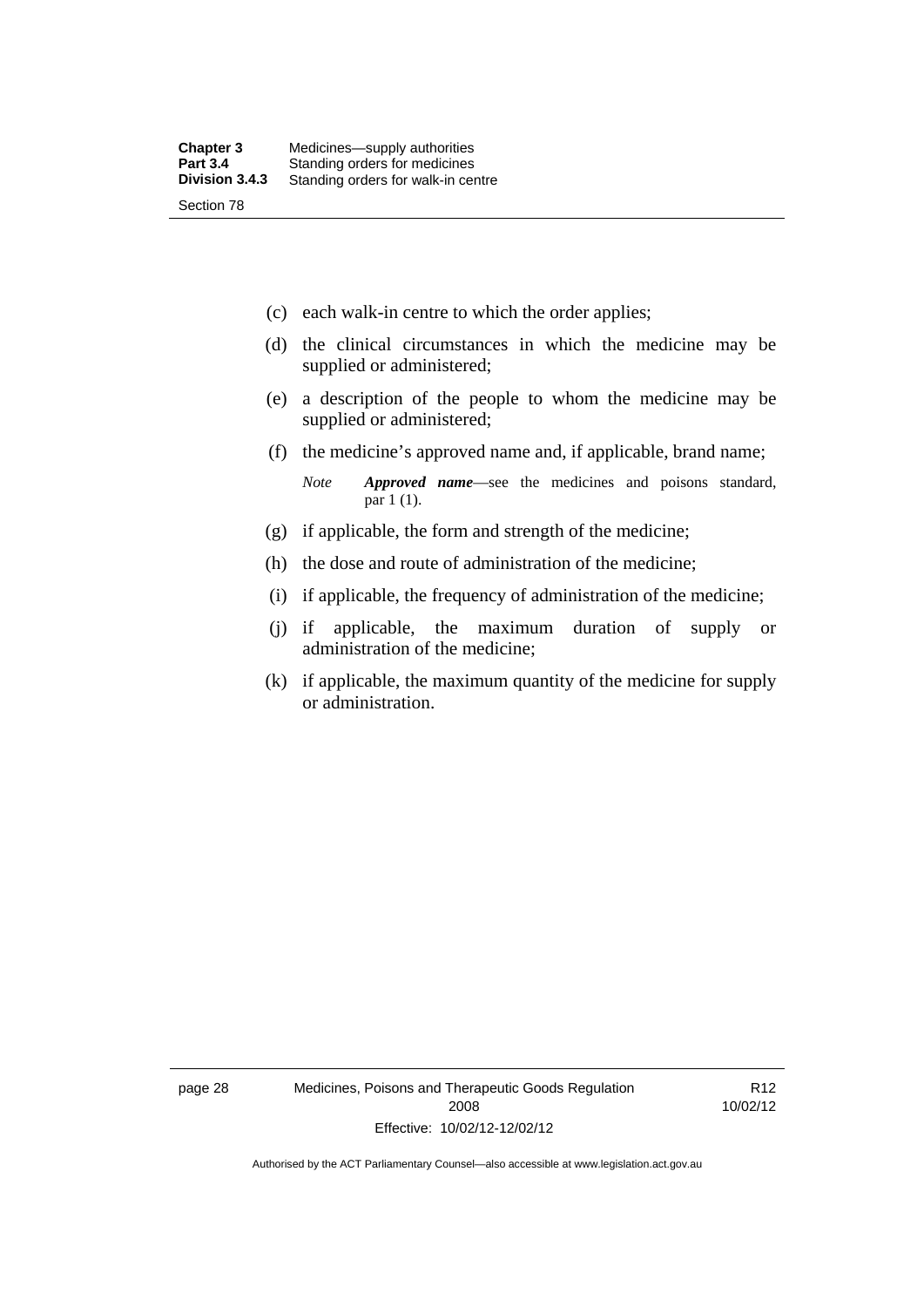# **Part 3.5 Medicines supply authorities generally**

#### **80 Cancellation of invalid supply authorities— Act, s 30 (2) (d)**

- (1) A paper-based supply authority is cancelled by a person if the person—
	- (a) marks the word 'cancelled', and the person's name and business address, on the front of the supply authority; and
	- (b) signs and dates the cancellation of the supply authority.
- (2) An electronic supply authority is cancelled by a person if the person—
	- (a) marks the word 'cancelled' on the supply authority; and
	- (b) links an electronic document to the supply authority that includes the person's name and business address and signature.

#### **81 Information for CHO about controlled medicines supplied on supply authorities—Act, s 31 (1) (b) and (4), def**  *required information*

- (1) A person (the *supplier*) who supplies a controlled medicine on a supply authority must, not later than 7 days after the end of the month when the medicine is supplied, give the chief health officer the following information in writing:
	- (a) the supplier's name, business address and telephone number;
	- (b) the name of the person who issued the supply authority;
	- (c) the date of the supply authority;
	- (d) the name and address of the person to whom the medicine is supplied;

R12 10/02/12 page 29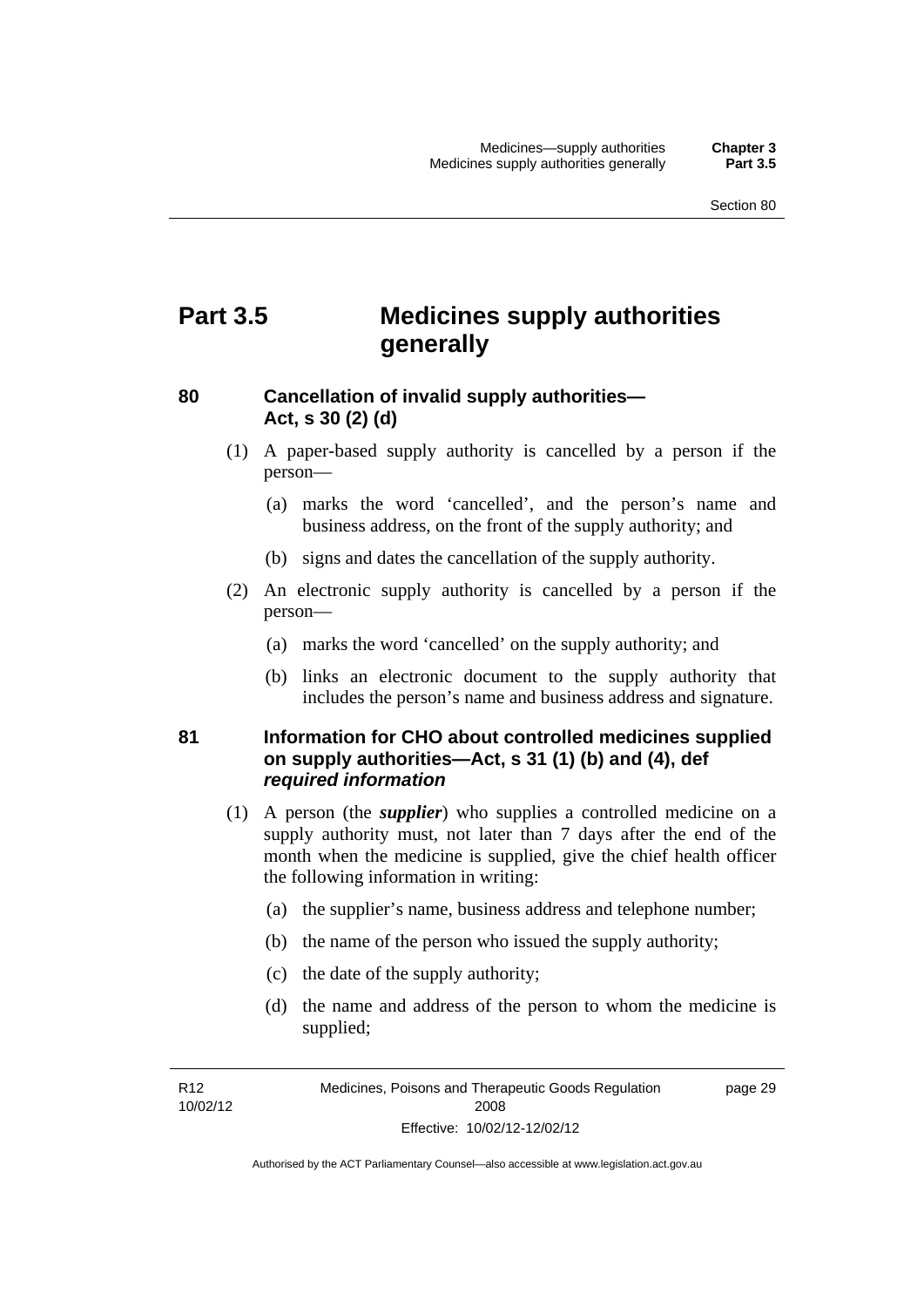Section 81

- (e) the date of supply;
- (f) the controlled medicine, and the form, strength and quantity of the medicine, supplied.
- (2) However, this section does not apply to any of the following who report the supply of a controlled medicine on a supply authority to the Therapeutic Goods Administration:
	- (a) a medicines wholesalers licence-holder;
	- (b) a person who is authorised (however described) under a Commonwealth or State law to manufacture controlled medicines or supply controlled medicines by wholesale.

page 30 Medicines, Poisons and Therapeutic Goods Regulation 2008 Effective: 10/02/12-12/02/12

R12 10/02/12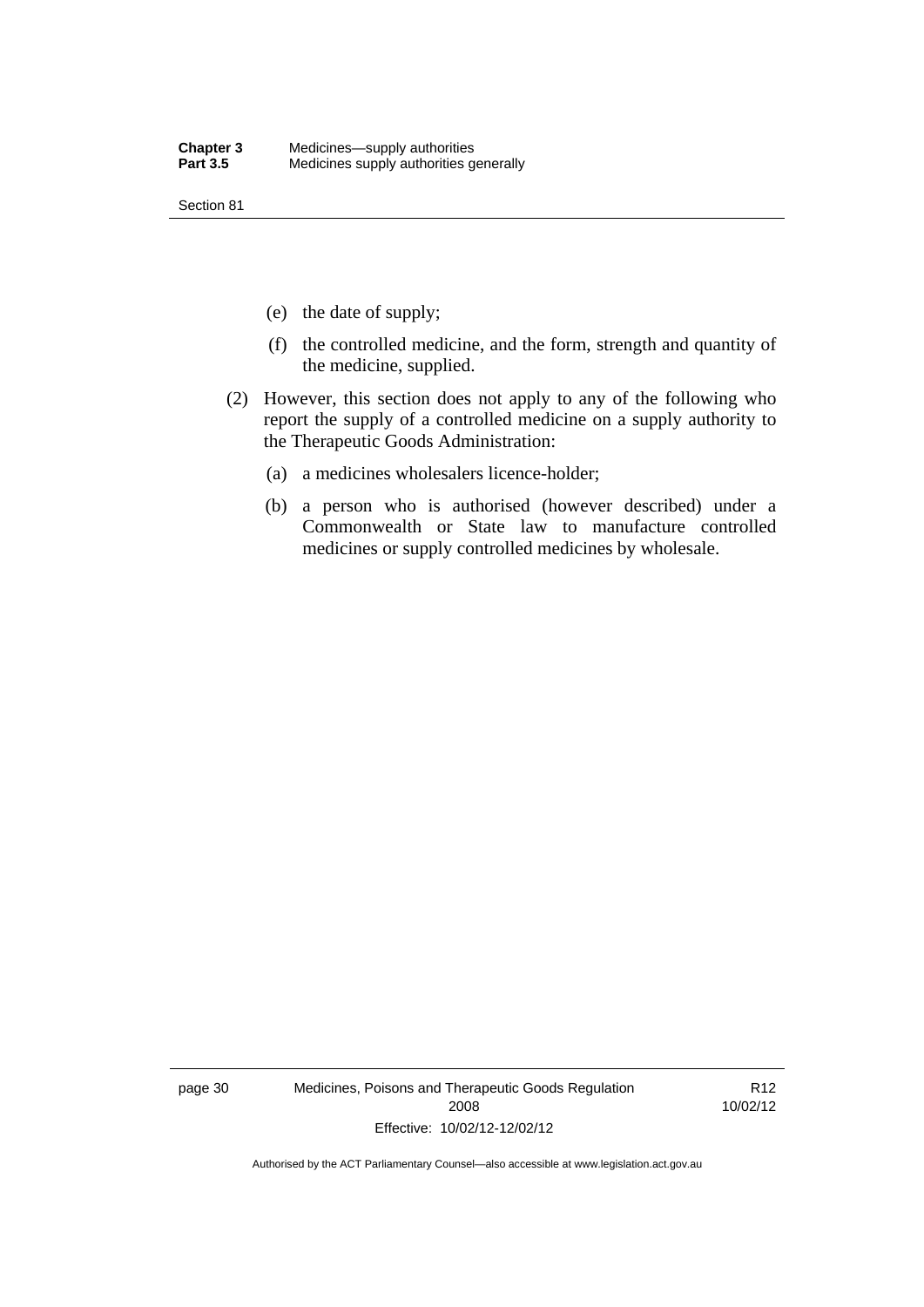# **Chapter 4 Supplying medicines**

# **Part 4.1** Preliminary

#### **100 Overview of supply authorisations for medicines**

The following provisions of this chapter authorise a person to supply a medicine:

- (a) section 110 (which is about supply authorisations set out in schedule 1, including dispensing on prescription, supply on requisition, purchase order and standing order and supply during consultations);
- (b) section 251 (which is about authorisation of pharmacists to supply certain prescription only medicines without a prescription in emergencies);
- (c) section 260 (which is about authorisation to supply medicines to pharmacists for disposal).
- *Note* A person may also be authorised to supply a medicine in a way mentioned in s 11 (2) (Overview of medicines authorisations under this regulation) (including under a licence, see pt 9.5).

R12 10/02/12 Medicines, Poisons and Therapeutic Goods Regulation 2008 Effective: 10/02/12-12/02/12

page 31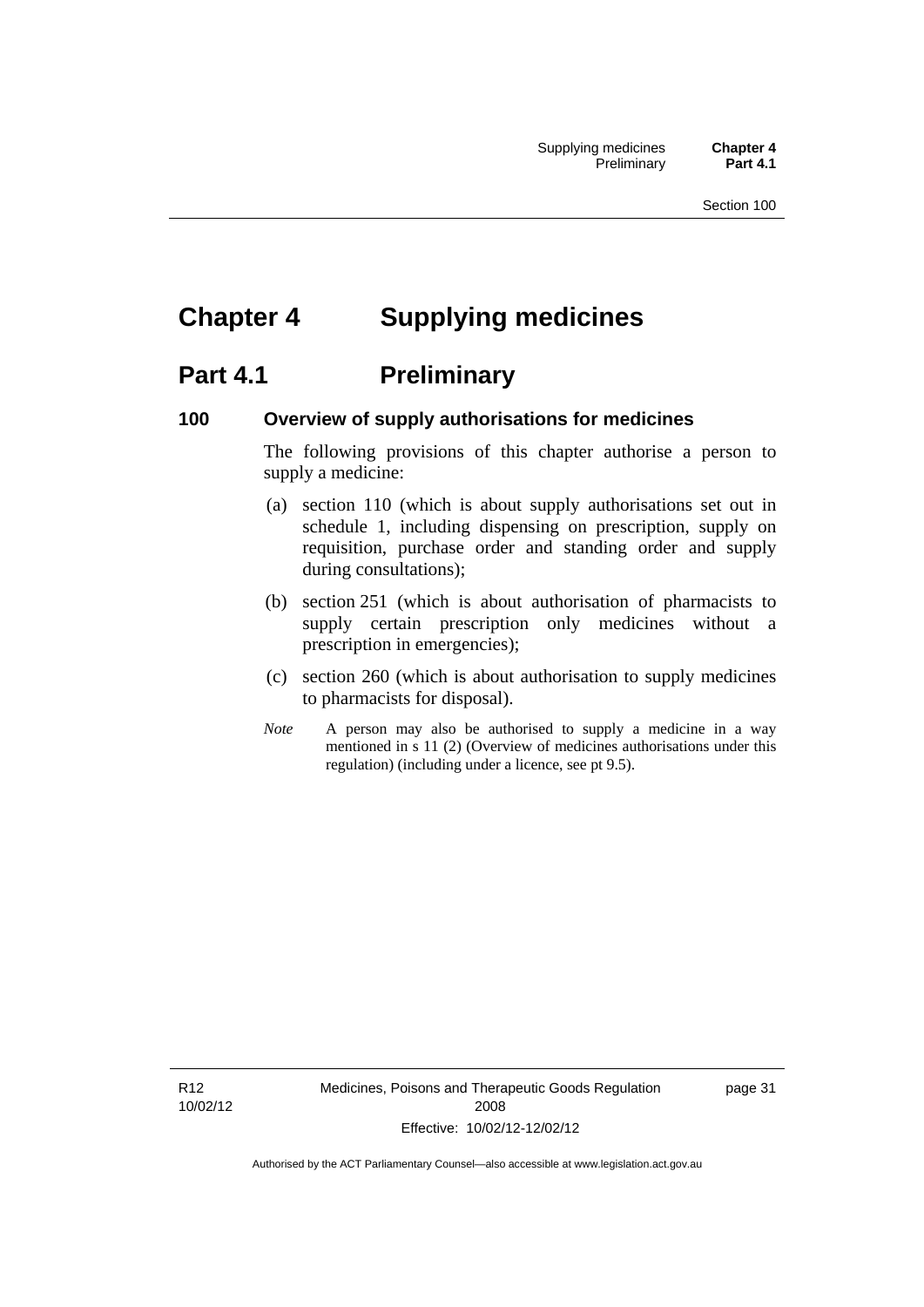# **Part 4.2 Medicines—supply authorisations under sch 1**

## **Division 4.2.1 Sch 1 medicines supply authorisations**

#### **110 Authorisation under sch 1 to supply medicines— Act, s 26 (1) (b) and (2) (b)**

- (1) A person mentioned in schedule 1, column 2 is authorised to supply a medicine if—
	- (a) supplying the medicine is included in the schedule, column 3 in relation to the person; and
	- (b) the supply is consistent with any restriction for the supply mentioned in the schedule, column 3.
- (2) However, a pharmacist is not authorised under schedule 1 to supply a medicine if—
	- (a) the pharmacist is working for, or providing services to, a corporation when supplying the medicine; and
	- (b) the corporation is not—
		- (i) a pharmacist; or
		- (ii) a complying pharmacy corporation under the *Health Act 1993*, part 9 (Pharmacists and pharmacy premises).
	- *Note Supply* includes dispense (see Act, s 24).

R12 10/02/12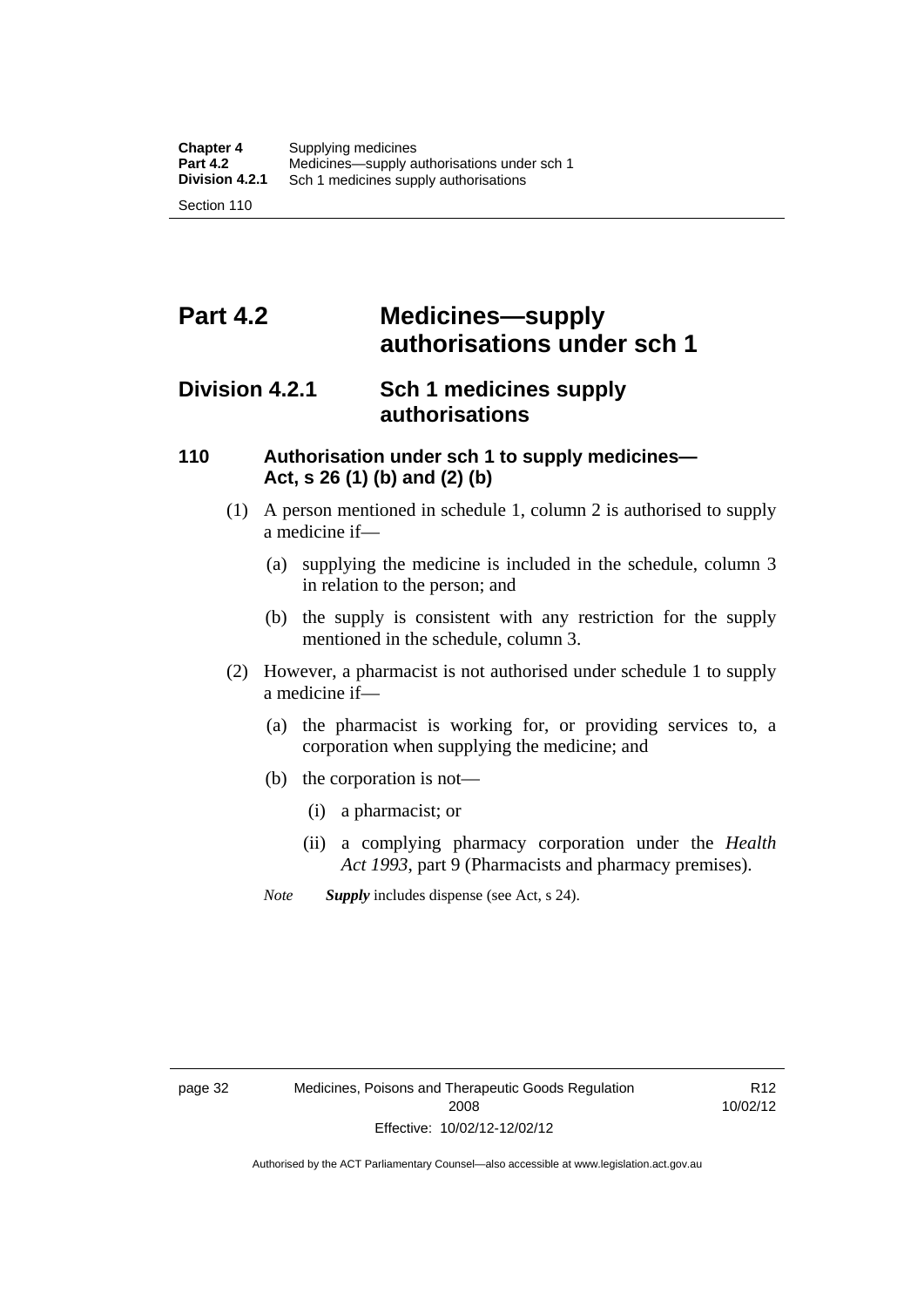# **Division 4.2.2 Dispensing medicines**

## **120 Authorisation conditions for dispensing medicines— Act, s 44 (1) (b) and (2) (b)**

- (1) A person's authorisation under section 110 to dispense a medicine is subject to the following conditions:
	- (a) the medicine is dispensed in accordance with the requirements of section 121;

*Note* Only a pharmacist may dispense a medicine (see sch 1).

- (b) if the prescription is dispensed under section 121 (2), the pharmacist notes on the prescription the reasons that the pharmacist was satisfied that it was not practicable for a complying prescription to be issued for the medicine;
- (c) if the prescription is changed by a pharmacist at the oral direction of the prescriber—the note of the change complies with section 122:
- (d) the medicine is labelled in accordance with section 123;
- (e) the dispensed prescription is marked in accordance with section 124;
- (f) the dispensing of the prescription is recorded in accordance with section 125:
- (g) if the prescription is an oral prescription for the dispensing of the medicine, or is faxed by a prescriber to a pharmacist, and the pharmacist does not receive an original of the prescription within 7 days after the day the prescription is given—the pharmacist must, within 24 hours after the end of the 7-day period, tell the chief health officer, in writing, of the failure to receive the original prescription;
- (h) the prescription, if completed, and the record for paragraph (f), are kept at the pharmacy or, if the chief health officer approves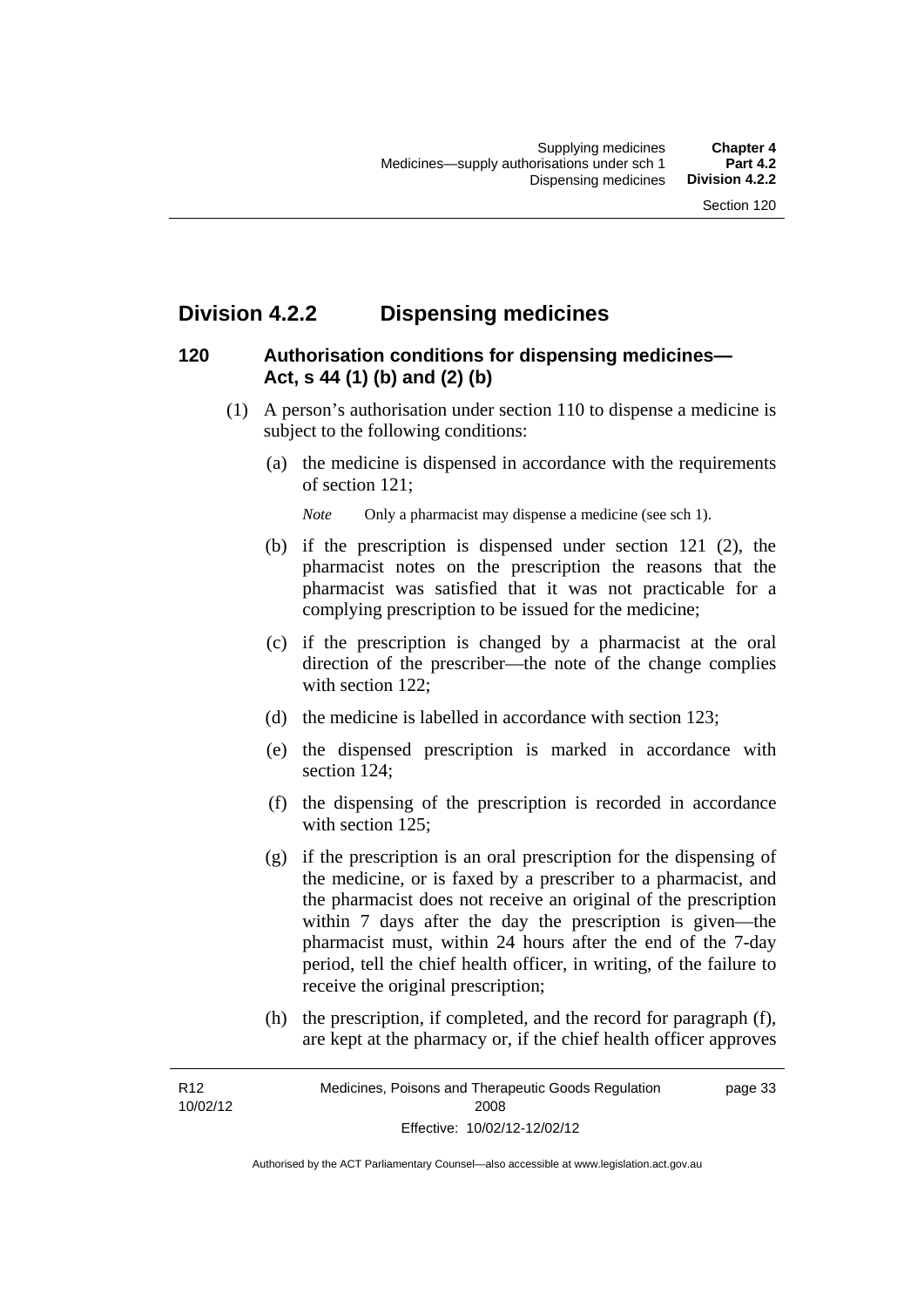Section 121

in writing another place, the place approved by the chief health officer, for at least 2 years after the day the prescription becomes a completed prescription.

- (2) However, subsection (1) (d), (e), (f) and (h) do not apply if the prescription is written for an in-patient at a hospital in the patient's medical records.
- (3) In this section:

*completed*—a prescription is *completed* when—

- (a) for a single prescription—the prescription is dispensed; or
- (b) for a repeat prescription—the last repeat of the prescription is dispensed.

#### **121 How medicines are dispensed**

- (1) The following are the requirements for dispensing a medicine:
	- (a) the prescription is issued by an authorised prescriber;

*Note Authorised prescriber*—see s (3).

- (b) the prescription complies with the applicable provisions of division 3.1.2 (Prescriptions);
- (c) the medicine is dispensed in accordance with the prescription (including the prescription as changed by a pharmacist at the oral direction of the prescriber).
	- *Note 1 Dispensed in accordance with the prescription*—see s (3).
	- *Note* 2 For changes to a prescription by the dispenser, see the Act, s 29 (3).
	- *Note 3 Pharmacist* does not include an intern pharmacist (see dict).
- (2) However, a pharmacist may dispense a prescription that does not include all of the applicable provisions for subsection (1) (b) if—
	- (a) the prescription is issued by an authorised prescriber; and

page 34 Medicines, Poisons and Therapeutic Goods Regulation 2008 Effective: 10/02/12-12/02/12 R12 10/02/12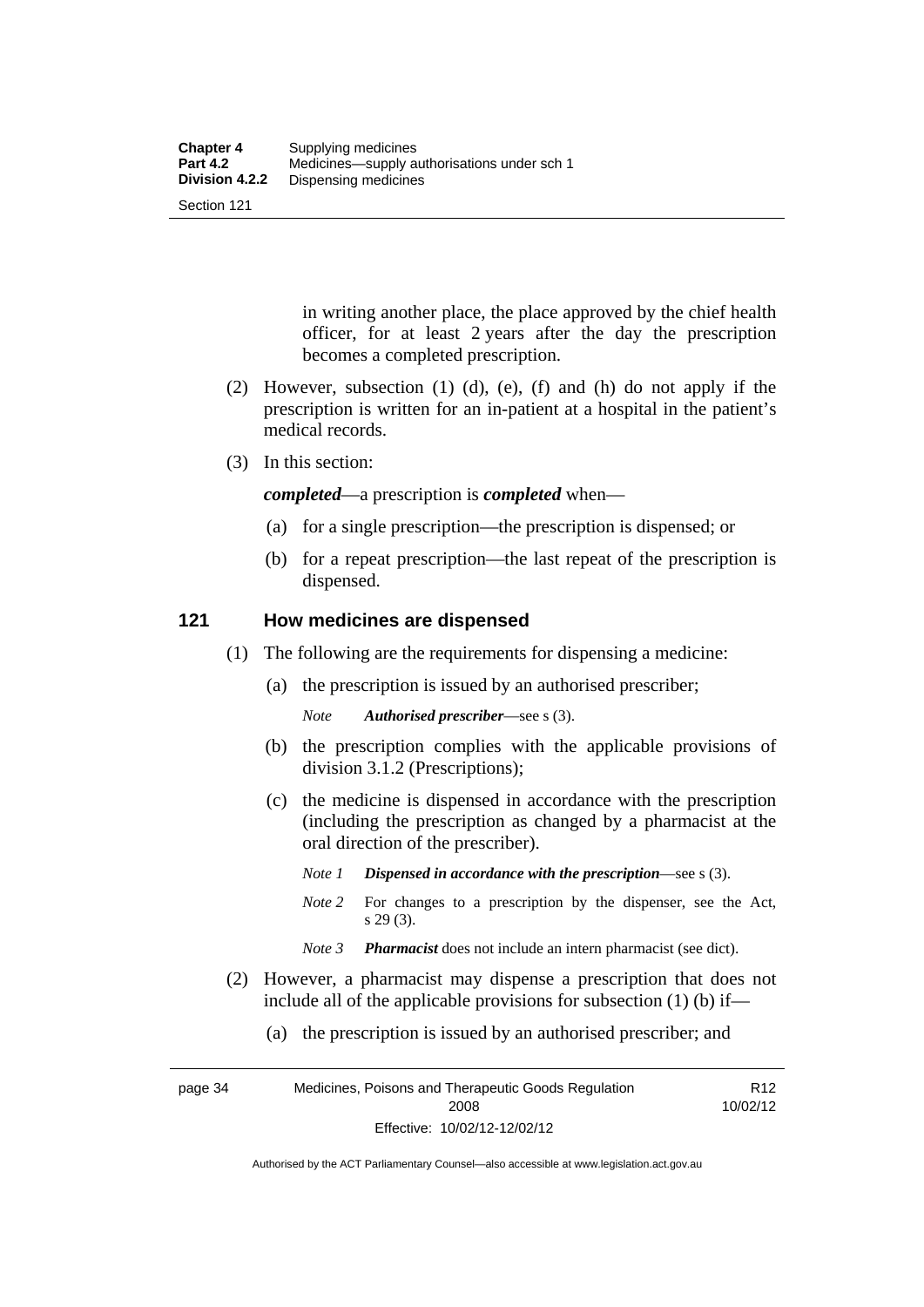- (b) the medicine is—
	- (i) dispensed in accordance with the prescription; and
	- (ii) if the prescription is changed by a pharmacist at the oral direction of the prescriber—the prescription complies with section 122; and

*Note Pharmacist* does not include an intern pharmacist (see dict).

- (c) the medicine is supplied in a package that is labelled in accordance with section 123; and
- (d) the pharmacist is satisfied that, because of a circumstance affecting the prescriber or the person for whom the medicine is to be dispensed, it is not practicable for a complying prescription to be issued for the medicine.
- (3) In this section:

*authorised prescriber*, in relation to a prescription, means—

- (a) for a medicine other than a controlled medicine—a person who is authorised to issue the prescription under the Act or another territory law; and
- (b) for a controlled medicine—a person who is authorised to issue the prescription under part 13.1 (Controlled medicines approvals).

#### **Examples—authorised prescribers**

1 A NSW registered doctor practising in Queanbeyan is authorised under a NSW law to prescribe medicines. The doctor gives a patient a prescription for a controlled medicine and another prescription for a prescription only medicine. The prescription only medicine can be dispensed in the ACT because the prescription is issued by a person who is authorised under a State law to prescribe the medicine. The prescription for the controlled medicine cannot be dispensed in the ACT because the doctor is not registered in the ACT.

page 35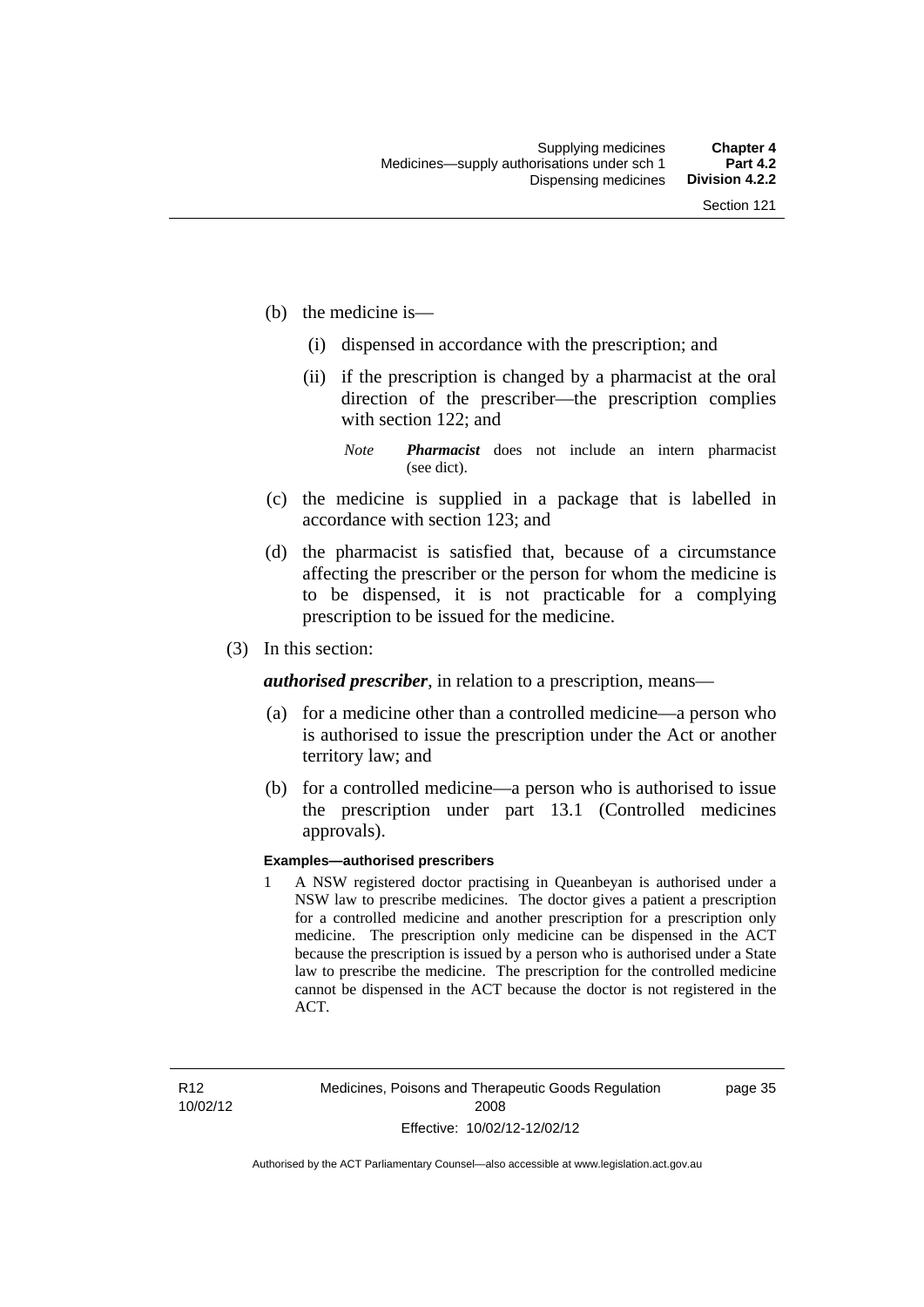- 2 If the doctor in example 1 is registered in both the ACT and NSW, the prescription for the controlled medicine can be dispensed in the ACT.
- 3 A special event exemption under the *Health Professionals (Special Events Exemptions) Act 2000* authorises a visiting health professional to prescribe a medicine, including a controlled medicine. A Victorian registered doctor who is a visiting health professional within the meaning of that Act prescribes a controlled medicine. The prescription can be dispensed in the ACT.
- *Note* An example is part of the regulation, is not exhaustive and may extend, but does not limit, the meaning of the provision in which it appears (see Legislation Act, s 126 and s 132).

*dispensed in accordance with the prescription*, for a prescribed medicine, includes dispensing another brand of the medicine that is a bioequivalent form of the prescribed medicine.

*Note Bioequivalent*—see the dictionary.

#### **122 Noting changes to prescriptions on oral direction of prescriber—Act, s 27 (2) (b) (ii)**

The following must be noted, in writing, on the prescription:

- (a) the name of the prescriber giving the oral direction to change the prescription;
- (b) the change to the prescription;
- (c) the date the oral direction is given;
- (d) the pharmacist's signature.
- *Note* The notation must be made as soon as possible (see Legislation Act, s 151B).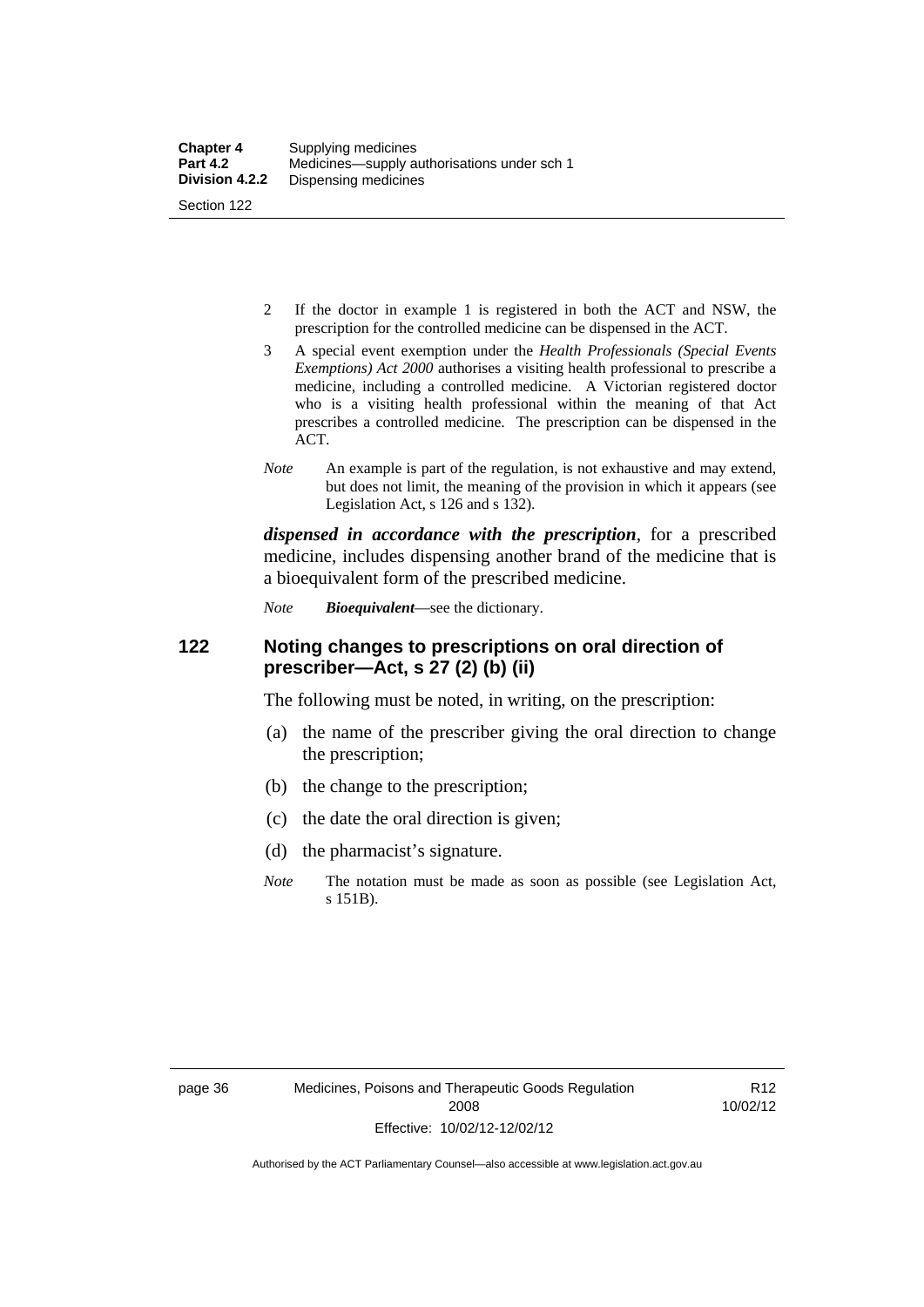## **123 Labelling dispensed medicines—Act, s 60 (1) (c) (i) and (2) (c) (i)**

The dispensed medicine must have a label that includes the following:

- (a) the name of the person for whom the medicine is dispensed;
- (b) if the prescriber is a dentist—the words 'for dental treatment only';
- (c) if the prescriber is an eligible midwife—the words 'for midwifery use only';
- (d) if the prescriber is an optometrist—the words 'for optometry use only';
- (e) if the prescriber is a veterinary surgeon—
	- (i) words to the effect of 'for animal treatment only'; and
	- (ii) the species of the animal for which the medicine is dispensed; and
	- (iii) if a way of identifying the animal is stated on the prescription—the way of identifying the animal;
- (f) the medicine's approved name and brand name;
	- *Note Approved name*—see the medicines and poisons standard, par 1 (1).
- (g) the form, strength and quantity of the medicine dispensed;
- (h) if the package of the dispensed medicine is not a manufacturer's pack—the relevant expiry date for the medicine;
- (i) the date the medicine is dispensed;
- (j) the name and the business address and telephone number of the pharmacy from which the medicine is dispensed;

R12 10/02/12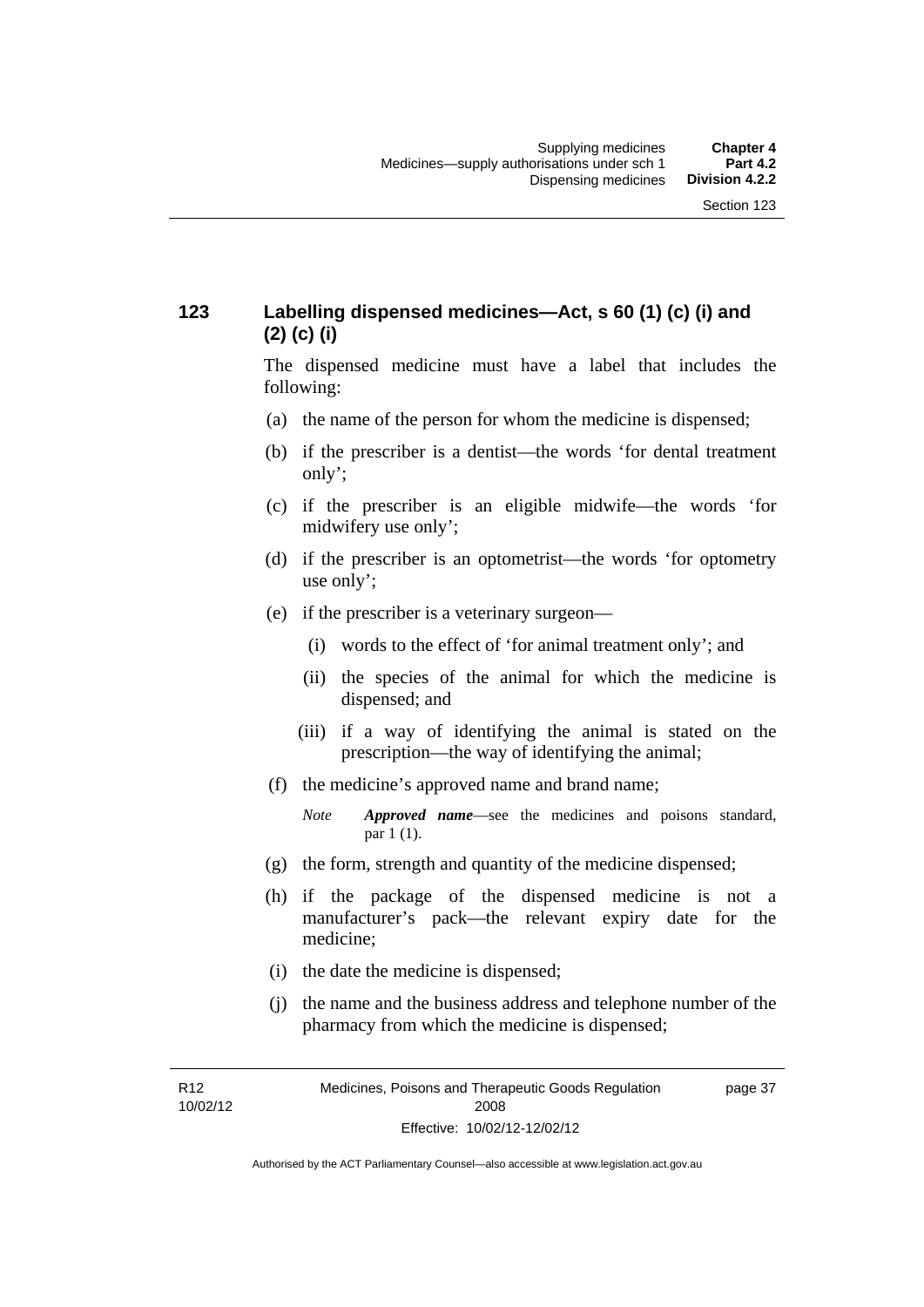- (k) the initials or other identification of the dispensing pharmacist;
- (l) a number that is different from the number given to each other prescription dispensed at the pharmacy;
- (m) directions about the use of the medicine that are adequate to allow the medicine to be taken or administered safely, including any warning statement in the medicines and poisons standard, appendix K (Drugs required to be labelled with a sedation warning) applying to the medicine;
- (n) words to the effect of 'keep out of reach of children'.

#### **Example—par (f) and par (g)**

Warfarin tablets (Coumadin) 5mg 50

*Note* An example is part of the regulation, is not exhaustive and may extend, but does not limit, the meaning of the provision in which it appears (see Legislation Act, s 126 and s 132).

#### **124 Marking dispensed prescriptions**

- (1) This section does not apply to a prescription for an in-patient at a hospital written in the patient's medical records.
- (2) A dispensed paper-based prescription for a medicine must be marked with—
	- (a) if the prescription is a single prescription or the last repeat of a repeat prescription—the word 'cancelled' on the front of the prescription; and
	- (b) the prescribed particulars.
- (3) A dispensed electronic prescription for a medicine must be marked with—
	- (a) if the prescription is a single prescription or the last repeat of a repeat prescription—the word 'cancelled'; and

R12 10/02/12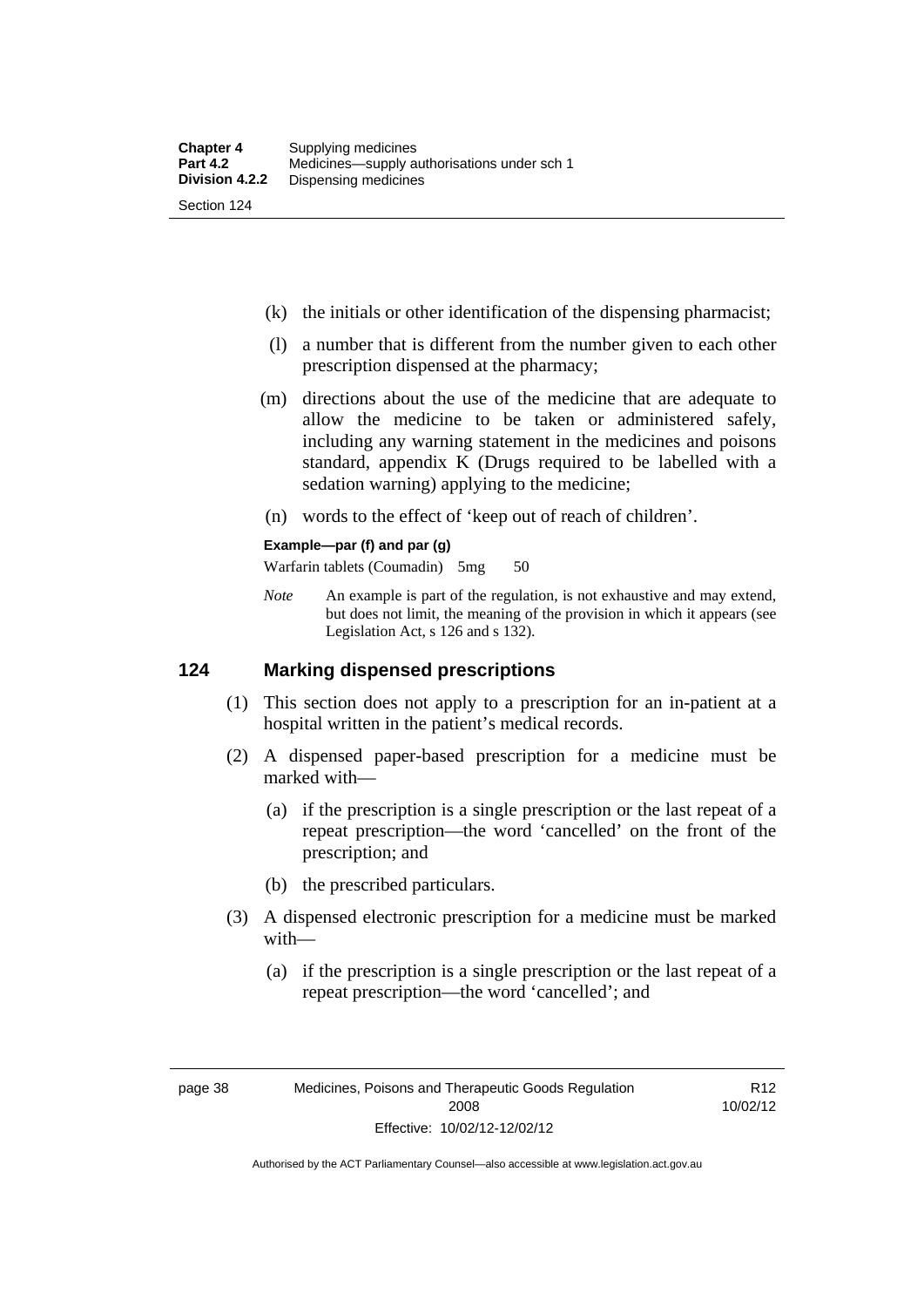- (b) a link to an electronic document containing the prescribed particulars.
- (4) In this section:

*paper-based prescription* includes a faxed copy of a prescription.

*prescribed particulars*, for a dispensed prescription for a medicine, means—

- (a) the date the medicine is dispensed; and
- (b) the name and business address of the dispensing pharmacy; and
- (c) if another brand of the medicine is dispensed for the prescribed medicine—the brand name of the medicine dispensed; and
- (d) for a repeat prescription—the number of the repeat dispensed; and
- (e) the prescription's number under section 123 (l); and
- (f) the pharmacist's initials or signature.

*single prescription* means a prescription that is not a repeat prescription.

#### **125 Recording dispensing of medicines**

The dispensing pharmacist must ensure that a written record is made of the following information in relation to the dispensing of the medicine:

- (a) the pharmacist's name;
- (b) the date of the prescription;
- (c) the prescriber's name;

R12 10/02/12

- (d) the date the prescription is dispensed;
- (e) for a repeat prescription—the number of the repeat dispensed;

Medicines, Poisons and Therapeutic Goods Regulation 2008 Effective: 10/02/12-12/02/12 page 39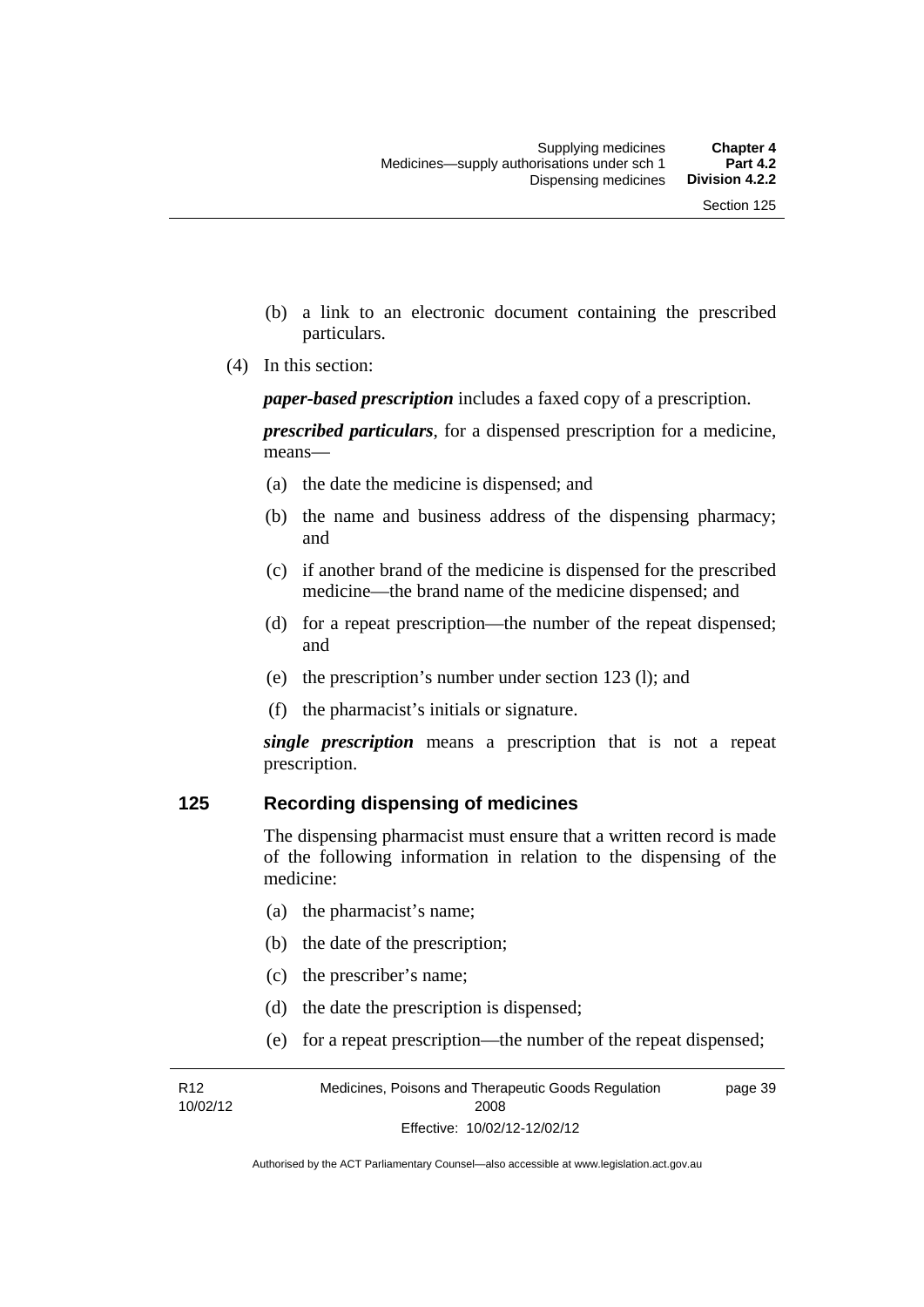(f) the prescription's number under section 123 (l);

- (g) the name and address of the person for whom the medicine is dispensed;
- (h) the medicine's approved name and brand name;
	- *Note Approved name*—see the medicines and poisons standard, par 1 (1).
- (i) the form, strength and quantity of the medicine dispensed.
- *Note Written* includes in electronic form (see Act, dict).

## **Division 4.2.3 Supplying medicines on requisitions**

*Note* For authorisation to issue a requisition, see s 50.

#### **130 Authorisation conditions for supplying medicines on requisitions—Act, s 44 (1) (b) and (2) (b)**

A person's authorisation under section 110 to supply a medicine on a requisition is subject to the following conditions:

- (a) the medicine is supplied in accordance with the requirements under section 131;
- (b) the medicine is supplied in a package that is labelled in accordance with section 132;
- (c) the filled requisition is marked in accordance with section 133;
- (d) the supply is recorded in accordance with section 134;
- (e) the filled requisition and record under section 134 are kept at the institution where the medicine is supplied or, if the chief health officer approves in writing another place, the place approved by the chief health officer, for at least 2 years after the day the medicine is supplied.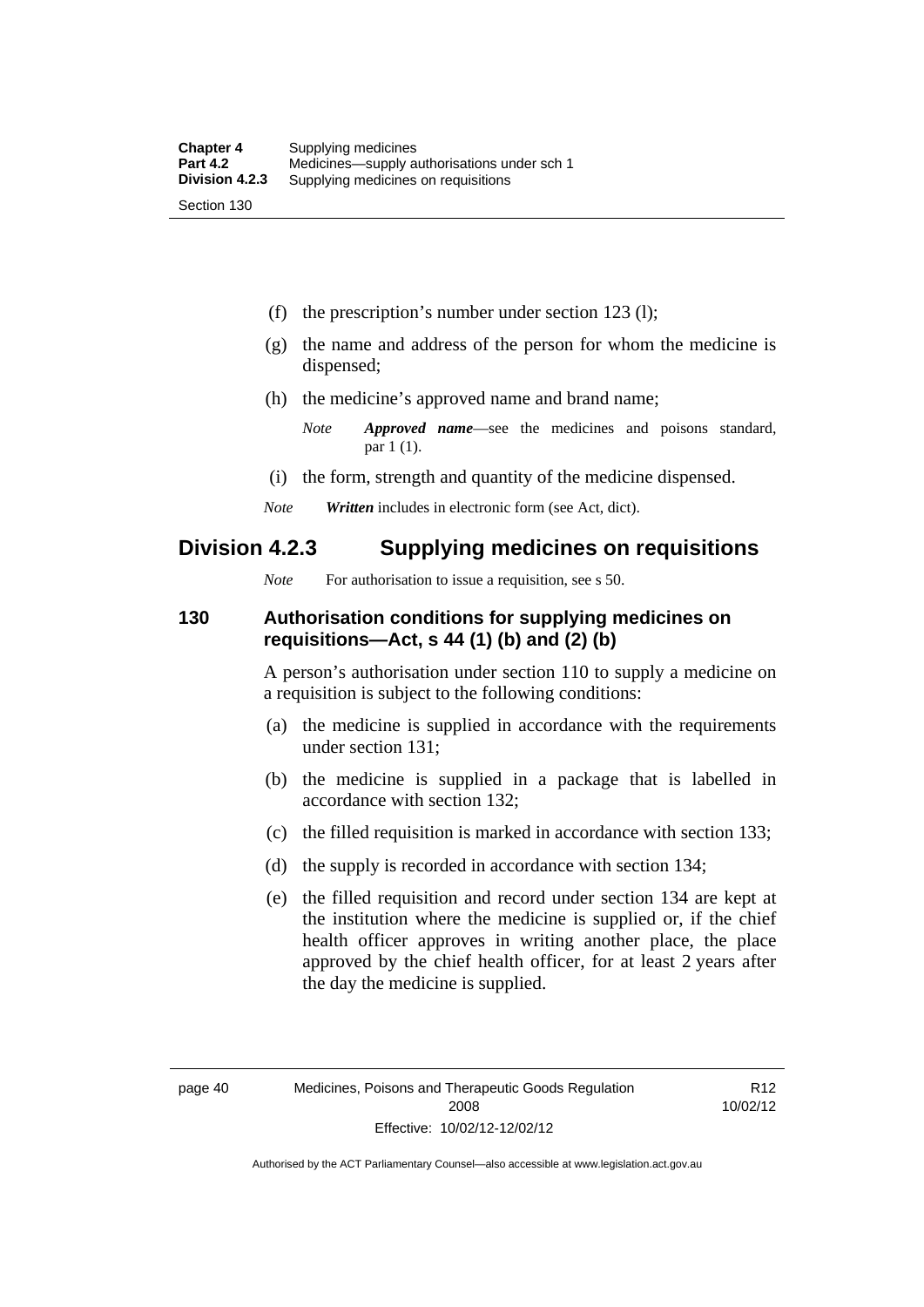#### **131 Supplying medicines on requisitions**

- (1) The following are the requirements for the supply of a medicine on a requisition:
	- (a) the medicine is supplied in accordance with the requisition (including the requisition as changed by the person supplying the medicine at the oral direction of the person issuing the requisition);

- (b) if the requisition is a written requisition—the requisition complies with section 55 (General requirements for written requisitions) and section 56 (Particulars for requisitions);
- (c) if the requisition is an oral requisition—the requisition complies with section 56.
- (2) However, if the requisition does not comply with section 55 or section 56 (as appropriate), a pharmacist may supply the medicine on the requisition if satisfied that it is not practicable for a complying requisition to be issued for the medicine.

*Note Pharmacist* does not include an intern pharmacist (see dict).

(3) In this section:

*supplied in accordance with the requisition*, for a requisitioned medicine, includes supplying another brand of the medicine that is a bioequivalent form of the requisitioned medicine.

*Note Bioequivalent*—see the dictionary.

*Note* For changes to a requisition by the person supplying a medicine on a requisition (see Act, s 29 (3)).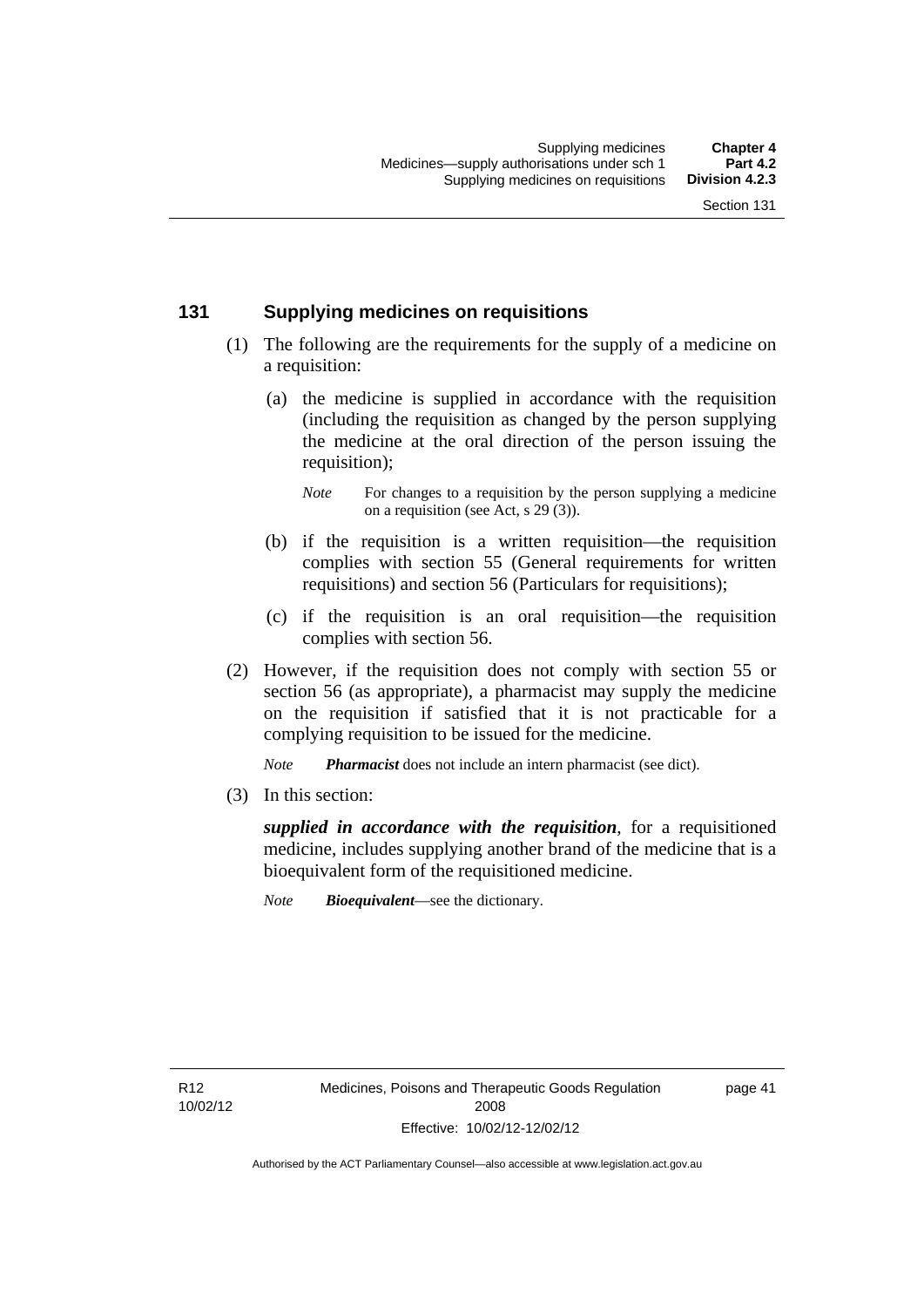## **132 Labelling medicines supplied on requisition—Act, s 60 (1) (c) (i) and (2) (c) (i)**

The package of a medicine supplied on requisition to a ward for the supply to a patient must have a label that includes the following:

(a) the medicine's approved name or brand name;

*Note Approved name*—see the medicines and poisons standard, par 1 (1).

- (b) the form, strength and quantity of the medicine;
- (c) if the package of the medicine is not a manufacturer's pack—
	- (i) the batch number or numbers of the medicine; and
	- (ii) the relevant expiry date for the medicine;
- (d) the name or other identifier of the pharmacy or ward from which the medicine is supplied;
- (e) if the medicine is a controlled medicine—a number that is different from the number given to each other requisition supplied from the pharmacy or ward.

#### **Examples—par (a) and par (b)**

- 1 Warfarin tablets 5mg 50
- 2 Coumadin tablets 5mg 50
- *Note* An example is part of the regulation, is not exhaustive and may extend, but does not limit, the meaning of the provision in which it appears (see Legislation Act, s 126 and s 132).

#### **133 Marking filled requisitions**

- (1) A filled paper-based requisition for a medicine must be marked with—
	- (a) the name or other identifier of the pharmacy or ward from which the medicine is supplied; and

page 42 Medicines, Poisons and Therapeutic Goods Regulation 2008 Effective: 10/02/12-12/02/12

R12 10/02/12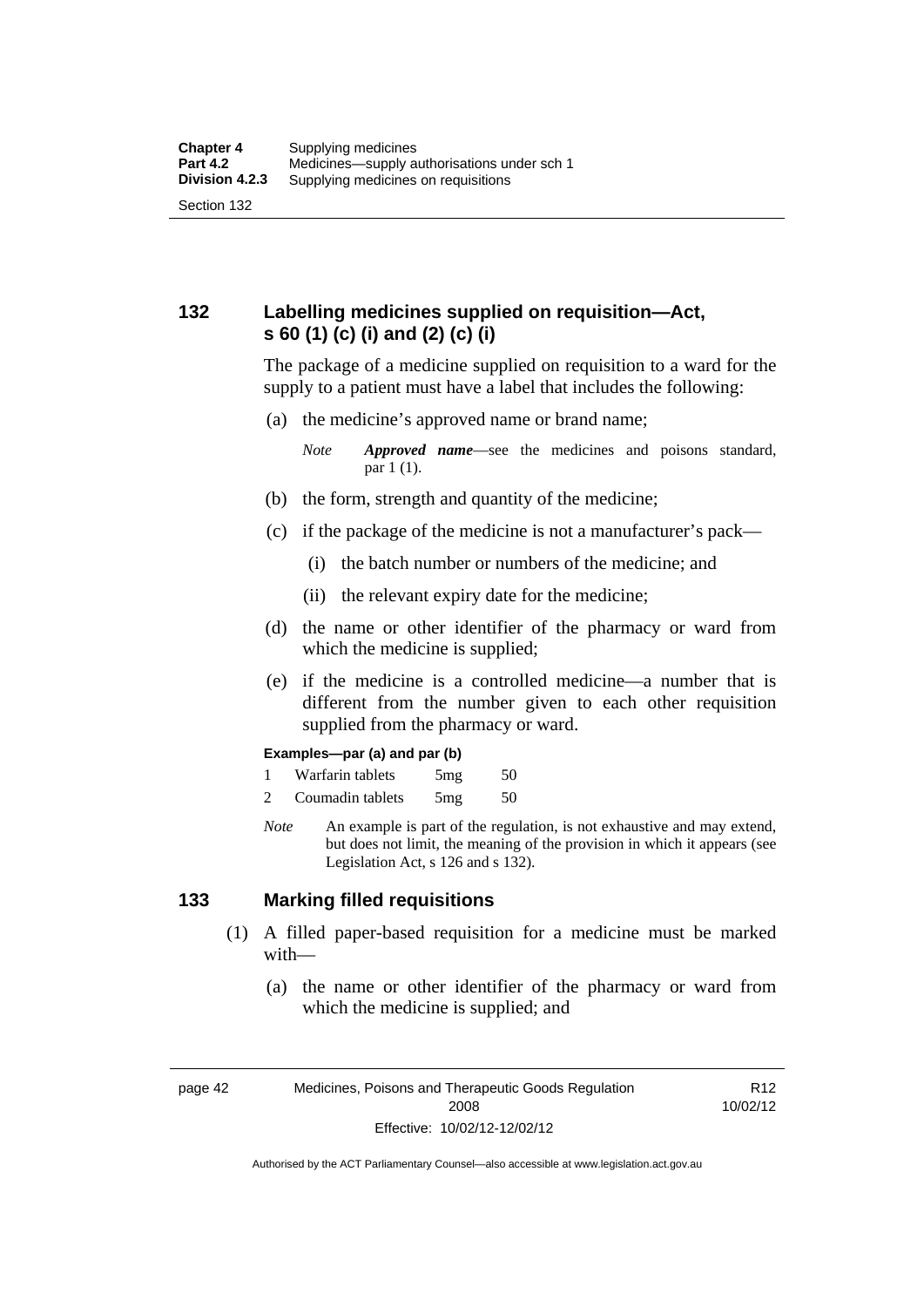- (b) if the medicine is a controlled medicine—the requisition's number under section 132 (e); and
- (c) the supplier's initials or signature.
- (2) A filled electronic requisition for a medicine must be marked with a link to an electronic document containing—
	- (a) the name or other identifier of the pharmacy or ward from which the medicine is supplied; and
	- (b) if the medicine is a controlled medicine—the requisition's number under section 132 (e); and
	- (c) the supplier's initials or signature.
- (3) However, subsection (1) (a) and (2) (a) do not apply to a requisition filled at a pharmacy at an institution.
- (4) In this section:

*paper-based requisition* includes a faxed copy of a requisition.

#### **134 Recording supply of medicines on requisitions**

A person who supplies a medicine to someone else on requisition must make a written record of the following information:

- (a) the date of the requisition;
- (b) the name of the person who issued the requisition;
- (c) the date the requisition is filled;
- (d) the medicine, and the form, strength and quantity of the medicine, supplied;
- (e) the name or initials of the person supplying the medicine.
- *Note Written* includes in electronic form (see Act, dict).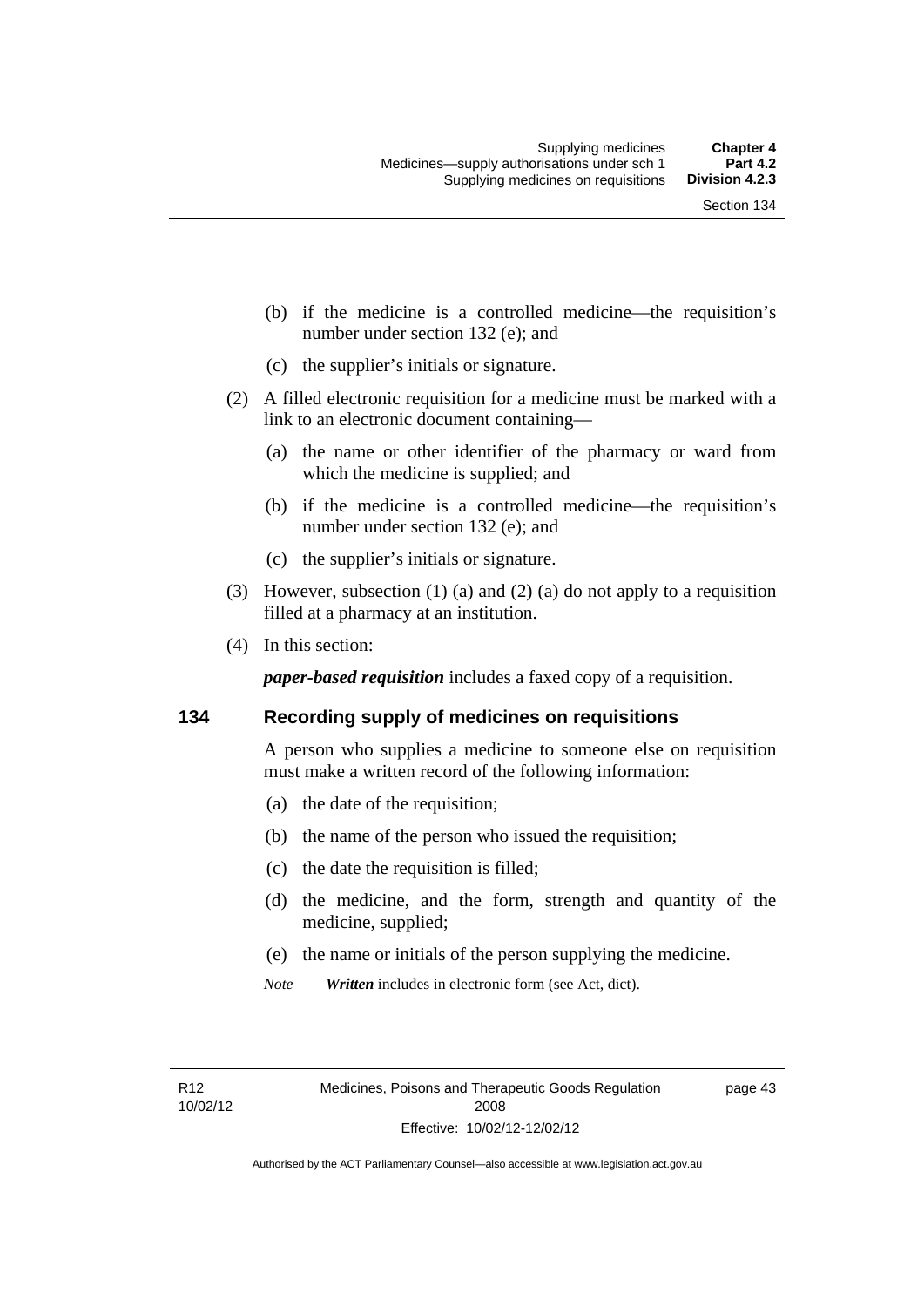Section 140

# **Division 4.2.4 Supplying medicines on purchase orders**

*Note* For authorisation to issue a purchase order, see s 60.

#### **140 Authorisation conditions for supplying medicines on purchase orders—Act, s 44 (1) (b) and (2) (b)**

A person's authorisation under section 110 to supply a medicine on a purchase order is subject to the following conditions:

- (a) the purchase order is a complying purchase order;
- (b) the medicine is supplied in accordance with the requirements of section 141;
- (c) the supply is recorded in accordance with section 142;
- (d) if the supplier does not receive a document signed by the buyer acknowledging receipt of the medicine within 7 days after the day the medicine is delivered—the supplier must, within 24 hours after the end of the 7-day period, tell the chief health officer, in writing, of the failure to receive the document;
- (e) the following are kept at the supplier's business premises or, if the chief health officer approves in writing another place, the place approved by the chief health officer, for at least 2 years after the day the medicine is supplied:
	- (i) the filled purchase order;
	- (ii) the delivery acknowledgement under paragraph (d) or section 141 $(1)$  $(d)$  $(ii)$ ;
	- (iii) the record for section 142.

R12 10/02/12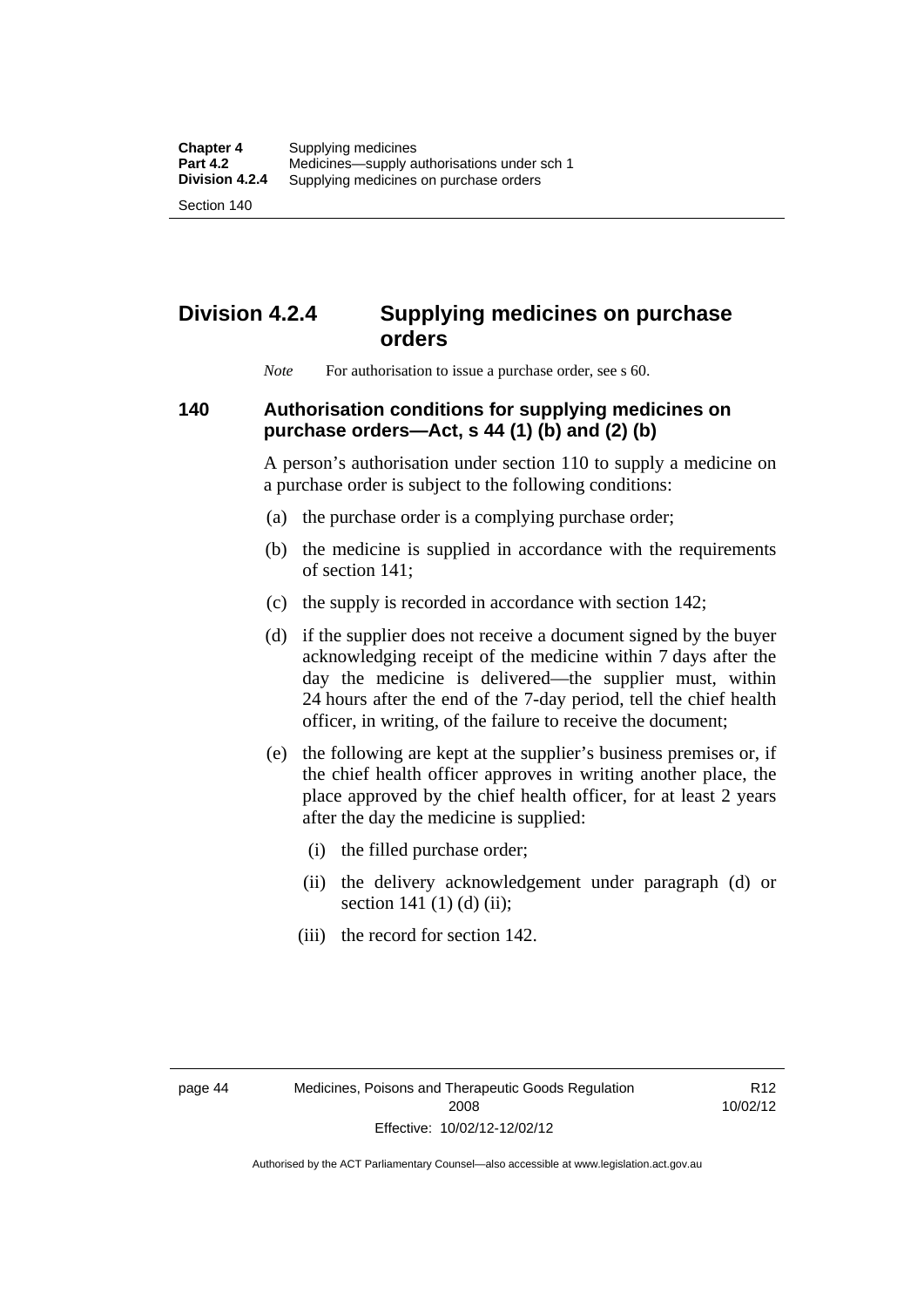#### **141 Supplying medicines on purchase orders**

- (1) The following are the requirements for the supply of a medicine on a purchase order:
	- (a) the medicine is supplied in manufacturer's packs that comply with—
		- (i) section 501 (Packaging of supplied manufacturer's packs of medicines—Act, s 59 (1) (c) (i) and (2) (c) (i)); or
		- (ii) an approval under the Act, section 193 (Approval of non-standard packaging and labelling);
	- (b) the manufacturer's packs are labelled in accordance with—
		- (i) section 502 (Labelling of supplied manufacturer's packs of medicines—Act, s  $60(1)$  (c) (i) and (2) (c) (i)); or
		- (ii) an approval under the Act, section 193;
	- (c) the manufacturer's packs are securely wrapped and packed;
	- (d) if the medicine is delivered in person by the supplier to the buyer—
		- (i) the medicine is delivered to an adult; and
		- (ii) the delivery is acknowledged by the adult signing and dating a copy of the purchase order;
	- (e) if the medicine is not delivered in person by the supplier to the buyer—the medicine is delivered to the buyer by a person whose procedures require the delivery of the medicine to be signed for by the buyer or an adult employee of the buyer.

page 45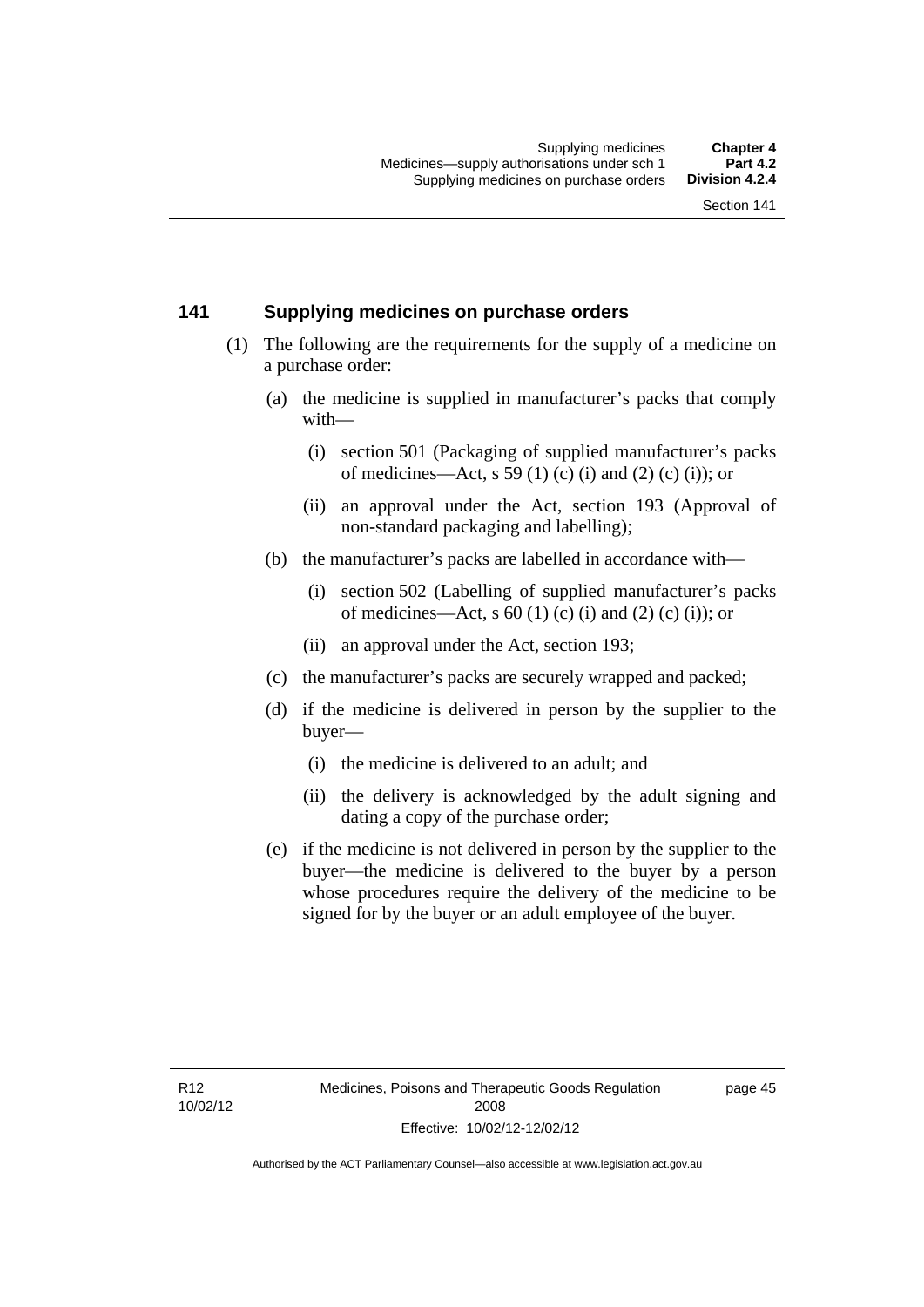- (2) However, subsection (1) (a), (b) and (c) do not apply in relation to a medicine supplied by a pharmacist to a prescriber who is authorised to supply the medicine during a consultation if the medicine is supplied in a package that is labelled with the following particulars:
	- (a) the approved name and brand name of the medicine;

*Note Approved name*—see the medicine and poisons standard, par 1 (1).

- (b) the form, strength and quantity of the medicine, supplied;
- (c) if the package of the medicine is not a manufacturer's pack the relevant expiry date for the medicine.

#### **142 Recording supply of medicines on purchase orders**

A person who supplies a medicine to someone else on a purchase order must make a written record of the following information:

- (a) the date of the order;
- (b) the issuer's authority to issue the order;
- (c) the name, and the business address and telephone number, of the person to whom the medicine is supplied;
- (d) the date the order is supplied;
- (e) the medicine, and the form, strength and quantity of the medicine, supplied.
- *Note Written* includes in electronic form (see Act, dict).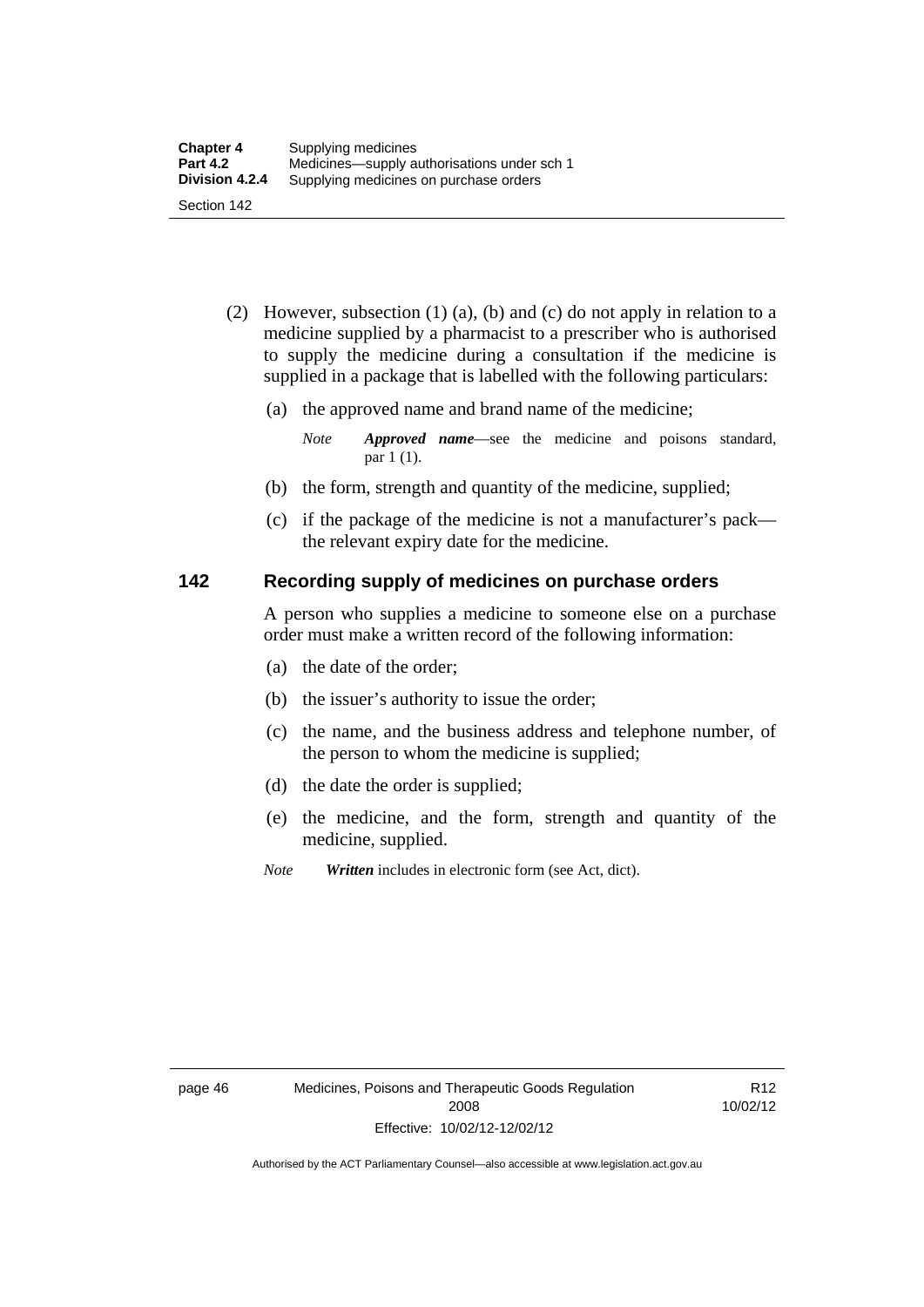## **Division 4.2.5 Supplying medicines on standing orders**

- *Note 1* For the issue of a standing order, see pt 3.4.
- *Note 2 Supply* does not include administer (see Act, s 24).

#### **150 Authorisation conditions for supplying medicines on standing orders—Act, s 44 (1) (b) and (2) (b)**

- (1) A person's authorisation under section 110 to supply a medicine on a standing order is subject to the following conditions:
	- (a) the medicine is supplied in accordance with the requirements of section 151;
	- (b) the supply is recorded in accordance with section 153;
	- (c) the record for section 153 is kept at the person's business premises or, if the chief health officer approves in writing another place, the place approved by the chief health officer, for at least 2 years after the day the medicine is supplied;
	- (d) if the supplier is not the person who would ordinarily have prescribed the medicine for the recipient, the required information is given in writing to—
		- (i) the prescriber (the *usual prescriber*) who would ordinarily have prescribed the medicine for the recipient not later than 24 hours after supplying the medicine; or
		- (ii) if the recipient does not have a usual prescriber—the recipient.
- (2) However, subsection (1) (c) and (d) do not apply if the record is made in a patient's medical records.

page 47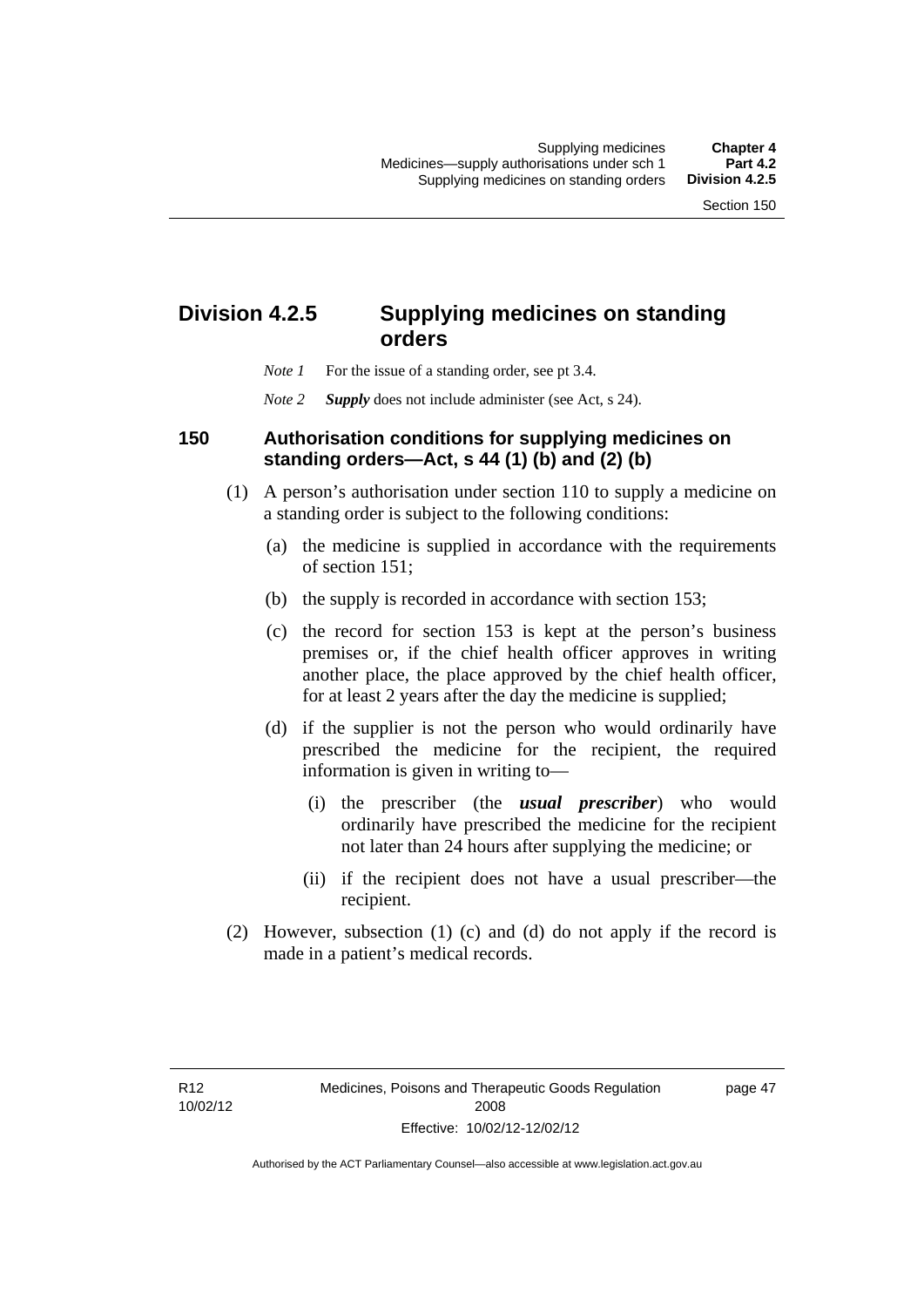(3) In this section:

*required information*, for the supply of a medicine on a standing order, means—

- (a) the supplier's name; and
- (b) the date the medicine is supplied; and
- (c) the name and address of the person to whom the medicine is supplied; and
- (d) the medicine's approved name and brand name; and
- (e) the form, strength and quantity of the medicine supplied.

#### **151 Supplying medicines on standing orders**

The following are the requirements for the supply of a medicine on a standing order:

- (a) the medicine is supplied in accordance with the standing order;
- (b) the medicine is supplied in a package that is labelled in accordance with section 152.

#### **152 Labelling medicines supplied on standing order— Act, s 60 (1) (c) (i) and (2) (c) (i)**

The package of a medicine supplied on a standing order must have a label that includes the following:

- (a) the name of the person to whom the medicine is to be supplied;
- (b) the date the medicine is supplied;
- (c) the medicine, and the form, strength and quantity of the medicine, supplied;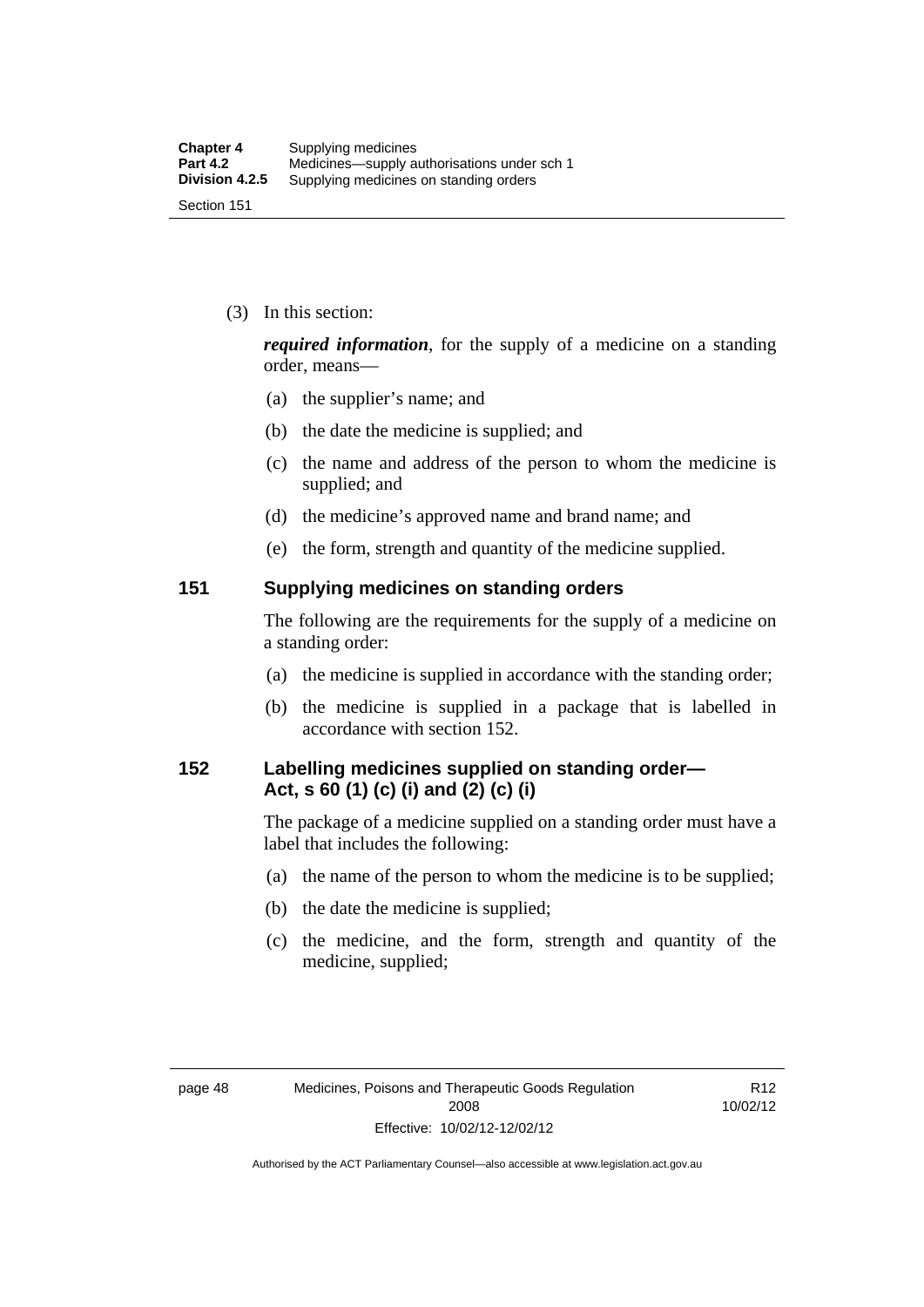- (d) if the package of the dispensed medicine is not a manufacturer's pack—
	- (i) the batch number or numbers of the medicine; and
	- (ii) the relevant expiry date for the medicine;
- (e) the supplier's name, business address and telephone number;
- (f) directions about the use of the medicine that are adequate to allow the medicine to be taken or administered safely, including any warning statement in the medicines and poisons standard, appendix K (Drugs required to be labelled with a sedation warning) applying to the medicine;
- (g) words to the effect of 'keep out of reach of children'.

#### **153 Recording supply of medicines on standing orders**

- (1) A person (the *supplier*) who supplies a medicine to a person (the *patient*) on a standing order must make a written record of the following information:
	- (a) the supplier's name;
	- (b) the patient's name and address;
	- (c) the date the medicine is supplied;
	- (d) the medicine's approved name and brand name;
	- (e) the form, strength and quantity of the medicine;
	- (f) the date of the standing order.
	- *Note Written* includes in electronic form (see Act, dict).
- (2) However, subsection (1) (b) does not apply if the record is made in the patient's medical records.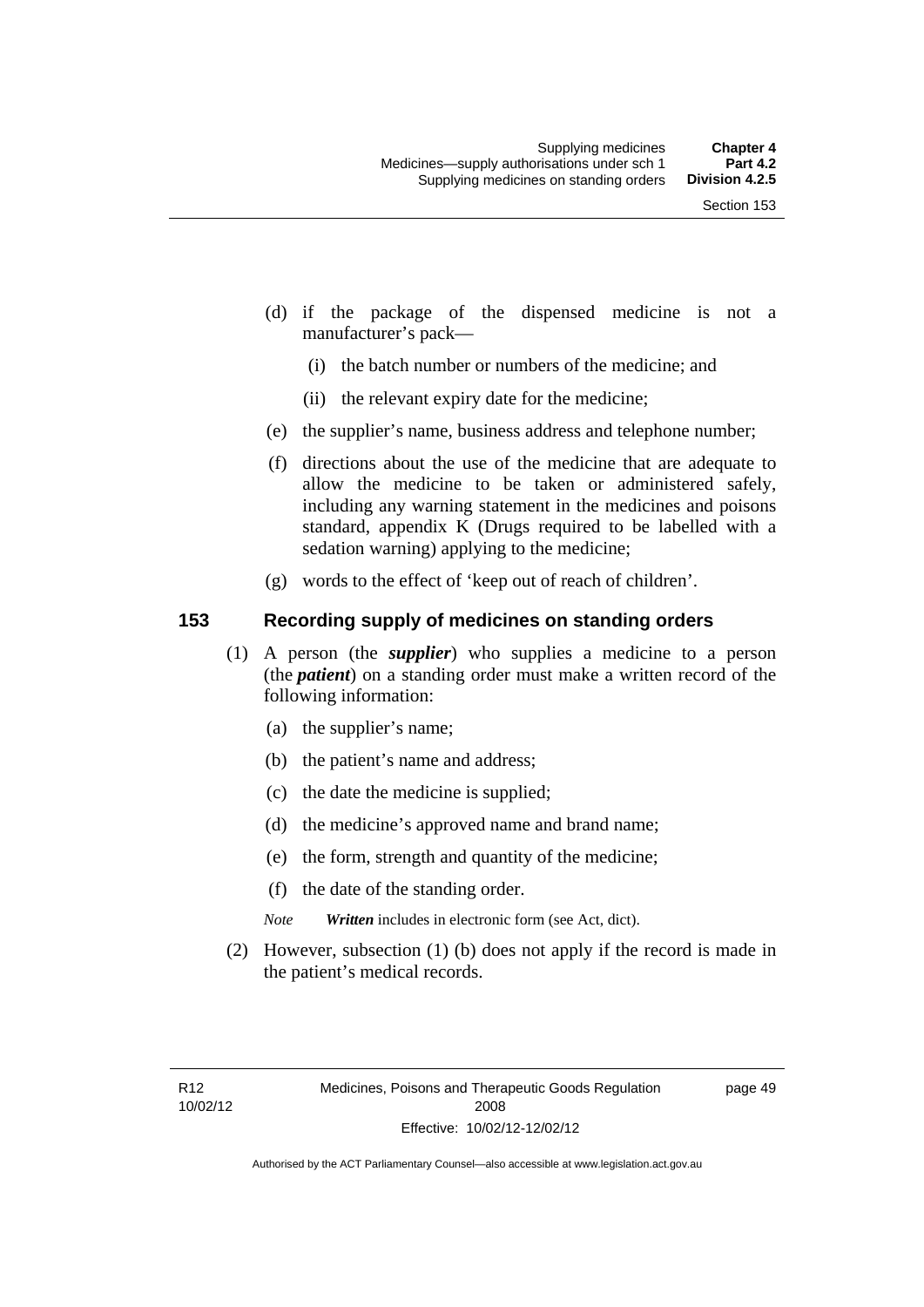### **Division 4.2.6 Supplying medicines during consultations**

*Note Supply* does not include administer (see Act, s 24).

### **160 Authorisation conditions for supplying medicines during consultations—Act, s 44 (1) (b) and (2) (b)**

A prescriber's authorisation under section 110 to supply a medicine during a consultation is subject to the following conditions:

- (a) the medicine is supplied in accordance with the Act, section 7 (Appropriate prescription and supply of medicines);
- (b) if the medicine is a controlled medicine for human use—
	- (i) the prescriber complies with the additional requirements under section 163 (Additional requirements for supplying controlled medicines for human use during consultations) in relation to the supply; and
	- (ii) if the medicine is dronabinol—the prescriber has an authorisation under the *Therapeutic Goods Act 1989* (Cwlth), section 19 to supply the medicine; and
		- *Note* Dronabinol cannot be prescribed for veterinary use because it is a prohibited substance (see medicine and poisons standard, sch 9, entry for tetrahydrocannabinols).
	- (iii) the prescriber complies with section 164 (Information for CHO about controlled medicines supplied during consultations—Act, s 31 (2) (b) and (4), def *required information*);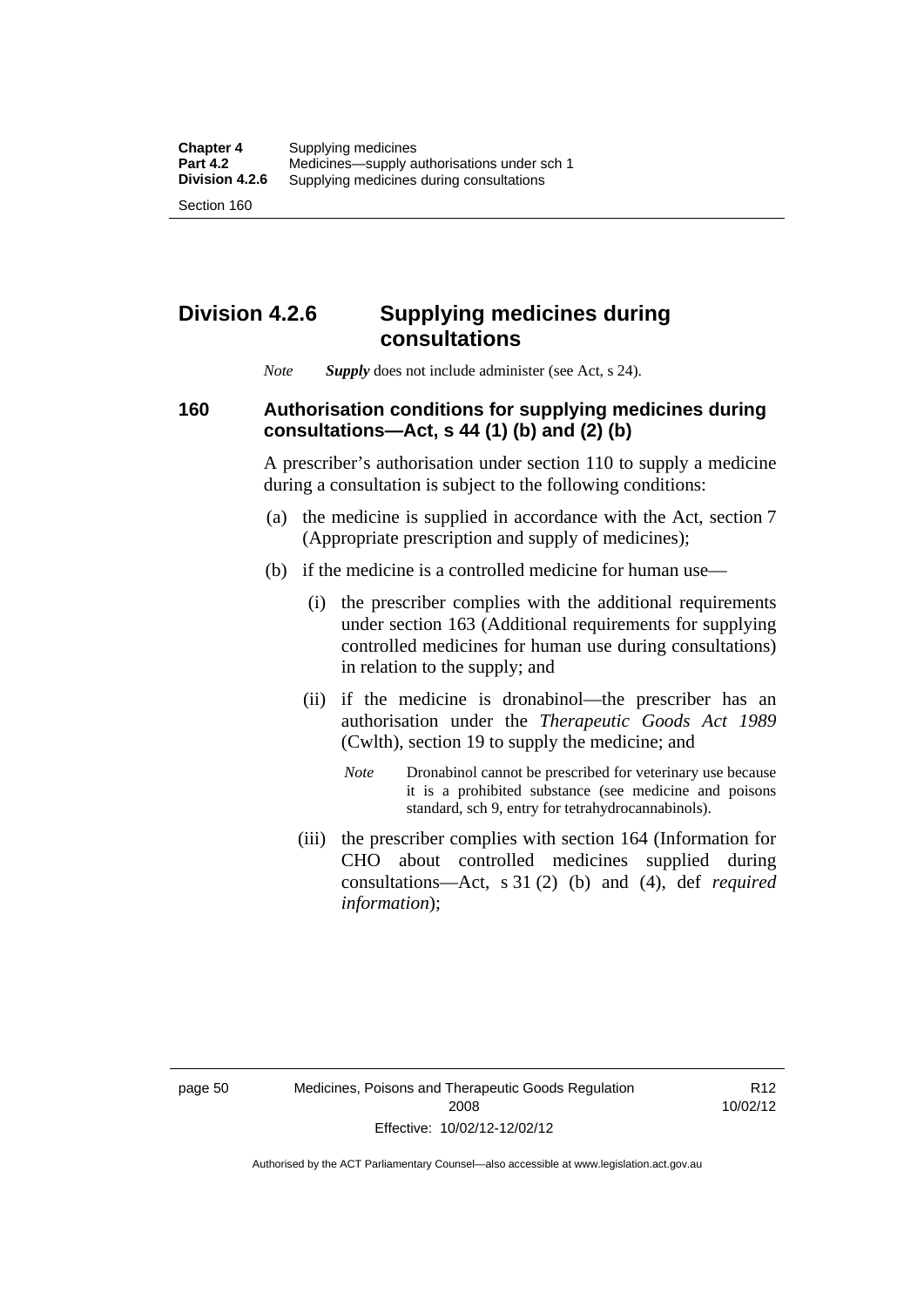- (c) if the medicine is a designated appendix D medicine prescribed for a purpose mentioned in schedule 3 (Designated appendix D medicines—standing approvals), part 3.2, column 3 in relation to the medicine—
	- (i) the prescriber has an appendix D medicines approval to prescribe the medicine; and
	- (ii) the prescriber complies with each condition (if any) of the approval (including any conditions in the schedule, part 3.2, column 4 in relation to the medicine);
- (d) the medicine is labelled in accordance with section 161;
- (e) the supply is recorded in accordance with section 162;
- (f) the record is kept at the prescriber's business premises or, if the chief health officer approves in writing another place, the place approved by the chief health officer, for at least 2 years after the day the medicine is supplied.

#### **161 Labelling medicines supplied during consultations**

The supplied medicine must have a label that includes the following:

- (a) the name of the person to whom the medicine is supplied;
- (b) the date the medicine is supplied;
- (c) the prescriber's name, business address and telephone number;
- (d) the medicine's approved name or brand name;
	- *Note Approved name*—see the medicines and poisons standard, par 1 (1).
- (e) the form, strength and quantity of the medicine;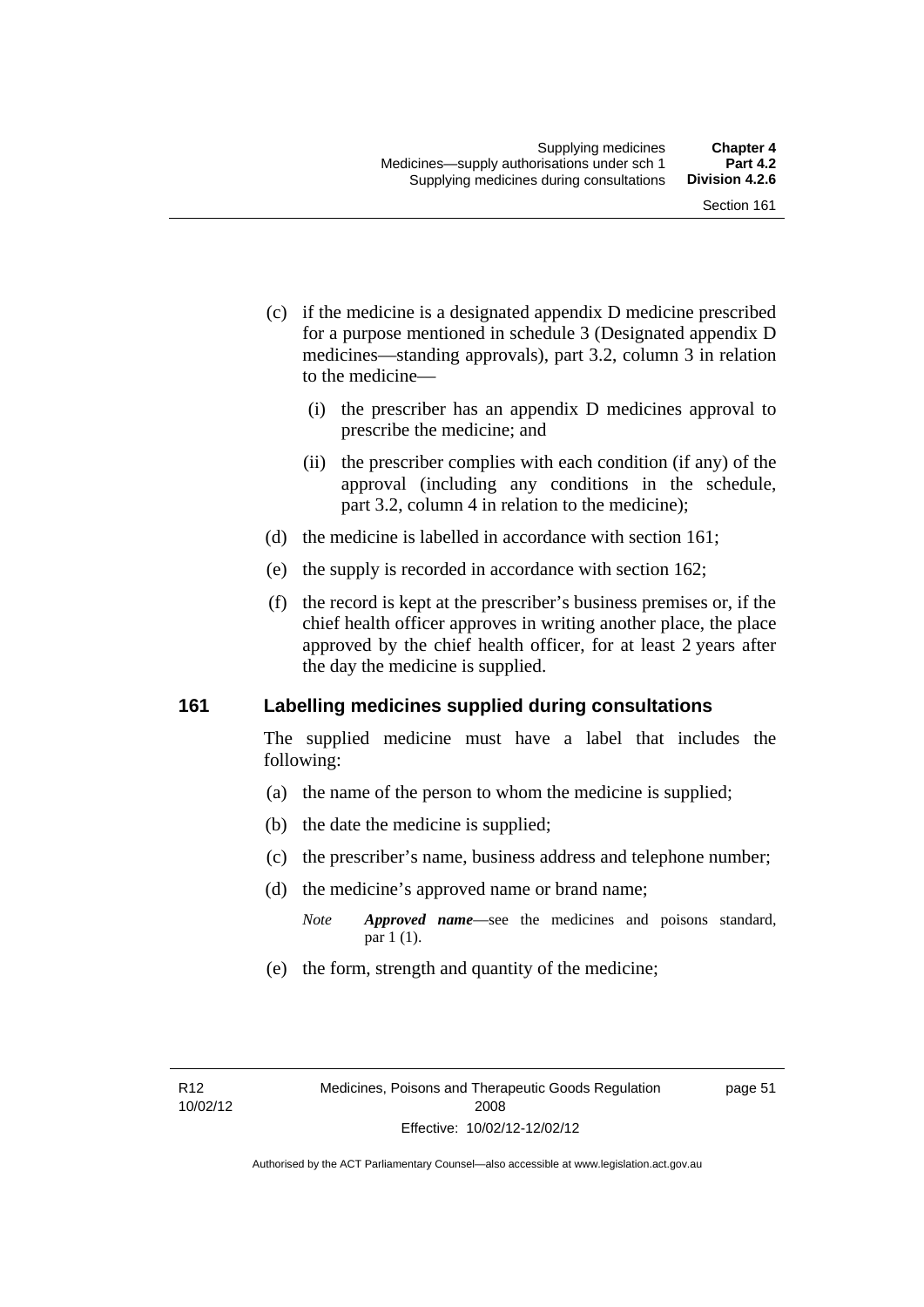- (f) if the package of the supplied medicine is not a manufacturer's pack—the relevant expiry date for the medicine;
- (g) directions about the use of the medicine that are adequate to allow the medicine to be taken or administered safely, including any warning statement in the medicines and poisons standard, appendix K (Drugs required to be labelled with a sedation warning) applying to the medicine;
- (h) words to the effect of 'keep out of reach of children';
- (i) if the prescriber is a dentist—the words 'for dental treatment only';
- (j) if the prescriber is an eligible midwife—the words 'for midwifery use only';
- (k) if the prescriber is an optometrist—the words 'for optometry use only';
- (l) if the prescriber is a veterinary surgeon—
	- (i) words to the effect of 'for animal treatment only'; and
	- (ii) the species of the animal for which the medicine is supplied; and
	- (iii) if possible, a way of identifying the animal.

#### **Examples—par (d) and par (e)**

| Warfarin tablets | 5mg | 50 |
|------------------|-----|----|
| Coumadin tablets | 5mg | 50 |

*Note* An example is part of the regulation, is not exhaustive and may extend, but does not limit, the meaning of the provision in which it appears (see Legislation Act, s 126 and s 132).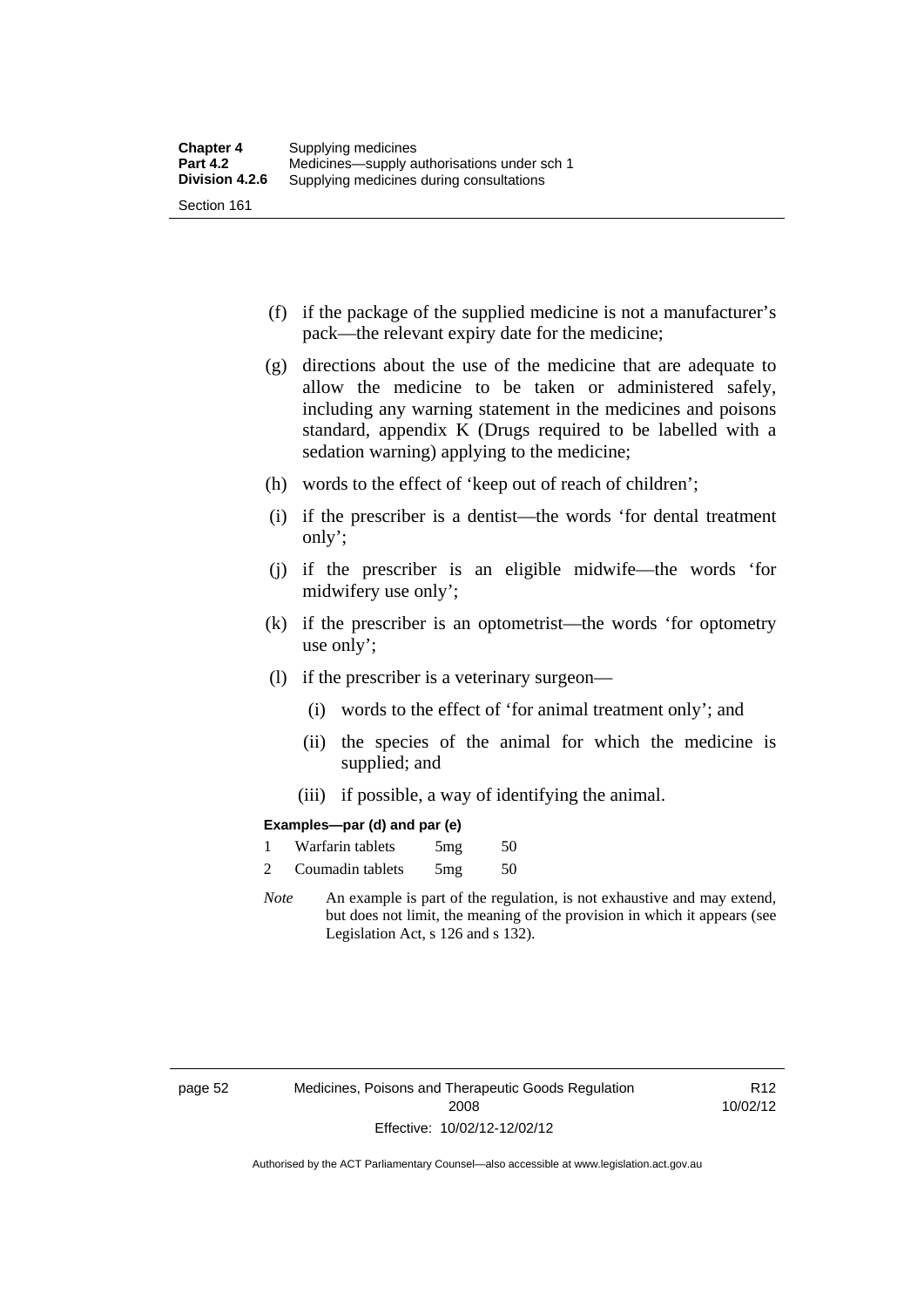#### **162 Recording medicines supplied during consultations**

A prescriber who supplies a medicine during a consultation must make a written record of the following information in the medical records of the person to whom, or animal to which, the consultation related:

- (a) the date the medicine is supplied;
- (b) the medicine's approved name or brand name;

*Note Approved name*—see the medicines and poisons standard, par 1 (1).

- (c) the form, strength and quantity of the medicine;
- (d) the directions given to the person for the use of the medicine.

*Note Written* includes in electronic form (see Act, dict).

#### **163 Additional requirements for supplying controlled medicines for human use during consultations**

The following are the additional requirements for supplying a controlled medicine for human use during a consultation:

- (a) the prescriber has a controlled medicines approval to prescribe the medicine;
	- *Note* For controlled medicines approvals, see pt 13.1.
- (b) if the approval is for a particular form of the medicine—the supply is for the form of the medicine approved or a bioequivalent form;

*Note Bioequivalent*—see the dictionary.

- (c) if the approval is for a particular strength of the medicine—the supply is for the strength approved or a weaker strength;
- (d) if the approval is for a particular quantity of the medicine—the supply is for not more than the quantity approved;

R12 10/02/12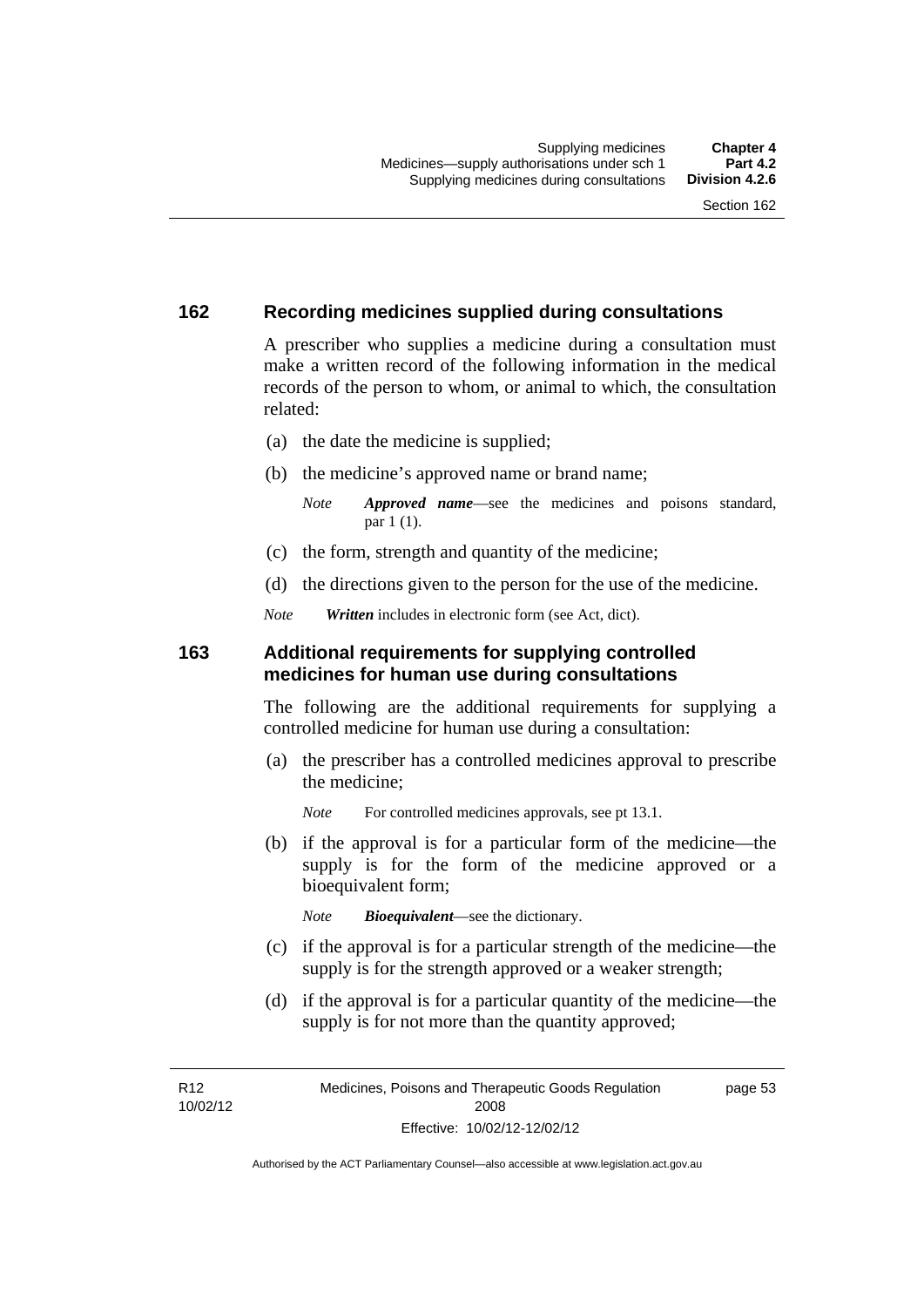(e) the prescriber complies with each condition (if any) of the approval.

#### **Example—par (b)**

If a slow release form of a medicine is approved, the prescriber is not authorised to prescribe an immediate release form of the medicine.

#### **Example—par (c) and par (d)**

If a doctor is given an approval to prescribe 25 morphine 20mg capsules, the doctor may prescribe 5 20mg capsules and 10 15mg capsules. Later, if the approval is still in force, the doctor may prescribe not more than 10 morphine capsules of any strength up to and including 20mg.

*Note* An example is part of the regulation, is not exhaustive and may extend, but does not limit, the meaning of the provision in which it appears (see Legislation Act, s 126 and s 132).

#### **164 Information for CHO about controlled medicines supplied during consultations—Act, s 31 (2) (b) and (4), def** *required information*

 (1) This section applies if a prescriber supplies a controlled medicine for human use during a consultation.

*Note Supply* does not include administer (see Act, s 24).

- (2) The prescriber must, not later than 7 days after the end of the month when the controlled medicine is supplied, give the chief health officer the following information in writing:
	- (a) the prescriber's name, business address and telephone number;
	- (b) the name and address of the person to whom the medicine is supplied;
	- (c) the date of supply;
	- (d) the medicine, and the form, strength and quantity of the medicine, supplied.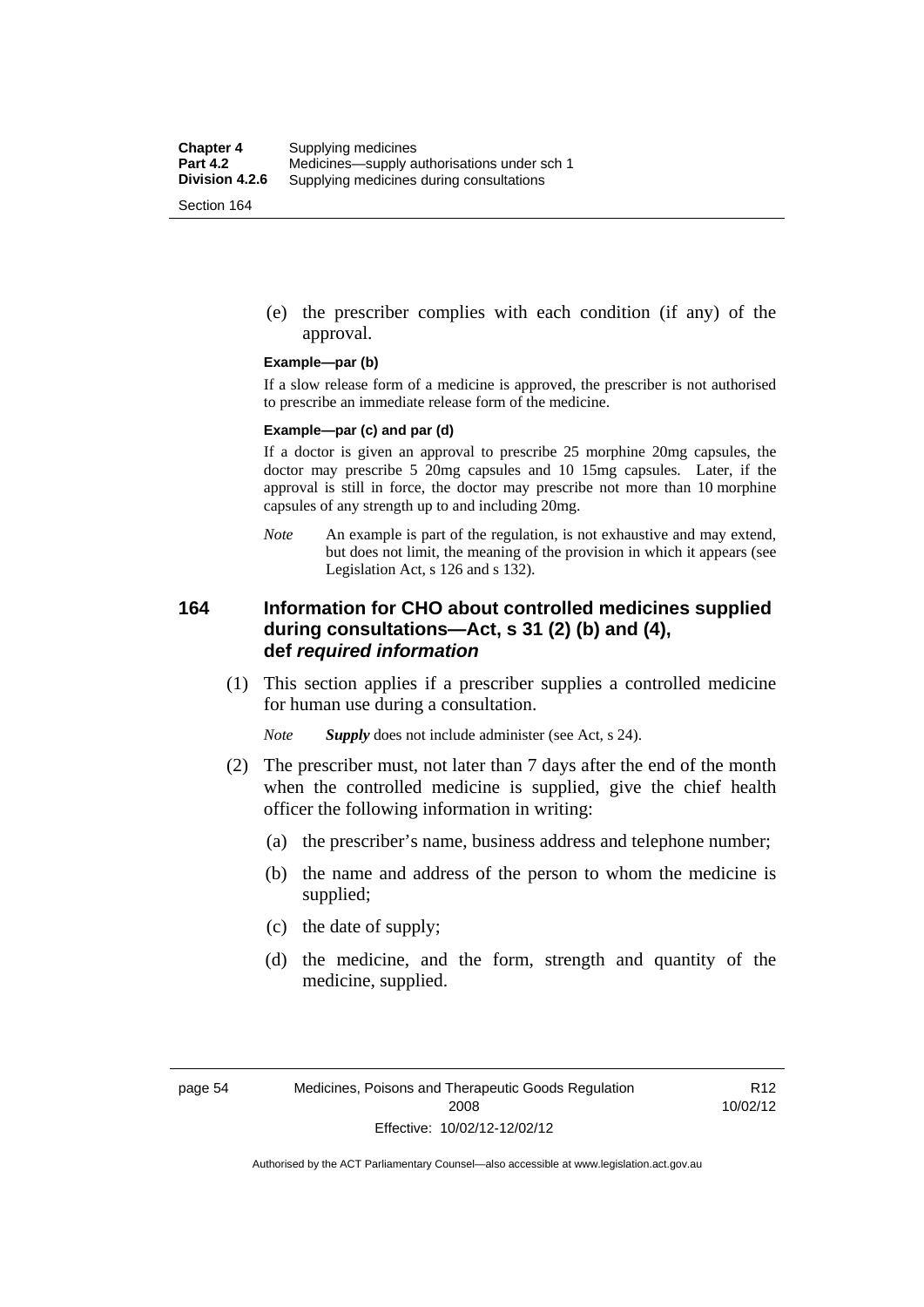### **Division 4.2.7 Selling pseudoephedrine by retail**

#### **170 Meaning of** *retail sale***—div 4.2.7**

In this division:

*retail sale* does not include supply on prescription.

#### **171 Authorisation conditions for retail sale of pseudoephedrine—Act, s 44 (1) (b) and (2) (b)**

A person's authorisation under section 110 to supply pseudoephedrine is subject to the following conditions if the pseudoephedrine is sold by retail sale:

- (a) the pseudoephedrine is supplied in accordance with the Act, section 7 (Appropriate prescription and supply of medicines);
- (b) the seller complies with section 172;
- (c) the seller makes a record (the *pseudoephedrine record*) of the required information under section 173;

*Note* For how the record must be made, see the Act, s 46.

- (d) the record is kept at the seller's business premises or, if the chief health officer approves in writing another place, the place approved by the chief health officer, for at least 2 years after the day the sale is made;
- (e) if the buyer of the pseudoephedrine asks the seller to see the record during the period it is kept under paragraph (d), the seller—
	- (i) allows the buyer to see the record within a reasonable period of a request being made by the buyer; and
	- (ii) if satisfied that the record is incorrect, amends the record;

R12 10/02/12 page 55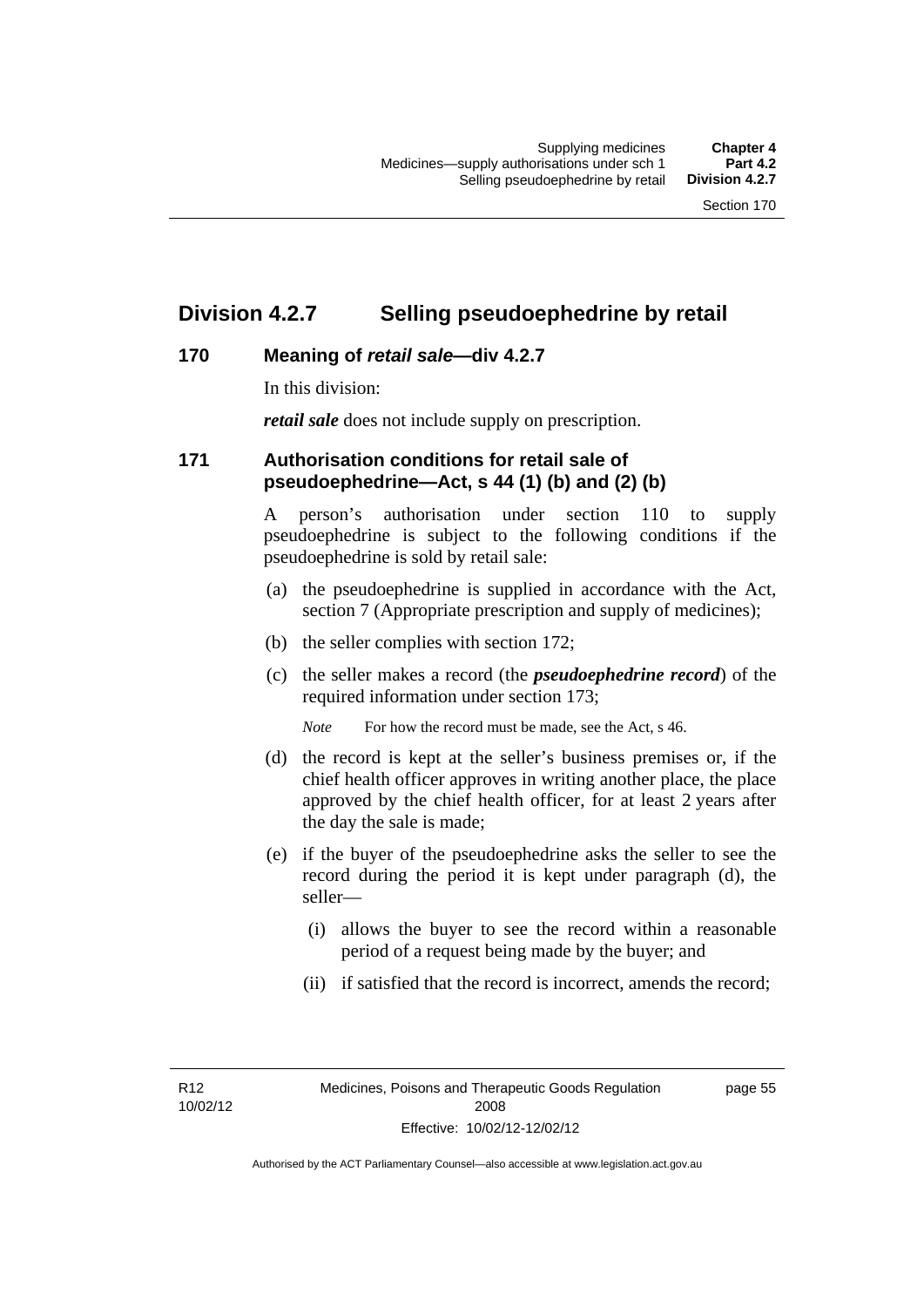(f) the seller complies with—

- (i) a request under section 174 (4) (b) (Failure to amend pseudoephedrine sales record); and
- (ii) a direction under section 175 (Pseudoephedrine sales record—decision by CHO) to amend the record.

#### **172 Requirement to tell buyer about pseudoephedrine sales record**

- (1) The authorised person selling pseudoephedrine by retail sale, must tell the buyer the following:
	- (a) the seller is required to make a record of the sale;
	- (b) the buyer may refuse to provide information for the record but, if the buyer refuses, the seller must not sell pseudoephedrine to the buyer;
	- (c) the record may be made available to the following people:
		- (i) a police officer;
		- (ii) a public servant who is a member of the administrative unit to which the chief health officer belongs;
		- (iii) a Commonwealth or State public servant (however described) who is a member of an administrative unit (however described) that administers legislation about medicines;
			- *Note State* includes the Northern Territory (see Legislation Act, dict, pt 1).
		- (iv) anyone other than the seller who supplies pseudoephedrine to the public in Australia;
		- (v) the Pharmacy Guild of Australia;

page 56 Medicines, Poisons and Therapeutic Goods Regulation 2008 Effective: 10/02/12-12/02/12

R12 10/02/12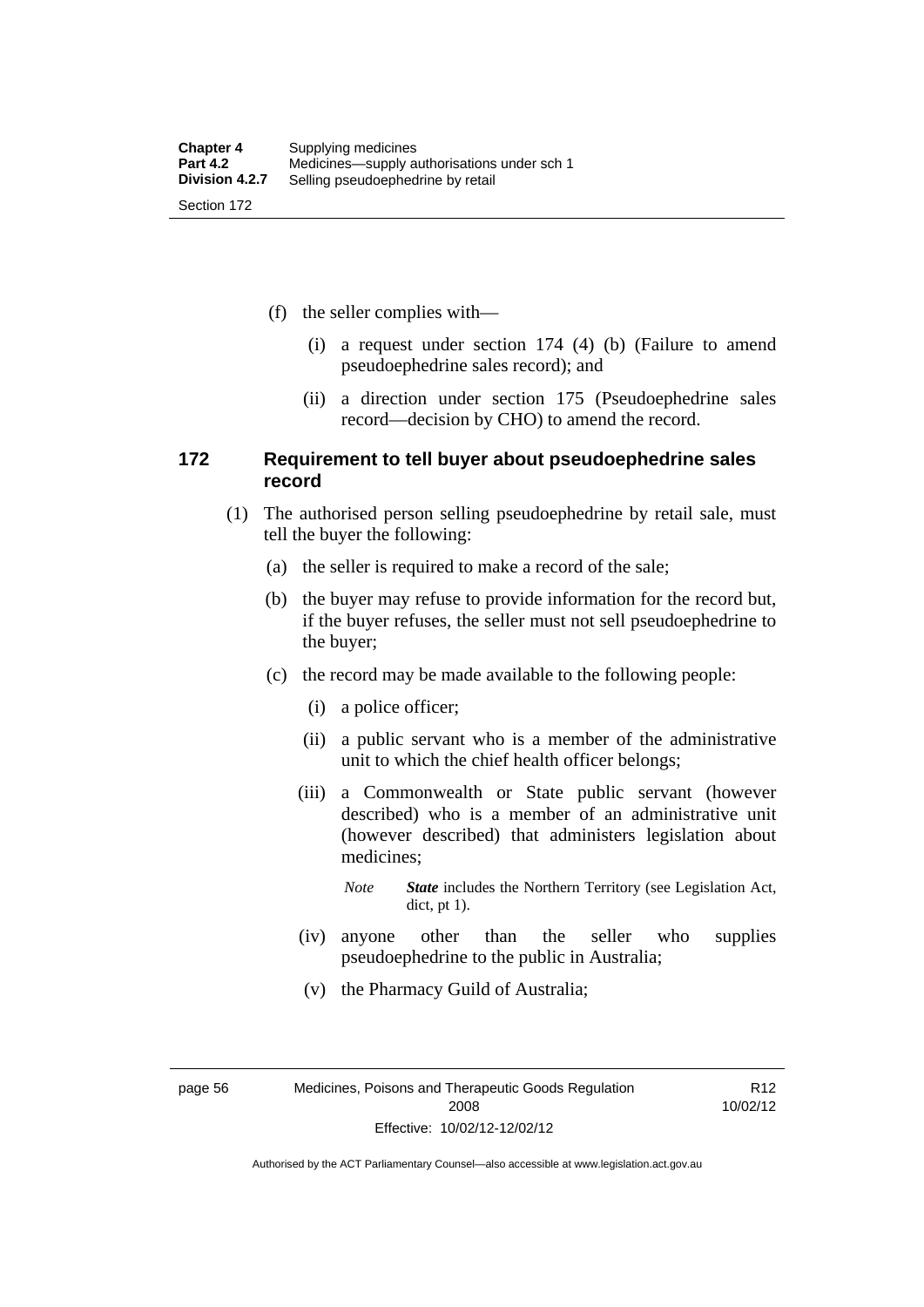- (d) the buyer has the right to see the record and have any mistake corrected.
- *Note* If a form is approved under the Act, s 198 for this provision, the form must be used.
- (2) In this section:

*police officer* includes a member of a police force (however described) of a State.

#### **173 Required information for pseudoephedrine sales records**

- (1) The following is the required information for a pseudoephedrine record:
	- (a) the date of sale;
	- (b) the brand name, form, strength and quantity of pseudoephedrine sold;
	- (c) the buyer's name and address;
	- (d) a unique identification number for the buyer from—
		- (i) a photo identification document produced to the seller by the buyer; or
		- (ii) if the buyer does not produce a photo identification document—
			- (A) the buyer's birth certificate; or
			- (B) an Australian or New Zealand seniors card for the buyer;

page 57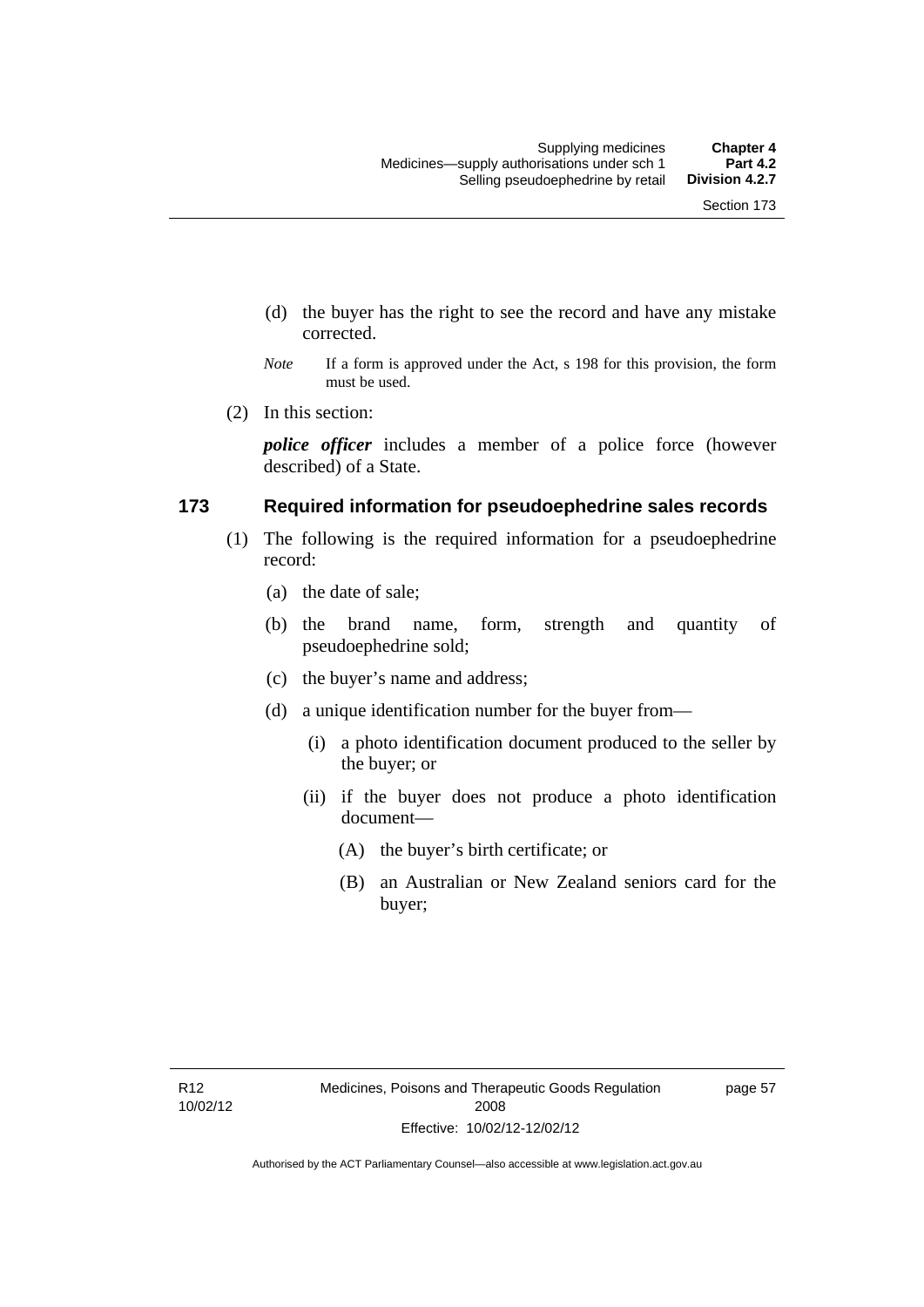(e) the kind of identification the buyer produces.

#### **Example—unique identification number**

a person's driver licence number

- *Note 1* If a form is approved under the Act, s 198 for this provision, the form must be used.
- *Note 2* An example is part of the regulation, is not exhaustive and may extend, but does not limit, the meaning of the provision in which it appears (see Legislation Act, s 126 and s 132).
- (2) In this section:

*Australian student identification card* means a card issued to a person who is a student at an Australian secondary or tertiary education institution to identify the person as a student at the institution.

*birth certificate*, for a person, means—

- (a) the person's birth certificate, or a certified extract from the register about the person's birth, under the *Births, Deaths and Marriages Registration Act 1997*; or
- (b) a document issued under a law of a State, an external Territory or New Zealand that corresponds to a birth certificate or extract mentioned in paragraph (a) if the document identifies the issuing jurisdiction and states its date of issue.

*photo identification document*, for a person, means any of the following documents for the person if it is current and contains the person's photograph:

- (a) an Australian driver licence or external driver licence within the meaning of the *Road Transport (Driver Licensing) Act 1999*;
- (b) a passport, other than an Australian passport;
- (c) a proof of age card;

page 58 Medicines, Poisons and Therapeutic Goods Regulation 2008 Effective: 10/02/12-12/02/12

R12 10/02/12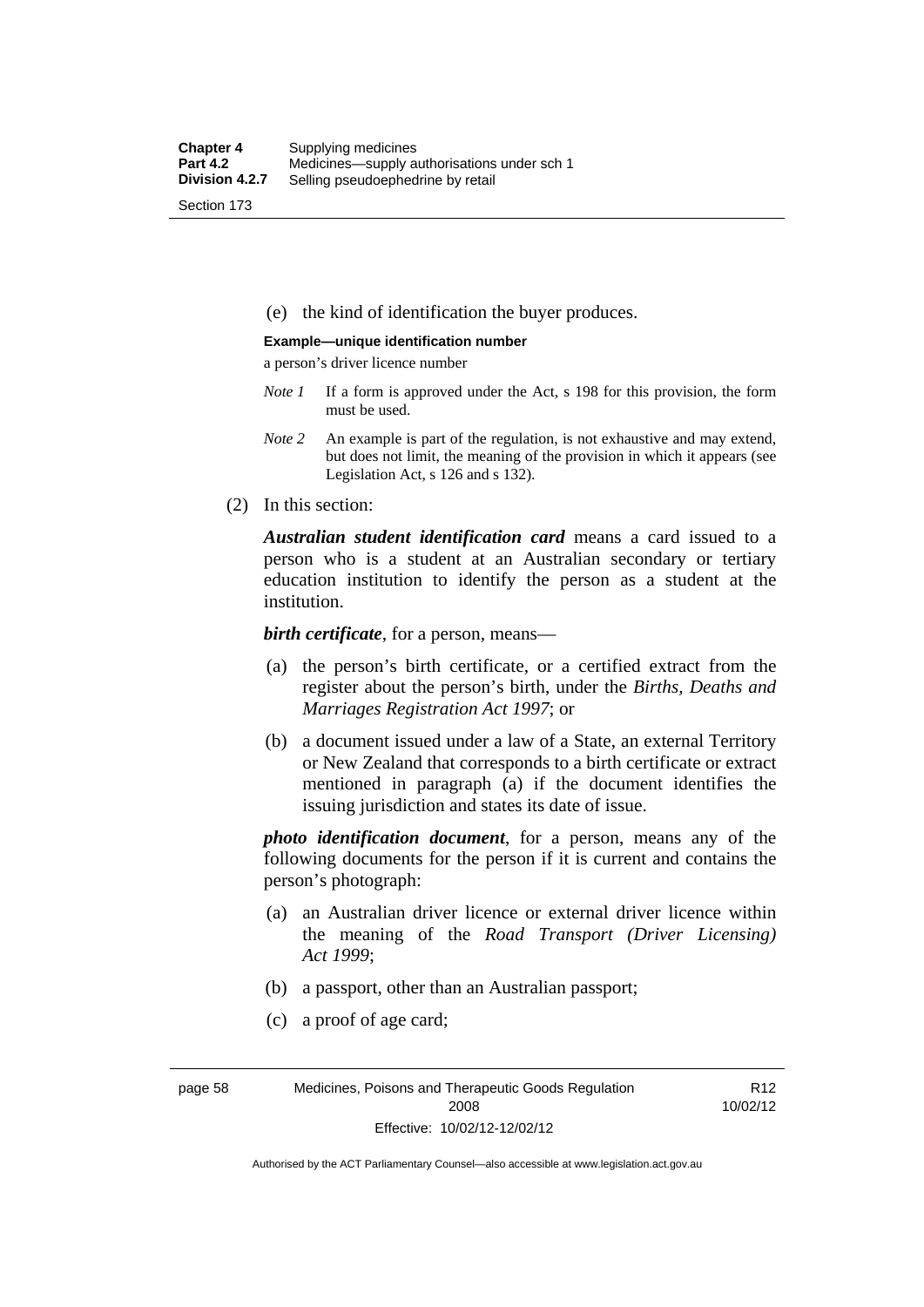(d) an Australian student identification card.

*proof of age card* means a proof of age card issued under—

- (a) the *Liquor Act 2010*, section 210 (Proof of age cards); or
- (b) the law of a state, an external territory or New Zealand.

### **174 Failure to amend pseudoephedrine sales record**

- (1) This section applies if the seller of pseudoephedrine does not amend a pseudoephedrine record in accordance with section 171 (e) (ii) (Authorisation conditions for retail sale of pseudoephedrine—Act, s 44 (1) (b) and (2) (b)).
- (2) The buyer may, in writing, apply to the chief health officer for a direction to the seller to make the amendment.
- (3) The application must give reasons why the buyer thinks the record is incorrect.
- (4) The chief health officer must—
	- (a) give a copy of the application to the seller; and
	- (b) ask the seller to—
		- (i) make the amendment and tell the chief health officer; or
		- (ii) if the seller is satisfied that the amendment should not be made—send written reasons to the chief health officer not later than 10 working days after the day the seller receives the application why the amendment should not be made.

page 59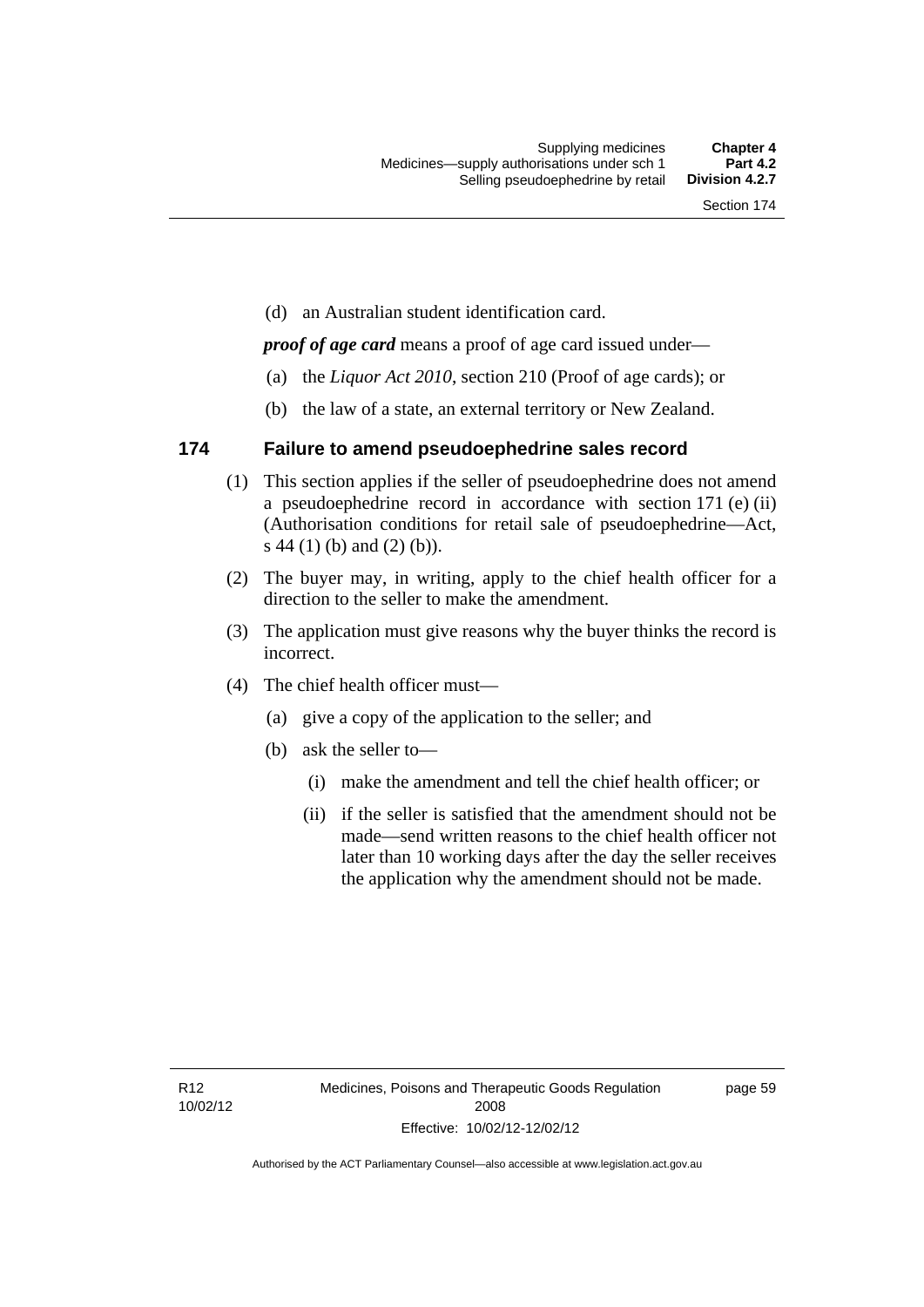#### **175 Pseudoephedrine sales record—decision by CHO**

- (1) After considering an application under section 174 (2) and any reasons given in accordance with the request under section 174  $(4)$  (b)  $(ii)$ , the chief health officer must—
	- (a) direct the seller to amend the pseudoephedrine record—
		- (i) in accordance with the application; or
		- (ii) in a stated way other than in accordance with the application; or
	- (b) refuse the application.
- (2) The chief health officer must give the buyer and seller written notice of the decision.

### **Division 4.2.8 Supplying pharmacist only medicines**

#### **180 Authorisation conditions for supply of pharmacist only medicines—Act, s 44 (1) (b) and (2) (b)**

- (1) This section does not apply to the supply of a pharmacist only medicine—
	- (a) at an institution; or
	- (b) on a supply authority.
	- *Note 1 Supply* does not include administer (see Act, s 24).
	- *Note 2 Supply authority* includes a written prescription or requisition or a purchase order or standing order (see Act, s 23).

R12 10/02/12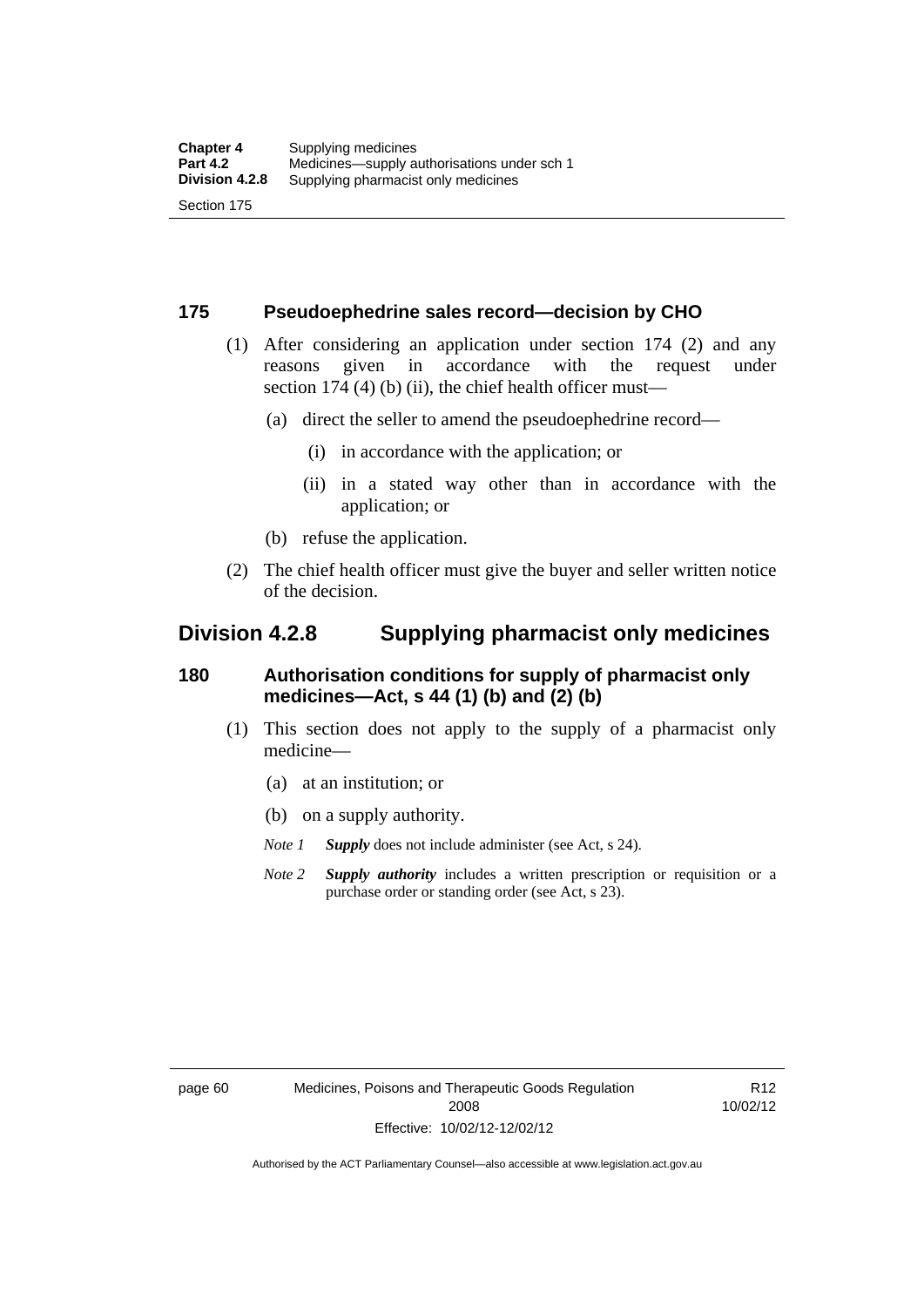- (2) A person's authorisation under section 110 to supply a pharmacist only medicine is subject to the following conditions:
	- (a) the person personally hands the medicine to a customer attending in person;
	- (b) the person gives the customer adequate instructions, either orally or in writing, for the medicine's use at the time of supply.

R12 10/02/12 Medicines, Poisons and Therapeutic Goods Regulation 2008 Effective: 10/02/12-12/02/12

page 61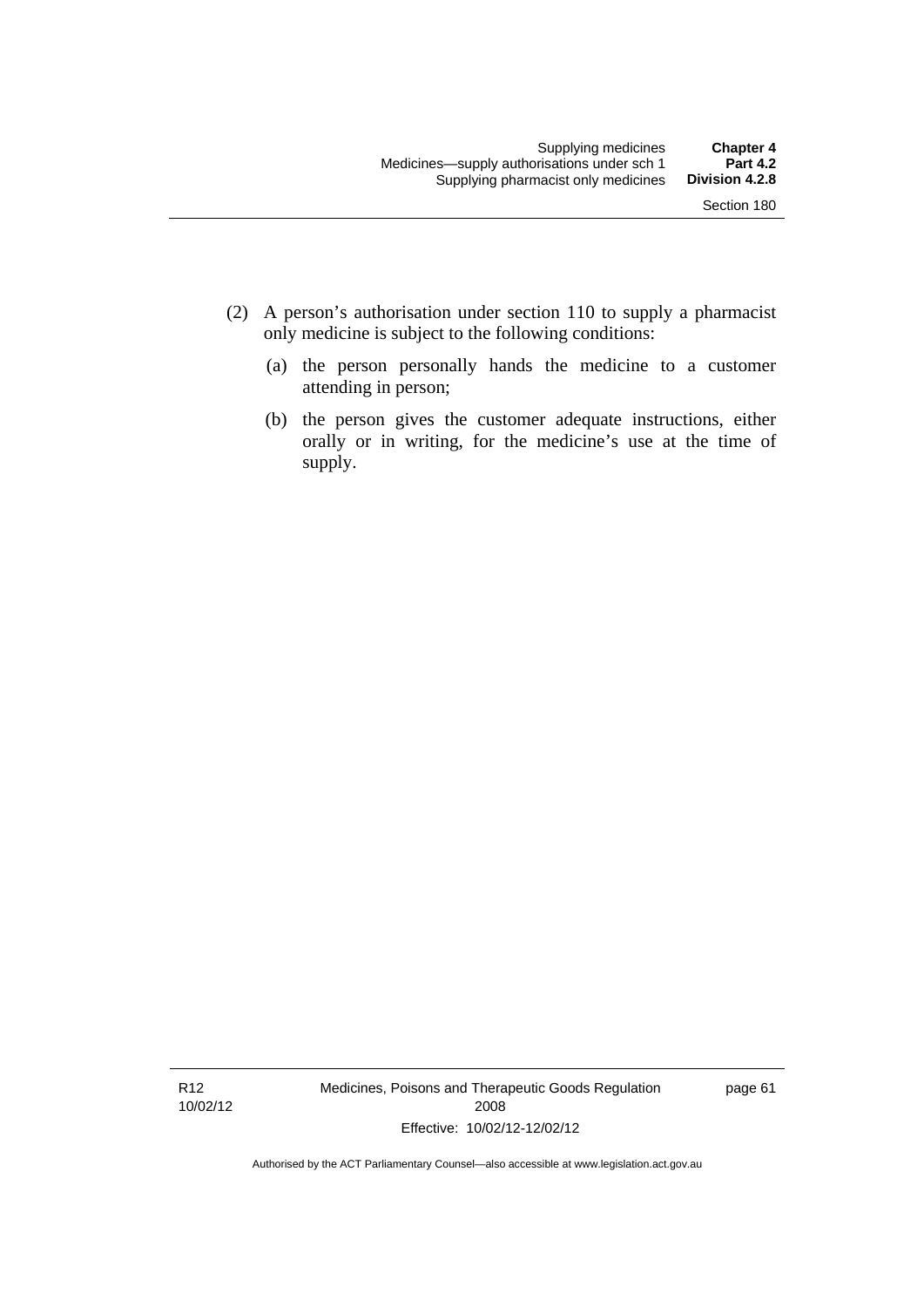# **Part 4.3 Authorisation to supply without prescription in emergencies**

#### **250 Meaning of** *designated prescription only medicine***—pt 4.3**

In this part:

*designated prescription only medicine* means a prescription only medicine other than—

- (a) an anabolic steroid; and
- (b) a designated appendix D medicine; and
- (c) a benzodiazepine.
- *Note Prescription only medicine* does not include a controlled medicine (see Act, s 11)

#### **251 Authorisation to supply certain medicines without prescription in emergencies—Act, s 26 (1) (b)**

A pharmacist is authorised to supply a designated prescription only medicine to someone else without a prescription if the pharmacist is satisfied that—

- (a) the person is undergoing treatment essential to the person's health or wellbeing; and
- (b) the designated prescription only medicine has previously been prescribed for the person's treatment by a prescriber; and
- (c) the person is in immediate need of the medicine to continue the treatment; and
- (d) because of an emergency, it is not practicable for the person to obtain a prescription for the medicine from a prescriber.

*Note Pharmacist* does not include an intern pharmacist (see dict).

page 62 Medicines, Poisons and Therapeutic Goods Regulation 2008 Effective: 10/02/12-12/02/12

R12 10/02/12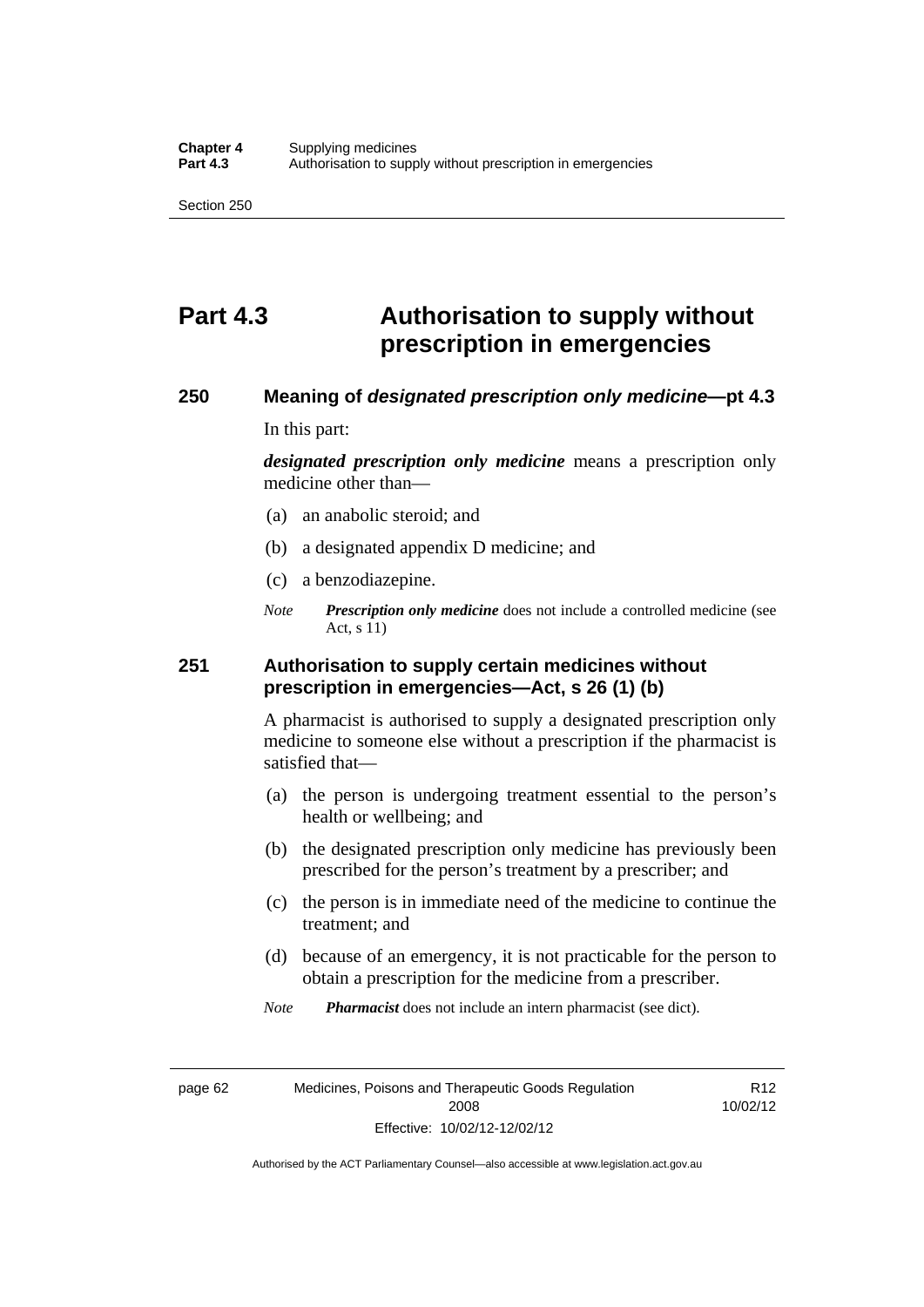### **252 Authorisation conditions for supplying of certain medicines without prescription in emergencies—Act, s 44 (1) (b) and (2) (b)**

- (1) A pharmacist's authorisation under section 251 to supply a designated prescription only medicine without a prescription is subject to the following conditions:
	- (a) the quantity supplied is—
		- (i) if the medicine is a liquid, aerosol, cream, ointment or anovulant tablet packaged in a manufacturer's pack—the smallest manufacturer's pack in which the medicine is generally available; or
		- (ii) in any other case—not more than the quantity required for 3 days treatment for the person;
	- (b) the medicine is supplied in a package that is labelled in accordance with section 253;
	- (c) the supply is recorded in accordance with section 254;
	- (d) the record of the supply is kept at the pharmacy or, if the chief health officer approves in writing another place, the place approved by the chief health officer, for at least 2 years after the day medicine is supplied;
	- (e) the pharmacist sends the prescriber who would have ordinarily prescribed the medicine for the recipient the required information for the supply in writing not later than 24 hours after supplying the medicine.
- (2) In this section:

*required information*, for the supply of a designated prescription only medicine, means—

(a) the pharmacist's name; and

page 63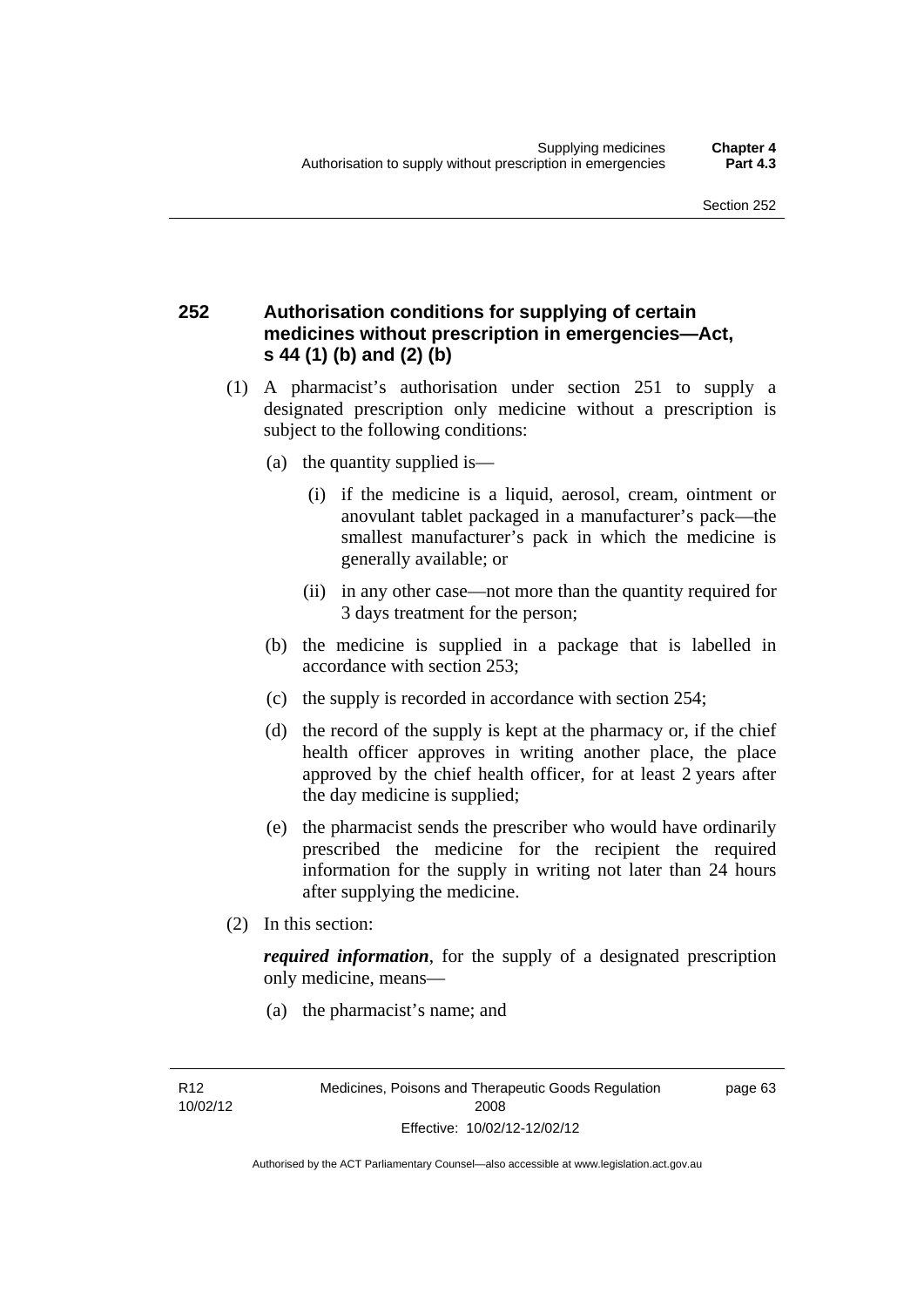- (b) the name, business address and telephone number of the pharmacy from which the medicine is supplied; and
- (c) the date the medicine is supplied; and
- (d) the name and address of the person to whom the medicine is supplied; and
- (e) the medicine's approved name or brand name; and
- (f) the form, strength and quantity of the medicine supplied.

### **253 Labelling medicines supplied without prescription in emergencies—Act, s 60 (1) (c) (i) and (2) (c) (i)**

The package of a designated prescription only medicine supplied to a person under section 251 must have a label that includes the following:

- (a) the name of the person to whom the medicine is supplied;
- (b) the date the medicine is supplied;
- (c) the name, business address and telephone number of the pharmacy from which the medicine is supplied;
- (d) the initials or other identification of the pharmacist supplying the medicine;
- (e) the medicine's approved name and brand name;

*Note Approved name*—see the medicines and poisons standard, par 1 (1).

- (f) the form, strength and quantity of the medicine;
- (g) if the package of the supplied medicine is not a manufacturer's pack—the relevant expiry date for the medicine;

R12 10/02/12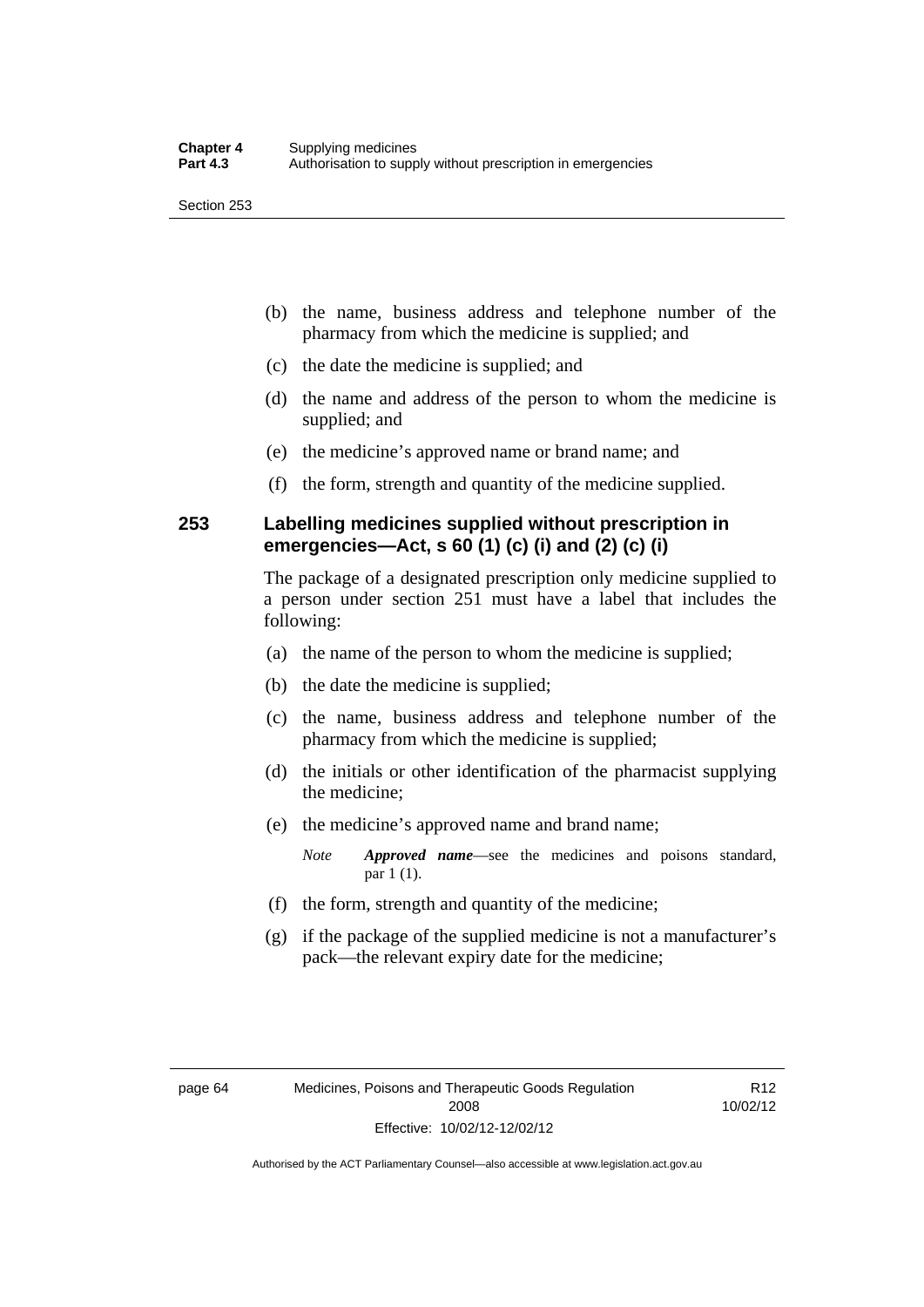- (h) directions about the use of the medicine that are adequate to allow the medicine to be taken or administered safely, including any warning statement in the medicines and poisons standard, appendix K (Drugs required to be labelled with a sedation warning) applying to the medicine;
- (i) words to the effect of 'keep out of reach of children'.

#### **Example—par (e) and par (f)**

Warfarin tablets (Coumadin) 5mg 3

*Note* An example is part of the regulation, is not exhaustive and may extend, but does not limit, the meaning of the provision in which it appears (see Legislation Act, s 126 and s 132).

#### **254 Recording medicines supplied without prescription in emergencies**

A pharmacist who supplies a designated prescription only medicine to a person under section 251 must make a written record of the following information in relation to the supply of the medicine:

- (a) the pharmacist's name;
- (b) the name of the prescriber who would ordinarily have prescribed the medicine;
- (c) the date the medicine is supplied;
- (d) the name and address of the person to whom the medicine is supplied;
- (e) the medicine's approved name and brand name;
- (f) the form, strength and quantity of the medicine supplied.
- *Note Written* includes in electronic form (see Act, dict).

page 65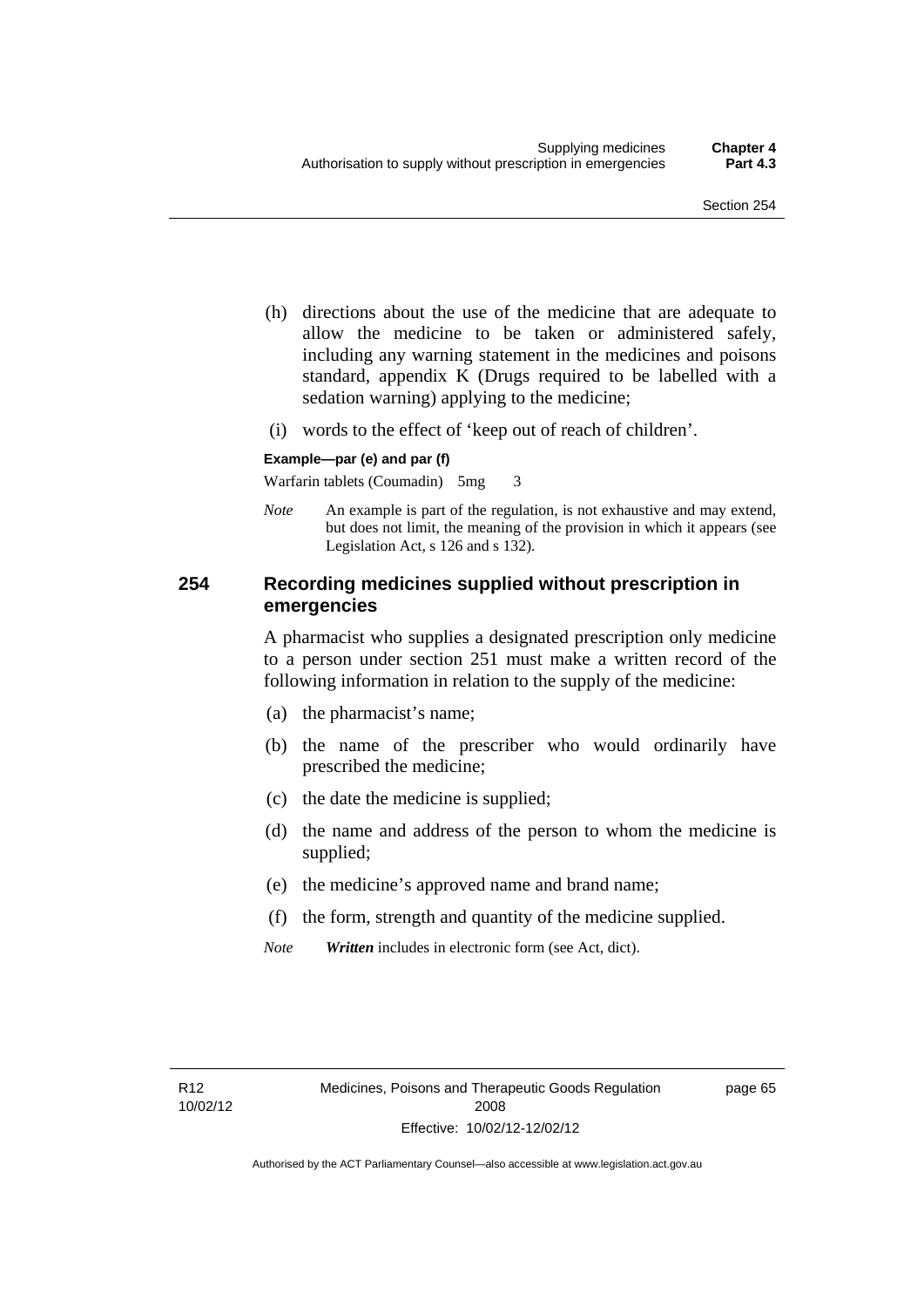## **Part 4.4 Authorisation to supply medicines for disposal**

#### **260 Authorisation to supply medicines to pharmacists for disposal—Act, s 26 (1) (b)**

A person is authorised to supply a medicine to a pharmacist for disposal.

*Note Pharmacist* does not include an intern pharmacist (see dict).

### **261 Authorisation to supply medicines to commercial disposal operators for disposal—Act, s 26 (1) (b)**

A person is authorised to supply a medicine to another person for disposal if the other person—

- (a) holds an environmental authorisation for the disposal of the medicine; or
- (b) is an adult acting for a person mentioned in paragraph (a).
- *Note* For related authorisations, see pt 9.1.

page 66 Medicines, Poisons and Therapeutic Goods Regulation 2008 Effective: 10/02/12-12/02/12

R12 10/02/12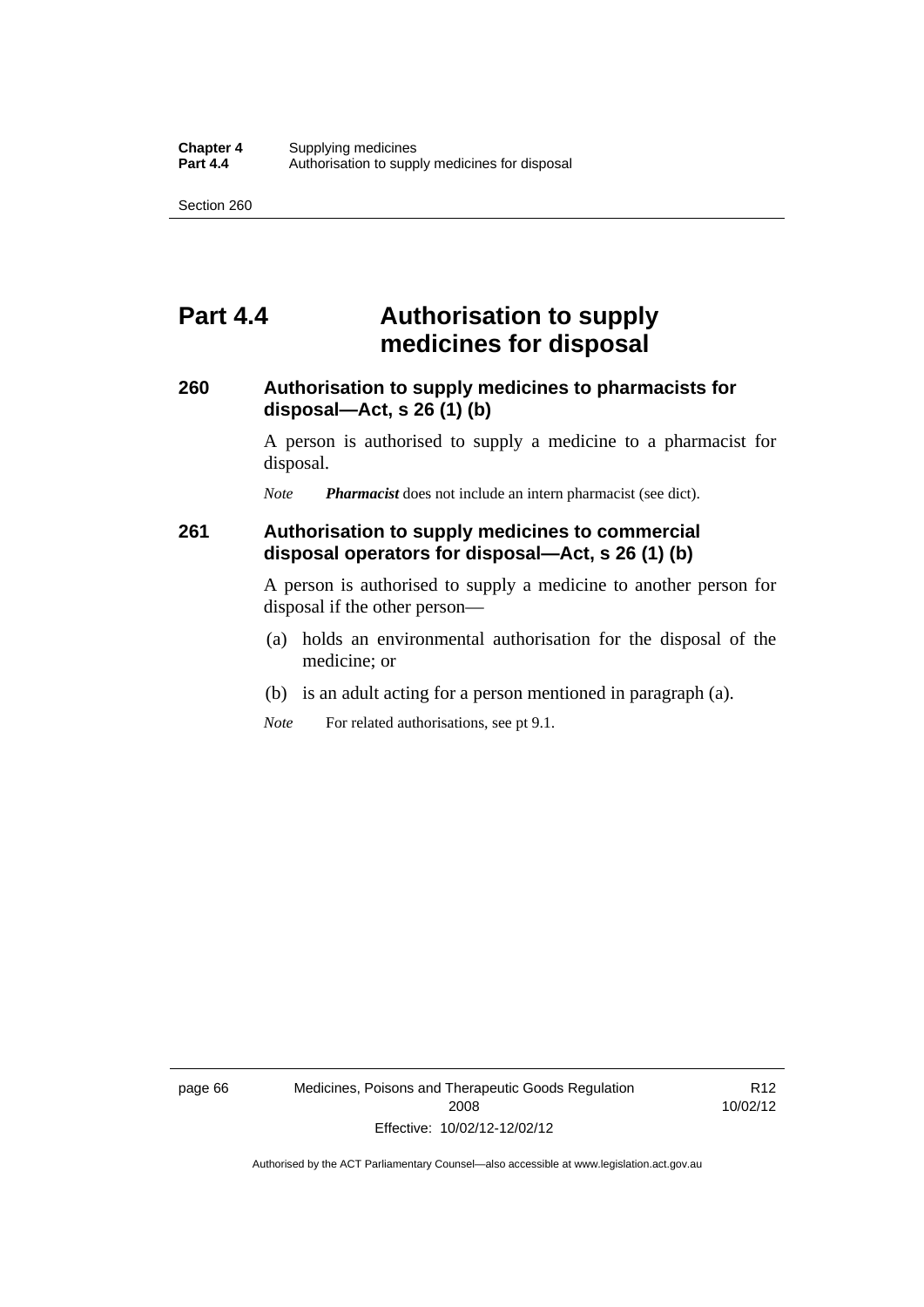# **Part 4.5 Wholesale supply of medicines under corresponding laws**

### **270 Conditions for wholesalers supplying medicines under corresponding laws—Act, s 20 (4) (c)**

The following conditions apply to a person who supplies medicines by wholesale under a corresponding law:

- (a) the person must comply with, and must ensure that the person's agents and employees comply with—
	- (i) the Australian code of good wholesaling practice for therapeutic goods for human use; and
	- (ii) the medicines Australia code of conduct;
	- *Note Australian code of good wholesaling practice for therapeutic goods for human use* and *medicines Australia code of conduct*—see the dictionary.
- (b) the person must not supply sample packs of a controlled medicine;
- (c) the person must not supply a medicine to someone else (the *buyer*) unless—
	- (i) the buyer is authorised to possess the medicine; and
	- (ii) the supply is in accordance with section 140 (Authorisation conditions for supplying medicines on purchase orders—Act, s  $44$  (1) (b) and (2) (b));
- (d) the person must store medicines—
	- (i) within the manufacturer's recommended storage temperature range; and
	- (ii) in any other environmental condition that is necessary to preserve the medicine's stability and therapeutic quality.

R12 10/02/12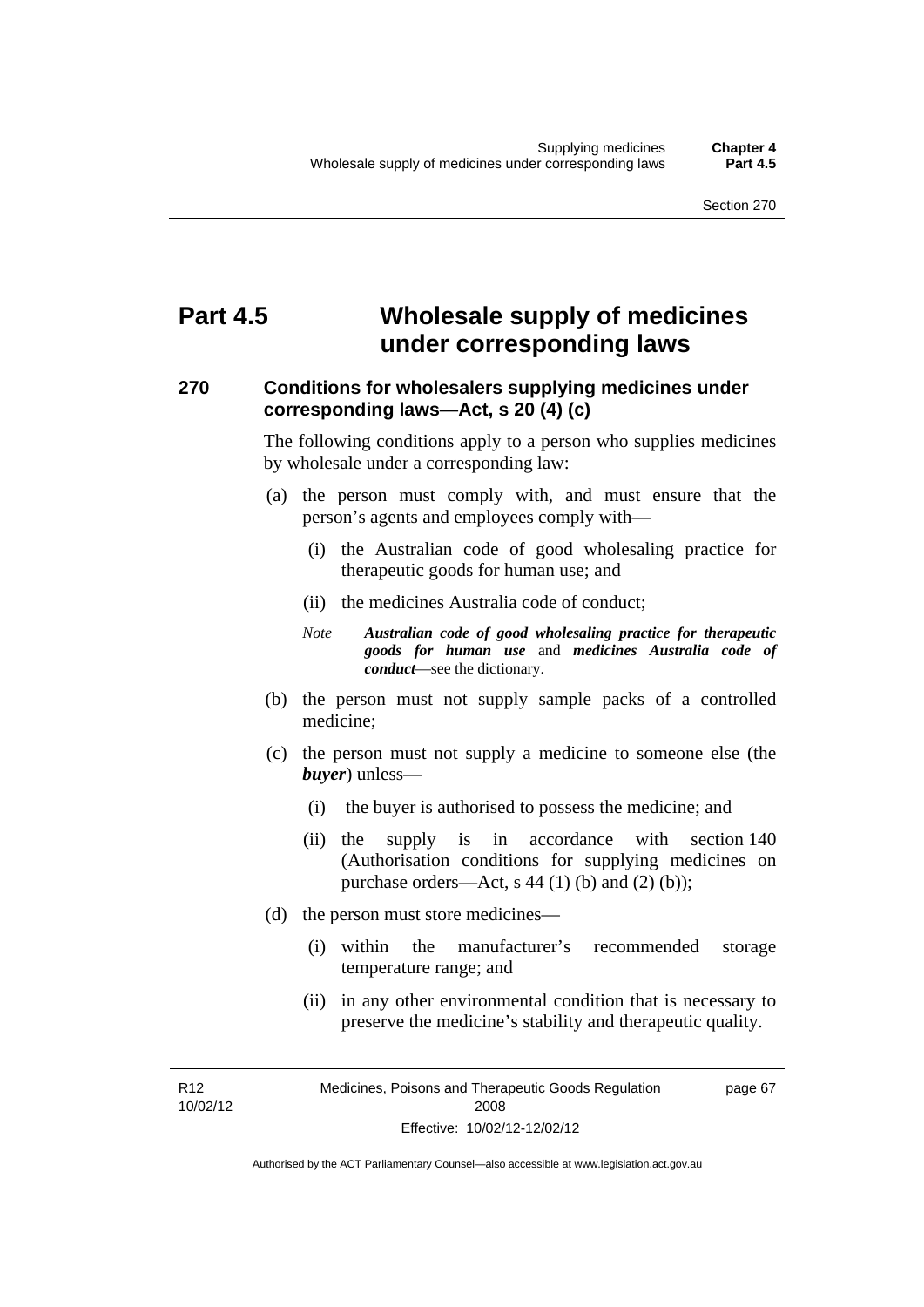# **Chapter 5 Administering medicines**

## **Part 5.1 Authorisations for health-related occupations**

### **350 Authorisation under sch 1 for people in health-related occupations to administer medicines—Act, s 37 (1) (b) and (3) (b)**

A person mentioned in schedule 1, column 2 is authorised to administer a medicine if—

- (a) administering the medicine is included in the schedule, column 3 in relation to the person; and
- (b) the administration is consistent with any restriction for the administration mentioned in the schedule, column 3.
- *Note* For authorisation to self-administer a medicine, see s 360.

#### **351 Authorisation conditions for administration of medicines at institutions by people in health-related occupations— Act, s 44 (1) (b) and (2) (b)**

- (1) An authorisation under section 350 to administer a medicine is subject to the following conditions:
	- (a) if the medicine is administered under a standing order to a patient at an institution—the administration is recorded in the patient's medical records;
		- *Note Institution* includes a correctional centre and a CYP detention place (see s 652).

R12 10/02/12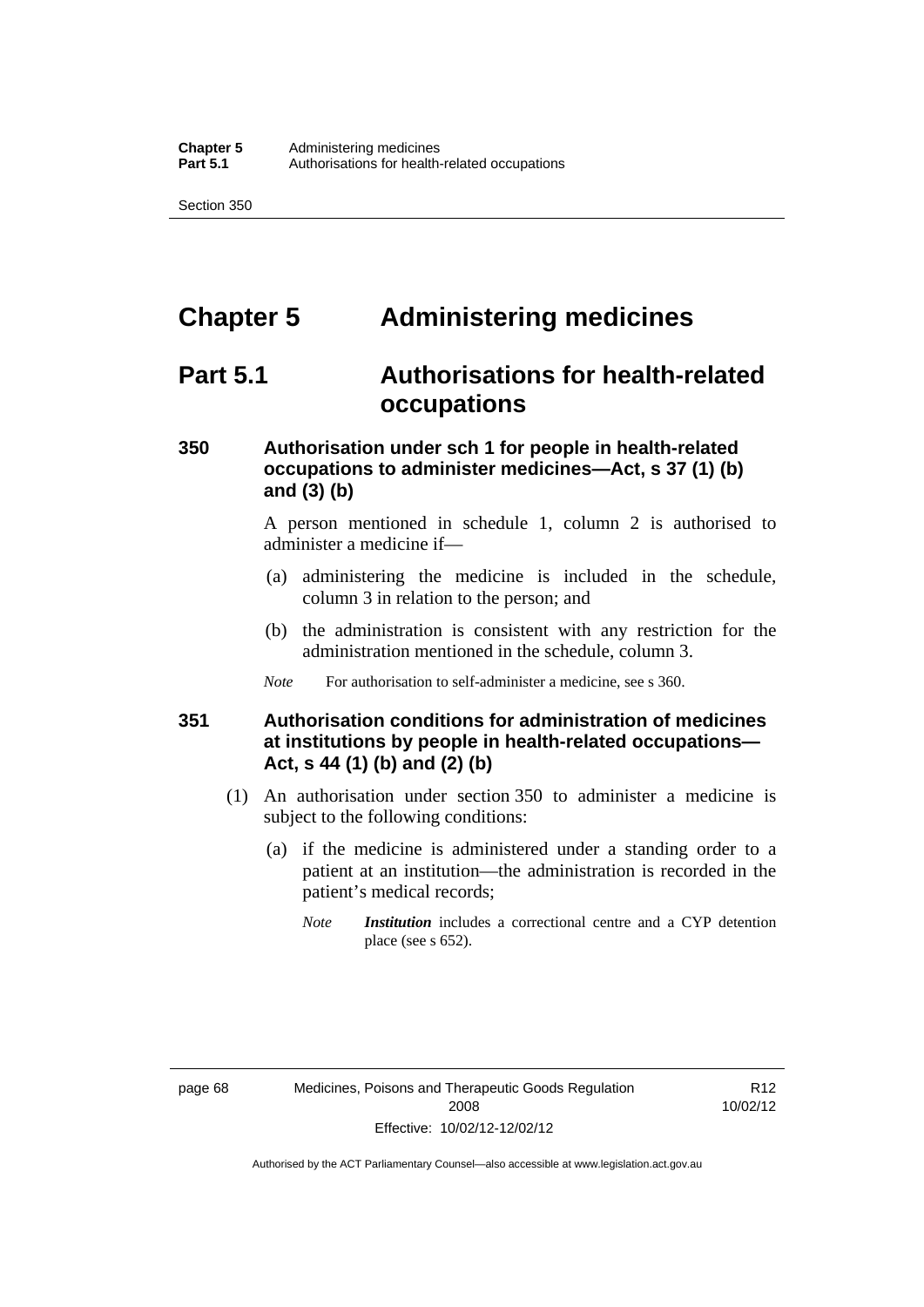- (b) if the medicine is a controlled medicine administered to a patient at an institution—
	- (i) the medicine is not removed from a storage receptacle until immediately before its administration; and
	- (ii) the administration is witnessed by a prescribed administration witness or, if a prescribed administration witness is not reasonably available to witness the administration, the administration is witnessed by another person; and
		- *Note* The witness must sign the record of the administration as witness (see Act, s 53 (e)).
	- (iii) the administration is recorded in—
		- (A) the patient's medical records; and
		- (B) the applicable controlled medicines register mentioned in section 543 (3) (Making entries in controlled medicines registers—Act, s 51 (1) (b)).
- (2) However, subsection (1) (b) does not apply in relation to a controlled medicine dispensed in a dose administration aid for—
	- (a) a patient at a residential aged care facility or residential disability care facility; or
	- (b) a detainee at a correctional centre; or
	- (c) a young detainee at a CYP detention place.
- (3) In this section:

*prescribed administration witness* means a person prescribed under section 544 (Prescribed witnesses for administration of controlled medicines—Act, s 53 (a) and (b)) for the administration of a controlled medicine.

page 69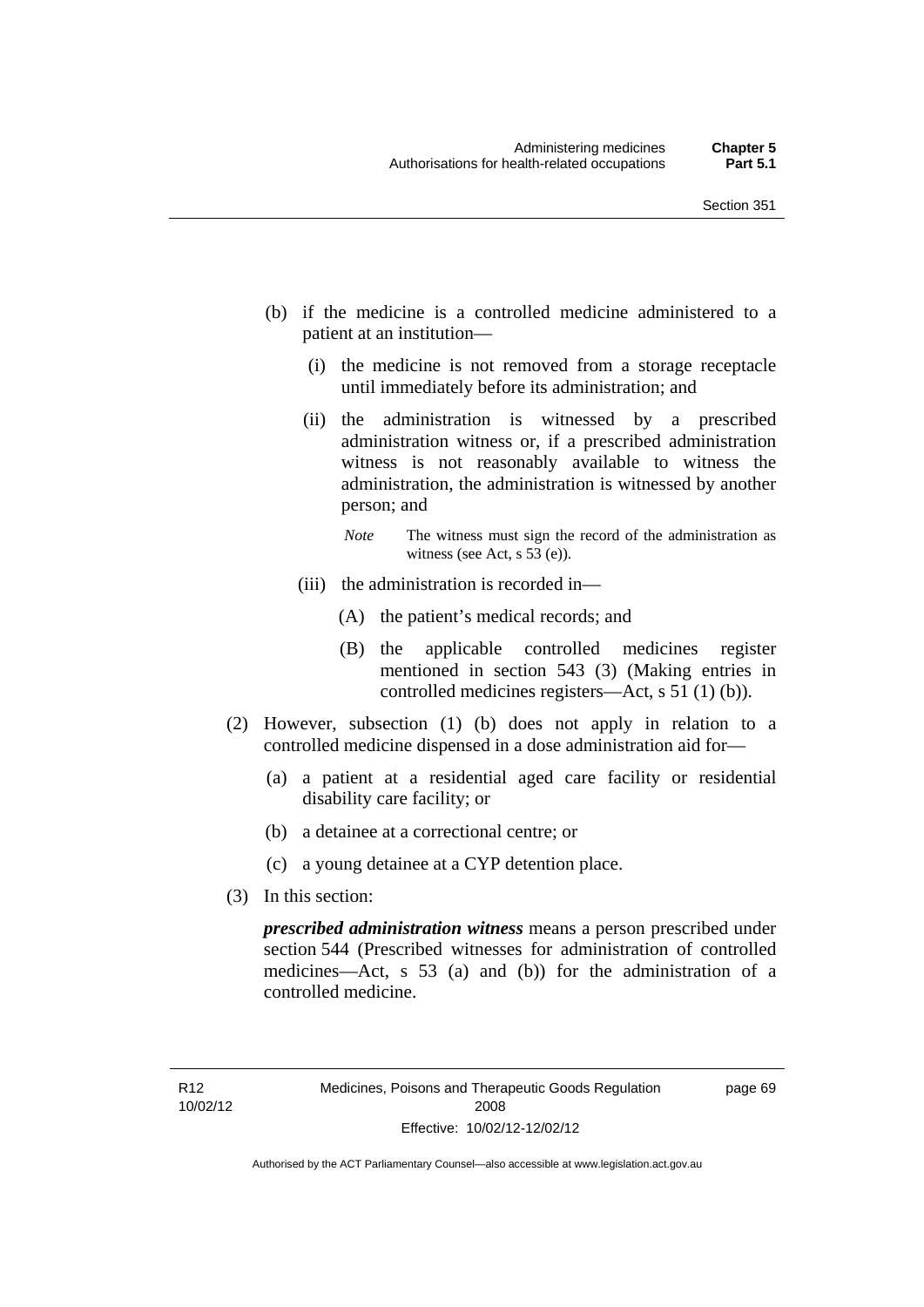# **Part 5.2 Other administration authorisations**

#### **360 Authorisation for self-administration etc of medicines— Act, s 37 (2) (b) and (3) (b)**

- (1) This section applies in relation to a medicine obtained by a person from someone who is authorised to supply the medicine to the person.
- (2) The following dealings by the person with the medicine are authorised:
	- (a) if the person is a prescriber and the medicine is a restricted medicine—self-administration of a medicine prescribed or supplied by another prescriber who is not—
		- (i) a trainee dentist, trainee nurse practitioner, intern doctor or person training to be an eligible midwife; or
		- (ii) related to or employed by the person;
	- (b) if the person is a prescriber and the medicine is not a restricted medicine—self-administration of the medicine;
	- (c) if the person is not a prescriber and the medicine is supplied for the person's own use—self-administration of the medicine;
	- (d) if the person is the custodian of an animal and the medicine is supplied for the animal's use—administering the medicine to the animal.
		- *Note Custodian*, of an animal—see the dictionary.
- (3) In this section:

*restricted medicine*—see section 30.

page 70 Medicines, Poisons and Therapeutic Goods Regulation 2008 Effective: 10/02/12-12/02/12

R12 10/02/12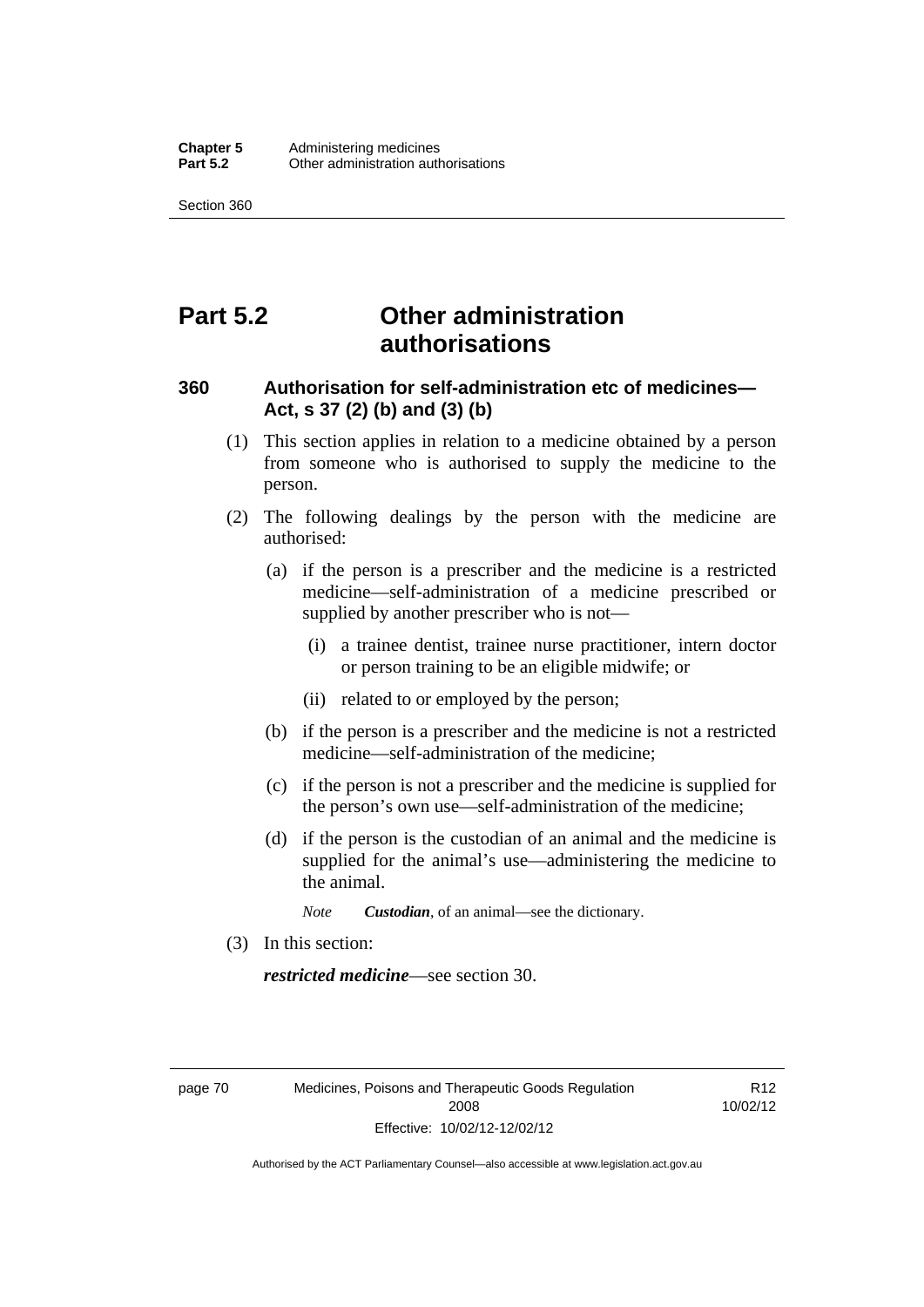### **361 Authorisation for administration of medicines by assistants—Act, s 37 (1) (b)**

- (1) A person (the *assistant*) is authorised to administer a medicine to someone else (the *assisted person*) if—
	- (a) the medicine is obtained by or for the assisted person from someone who is authorised to supply the medicine to the assisted person; and
	- (b) the medicine is administered in accordance with the directions on the medicine's labelling; and
	- (c) if the assisted person is not a person under a legal disability the assisted person asks for the assistant's help to take the medicine; and
	- (d) if the assisted person is a person under a legal disability—the assistant is authorised by the assisted person's parent or guardian to administer the medicine.
- (2) In this section:

*impaired decision-making ability*—a person has *impaired decision-making ability* if the person's decision-making ability is impaired because of a physical, mental, psychological or intellectual condition or state, whether or not the condition or state is a diagnosable illness.

#### *person under a legal disability* means—

- (a) a child; or
- (b) a person with impaired decision-making ability in relation to a matter relating to the person's health.

page 71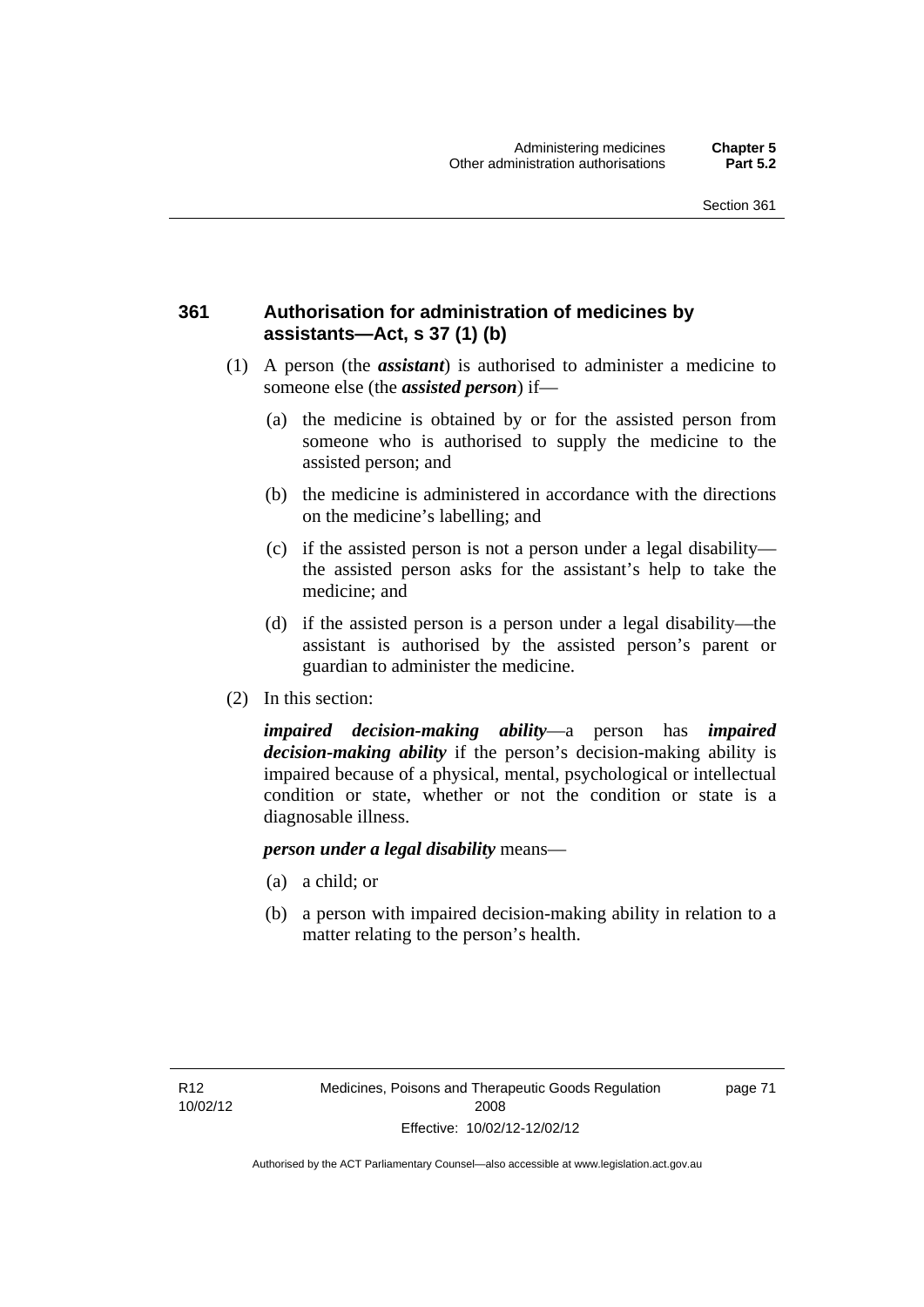# **Chapter 6 Obtaining and possessing medicines**

### **370 Authorisation under sch 1 to obtain and possess medicines—Act, s 35 (1) (b), (2) (b) and s 36 (b)**

- (1) A person mentioned in schedule 1, column 2 is authorised to obtain a medicine if obtaining the medicine—
	- (a) is included in the schedule, column 3 in relation to the person; and
	- (b) is consistent with any restriction for obtaining the medicine mentioned in the schedule, column 3.
- (2) A person mentioned in schedule 1, column 2 is authorised to possess a medicine if—
	- (a) possessing the medicine is included in the schedule, column 3 in relation to the person; and
	- (b) the possession is consistent with any restriction for the possession mentioned in the schedule, column 3.

### **371 Authorisation to obtain and possess medicines for certain personal use-related dealings—Act, s 35 (1) (b), (2) (b) and s 36 (b)**

- (1) A person is authorised to obtain or possess a medicine if the person obtains the medicine from someone who is authorised to supply the medicine to the person.
- (2) Subsection (1) applies in relation to a person whether the medicine is obtained by the person for the person's own use or as an agent for someone else.

R12 10/02/12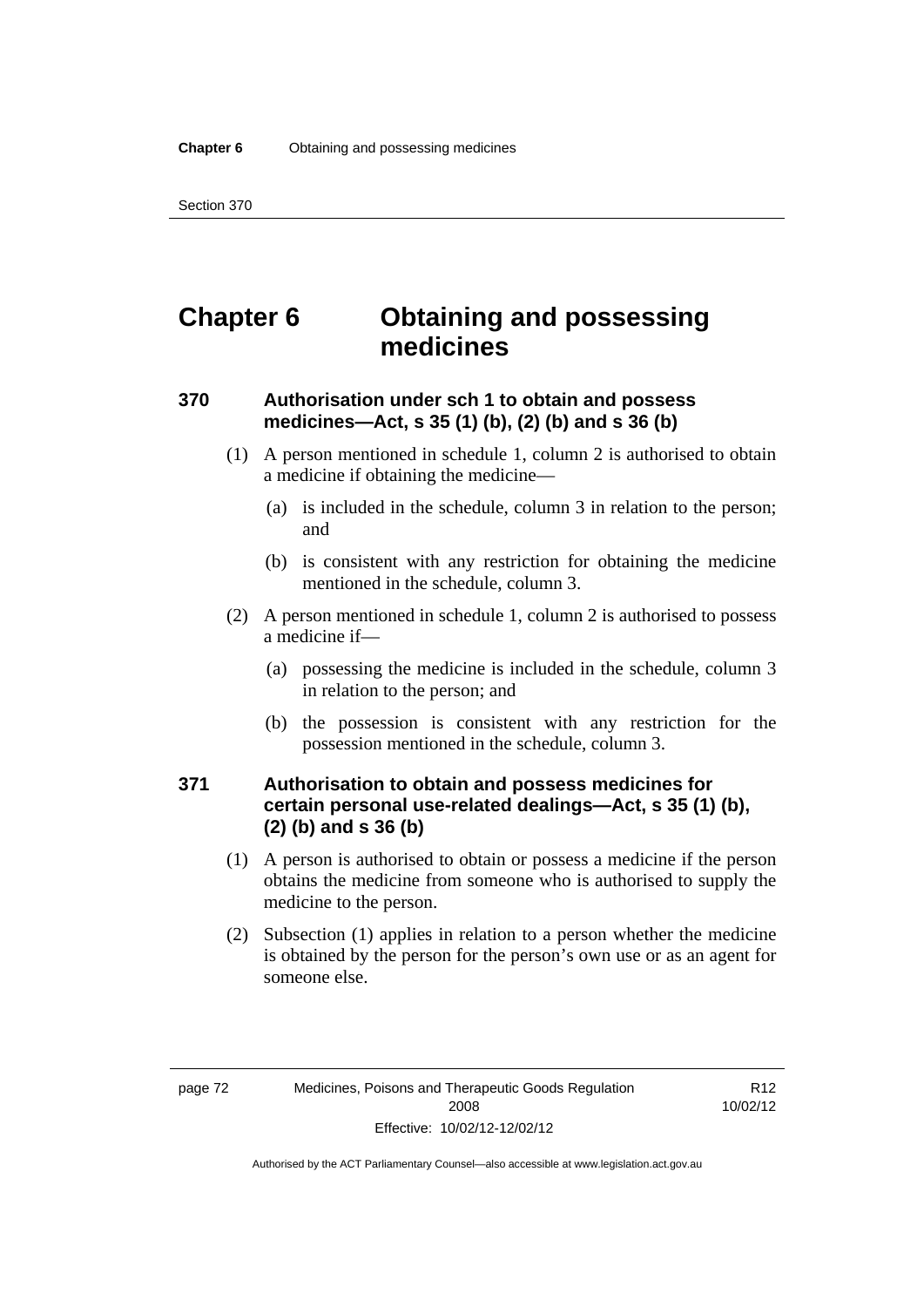# **Chapter 7 Manufacturing medicines**

#### **380 Authorisation under sch 1 to manufacture medicines— Act, s 33 (b)**

A person mentioned in schedule 1, column 2 is authorised to manufacture a medicine if—

- (a) manufacturing the medicine is included in the schedule, column 3 in relation to the person; and
- (b) the manufacturing is consistent with any restriction for the manufacturing mentioned in the schedule, column 3.

R12 10/02/12 Medicines, Poisons and Therapeutic Goods Regulation 2008 Effective: 10/02/12-12/02/12

page 73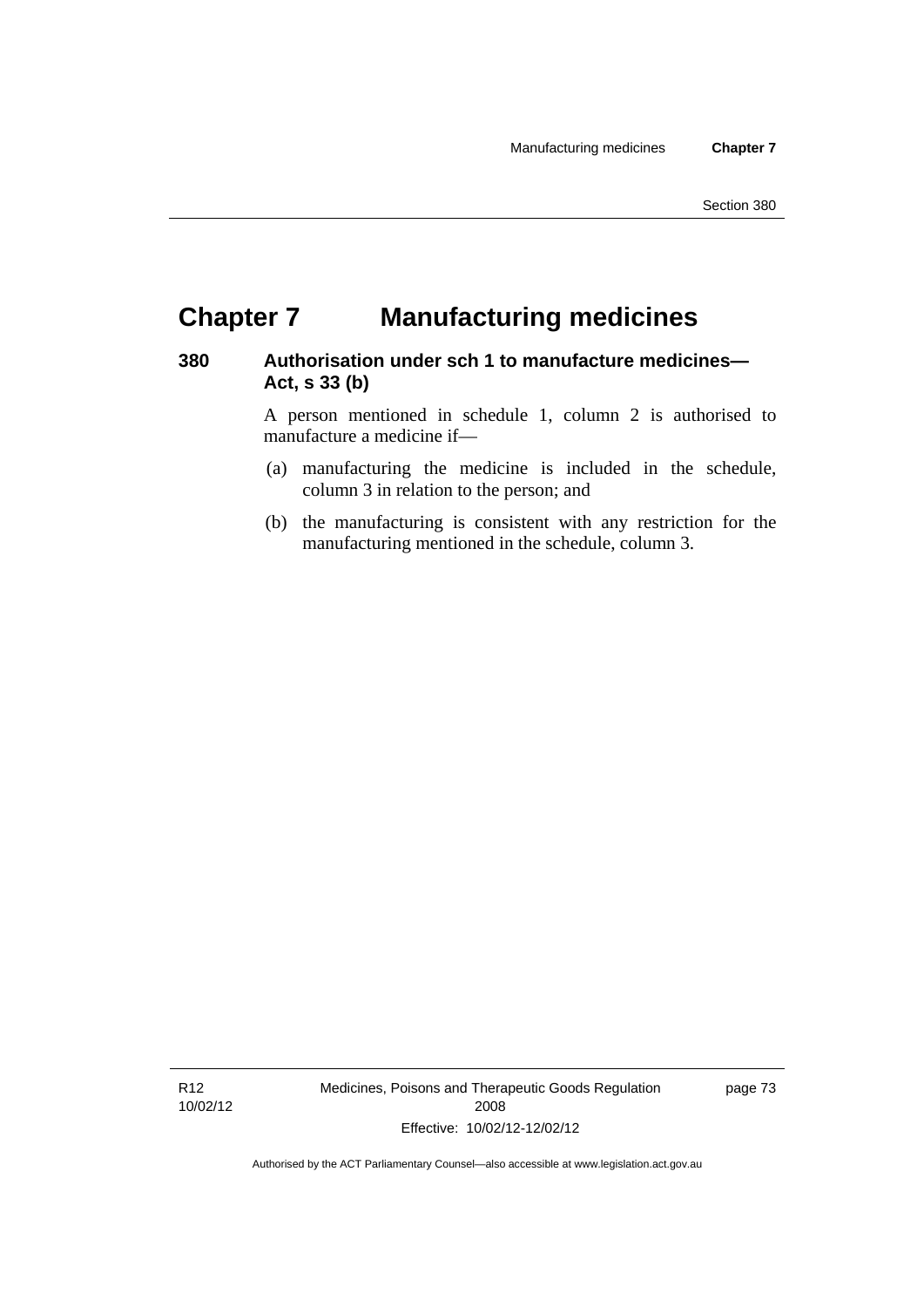# **Chapter 8 Discarding medicines**

#### **390 Discarding controlled medicines—Act, s 34 (1) (a)**

 (1) A controlled medicine must be discarded in accordance with this section.

- (2) A prescribed discarding witness may discard a controlled medicine in the presence of another prescribed discarding witness.
- (3) However, a person who is authorised to administer a controlled medicine may discard the residue of the medicine after administration in the presence of a person who is not a prescribed discarding witness if no other prescribed discarding witness is reasonably available to witness its discarding.
- (4) A person complies with this section if the person destroys the medicine so that it is unable to be used.
- (5) In this section:

*prescribed discarding witness* means a person prescribed under section 545 (Prescribed witnesses for discarding of controlled medicines—Act, s 54 (a) and (b)) for the discarding of a controlled medicine.

*Note* A medicine must not be discarded in a way that creates a risk to the health or safety of people or is likely to cause damage to property or the environment (see Act, s 34 (3)).

*Note* See also the *Drugs of Dependence Act 1989*, div 11.4 about the disposal of seized substances.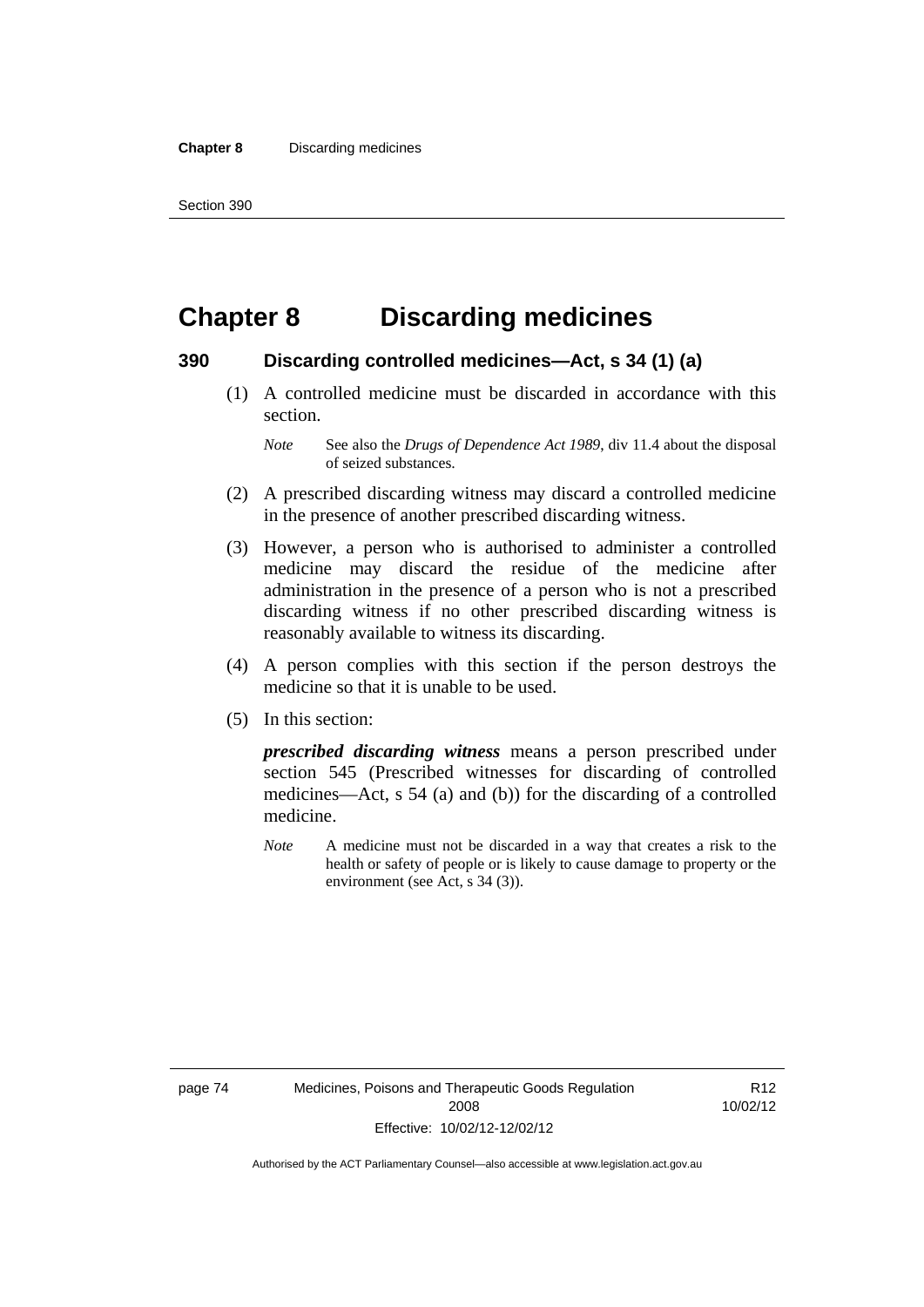# **Chapter 9 Other medicines authorisations**

## **Part 9.1 Authorisations for delivery people and commercial disposal operators**

#### **400 Authorisations to deliver medicines under supply authorities—Act, s 26 (1) (b), (2) (b), s 35 (1) (b), (2) (b) and s 36 (b)**

- (1) This section applies to an adult (the *delivery person*), other than a health practitioner, or health professional, at an institution, who is—
	- (a) engaged to transport and deliver a medicine supplied on a supply authority; or
	- (b) acting for a person mentioned in paragraph (a).
	- *Note* For health practitioners and health professionals at institutions, see sch 1, pt 1.4.
- (2) The delivery person is authorised to—
	- (a) obtain and possess the medicine for the purposes of transporting and delivering the medicine as engaged; and
	- (b) supply the medicine to the entity named as the recipient in the supply authority or the entity's agent.

#### **Examples—delivery person**

1 a hospital employee who is not a health practitioner or health professional

page 75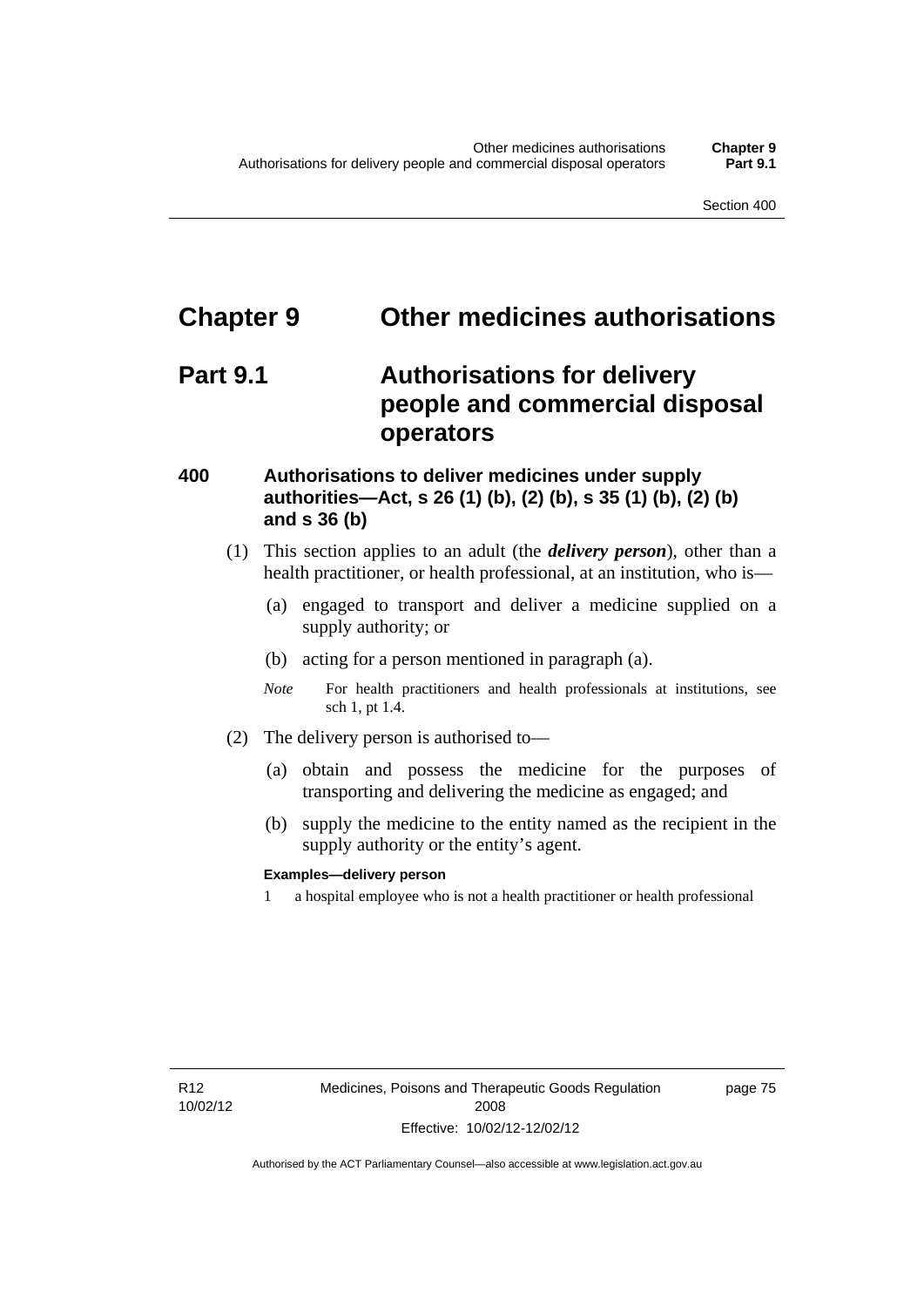2 an employee of a courier service

#### **Example—agent**

the guardian of a child for a prescription dispensed for the child

- *Note 1 Entity* includes a person (see Legislation Act, dict, pt 1).
- *Note 2* An example is part of the regulation, is not exhaustive and may extend, but does not limit, the meaning of the provision in which it appears (see Legislation Act, s 126 and s 132).

### **401 Authorisations for commercial disposal operators—Act, s 26 (1) (b) and (2) (b), s 35 (1) (b) and (2) (b) and s 36 (b)**

- (1) This section applies to a person who—
	- (a) holds an environmental authorisation for the disposal of a medicine; or
	- (b) is an adult acting for a person mentioned in paragraph (a).
- (2) The person is authorised to obtain and possess the medicine for the purposes of disposing of the medicine as engaged.

page 76 Medicines, Poisons and Therapeutic Goods Regulation 2008 Effective: 10/02/12-12/02/12

R12 10/02/12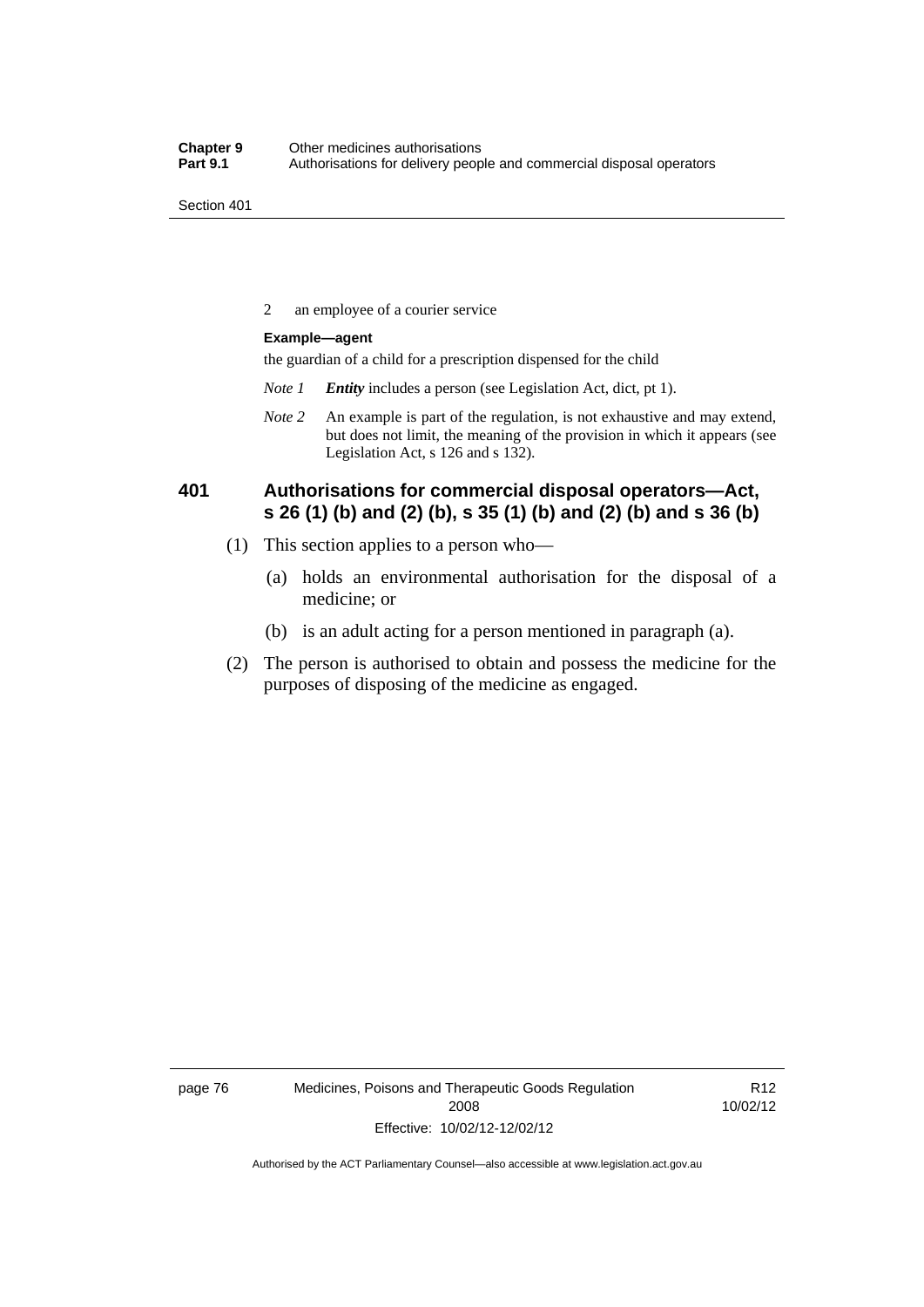# **Part 9.2 Emergency supply and administration of adrenaline and salbutamol**

### **410 Authorisations to supply and administer adrenaline and salbutamol—Act, s 26 (1) (b) and s 37 (1) (b)**

- (1) A person is authorised to do 1 or more of the following for someone else (the *assisted person*) who is in immediate need of adrenaline or salbutamol:
	- (a) supply authorised adrenaline or authorised salbutamol to the assisted person;
	- (b) supply authorised adrenaline or authorised salbutamol to someone else for immediate administration to the assisted person;
	- (c) administer authorised adrenaline or authorised salbutamol to the assisted person.
- (2) In this section:

*authorised adrenaline* means adrenaline in a single use automatic injector delivering not more than 0.3mg adrenaline.

*authorised salbutamol* means salbutamol in, or for, a metered inhaler.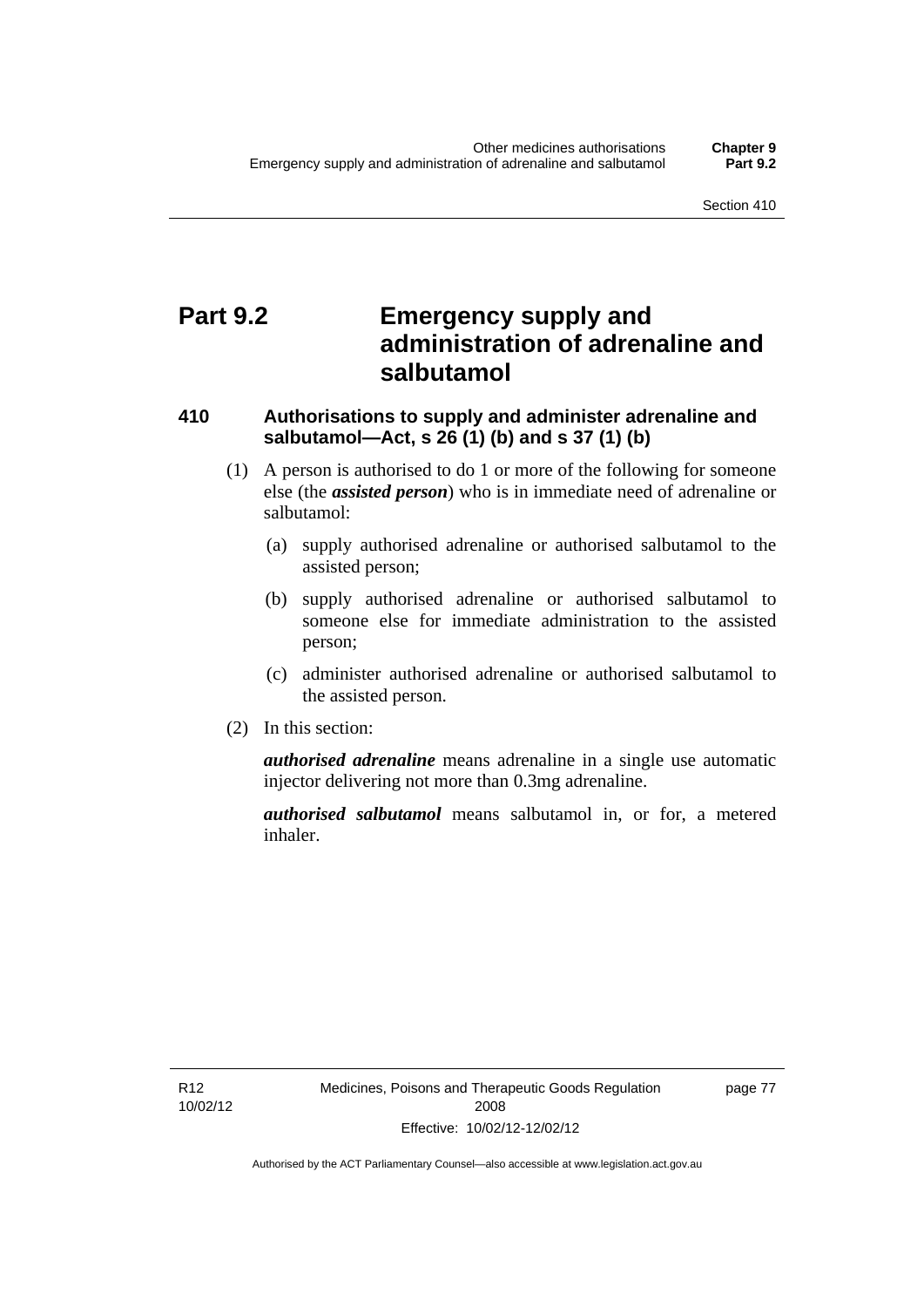# **Part 9.3 Medicines authorisations for corrections functions**

#### **420 Authorisations for CYP authorised people—Act, s 26 (1) (b), s 35 (1) (b), (2) (b), s 36 (b) and s 37 (1) (b)**

A CYP authorised person is authorised, within the scope of the person's employment, to do any of the following in relation to a medicine supplied for a young detainee by a person who is authorised to supply the medicine:

- (a) obtain the medicine;
- (b) possess the medicine (including possess the medicine outside a CYP detention place for the purpose of administering the medicine to a young detainee while the young detainee is lawfully outside the place);
- (c) administer the medicine to the young detainee;
- (d) supply the medicine to a person who is authorised to obtain the medicine for the young detainee.

#### **Example—young detainee lawfully outside CYP detention place**

the detainee is on local leave escorted by a CYP authorised person

- *Note 1 CYP authorised person* and *CYP detention place*—see the dictionary.
- *Note 2 Young detainee*—see the *Children and Young People Act 2008*, s 95.
- *Note 3* An example is part of the regulation, is not exhaustive and may extend, but does not limit, the meaning of the provision in which it appears (see Legislation Act, s 126 and s 132).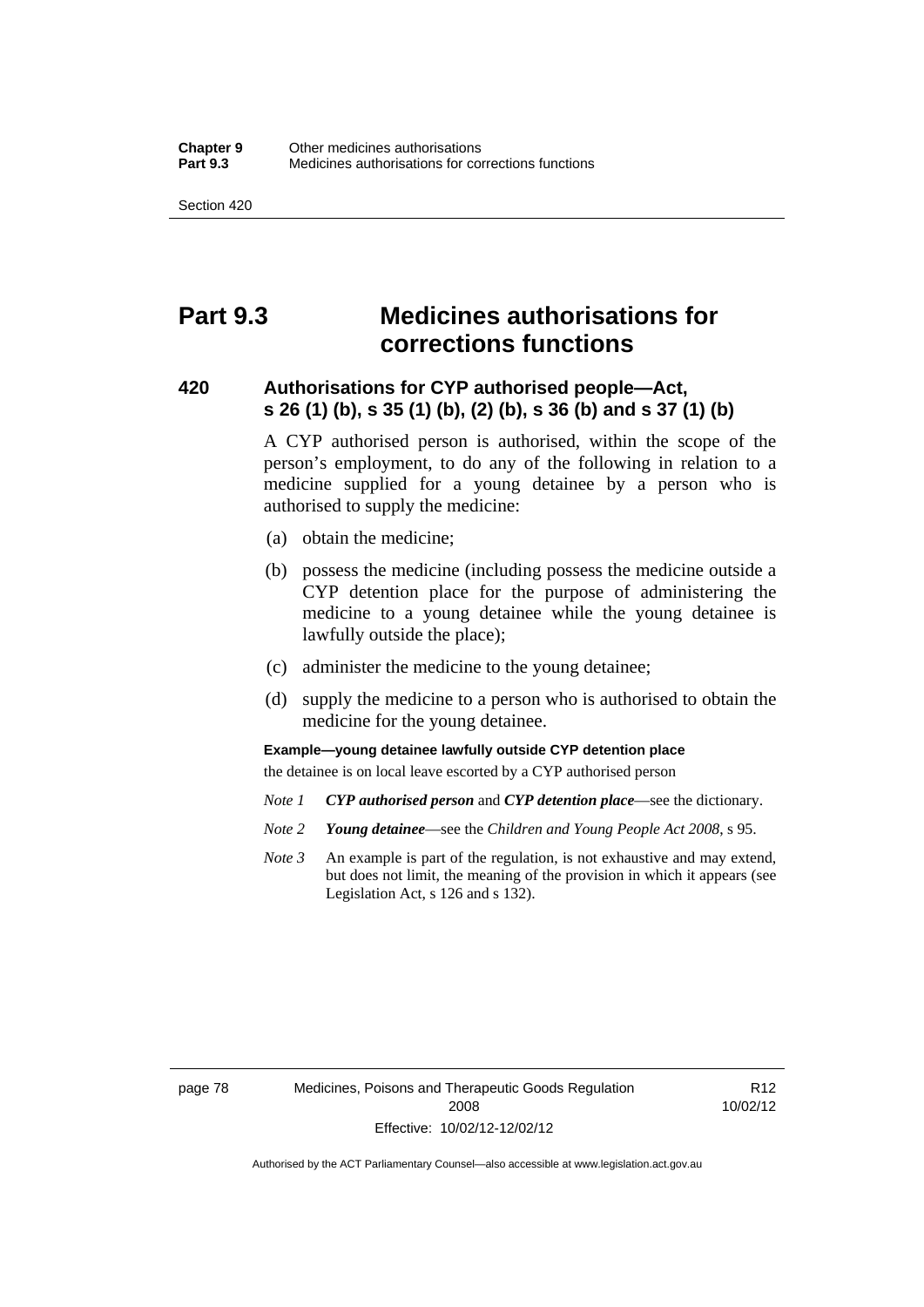### **421 Authorisations for corrections officers—Act, s 26 (1) (b), s 35 (1) (b), (2) (b), s 36 (b) and s 37 (1) (b)**

A corrections officer is authorised, within the scope of the officer's employment, to do any of the following in relation to a medicine supplied for a detainee by a person who is authorised to supply the medicine:

- (a) obtain the medicine;
- (b) possess the medicine (including possess the medicine outside a correctional centre for the purpose of administering the medicine to a detainee while the detainee is lawfully outside the centre);
- (c) administer the medicine to the detainee;
- (d) supply the medicine to a person who is authorised to obtain the medicine for the detainee.
- *Note 1* See the example and notes to s 420.
- *Note 2 Detainee*—see the *Corrections Management Act 2007*, s 6.

#### **422 Authorisations for court and police cell custodians—Act, s 26 (1) (b), s 35 (1) (b), (2) (b), s 36 (b) and s 37 (1) (b)**

- (1) A custodian is authorised, within the scope of the custodian's employment, to do any of the following in relation to a medicine supplied for a person in custody at court cells or police cells by someone who is authorised to supply the medicine:
	- (a) obtain the medicine at the cells;
	- (b) possess the medicine at the cells;
	- (c) administer the medicine to the person in custody at the cells;
	- (d) supply the medicine to someone who is authorised to obtain the medicine for the person in custody.

R12 10/02/12 page 79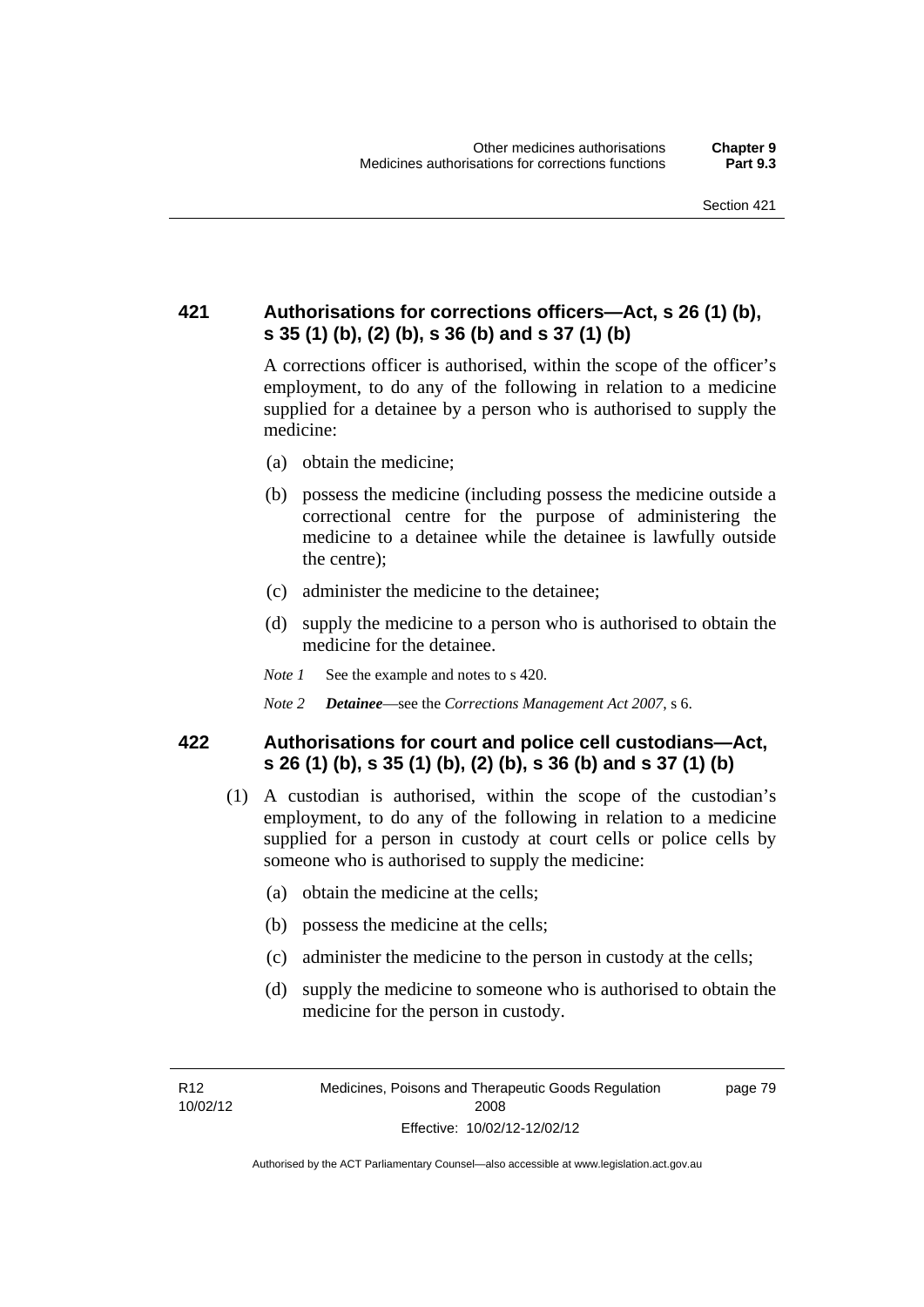(2) In this section:

*court cell*—see the *Corrections Management Act 2007*, section 29.

#### *custodian* means—

- (a) a person in charge of a court cell or police cell; or
- (b) a person acting under the direct supervision of the person in charge.

#### *person in custody* means—

- (a) a detainee; or
- (b) a young detainee; or
- (c) a person detained at a police cell under the *Corrections Management Act 2007*, section 30; or
- (d) a person detained at a court cell under the *Corrections Management Act 2007*, section 33.

*police cell*—see the *Corrections Management Act 2007*, section 29.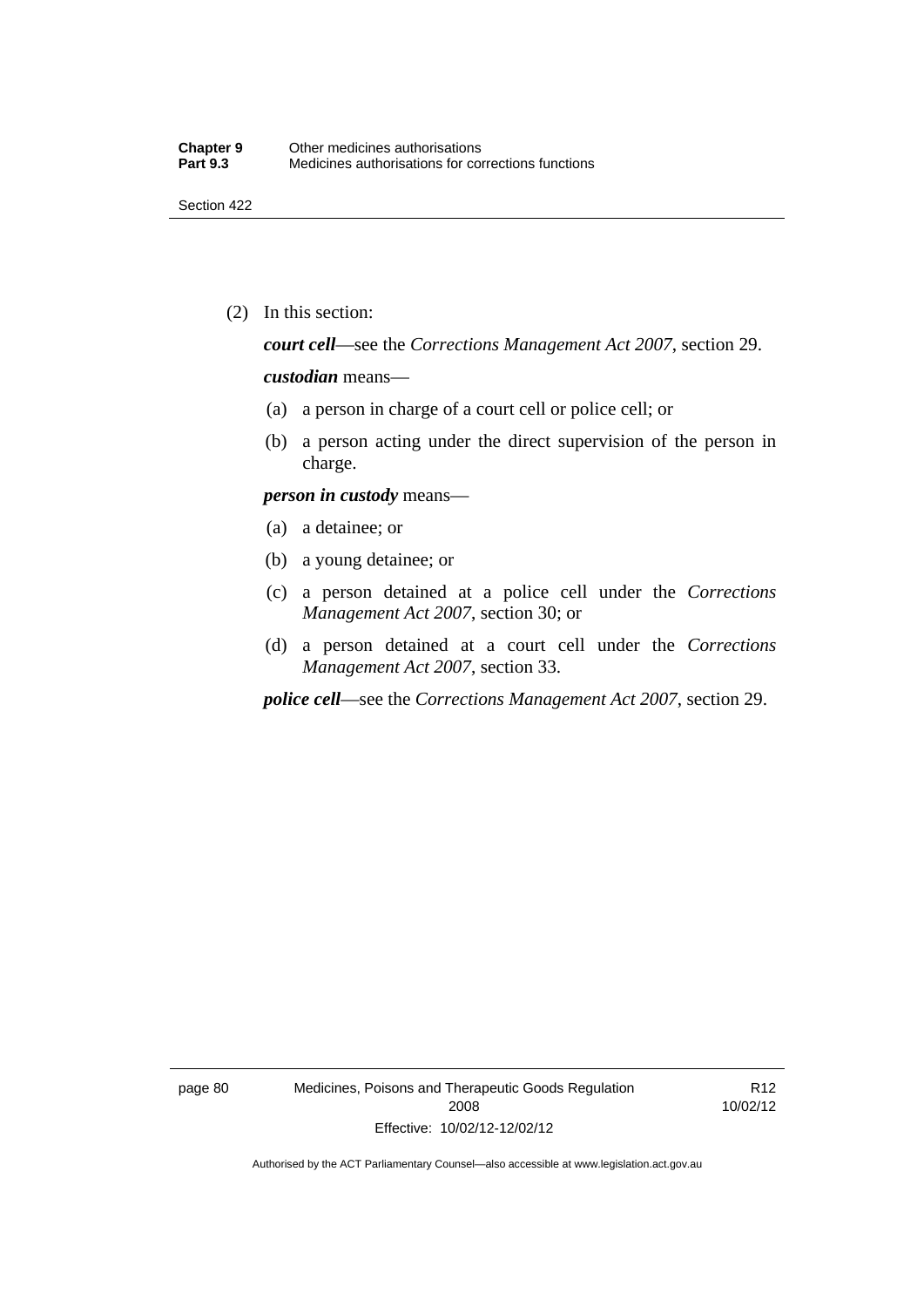# **Part 9.4 Authorisations for medicines research and education program purposes other than controlled medicines**

*Note* A licence is required for research and education programs in relation to controlled medicines (see pt 14.2).

### **430 Authorisations for non-controlled medicines research and education—Act, s 26 (1) and (2) (b)**

- (1) A scientifically qualified person employed at a recognised research institution (other than the Canberra Hospital) is authorised to do the following for the purposes of an authorised activity at the institution:
	- (a) issue a purchase order for a relevant medicine;
	- (b) obtain on a purchase order a relevant medicine;
	- (c) possess a relevant medicine;
	- (d) supply a relevant medicine to a person (a *relevant person*) who is taking part in the authorised activity at the institution.
	- *Note 1 Scientifically qualified person*—see the dictionary.

*Note 2 Recognised research institution*—see the Act, s 20 (5).

- (2) A scientifically qualified person employed at the Canberra Hospital is authorised to do the following for the purposes of an authorised activity at the hospital:
	- (a) issue a written requisition for a relevant medicine;
	- (b) obtain on a written requisition a relevant medicine;
	- (c) possess a relevant medicine;

R12 10/02/12 page 81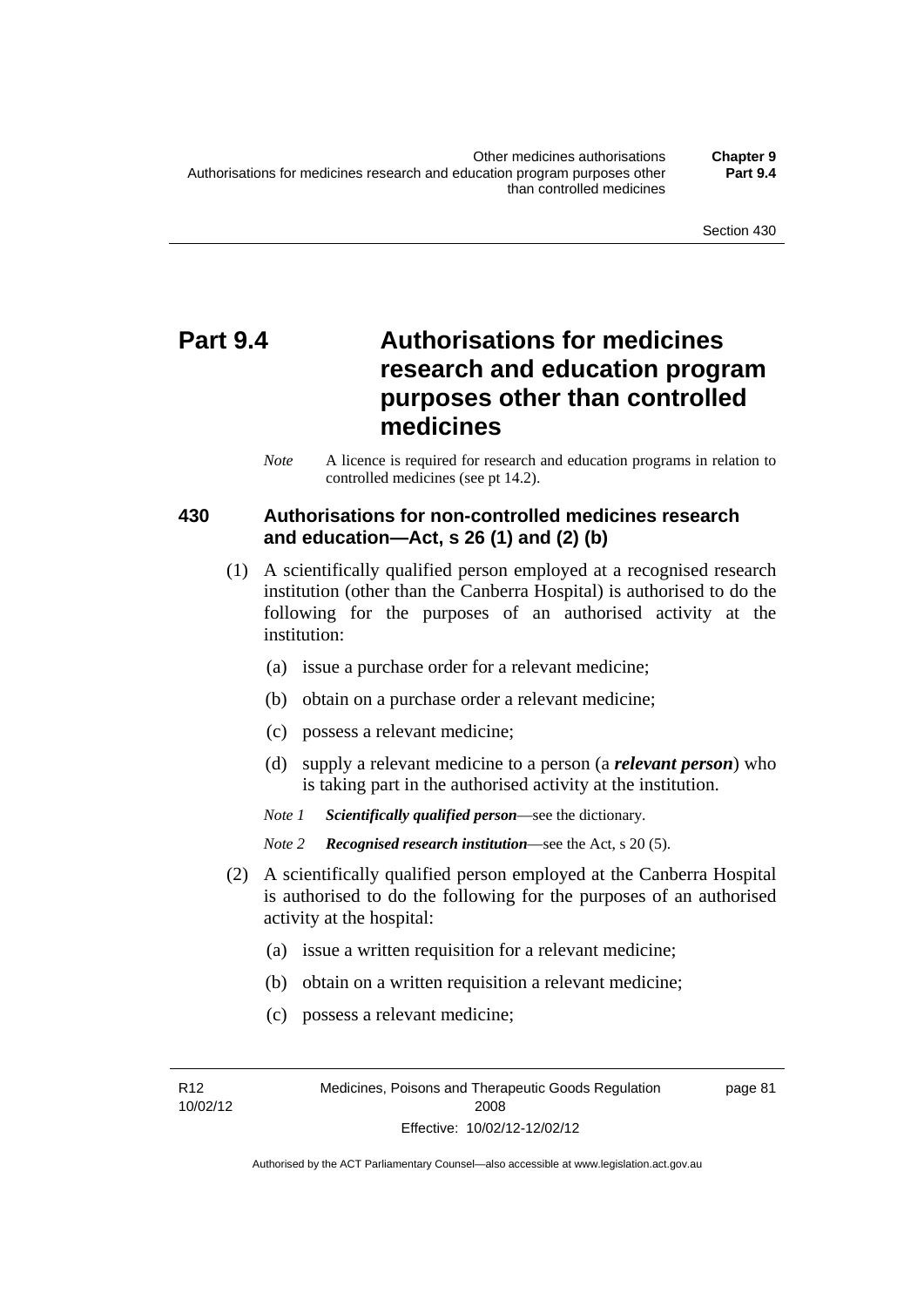| <b>Chapter 9</b> | Other medicines authorisations                                             |
|------------------|----------------------------------------------------------------------------|
| <b>Part 9.4</b>  | Authorisations for medicines research and education program purposes other |
|                  | than controlled medicines                                                  |

- (d) supply a relevant medicine to a person (also a *relevant person*) who is taking part in the authorised activity at the hospital.
- (3) A relevant person is authorised to do the following in relation to a relevant medicine for the purposes of an authorised activity:
	- (a) obtain the medicine from the scientifically qualified person for the activity;
	- (b) possess the medicine for the purposes of the activity;
	- (c) supply the medicine to the scientifically qualified person for the activity.
- (4) In this section:

*authorised activity*, in relation to a relevant medicine at a recognised research institution, means the conduct of any of the following if it does not involve the administration of the medicine to a person:

- (a) medical or scientific research in relation to the medicine at the institution;
- (b) instruction involving the medicine at the institution;
- (c) quality control or analysis of the medicine at the institution.

*relevant medicine* means a medicine other than a controlled medicine.

#### **431 Authorisation conditions for non-controlled medicines research and education—Act, s 44 (1) (b) and (2) (b)**

A scientifically qualified person's authorisation under section 430 is subject to the following conditions:

- (a) the person has written approval for the conduct of the authorised activity from the person in charge of—
	- (i) the recognised research institution; or
	- (ii) a faculty or division of the institution;

page 82 Medicines, Poisons and Therapeutic Goods Regulation 2008 Effective: 10/02/12-12/02/12 R12 10/02/12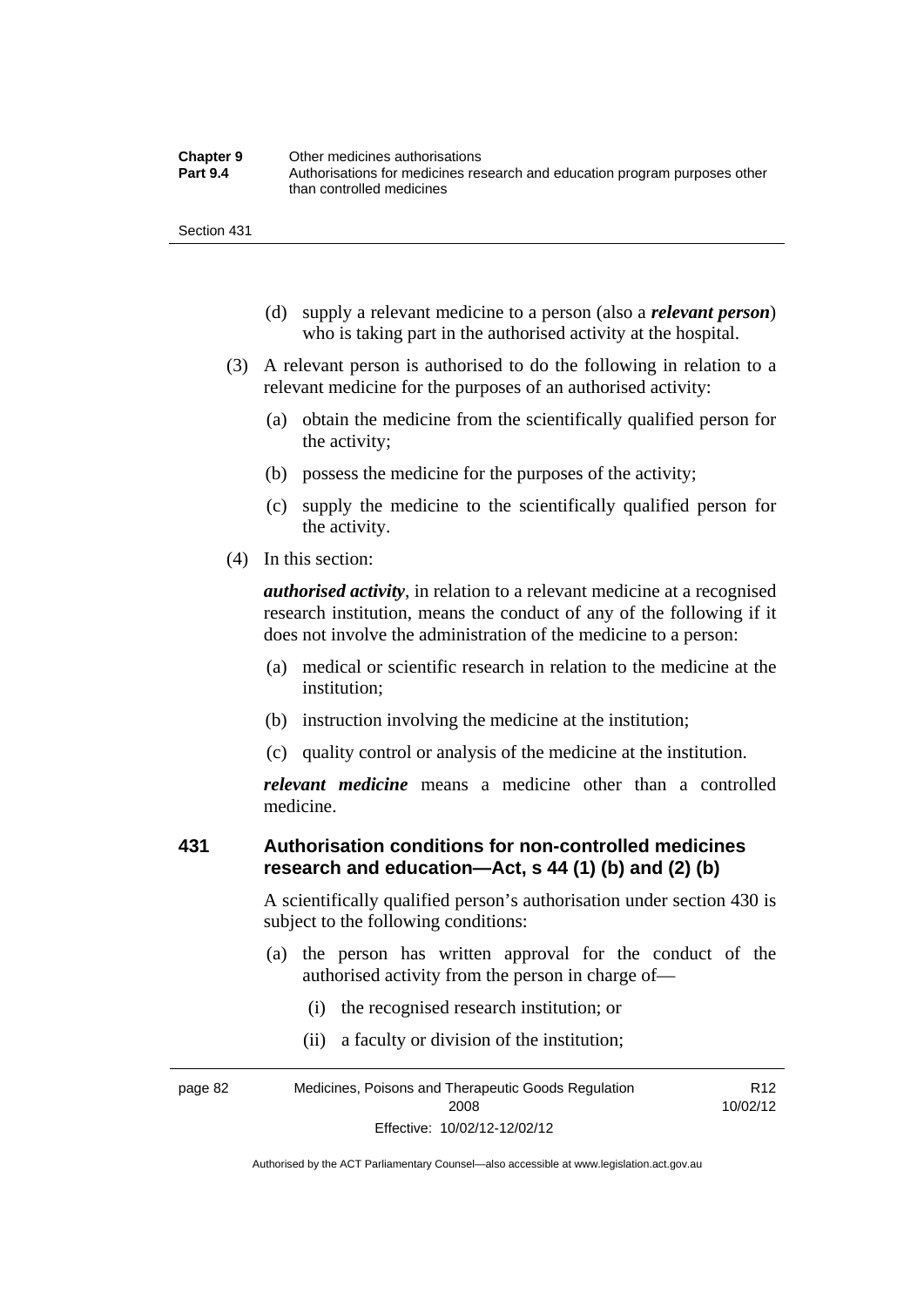- (b) if the recognised research institution employing the person is the Canberra Hospital—
	- (i) a requisition for the relevant medicine issued by the person complies with section 55 (General requirements for written requisitions) and section 56 (Particulars for requisitions); and
	- (ii) the requisition is for an amount of the medicine approved in writing by the person in charge; and
	- (iii) the requisition is for an amount of the medicine used solely for the purpose approved in writing by the person in charge;
- (c) if the person is employed at a recognised research institution other than the Canberra Hospital—
	- (i) a purchase order for the relevant medicine complies with section 62; and
	- (ii) the purchase order is for an amount of the medicine approved in writing by the person in charge;
- (d) the medicine is obtained from someone who is authorised to supply the medicine to the person.

page 83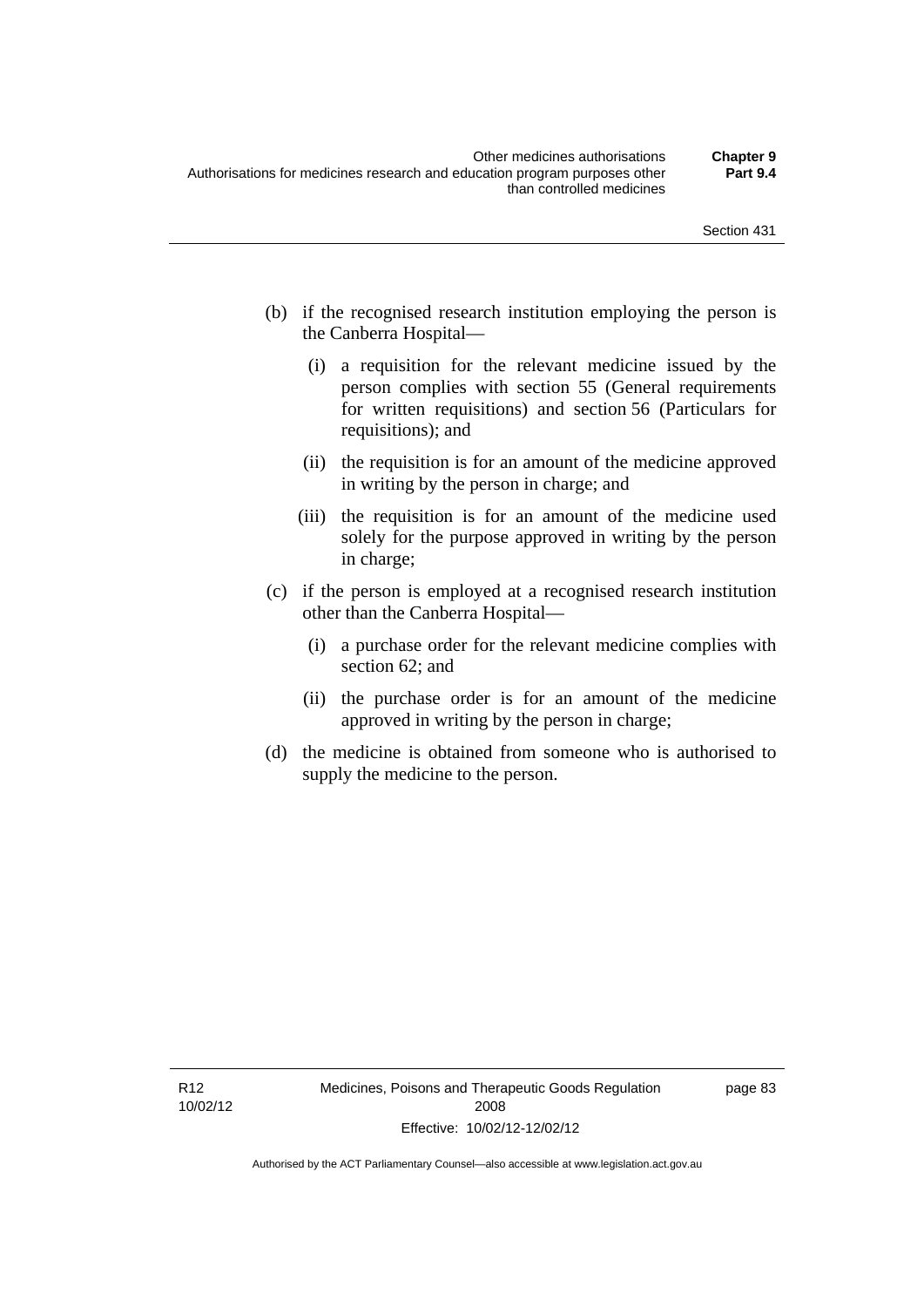# **Part 9.5 Authorisations under medicines licences**

### **Division 9.5.1 Controlled medicines research and education program licence authorisations**

- *Note 1* For authorisation for research and education for other medicines, see pt 9.4.
- *Note* 2 For other provisions about controlled medicines research and education program licences, see pt 14.2.

#### **440 Authorisations under controlled medicines research and education program licences—Act, s 20 (1) (a)**

- (1) A controlled medicines research and education program licence (other than for a program conducted at the Canberra Hospital) authorises—
	- (a) the licence-holder to—
		- (i) issue a purchase order for a controlled medicine (the *licensed controlled medicine*) stated in the licence for the program stated in the licence; and
		- (ii) obtain a licensed controlled medicine on a purchase order for the program; and
		- (iii) possess a licensed controlled medicine for the program at the premises to which the licence relates; and
		- (iv) supply a licensed controlled medicine to anyone taking part in the program for the program; and
	- (b) the program supervisor, and anyone taking part in the program, to deal with the licensed controlled medicine as authorised by the licence at the premises stated in the licence.

page 84 Medicines, Poisons and Therapeutic Goods Regulation 2008 Effective: 10/02/12-12/02/12 R12 10/02/12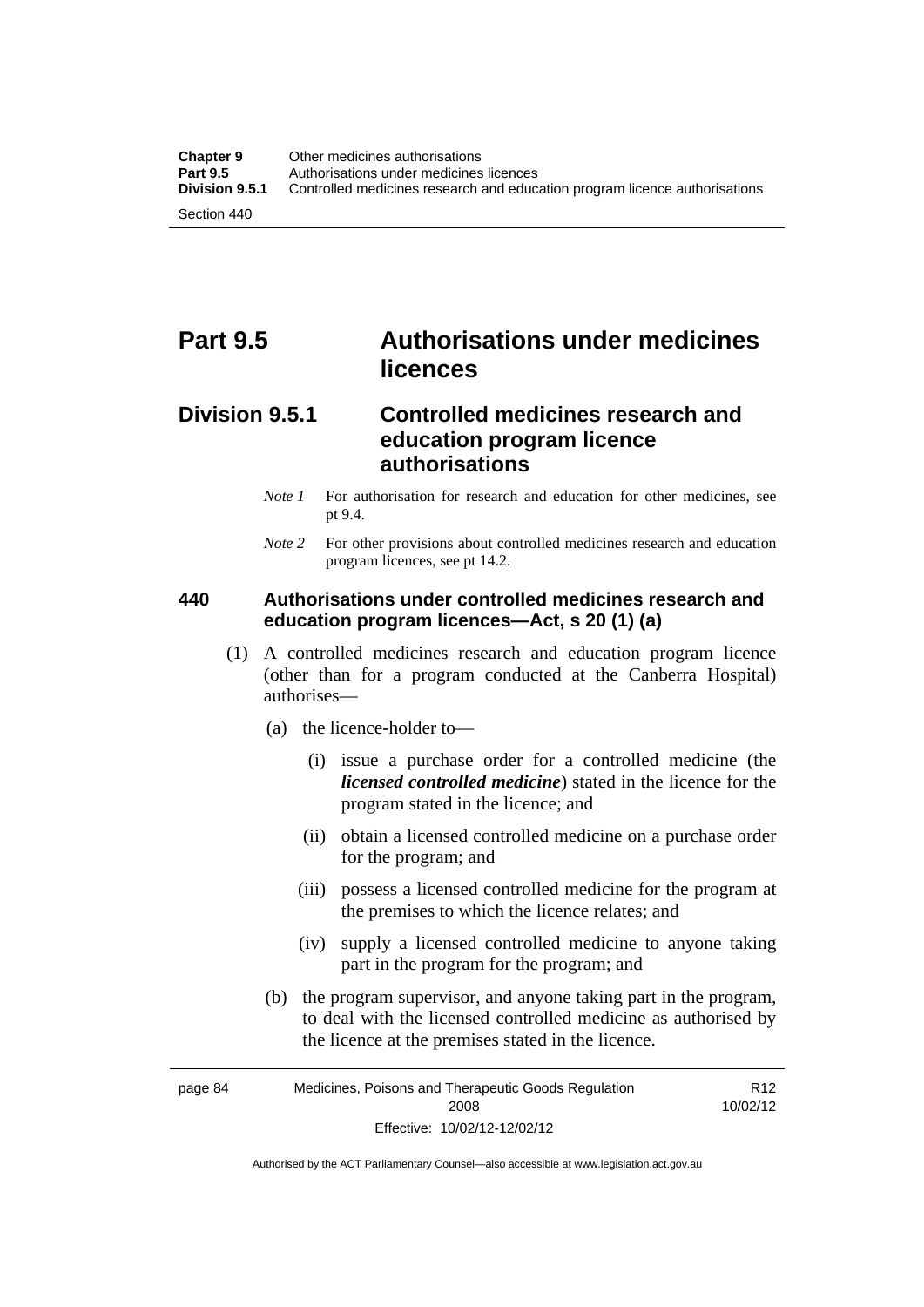- (2) A controlled medicines research and education program licence for a program conducted at the Canberra Hospital authorises—
	- (a) the licence-holder to—
		- (i) issue a written requisition for a controlled medicine (the *licensed controlled medicine*) stated in the licence for the program stated in the licence; and
		- (ii) obtain a licensed controlled medicine on a written requisition for the program; and
		- (iii) possess a licensed controlled medicine for the program at the premises to which the licence relates; and
		- (iv) supply a licensed controlled medicine to anyone taking part in the program for the program; and
	- (b) the program supervisor, and anyone taking part in the program, to deal with the licensed controlled medicine as authorised by the licence at the hospital.

# **441 Authorisation condition for controlled medicines research and education program licences—Act, s 44 (1) (b) and (2) (b)**

A licence-holder's authorisation to obtain a controlled medicine under a controlled medicines research and education program licence is subject to the condition that the medicine is—

- (a) if the licence is for a program conducted at the Canberra Hospital—obtained on a requisition that complies with section 55 (General requirements for written requisitions) and section 56 (Particulars for requisitions); or
- (b) in any other case—purchased on a complying purchase order.
- *Note* For licence conditions, see the Act, s 89.

R12 10/02/12 page 85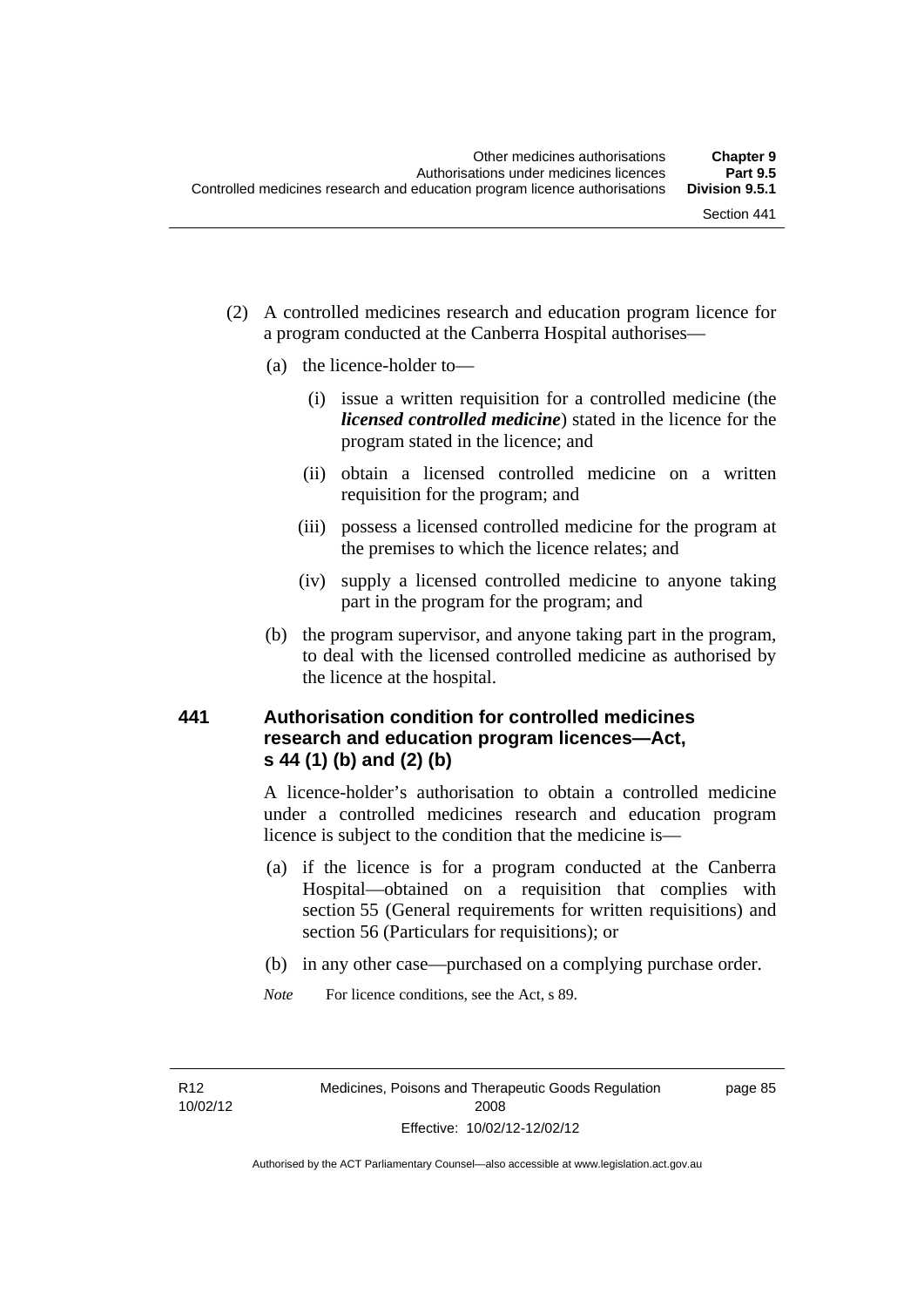# **Division 9.5.2 First-aid kit licence authorisations**

*Note* For other provisions about first-aid kit licences, see pt 14.3.

# **450 Authorisations under first-aid kit licences— Act, s 20 (1) (a)**

(1) In this section:

*authorised medicine*, for a first-aid kit, means—

- (a) a medicine stated in the first-aid kit licence for the kit; and
- (b) a pharmacy medicine or pharmacist only medicine for the kit.
- (2) A first-aid kit licence authorises—
	- (a) the licence-holder to—
		- (i) issue a purchase order for an authorised medicine for the first-aid kit; and
		- (ii) obtain on a purchase order an authorised medicine for the first-aid kit; and
	- (b) the licence-holder, and anyone else authorised to deal with a medicine by the licence, to—
		- (i) possess an authorised medicine as part of the first-aid kit for the emergency treatment of a person's medical condition; and
		- (ii) supply an authorised medicine to someone else who is authorised under the licence to administer the medicine; and
		- (iii) administer an authorised medicine in the first-aid kit if the person believes on reasonable grounds that the administration of the medicine is necessary for the emergency treatment of a person's medical condition.

R12 10/02/12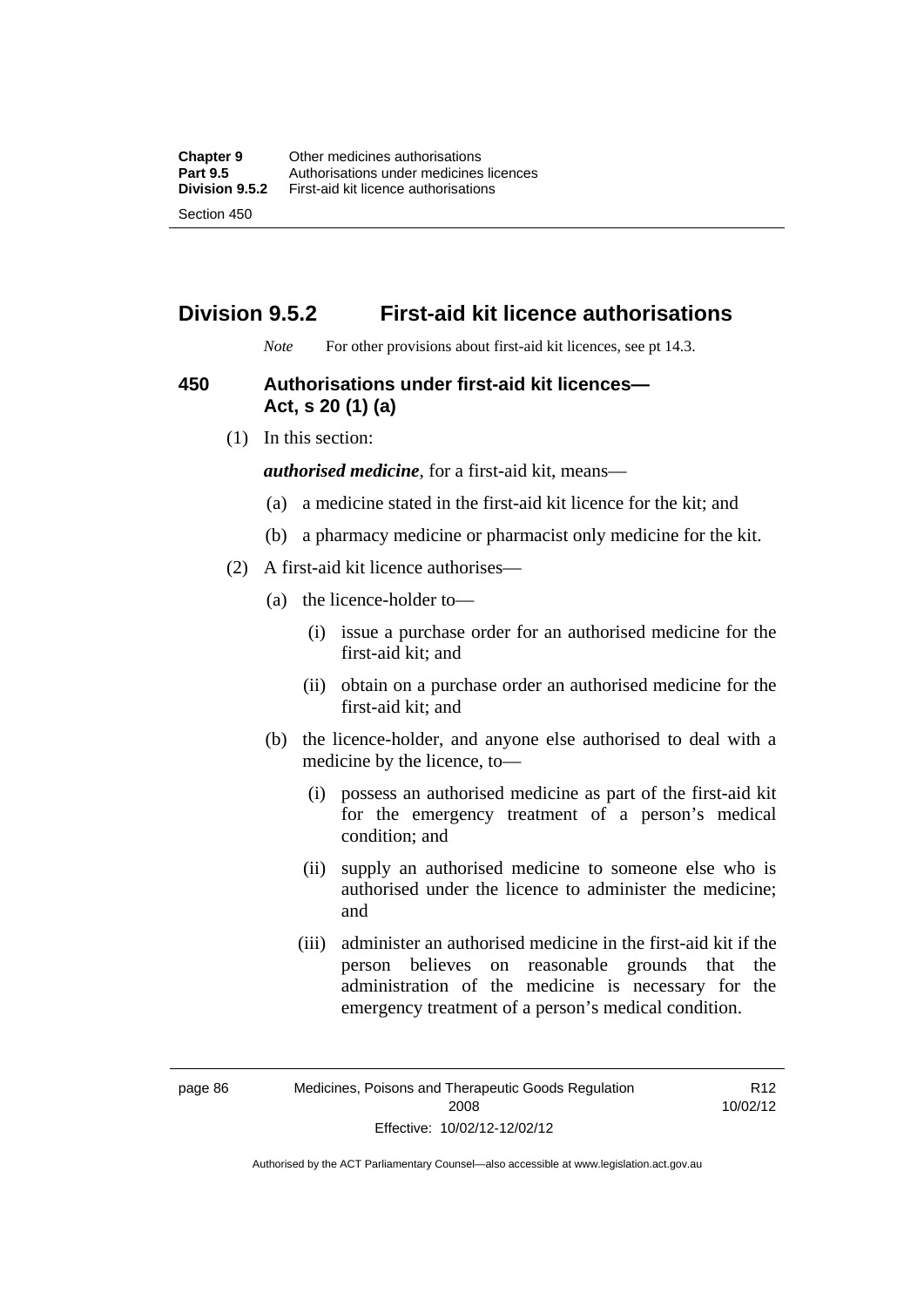# **451 Authorisation condition for first-aid kit licences— Act, s 44 (1) (b) and (2) (b)**

A licence-holder's authorisation to obtain a medicine under a first-aid kit licence is subject to the condition that the medicine is purchased on a complying purchase order.

*Note* For licence conditions, see the Act, s 89.

# **Division 9.5.3 Wholesalers licence authorisations**

*Note* For other provisions about wholesalers licences, see pt 14.4.

# **460 Authorisations under medicines wholesalers licences— Act, s 20 (1) (a)**

- (1) A medicines wholesalers licence authorises the licence-holder to do any of the following in relation to a medicine (the *licensed medicine*) stated in the licence at the premises (the *licensed premises*) stated in the licence:
	- (a) issue a purchase order for a licensed medicine;
	- (b) obtain a licensed medicine on a purchase order for sale by wholesale from the licensed premises;
	- (c) possess a licensed medicine for sale by wholesale from the licensed premises;
	- (d) sell a licensed medicine by wholesale (whether or not for resale) from the licensed premises to—
		- (i) a person authorised to issue a purchase order for the medicine; or
		- (ii) someone in another State who may obtain the medicine by wholesale under the law of the other State; or

page 87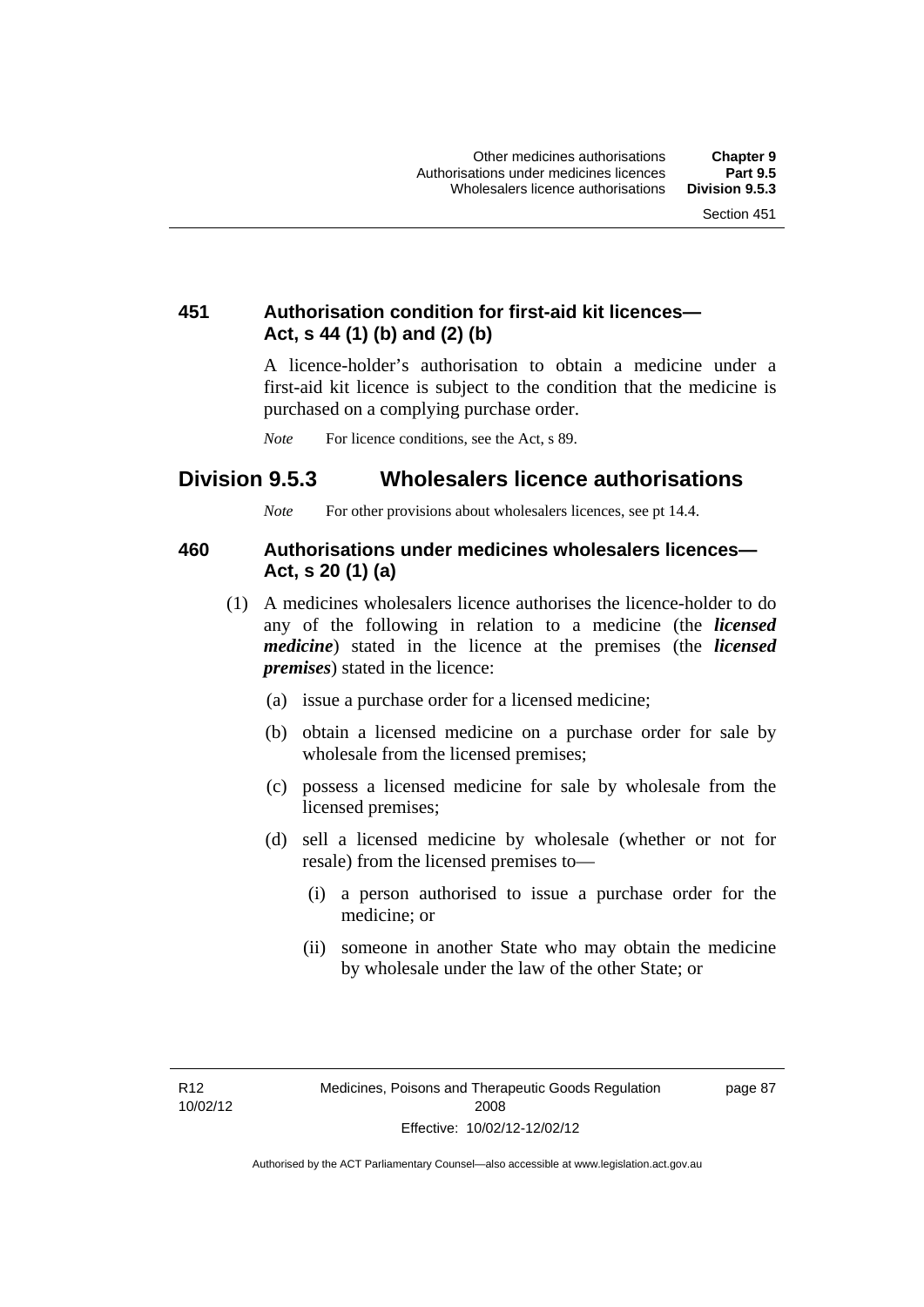- (iii) someone in another country who may lawfully obtain the medicine by wholesale in the other country;
- *Note* The medicines must be sold on a purchase order in accordance with s 140 (see s 461).
- (e) unless the licensed medicine is a controlled medicine—supply the medicine in accordance with the medicines Australia code of conduct provisions for product starter packs.
	- *Note Medicines Australia code of conduct*—see the dictionary.
- (2) However, an authorisation under subsection (1) does not apply if the licence states that it does not apply.
- (3) Also, subsection (1) (d) (iii) does not apply in relation to a licensed medicine that is a prohibited export under the *Customs Act 1901* (Cwlth).

# **461 Authorisation conditions for medicines wholesalers licences—Act, s 44 (1) (b) and (2) (b)**

A licence-holder's authorisation under a medicines wholesalers licence is subject to the following conditions:

- (a) the dealings with a medicine authorised by the licence will be carried out under the supervision of an individual approved under section 616 (1) (Restrictions on issuing of medicines wholesalers licences—Act, s 85 (1) (a));
- (b) the licence-holder must comply with, and the licence-holder must ensure that the licence-holder's agents and employees comply with—
	- (i) the Australian code of good wholesaling practice for therapeutic goods for human use; and

R12 10/02/12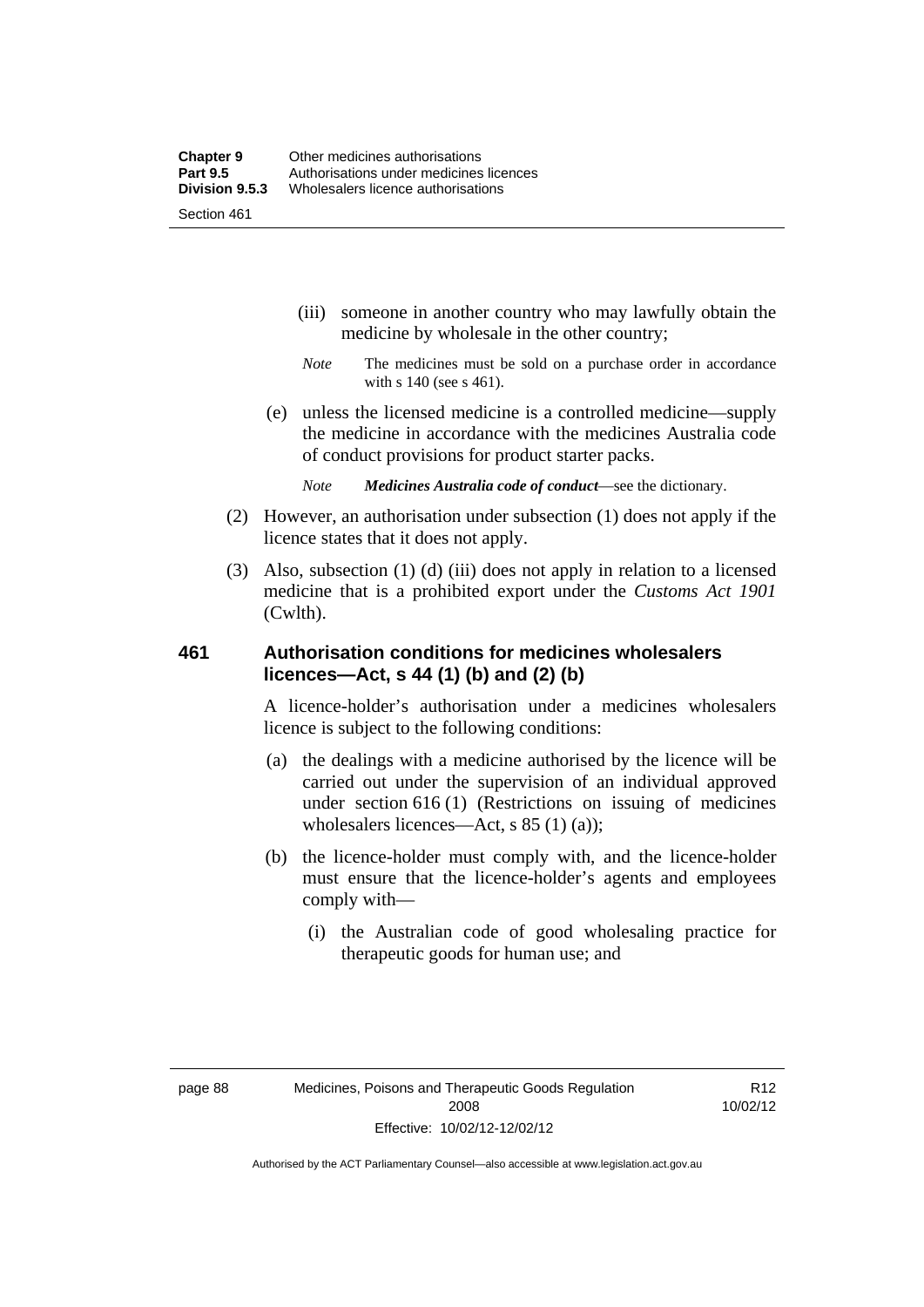- (ii) the medicines Australia code of conduct;
- *Note Australian code of good wholesaling practice for therapeutic goods for human use* and *medicines Australia code of conduct*—see the dictionary.
- (c) a medicine obtained under the licence is purchased on a complying purchase order;
- (d) a medicine sold under the licence is sold on a complying purchase order in accordance with section 141 (Supplying medicines on purchase orders).
- *Note* For licence conditions, see the Act, s 89.

# **Division 9.5.4 Opioid dependency treatment licence authorisations**

*Note* For other provisions about opioid dependency treatment licences, see pt 14.5.

# **470 Authorisations under opioid dependency treatment licences—Act, s 20 (1) (a)**

- (1) An opioid dependency treatment licence issued to a pharmacist authorises the licence-holder, and any other pharmacist at the community pharmacy (the *licensed pharmacy*) to which the licence relates, to do any of the following for the purpose of treating a person's drug-dependency:
	- (a) issue a purchase order for buprenorphine or methadone;
	- (b) obtain buprenorphine or methadone on a purchase order for administration at the licensed pharmacy;
	- (c) possess buprenorphine and methadone;
	- (d) dispense buprenorphine and methadone in accordance with a prescription;

R12 10/02/12 page 89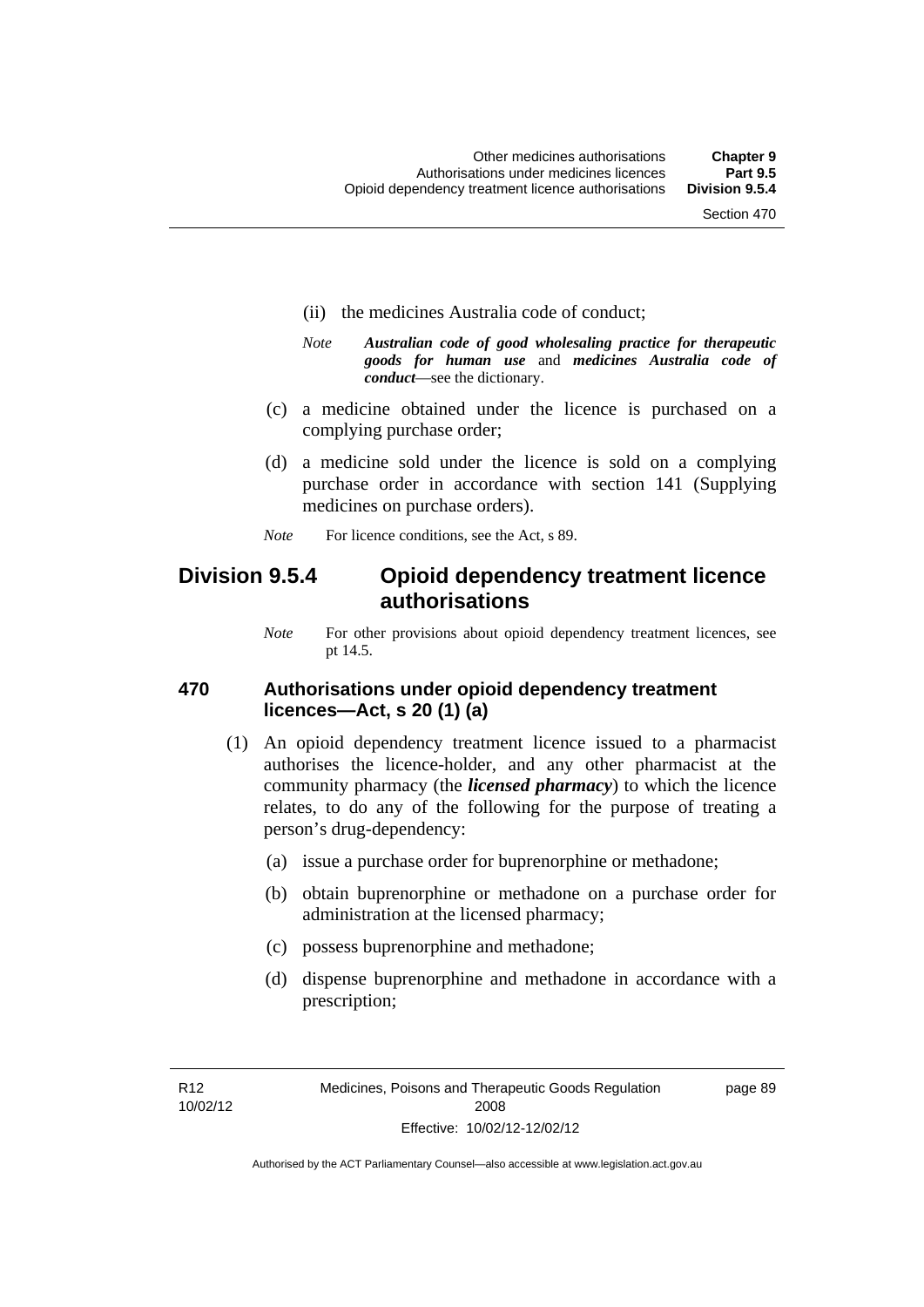- (e) supply buprenorphine and methadone to a nurse at the licensed pharmacy for administration at the pharmacy under the supervision of a pharmacist;
- (f) administer buprenorphine and methadone at the licensed pharmacy in accordance with a prescription (including the prescription as changed by a pharmacist at the oral direction of the prescriber).
- (2) An opioid dependency treatment licence issued to a pharmacist authorises a nurse to administer buprenorphine and methadone at the licensed pharmacy under the supervision of a pharmacist and in accordance with a prescription (including the prescription as changed by a pharmacist at the oral direction of the prescriber).
	- *Note 1 Nurse* does not include an enrolled nurse (see Legislation Act, dict, pt 1).

#### *Note 2 Pharmacist* does not include an intern pharmacist (see dict).

 (3) To remove any doubt, an authorisation under this section does not, by implication, limit a pharmacist's or nurse's authorisations under schedule 1 (Medicines—health-related occupations authorisations) in relation to other dealings with buprenorphine and methadone.

# **471 Authorisation condition for opioid dependency treatment licences—Act, s 44 (1) (b) and (2) (b)**

- (1) A licence-holder's authorisation under an opioid dependency treatment licence is subject to the following conditions:
	- (a) the licence-holder must ensure that a person to whom buprenorphine or methadone is administered under the licence signs a written acknowledgement in accordance with subsection (2) that the medicine has been administered to the person;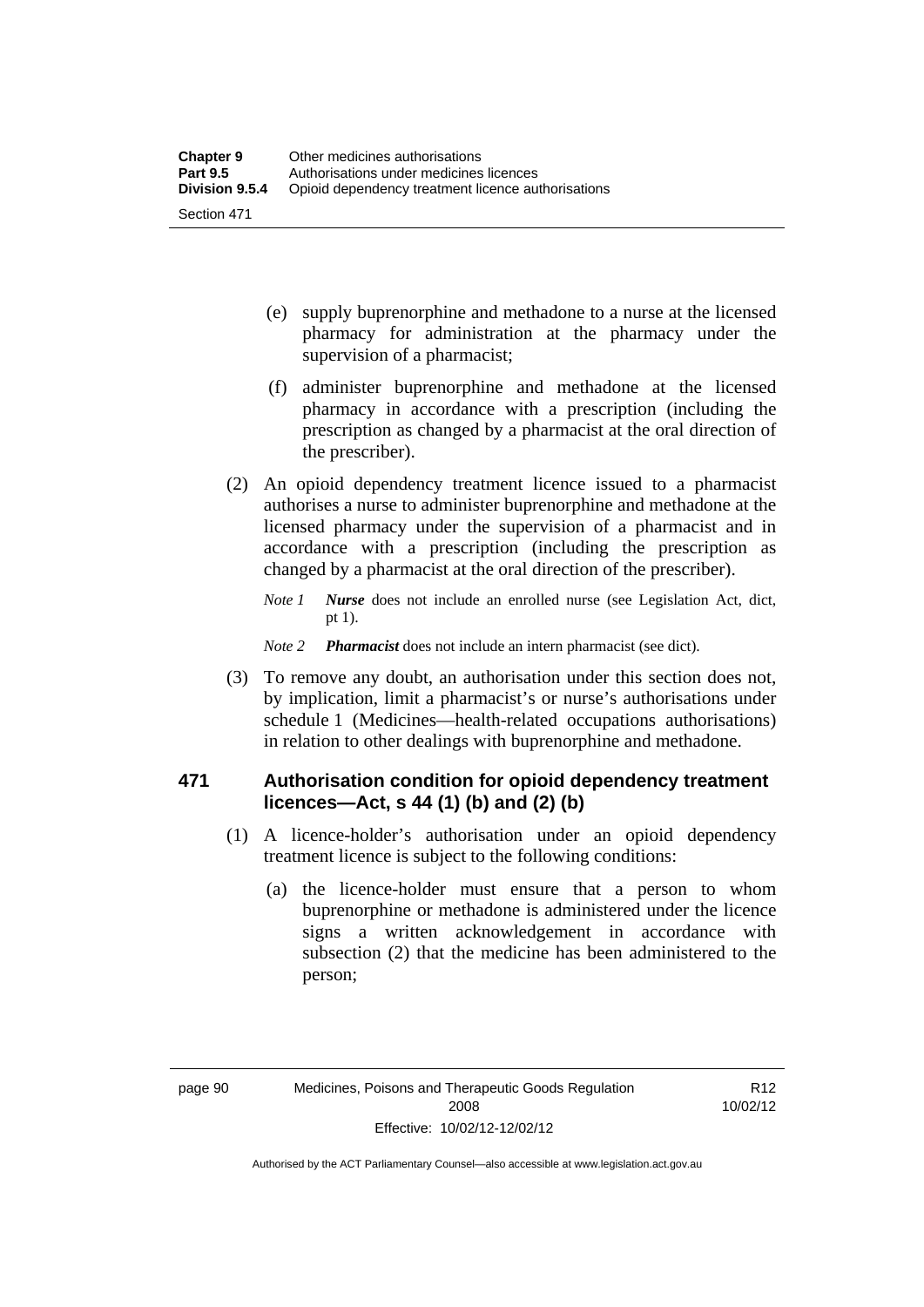(b) a purchase order issued by the licence-holder to obtain buprenorphine or methadone under the licence is a complying purchase order.

*Note 1 Written* includes in electronic form (see Act, dict).

*Note* 2 For licence conditions, see the Act, s 89.

- (2) For subsection (1) (a), the acknowledgement must include the following:
	- (a) the approved name or brand name of the medicine administered;
	- (b) the form, strength and quantity of the medicine administered;
	- (c) the date the medicine is administered.

# **Division 9.5.5 Pharmacy medicines rural communities licences**

*Note* For other provisions about pharmacy medicines rural communities licences, see pt 14.6.

# **480 Authorisations under pharmacy medicines rural communities licences—Act, s 20 (1) (a)**

A pharmacy medicines rural communities licence authorises—

- (a) the licence-holder to—
	- (i) issue a purchase order for a pharmacy medicine (the *licensed medicine*) stated in the licence for retail sale from the premises (the *licensed premises*) stated in the licence; and
	- (ii) obtain the licensed medicine on a purchase order for retail sale from the licensed premises; and
	- (iii) possess the licensed medicine at the licensed premises for retail sale from the licensed premises; and

R12 10/02/12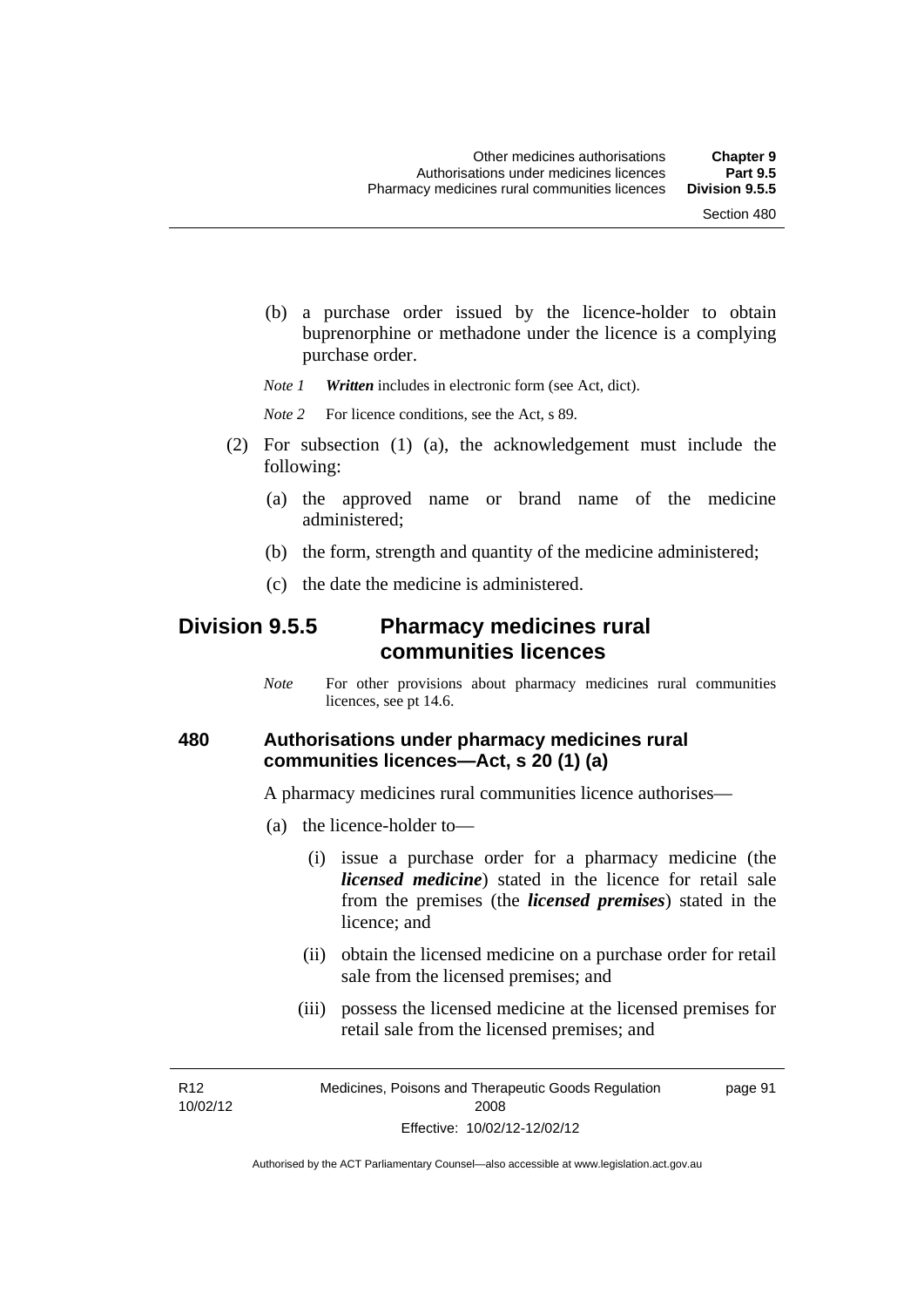- (iv) sell the licensed medicine by retail from the licensed premises to customers attending in person at the licensed premises; and
- (b) an employee of the licence-holder to—
	- (i) possess the medicine at the licensed premises for retail sale from the licensed premises; and
	- (ii) sell the medicine by retail from the licensed premises to customers attending in person at the licensed premises.

#### **Examples—sales to which par (a) (iv) and par (b) (ii) do not apply**

sales over the internet or by mail

- *Note 1* For other requirements in relation to medicines sold under rural communities licences—see s 500 (3), s 502 (4) and s 522.
- *Note 2* An example is part of the regulation, is not exhaustive and may extend, but does not limit, the meaning of the provision in which it appears (see Legislation Act, s 126 and s 132).

# **481 Authorisation conditions for pharmacy medicines rural communities licences—Act, s 44 (1) (b) and (2) (b)**

A licence-holder's authorisation under a pharmacy medicines rural communities licence is subject to the following conditions:

- (a) a pharmacy medicine obtained under the licence is purchased on a complying purchase order;
- (b) the pharmacy medicines to which the licence relates are sold in the manufacturer's packs;
- (c) the packs are labelled in accordance with—
	- (i) section 502 (Labelling of supplied manufacturer's packs of medicines—Act, s  $60(1)$  (c) (i) and (2) (c) (i)); or
	- (ii) an approval under the Act, section 193 (Approval of non-standard packaging and labelling);

page 92 Medicines, Poisons and Therapeutic Goods Regulation 2008 Effective: 10/02/12-12/02/12

R12 10/02/12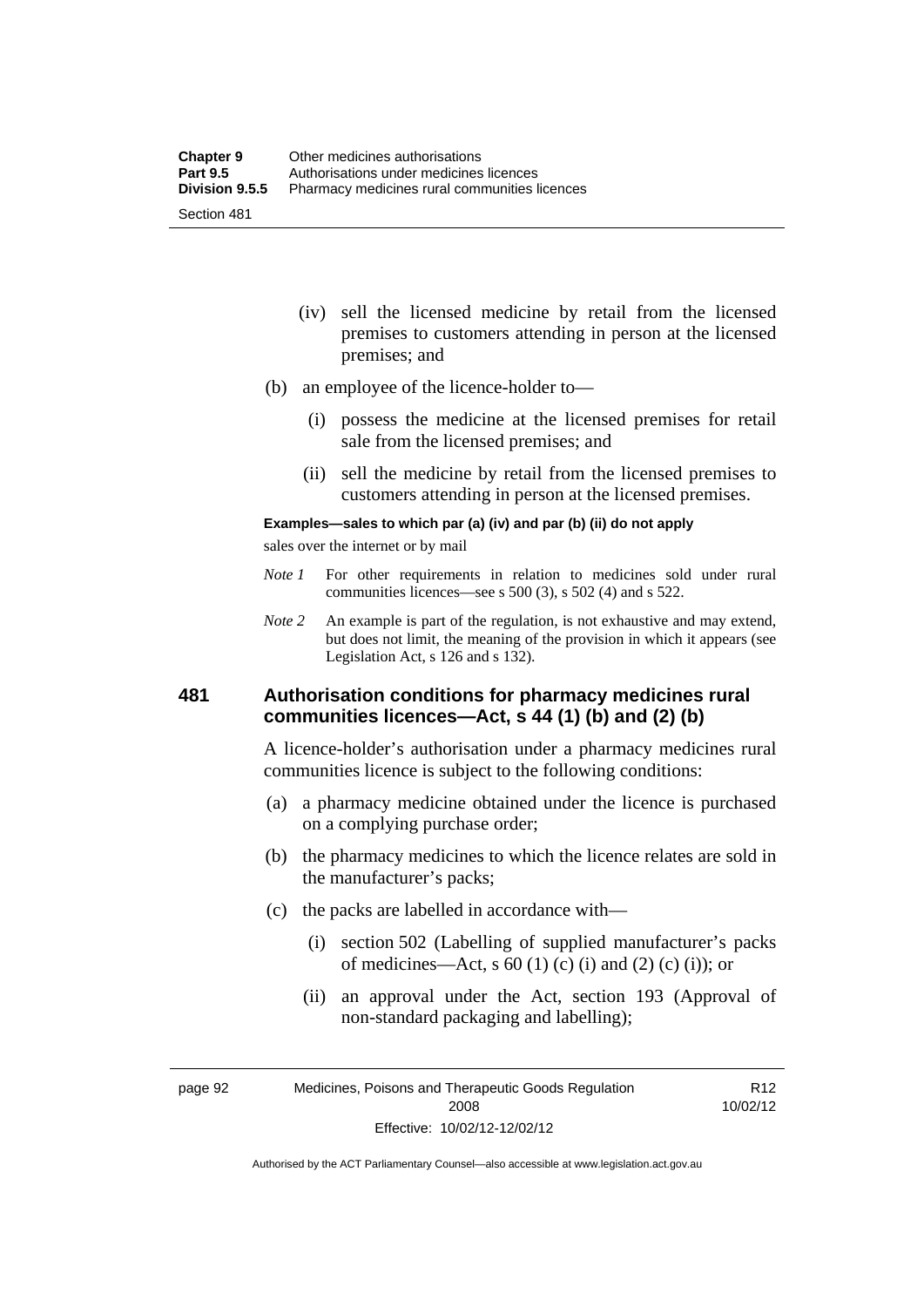- (d) the pharmacy medicines to which the licence relates are sold from the premises stated in the licence to customers attending in person.
- *Note* For licence conditions, see the Act, s 89.

R12 10/02/12 Medicines, Poisons and Therapeutic Goods Regulation 2008 Effective: 10/02/12-12/02/12

page 93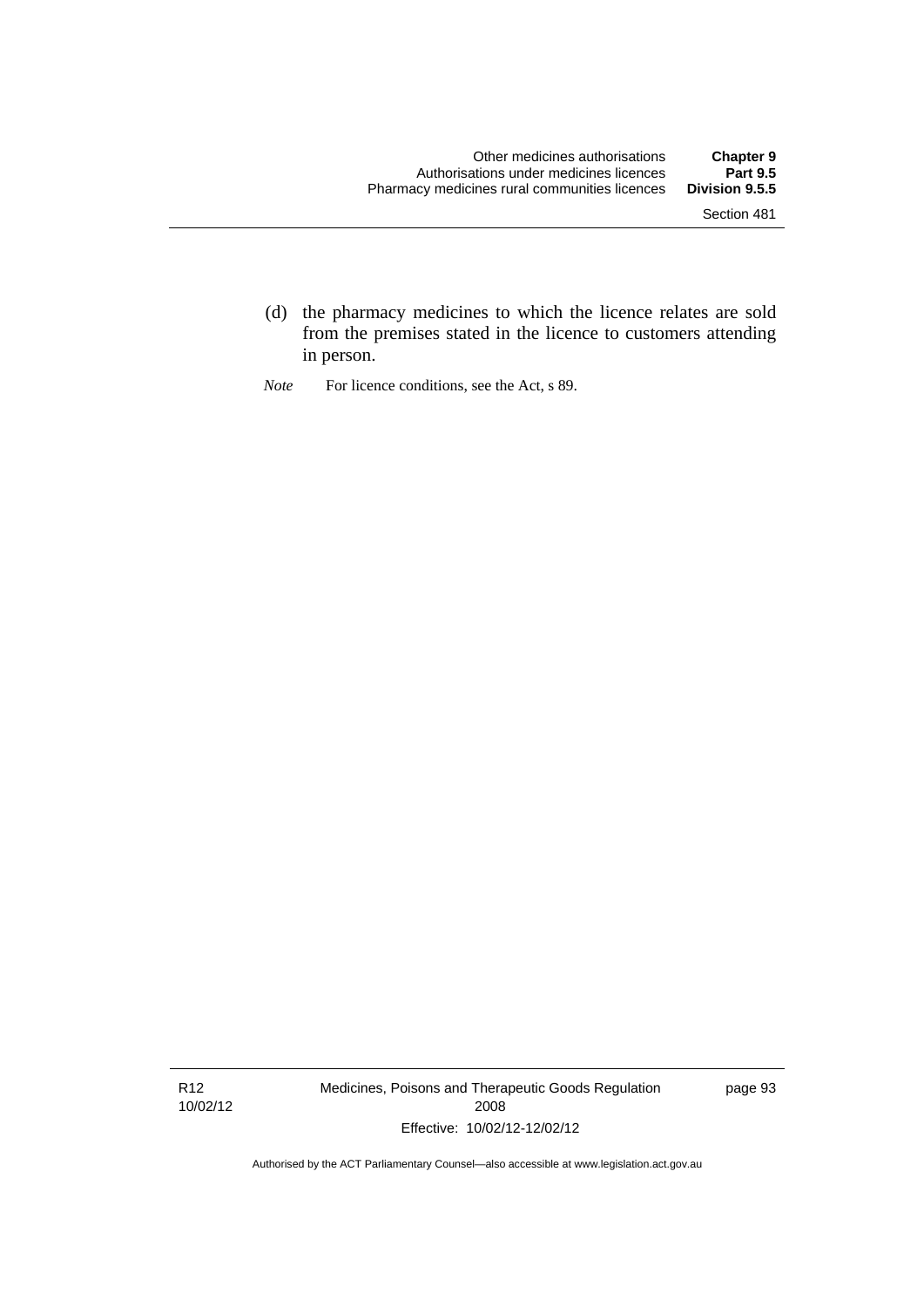# **Chapter 10 Packaging and labelling of medicines generally**

# **500 When pharmacy medicines and pharmacist only medicines to be supplied in manufacturer's packs— Act, s 59 (1) (c) (i) and (2) (c) (i)**

(1) In this section:

*health practitioner* does not include—

- (a) a pharmacist, or intern pharmacist, at a hospital; or
- (b) a prescriber who supplies a medicine during a consultation.

*health professional* does not include a prescriber who supplies a medicine during a consultation.

*supply* does not include dispense.

- (2) A health practitioner, health professional or employee acting under the direction of a health practitioner or professional, must supply a pharmacy medicine or pharmacist only medicine in a whole manufacturer's pack of the medicine.
- (3) A pharmacy medicines rural communities licence-holder, or an employee acting under the direction of the licence-holder, must sell a pharmacy medicine stated in the licence in a whole manufacturer's pack of the medicine.

# **501 Packaging of supplied manufacturer's packs of medicines—Act, s 59 (1) (c) (i) and (2) (c) (i)**

A manufacturer's pack of a medicine supplied must be packaged—

 (a) in accordance with the medicines and poisons standard, paragraphs 21 to 27; or

page 94 Medicines, Poisons and Therapeutic Goods Regulation 2008 Effective: 10/02/12-12/02/12

R12 10/02/12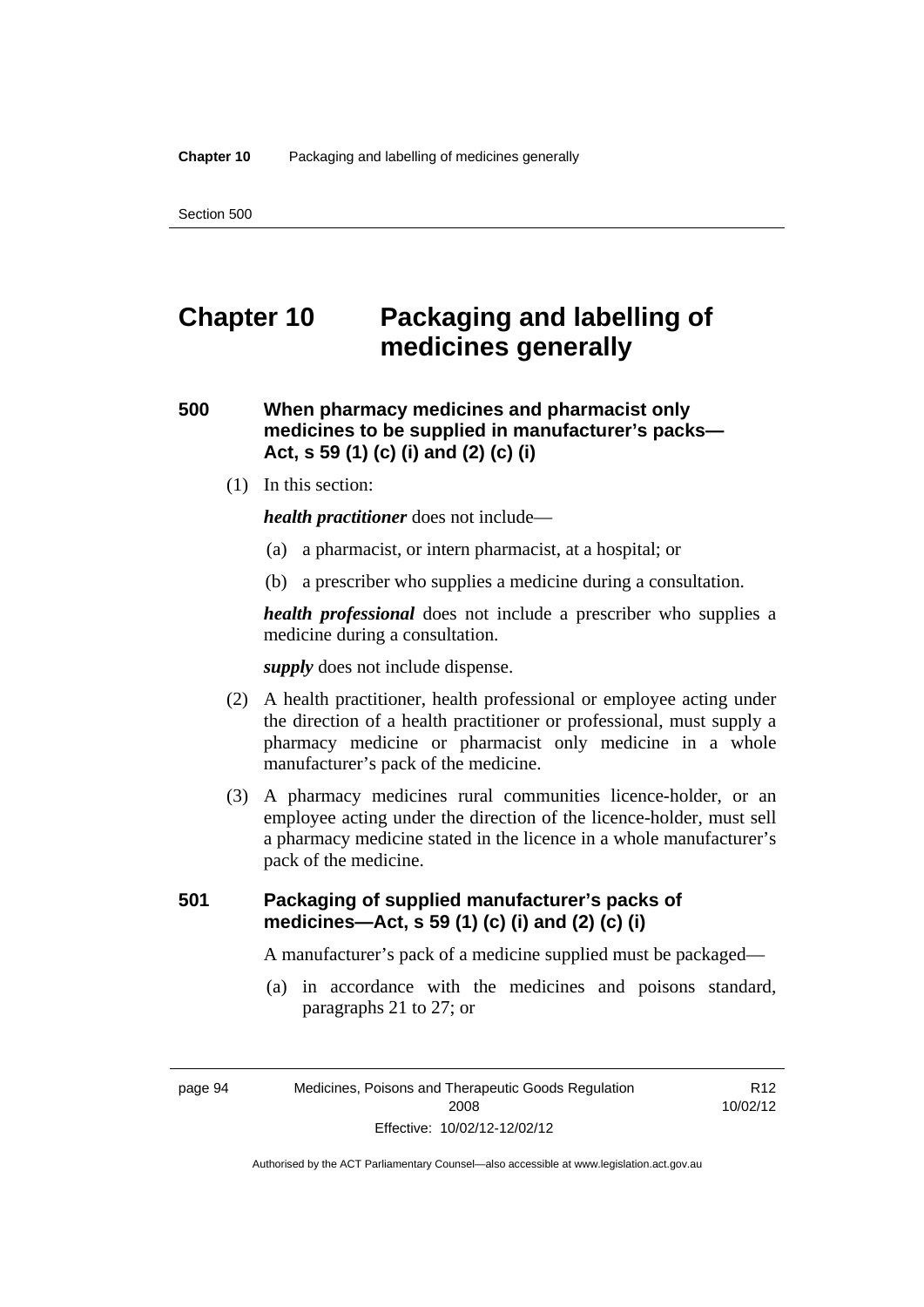- (b) in a container in which the medicine may be sold under a corresponding law.
- *Note* A manufacturer's pack of a medicine supplied may also be packaged in accordance with an approval under the Act, s 193 (Approval of non-standard packaging and labelling) (see Act, s 59 (1) (c) (ii) and  $(2)$  (c) (ii)).

# **502 Labelling of supplied manufacturer's packs of medicines—Act, s 60 (1) (c) (i) and (2) (c) (i)**

(1) In this section:

*supply*, a medicine, does not include—

- (a) dispense the medicine; or
- (b) supply the medicine on a requisition or standing order.
- (2) A manufacturer's pack of a supplied medicine must be labelled in accordance with—
	- (a) the medicines and poisons standard, paragraphs 3 to 19; or
	- (b) a corresponding law.
	- *Note* A manufacturer's pack of a medicine supplied may also be labelled in accordance with an approval under the Act, s 193 (Approval of non-standard packaging and labelling) (see Act, s 60 (1) (c) (ii) and  $(2)$  (c) (ii)).
- (3) A manufacturer's pack of a pharmacist only medicine sold by retail at a community pharmacy must be labelled with the pharmacy's name, business address and telephone number.
- (4) A manufacturer's pack of a pharmacy medicine sold at premises licensed under a pharmacy medicines rural communities licence must be labelled with the licence-holder's name, business address and telephone number.

page 95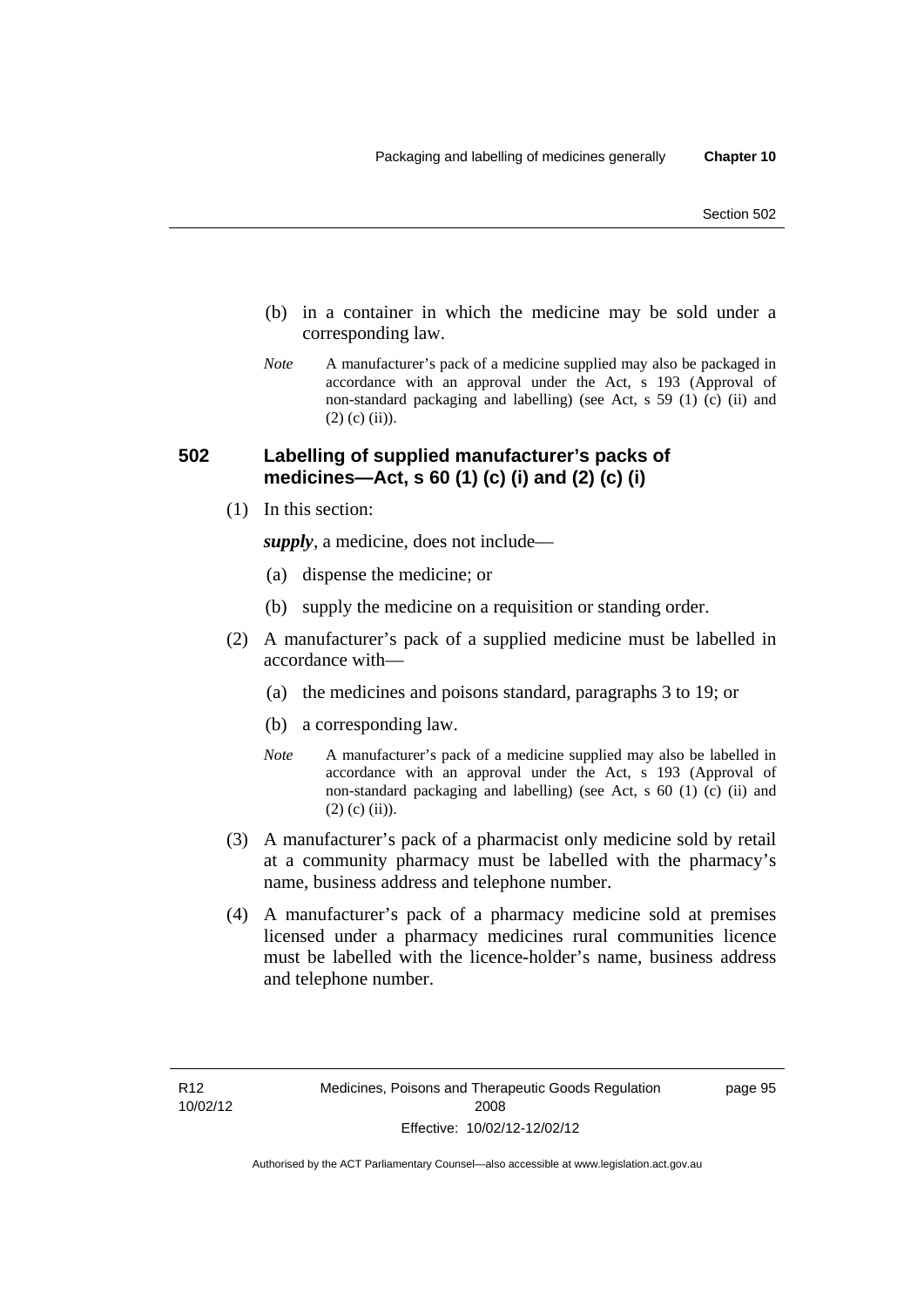**Chapter 11** Storage of medicines Part 11.1 Preliminary

Section 510

# **Chapter 11 Storage of medicines**

# **Part 11.1** Preliminary

### **510 Meaning of** *prescribed person***—ch 11**

For this chapter, each of the following is a *prescribed person*:

- (a) a dentist, doctor, eligible midwife, nurse practitioner, optometrist, podiatrist or veterinary surgeon;
	- *Note 1 Dentist*, *doctor* and *veterinary surgeon* does not include an intern or trainee (see defs of these terms in dict).
	- *Note 2 Nurse practitioner* does not include a person holding limited or provisional registration to practise as a nurse practitioner (see dict).
- (b) a pharmacist responsible for the management of a community pharmacy;
- (c) the chief pharmacist at an institution;
- (d) a medicines wholesalers licence-holder;
- (e) a pharmacy medicines rural communities licence-holder;
- (f) an approved analyst;

*Note Approved analyst*—see the dictionary.

- (g) a medicines and poisons inspector (including a police officer);
- (h) a controlled medicines research and education program licence-holder;
- (i) a person in charge of any of the following:
	- (i) an ambulance service (whether or not operated by the Commonwealth, the Territory or a State);
	- (ii) a correctional centre;

page 96 Medicines, Poisons and Therapeutic Goods Regulation 2008 Effective: 10/02/12-12/02/12 R12 10/02/12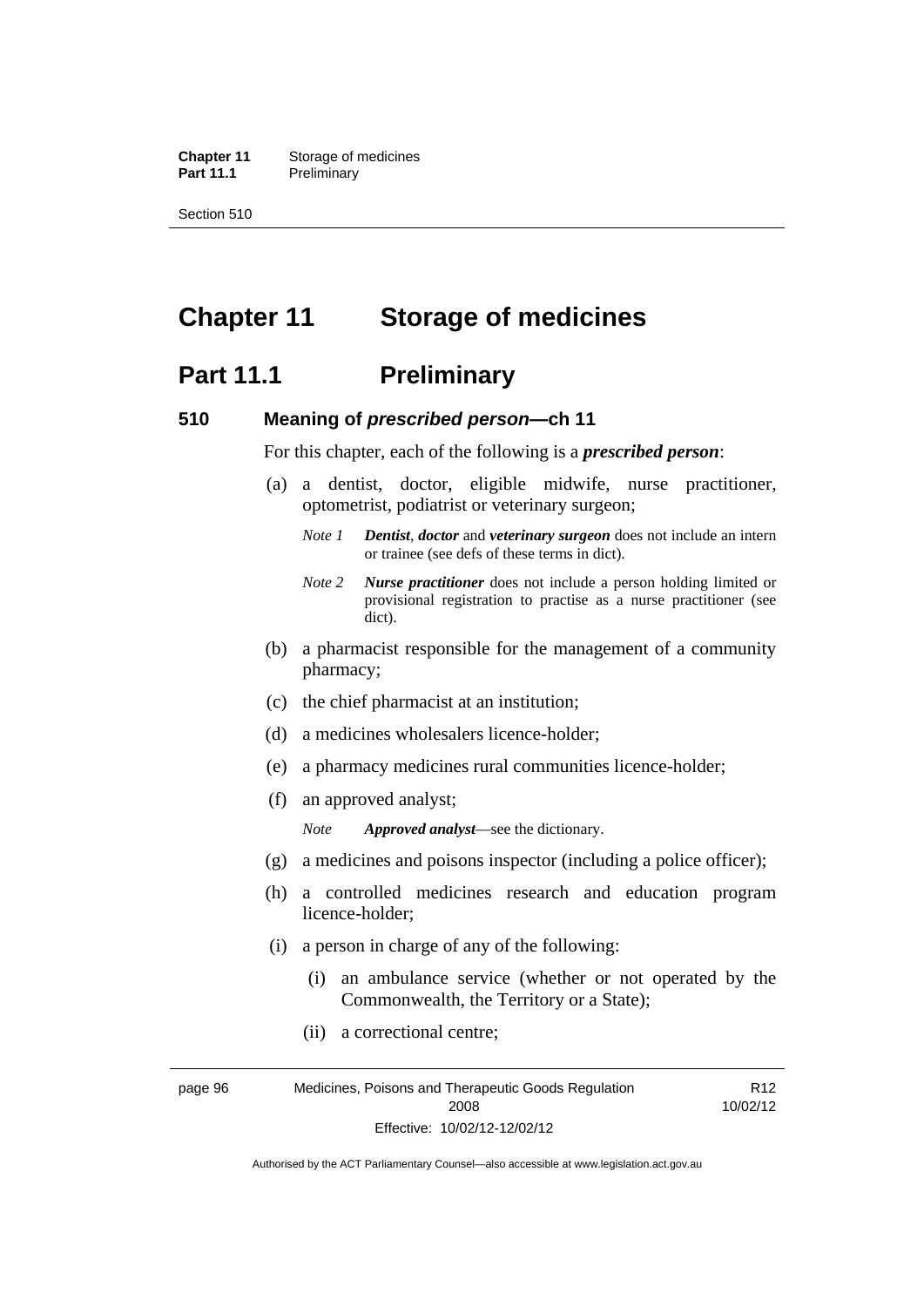- (iii) a CYP detention place;
- (iv) a health centre operated by the Territory;
- (v) a residential aged care facility without a pharmacy;
- (vi) a residential disability care facility without a pharmacy;
- (vii) a ward (including an opioid dependency treatment centre operated by the Territory).
- *Note 1 CYP detention place*—see the dictionary.
- *Note 2 Residential aged care facility* and *residential disability care facility* see the Act, dictionary.
- *Note 3 State* includes a territory (see Legislation Act, dict, pt 1).

# **511 Meaning of** *key***—ch 11**

In this chapter:

*key* includes an electronic swipe card or electronic proximity device.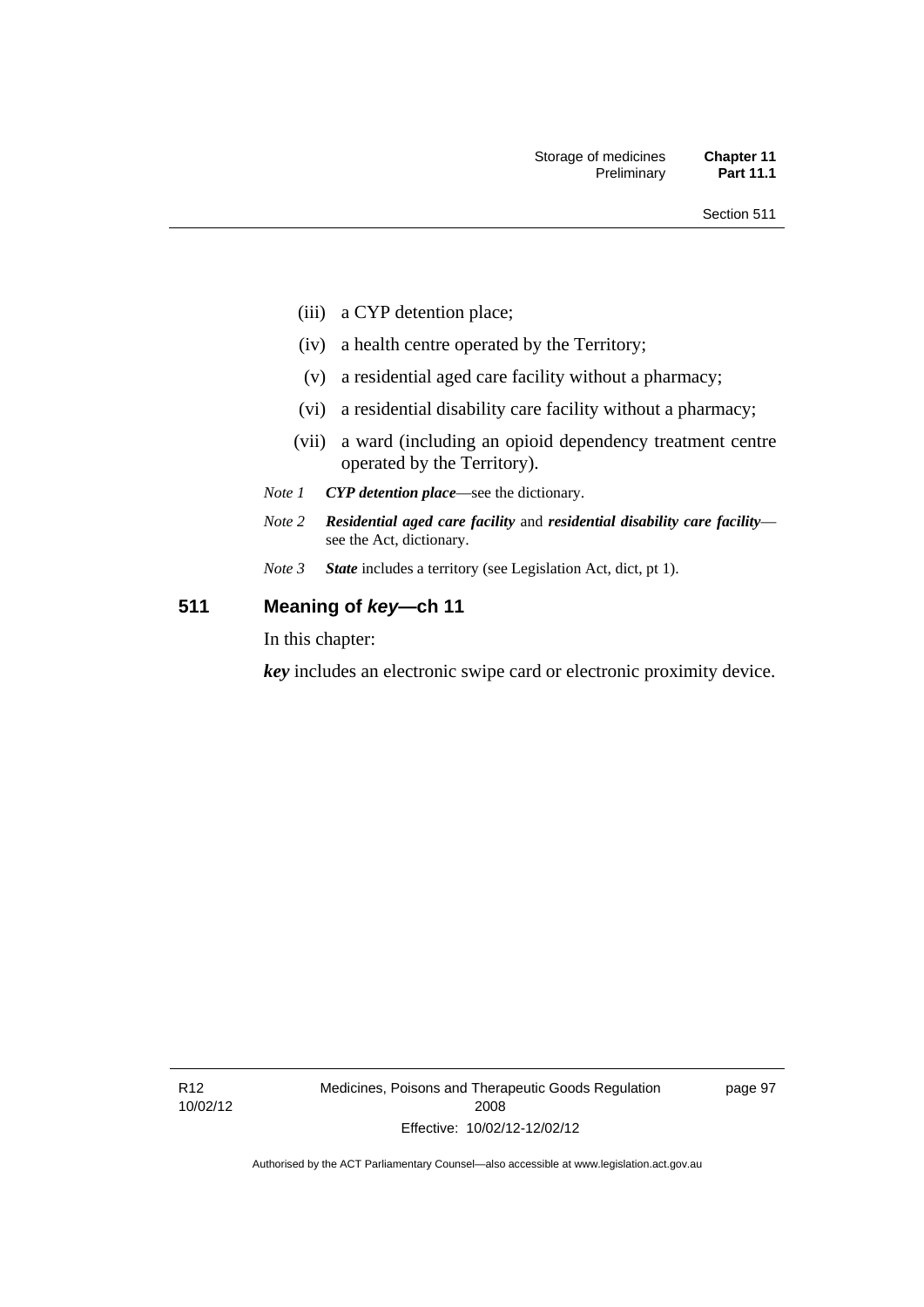Section 515

# **Part 11.2 Storage requirements for medicines generally**

# **515 Storage of medicines generally—Act, s 61 (b) and (c)**

- (1) A prescribed person must ensure that a medicine in the person's possession is stored—
	- (a) within the manufacturer's recommended storage temperature range; and
	- (b) in any other environmental condition that is necessary to preserve the medicine's stability and therapeutic quality.

*Note Possess* includes having control over disposition (see Act, s 24).

 (2) To remove any doubt, this section does not apply to a prescribed person mentioned in section 510 (i) if the person does not have control over the disposition of the medicine.

#### **Example—person not having control over disposition of medicine**

a medicine in the personal possession of a resident of a residential aged care facility who is in an independent living unit within the facility

*Note* An example is part of the regulation, is not exhaustive and may extend, but does not limit, the meaning of the provision in which it appears (see Legislation Act, s 126 and s 132).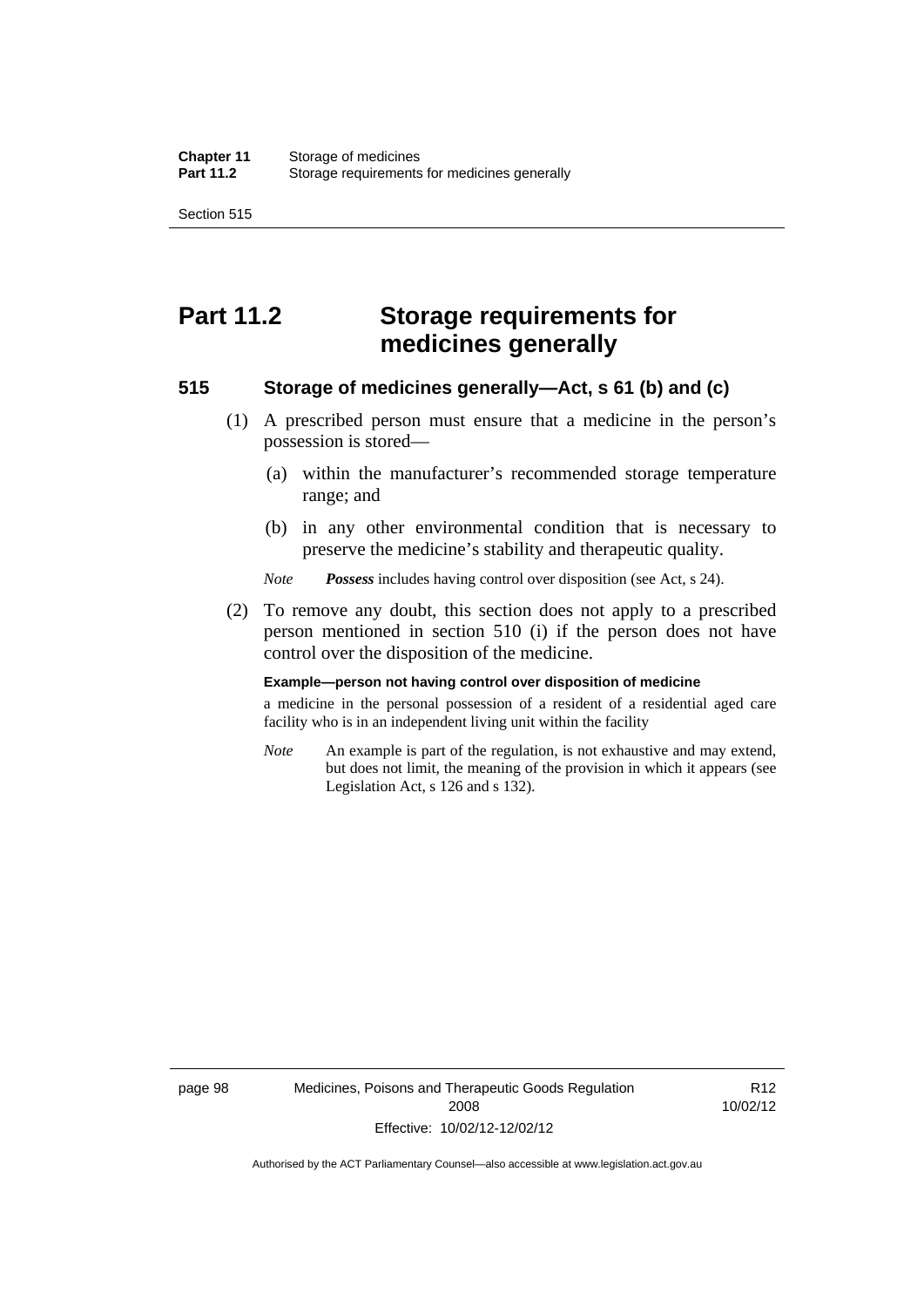# **Part 11.3 Additional storage requirements for medicines other than controlled medicines**

# **520 Storage of medicines other than controlled medicines in community pharmacies—Act, s 61 (b) and (c)**

- (1) The pharmacist responsible for the management of a community pharmacy must ensure that each pharmacy medicine at the pharmacy is stored—
	- (a) if the medicine is for retail sale—within 4m of, and in sight of, the pharmacy's dispensary; and
	- (b) in any other case—so that public access to the medicine is restricted.
- (2) The pharmacist responsible for the management of a community pharmacy must ensure that each pharmacist only medicine and prescription only medicine at the pharmacy is stored—
	- (a) in a part of the premises to which the public does not have access; and
	- (b) so that only a pharmacist, or a person under the direct supervision of a pharmacist, has access to the medicine.
		- *Note Pharmacist* does not include an intern pharmacist (see dict).

R12 10/02/12 page 99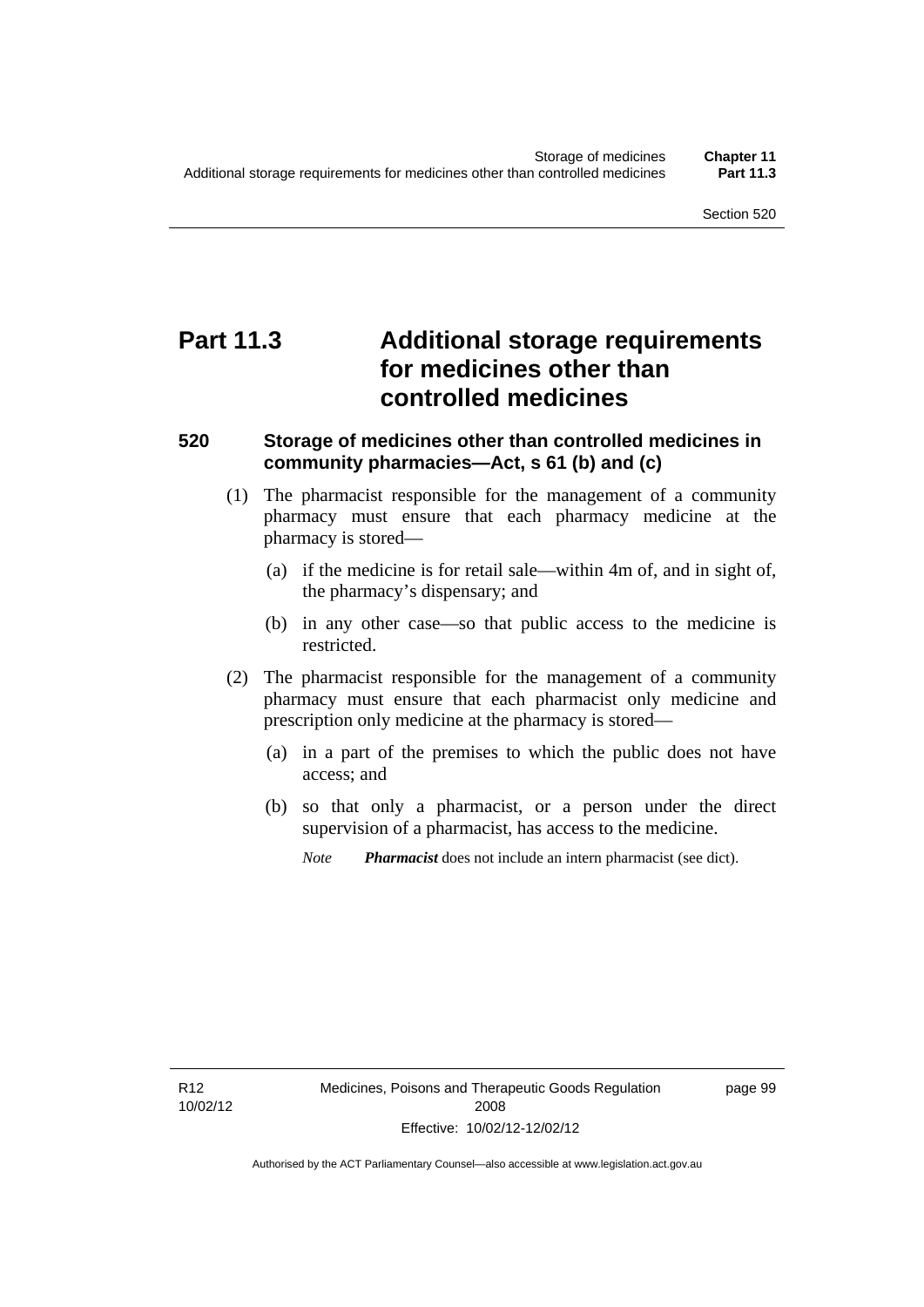# **521 Storage of medicines other than controlled medicines by other people—Act, s 61 (b) and (c)**

(1) In this section:

*prescribed person* does not include a pharmacist responsible for the management of a community pharmacy.

 (2) A prescribed person must ensure that a medicine (other than a controlled medicine) in the person's possession is stored so that public access to it is restricted.

*Note Possess* includes having control over disposition (see Act, s 24).

 (3) To remove any doubt, this section does not apply to a prescribed person mentioned in section 510 (i) if the person does not have control over the disposition of the medicine.

**Example—person not having control over disposition of medicine** 

a medicine in the personal possession of a resident of a residential aged care facility who is in an independent living unit within the facility

*Note* An example is part of the regulation, is not exhaustive and may extend, but does not limit, the meaning of the provision in which it appears (see Legislation Act, s 126 and s 132).

# **522 Storage of pharmacy medicines by pharmacy medicines rural communities licence-holders—Act, s 61 (b) and (c)**

A pharmacy medicines rural communities licence-holder must store a pharmacy medicine for retail sale so that public access to the medicine is restricted.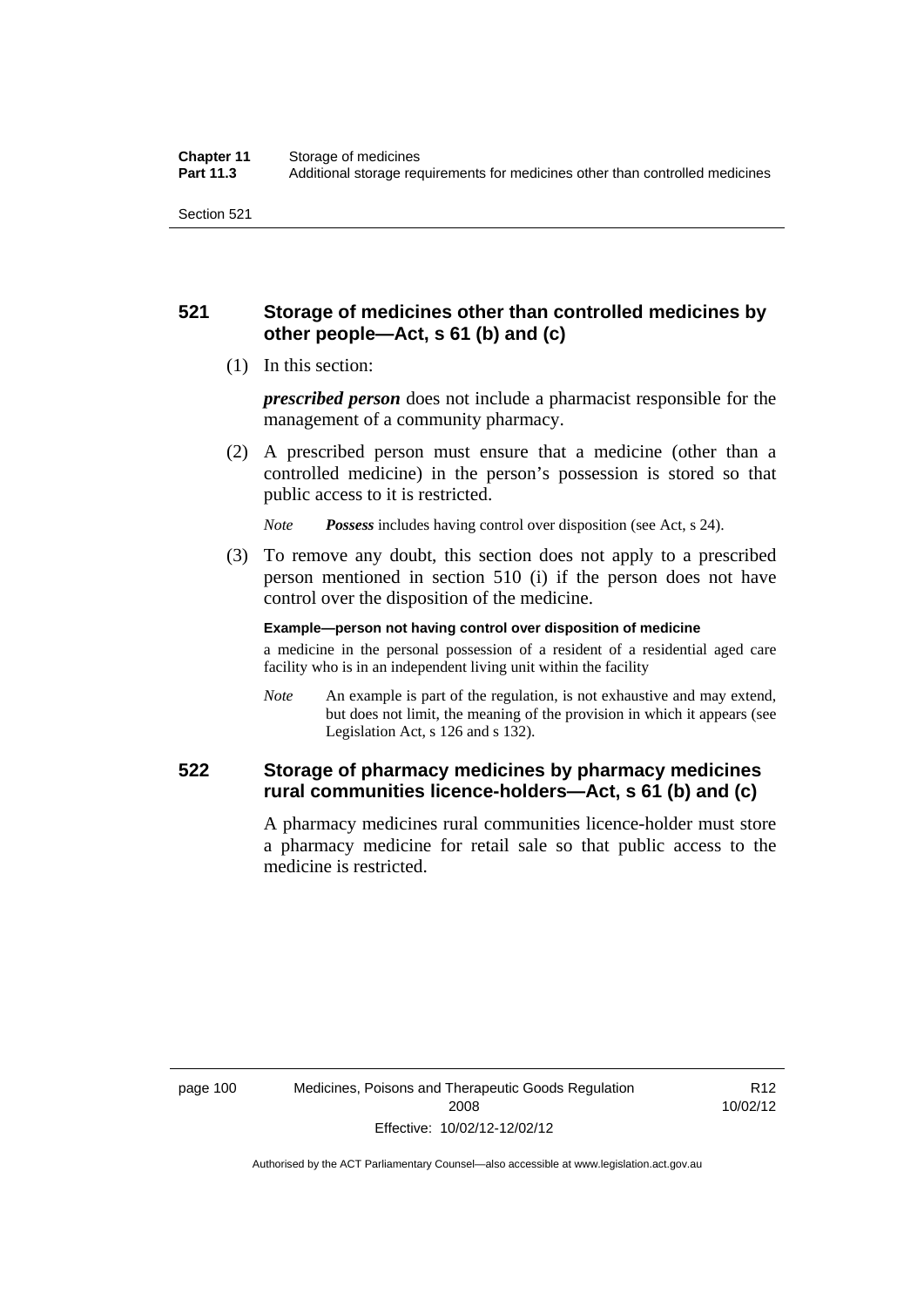# **Part 11.4 Additional storage requirements for controlled medicines**

### **530 Meaning of** *personal custody***—pt 11.4**

In this part:

*personal custody*, of a key by a person, includes keeping the key in a combination-operated key safe, the combination of which the person keeps confidential.

# **531 Storage of controlled medicines by wholesalers licence-holders—Act, s 61 (b) and (c)**

- (1) A wholesalers licence-holder must store a controlled medicine in the person's possession (other than a controlled medicine required for immediate supply) in a vault that—
	- (a) complies with, or is more secure than a vault that complies with, the requirements for a vault in schedule 5, section 5.8 (Requirements for vaults); and
	- (b) is fitted with an alarm system.
- (2) However, if the chief health officer is satisfied that the total amount of controlled medicine held by the licence-holder at any time is not large enough to need to be stored in a vault, the chief health officer may approve, in writing, the storage of the controlled medicine in a safe or strong room.
- (3) If the chief health officer gives an approval under subsection (2)—
	- (a) if the approval is for a safe—the safe must comply with, or be more secure than a safe that complies with, the requirements for a safe in schedule 5, section 5.6 (Requirements for safes); and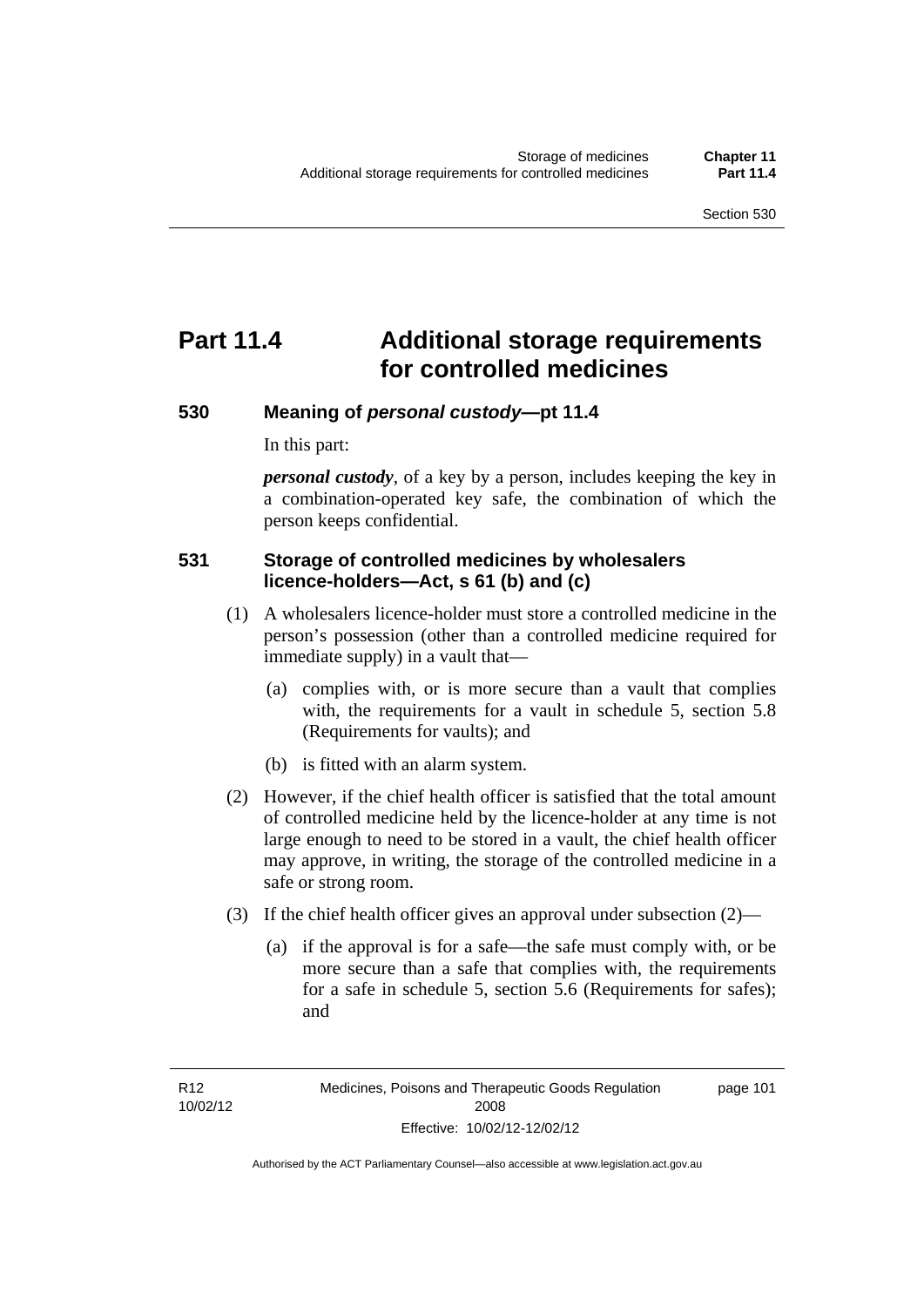- (b) if the approval is for a strong room—the strong room must comply with, or be more secure than a strong room that complies with, the requirements for a strong room in schedule 5, section 5.7 (Requirements for strong rooms); and
- (c) the safe or strong room must be fitted with an alarm system.

### **532 Storage of controlled medicines for certain health-related occupations—Act, s 61 (b) and (c)**

(1) In this section:

### *designated person* means—

- (a) a dentist, doctor, nurse practitioner or veterinary surgeon (other than a dentist, doctor, nurse practitioner or veterinary surgeon at an institution); or
- (b) an ambulance officer employed by the Commonwealth, the Territory or a State; or
- (c) a first-aid kit licence-holder.
- *Note 1 Dentist*, *doctor* and *veterinary surgeon* does not include an intern or trainee (see defs of these terms in dict).
- *Note 2 Nurse practitioner* does not include a person holding limited or provisional registration to practise as a nurse practitioner (see dict).
- *Note 3 State* includes a territory (see Legislation Act, dict, pt 1).
- (2) A designated person who possesses a controlled medicine must store the controlled medicine as follows:
	- (a) the person must ensure that the controlled medicine is stored in—
		- (i) a locked container that prevents ready access to the container's contents and is securely attached to a building; or
		- (ii) a locked drawer, cupboard, room or vehicle;

page 102 Medicines, Poisons and Therapeutic Goods Regulation 2008 Effective: 10/02/12-12/02/12 R12 10/02/12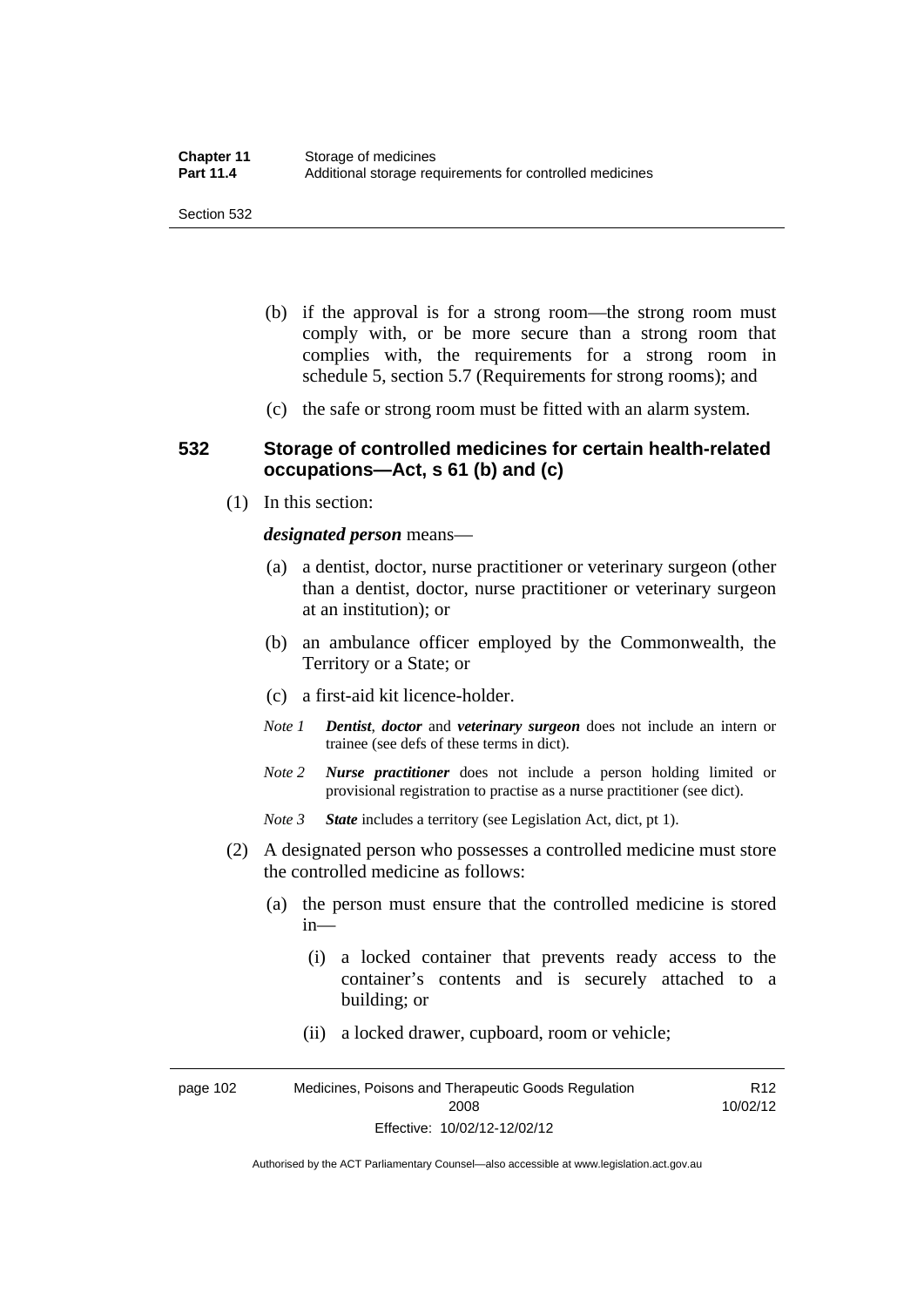- (b) if the medicine is kept in a container that is unlocked by a combination lock—the person must keep the combination confidential;
- (c) if the medicine is kept in a container that is unlocked by a key—the person must keep personal custody of the key;
- (d) if the medicine is kept in a drawer, cupboard, room or vehicle—the person must keep personal custody of the key to the drawer, cupboard, room or vehicle.
- (3) However, subsection (2) does not apply to a controlled medicine if—
	- (a) the controlled medicine is being carried by a designated person in—
		- (i) a locked first-aid kit; or
		- (ii) an unlocked first-aid kit that is in immediate use; and
	- (b) the person keeps personal custody of the key to the first-aid kit.

# **533 Storage of controlled medicines by certain other prescribed people—Act, s 61 (b) and (c)**

(1) In this section:

### *excluded person* means—

- (a) a dentist, doctor, nurse practitioner or veterinary surgeon at an institution; or
- (b) the person in charge of a residential aged care facility or residential disability care facility in relation to a controlled medicine dispensed in a dose administration aid for a patient at the facility; or
- (c) the person in charge of a correctional centre in relation to a controlled medicine dispensed for a detainee in a dose administration aid; or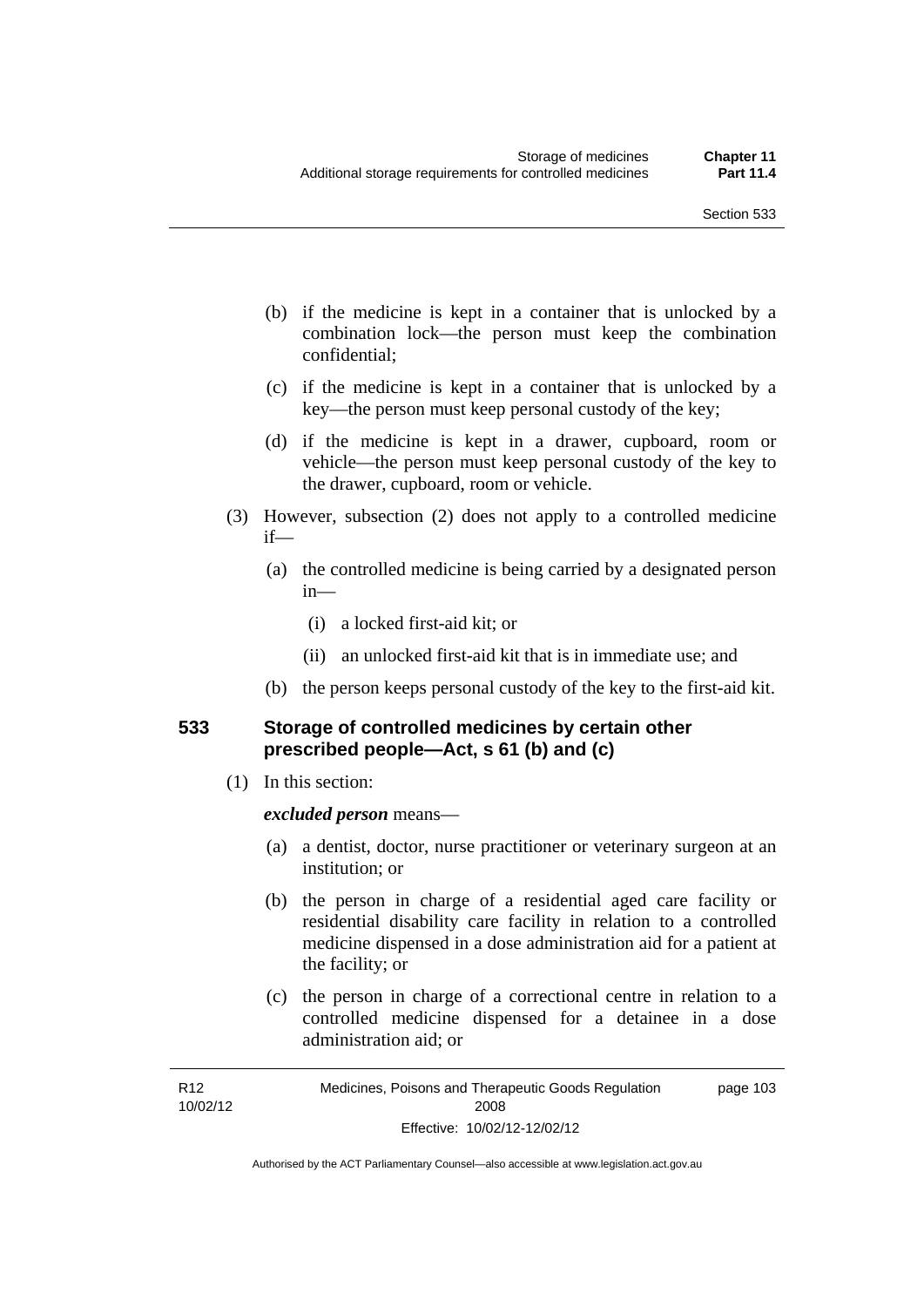Section 533

- (d) the person in charge of a CYP detention place in relation to a controlled medicine dispensed for a young detainee in a dose administration aid.
- *Note 1 CYP detention place*—see the dictionary.
- *Note 2 Correctional centre—see the Legislation Act, dictionary, pt 1.*
- *Note 3 Detainee*—see the *Corrections Management Act 2007*, s 6.
- *Note 4 Young detainee*—see the *Children and Young People Act 2008*, s 95.
- (2) This section applies to a prescribed person, other than an excluded person, in relation to a controlled medicine in the person's possession if the medicine is not for immediate administration.

*Note Possess* includes having control over disposition (see Act, s 24).

- (3) The person must ensure that—
	- (a) the controlled medicine is stored in a medicines cabinet, safe, strong room or vault (a *storage receptacle*) that complies with, or is more secure than a storage receptacle that complies with, the requirements for the receptacle in schedule 5 (Requirements for storage receptacles); and
	- (b) the storage receptacle is kept securely locked when not in immediate use; and
	- (c) if the storage receptacle is unlocked by a combination lock the person keeps the combination confidential; and
	- (d) if the storage receptacle is unlocked by a key—the person keeps personal custody of the key; and
	- (e) if the prescribed person is the chief pharmacist at an institution—the storage receptacle is fitted with an alarm system.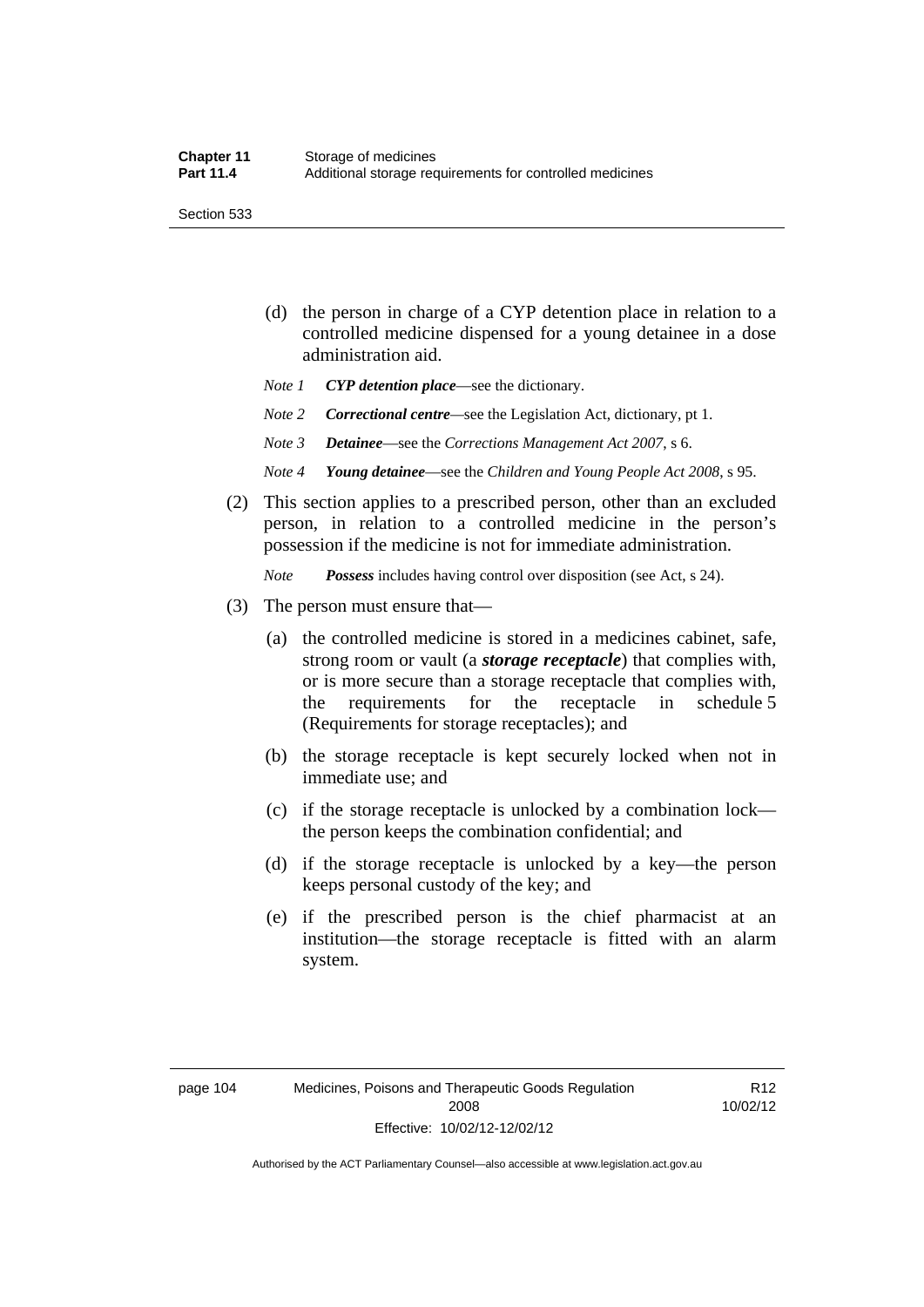(4) To remove any doubt, this section does not apply to a prescribed person mentioned in section 510 (i) if the person does not have control over the disposition of the medicine.

**Example—person not having control over disposition of medicine** 

a medicine in the personal possession of a resident of a residential aged care facility who is in an independent living unit within the facility

*Note* An example is part of the regulation, is not exhaustive and may extend, but does not limit, the meaning of the provision in which it appears (see Legislation Act, s 126 and s 132).

R12 10/02/12 Medicines, Poisons and Therapeutic Goods Regulation 2008 Effective: 10/02/12-12/02/12

page 105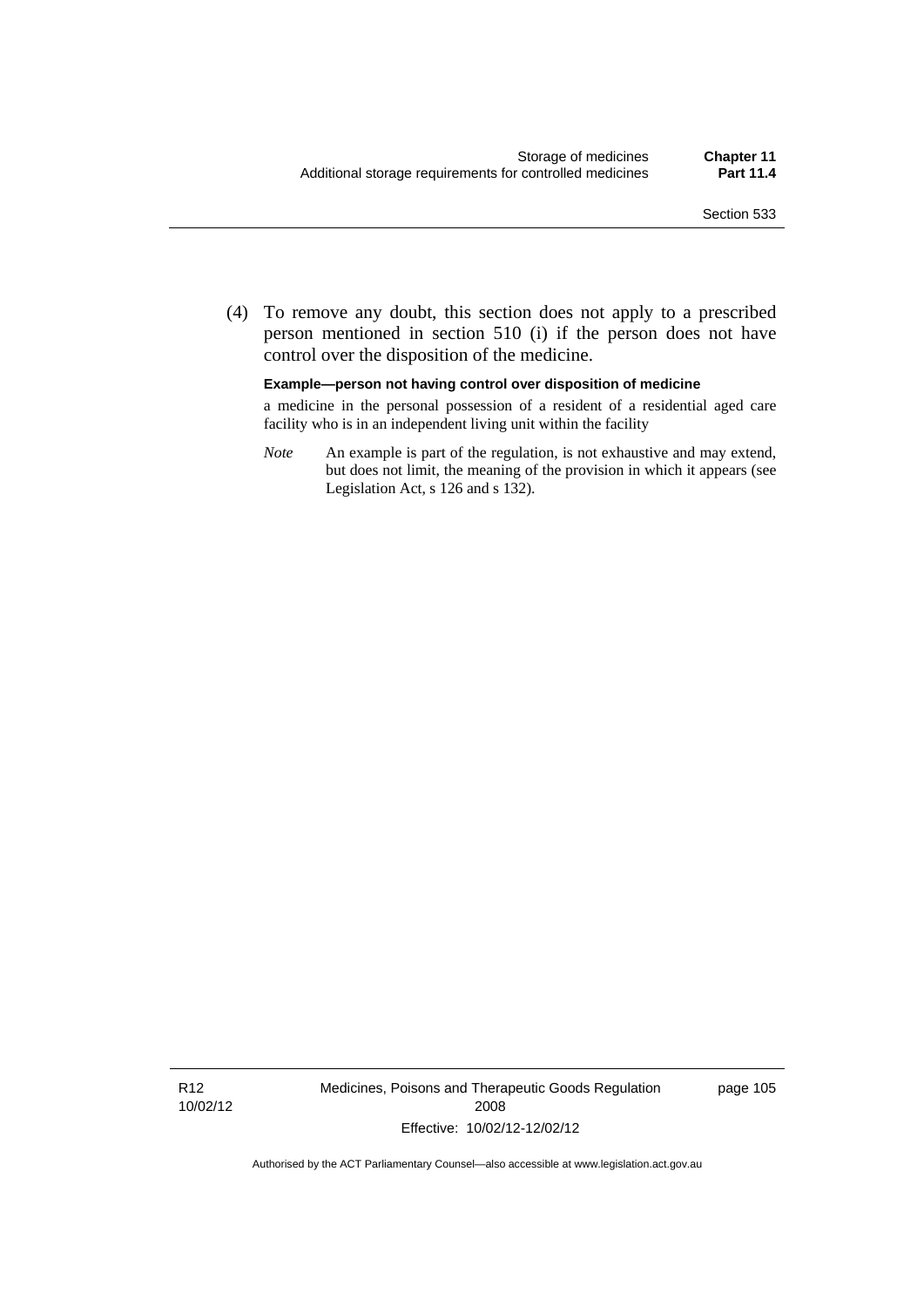# **Chapter 12 Controlled medicines registers**

# **540 Keeping of controlled medicines registers by certain people—Act, s 48 (a) and s 50 (1) (b) and (2) (b)**

- (1) A person mentioned in table 540, column 2 who possesses a controlled medicine must keep a controlled medicines register.
	- *Note* Also, a pharmacist responsible for the management of a community pharmacy must keep a controlled medicines register for controlled medicines kept at the pharmacy (see Act, s 48).
- (2) However, subsection (1) does not apply to the person in relation  $to$ —
	- (a) a controlled medicine in a first-aid kit kept by the person; or
	- (b) if the person is the person in charge of a residential aged care facility or residential disability care facility—a controlled medicine dispensed for the patient in a dose administration aid; or
	- (c) if the person is the person in charge of a correctional centre—a controlled medicine dispensed for a detainee in a dose administration aid; or
	- (d) if the person is the person in charge of a CYP detention place—a controlled medicine dispensed for a young detainee in a dose administration aid.
	- *Note 1 CYP detention place*—see the dictionary.
	- *Note 2 Correctional centre*—see the Legislation Act, dictionary, pt 1.
	- *Note 3 Detainee*—see the *Corrections Management Act 2007*, s 6.
	- *Note 4 Young detainee*—see the *Children and Young People Act 2008*, s 95.
	- *Note* 5 For keeping controlled medicines in a first-aid kit, see s 541.

page 106 Medicines, Poisons and Therapeutic Goods Regulation 2008 Effective: 10/02/12-12/02/12

R12 10/02/12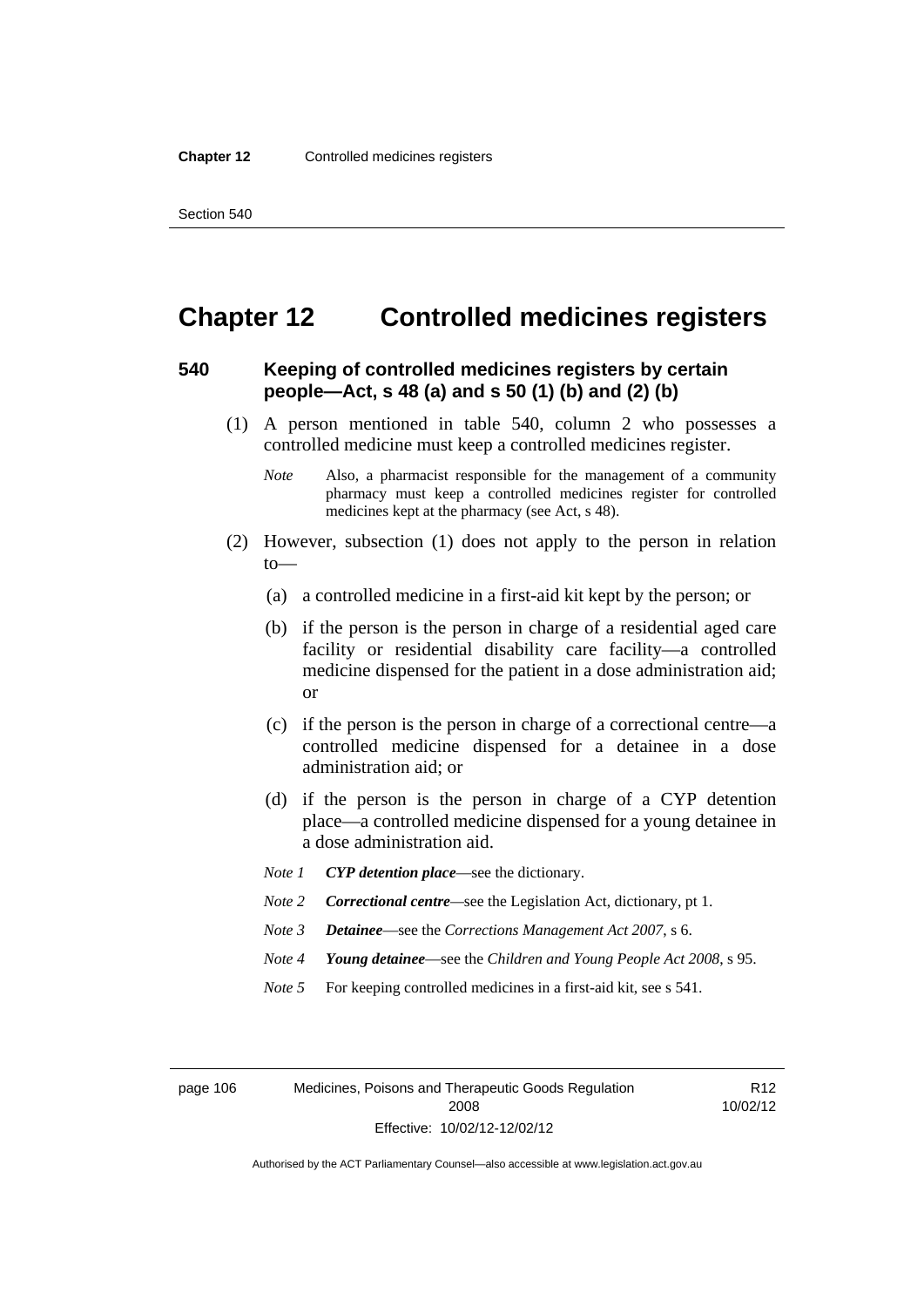- (3) A person to whom subsection (1) applies must keep a controlled medicines register for a controlled medicine at the place prescribed in table 540, column 3 for the person.
- (4) A pharmacist responsible for the management of a community pharmacy at which controlled medicines are kept must keep the controlled medicines register for the controlled medicines at the pharmacy.
	- *Note* For the requirement for a controlled medicine register to be kept for a community pharmacy, see the Act, s 48.

| column 1       | column <sub>2</sub>                                                       | column 3                                                     |
|----------------|---------------------------------------------------------------------------|--------------------------------------------------------------|
| item           | prescribed person                                                         | place where register to be kept                              |
| 1              | person in charge of<br>ambulance service                                  | the premises where the controlled<br>medicine is kept        |
| 2              | approved analyst                                                          | the analyst's laboratory                                     |
| 3              | person in charge of<br>correctional centre                                | the correctional centre                                      |
| $\overline{4}$ | person in charge of CYP<br>detention place                                | the detention place                                          |
| 5              | dentist                                                                   | the dentist's surgery                                        |
| 6              | doctor                                                                    | the doctor's surgery                                         |
| 7              | medicines wholesalers<br>licence-holder                                   | the licensed premises under s 460                            |
| 8              | medicines and poisons<br>inspector (other than<br>police officer)         | the place directed in writing by the<br>chief health officer |
| 9              | person in charge of<br>residential aged care<br>facility without pharmacy | the facility                                                 |

**Table 540 Keeping controlled medicines registers** 

R12 10/02/12 Medicines, Poisons and Therapeutic Goods Regulation 2008 Effective: 10/02/12-12/02/12

page 107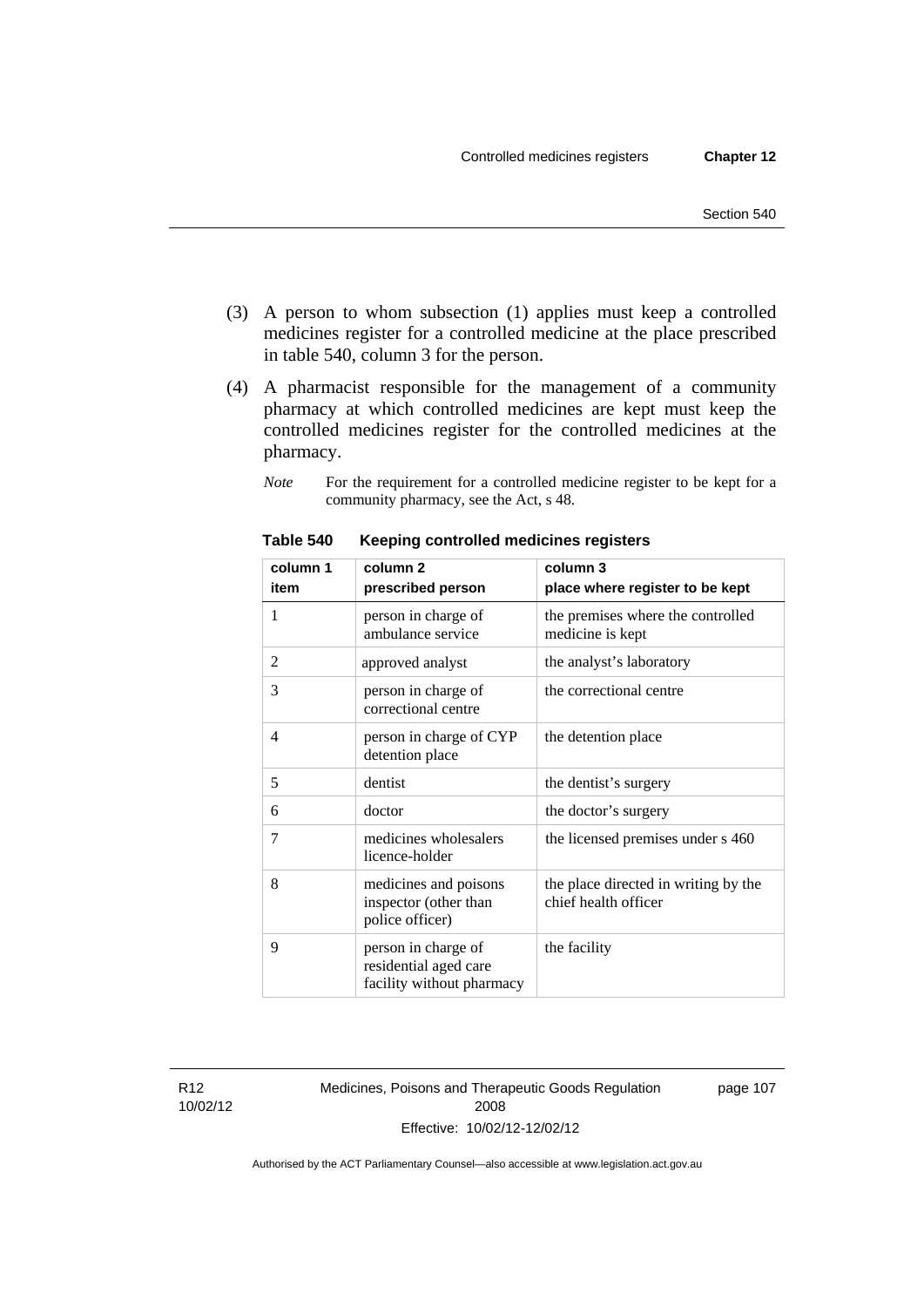#### **Chapter 12** Controlled medicines registers

#### Section 541

| column 1<br>item | column 2<br>prescribed person                                                                                    | column 3<br>place where register to be kept      |
|------------------|------------------------------------------------------------------------------------------------------------------|--------------------------------------------------|
| 10               | person in charge of<br>residential disability care<br>facility without pharmacy                                  | the facility                                     |
| 11               | supervisor of program<br>under controlled<br>medicines research and<br>education program<br>licence              | the premises where program is being<br>conducted |
| 12               | veterinary surgeon                                                                                               | the veterinary surgeon's surgery                 |
| 13               | person in charge of ward<br>(including an opioid<br>dependency treatment<br>centre operated by the<br>Territory) | the ward                                         |
| 14               | nurse practitioner                                                                                               | the nurse practitioner's place of<br>practice    |

# **541 Keeping of controlled medicines registers by first-aid kit holders—Act, s 48 (a) and s 50 (1) (b) and (2) (b)**

(1) In this section:

*designated person* means—

- (a) a dentist, doctor, nurse practitioner or veterinary surgeon; or
- (b) an ambulance officer employed by the Commonwealth, the Territory or a State; or
- (c) a first-aid kit licence-holder.
- *Note 1 Dentist*, *doctor* and *veterinary surgeon* does not include an intern or trainee (see defs of these terms in dict).
- *Note 2 Nurse practitioner* does not include a person holding limited or provisional registration to practise as a nurse practitioner (see dict).
- *Note 3 State* includes a territory (see Legislation Act, dict, pt 1).

page 108 Medicines, Poisons and Therapeutic Goods Regulation 2008 Effective: 10/02/12-12/02/12

R12 10/02/12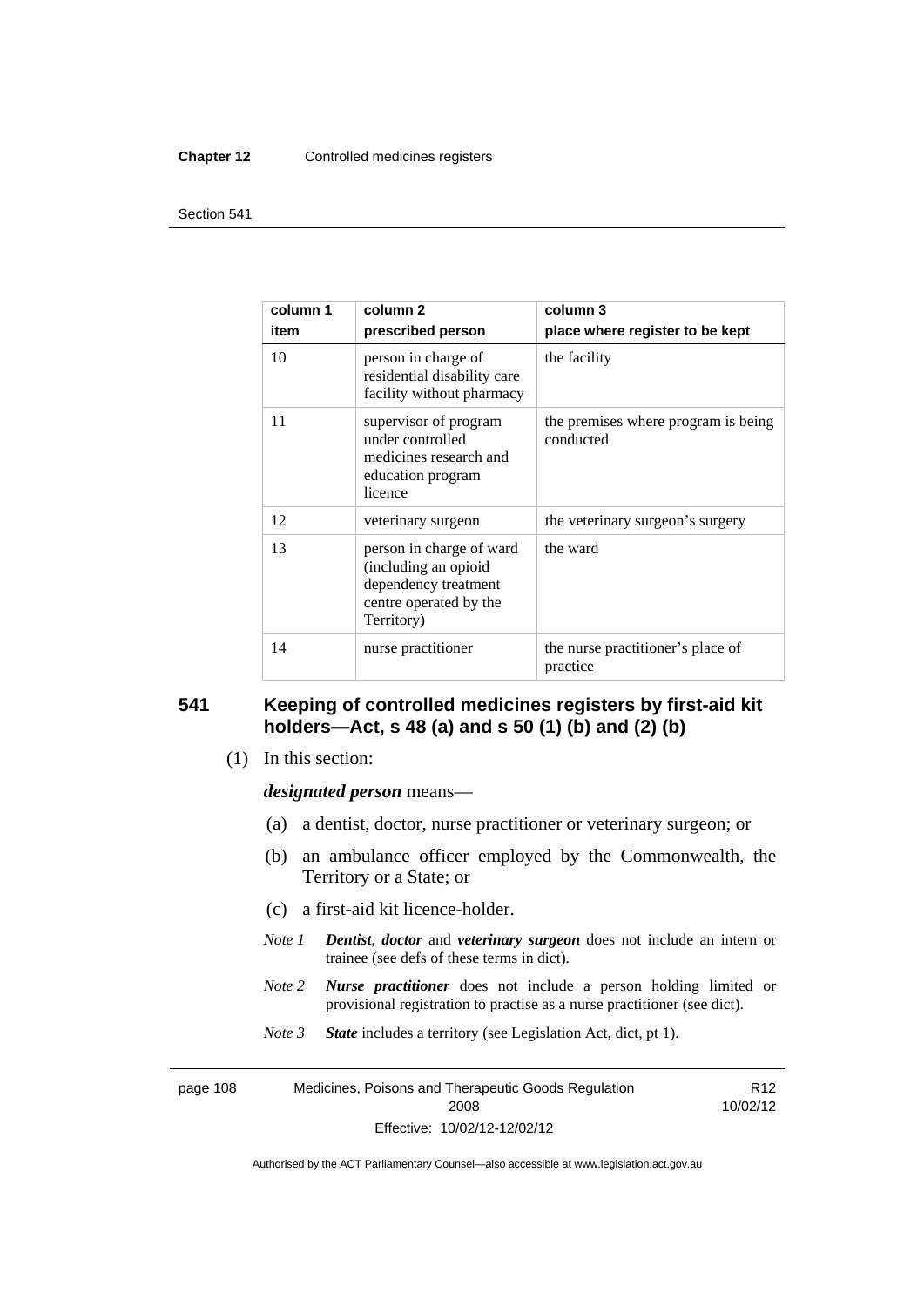(2) A designated person who possesses a first-aid kit containing a controlled medicine must keep the controlled medicines register for the controlled medicine with the first-aid kit.

# **542 Form of controlled medicines registers—Act, s 49 (1) (b) and (2) (b)**

- (1) Each page in a controlled medicines register must relate to a single form and strength of a controlled medicine.
- (2) If a controlled medicines register is kept electronically, a separate record must be used for each form and strength of controlled medicine kept.

# **543 Making entries in controlled medicines registers— Act, s 51 (1) (b)**

- (1) The following details for a dealing with a controlled medicine are prescribed:
	- (a) the nature of the dealing;
	- (b) the date of the dealing;
	- (c) the medicine, and the form, strength and quantity of the medicine, dealt with;
	- (d) if the dealing is receiving the medicine—the name and address of the supplier;
	- (e) if the dealing is supplying the medicine—the name and address of the person to whom it is supplied;
	- (f) if the medicine is supplied on a prescription—the prescriber's name and suburb and the prescription's number under section 123 (l) (Labelling dispensed medicines—Act, s 60 (1) (c) (i) and (2) (c) (i));

page 109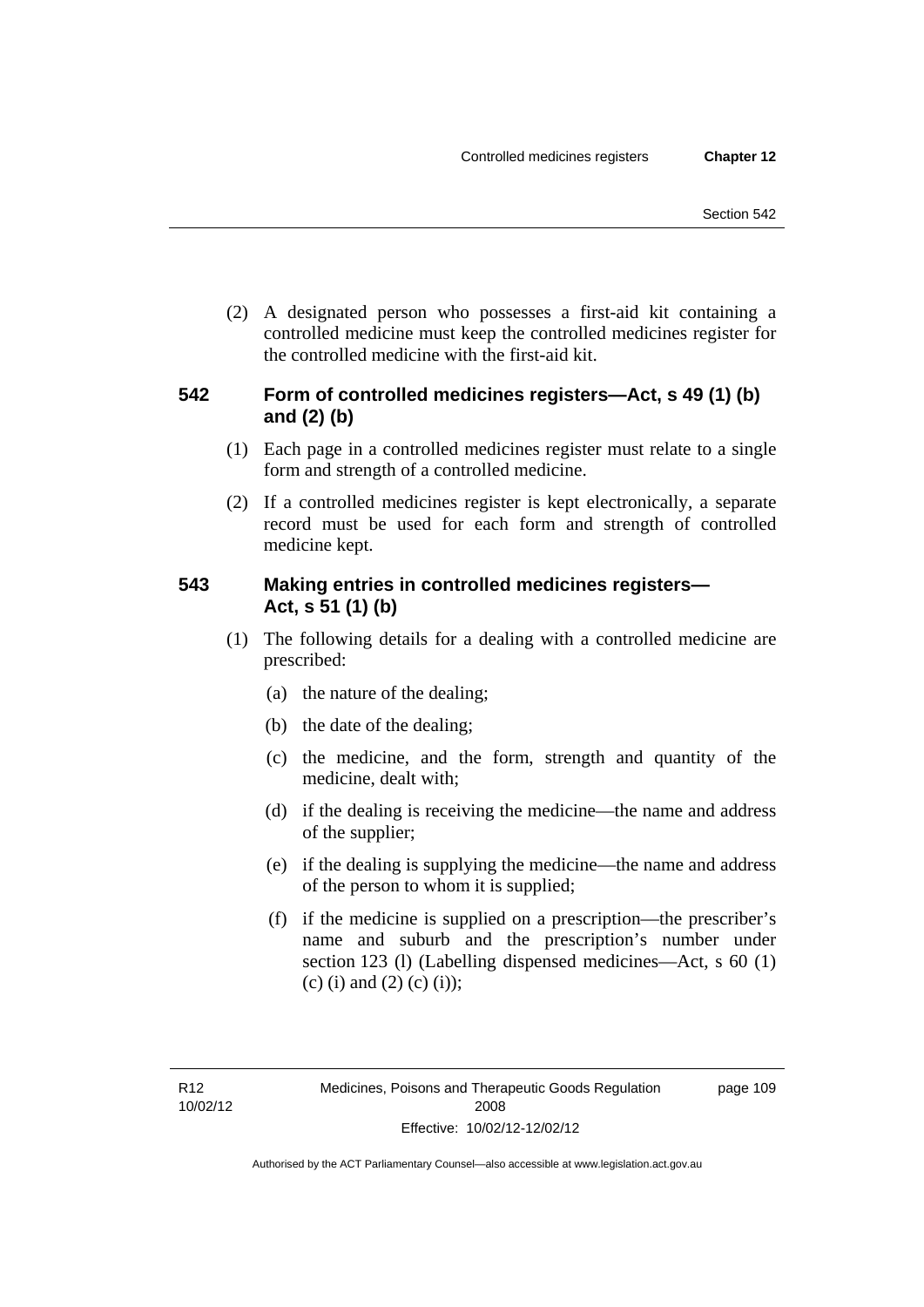Section 543

- (g) if the medicine is supplied on a requisition—the requisition's number under section 132 (e) (Labelling medicines supplied on requisition—Act, s 60 (1) (c) (i) and (2) (c) (i));
- (h) if the medicine is supplied on a purchase order—the date of the purchase order;
- (i) if the Act, section 53 (Registers—witnessing administration of medicines) applies to the dealing—the name of the person to whom the medicine is administered;
- (j) the quantity of the medicine held after the dealing.
- (2) However, subsection (1) (i) does not apply in relation to a controlled medicine dispensed in a dose administration aid for—
	- (a) a patient at a residential aged care facility or residential disability care facility; or
	- (b) a detainee at a correctional centre; or
	- (c) a young detainee at a CYP detention place.
- (3) A dealing with a controlled medicine must be entered in—
	- (a) if the dealing happens in a pharmacy at an institution—the controlled medicines register kept at the pharmacy; or
	- (b) if the dealing happens in a ward at an institution—the controlled medicines register kept at the ward; or
	- (c) if the person must keep both a controlled medicines register for a first-aid kit and another controlled medicines register—
		- (i) for a dealing with a controlled medicine to which the first-aid kit relates—the controlled medicines register for the kit; or
		- (ii) for any other dealing by the person—the other controlled medicines register; or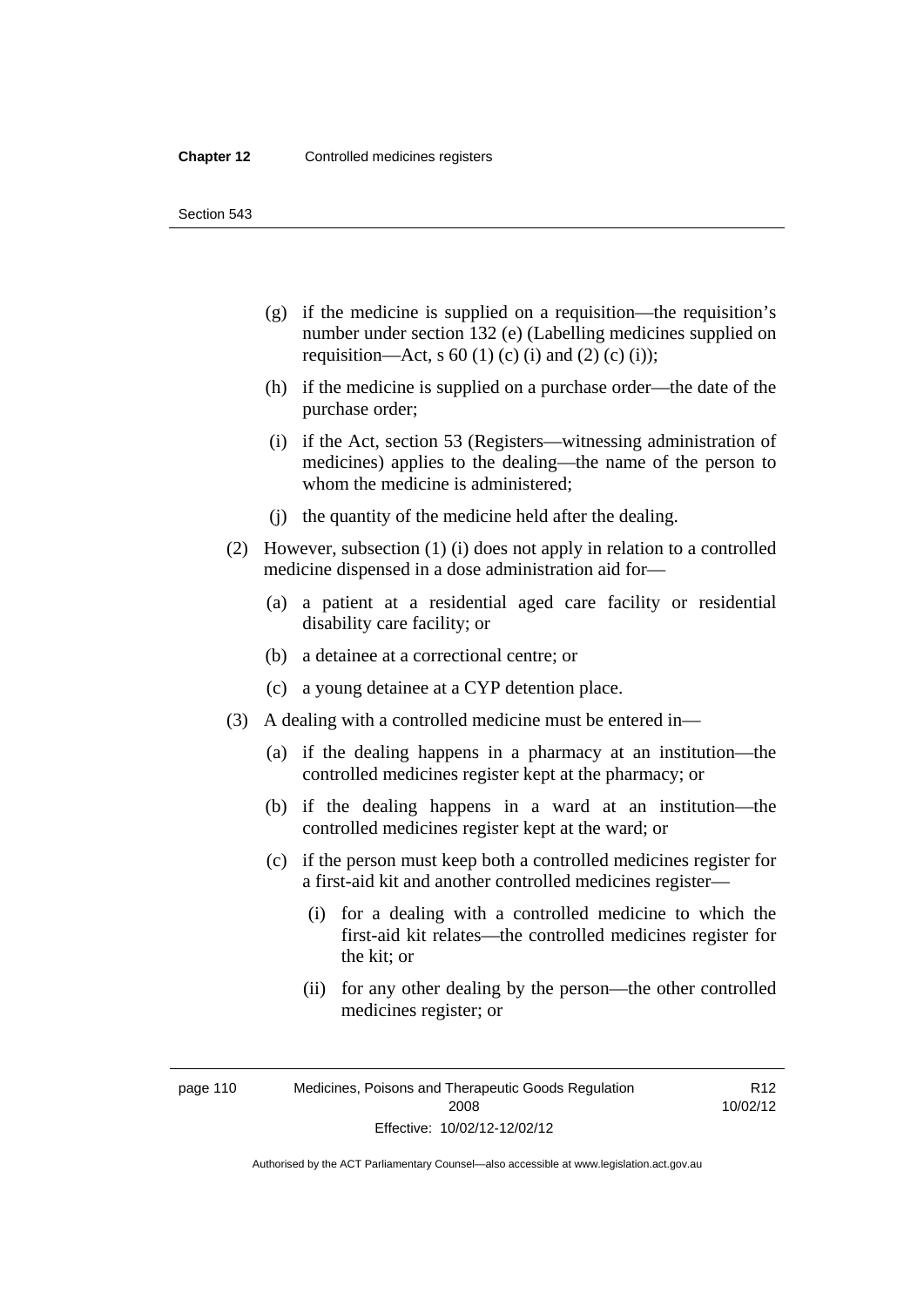(d) in any other case—the controlled medicines register the person must keep.

# **544 Prescribed witnesses for administration of controlled medicines—Act, s 53 (a) and (b)**

The following people are prescribed as witnesses in relation to the administration of a controlled medicine:

- (a) if the medicine is administered by an intern doctor—a dentist, doctor, midwife, nurse, nurse practitioner or pharmacist;
- (b) if the medicine is administered by a person who is not an intern doctor—
	- (i) a person prescribed under paragraph (a); or
	- (ii) an intern doctor or enrolled nurse.
- *Note Dentist*, *doctor* and *pharmacist* does not include an intern or trainee (see defs of these terms in dict).

# **545 Prescribed witnesses for discarding of controlled medicines—Act, s 54 (a) and (b)**

- (1) The following people are prescribed as witnesses in relation to the discarding of a controlled medicine:
	- (a) an ambulance officer employed by the Commonwealth, the Territory or a State;
	- (b) an approved analyst;
	- (c) a dentist;
	- (d) a doctor;
	- (e) a medicines and poisons inspector;
	- (f) a midwife;
	- (g) a nurse;

R12 10/02/12 page 111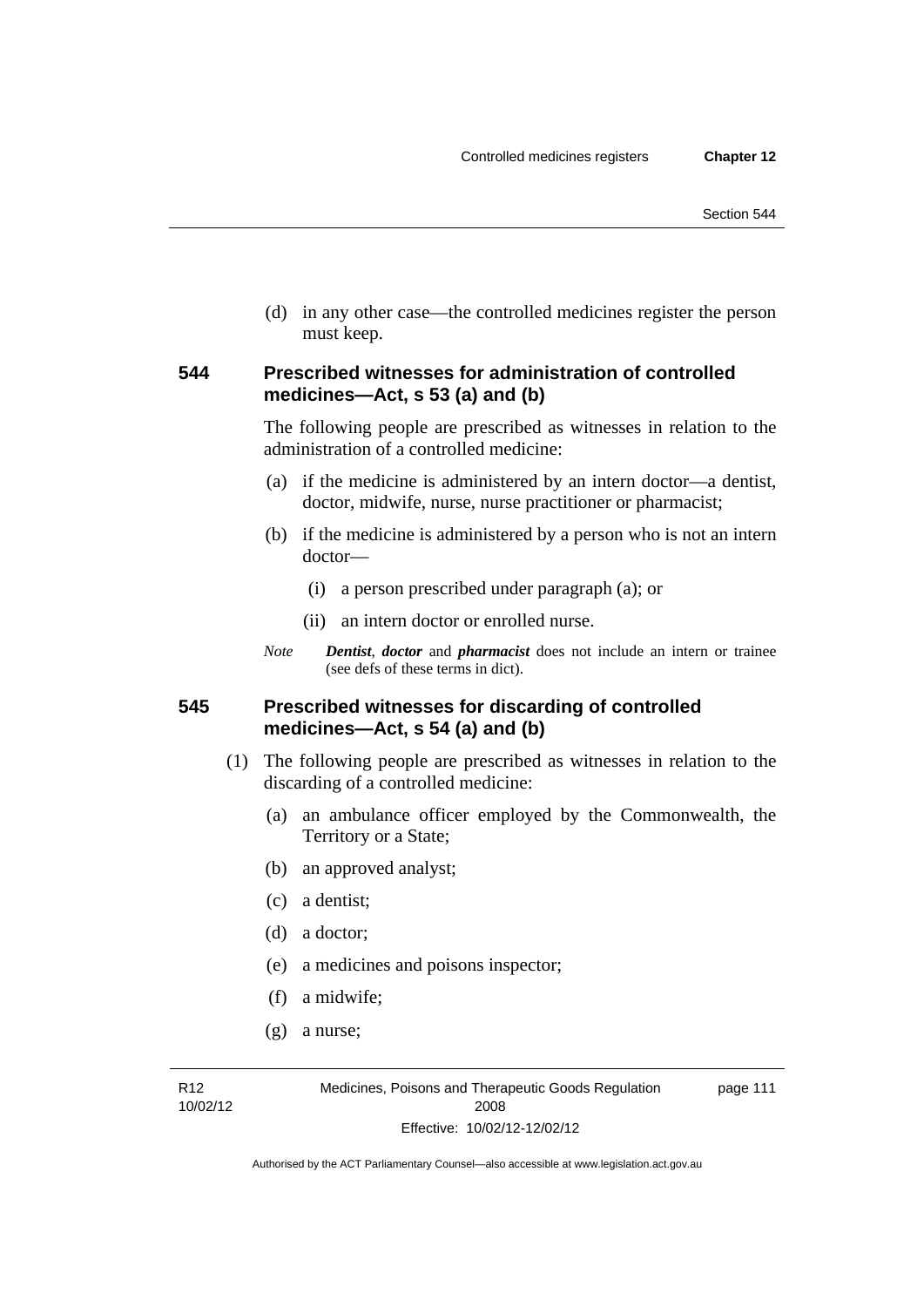- (h) a nurse practitioner;
- (i) a pharmacist;
- (j) a veterinary surgeon.
- *Note 1 Approved analyst*—see the dictionary.
- *Note 2 Dentist*, *doctor*, *pharmacist* and *veterinary surgeon* does not include an intern or trainee (see defs of these terms in dict).
- *Note 3 Nurse* does not include an enrolled nurse (see Legislation Act, dict, pt 1).
- *Note 4* See s 390 for the discarding of the residue of a controlled medicine left after administration.
- (2) However, a person mentioned in subsection (1) must not be a prescribed witness to the discarding of a controlled medicine if the person is—
	- (a) related to, a close friend of or employed by the person discarding the medicine; or
	- (b) the supervisor of the person discarding the medicine; or
	- (c) supervised by the person discarding the medicine.

# **546 Changes etc to entries in controlled medicines registers—Act, s 55 (2) (b)**

- (1) An entry in a paper-based controlled medicines register may be amended by the person who made the entry by—
	- (a) the person signing and dating a marginal note or footnote that gives the date of the amendment and the amended details; and
	- (b) if the entry relates to administering a controlled medicine—
		- (i) the amendment being witnessed by a person prescribed under section 544 (Prescribed witnesses for administration of controlled medicines—Act, s 53 (a) and (b)); and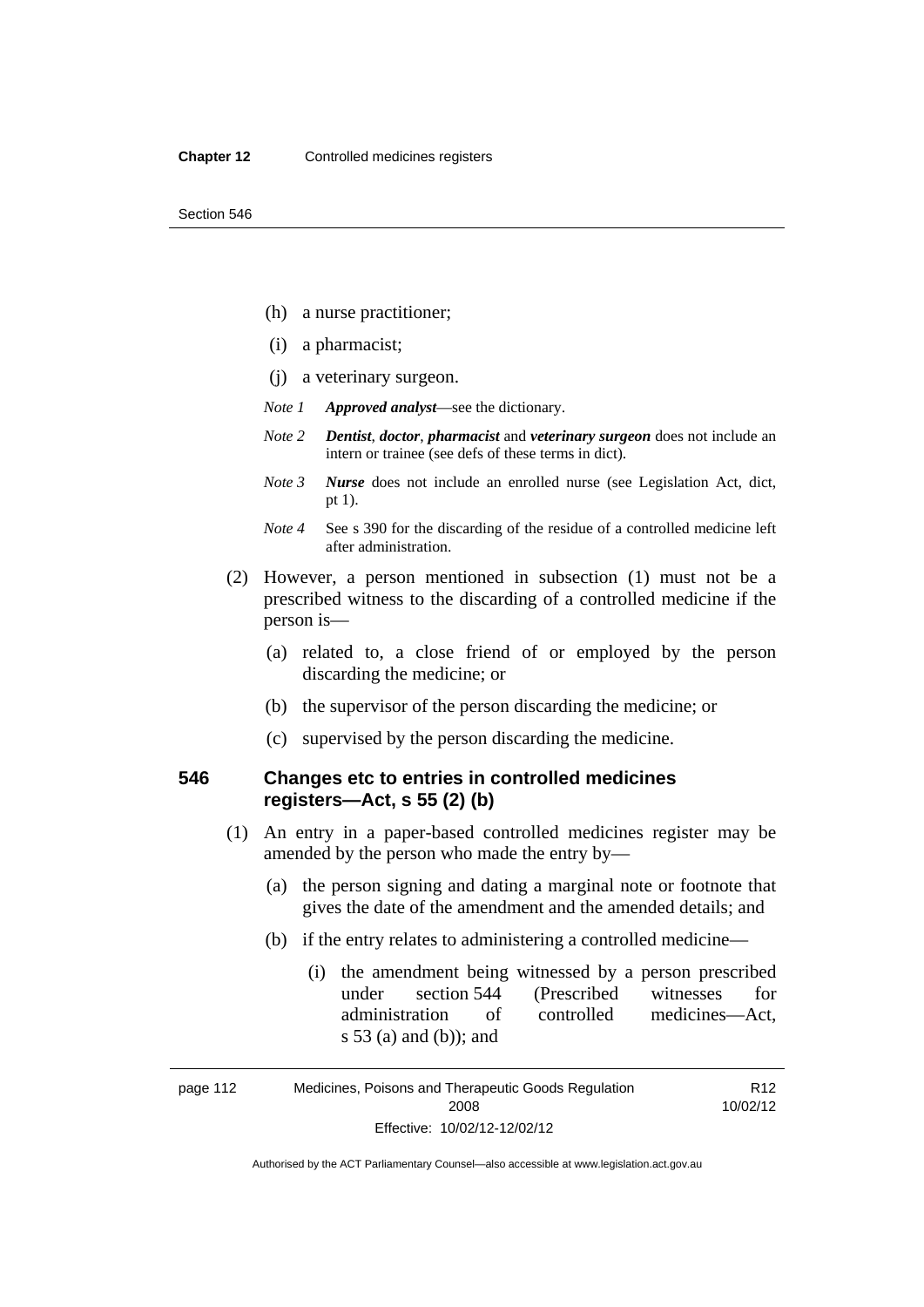- (ii) the witness signing the amendment as witness; and
- (c) if the entry relates to the discarding of a controlled medicine—
	- (i) the amendment being witnessed by a person prescribed under section 545 (Prescribed witnesses for discarding of controlled medicines—Act, s 54 (a) and (b)); and
	- (ii) the witness signing the amendment as witness.
- (2) An entry in an electronic controlled medicines register may be amended by the person who made the entry by the person attaching or linking, by electronic means, a document that includes—
	- (a) the person's signature, the date and the amended details; and
	- (b) if the entry relates to administering a controlled medicine—the signature as witness of a person prescribed under section 544; and
	- (c) if the entry relates to the discarding of a controlled medicine the signature as witness of a person prescribed under section 545.

R12 10/02/12 page 113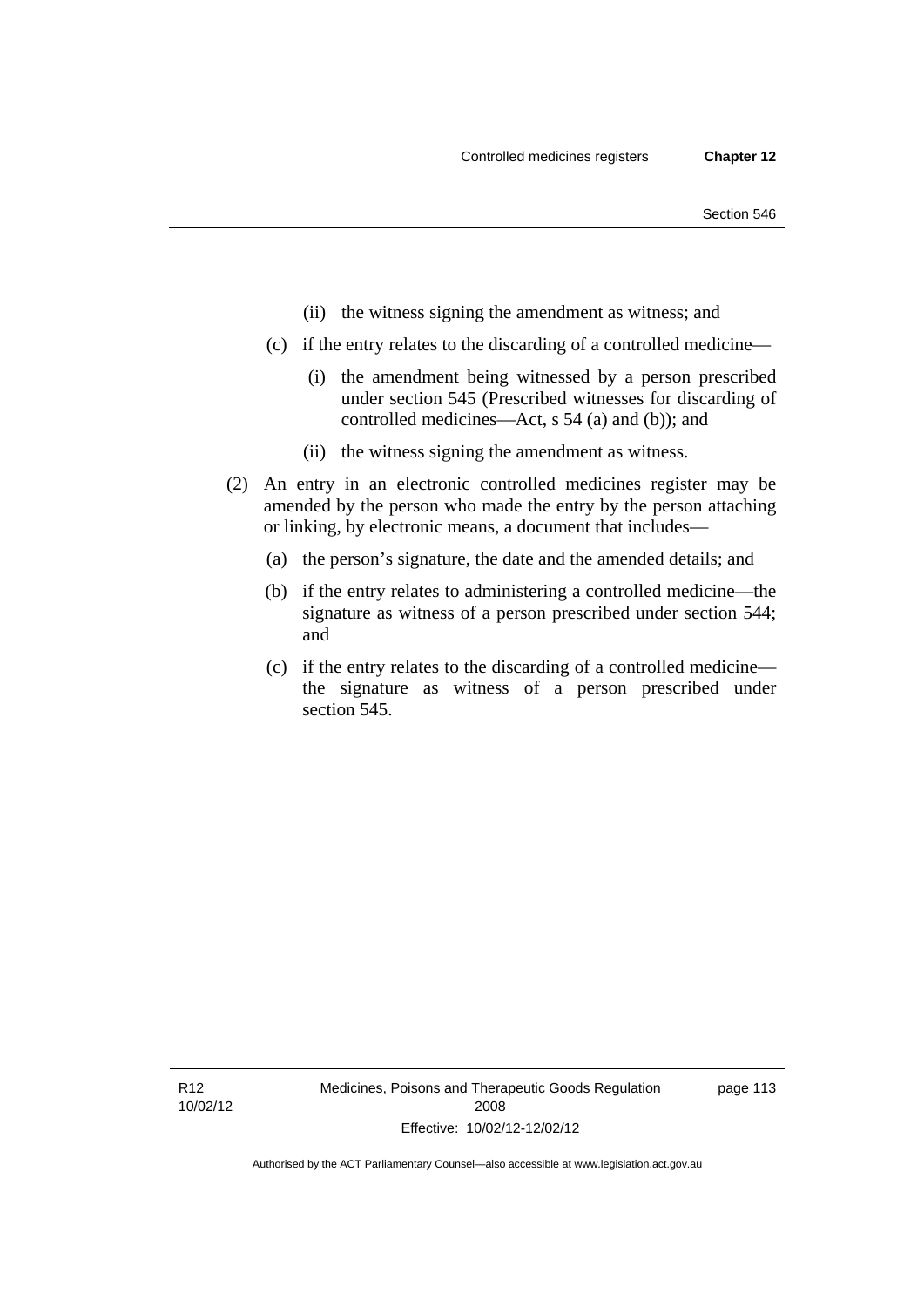# **Chapter 13 Controlled medicines and appendix D medicines approvals for human use**

# **Part 13.1 Controlled medicines approvals**

*Note* It is a condition of an authorisation to prescribe a controlled medicine for human use that the prescriber has an approval under this part (see s 31 (d)).

# **Division 13.1.1 Preliminary**

# **550 Meaning of** *controlled medicines approval*

In this regulation:

*controlled medicines approval* means an approval to prescribe a controlled medicine under—

- (a) division 13.1.2 (Standing controlled medicines approvals); or
- (b) division 13.1.3 (Chief health officer controlled medicines approvals).

# **551 Meaning of** *designated prescriber***—pt 13.1**

In this part:

*designated prescriber* means a prescriber (other than a veterinary surgeon or trainee veterinary surgeon) in relation to whom prescribing a controlled medicine is included in schedule 1, column 3.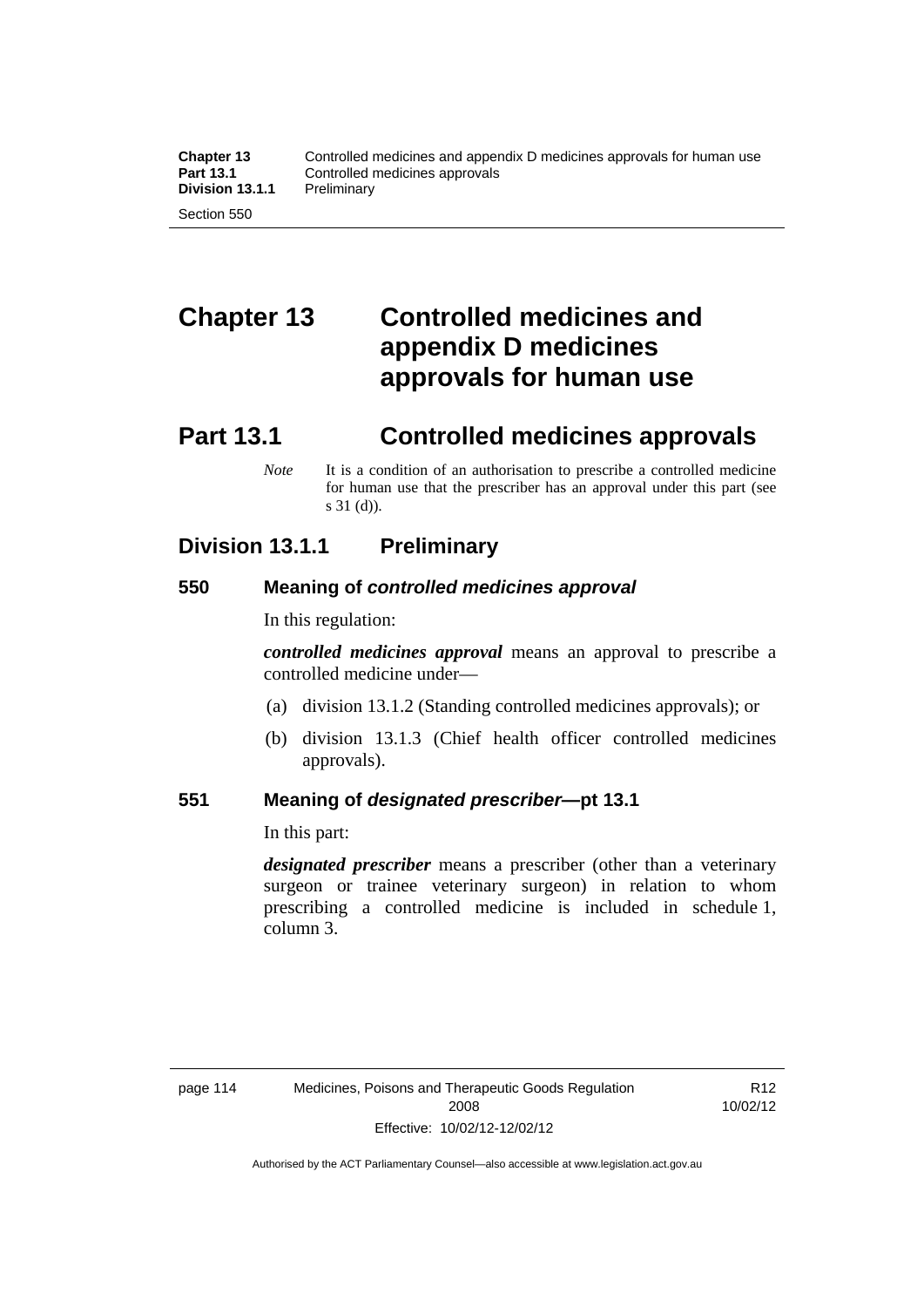# **Division 13.1.2 Standing controlled medicines approvals**

### **555 Standing approval to prescribe controlled medicines for hospital in-patients**

A designated prescriber is approved to prescribe a controlled medicine for a patient of the prescriber if the patient is an in-patient at a hospital.

*Note* A *hospice* is a hospital (see *The Macquarie Dictionary*, 4th ed).

### **556 Standing approval to prescribe controlled medicines for short-term treatment**

A designated prescriber is approved to prescribe a controlled medicine for a patient of the prescriber if—

- (a) the prescriber believes on reasonable grounds that the patient is not a drug-dependant person in relation to a controlled medicine or prohibited substance; and
- (b) the prescriber believes on reasonable grounds that the patient has not been prescribed a controlled medicine within the 2-month period before the prescriber prescribes the medicine; and
- (c) the prescriber prescribes the controlled medicine for the patient's use for 2 months or less.

*Note* For long-term prescribing, see div 13.1.3.

# **557 Standing interim approval to prescribe buprenorphine and methadone for patients of certain institutions**

(1) In this section:

*doctor* includes an intern doctor acting under the direct supervision of a doctor.

page 115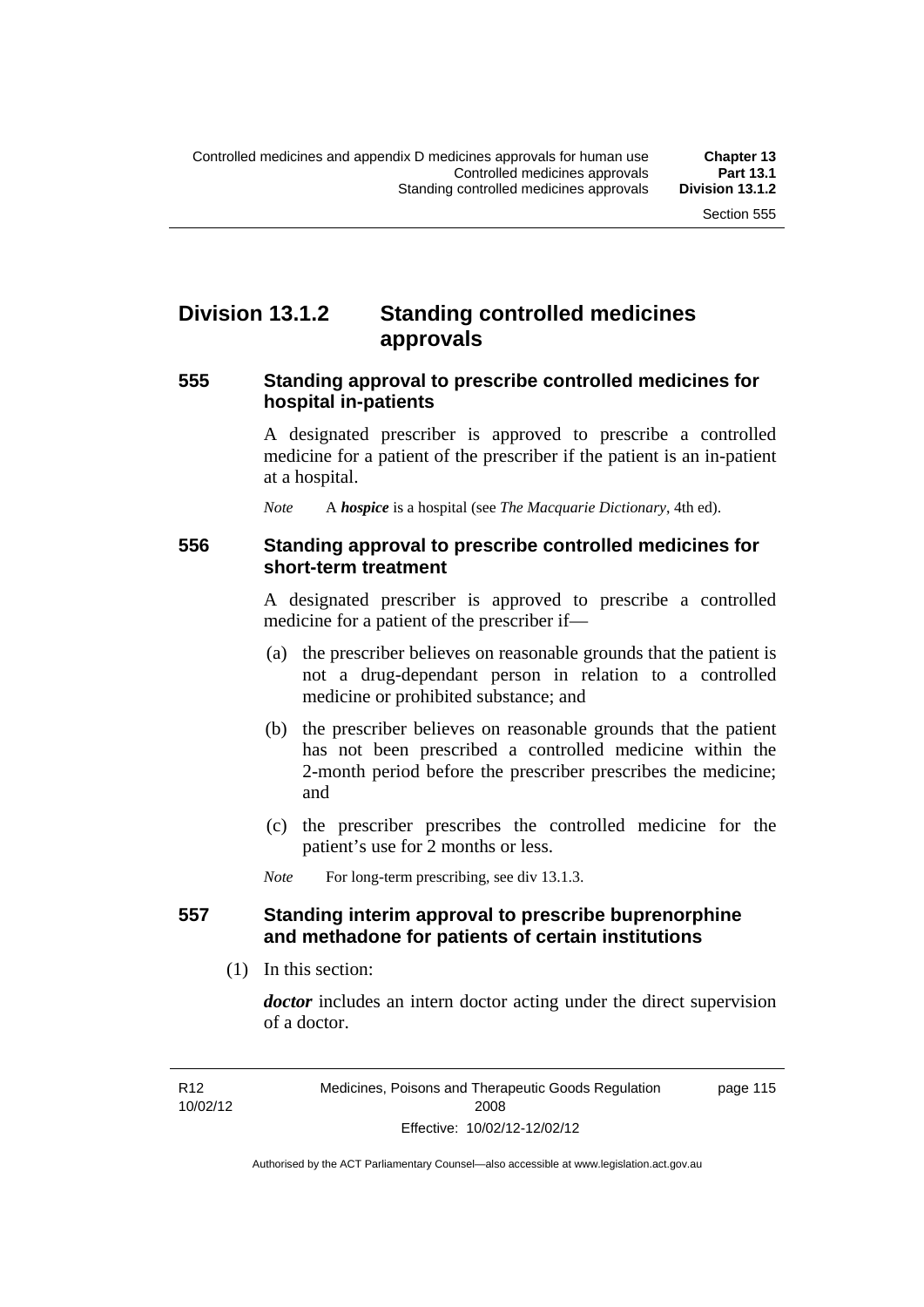- (2) A doctor is approved (the *interim approval*) to prescribe buprenorphine or methadone if—
	- (a) the doctor—
		- (i) is working at a hospital and prescribes the medicine for an outpatient at the hospital; or
		- (ii) is working at any of the following institutions and prescribes the medicine for a patient of the institution:
			- (A) a correctional centre;
			- (B) a CYP detention place;
			- (C) an opioid dependency treatment centre operated by the Territory; or
			- *Note Institution* includes a correctional centre and a CYP detention place (see s 652).
		- (iii) prescribes the medicine for a person in police custody; and
	- (b) the buprenorphine or methadone is prescribed in accordance with the opioid dependency treatment guidelines; and

*Note Opioid dependency treatment guidelines*—see the dictionary.

- (c) the doctor makes an application under section 560 to prescribe the medicine not later than 72 hours after the doctor first prescribes buprenorphine or methadone for the patient.
- (3) The interim approval ends—
	- (a) if the chief health officer approves the application under division 13.1.3—when the doctor is given notice of the approval; or
	- (b) if the application under section 560 is withdrawn—on the withdrawal of the application; or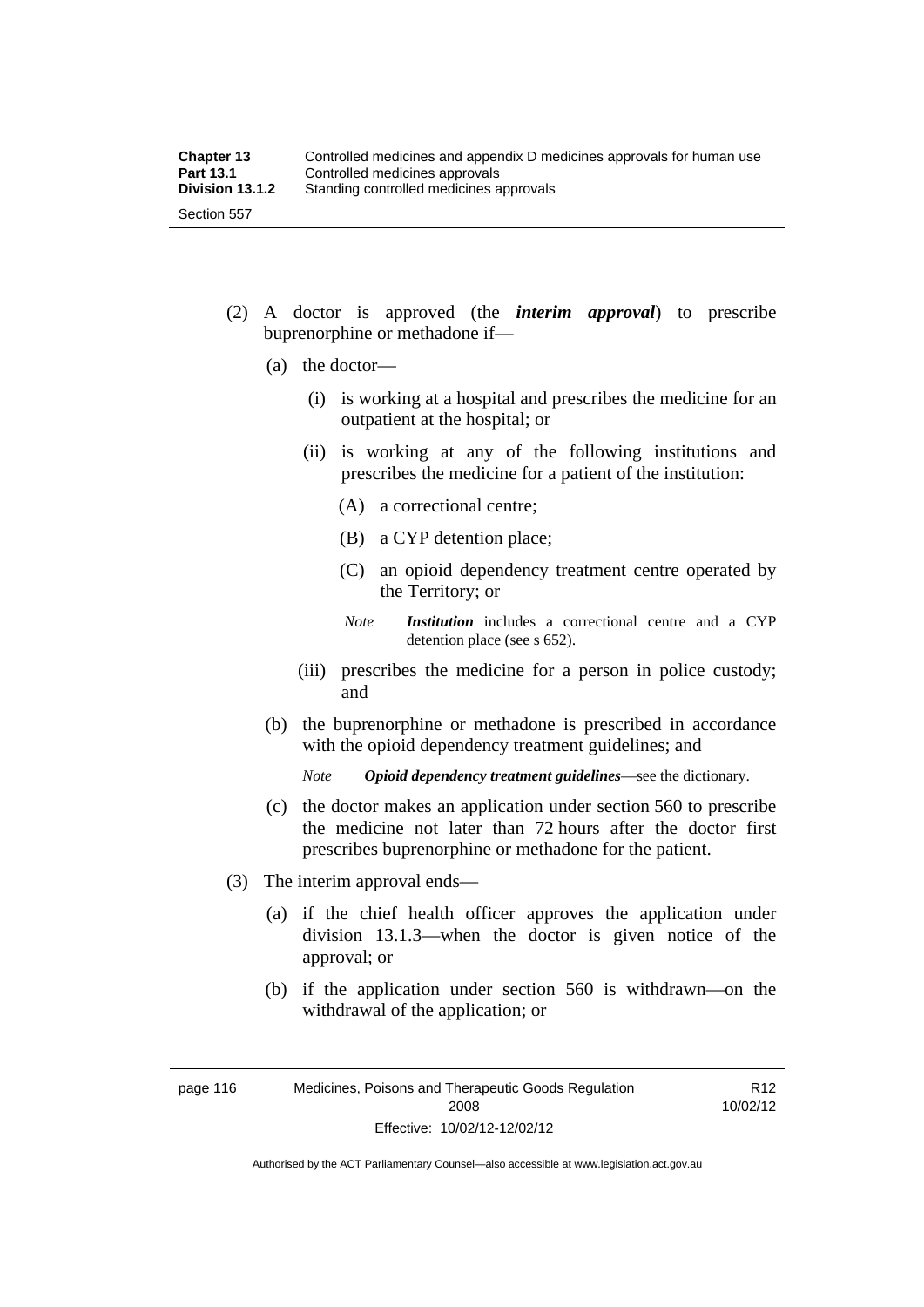- (c) if the chief health officer refuses to approve the application and the 7-day period mentioned in section 565 (2) (Applications for review of unfavourable CHO decisions for approvals) ends without an application for review being made—at the end of the 7-day period; or
- (d) if the chief health officer refers the application to the medicines advisory committee or an application is made to the committee under section 565—when the doctor is given notice of the chief health officer's decision under section 573 (Medicines advisory committee—directions to CHO).

# **Division 13.1.3 Chief health officer controlled medicines approvals**

# **560 Applications for CHO controlled medicines approvals**

- (1) A designated prescriber may apply to the chief health officer for approval to prescribe a controlled medicine.
- (2) An application under subsection (1) must—
	- (a) be for approval to prescribe a controlled medicine for a single individual; and
	- (b) be made in a way determined by the chief health officer.

#### **Examples**

telephone, email and fax

- *Note 1* If a form is approved under the Act, s 198 for this provision, the form must be used.
- *Note 2* An example is part of the regulation, is not exhaustive and may extend, but does not limit, the meaning of the provision in which it appears (see Legislation Act, s 126 and s 132).
- (3) An application under subsection (1) may be made—
	- (a) on the applicant's own behalf; or

R12 10/02/12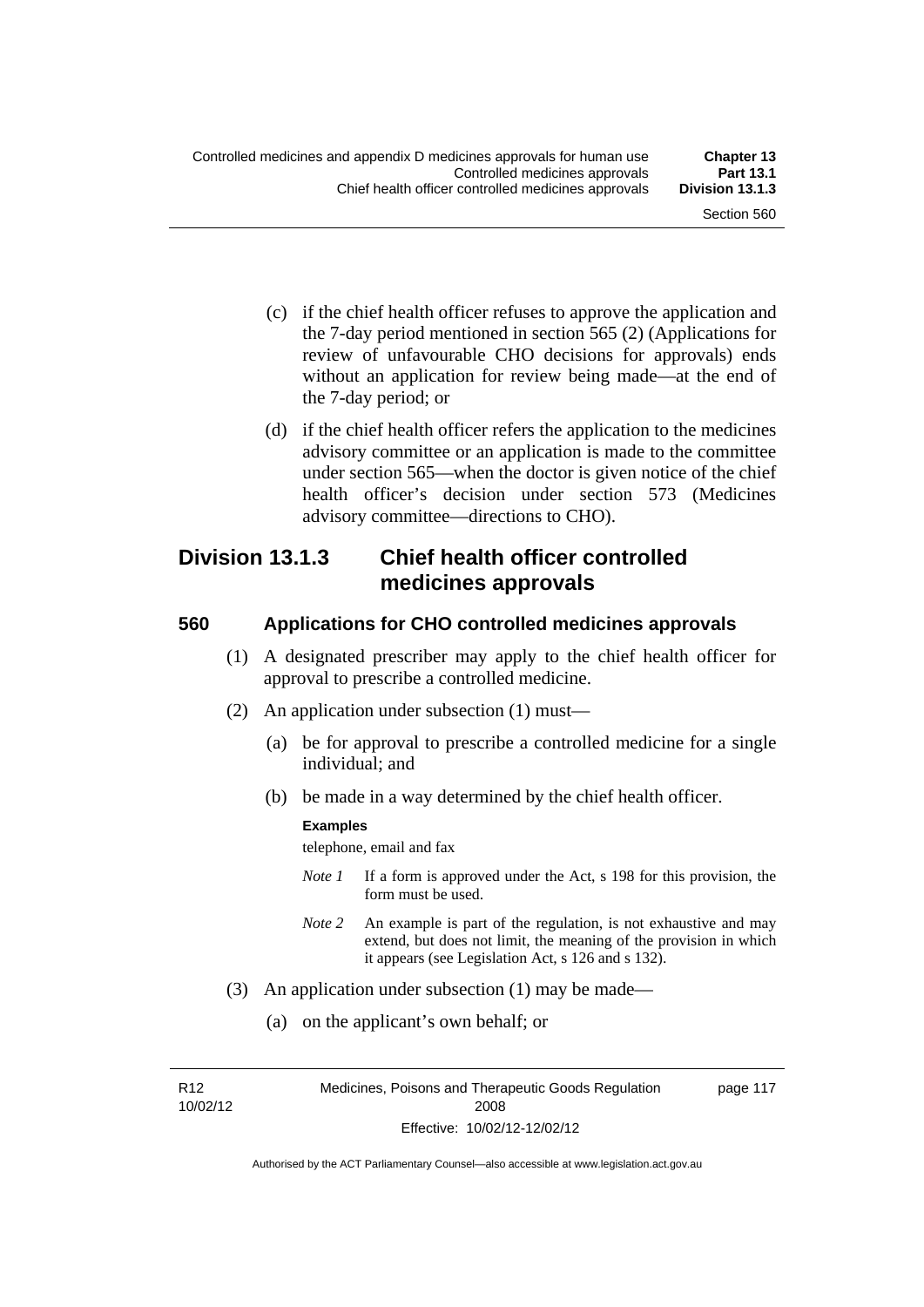- (b) on the applicant's own behalf and on behalf of 1 or more other named designated prescribers; or
- (c) on behalf of a group of designated prescribers that includes the applicant and who practise at the same premises.

#### **Example**

the doctors practising at a suburban medical practice so that if a person's usual doctor is unavailable another doctor at the practice can, under the approval, prescribe the controlled medicine

(4) A determination under subsection (2) (b) is a notifiable instrument.

*Note* A notifiable instrument must be notified under the Legislation Act.

### **561 Requirements for CHO controlled medicines approval applications**

- (1) An application by a designated prescriber for an approval to prescribe a controlled medicine for a patient must include the following:
	- (a) the designated prescriber's name and address;
	- (b) if the application is made on behalf of a group of designated prescribers—the names of the designated prescribers or a description of the group;
	- (c) the medicine, and the form, strength and quantity of the medicine, to be prescribed;

*Note* For morphine or oxycodone for a terminally ill person, see s (2).

- (d) the daily dose of the medicine and, if more than 1 form or strength of the medicine is to be prescribed, the dose for each form or strength;
- (e) the patient's name and home address;
- (f) the condition from which the patient is suffering that, in the designated prescriber's opinion, requires treatment with the medicine;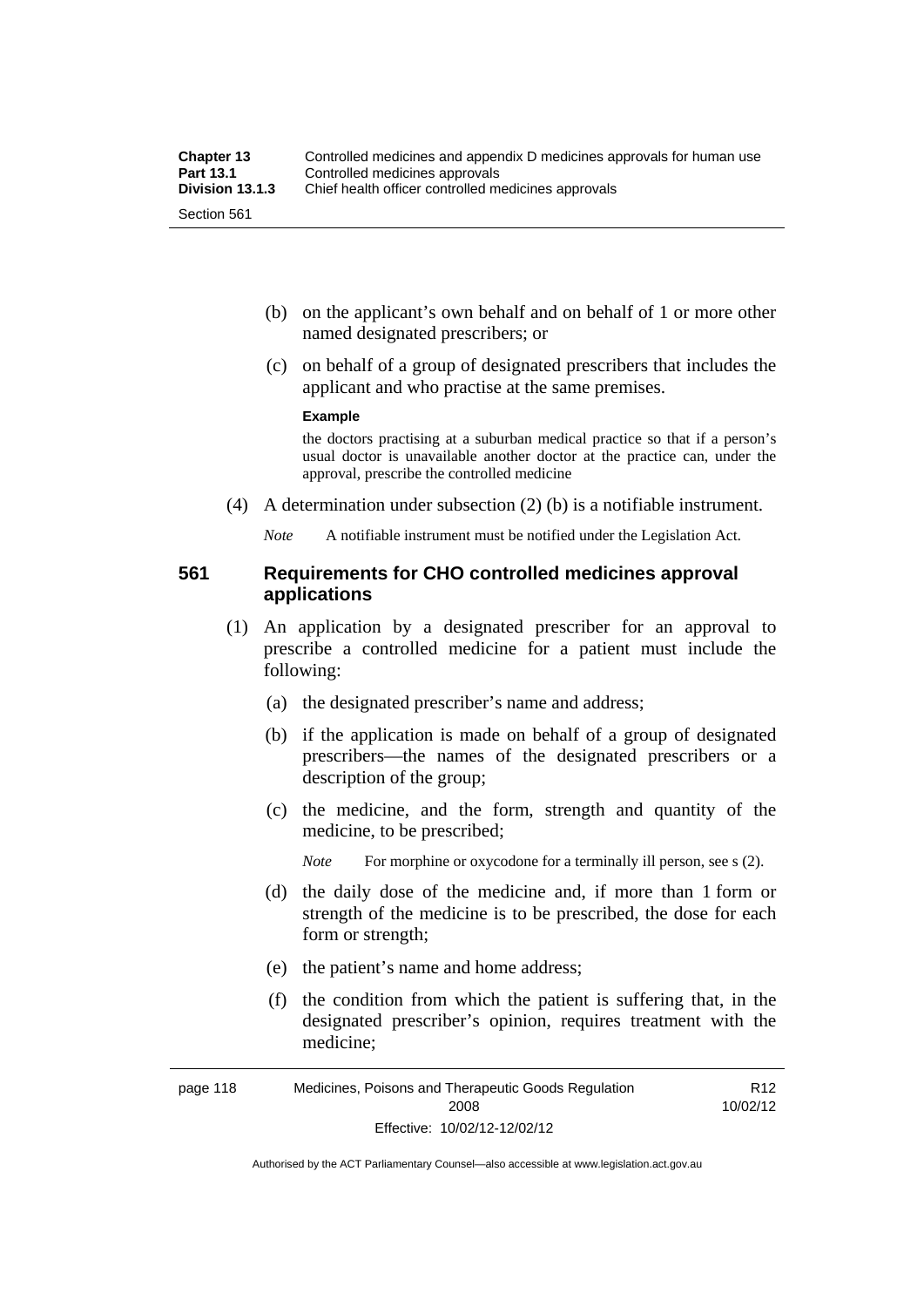page 119

- (g) whether, in the designated prescriber's opinion, based on reasonable grounds, the patient is a drug-dependent person in relation to a controlled medicine or prohibited substance.
- (2) However, for subsection (1) (c), if the controlled medicine is morphine or oxycodone for a person with a terminal illness, the application may be made for all forms, strengths and quantities of the medicine.
- (3) To remove any doubt, the application may include any other information the designated prescriber considers relevant.
- (4) The chief health officer may ask the designated prescriber for any other information reasonably required to decide the application, including, for example, further information about the patient's treatment.
	- *Note* An example is part of the regulation, is not exhaustive and may extend, but does not limit, the meaning of the provision in which it appears (see Legislation Act, s 126 and s 132).

### **562 CHO decision on applications to prescribe controlled medicines**

- (1) On application under section 560, the chief health officer must—
	- (a) approve the application in the terms applied for; or
	- (b) approve the application in terms different from those applied for; or
	- (c) refuse to approve the application; or
	- (d) refer the application to the medicines advisory committee.
	- *Note 1* An approval may include conditions (see s 570).
	- *Note* 2 For the form of a controlled medicines approval by the chief health officer, see s 571.

R12 10/02/12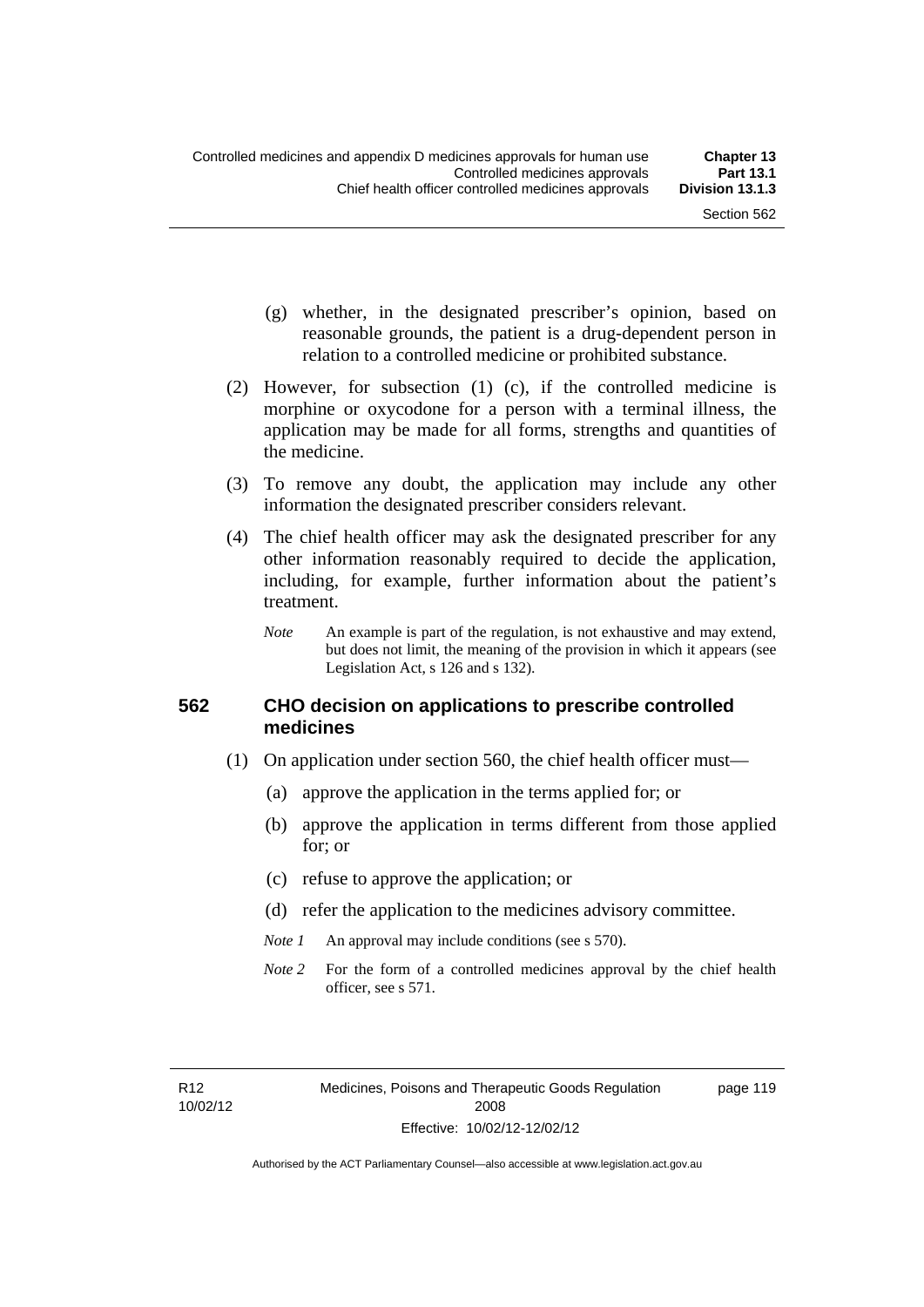| <b>Chapter 13</b> | Controlled medicines and appendix D medicines approvals for human use |  |
|-------------------|-----------------------------------------------------------------------|--|
| <b>Part 13.1</b>  | Controlled medicines approvals                                        |  |
| Division 13.1.3   | Chief health officer controlled medicines approvals                   |  |
| Section 563       |                                                                       |  |

- (2) However, the chief health officer need not decide the application if the chief health officer has asked for information under section 561 (4) and the information has not been given.
- (3) The chief health officer must give the applicant written notice of the chief health officer's decision not later than 7 days after the day the decision is made.
- (4) If the decision is made under subsection (1) (b) or (c), the notice must include information about the applicant's right to seek review of the decision under section 565 (Applications for review of unfavourable CHO decisions for approvals).

# **563 Restrictions on CHO power to approve applications for approvals**

In making a decision under section 562, the chief health officer—

- (a) must comply with any applicable guidelines made under section 574 (Medicines advisory committee—guidelines for CHO decisions on applications); and
- (b) must not approve an application to prescribe all forms, strengths and quantities of morphine or oxycodone for the treatment of a person who is terminally ill unless satisfied—
	- (i) a specialist has diagnosed the person as being terminally ill; and
	- (ii) the medicine is for use by the person for therapeutic purposes only; and
- (c) must not approve an application to prescribe buprenorphine or methadone to treat a drug-dependent person's drug-dependency unless the applicant is—
	- (i) a doctor who is working at a hospital, or an institution mentioned in section 557 (2) (a) (ii) (Standing interim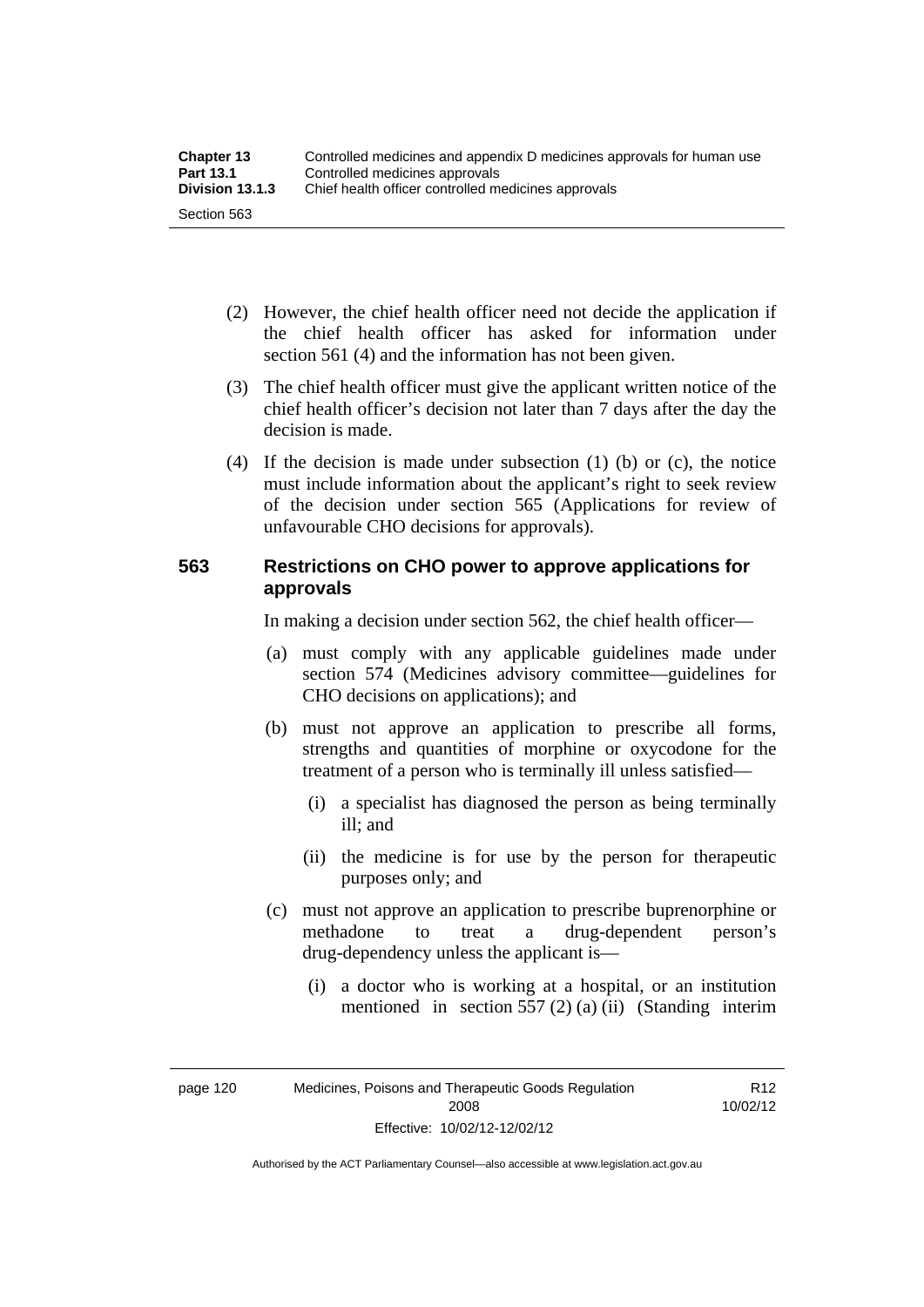approval to prescribe buprenorphine and methadone for patients of certain institutions); or

- (ii) an intern doctor who is working at a hospital, or an institution mentioned in section 557 (2) (a) (ii), and who is acting under the direct supervision of a doctor at the hospital or institution; or
- (iii) a doctor who is treating a person held in police custody; or
- (iv) a doctor who holds an endorsement under section 582 (CHO decisions on applications for endorsement to treat drug-dependency); or
- (v) a doctor who is prescribing continuing opioid dependency treatment for up to 5 drug-dependent people if—
	- (A) the people have already undergone opioid dependency treatment for at least 14 consecutive days (the *initial treatment*); and
	- (B) the initial treatment was prescribed by a doctor holding an endorsement under section 582.
	- *Note Doctor* does not include an intern doctor (see dict).

## **564 Term of CHO controlled medicines approvals**

A controlled medicines approval under this division is for the period (not longer than 1 year) stated in the approval.

## **565 Applications for review of unfavourable CHO decisions for approvals**

- (1) This section applies if, under section 562, the chief health officer—
	- (a) approves an application for a controlled medicines approval in terms different from those applied for; or

page 121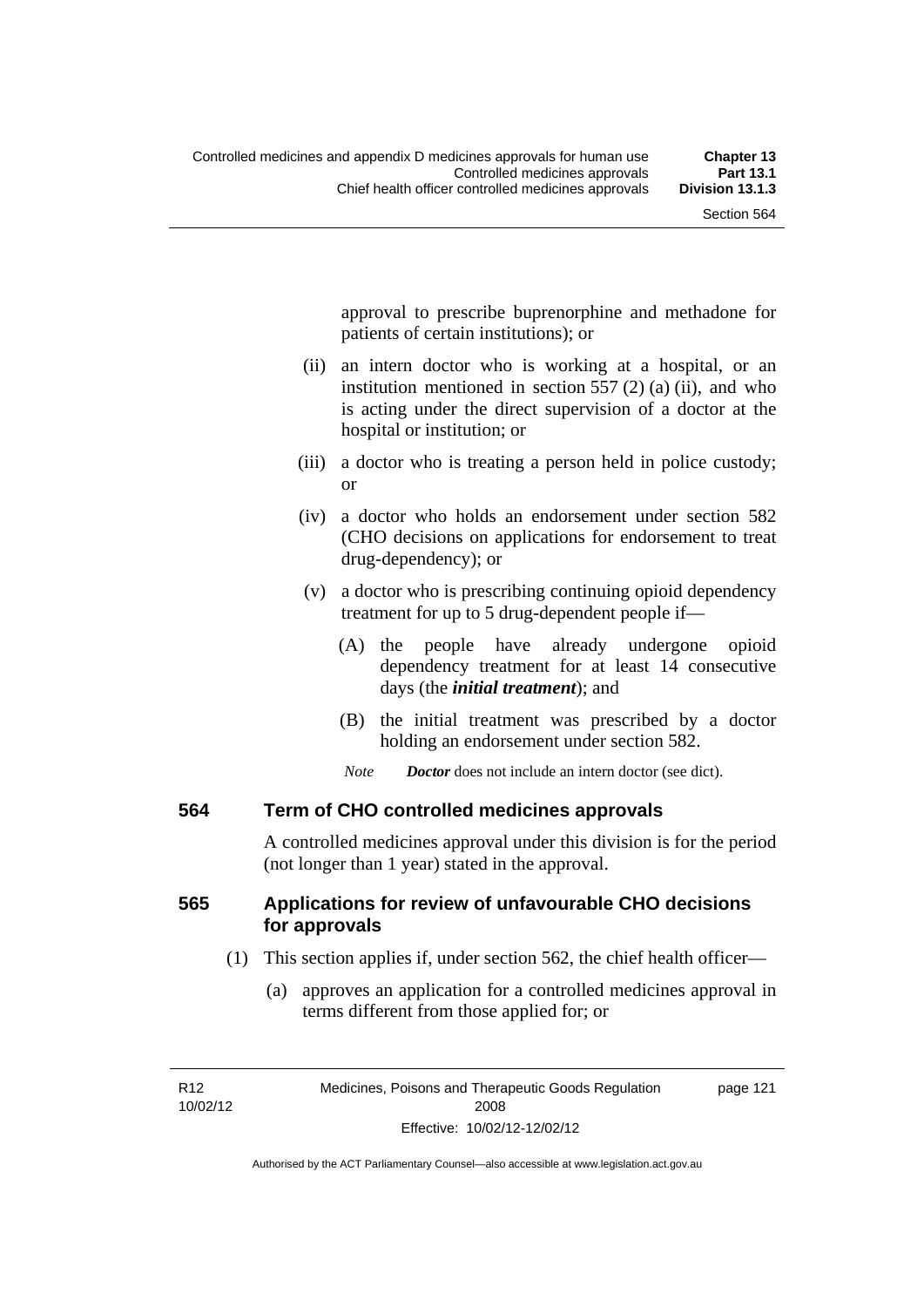- (b) refuses to approve the application for an approval.
- (2) The applicant for the approval may, not later than 7 days after the day the person receives written notice of the decision, apply to the medicines advisory committee for review of the decision.
- (3) The application for review—
	- (a) must be in writing signed by the applicant; and
	- (b) must set out the grounds for the application; and
	- (c) may include any information that the applicant considers appropriate for the review.

### **566 Medicines advisory committee—referred applications and review of unfavourable CHO decisions**

- (1) This section applies to an application—
	- (a) for approval to prescribe a controlled medicine referred to the medicines advisory committee under section 562 (1) (d); or
	- (b) under section 565 for review of a decision of the chief health officer on an application for a controlled medicines approval.
- (2) The medicines advisory committee may, in writing, ask the applicant to give the committee further information about the treatment of the person to whom the application relates not later than a stated reasonable time.
- (3) After considering the application and any further information provided in accordance with a notice under subsection (2), the medicines advisory committee must—
	- (a) for an application for review of a decision by the chief health officer—
		- (i) direct the chief health officer to confirm the decision made; or

R12 10/02/12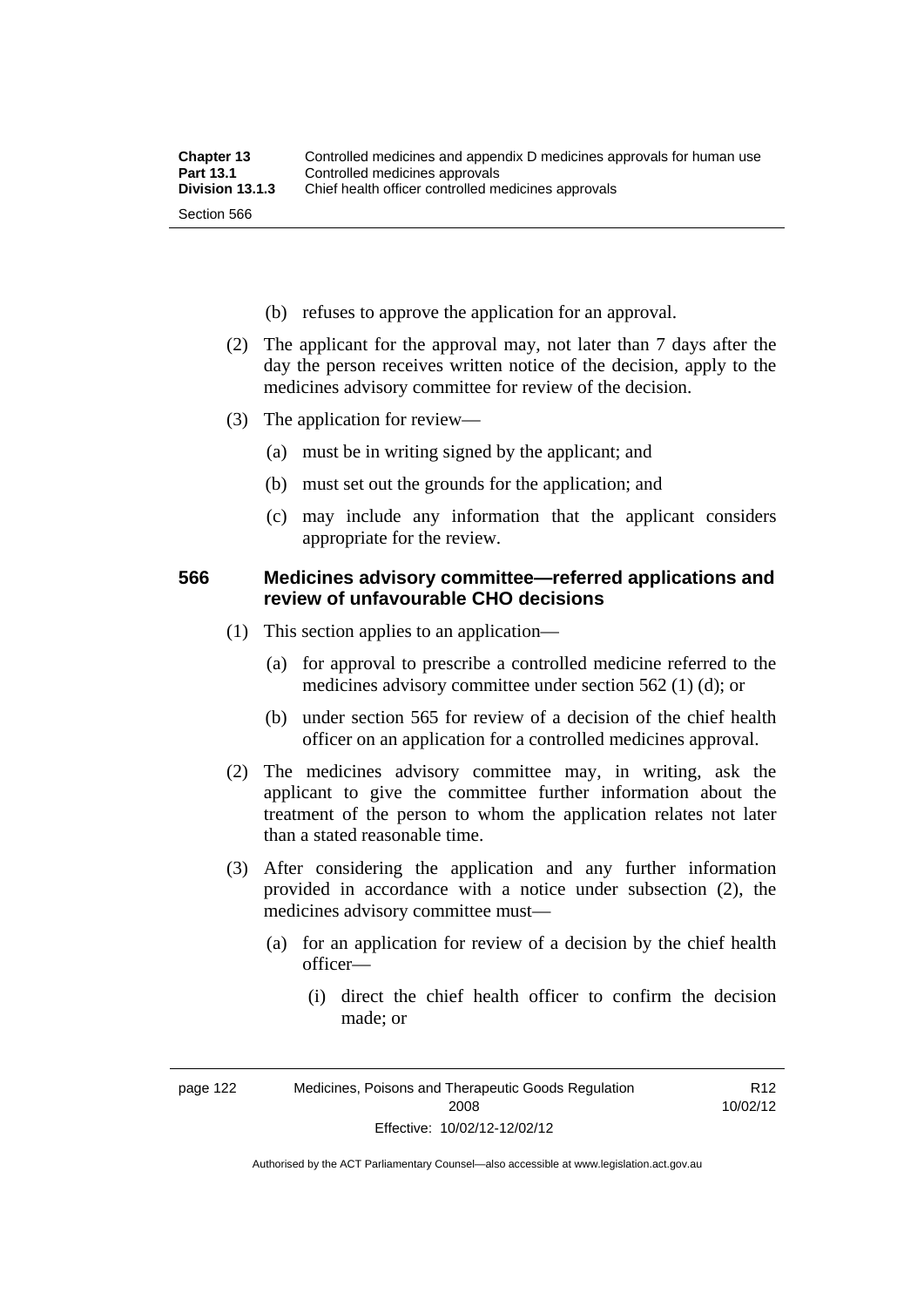page 123

- (ii) do both of the following:
	- (A) direct the chief health officer to revoke the decision made;
	- (B) give the chief health officer a direction under paragraph  $(b)$   $(i)$ ,  $(ii)$  or  $(iii)$ ; or
- (b) direct the chief health officer—
	- (i) to approve the application to prescribe a controlled medicine in the terms applied for; or
	- (ii) to approve the application in terms different from those applied for; or
	- (iii) to refuse to approve the application.
- *Note 1* The medicines advisory committee may direct the chief health officer to include conditions in the approval (see s 570 (2)).

*Note* 2 The chief health officer must comply with a direction (see s 573).

(4) A direction must be in writing.

## **567 Amendment and revocation of controlled medicines approvals**

- (1) The chief health officer may amend or revoke a controlled medicines approval on the chief health officer's own initiative and without consulting the medicines advisory committee.
- (2) The medicines advisory committee may direct the chief health officer to amend or revoke a controlled medicines approval, whether or not the approval was given at the direction of the committee.

*Note* The chief health officer must comply with a direction (see s 573).

(3) A direction under subsection (2) must be in writing.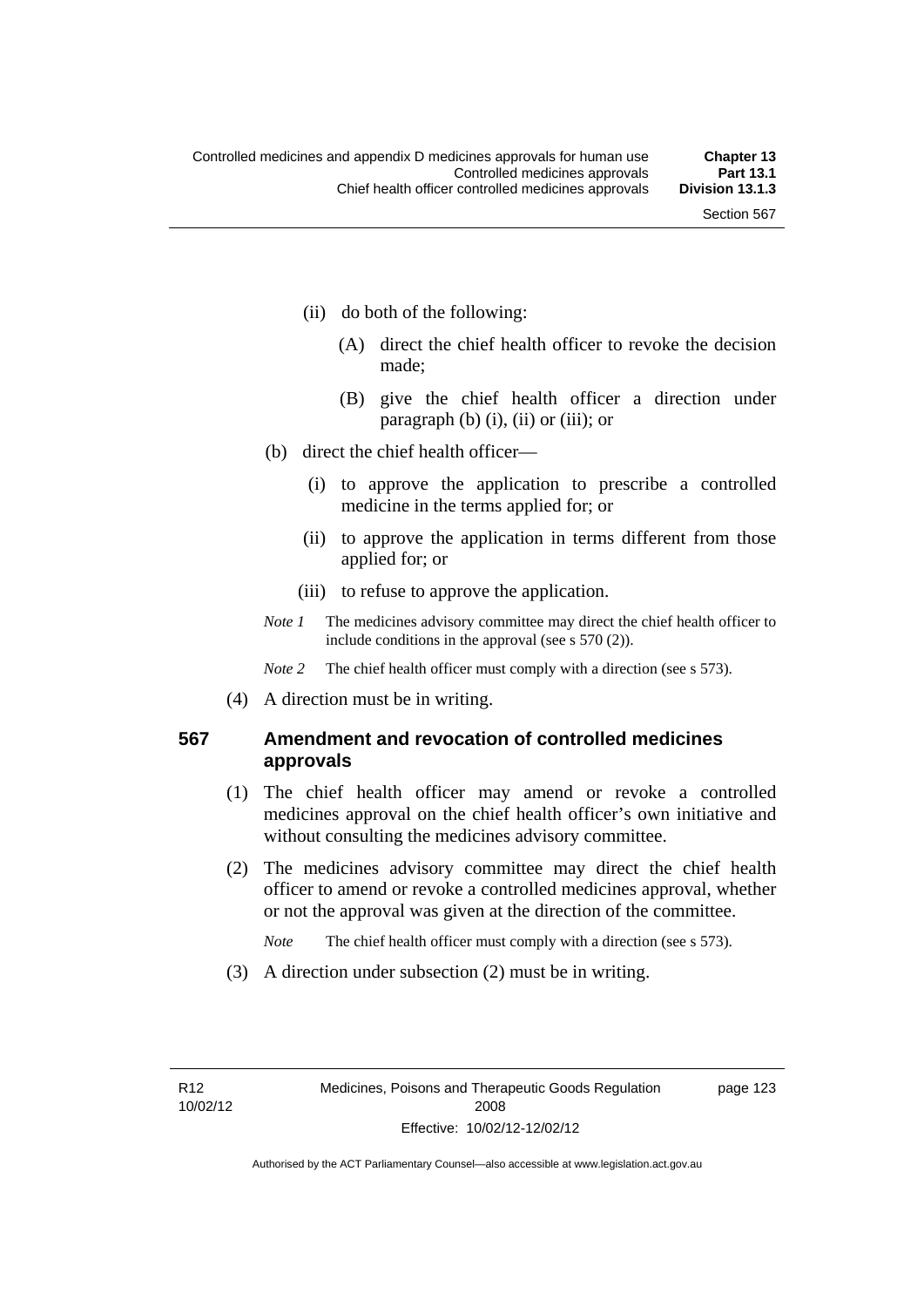- (4) The chief health officer must send the approval-holder written notice of the chief health officer's decision not later than 7 days after the day the decision is made.
- (5) If the decision is to amend or revoke a controlled medicines approval under subsection (1), the notice must include information about the approval-holder's right to seek review of the decision under section 568.
- (6) In this section:

*amend*, a controlled medicines approval, includes imposing a condition on, or changing a condition of, the approval.

## **568 Application for review of amendment and revocation on CHO initiative**

- (1) This section applies if the chief health officer amends or revokes a controlled medicines approval under section 567 (1).
- (2) The person to whom the approval was given may, not later than 7 days after the day the person is given written notice of the amendment or revocation, apply to the medicines advisory committee for review of the decision.
- (3) The application for review—
	- (a) must be in writing signed by the applicant; and
	- (b) must set out the grounds for the application; and
	- (c) may include any information that the applicant considers appropriate for the review.
- (4) To remove any doubt, the decision to which the application relates continues to operate despite the making of the application until the day the chief health officer's decision on direction under section 569 (3) takes effect.

R12 10/02/12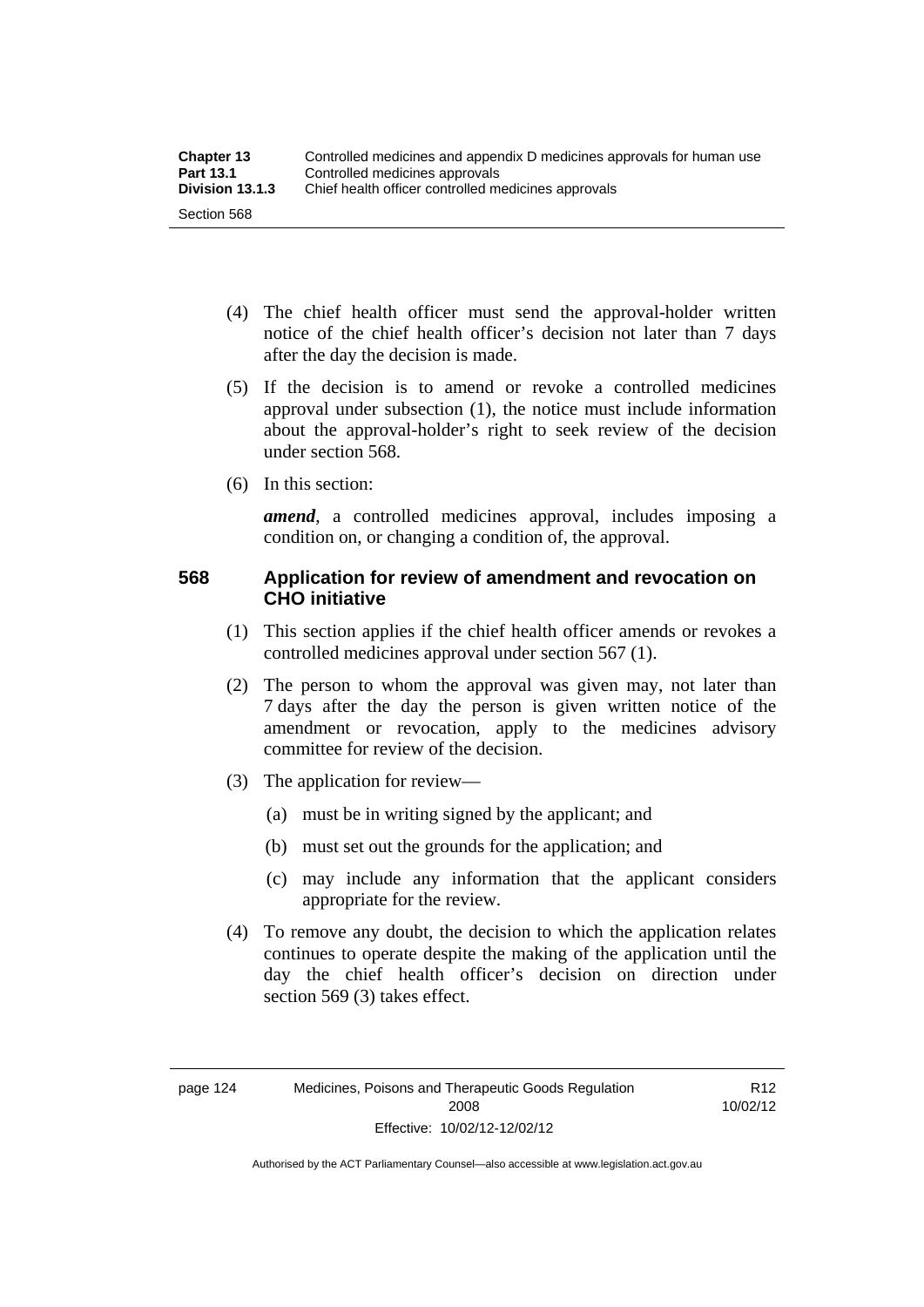## **569 Medicines advisory committee—review of amendment or revocation on CHO initiative**

- (1) This section applies if an application is made to the medicines advisory committee under section 568 to review a decision (the *original decision*) of the chief health officer to amend or revoke a controlled medicines approval.
- (2) The medicines advisory committee may, in writing, ask the designated prescriber to give the committee further information about the treatment of the person to whom the application relates not later than a stated reasonable time.
- (3) After considering the application for review and any further information provided in accordance with a notice under subsection (2), the medicines advisory committee must direct the chief health officer to—
	- (a) confirm the original decision; or
	- (b) revoke the original decision; or
	- (c) revoke the original decision and approve the application as directed by the committee.
	- *Note 1* The medicines advisory committee may direct the chief health officer to include conditions in the approval (see s 570 (2)).
	- *Note* 2 The chief health officer must comply with a direction (see s 573).
- (4) A direction must be in writing.

## **570 Conditional controlled medicines approvals**

(1) The chief health officer may include conditions for the safe or proper use of a controlled medicine in a controlled medicines approval.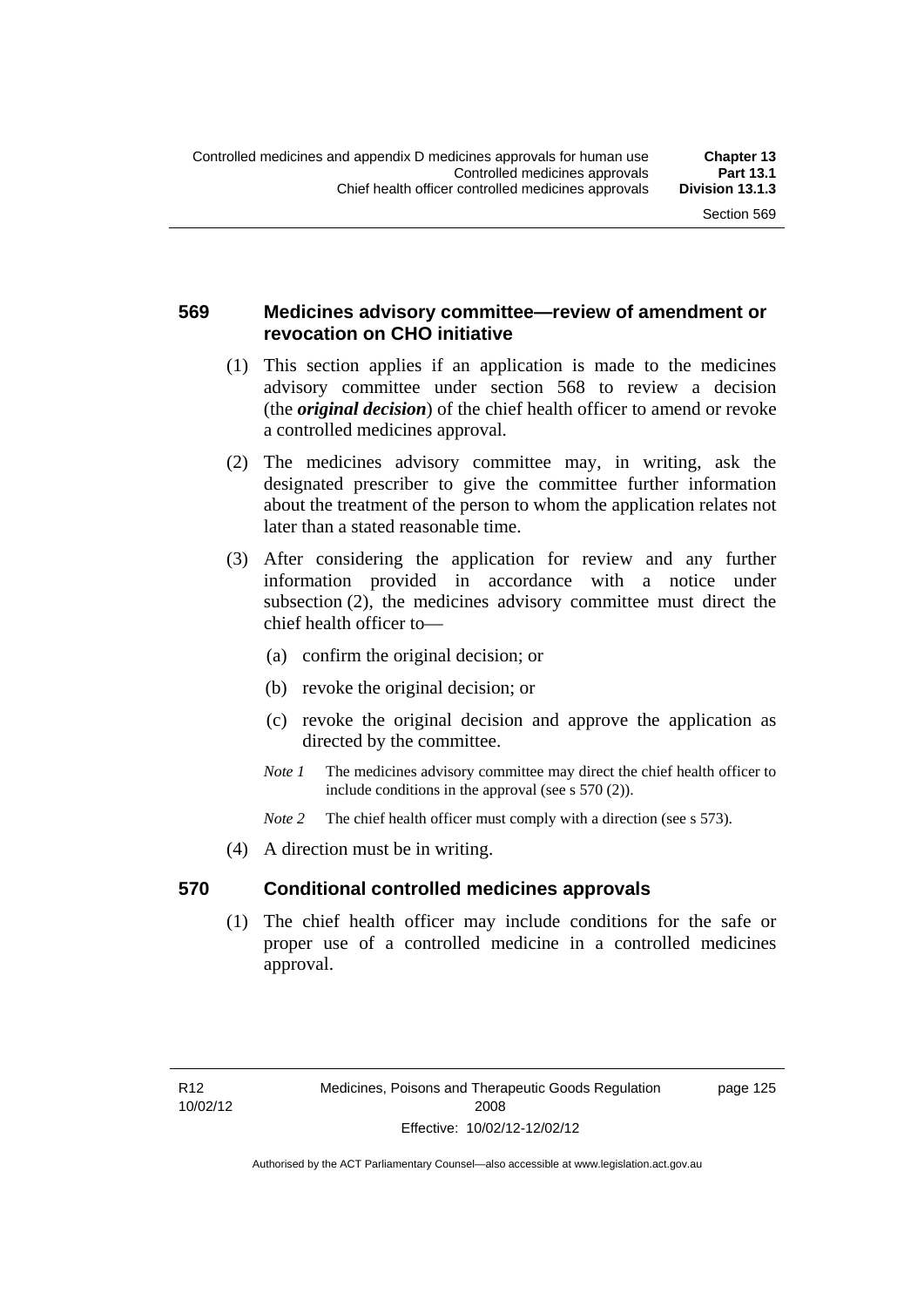| <b>Chapter 13</b> | Controlled medicines and appendix D medicines approvals for human use |
|-------------------|-----------------------------------------------------------------------|
| <b>Part 13.1</b>  | Controlled medicines approvals                                        |
| Division 13.1.3   | Chief health officer controlled medicines approvals                   |
| Section 571       |                                                                       |

 (2) The medicines advisory committee may direct the chief health officer to include conditions for the safe or proper use of a controlled medicine in a controlled medicines approval.

*Note* The chief health officer must comply with a direction (see s 573).

### **571 Form of CHO controlled medicines approvals**

- (1) A controlled medicines approval given by the chief health officer must include the following:
	- (a) the name of the controlled medicine to which the approval relates;
	- (b) the maximum quantity of the medicine that may be prescribed under the approval;
		- *Note 1* For morphine or oxycodone for a person with a terminal illness, see s (2).
		- *Note* 2 For buprenorphine or methadone for a drug-dependent person, see s (3).
	- (c) the form and strength of the medicine that may be prescribed under the approval;
		- *Note* Other forms and strengths may be prescribed in accordance with s 32.
	- (d) the period when the medicine may be prescribed under the approval or when the approval ends;
	- (e) an identifying number for the approval;
	- (f) any condition to which the approval is subject.
	- *Note* If the approval is an oral approval, the prescriber must send the chief health officer a written application (see s  $31$  (d) (ii)).
- (2) However, for subsection (1) (b) and (c), if the controlled medicines approval relates to the treatment of a person with a terminal illness, the approval may provide that all forms, strengths and quantities of morphine or oxycodone are approved.

page 126 Medicines, Poisons and Therapeutic Goods Regulation 2008 Effective: 10/02/12-12/02/12 R12 10/02/12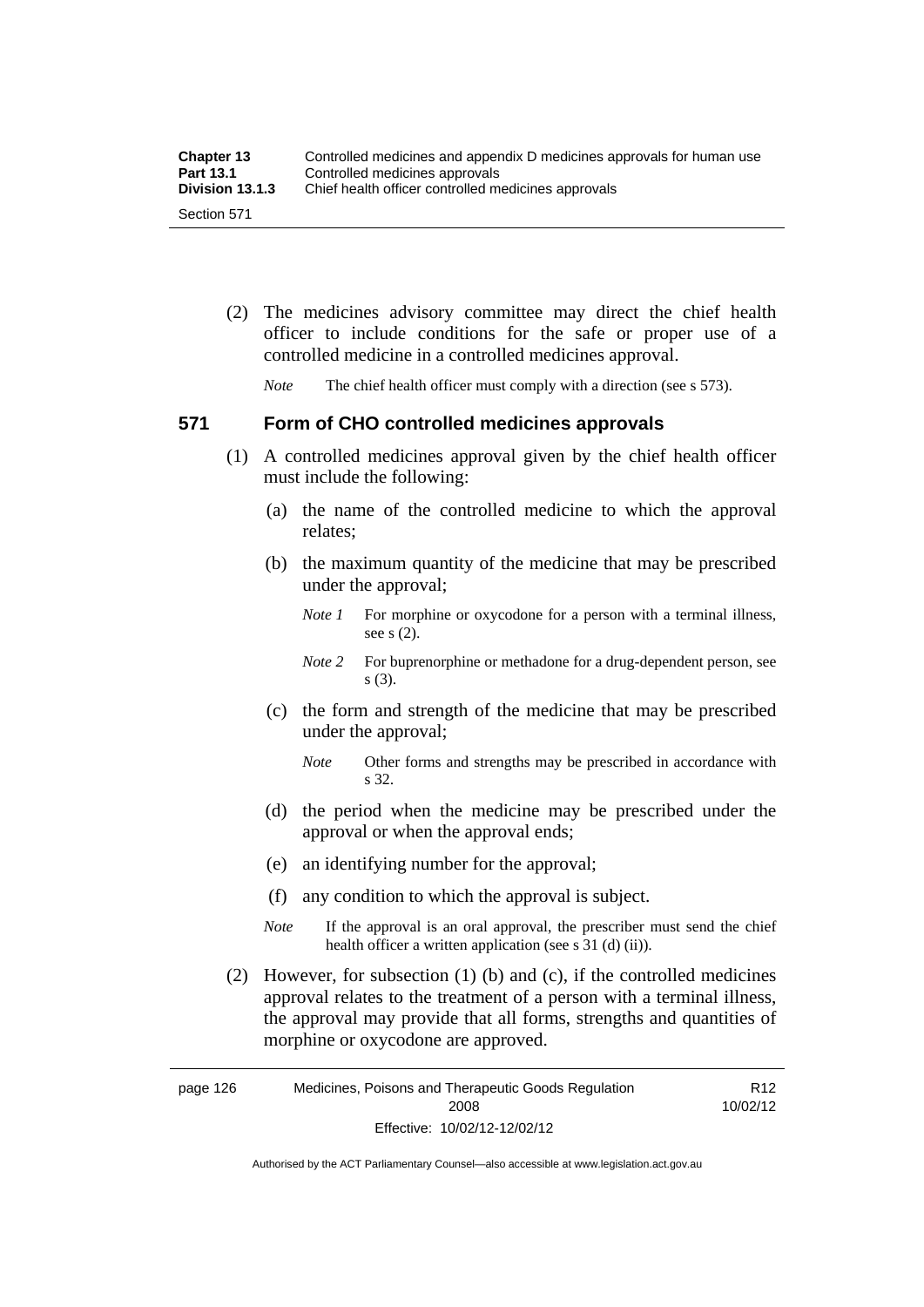(3) Also, for subsection (1) (b), if the controlled medicines approval relates to the treatment of a drug-dependent person with buprenorphine or methadone for their drug-dependency, the approval may state the maximum daily dose that may be prescribed for the person.

### **572 When controlled medicines approvals etc take effect**

- (1) A controlled medicines approval takes effect when the applicant receives notice of the approval or, if the approval states a later day, on the later day.
- (2) An amendment or revocation of a controlled medicines approval takes effect when the approval-holder receives notice of the amendment or revocation or, if the notice of the amendment or revocation states a later day, on the later day.

## **573 Medicines advisory committee—directions to CHO**

- (1) This section applies if the medicines advisory committee directs the chief health officer to make a decision in relation to—
	- (a) an application for a controlled medicines approval; or
	- (b) a controlled medicines approval; or
	- (c) an application under section 581 (Applications for CHO endorsement to treat drug-dependency).
- (2) The chief health officer must—
	- (a) make the decision in accordance with the direction; and
	- (b) send the applicant or approval holder written notice of the decision not later than 7 days after the day the chief health officer makes the decision.

page 127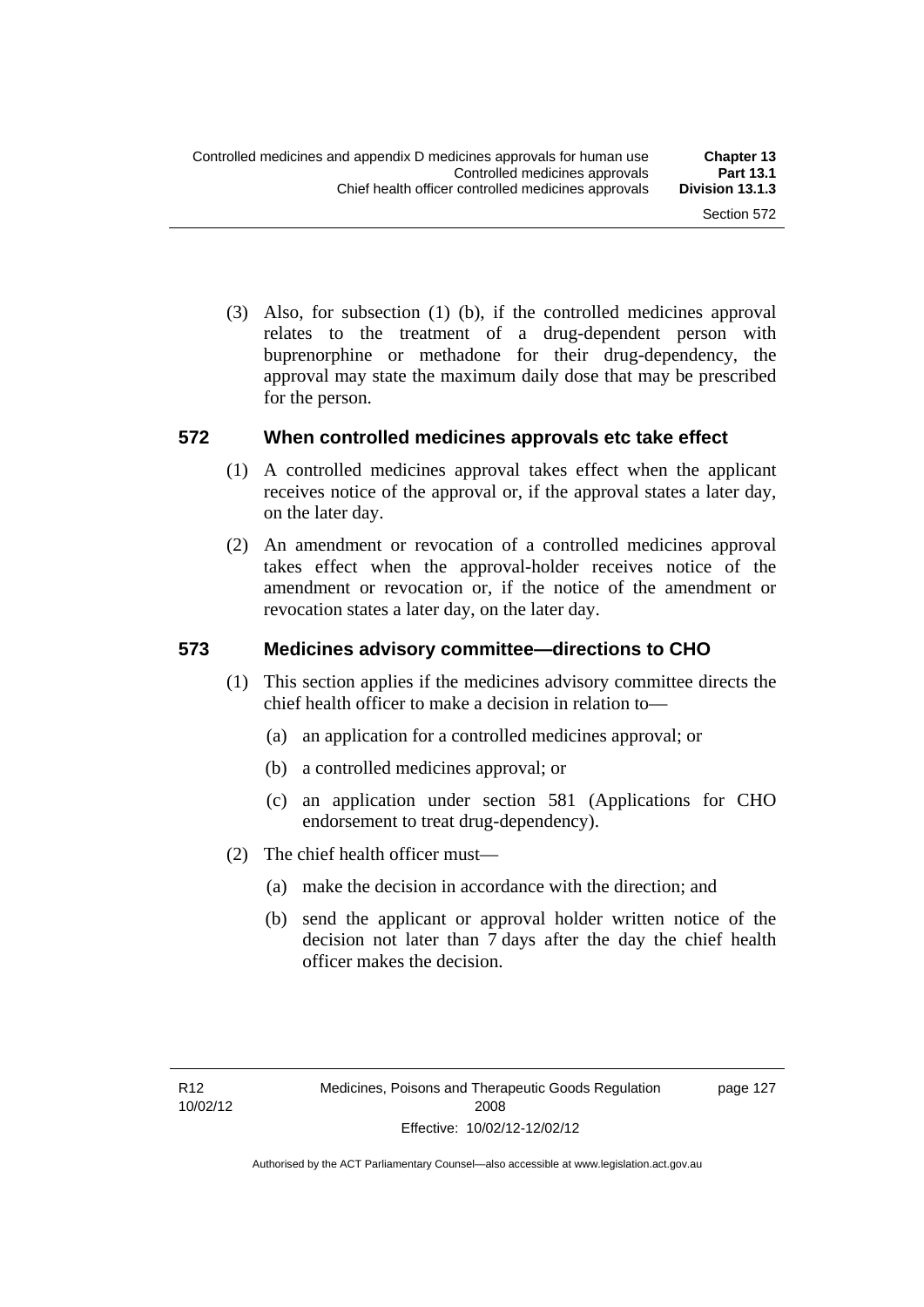## **574 Medicines advisory committee—guidelines for CHO decisions on applications**

 (1) The medicines advisory committee may issue guidelines for the chief health officer in relation to decisions on applications under section 560 (Applications for CHO controlled medicines approvals).

- (2) A guideline is a notifiable instrument.
	- *Note* A notifiable instrument must be notified under the Legislation Act.

## **Division 13.1.4 Endorsements to treat drug-dependency**

#### **580 Meaning of** *endorsement***—div 13.1.4**

In this division:

*endorsement* means an endorsement under section 582 to prescribe buprenorphine and methadone to treat a drug-dependent person's drug-dependency.

*Note* An endorsement is not required by doctors and certain intern doctors who are working at particular institutions, see s 563 (c).

## **581 Applications for CHO endorsement to treat drug-dependency**

 (1) A doctor may, in writing, apply to the chief health officer for an endorsement.

*Note Doctor* does not include an intern doctor (see dict).

- (2) The application must include the following:
	- (a) the doctor's name and business address and telephone number;

R12 10/02/12

*Note* The chief health officer must comply with any applicable guidelines (see s 563 (a)).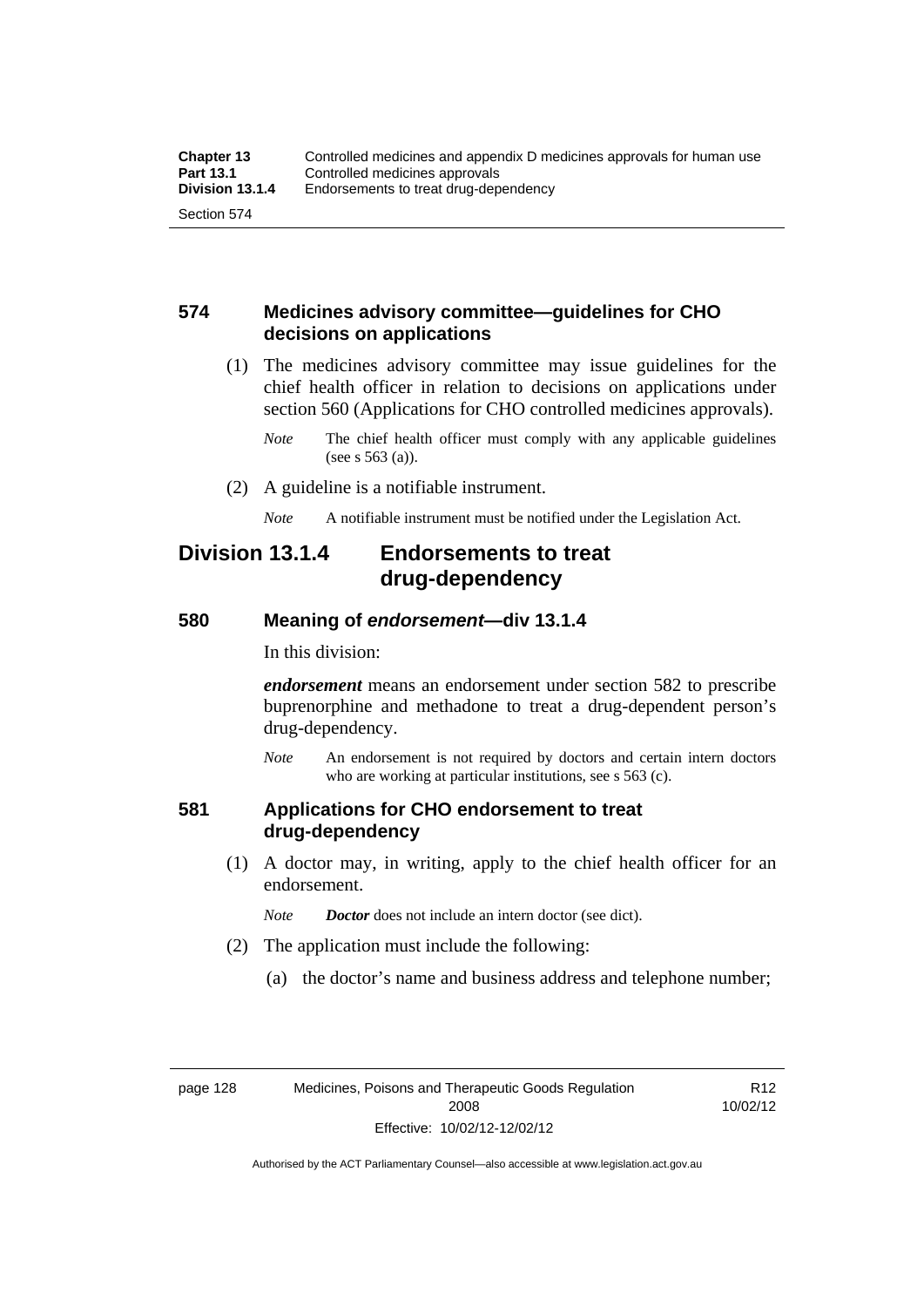- (b) the doctor's qualifications and experience in treating drug-dependency.
- *Note* If a form is approved under the Act, s 198 for this provision, the form must be used.
- (3) The chief health officer may ask the doctor for any other information reasonably required to decide the application.

### **582 CHO decisions on applications for endorsement to treat drug-dependency**

- (1) The chief health officer must give, or refuse to give, an endorsement to a doctor who applies under section 581.
- (2) The chief health officer must not give a doctor an endorsement unless satisfied that the doctor has the qualifications and experience to treat drug-dependency.
- (3) An endorsement is subject to any condition included in the endorsement by the chief health officer.
- (4) The chief health officer must give the doctor written notice of the chief health officer's decision not later than 7 days after the day the decision is made.
- (5) If the chief health officer refuses the application, the notice must include information about the doctor's right to seek review of the decision under section 584.

#### **583 Form of CHO endorsements to treat drug-dependency**

An endorsement by the chief health officer must include the following:

- (a) the doctor's name;
- (b) an identifying number for the endorsement;
- (c) any condition to which the endorsement is subject.

R12 10/02/12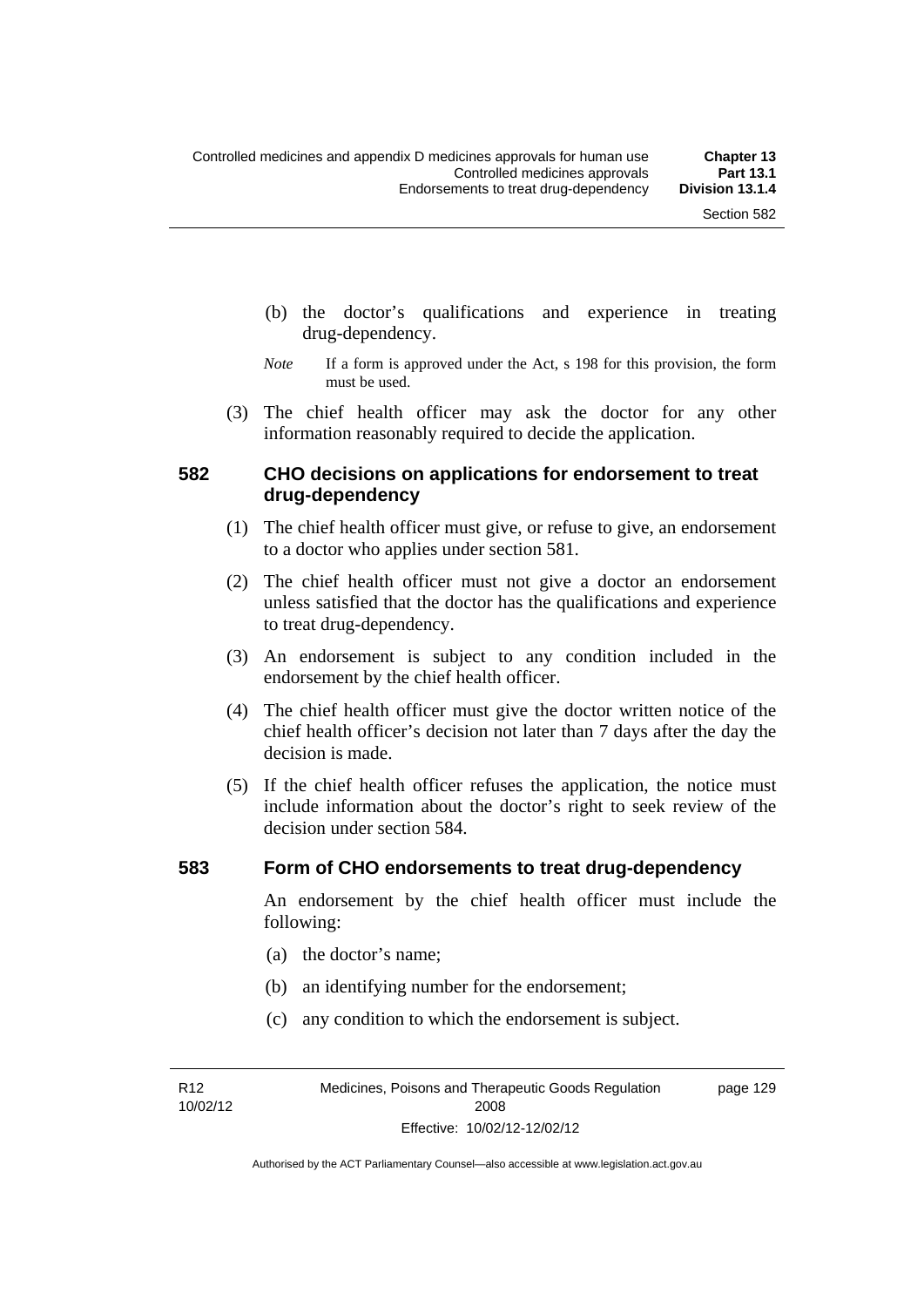## **584 Medicines advisory committee—review of CHO decisions to refuse endorsements to treat drug-dependency**

- (1) This section applies if the chief health officer refuses under section 582 to give an endorsement to a doctor.
- (2) The doctor may, not later than 28 days after the day the doctor receives written notice of the decision, apply to the medicines advisory committee for review of the decision.
- (3) The application for review—
	- (a) must be in writing signed by the doctor; and
	- (b) must set out the grounds for the application; and
	- (c) may include any information that the doctor considers appropriate for the review.
- (4) The medicines advisory committee may, in writing, ask the doctor to give the committee further information that the committee reasonably needs to decide the application.
- (5) After considering the application and any further information provided in accordance with a notice under subsection (4), the medicines advisory committee must—
	- (a) direct the chief health officer to confirm the decision made; or
	- (b) direct the chief health officer to revoke the decision made and approve the application as directed by the committee.

*Note* The chief health officer must comply with a direction (see s 573).

(6) A direction must be in writing.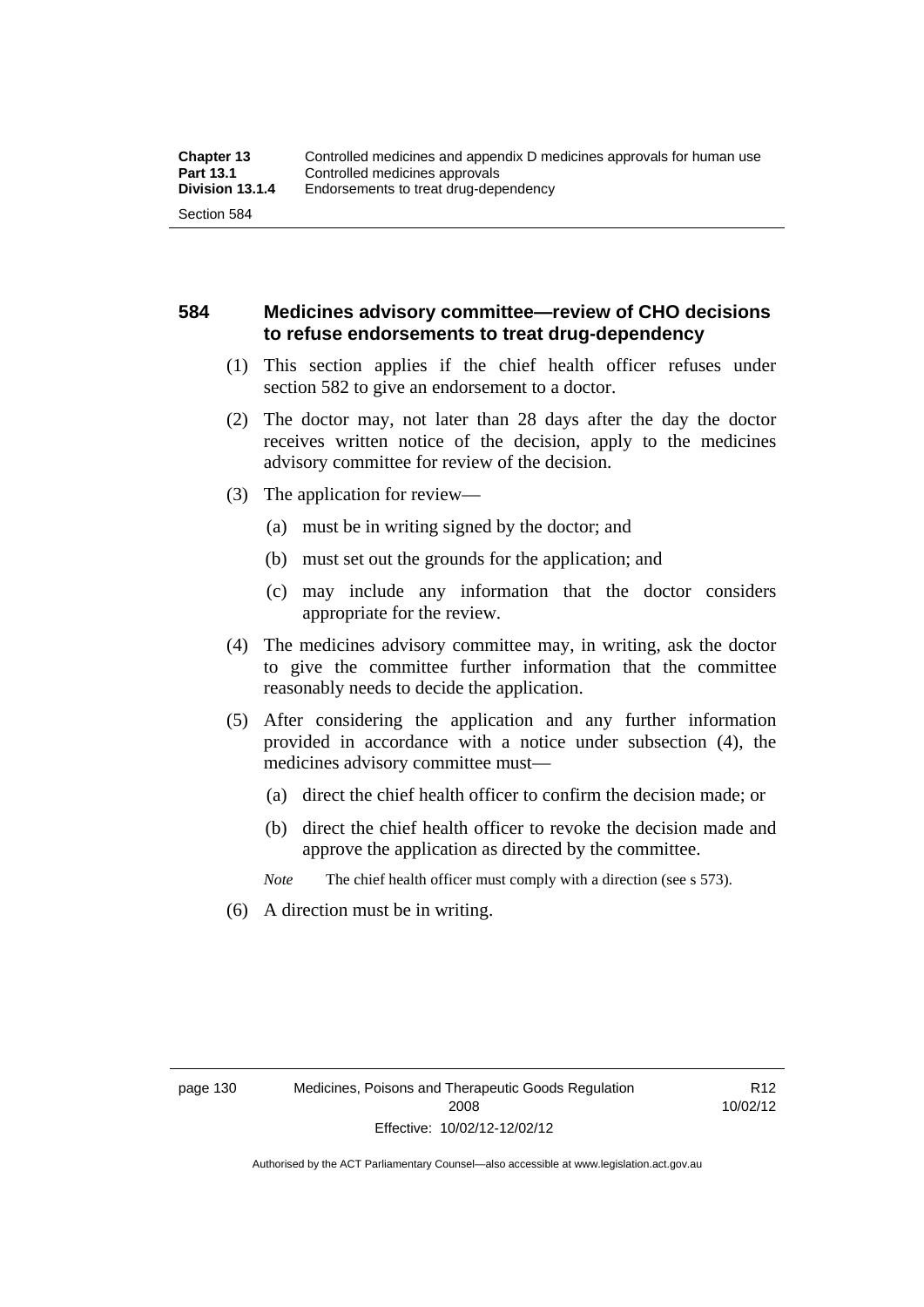# **Part 13.2 Appendix D medicines approvals**

*Note* It is a condition of an authorisation to prescribe a designated appendix D medicine for the prescriber to have an approval under this part (see s 33 (a)).

#### **590 Meaning of** *appendix D medicines approval*

In this regulation:

*appendix D medicines approval* means an approval under section 591 or section 593.

## **591 Standing approval to prescribe designated appendix D medicines**

A doctor is approved to prescribe a designated appendix D medicine for a purpose mentioned in schedule 3 (Designated appendix D medicines—standing approvals), part 3.2, column 3 in relation to the medicine if—

- (a) the medicine is mentioned in the schedule, part 3.2, column 3 in relation to the doctor; and
- (b) if the schedule, part 3.2, column 4 contains a condition in relation to the medicine—the doctor prescribes the medicine in accordance with the condition.

#### **Example—par (b)**

If sch 3, pt 3.2, col 4 includes a condition requiring a doctor to advise a woman of child-bearing age to avoid becoming pregnant during or for a certain period after the completion of treatment, the doctor is authorised to prescribe the medicine only if the doctor gives the patient the advice.

- *Note 1 Doctor* does not include an intern doctor (see dict).
- *Note 2* An example is part of the regulation, is not exhaustive and may extend, but does not limit, the meaning of the provision in which it appears (see Legislation Act, s 126 and s 132).

R12 10/02/12 page 131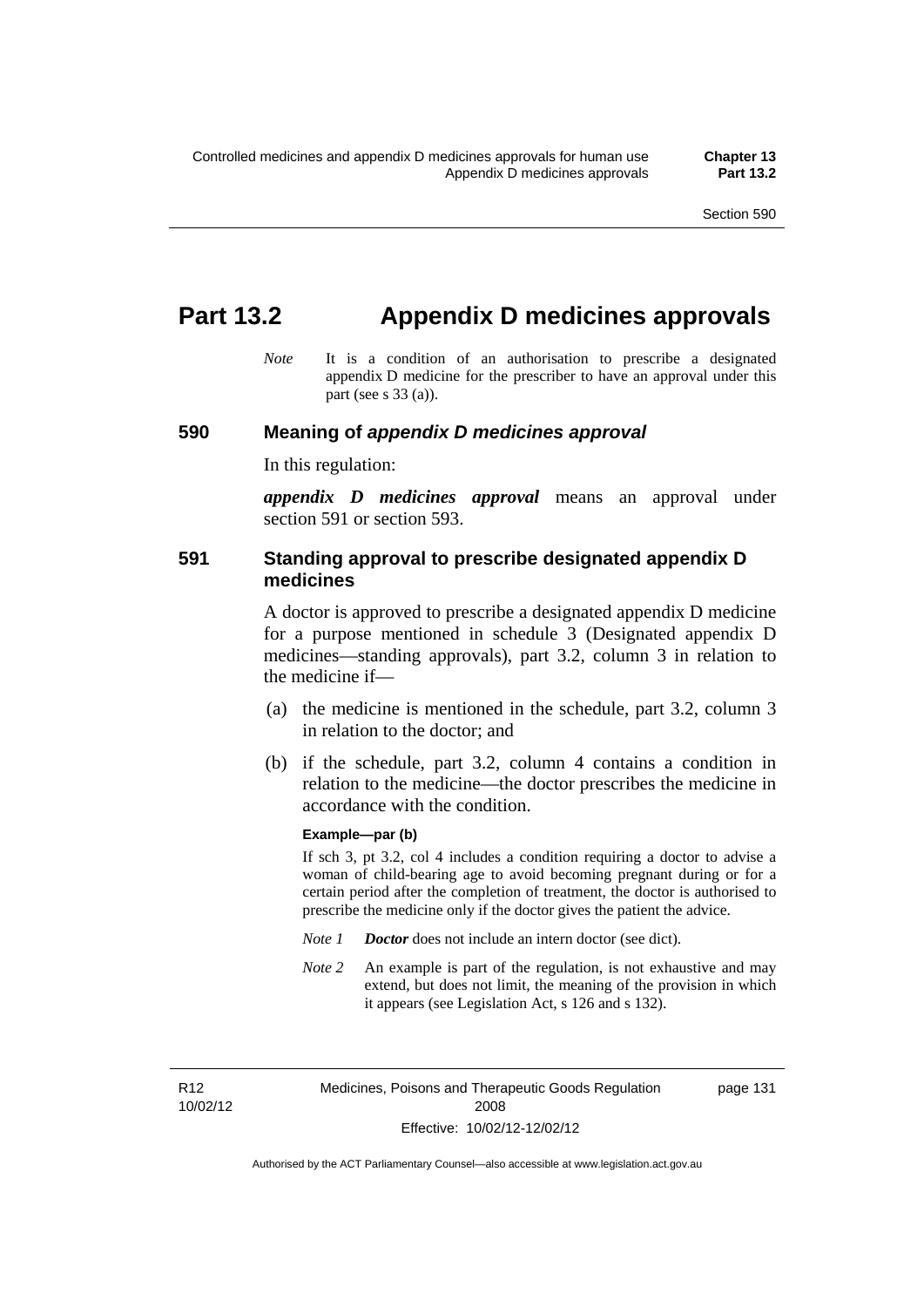## **592 Applications for CHO approval to prescribe designated appendix D medicines**

 (1) A doctor may, in writing, apply to the chief health officer for approval to prescribe a designated appendix D medicine for a purpose mentioned in schedule 3 (Designated appendix D medicines—standing approvals), part 3.2, column 3 in relation to the medicine.

*Note Doctor* does not include an intern doctor (see dict).

- (2) The application must include the following:
	- (a) the medicine's name;
	- (b) the doctor's name, business address and telephone number;
	- (c) if the doctor is a specialist—the specialist area in which the doctor practises;
	- (d) if the doctor is not a specialist—the doctor's qualifications and experience in relation to the medicine.
	- *Note* If a form is approved under the Act, s 198 for this provision, the form must be used.
- (3) The chief health officer may ask the doctor for any other information reasonably required to decide the application.

## **593 CHO decisions on applications to prescribe designated appendix D medicines**

- (1) The chief health officer must approve, or refuse to approve, an application by a doctor under section 592 for approval to prescribe a designated appendix D medicine.
- (2) An approval under subsection (1) to prescribe a designated appendix D medicine is subject to the following conditions:
	- (a) that the doctor complies with any conditions in schedule 3, part 3.2, column 4 in relation to the medicine;

R12 10/02/12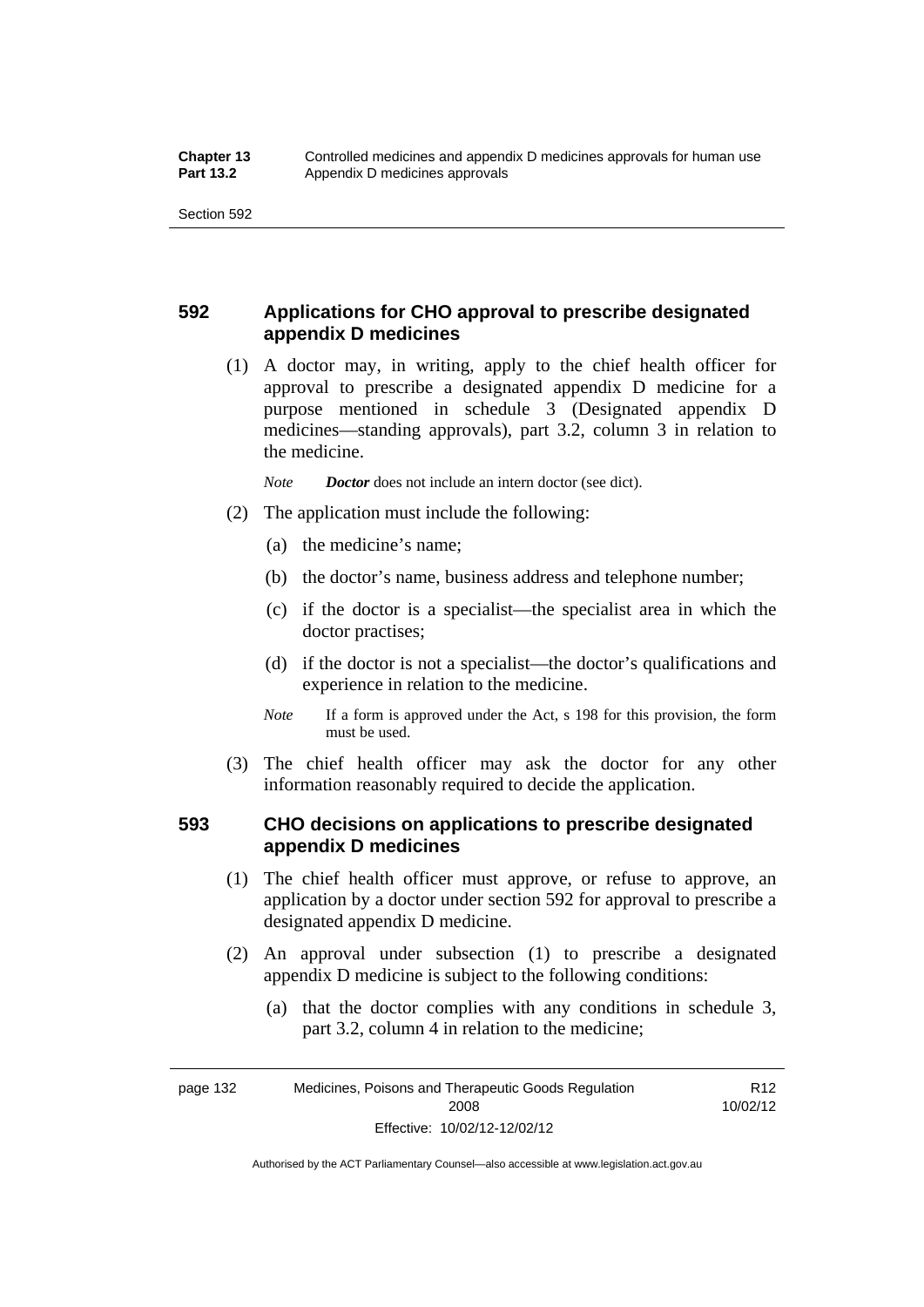(b) any other condition included in the approval by the chief health officer.

#### **Example—par (a)**

If sch 3, pt 3.2, col 4 includes a condition requiring a doctor to advise a woman of child-bearing age to avoid becoming pregnant during or for a certain period after the completion of treatment, the doctor is authorised to prescribe the medicine only if the doctor gives the patient the advice.

- *Note* An example is part of the regulation, is not exhaustive and may extend, but does not limit, the meaning of the provision in which it appears (see Legislation Act, s 126 and s 132).
- (3) For this section, the chief health officer—
	- (a) must have regard to the specialist area (if any) in which the doctor practises and the requirements (if any) stated in the medicines and poisons standard, appendix D for the medicine to which the application relates; and
	- (b) may have regard to anything else the chief health officer considers appropriate.
- (4) The chief health officer must send the doctor written notice of the chief health officer's decision not later than 7 days after the day the decision is made.

#### **594 Form of CHO appendix D medicines approvals**

An appendix D medicines approval given by the chief health officer must include the following:

- (a) the doctor's name;
- (b) the name of the medicine to which the approval relates;
- (c) an identifying number for the approval;
- (d) any condition included in the approval by the chief health officer.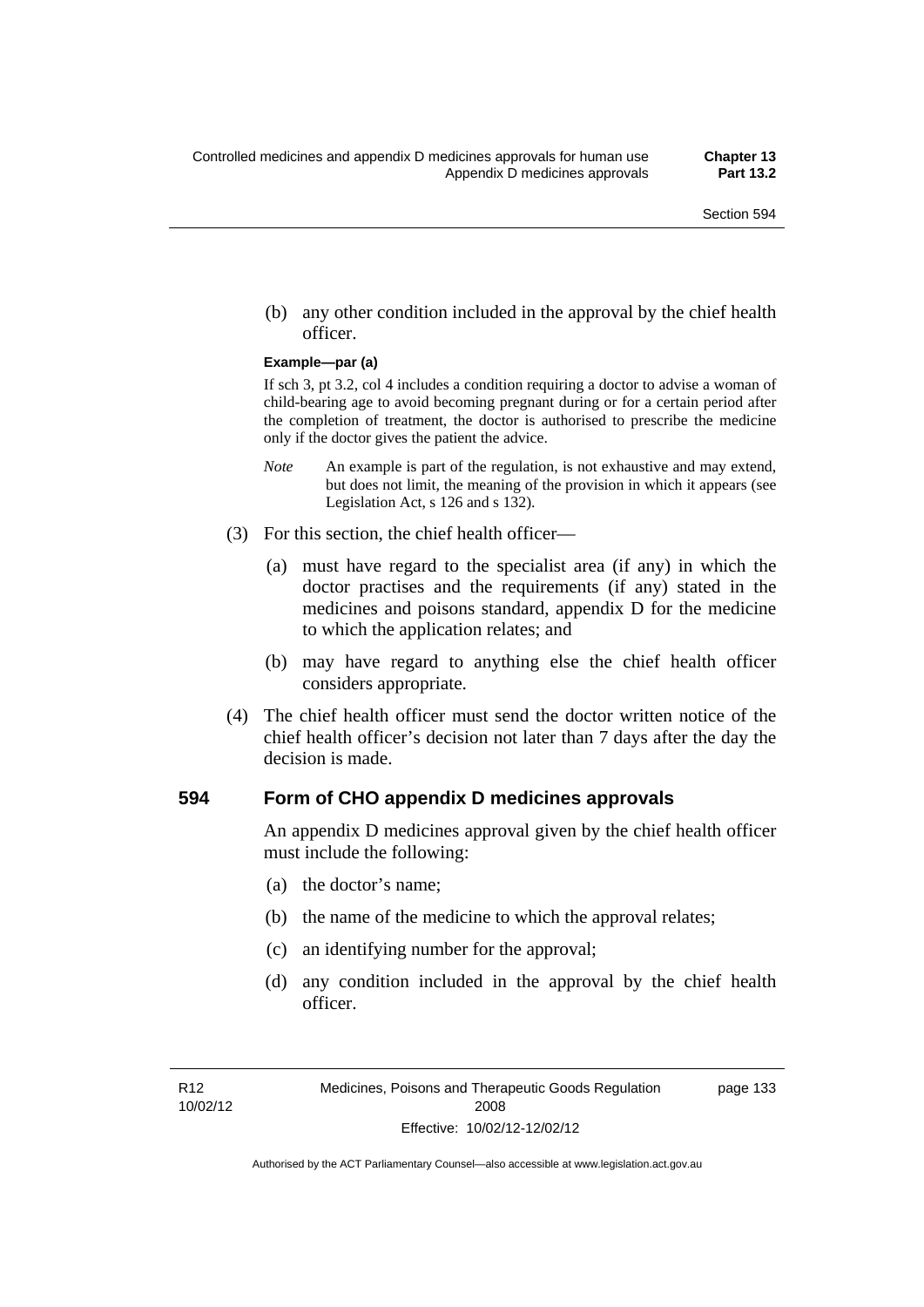# **Chapter 14 Medicines licences**

## **Part 14.1 Medicines licences generally**

#### **600 Medicines licences that may be issued—Act, s 78 (2)**

The following licences for medicines may be issued:

- (a) a licence for a program of research or education in relation to a controlled medicine (a *controlled medicines research and education program licence*);
- (b) a licence for medicines for first-aid kits (a *first-aid kit licence*);
- (c) a licence for the supply by wholesale of a medicine (a *medicines wholesalers licence*);
- (d) a licence for the treatment of opioid dependency with buprenorphine or methadone (an *opioid dependency treatment licence*);
- (e) a licence for the sale by retail of pharmacy medicines by a person who is not a pharmacist (a *pharmacy medicines rural communities licence*).
- *Note* Other medicines licences may also be issued (see Act, s 78 (3)).

R12 10/02/12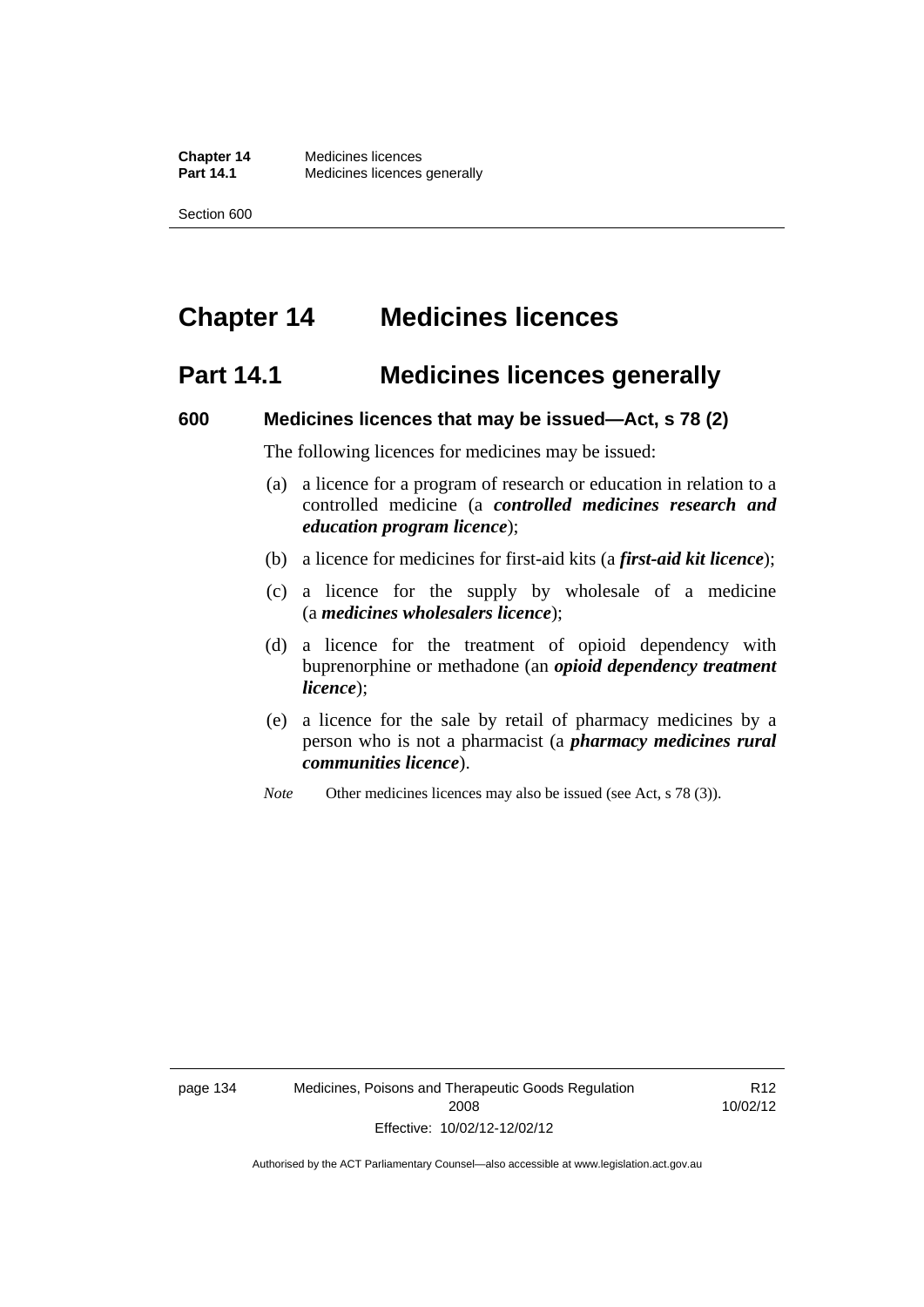# **Part 14.2 Controlled medicines research and education program licences**

*Note* For research and education activities in relation to other medicines, see pt 9.4.

### **605 Applications for controlled medicines research and education program licences**

- (1) An application for a controlled medicines research and education program licence for a controlled medicine must be in writing, signed by the applicant, and include the following:
	- (a) the full name, address and academic, professional or other relevant qualifications of—
		- (i) the person who is to supervise the program; and
		- (ii) the person who is to conduct the program;
	- (b) the name of the recognised research institution at or under which the program is proposed to be conducted;
		- *Note Recognised research institution*—see the Act, s 20 (5).
	- (c) whether the program will be conducted at, or under the authority of, the recognised research institution;
	- (d) the premises where the program will be conducted;
	- (e) the controlled medicine, and the form and strength of the medicine, for which the licence is sought;
	- (f) the maximum quantity of the medicine that would be possessed under the licence at any time;
	- (g) a description of the program, including an explanation of why the program cannot be carried out satisfactorily without the use of the medicine;
	- (h) the supervision arrangements for the program;

R12 10/02/12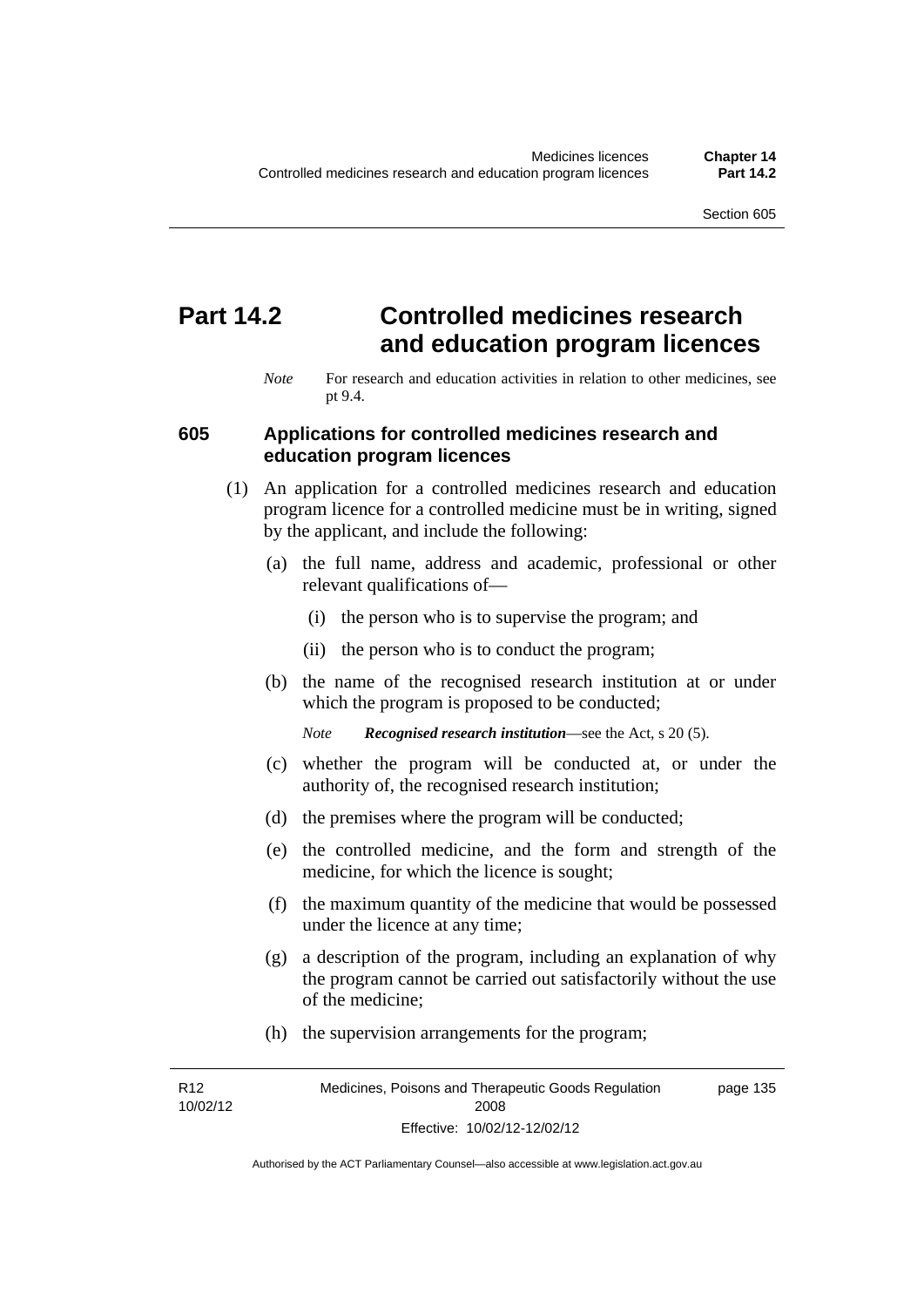- (i) the period for which the licence is sought.
- *Note 1* If a form is approved under the Act, s 198 for this provision, the form must be used.
- *Note* 2 A fee may be determined under the Act, s 197 for this provision.
- (2) The application must be accompanied by a written approval of the program by the person in charge of—
	- (a) the recognised research institution; or
	- (b) a faculty or division of the institution.

## **606 Restrictions on issuing of controlled medicines research and education program licences—Act, s 85 (1) (a)**

The chief health officer must not issue a controlled medicines research and education program licence to a person unless—

- (a) the program to which the licence relates will be conducted at, or under the authority of, a recognised research institution; and
- (b) the program is approved by a person mentioned in section 605 (2); and
- (c) satisfied that the program—
	- (i) cannot be carried out without the use of the controlled medicine to which the licence application relates; and
	- (ii) will be adequately supervised.

## **607 Additional information for controlled medicines research and education program licences—Act, s 88 (1) (k)**

The following additional information is prescribed for a controlled medicines research and education program licence:

 (a) the research or education program for which the licence is issued;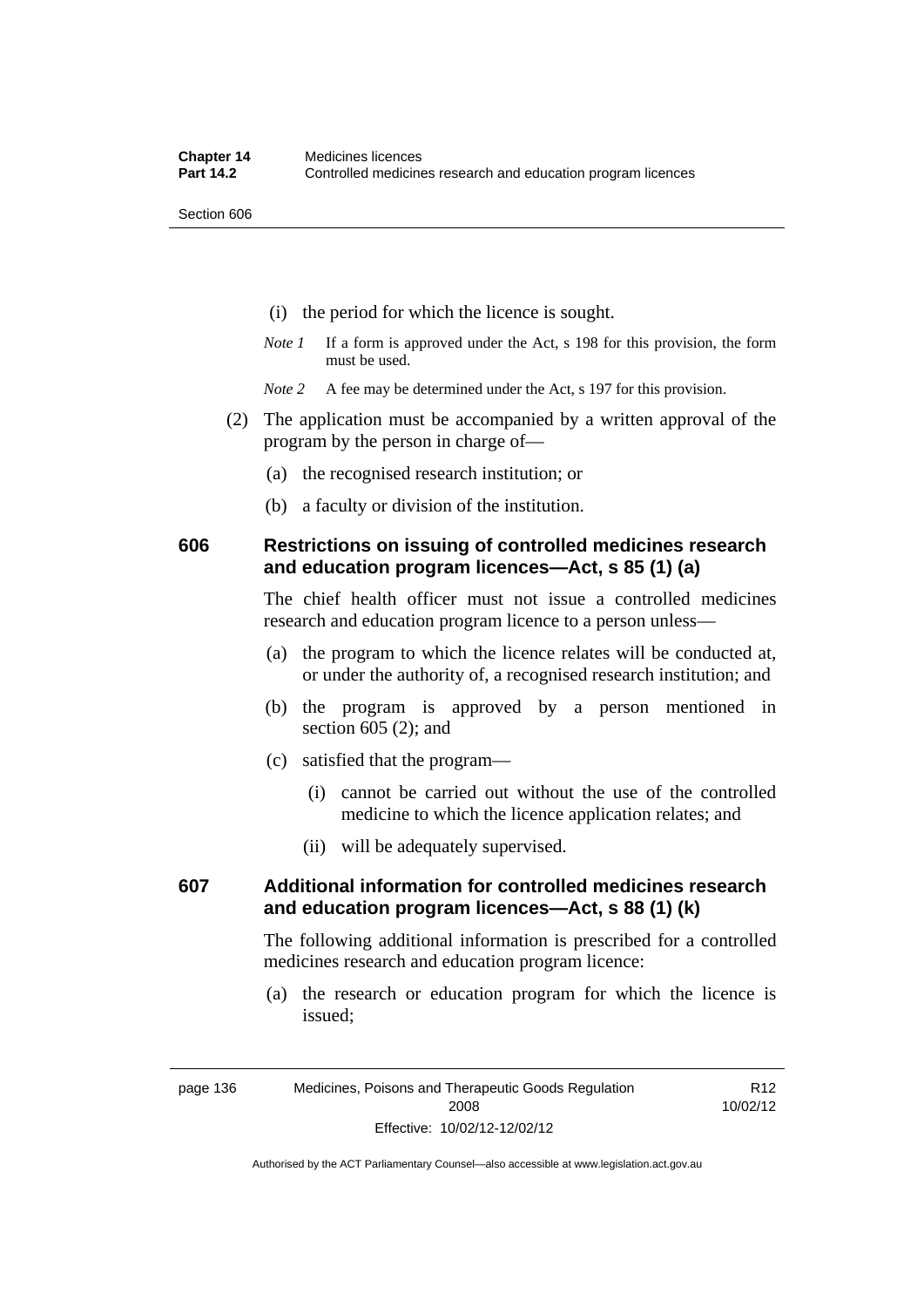- (b) the name of the program's supervisor;
- (c) the dealings with a controlled medicine authorised by the licence;
- (d) the premises where the program will be conducted;
- (e) the maximum quantity of the controlled medicine that may be possessed at any time for the program;
- (f) the total quantity of the controlled medicine that may be possessed for the program during the period of the licence;
- (g) the form and strength of the controlled medicine that may be obtained and possessed for the program.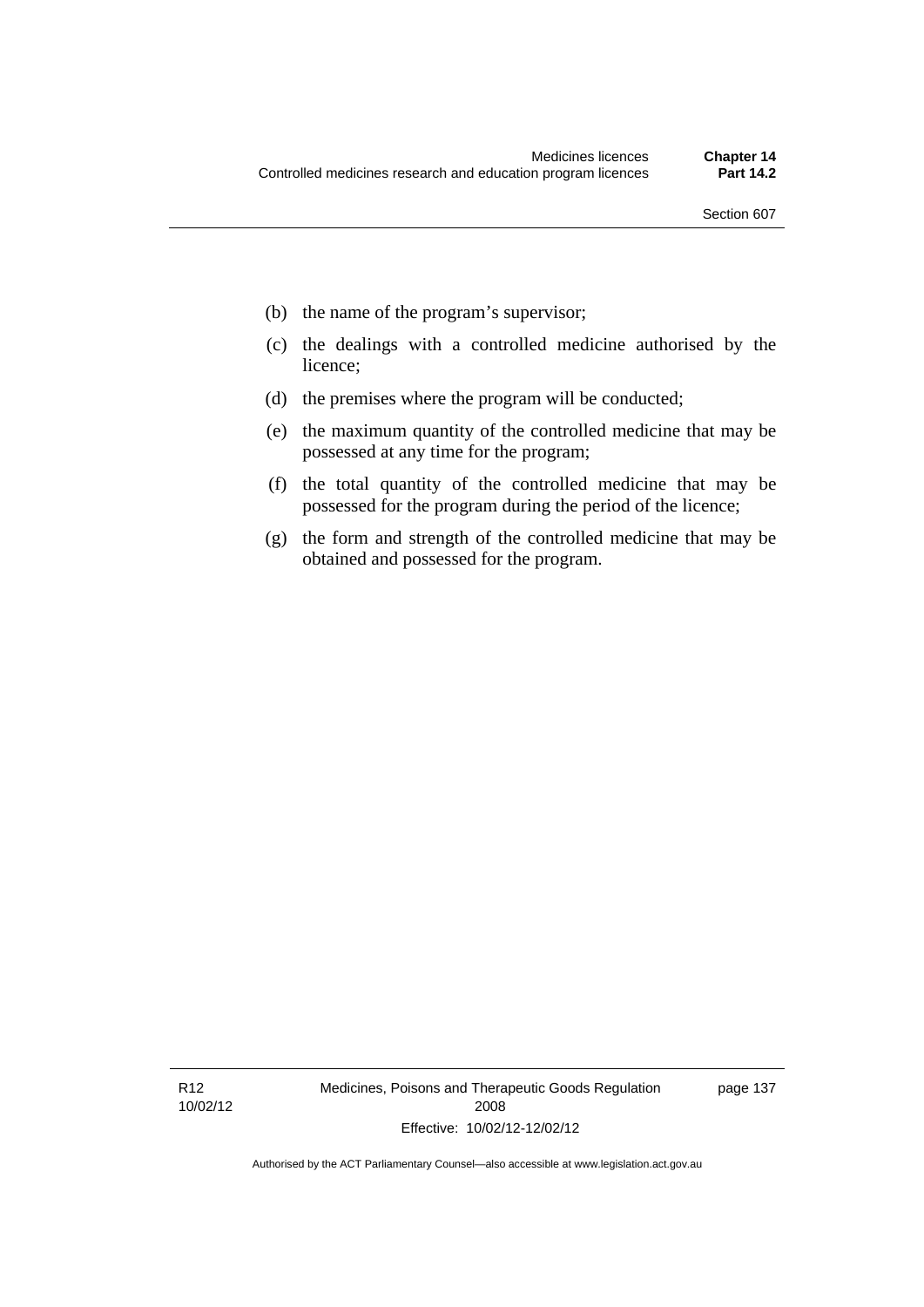**Chapter 14** Medicines licences **Part 14.3 First-aid kit licences** 

Section 610

## **Part 14.3 First-aid kit licences**

*Note* This part is not applicable to a health practitioner or health professional who is authorised elsewhere under this regulation to possess etc medicines for a first-aid kit.

#### **610 Applications for first-aid kit licences**

- (1) An application for a first-aid kit licence must be in writing, signed by the applicant, and include the following:
	- (a) the full name, address and occupation of the applicant;
	- (b) the full name, address and occupation of each other person proposed to be authorised to deal with a medicine under the licence;
	- (c) the prescription only medicines and controlled medicines (each of which are *relevant medicines*), and the form and strength of the relevant medicines, for which the licence is sought;

*Note* Pharmacy medicines and pharmacist only medicines are authorised for the kit under s 450.

- (d) the maximum quantity of the relevant medicines that would be possessed under the licence at any time;
- (e) the first-aid services provided, or proposed to be provided, to the community by the applicant;
- (f) the situations in which it is proposed the medicines in the first-aid kit will be used;
- (g) the period for which the licence is sought.
- *Note 1* If a form is approved under the Act, s 198 for this provision, the form must be used.
- *Note 2* A fee may be determined under the Act, s 197 for this provision.

R12 10/02/12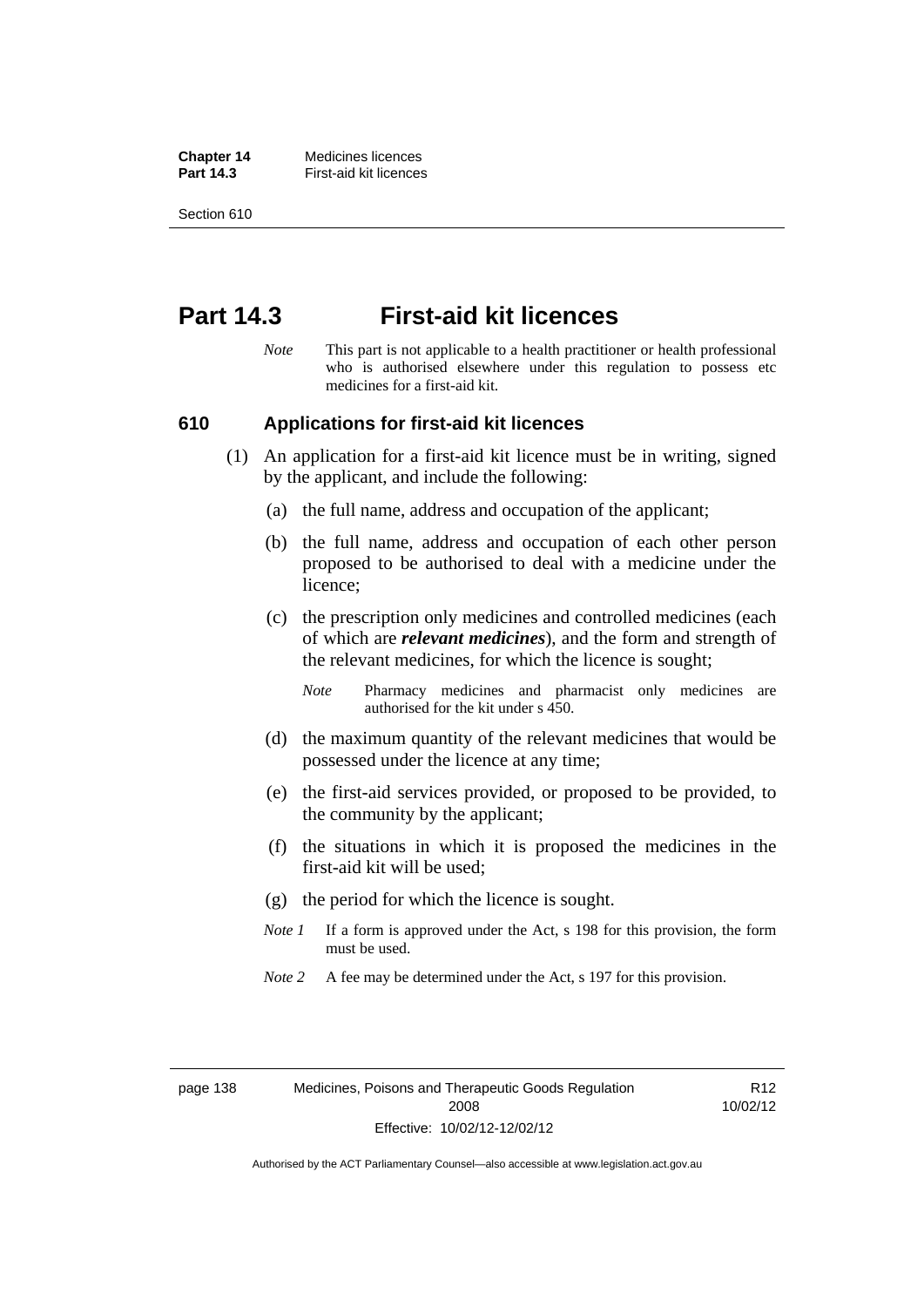- (2) The application must be accompanied by—
	- (a) evidence of the qualifications mentioned in section 611 (a) for the applicant and each person included in the application under subsection (1) (b); and
	- (b) a letter of support from a doctor who will provide medical direction and support to the applicant.
		- *Note Doctor* does not include an intern doctor (see dict).

## **611 Restrictions on issuing of first-aid kit licences— Act, s 85 (1) (a)**

The chief health officer must not issue a first-aid kit licence to a person unless—

- (a) each person to be authorised under the licence has successfully completed a course that qualifies the person to be registered as a nurse or employed as an ambulance paramedic; and
- (b) the chief health officer is satisfied that the person provides, or will be providing, first-aid services to the community, for example, at a workplace or as part of a privately operated ambulance service approved under the *Emergencies Act 2004*, part 4.6 (Other approved providers); and
- (c) the medicines to which the licence application relates are reasonably necessary to provide the first-aid services.
- *Note* An example is part of the regulation, is not exhaustive and may extend, but does not limit, the meaning of the provision in which it appears (see Legislation Act, s 126 and s 132).

page 139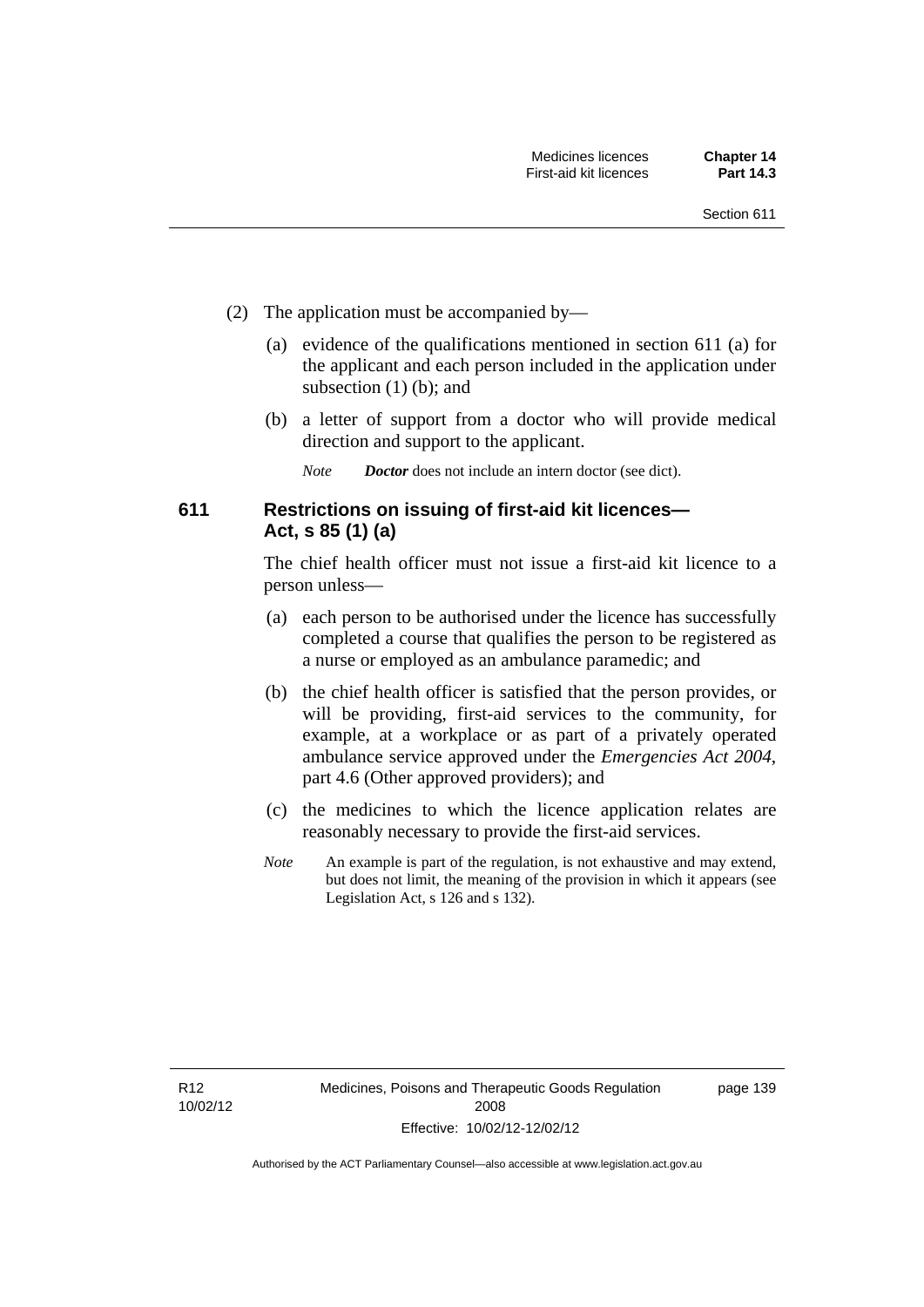## **612 Additional information for first-aid kit licences— Act, s 88 (1) (k)**

- (1) The following additional information is prescribed for a first-aid kit licence:
	- (a) the full name and home address of each person who is authorised to deal with a medicine under the licence;
	- (b) the maximum quantity of each relevant medicine that may be possessed under the licence at any time;
	- (c) the total quantity of each relevant medicine that may be possessed during the period of the licence;
	- (d) the form and strength in which each relevant medicine may be obtained, possessed and administered under the licence.
- (2) In this section:

*relevant medicines*—see section 610.

page 140 Medicines, Poisons and Therapeutic Goods Regulation 2008 Effective: 10/02/12-12/02/12

R12 10/02/12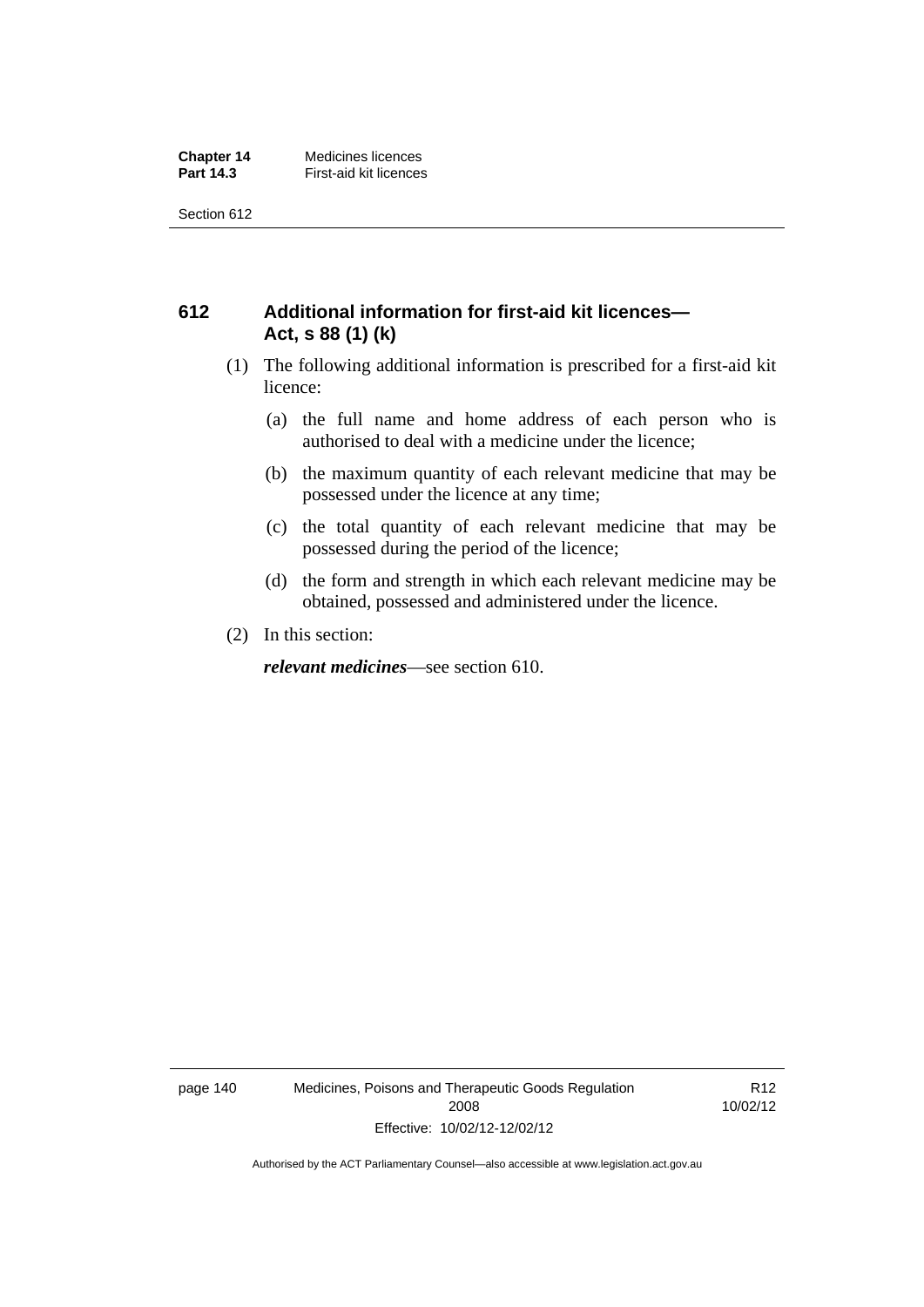## **Part 14.4 Medicines wholesalers licences**

*Note* This part is applicable to an interstate wholesaler only if the Act, s  $20(4)$  does not apply to the wholesaler.

#### **615 Applications for medicines wholesalers licences**

- (1) An application for a medicines wholesalers licence must be in writing, signed by the applicant, and include the following:
	- (a) the medicines to which the application relates;
	- (b) the full name of the applicant;
	- (c) the applicant's ABN (if any);
	- (d) if the applicant is a corporation—the corporation's ACN;
	- (e) the location of the premises where the applicant proposes to deal with the medicines under the licence;
	- (f) the security arrangements proposed for the premises;
	- (g) the name of an individual who is to supervise the dealings to be authorised under the licence.
	- *Note 1* If a form is approved under the Act, s 198 for this provision, the form must be used.
	- *Note* 2 A fee may be determined under the Act, s 197 for this provision.
- (2) The application must be accompanied by a plan of the premises that shows—
	- (a) where it is proposed to store the medicines; and
	- (b) the location and nature of security devices.

### **616 Restrictions on issuing of medicines wholesalers licences—Act, s 85 (1) (a)**

 (1) The chief health officer must not issue a medicines wholesalers licence to a person unless dealings with medicines under the licence

R12 10/02/12 Medicines, Poisons and Therapeutic Goods Regulation 2008 Effective: 10/02/12-12/02/12 page 141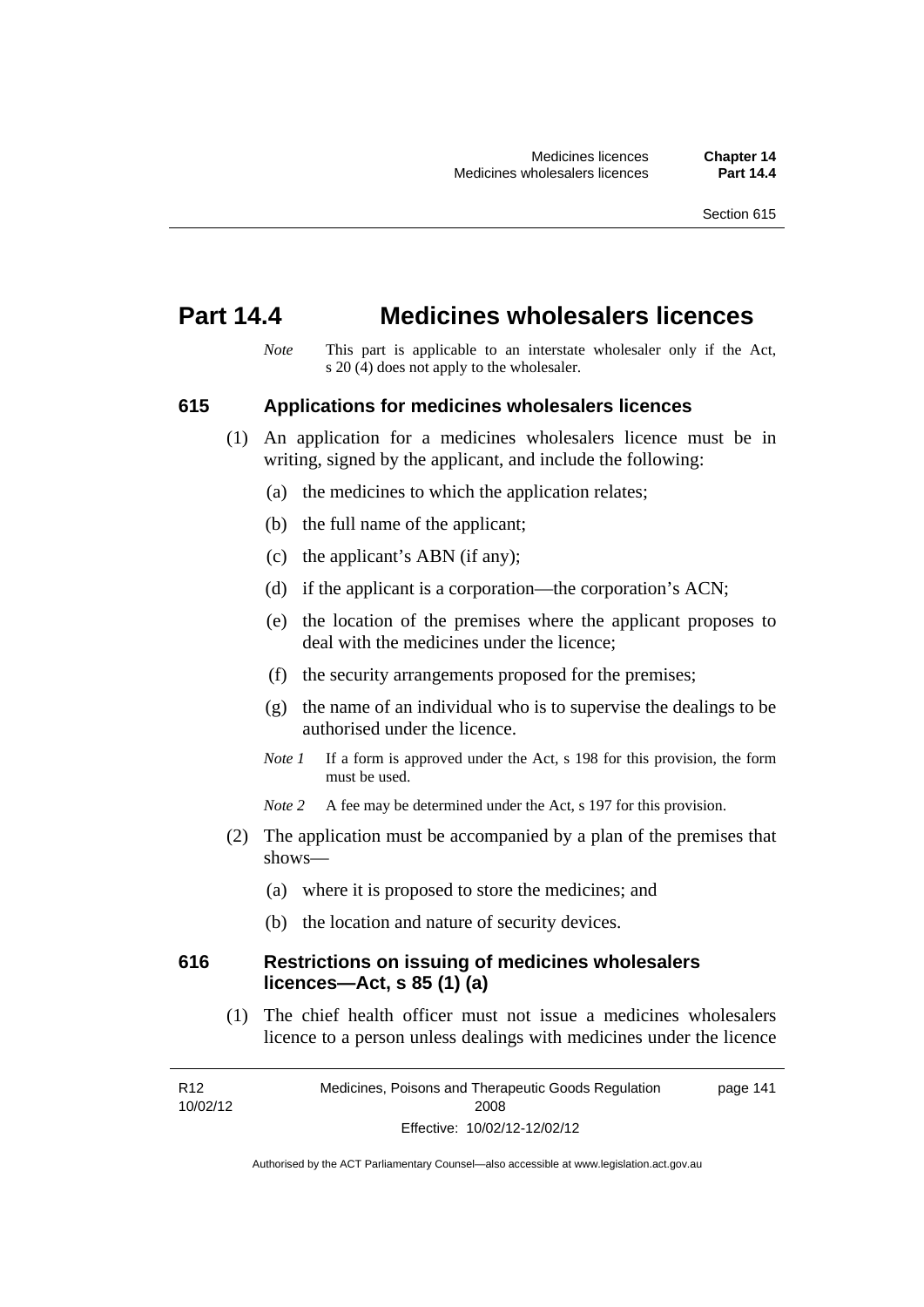will be supervised by an individual nominated by the applicant and approved, in writing, by the chief health officer.

- (2) The chief health officer must not approve the nominated individual unless satisfied that the individual—
	- (a) is a suitable person to hold a medicines wholesalers licence; and
	- (b) has qualifications in chemistry, pharmacy or pharmacology or experience appropriate for the sale of medicines.

*Note* For changes of nominated individuals, see the Act, s 93.

(3) In this section:

*suitable person*, to hold a licence—see the Act, section 81.

## **617 Additional information for medicines wholesalers licences—Act, s 88 (1) (k)**

The name of the person approved under section 616 (1) to supervise the dealings with medicines authorised by the licence is prescribed for a medicines wholesalers licence.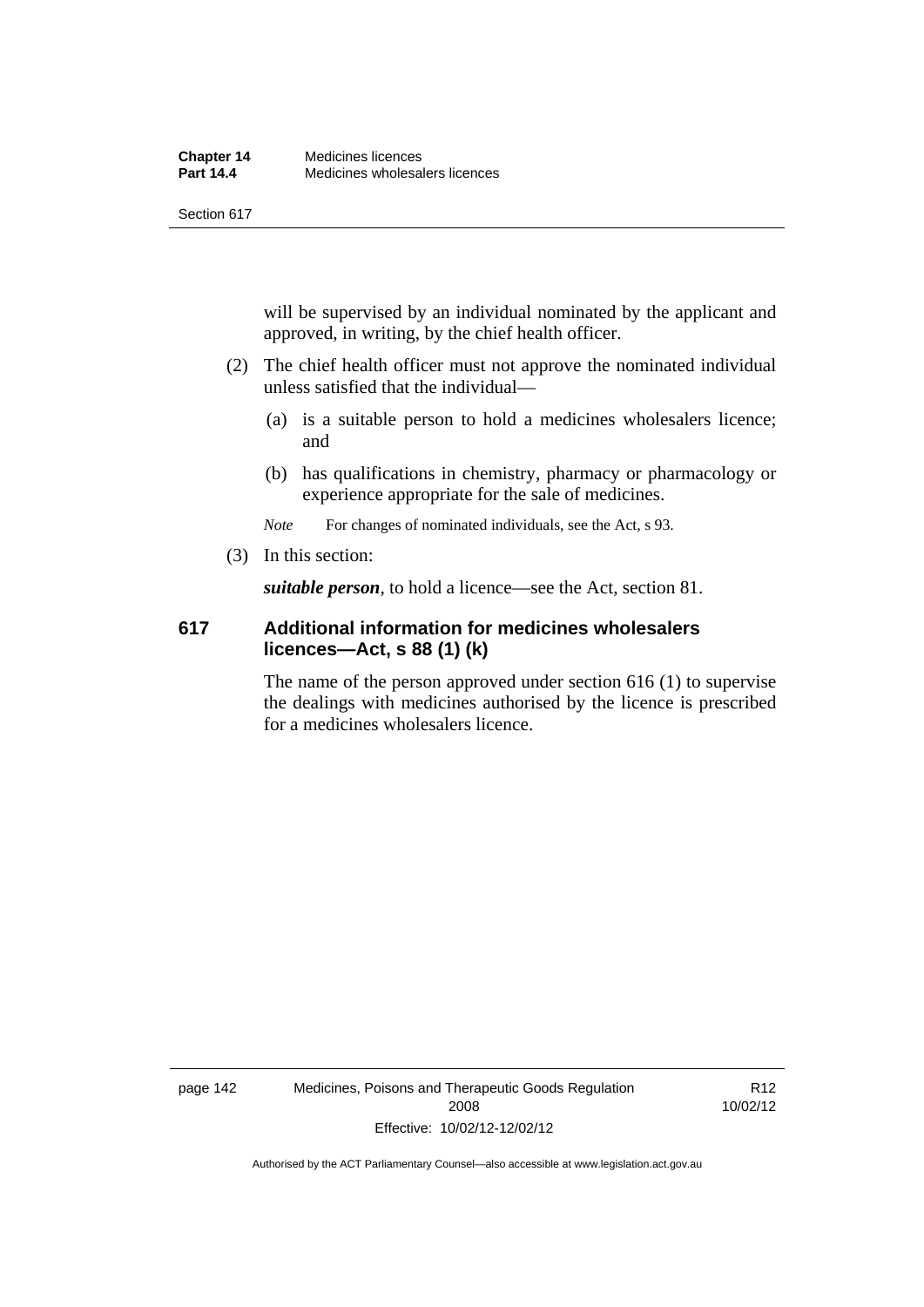# **Part 14.5 Opioid dependency treatment licences**

#### **620 Applications for opioid dependency treatment licences**

An application for an opioid dependency treatment licence must be in writing, signed by the applicant, and include the applicant's full name and business address.

- *Note 1* If a form is approved under the Act, s 198 for this provision, the form must be used.
- *Note 2* A fee may be determined under the Act, s 197 for this provision.

## **621 Restriction on issuing of opioid dependency treatment licences—Act, s 85 (1) (a)**

The chief health officer must not issue an opioid dependency treatment licence to a person unless the person is a pharmacist at a community pharmacy.

*Note Pharmacist* does not include an intern pharmacist (see dict).

## **622 Witnessing not required for administration under opioid dependency treatment licence—Act, s 190 (1) (a)**

The Act, section 53 (e) (Registers—witnessing administration of medicines) does not apply to the administration of buprenorphine or methadone under an opioid dependency treatment licence if section 471 is complied with in relation to the administration.

page 143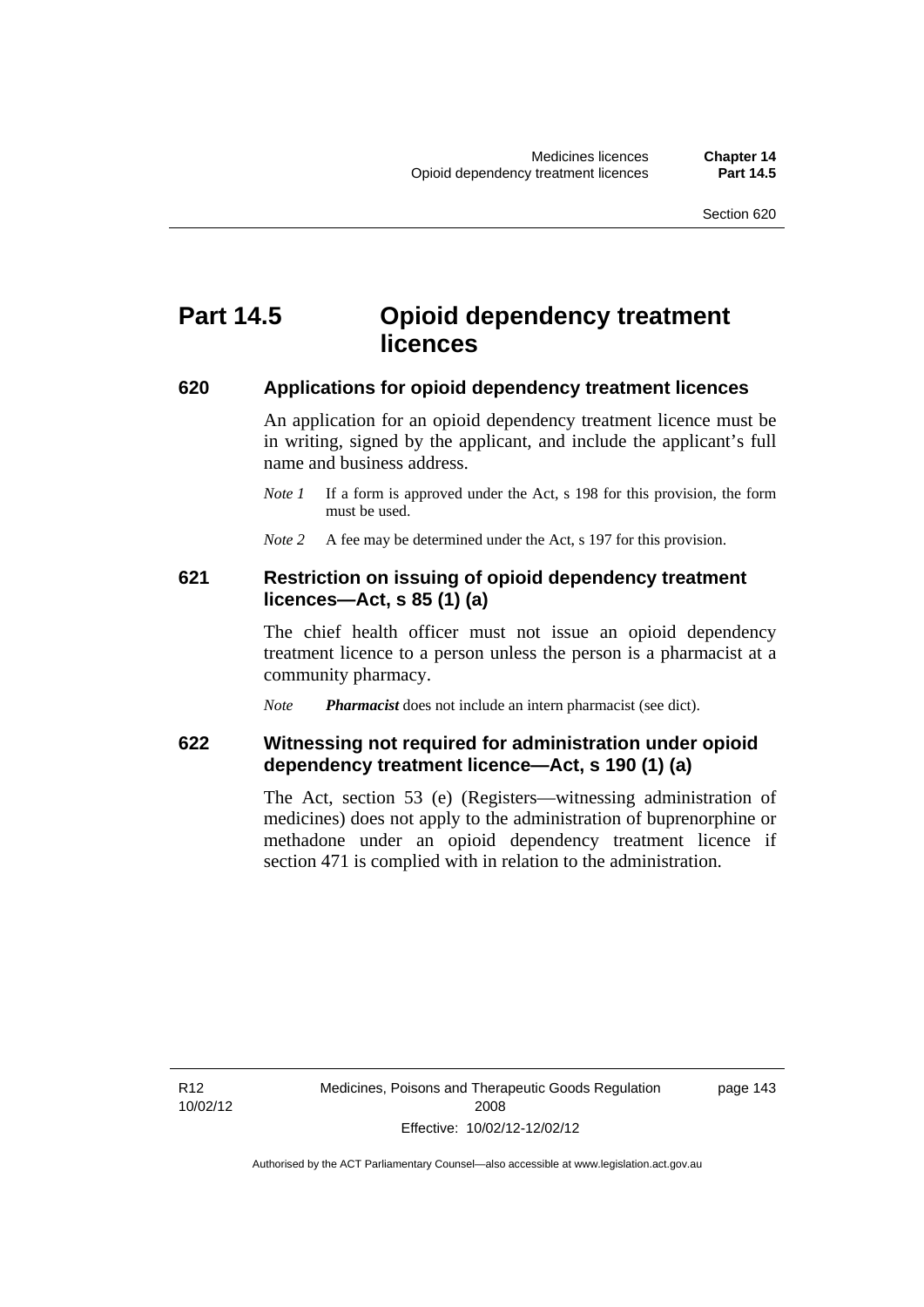# **Part 14.6 Pharmacy medicines rural communities licences**

## **625 Applications for pharmacy medicines rural communities licences**

An application for a pharmacy medicines rural communities licence must—

- (a) be in writing signed by the applicant; and
- (b) include—
	- (i) the applicant's full name, business address and telephone number; and
	- (ii) the pharmacy medicines proposed to be sold under the licence.
- *Note 1* If a form is approved under the Act, s 198 for this provision, the form must be used.
- *Note 2* A fee may be determined under the Act, s 197 for this provision.

## **626 Restrictions on issuing of pharmacy medicines rural communities licences—Act, s 85 (1) (a)**

The chief health officer must not issue a pharmacy medicines rural communities licence to a person unless—

- (a) the person is carrying on the business of selling goods by retail; and
- (b) the premises from which the medicines will be sold under the licence is more than 25km by the shortest practical route to the nearest community pharmacy.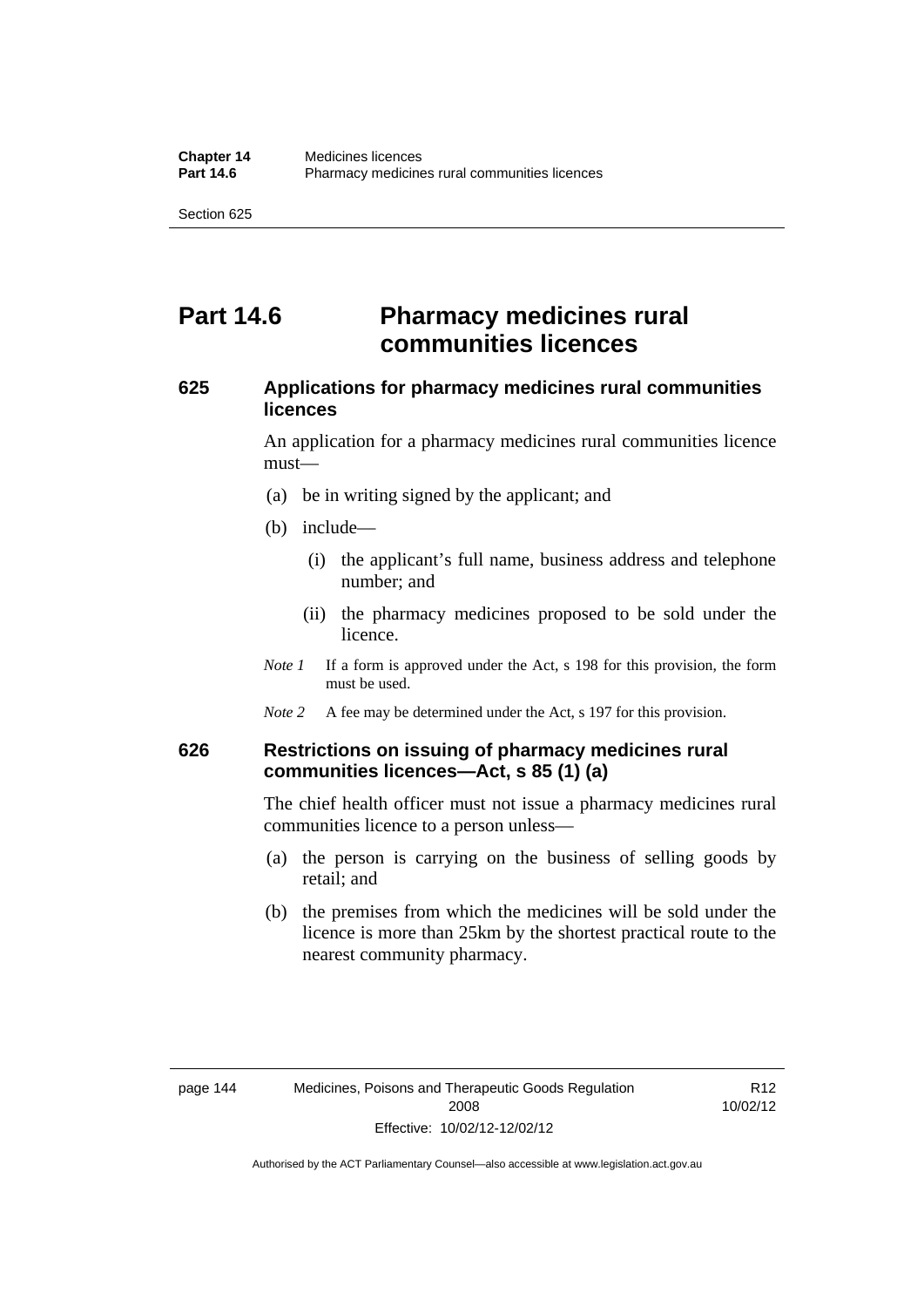# **Chapter 15 Medicines—other provisions**

# **Part 15.1 Opioid dependency treatment guidelines**

### **630 Guidelines for treatment of opioid dependency**

- (1) The Minister may approve guidelines for the treatment of opioid dependency.
- (2) Without limiting subsection (1), approved guidelines may make provision in relation to the prescribing and administration of buprenorphine and methadone to drug-dependent people.
- (3) An approval is a notifiable instrument.

*Note* A notifiable instrument must be notified under the Legislation Act.

R12 10/02/12 Medicines, Poisons and Therapeutic Goods Regulation 2008 Effective: 10/02/12-12/02/12

page 145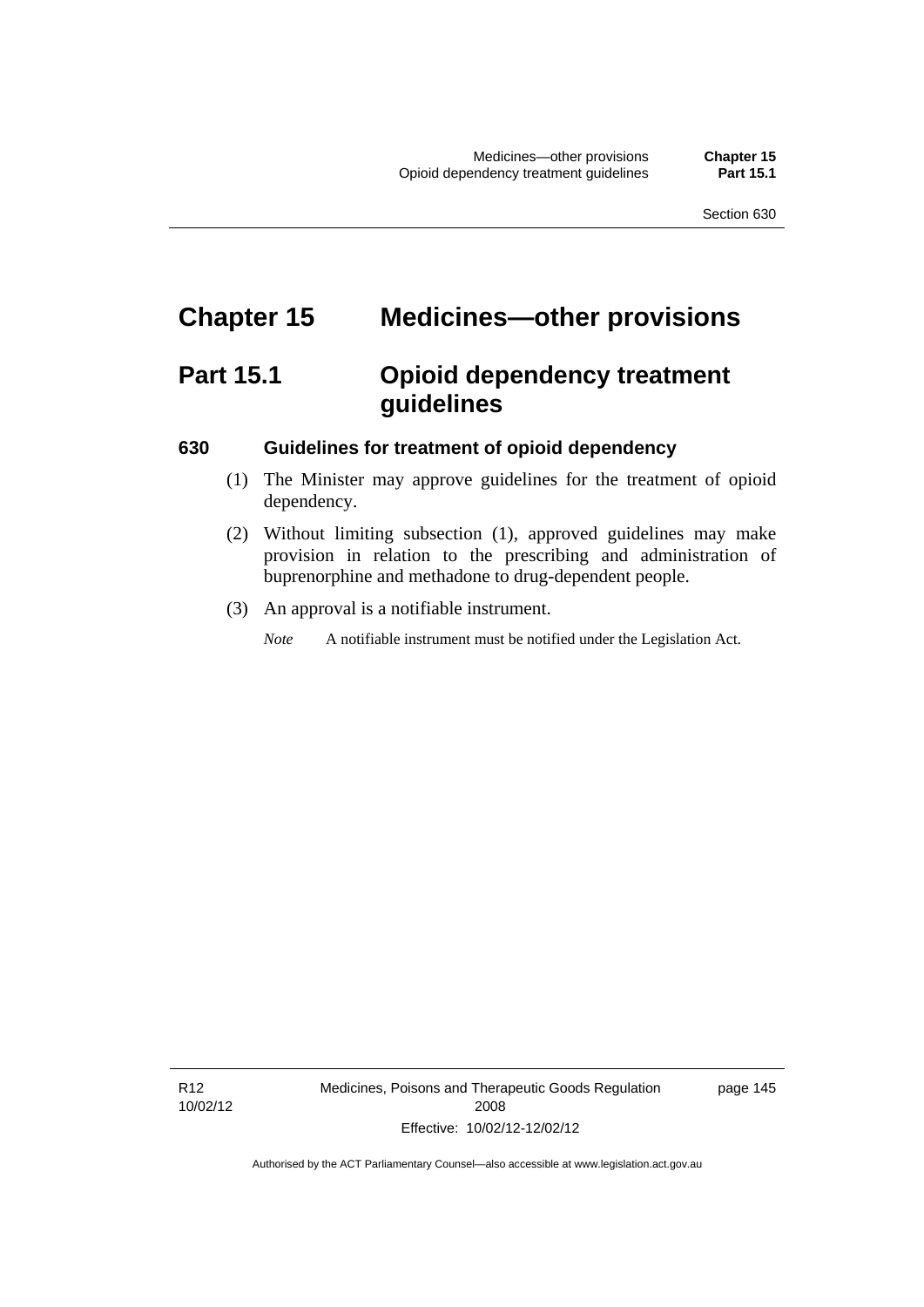# **Part 15.2 Medicines advisory committee**

*Note* The medicines advisory committee is established under the Act, s 194.

#### **635 Medicines advisory committee—membership**

- (1) The medicines advisory committee consists of the following members appointed by the Minister:
	- (a) a chair;
	- (b) 2 other members.
	- *Note 1* For the making of appointments (including acting appointments), see the Legislation Act, pt 19.3.
	- *Note 2* Certain Ministerial appointments require consultation with an Assembly committee and are disallowable (see Legislation Act, div 19.3.3).
- (2) A person is not eligible for appointment to the medicines advisory committee unless the person is a doctor.

*Note Doctor* does not include an intern doctor (see dict).

- (3) The medicines advisory committee must include—
	- (a) at least 1 member who has had experience in the teaching or practice of psychiatry; and
	- (b) 1 member nominated by the Australian Capital Territory Branch of the Australian Medical Association.
- (4) The instrument appointing, or evidencing the appointment of, a medicines advisory committee member must state whether the person is appointed as the chair, or as another member, of the committee.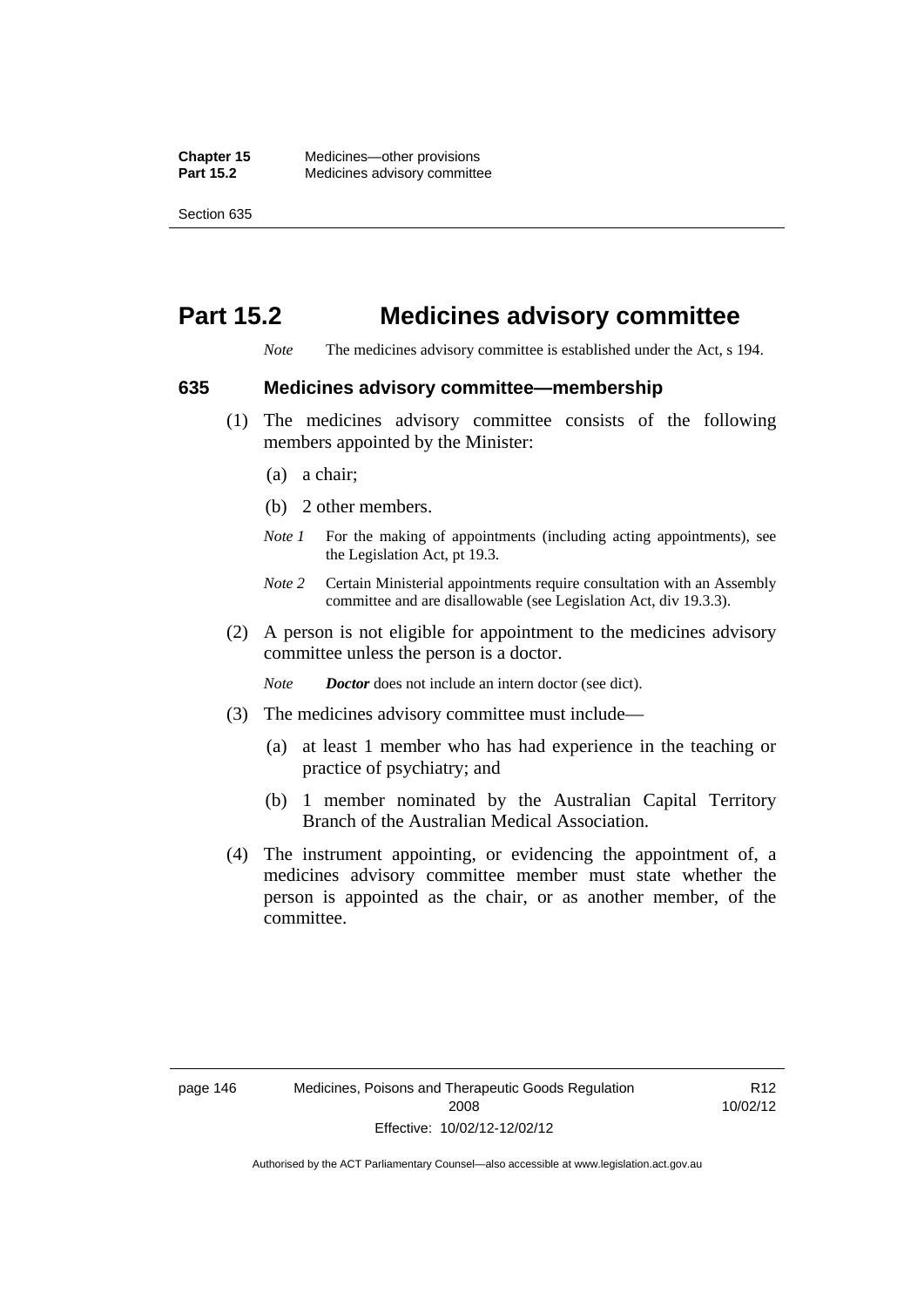#### **636 Medicines advisory committee—term of appointments**

The appointment of a medicines advisory committee member must be for not longer than 3 years.

*Note* A person may be reappointed to a position if the person is eligible to be appointed to the position (see Legislation Act, s 208 and dict, pt 1, def *appoint*).

## **637 Medicines advisory committee—conditions of appointments**

The conditions of appointment of a medicines advisory committee member are the conditions agreed between the Minister and the member, subject to any determination under the *Remuneration Tribunal Act 1995*.

## **638 Medicines advisory committee—time and place of meetings**

- (1) Meetings of the medicines advisory committee are to be held when and where the committee decides.
- (2) The chair of the medicines advisory committee may at any time call a meeting.
- (3) The chair must give the other members reasonable notice of the time and place of a meeting called by the chair.
- (4) The medicines advisory committee may adjourn a proceeding, for any reason it considers appropriate, to a time and place decided by the committee.

#### **639 Medicines advisory committee—presiding member**

- (1) The chair presides at a meeting of the medicines advisory committee.
- (2) If the chair is absent, the member chosen by the members present presides.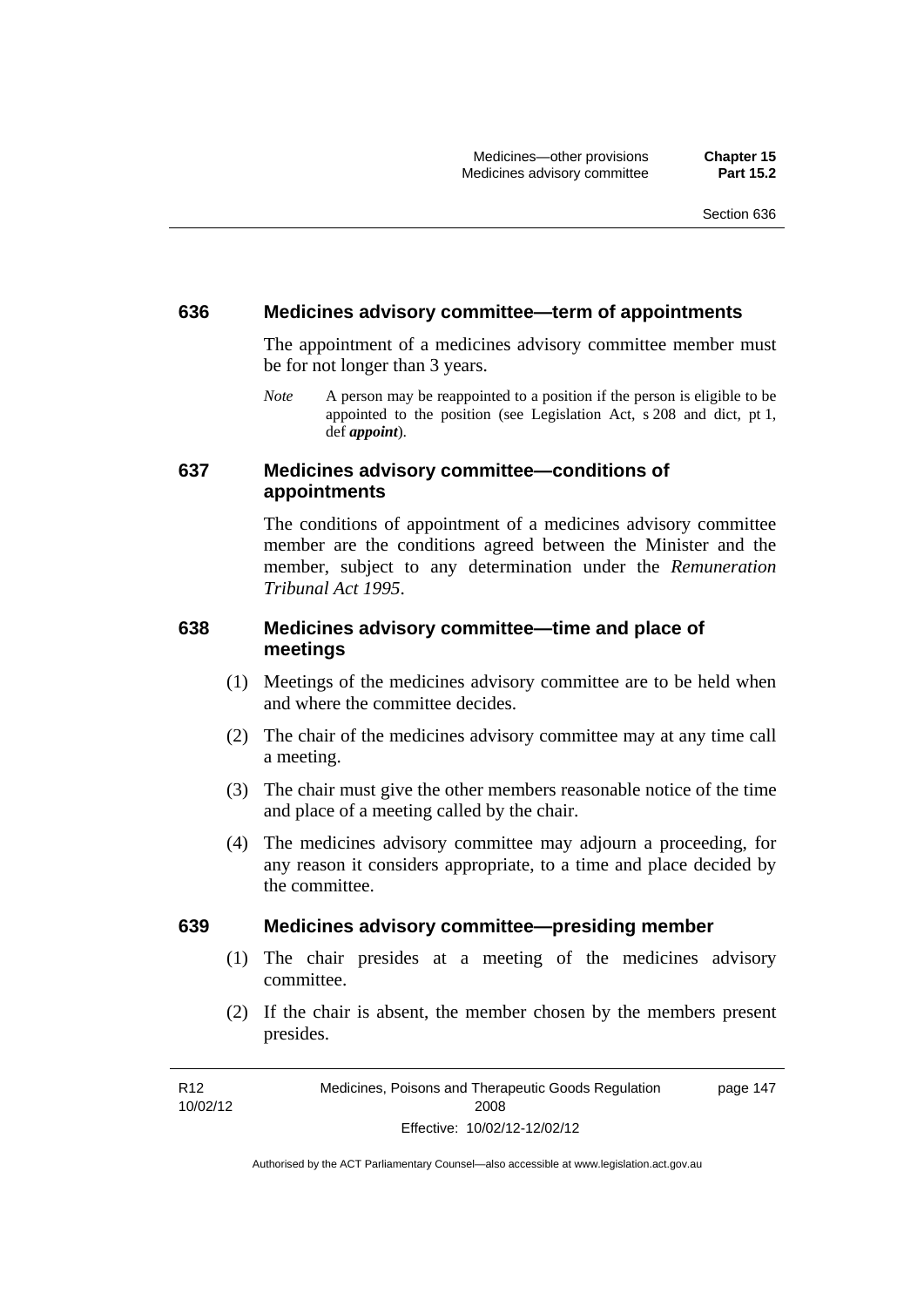#### **640 Medicines advisory committee—quorum**

Business may be carried out at a meeting of the medicines advisory committee only if at least 2 members are present.

### **641 Medicines advisory committee—voting**

- (1) At a meeting of the medicines advisory committee each member has a vote on each question to be decided.
- (2) A question is decided by a majority of the votes of members present and voting but, if the votes are equal, the presiding member has the deciding vote.

### **642 Medicines advisory committee—conduct of meetings**

- (1) The medicines advisory committee may conduct its meetings as the committee considers appropriate.
- (2) A meeting of the medicines advisory committee may be held using a method of communication, or a combination of methods of communication, that allows each member taking part to hear what each other member taking part says without the members being in each other's presence.

#### **Examples**

a phone link, a satellite link, an internet or intranet link

- *Note* An example is part of the regulation, is not exhaustive and may extend, but does not limit, the meaning of the provision in which it appears (see Legislation Act, s 126 and s 132).
- (3) A medicines advisory committee member who takes part in a meeting conducted under subsection (2) is taken to be present at the meeting.
- (4) A resolution is a valid resolution of the medicines advisory committee, even if it is not passed at a meeting of the committee, if all members agree to the proposed resolution in writing.

*Note Written* includes in electronic form (see Act, dict).

page 148 Medicines, Poisons and Therapeutic Goods Regulation 2008 Effective: 10/02/12-12/02/12 R12 10/02/12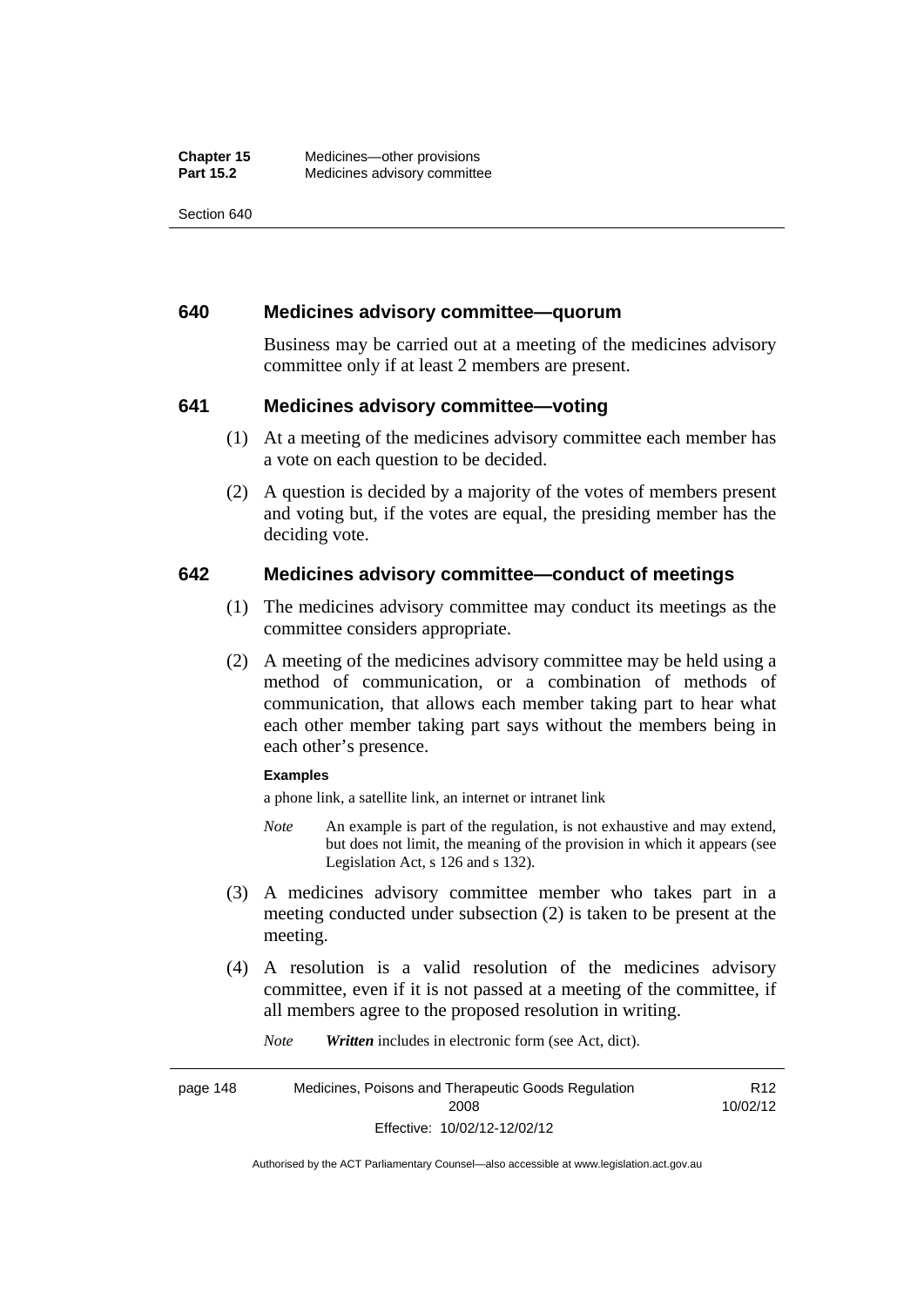(5) The medicines advisory committee must keep minutes of its meetings.

## **643 Medicines advisory committee—disclosure of interests by members**

- (1) If a medicines advisory committee member has a material interest in an issue being considered, or about to be considered, by the committee, the member must disclose the nature of the interest at a committee meeting as soon as possible after the relevant facts have come to the member's knowledge.
- (2) The disclosure must be recorded in the medicines advisory committee's minutes and, unless the committee otherwise decides, the member must not—
	- (a) be present when the medicines advisory committee considers the issue; or
	- (b) take part in a decision of the committee on the issue.

#### **Example**

David, Emile and Fiona are members of the medicines advisory committee. They have an interest in an issue being considered at a committee meeting and they disclose the interest as soon as they become aware of it. David's and Emile's interests are minor but Fiona has a direct financial interest in the issue.

The medicines advisory committee considers the disclosures and decides that because of the nature of the interests:

- David may be present when the committee considers the issue but not take part in the decision
- Emile may be present for the consideration and take part in the decision.

The medicines advisory committee does not make a decision allowing Fiona to be present or take part in the committee's decision. Accordingly, Fiona cannot be present for the consideration of the issue or take part in the decision.

*Note* An example is part of the regulation, is not exhaustive and may extend, but does not limit, the meaning of the provision in which it appears (see Legislation Act, s 126 and s 132).

R12 10/02/12 page 149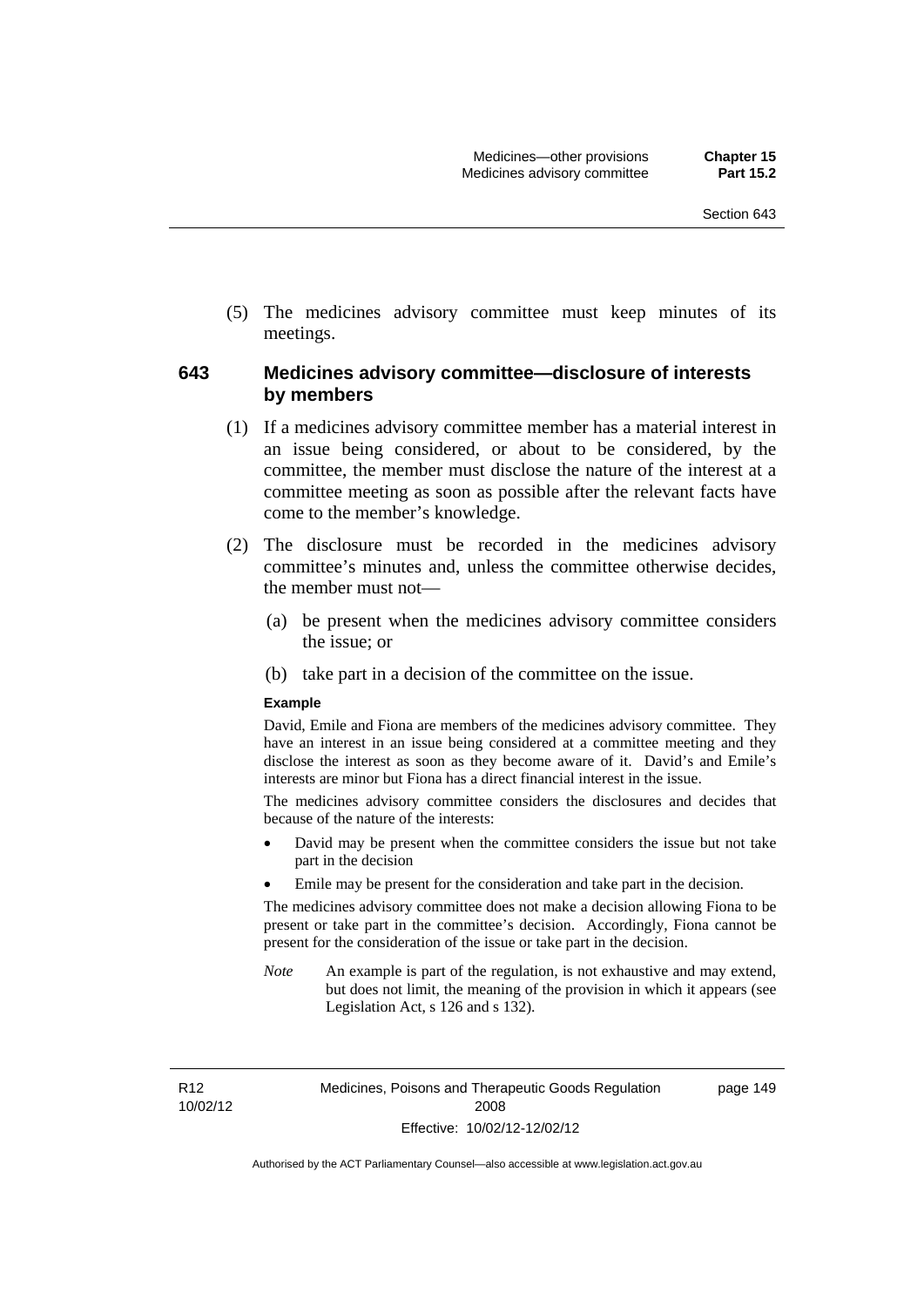- (3) Any other medicines advisory committee member who also has a material interest in the issue must not be present when the committee is considering its decision under subsection (2).
- (4) In deciding under subsection (2) whether a member may be present when the medicines advisory committee decides the issue or take part in a decision of the committee on the issue, and despite section 640 (Medicines advisory committee—quorum), the committee may consist of 1 member.

#### **Example**

if 2 members are present at a meeting and 1 member discloses a material interest, the other member may decide whether the member who made the disclosure can take part in a decision by the committee

(5) In this section:

*associate*, of a person, means—

- (a) the person's business partner; or
- (b) a close friend of the person; or
- (c) a family member of the person.

*executive officer*, of a corporation, means a person (however described) who is concerned with, or takes part in, the corporation's management (whether or not the person is a director of the corporation).

*indirect interest*—without limiting the kind of indirect interest a person may have, a person has an *indirect interest* in an issue if any of the following has an interest in the issue:

- (a) an associate of the person;
- (b) a corporation with not more than 100 members that the person, or an associate of the person, is a member of;
- (c) a subsidiary of a corporation mentioned in paragraph (b);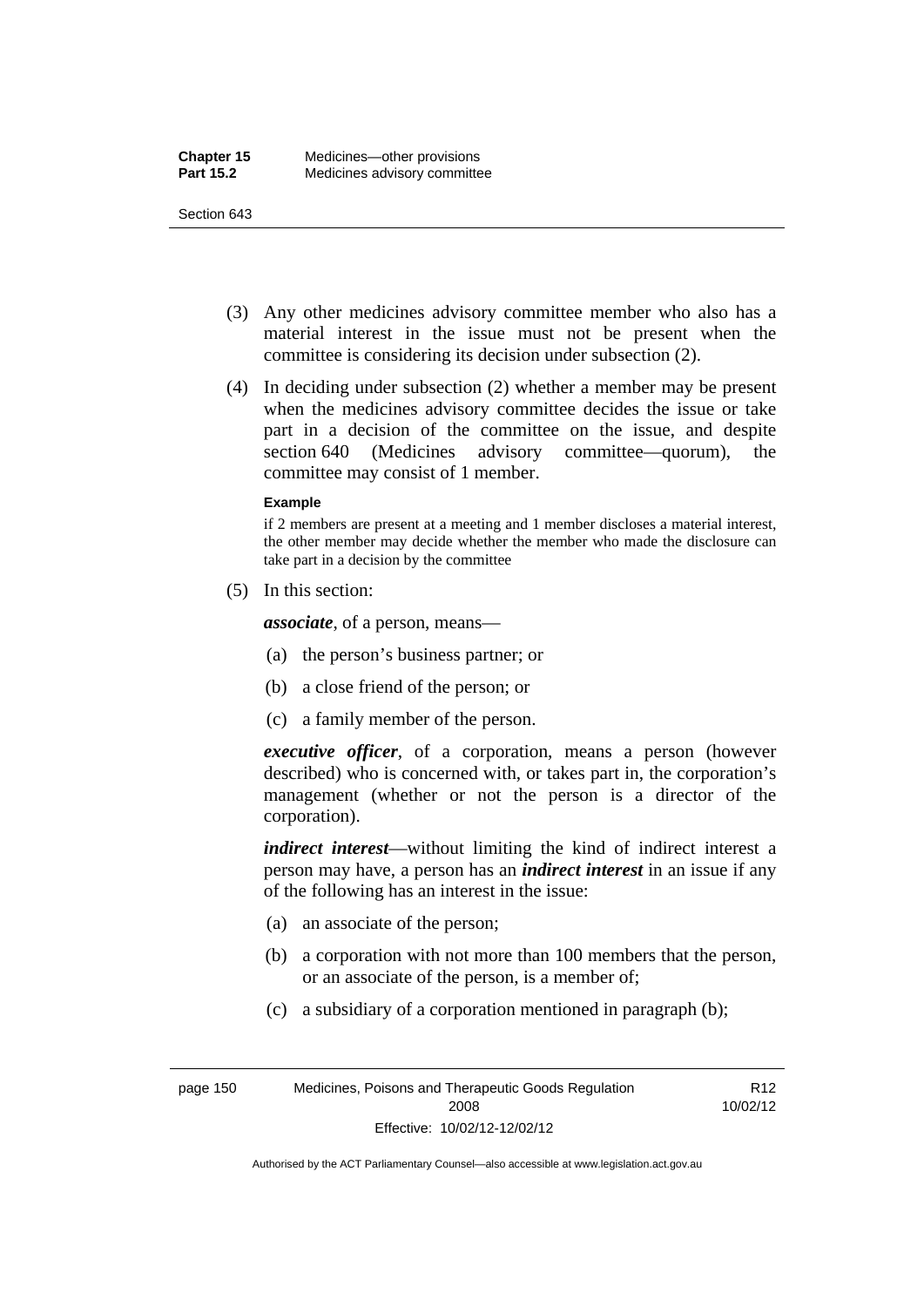- (d) a corporation that the person, or an associate of the person, is an executive officer of;
- (e) the trustee of a trust that the person, or an associate of the person, is a beneficiary of;
- (f) a member of a firm or partnership that the person, or an associate of the person, is a member of;
- (g) someone else carrying on a business if the person, or an associate of the person, has a direct or indirect right to participate in the profits of the business.

*material interest*—a medicines advisory committee member has a *material interest* in an issue if the member has—

- (a) a direct or indirect financial interest in the issue; or
- (b) a direct or indirect interest of any other kind if the interest could conflict with the proper exercise of the member's functions in relation to the committee's consideration of the issue.

#### **644 Medicines advisory committee—ending appointments**

- (1) The Minister may end the appointment of a medicines advisory committee member—
	- (a) if the member contravenes a territory law; or
	- (b) for misbehaviour; or
	- (c) if the member becomes bankrupt or personally insolvent; or
		- *Note Bankrupt or personally insolvent*—see the Legislation Act, dictionary, pt 1.
	- (d) if the member is convicted, in the ACT, of an offence punishable by imprisonment for at least 1 year; or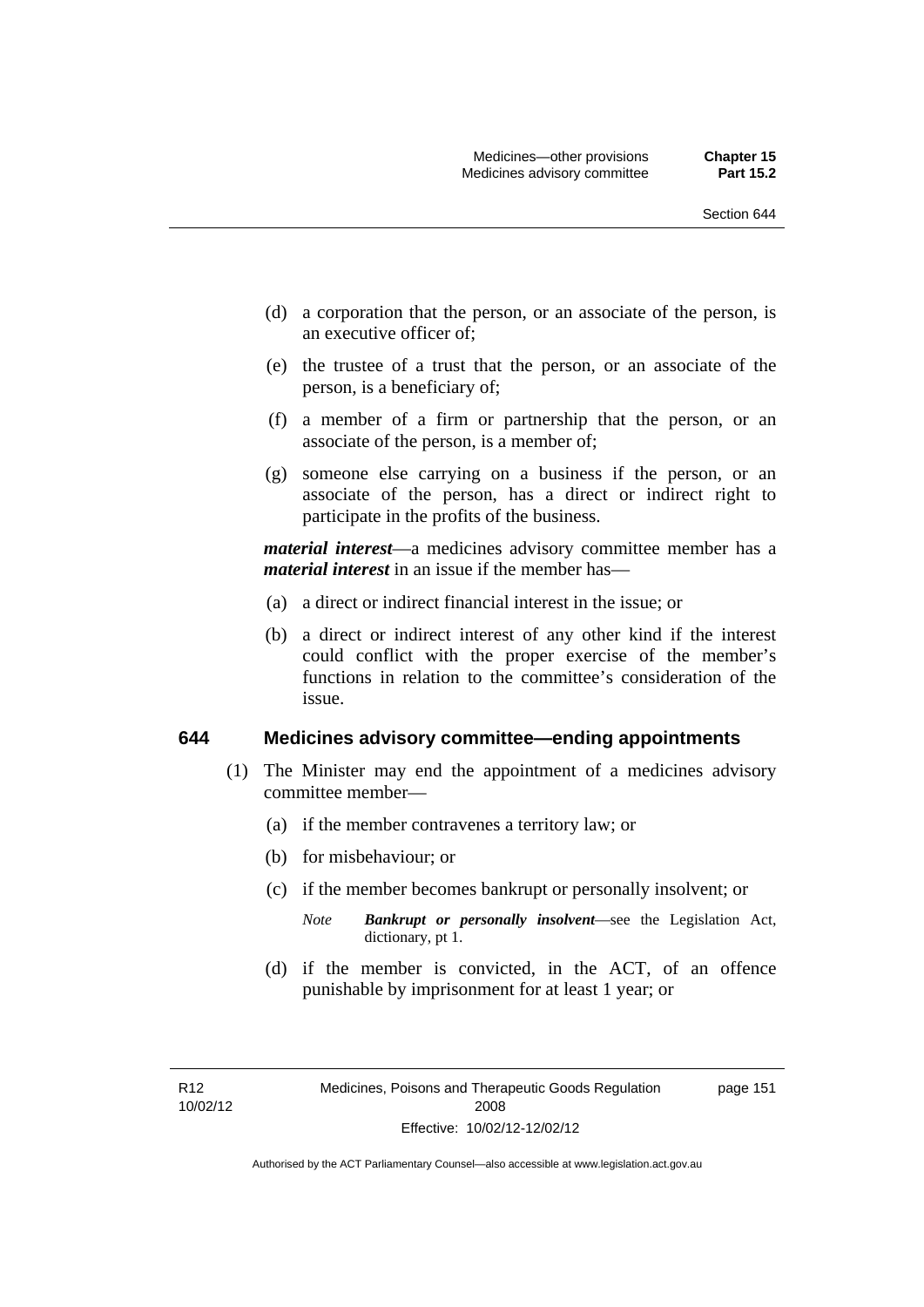- (e) if the member is convicted outside the ACT, in Australia or elsewhere, of an offence that, if it had been committed in the ACT, would be punishable by imprisonment for at least 1 year; or
- (f) if the member contravenes section 643 (Medicines advisory committee—disclosure of interests by members).
- *Note* A member's appointment also ends if the member resigns (see Legislation Act, s 210).
- (2) The Minister must end the appointment of a medicines advisory committee member—
	- (a) if the member ceases to be a doctor; or
	- (b) if, on 3 consecutive occasions, the member fails, without the chair's agreement, to make himself or herself available for a proposed meeting of the committee; or
	- (c) if the member fails to take all reasonable steps to avoid being placed in a position where a conflict of interest arises during the exercise of the member's functions; or
	- (d) for physical or mental incapacity, if the incapacity substantially affects the exercise of the member's functions.

R12 10/02/12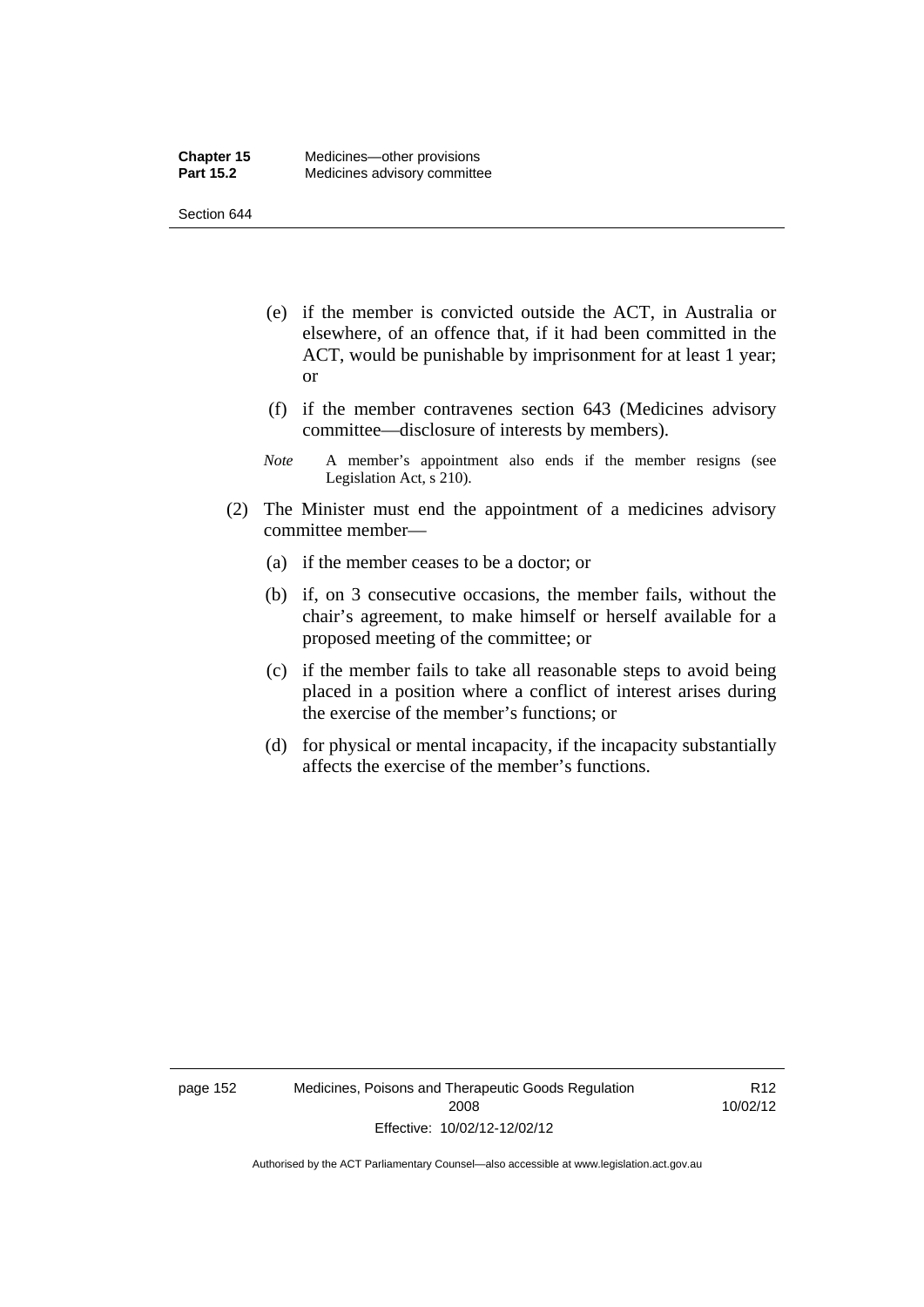## **Part 15.3 Other medicines provisions**

## **650 Advertising controlled medicines—Act, s 66 (3) (b)**

A pricelist published by a pharmacist that includes a controlled medicine is prescribed if the pricelist complies with the *Price Information Code of Practice*, published by the Therapeutic Goods Administration, as in force from time to time.

*Note* The code is accessible at www.tga.gov.au/meds/vipicop.htm.

### **651 Advertising other medicines**

- (1) A person commits an offence if—
	- (a) the person publishes an advertisement; and
	- (b) the advertisement promotes or encourages the use of a declared medicine.

Maximum penalty: 30 penalty units.

- (2) A person commits an offence if—
	- (a) the person publishes an advertisement; and
	- (b) the advertisement indicates that someone is willing or authorised to supply a declared medicine.

Maximum penalty: 30 penalty units.

- (3) This section does not apply to—
	- (a) an advertisement for a declared medicine in a publication published primarily for dentists, doctors, pharmacists or veterinary surgeons; or
	- (b) a pricelist published by a pharmacist that includes a declared medicine if the pricelist complies with the *Price Information Code of Practice*, published by the Therapeutic Goods Administration, as in force from time to time.

R12 10/02/12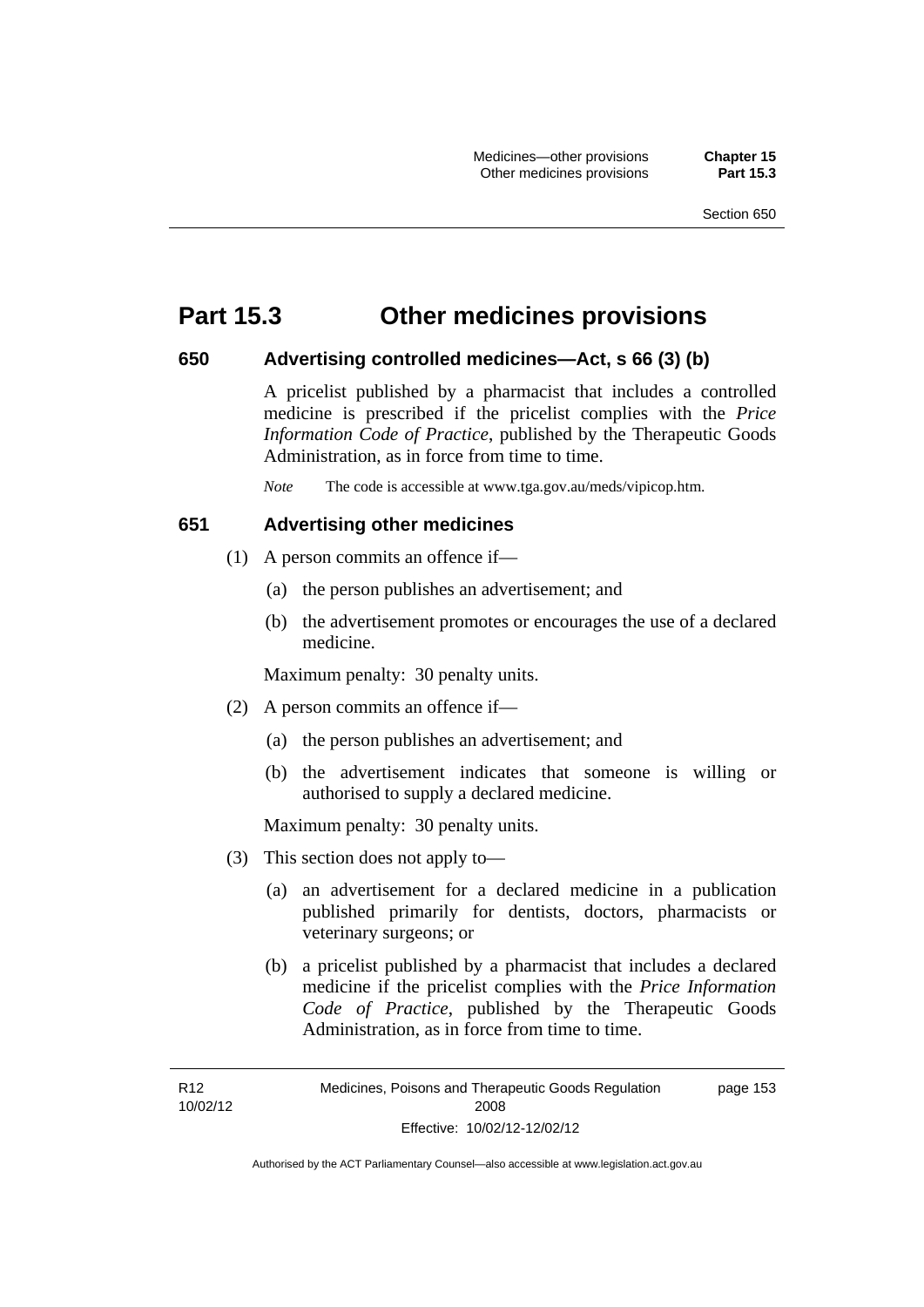(4) In this section:

*advertisement*—see the Act, section 66.

#### *declared medicine* means—

- (a) a pharmacist only medicine other than a pharmacist only medicine to which the medicines and poisons standard, appendix H applies; or
- (b) a prescription only medicine.

## **652 Prescribed institutions—Act, dict, def** *institution***, par (b)**

The following are prescribed:

- (a) a correctional centre;
- (b) a CYP detention place.

page 154 Medicines, Poisons and Therapeutic Goods Regulation 2008 Effective: 10/02/12-12/02/12

R12 10/02/12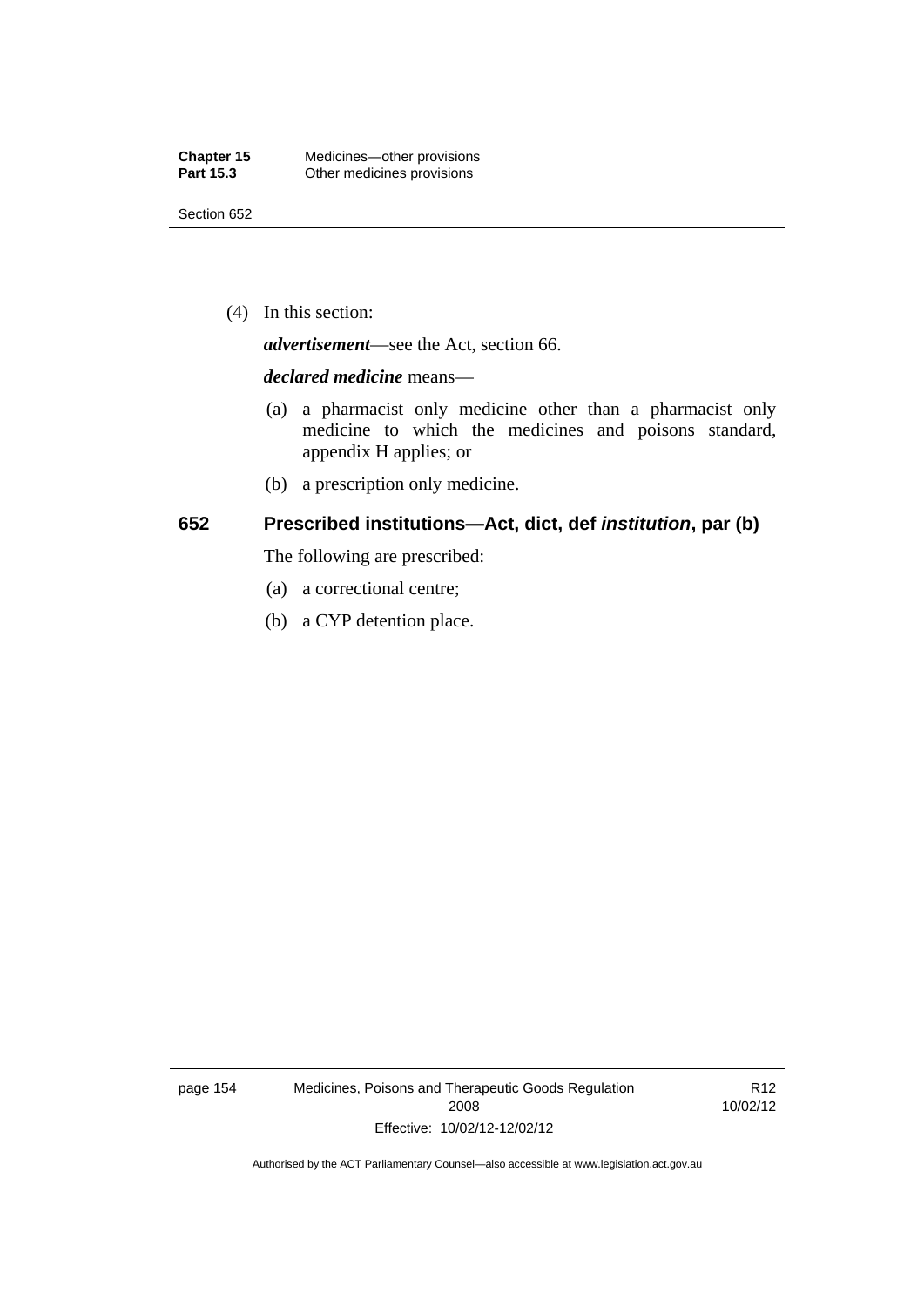# **Chapter 16 Low and moderate harm poisons**

# **Part 16.1** Preliminary

**660 Meaning of** *relevant law***—ch 16** 

# In this chapter:

*relevant law* means—

- (a) a corresponding law; or
- (b) the *Agricultural and Veterinary Chemicals Act 1994* (Cwlth); or
- (c) the *Therapeutic Goods Act 1989* (Cwlth).
- *Note 1 Corresponding law* includes a law of a State that corresponds, or substantially corresponds, to the Act (see Act, dict).
- *Note 2 State* includes a territory (see Legislation Act, dict, pt 1).

R12 10/02/12 Medicines, Poisons and Therapeutic Goods Regulation 2008 Effective: 10/02/12-12/02/12

page 155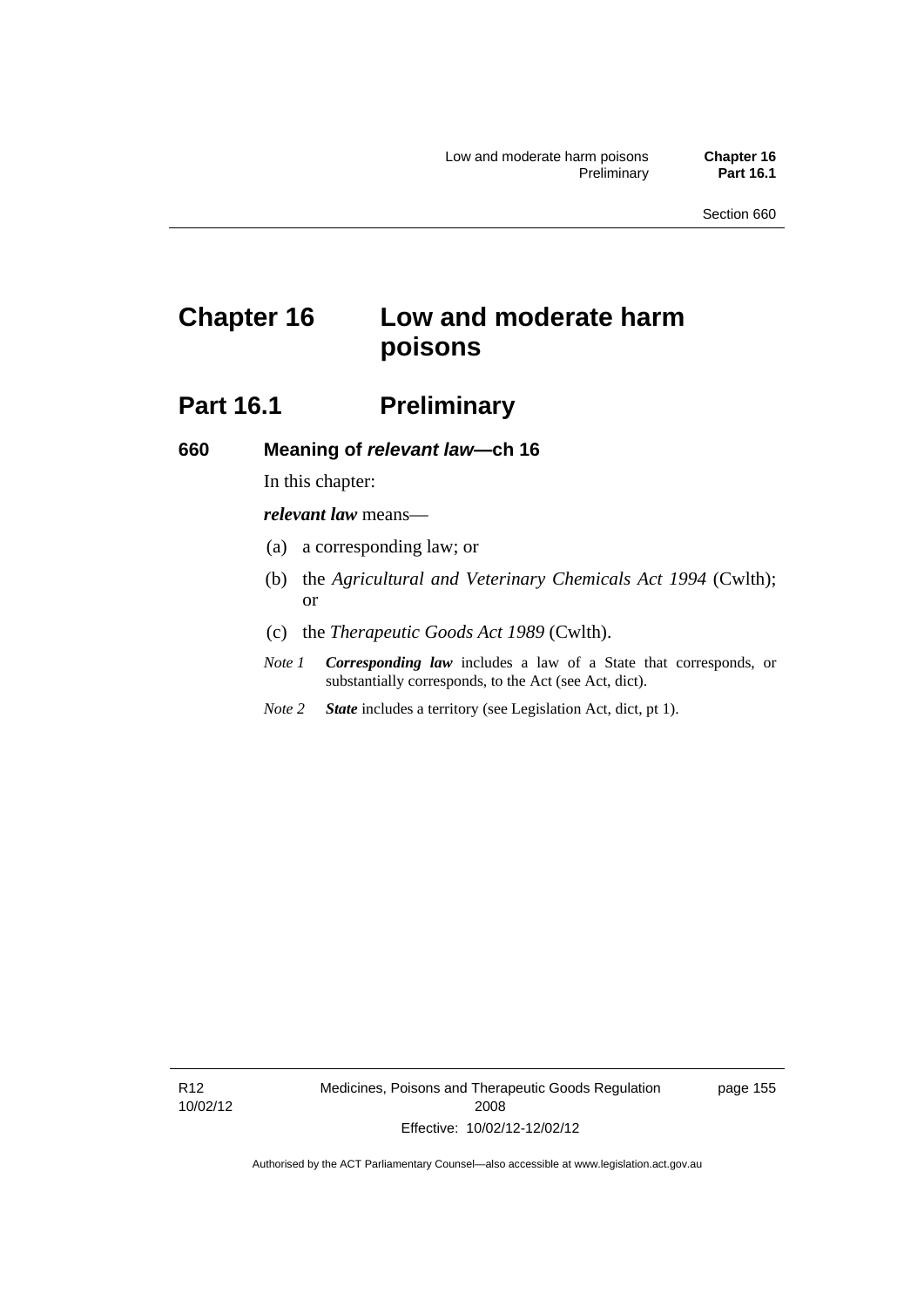# **Part 16.2 Authorisation to supply low and moderate harm poisons**

## **661 Authorisation to supply low and moderate harm poisons—Act, s 26 (1) (b) and (2) (b)**

Anyone is authorised to supply a low harm poison or moderate harm poison.

## **662 Authorisation condition for supplying low and moderate harm poisons—Act, s 44 (1) (b) and (2) (b)**

A person's authorisation under section 661 to supply a low harm poison or moderate harm poison is subject to the following conditions:

- (a) the poison is supplied in manufacturer's packs that comply with—
	- (i) section 665 (Packaging of supplied manufacturer's packs of low and moderate harm poisons—Act, s  $59(1)(c)$  (i) and  $(2)$  (c) (i)); or
	- (ii) an approval under the Act, section 193 (Approval of non-standard packaging and labelling);
- (b) the manufacturer's packs are labelled in accordance with—
	- (i) section 666 (Labelling of supplied manufacturer's packs of low and moderate harm poisons—Act, s  $60(1)(c)(i)$ and  $(2)$   $(c)$   $(i)$ ; or
	- (ii) an approval under the Act, section 193.

R12 10/02/12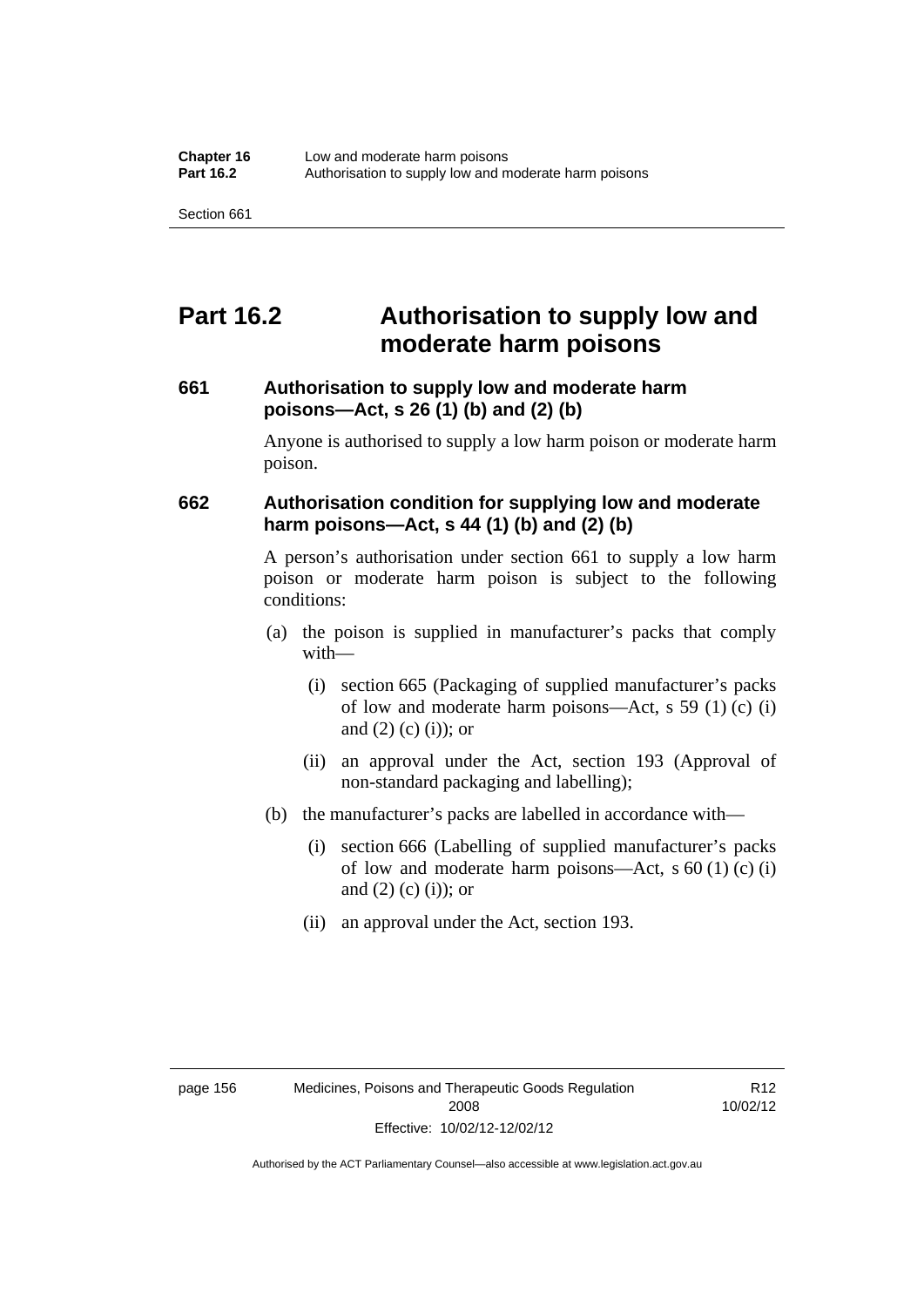### **Part 16.3 Authorisation to manufacture low and moderate harm poisons**

### **663 Authorisation to manufacture low and moderate harm poisons—Act, s 33 (b)**

A person is authorised to manufacture a low harm poison or moderate harm poison if the person is authorised to manufacture the poison under a relevant law.

### **664 Authorisation condition for manufacturing low and moderate harm poisons—Act, s 44 (1) (b) and (2) (b)**

A person's authorisation under section 663 to manufacture a low harm poison or moderate harm poison is subject to the condition that, if a condition or restriction applies to the person under the relevant law, the person manufactures the poison in accordance with the condition and restriction.

page 157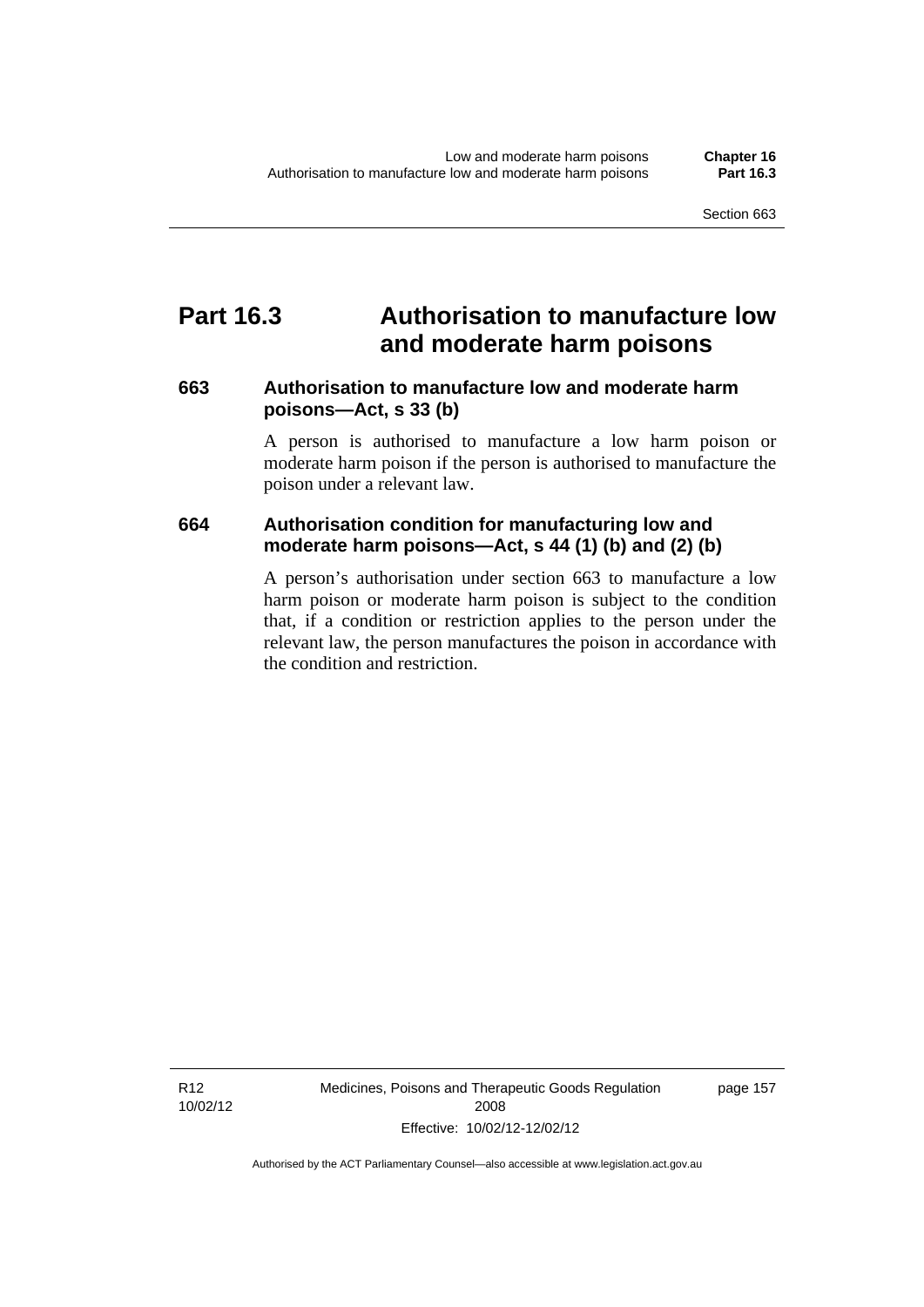### **Part 16.4 Packaging and labelling of low and moderate harm poisons**

### **665 Packaging of supplied manufacturer's packs of low and moderate harm poisons—Act, s 59 (1) (c) (i) and (2) (c) (i)**

- (1) A manufacturer's pack of a supplied low harm poison or moderate harm poison must be packaged—
	- (a) in accordance with the medicines and poisons standard, paragraphs 21 to 27; or
	- (b) in a container in which the poison may be sold under a relevant law.
	- *Note* A manufacturer's pack of a low or moderate harm poison supplied may also be packaged in accordance with an approval under the Act, s 193 (Approval of non-standard packaging and labelling) (see Act, s 59 (1) (c) (ii) and (2) (c) (ii)).
- (2) However, if the poison is camphor or naphthalene for domestic use, it must also be packaged in a way that, in normal use, prevents—
	- (a) removal of the camphor or naphthalene from the packaging; or
	- (b) ingestion of the camphor or naphthalene.

### **666 Labelling of supplied manufacturer's packs of low and moderate harm poisons—Act, s 60 (1) (c) (i) and (2) (c) (i)**

A manufacturer's pack of a supplied low harm poison or moderate harm poison must be labelled in accordance with—

- (a) the medicines and poisons standard, paragraphs 3 to 19; or
- (b) a relevant law.
- *Note* A manufacturer's pack of a low or moderate harm poison supplied may also be labelled in accordance with an approval under the Act, s 193 (Approval of non-standard packaging and labelling) (see Act, s 60 (1) (c) (ii) and (2) (c) (ii)).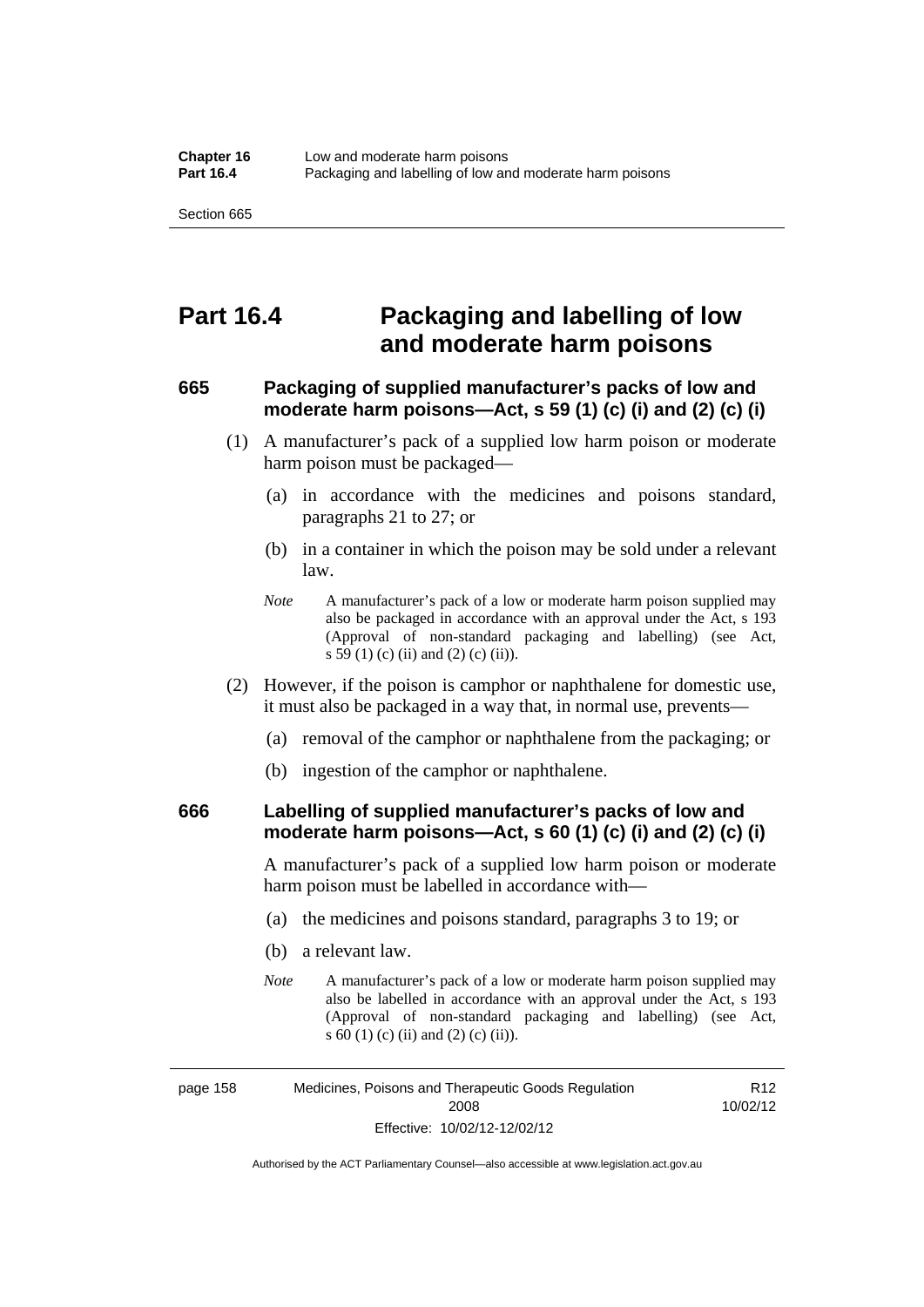# **Chapter 17 Dangerous poisons authorisations**

## **Part 17.1 Overview of dangerous poisons authorisations**

### **670 General overview of authorisations for dangerous poisons**

 (1) The Act requires that a person must not deal with a dangerous poison in a particular way unless the person is authorised to deal with the poison.

#### **Example**

the Act, s 35 about obtaining certain substances (which include dangerous poisons)

- *Note 1* The Act, s 19 sets out when a person *deals* with a dangerous poison.
- *Note 2* An example is part of the regulation, is not exhaustive and may extend, but does not limit, the meaning of the provision in which it appears (see Legislation Act, s 126 and s 132).
- (2) The Act, section 20 sets out when a person is authorised to deal with a dangerous poison.
- (3) This regulation authorises certain dealings with dangerous poisons.

*Note* An authorisation is not required to deal with the following:

- a substance excluded from the medicines and poisons standard by the standard, par  $1(2)$  (see s 6);
- a substance mentioned in the medicines and poisons standard, sch 7 if the schedule does not apply to the substance because of an exception in the standard.

R12 10/02/12 page 159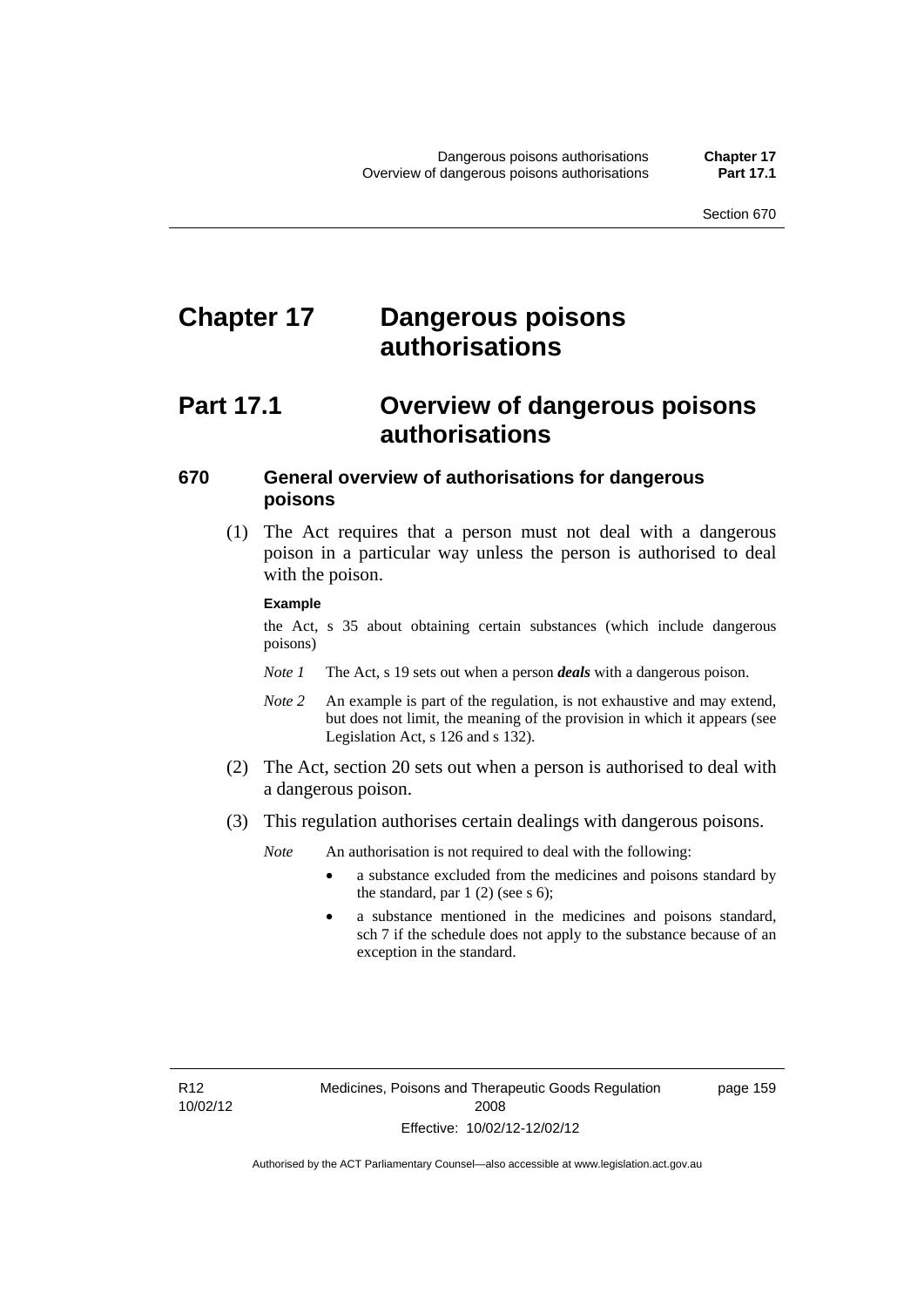(4) An authorisation under this regulation may be subject to limitations.

#### **Example**

a purchase order issued by a person mentioned in sch 4, col 2 must comply with s 721 (see s 690 (2) (c))

*Note* For the power to impose other restrictions, see the Act, ch 8.

### **671 Overview of dangerous poisons authorisations under this regulation**

Dangerous poisons authorisations under this regulation are given by the following provisions:

- (a) section 675 (which is about authorisations under dangerous poisons manufacturers licences);
- (b) section 680 (which is about authorisations under dangerous poisons research and education program licences);
- (c) section 685 (which is about authorisations under dangerous poisons suppliers licences);
- (d) section 690 (which is about authorisations for manufacturing and other purposes);
- (e) section 692 (which is about authorisation to deliver dangerous poisons under purchase orders);
- (f) section 693 (which is about authorisation for commercial disposal operators for disposal of dangerous poisons);
- (g) section 695 (which is about authorisations for dangerous poisons research and education programs by scientifically qualified people).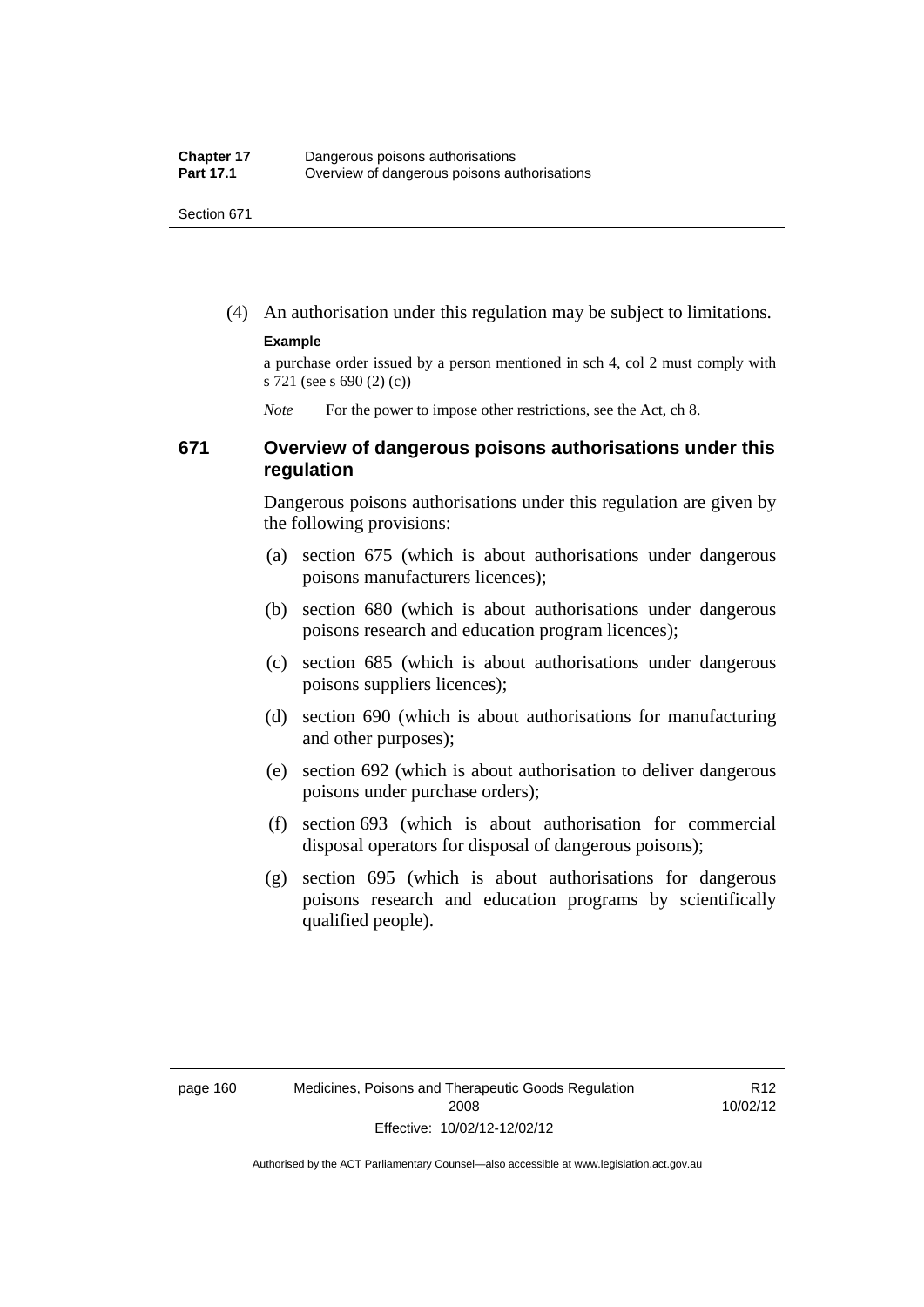### **672 General overview of authorisation conditions for dangerous poisons**

 (1) The Act, section 44 requires a person who is authorised to deal with a dangerous poison to comply with any condition to which the authorisation is subject.

#### **Example**

Section 676 sets out the authorisation conditions for an authorised person to manufacture a dangerous poison.

- *Note* An example is part of the regulation, is not exhaustive and may extend, but does not limit, the meaning of the provision in which it appears (see Legislation Act, s  $126$  and s  $132$ ).
- (2) The conditions are additional to other restrictions on an authorised person's authority to deal with a dangerous poison.
	- *Note* Conditions may also be imposed under other provisions of the Act including, for example, s 89 which sets out conditions on licences.

R12 10/02/12 Medicines, Poisons and Therapeutic Goods Regulation 2008 Effective: 10/02/12-12/02/12

page 161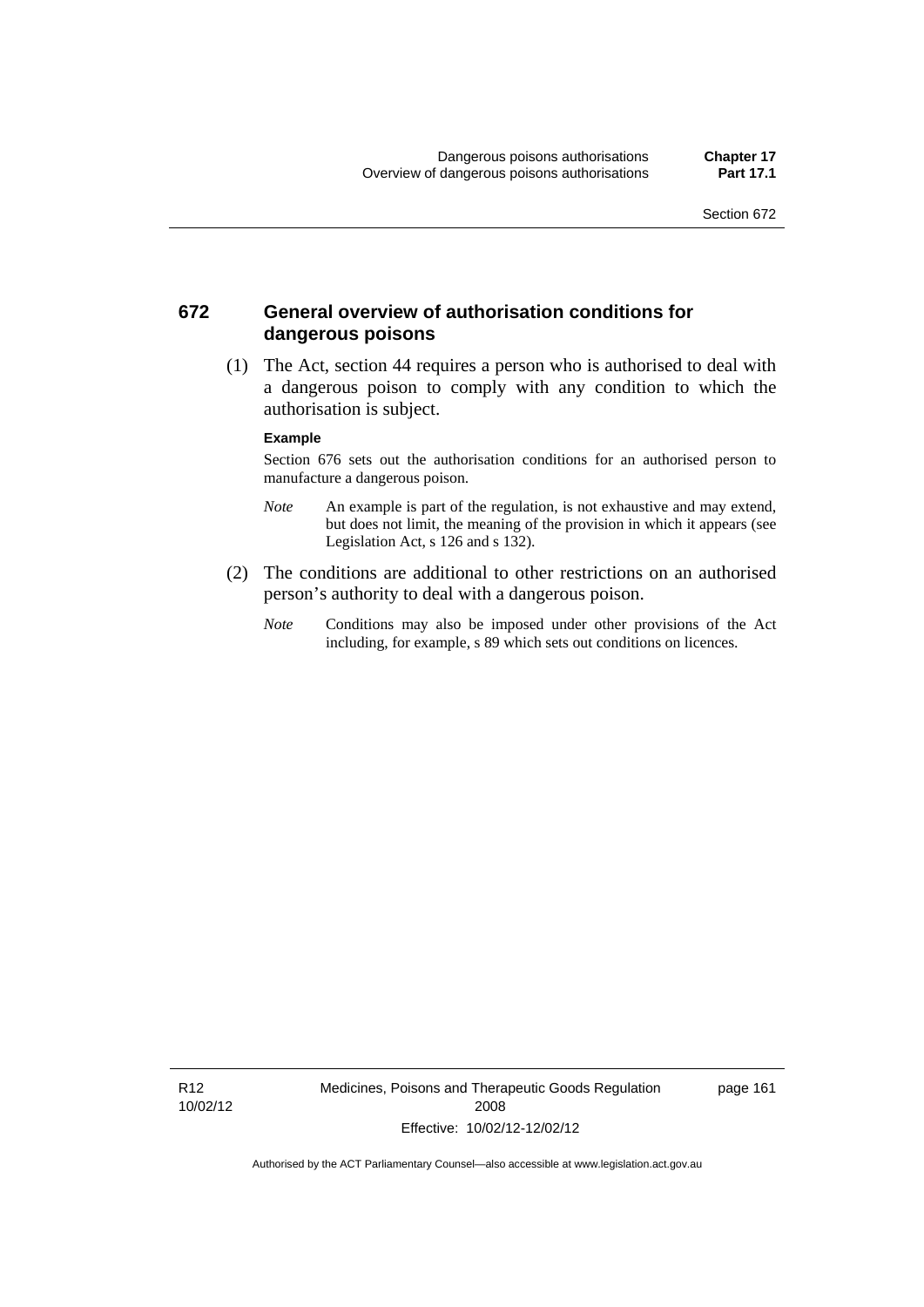# **Part 17.2 Authorisations under dangerous poisons licences**

### **Division 17.2.1 Dangerous poisons manufacturers licence authorisations**

*Note* For other provisions about dangerous poisons manufacturers licences, see pt 18.2.

### **675 Authorisations under dangerous poisons manufacturers licences—Act, s 20 (1) (a)**

- (1) A dangerous poisons manufacturers licence authorises the holder to do any of the following in relation to a dangerous poison (the *licensed dangerous poison*) stated in the licence at the premises (the *licensed premises*) stated in the licence:
	- (a) manufacture the licensed dangerous poison;
	- (b) possess the licensed dangerous poison for sale by wholesale from the licensed premises;
	- (c) sell the licensed dangerous poison by wholesale (whether or not for resale) to—
		- (i) a person authorised to issue a purchase order for the dangerous poison; or
		- (ii) someone in another State who may obtain the dangerous poison by wholesale under the law of the other State; or
		- (iii) someone in another country who may lawfully obtain the dangerous poison by wholesale in the other country;
		- *Note* The dangerous poison must be sold on a purchase order in accordance with s 720 (see s 676).

R12 10/02/12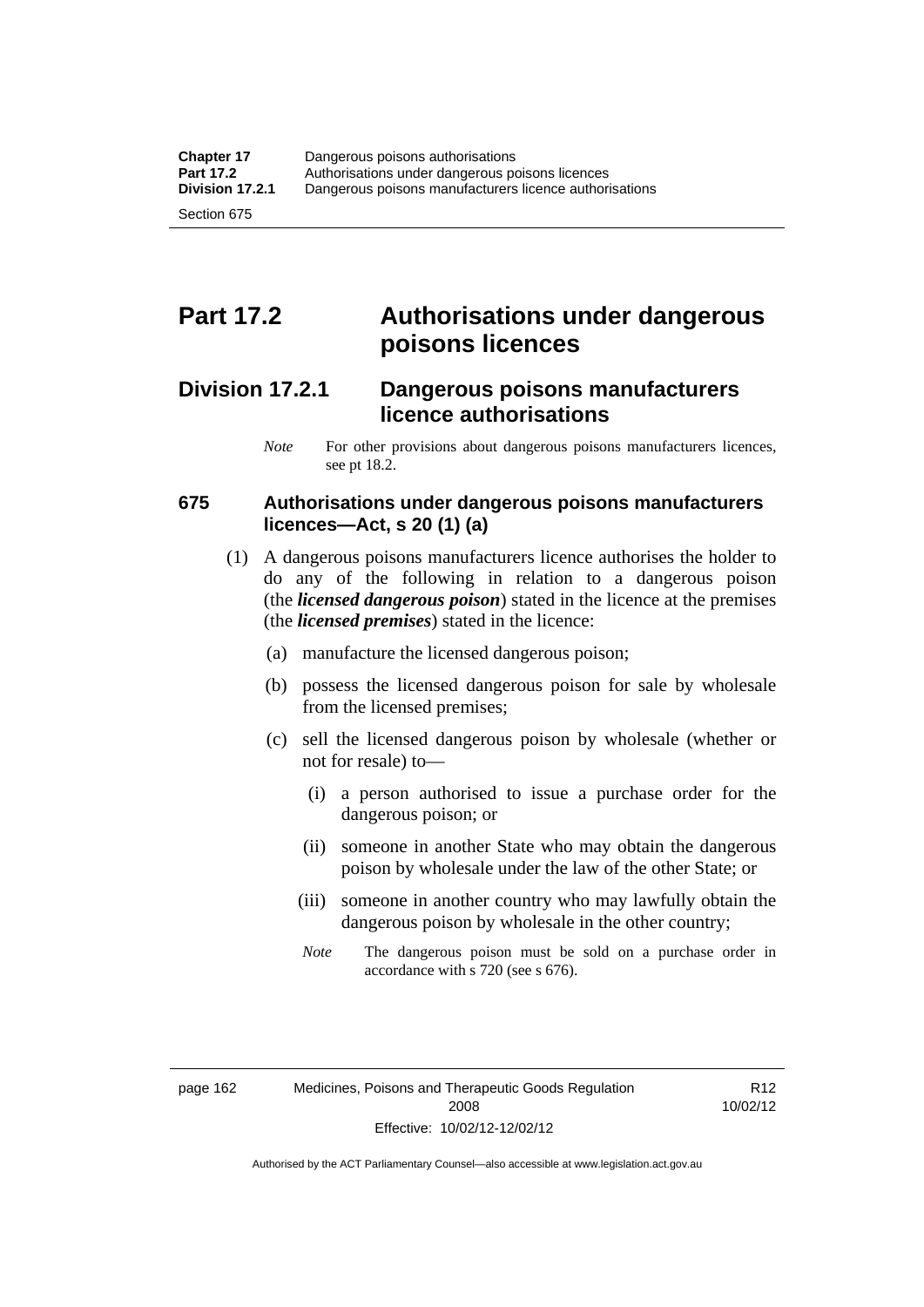page 163

- (d) obtain a dangerous poison, other than a licensed dangerous poison, for manufacturing a licensed dangerous poison at the licensed premises;
- (e) possess a dangerous poison, other than a licensed dangerous poison, at the licensed premises for manufacturing a licensed dangerous poison.
- (2) However, an authorisation under subsection (1) does not apply if the licence states that it does not apply.
- (3) Also, subsection (1) (c) (iii) does not apply in relation to a licensed dangerous poison that is a prohibited export under the *Customs Act 1901* (Cwlth).

#### **676 Authorisation conditions for dangerous poisons manufacturers licences—Act, s 44 (1) (b) and (2) (b)**

A licence-holder's authorisation under a dangerous poisons manufacturers licence is subject to the following conditions:

- (a) the dealings with a dangerous poison authorised by the licence will be carried out under the supervision of an individual approved under section 706 (1) (Restrictions on issuing of dangerous poisons manufacturers licences—Act, s 85 (1) (a));
- (b) a dangerous poison obtained under the licence is purchased on a complying purchase order;
- (c) a licensed dangerous poison will be supplied for a non-household (including a non-household garden) purpose only;
- (d) a dangerous poison sold under the licence will be sold on a purchase order in accordance with section 720 (Supplying dangerous poisons on purchase orders);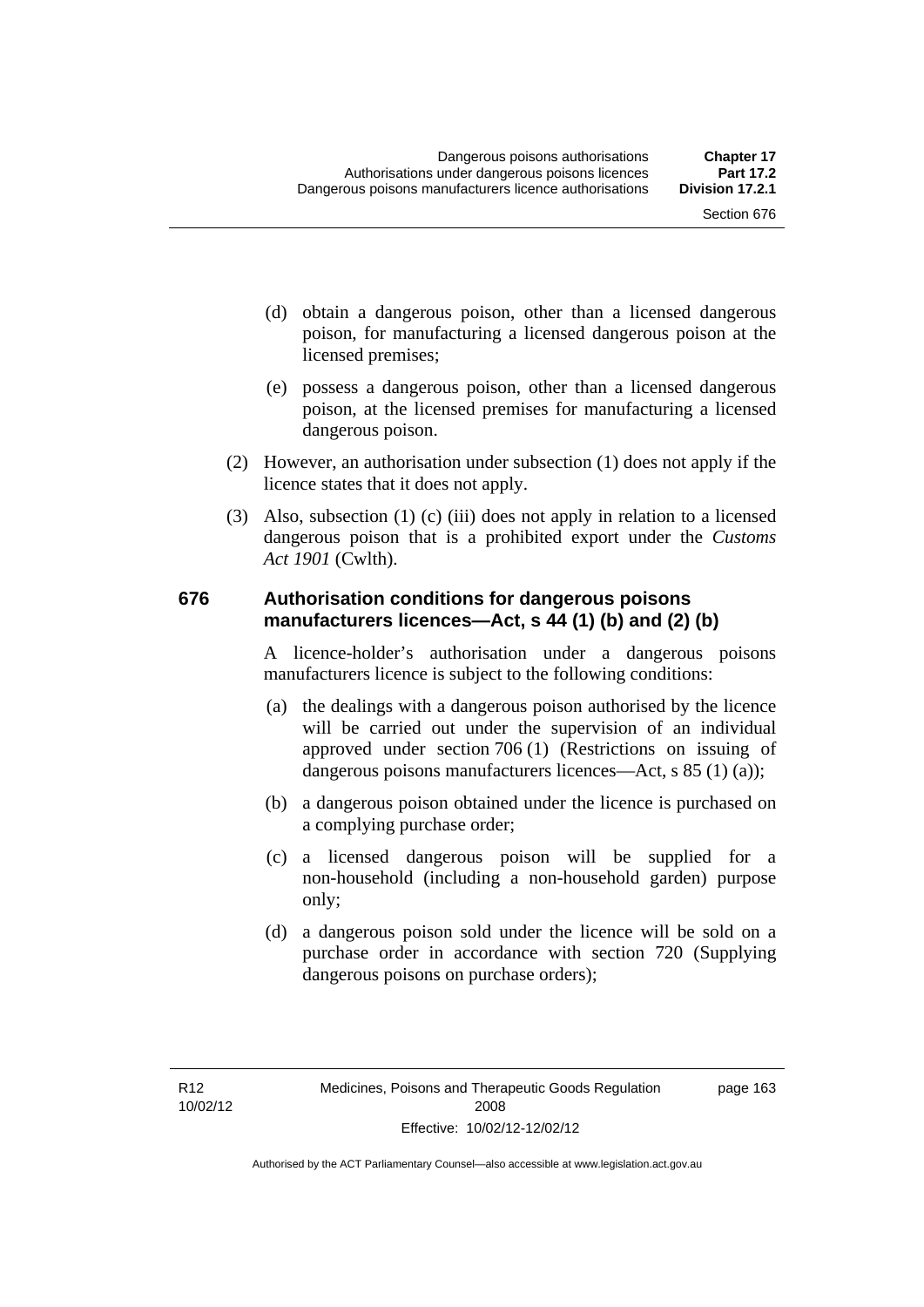- (e) if the supplier does not receive a document signed by the buyer acknowledging receipt of the dangerous poison within 7 days after the day the dangerous poison is delivered—the supplier must, within 24 hours after the end of the 7-day period, tell the chief health officer, in writing, of the failure to receive the document;
- (f) the following are kept at the supplier's business premises or, if the chief health officer approves in writing another place, the place approved by the chief health officer, for at least 2 years after the day the poison is supplied:
	- (i) the filled purchase order;
	- (ii) the delivery acknowledgement under paragraph (e) or section 720 (d) (ii);
	- (iii) the record for section 722;
- (g) if a dangerous poison sold under the licence is liquid containing paraquat—the poison is coloured blue or green and has an offensive smell.
- *Note* For licence conditions, see the Act, s 89.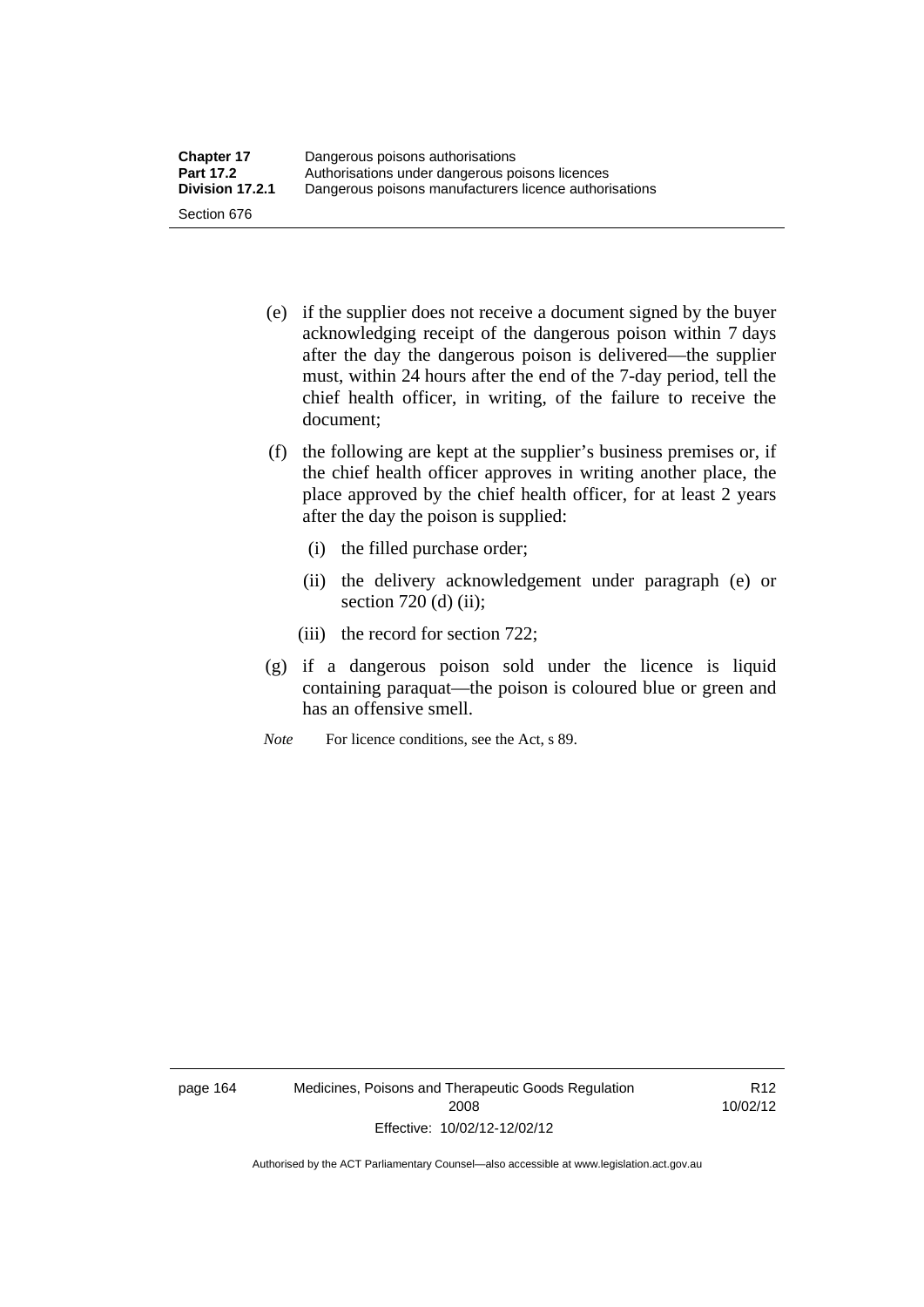### **Division 17.2.2 Dangerous poisons—research and education program licence authorisations**

- *Note 1* For authorisation for research and education programs by scientifically qualified people, see div 17.3.3.
- *Note 2* For other provisions about dangerous poisons research and education program licences, see pt 18.3.

### **680 Authorisations under dangerous poisons research and education program licences—Act, s 20 (1) (a)**

A dangerous poisons research and education program licence authorises—

- (a) the licence-holder to—
	- (i) issue a purchase order for a dangerous poison (the *licensed dangerous poison*) stated in the licence for the program stated in the licence; and
	- (ii) obtain a licensed dangerous poison on a purchase order for the program; and
	- (iii) possess a licensed dangerous poison for the program at the premises to which the licence relates; and
	- (iv) supply a licensed dangerous poison to anyone taking part in the program for the program; and
- (b) the program supervisor, and anyone taking part in the program, to deal with the licensed dangerous poison as authorised by the licence at the premises stated in the licence.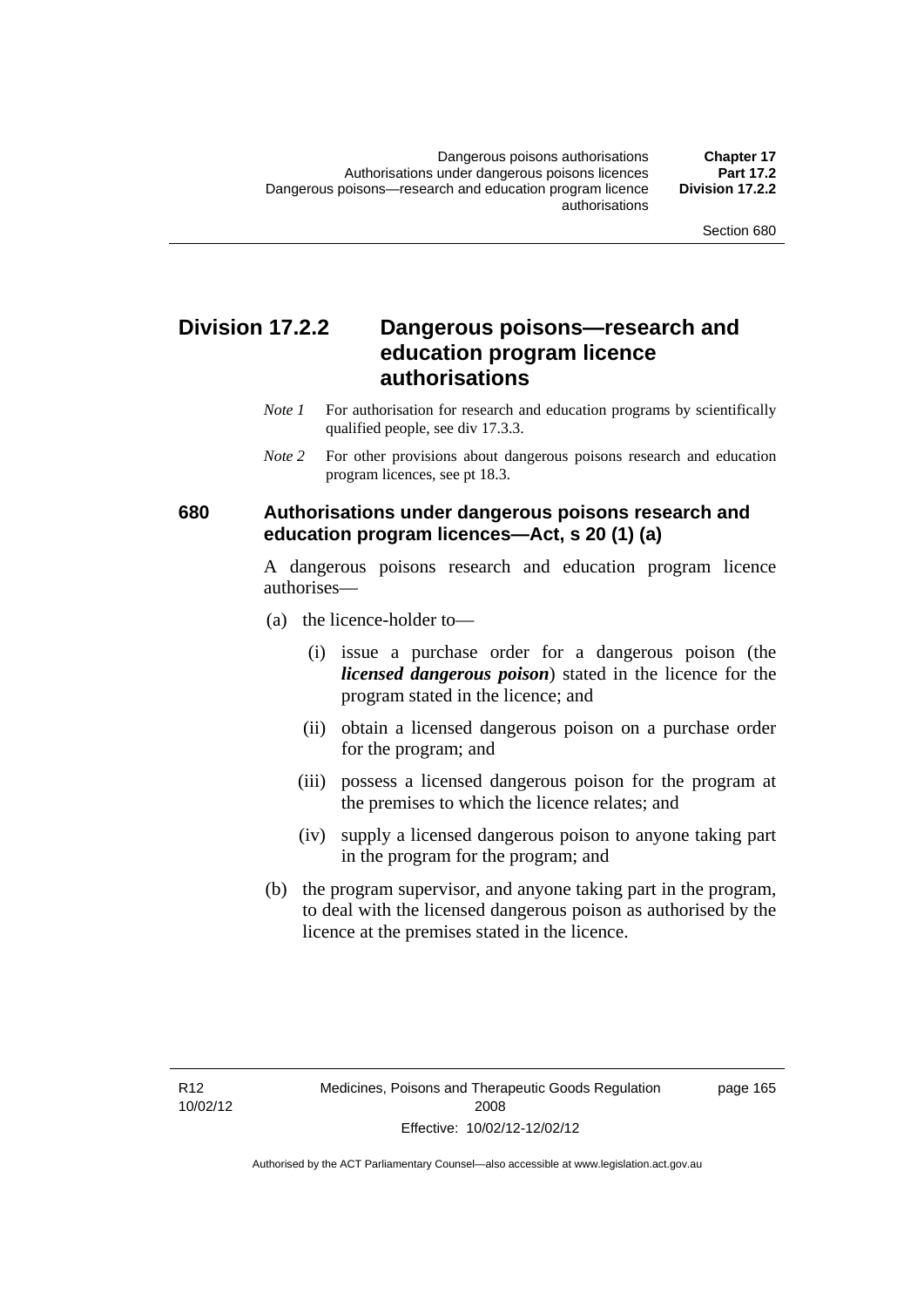| <b>Chapter 17</b> | Dangerous poisons authorisations                                           |  |  |
|-------------------|----------------------------------------------------------------------------|--|--|
| <b>Part 17.2</b>  | Authorisations under dangerous poisons licences                            |  |  |
| Division 17.2.2   | Dangerous poisons—research and education program licence<br>authorisations |  |  |
| Section 681       |                                                                            |  |  |

**681 Authorisation condition for dangerous poisons research and education program licences—Act, s 44 (1) (b) and (2) (b)** 

A licence-holder's authorisation to obtain a dangerous poison under a dangerous poisons research and education program licence is subject to the condition that the poison is purchased on a complying purchase order.

*Note* For licence conditions, see the Act, s 89.

page 166 Medicines, Poisons and Therapeutic Goods Regulation 2008 Effective: 10/02/12-12/02/12

R12 10/02/12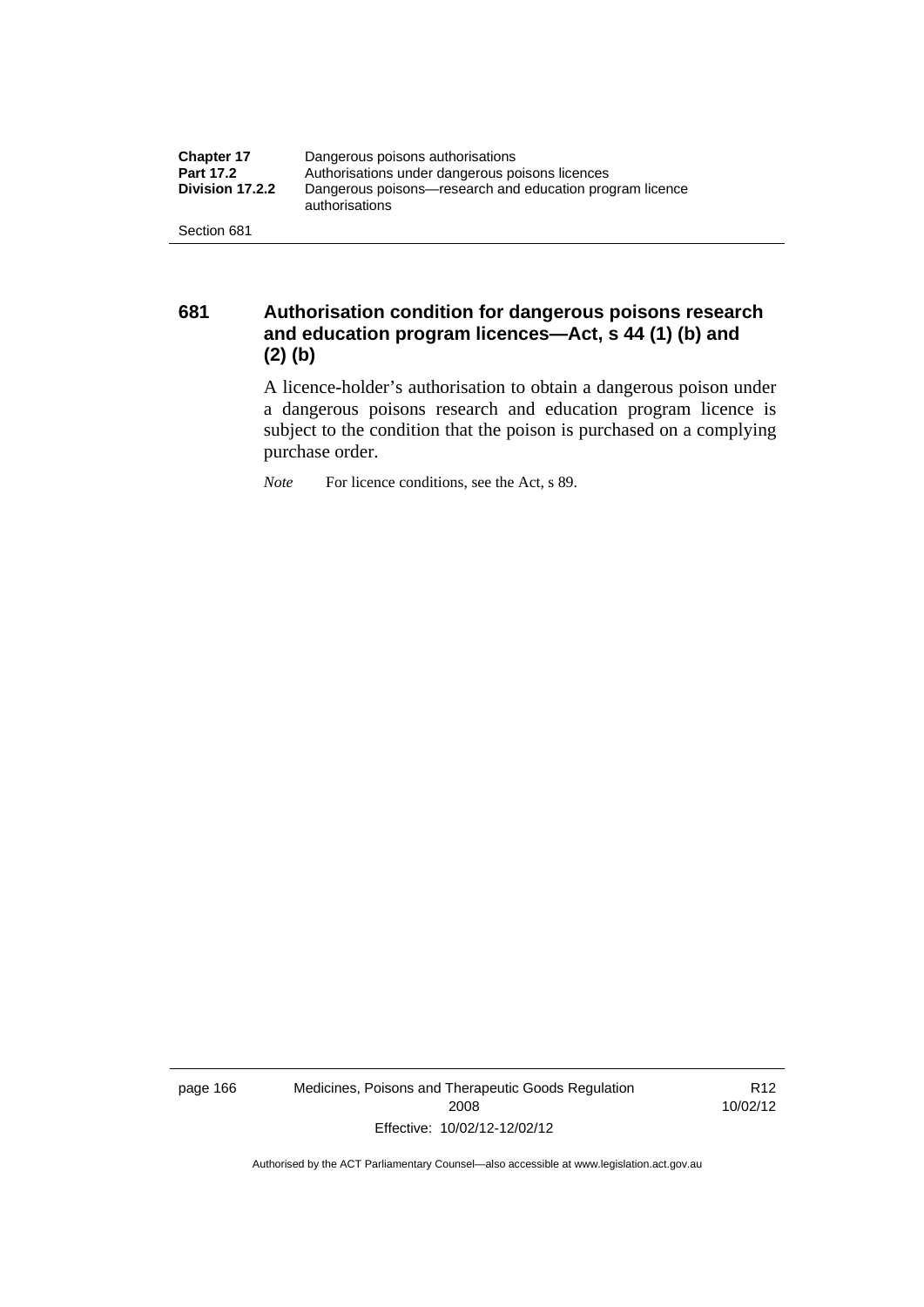### **Division 17.2.3 Dangerous poisons suppliers licence authorisations**

*Note* For other provisions about dangerous poisons suppliers licences, see pt 18.4.

#### **685 Authorisations under dangerous poisons suppliers licences—Act, s 20 (1) (b)**

- (1) A dangerous poisons suppliers licence authorises the holder to do any of the following in relation to a dangerous poison (the *licensed dangerous poison*) stated in the licence at the premises (the *licensed premises*) stated in the licence:
	- (a) issue a purchase order for a licensed dangerous poison;
	- (b) obtain a licensed dangerous poison on a purchase order for sale from the licensed premises;
	- (c) possess a licensed dangerous poison for sale from the licensed premises;
	- (d) sell a licensed dangerous poison on a purchase order to—
		- (i) someone authorised to issue a purchase order for the dangerous poison; or
		- (ii) someone in another State who may obtain the dangerous poison under the law of the other State; or
		- (iii) someone in another country who may lawfully obtain the dangerous poison in the other country.
		- *Note* The dangerous poison must be sold on a purchase order in accordance with s 720 (see s 686).
- (2) However, an authorisation under subsection (1) does not apply if the licence states that it does not apply.

R12 10/02/12 page 167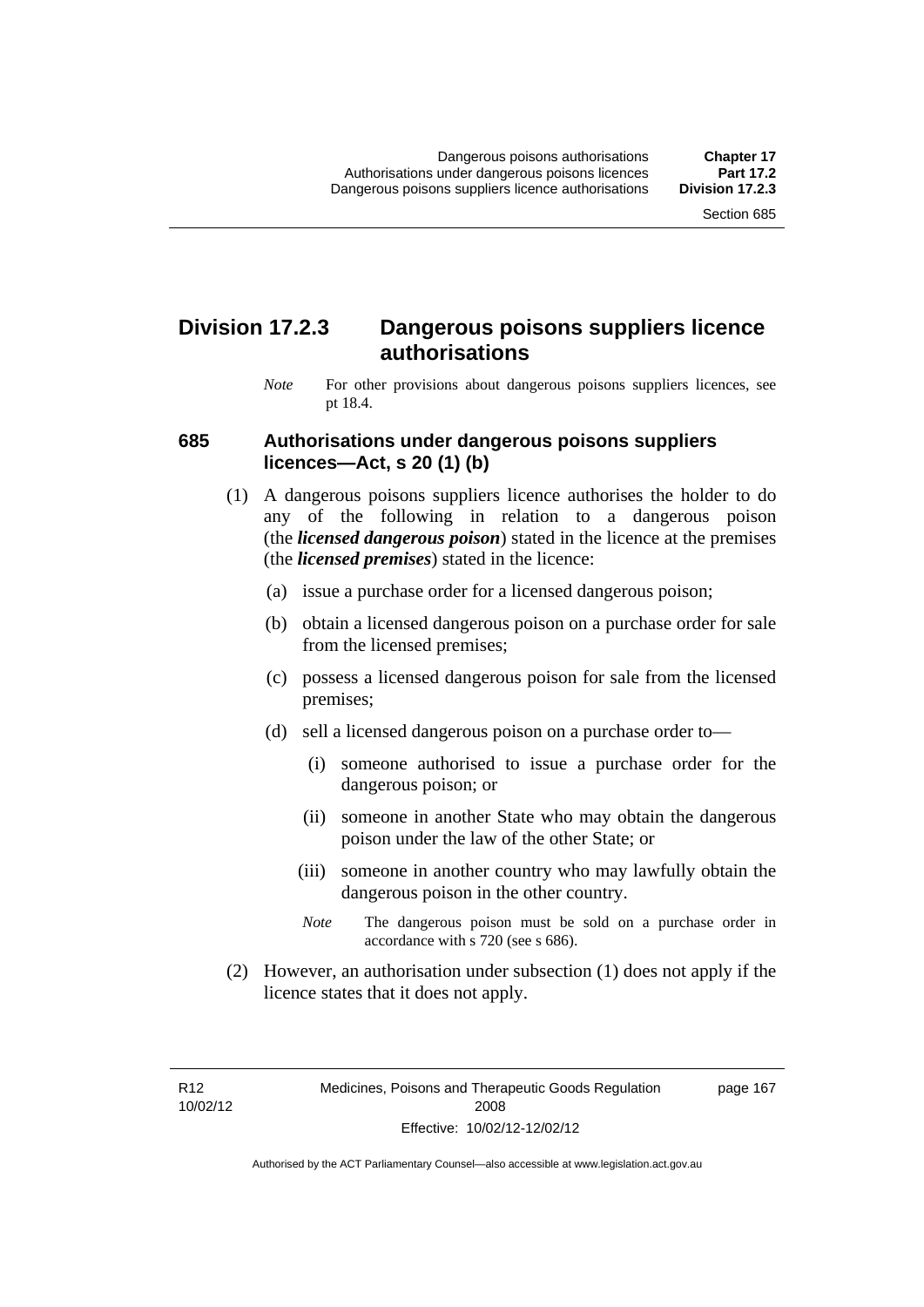(3) Also, subsection (1) (d) (iii) does not apply in relation to a licensed dangerous poison that is a prohibited export under the *Customs Act 1901* (Cwlth).

### **686 Authorisation conditions for dangerous poisons suppliers licences—Act, s 44 (1) (b) and (2) (b)**

A licence-holder's authorisation under a dangerous poisons suppliers licence is subject to the following conditions:

- (a) the dealings with a dangerous poison authorised by the licence will be carried out under the supervision of an individual approved under section 716 (1) (Restrictions on issuing of dangerous poisons suppliers licences—Act, s 85 (1) (a));
- (b) a dangerous poison sold under the licence will be sold on a purchase order in accordance with section 720 (Supplying dangerous poisons on purchase orders);
- (c) a dangerous poison sold under the licence will be supplied for a non-household (including a non-household garden) purpose only;
- (d) if a dangerous poison sold under the licence is subject to the medicines and poisons standard, appendix J (Conditions for availability and use of Schedule 7 poisons), condition 3—the poison will be supplied only to a person who is allowed to use the poison under the condition;
	- *Note* Condition 3 relates to a dangerous poison that is not to be used except by or in accordance with the directions of an accredited government vermin control officer.
- (e) if the supplier does not receive a document signed by the buyer acknowledging receipt of the dangerous poison within 7 days after the day the dangerous poison is delivered—the supplier must, within 24 hours after the end of the 7-day period, tell the chief health officer, in writing, of the failure to receive the document;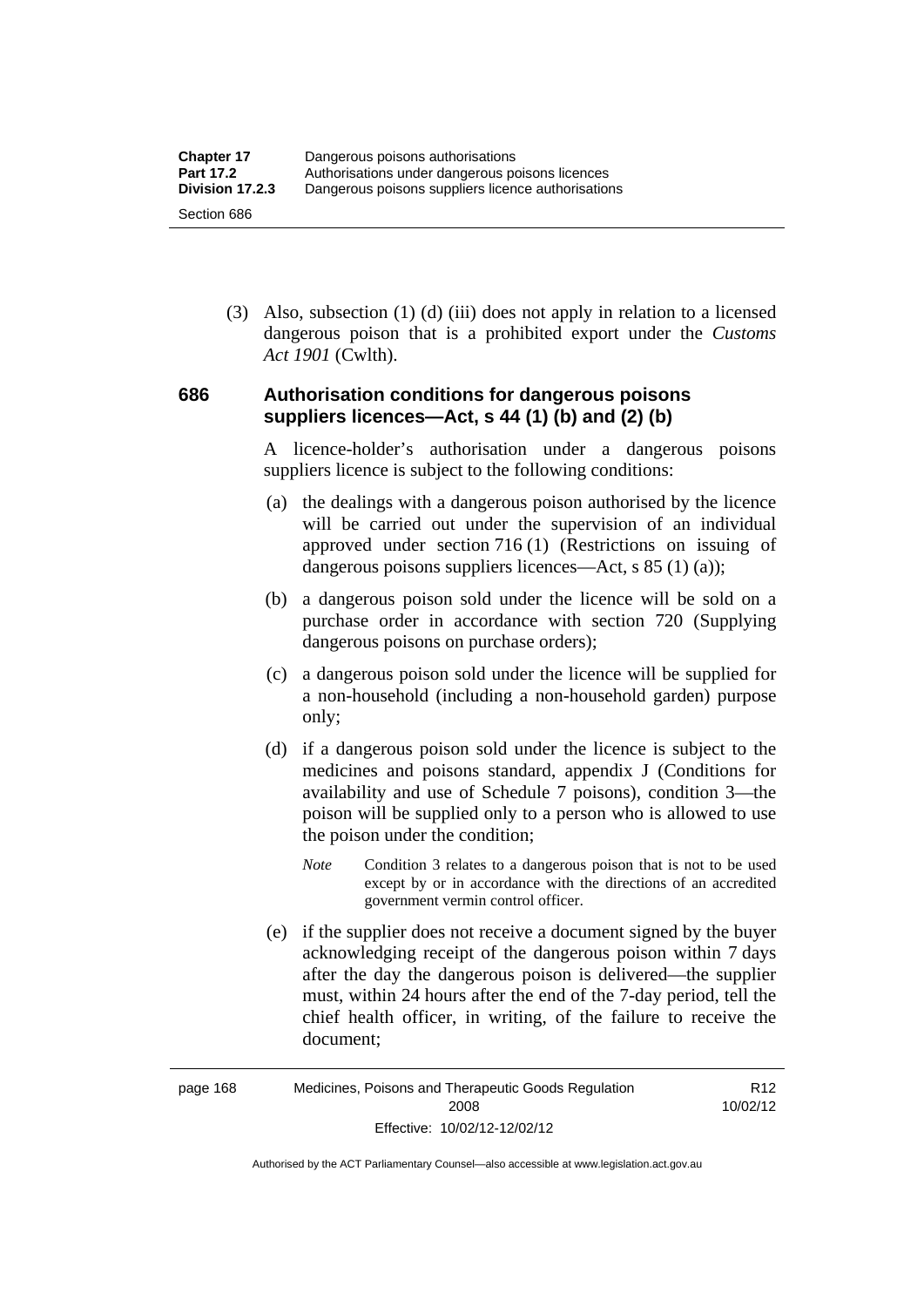- (f) the following are kept at the supplier's business premises or, if the chief health officer approves in writing another place, the place approved by the chief health officer, for at least 2 years after the day the poison is supplied:
	- (i) the filled purchase order;
	- (ii) the delivery acknowledgement under paragraph (e) or section 720 (d) (ii);
	- (iii) the record for section 722;
- (g) if a dangerous poison sold under the licence is liquid containing paraquat—the poison is coloured blue or green and has an offensive smell.
- *Note* For licence conditions, see the Act, s 89.

R12 10/02/12 Medicines, Poisons and Therapeutic Goods Regulation 2008 Effective: 10/02/12-12/02/12

page 169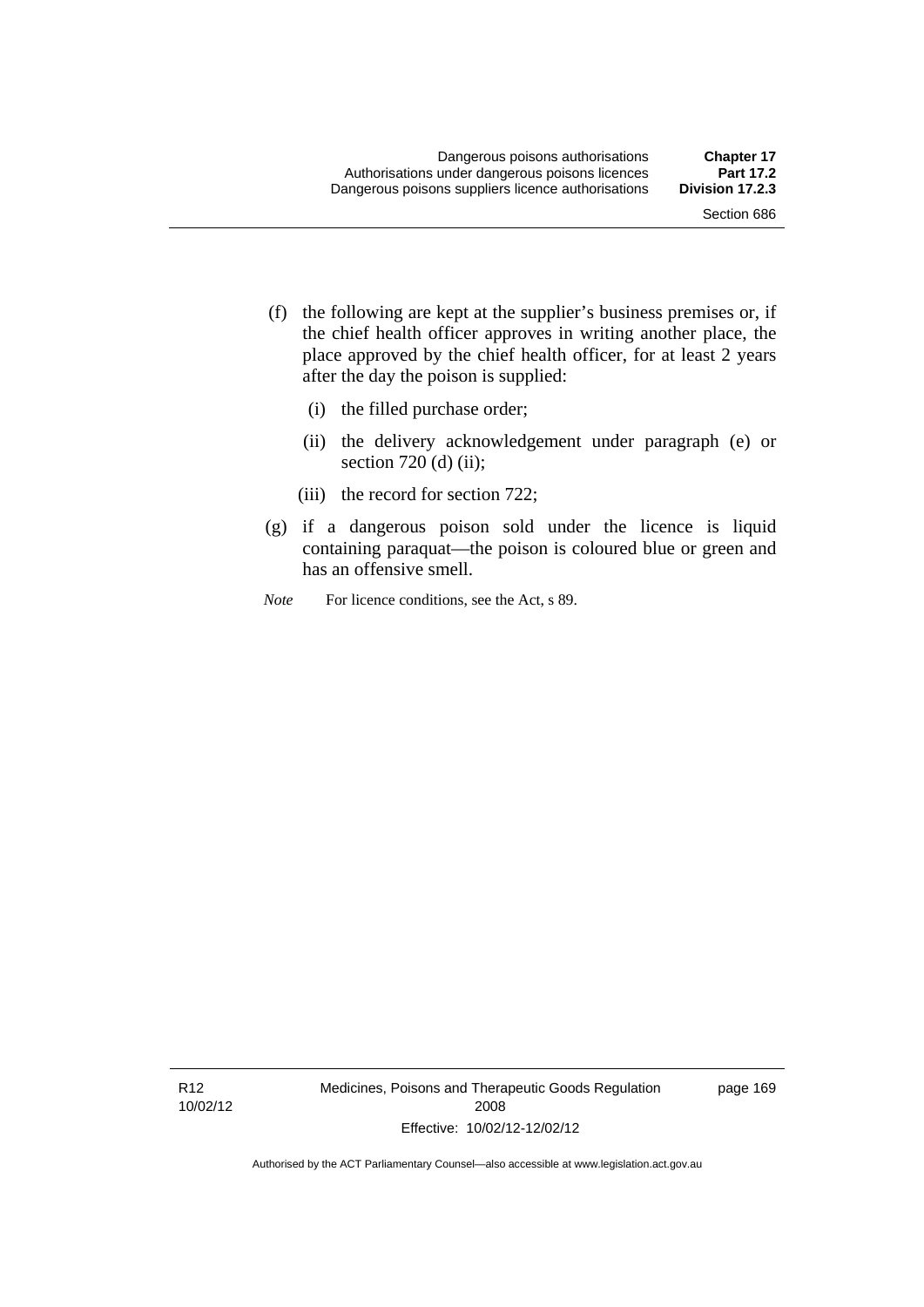# **Part 17.3 Other dangerous poisons authorisations**

### **Division 17.3.1 Authorisations for manufacturing etc purposes**

### **690 Manufacturing etc authorisations for dangerous poisons—Act, s 20 (2) (a)**

(1) In this section:

*relevant dealing*, with a dangerous poison, means any of the following:

- (a) issuing a purchase order for the poison;
- (b) obtaining the poison;
- (c) possessing the poison;
- (d) issuing a purchase order for the poison;
- (e) discarding the poison.
- (2) A person mentioned in schedule 4 (Dangerous poisons manufacturing etc authorisations), column 2 is authorised for a relevant dealing with a dangerous poison mentioned in column 3 in relation to the person if—
	- (a) the poison is for a purpose mentioned in column 4 in relation to the person; and
	- (b) the dealing is consistent with any condition or restriction for the dealing mentioned in column 3; and
	- (c) if the dealing is issuing a purchase order for the poison—the purchase order complies with section 721 (General requirements for dangerous poisons purchase orders—Act, s 38 (2) (c)).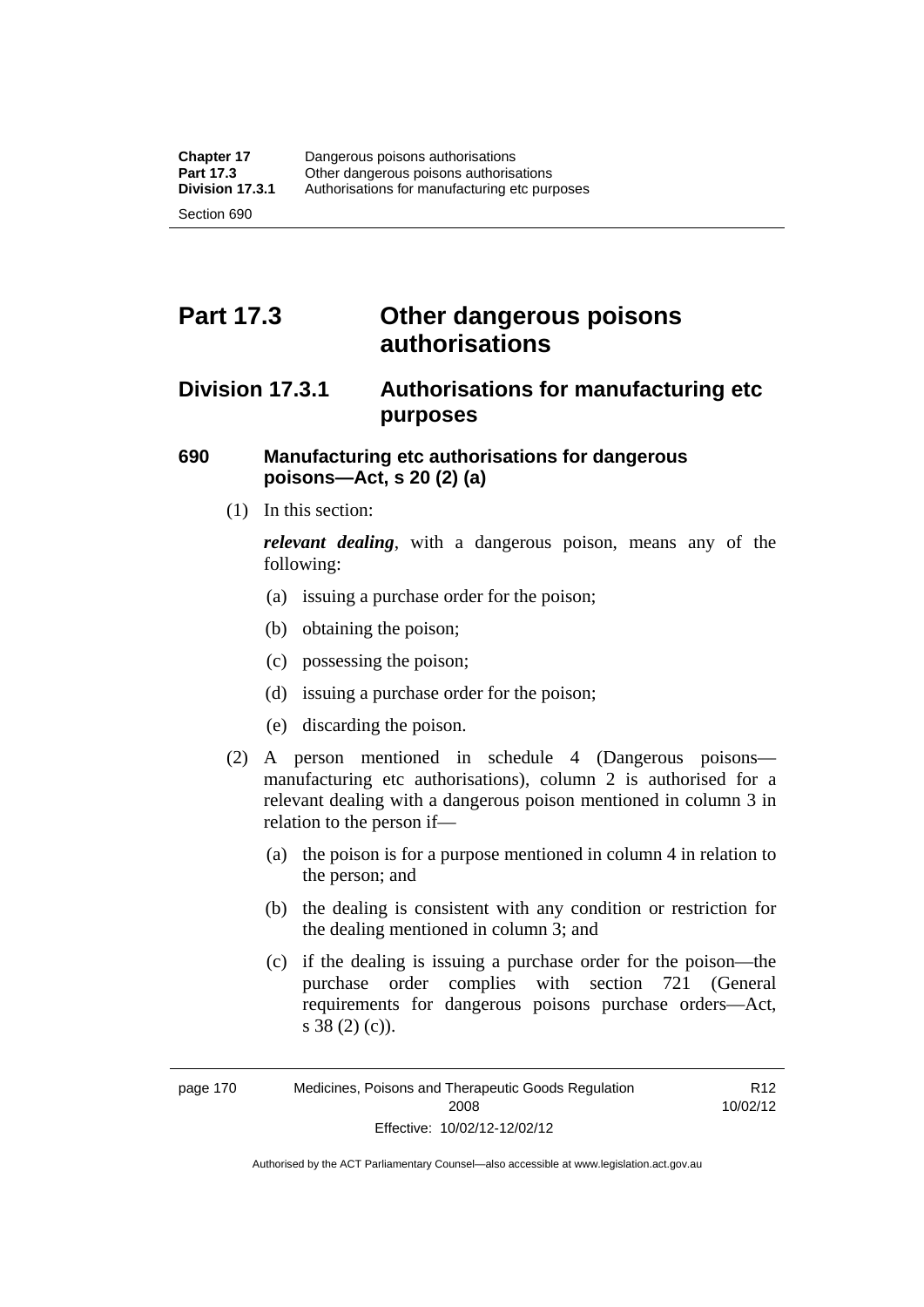*Note* A purchase order must be in writing (see Act, dict, def *purchase order*).

### **Division 17.3.2 Authorisations for delivery people and commercial disposal operators**

### **692 Authorisations to deliver dangerous poisons under purchase orders—Act, s 26 (1) (b) and (2) (b), s 35 (1) (b), (2) (b) and s 36 (b)**

- (1) This section applies to an adult (the *delivery person*) who is—
	- (a) engaged to transport and deliver a dangerous poison supplied on a purchase order; or
	- (b) acting for a person mentioned in paragraph (a).
- (2) The delivery person is authorised to—
	- (a) obtain and possess the dangerous poison for the purpose of transporting and delivering the dangerous poison as engaged; and
	- (b) supply the dangerous poison to the entity named as the recipient in the purchase order or the entity's agent.

#### **Example—delivery person**

an employee of a courier service

- *Note 1 Entity* includes a person (see Legislation Act, dict, pt 1).
- *Note 2* An example is part of the regulation, is not exhaustive and may extend, but does not limit, the meaning of the provision in which it appears (see Legislation Act, s 126 and s 132).

### **693 Authorisation to supply dangerous poisons to commercial disposal operator for disposal—Act, s 26 (1) (b)**

A person is authorised to supply a dangerous poison for disposal to another person if the other person—

R12 10/02/12 Medicines, Poisons and Therapeutic Goods Regulation 2008 Effective: 10/02/12-12/02/12 page 171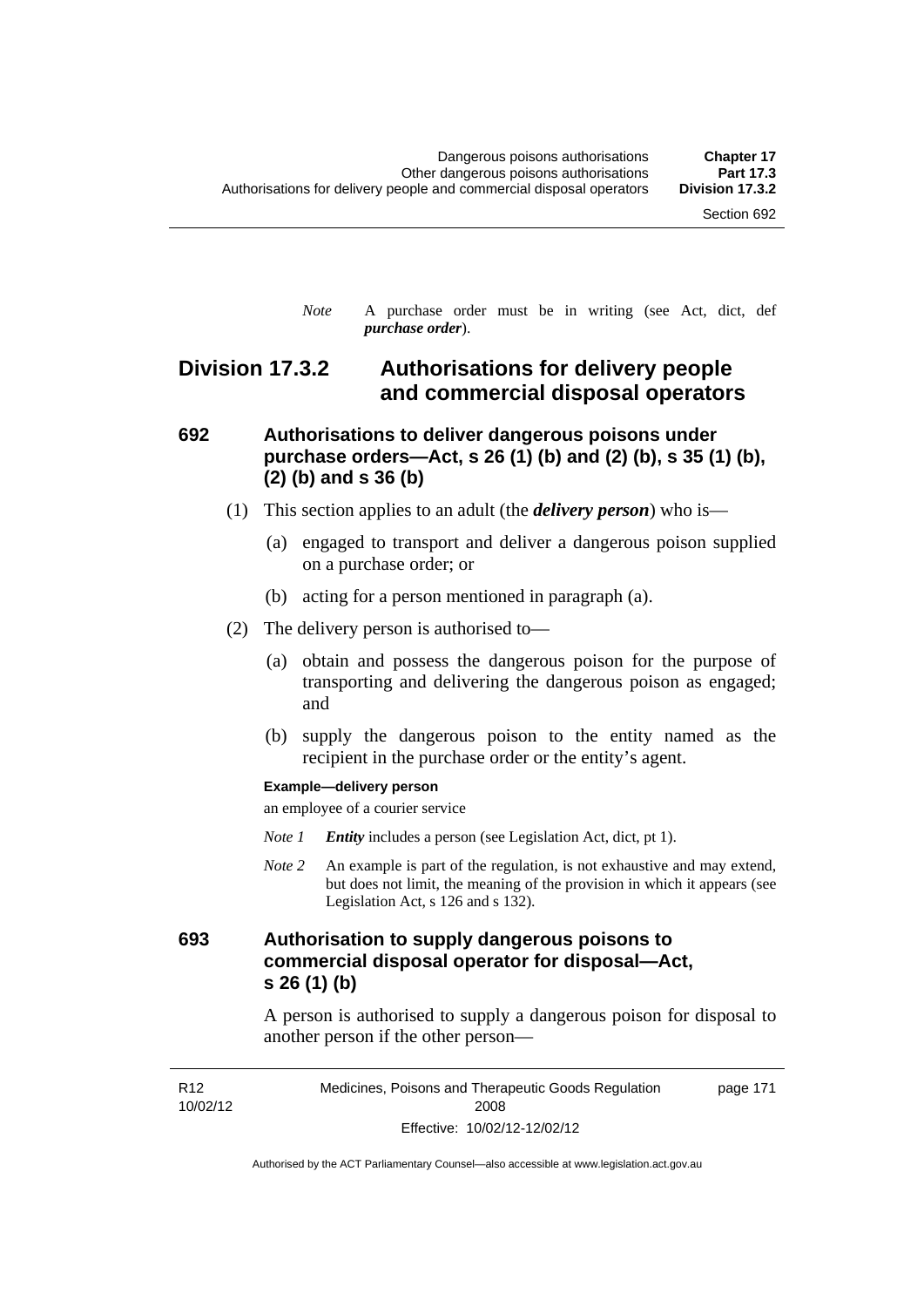| <b>Chapter 17</b> | Dangerous poisons authorisations                                     |  |
|-------------------|----------------------------------------------------------------------|--|
| <b>Part 17.3</b>  | Other dangerous poisons authorisations                               |  |
| Division 17.3.2   | Authorisations for delivery people and commercial disposal operators |  |
| Section 694       |                                                                      |  |

- (a) holds an environmental authorisation for the disposal of the dangerous poison; or
- (b) is an adult acting for a person mentioned in paragraph (a).
- *Note* For related authorisations, see pt 9.1.

### **694 Authorisations for commercial disposal operators—Act, s 26 (1) (b) and (2) (b), s 35 (1) (b) and (2) (b) and s 36 (b)**

- (1) This section applies to a person who—
	- (a) holds an environmental authorisation for the disposal of a dangerous poison; or
	- (b) is an adult acting for a person mentioned in paragraph (a).
- (2) The person is authorised to obtain and possess the dangerous poison for disposing of the poison as engaged.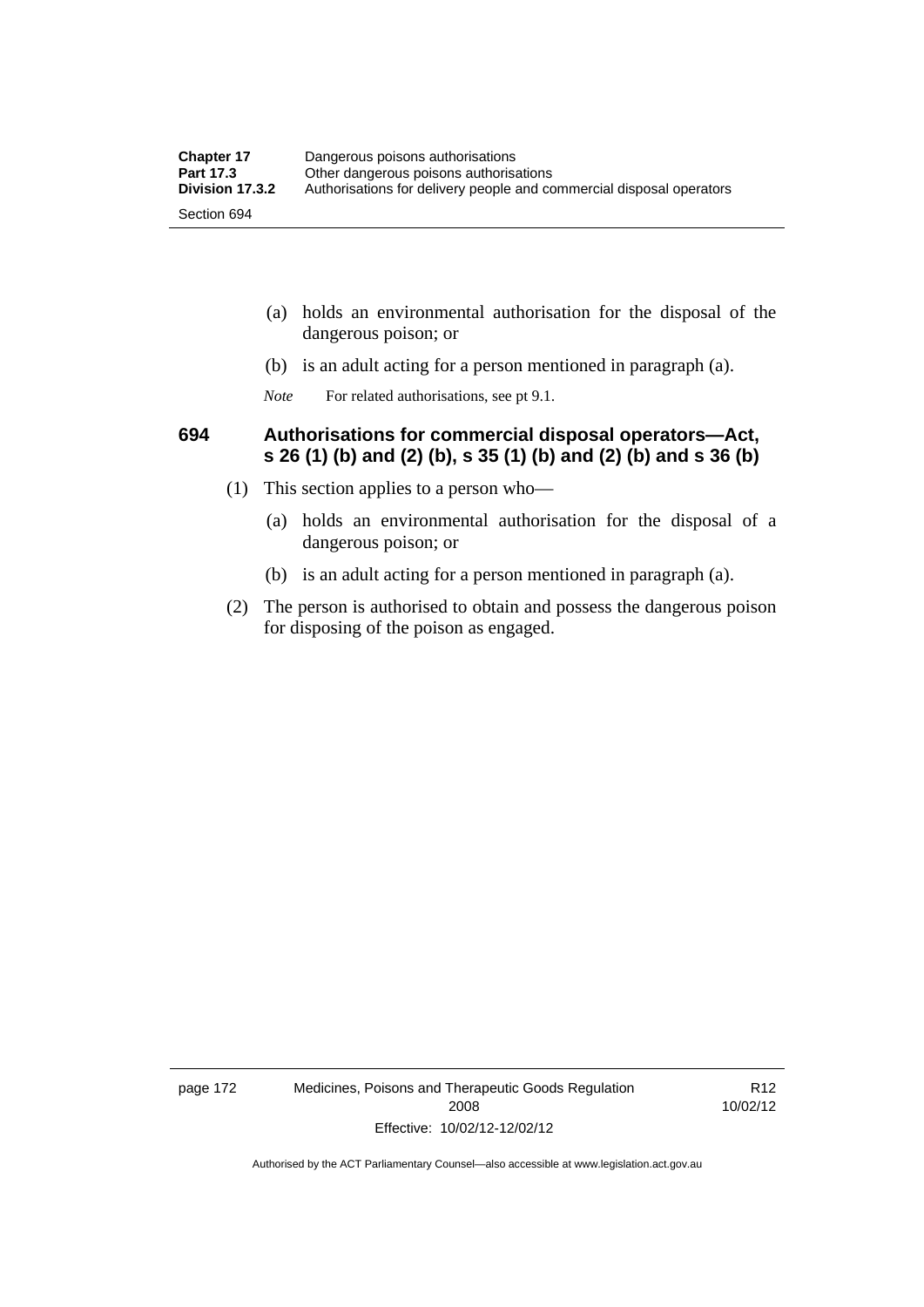### **Division 17.3.3 Authorisations for dangerous poisons research and education programs by scientifically qualified people**

*Note* A licence is required for research and education programs in relation to an administration-related dealing for human use (see Act, s 20 (3)).

### **695 Authorisations for dangerous poisons research and education—Act, s 26 (1) and (2) (b)**

- (1) A scientifically qualified person employed at a recognised research institution is authorised to do the following for the purposes of an authorised activity at the institution:
	- (a) issue a purchase order for a dangerous poison;
	- (b) obtain on a purchase order a dangerous poison;
	- (c) possess a dangerous poison;
	- (d) supply a dangerous poison to a person (a *relevant person*) who is taking part in the authorised activity at the institution.
	- *Note 1 Scientifically qualified person*—see the dictionary.
	- *Note 2 Recognised research institution*—see the Act, s 20 (5).
- (2) A relevant person is authorised to do the following in relation to a dangerous poison for the purposes of an authorised activity:
	- (a) obtain the poison from the scientifically qualified person for the activity;
	- (b) possess the poison for the purposes of the activity;
	- (c) supply the poison to the scientifically qualified person for the activity.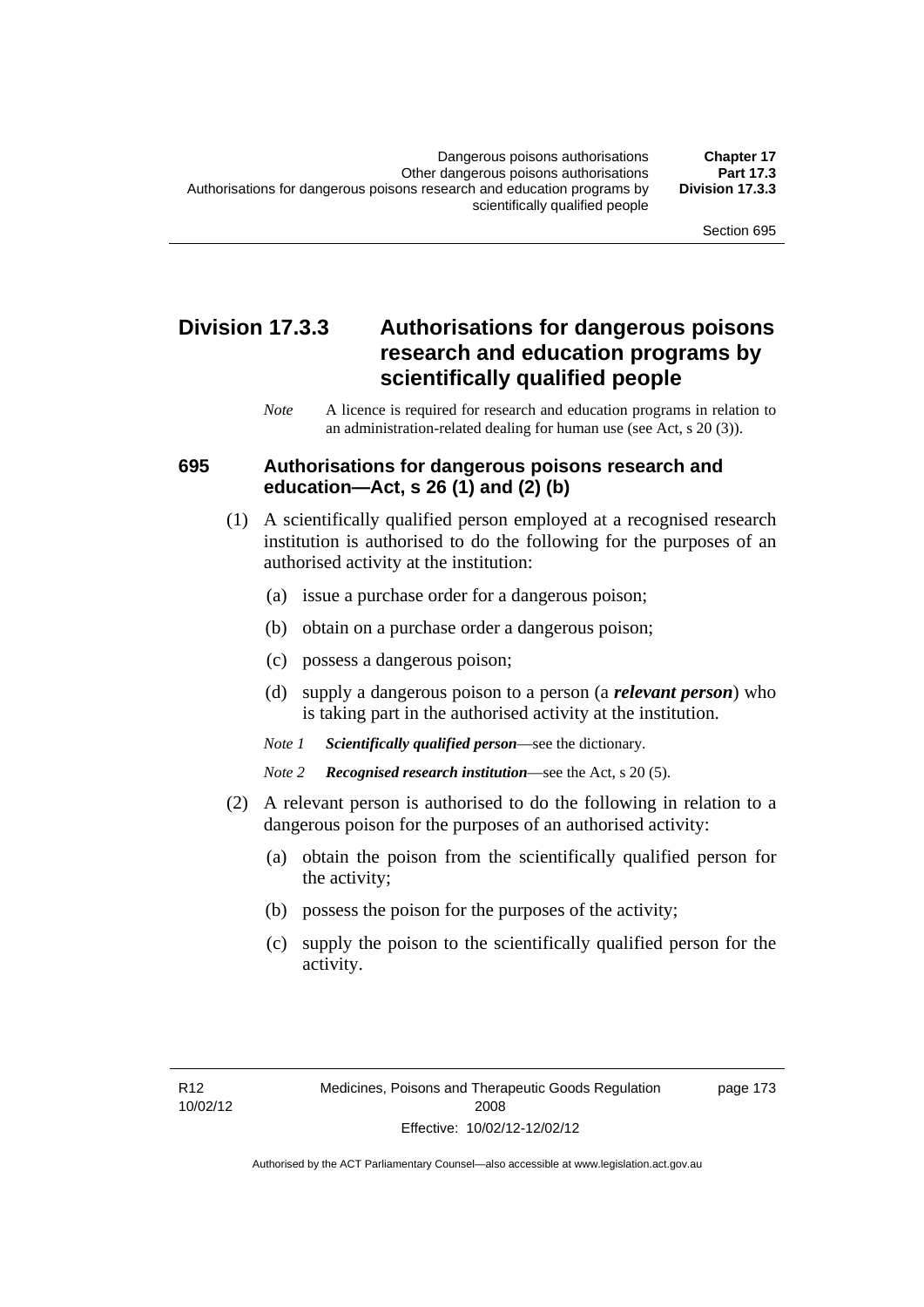| <b>Chapter 17</b> | Dangerous poisons authorisations                                                                           |  |
|-------------------|------------------------------------------------------------------------------------------------------------|--|
| Part 17.3         | Other dangerous poisons authorisations                                                                     |  |
| Division 17.3.3   | Authorisations for dangerous poisons research and education programs by<br>scientifically qualified people |  |
| Section 696       |                                                                                                            |  |

(3) In this section:

*administration-related dealing*, in relation to a dangerous poison see the Act, section 20 (5).

*authorised activity*, in relation to a dangerous poison at a recognised research institution, means the conduct of any of the following if it does not involve an administration-related dealing of the poison for human use:

- (a) medical or scientific research in relation to the poison at the institution;
- (b) instruction involving the poison at the institution;
- (c) quality control or analysis of the poison at the institution.

### **696 Authorisation conditions for dangerous poisons research and education—Act, s 44 (1) (b) and (2) (b)**

A scientifically qualified person's authorisation under section 695 is subject to the following conditions:

- (a) the person has written approval for the conduct of the authorised activity from the person in charge of—
	- (i) the recognised research institution; or
	- (ii) a faculty or division of the institution;
- (b) a dangerous poison is purchased on a complying purchase order;
- (c) the purchase order is for an amount of the poison approved in writing by the person in charge;
- (d) the dangerous poison is obtained from someone who is authorised to supply the poison to the person.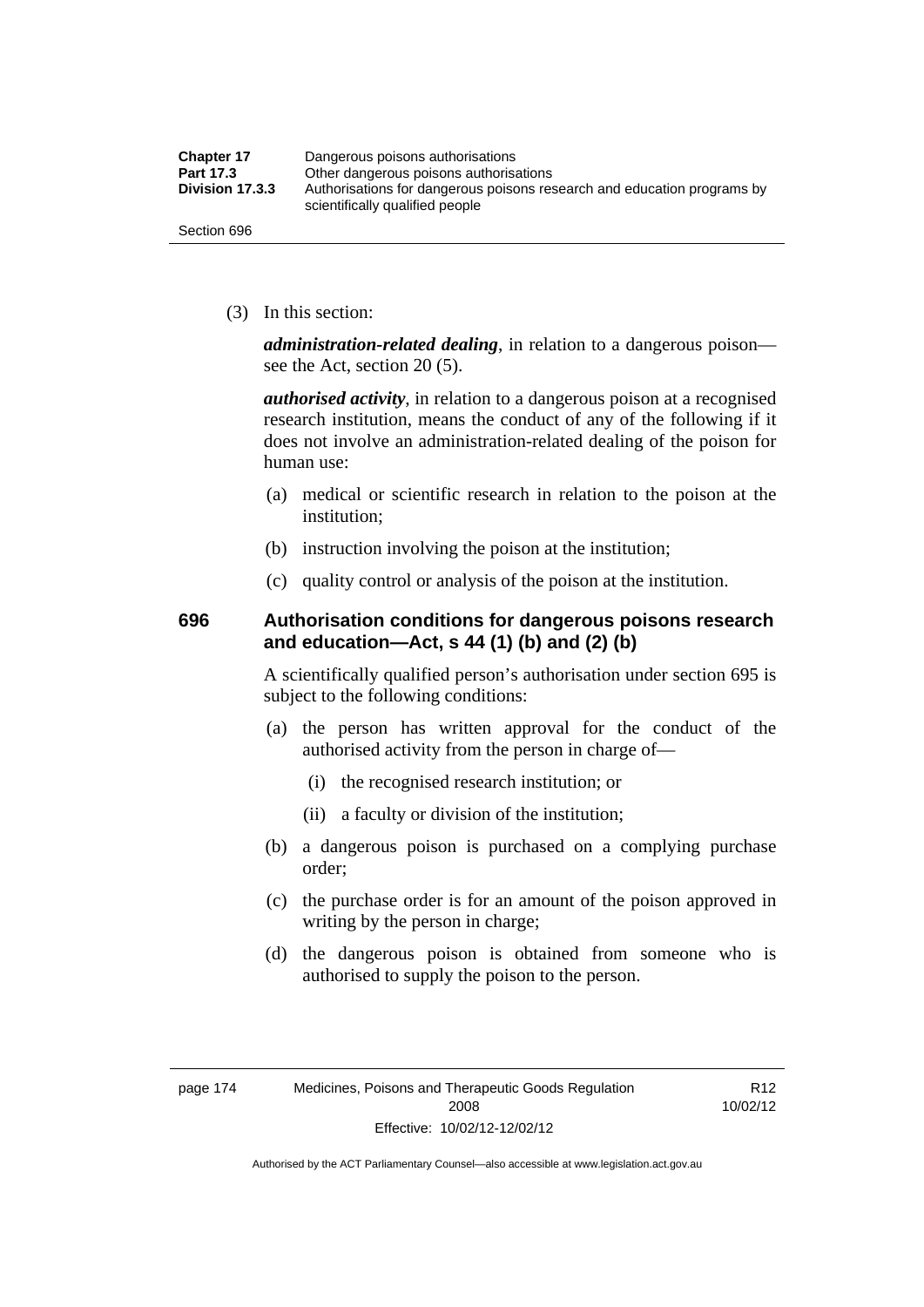# **Chapter 18 Dangerous poisons licences**

## **Part 18.1 Dangerous poisons licences generally**

### **700 Dangerous poisons licences that may be issued—Act, s 78 (2)**

The following licences for dangerous poisons may be issued:

- (a) a licence for the manufacture of a dangerous poison (a *dangerous poisons manufacturers licence*);
- (b) a licence for a program of research or education in relation to a dangerous poison (a *dangerous poisons research and education program licence*);
- (c) a licence for the supply of dangerous poisons (a *dangerous poisons suppliers licence*).
- *Note* Other dangerous poisons licences may also be issued (see Act, s 78 (3)).

R12 10/02/12 page 175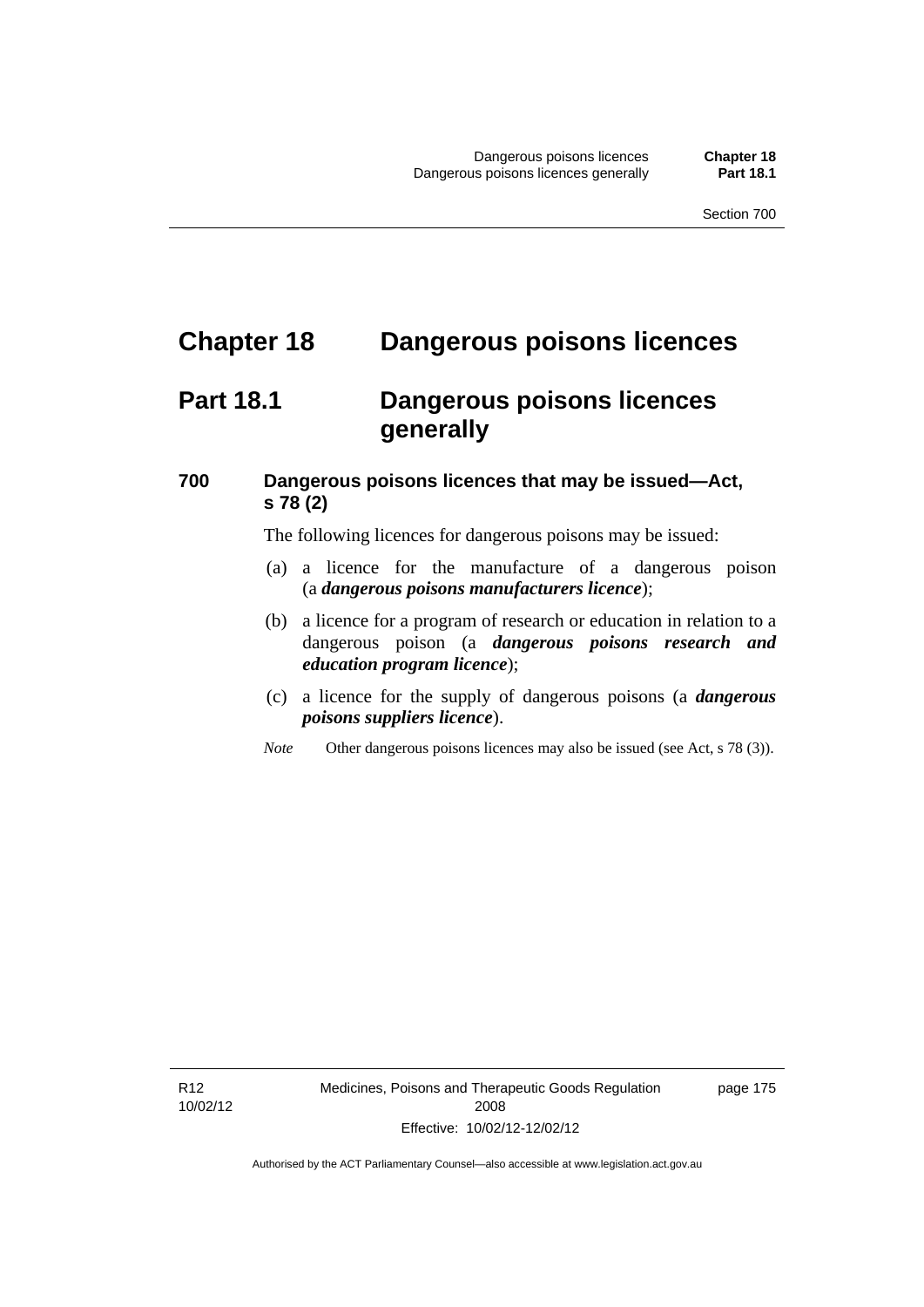## **Part 18.2 Dangerous poisons manufacturers licences**

### **705 Applications for dangerous poisons manufacturers licences**

- (1) An application for a dangerous poisons manufacturers licence must be in writing, signed by the applicant, and include the following:
	- (a) the dangerous poisons to which the application relates;
	- (b) the full name of the applicant;
	- (c) the applicant's ABN (if any);
	- (d) if the applicant is a corporation—the corporation's ACN;
	- (e) the location of the premises where the applicant proposes to deal with the poisons under the licence;
	- (f) the security arrangements proposed for the premises;
	- (g) the name of an individual who is to supervise the dealings to be authorised under the licence.
	- *Note 1* If a form is approved under the Act, s 198 for this provision, the form must be used.

*Note 2* A fee may be determined under the Act, s 197 for this provision.

- (2) The application must be accompanied by a plan of the premises that shows—
	- (a) each part of the premises where a process in the manufacture of the dangerous poisons is proposed to be carried out and the nature of the process; and
	- (b) where it is proposed to store the dangerous poisons to which the application relates and any other dangerous poisons obtained for the manufacture of those dangerous poisons; and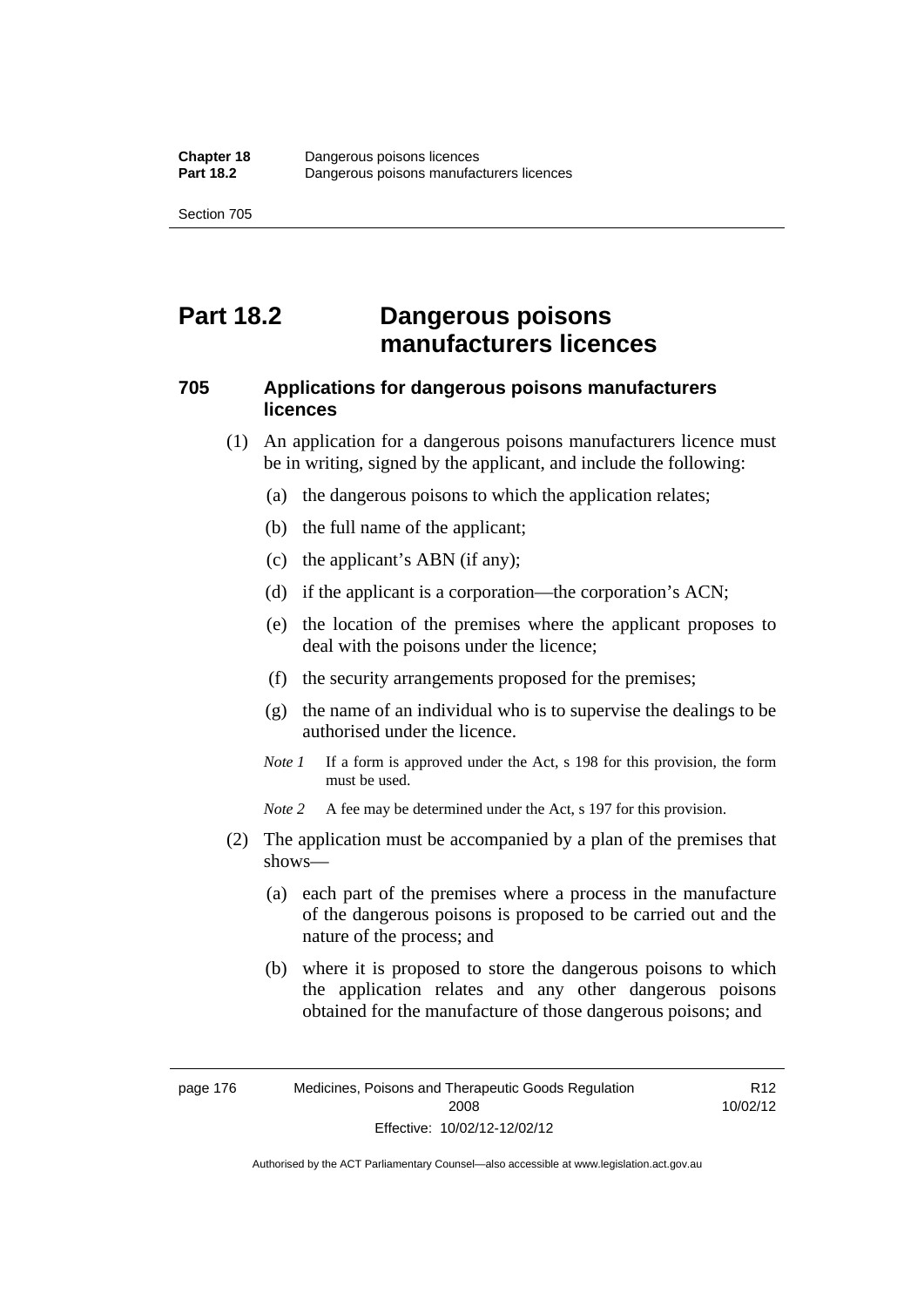(c) the location and nature of security devices.

### **706 Restrictions on issuing of dangerous poisons manufacturers licences—Act, s 85 (1) (a)**

- (1) The chief health officer must not issue a dangerous poisons manufacturers licence to a person unless dealings with dangerous poisons under the licence will be supervised by an individual nominated by the applicant and approved, in writing, by the chief health officer.
- (2) The chief health officer must not approve the nominated individual unless satisfied that the individual—
	- (a) is a suitable person to hold a dangerous poisons manufacturers licence; and
	- (b) has qualifications in chemistry, pharmacy or pharmacology or experience appropriate for the manufacture of dangerous poisons.
	- *Note* For changes of nominated individuals, see the Act, s 93.
- (3) In this section:

*suitable person*, to hold a licence—see the Act, section 81.

### **707 Additional information for dangerous poisons manufacturers licences—Act, s 88 (1) (k)**

The name of the person approved under section 706 (1) to supervise the dealings with dangerous poisons authorised by the licence is prescribed for a dangerous poisons manufacturers licence.

page 177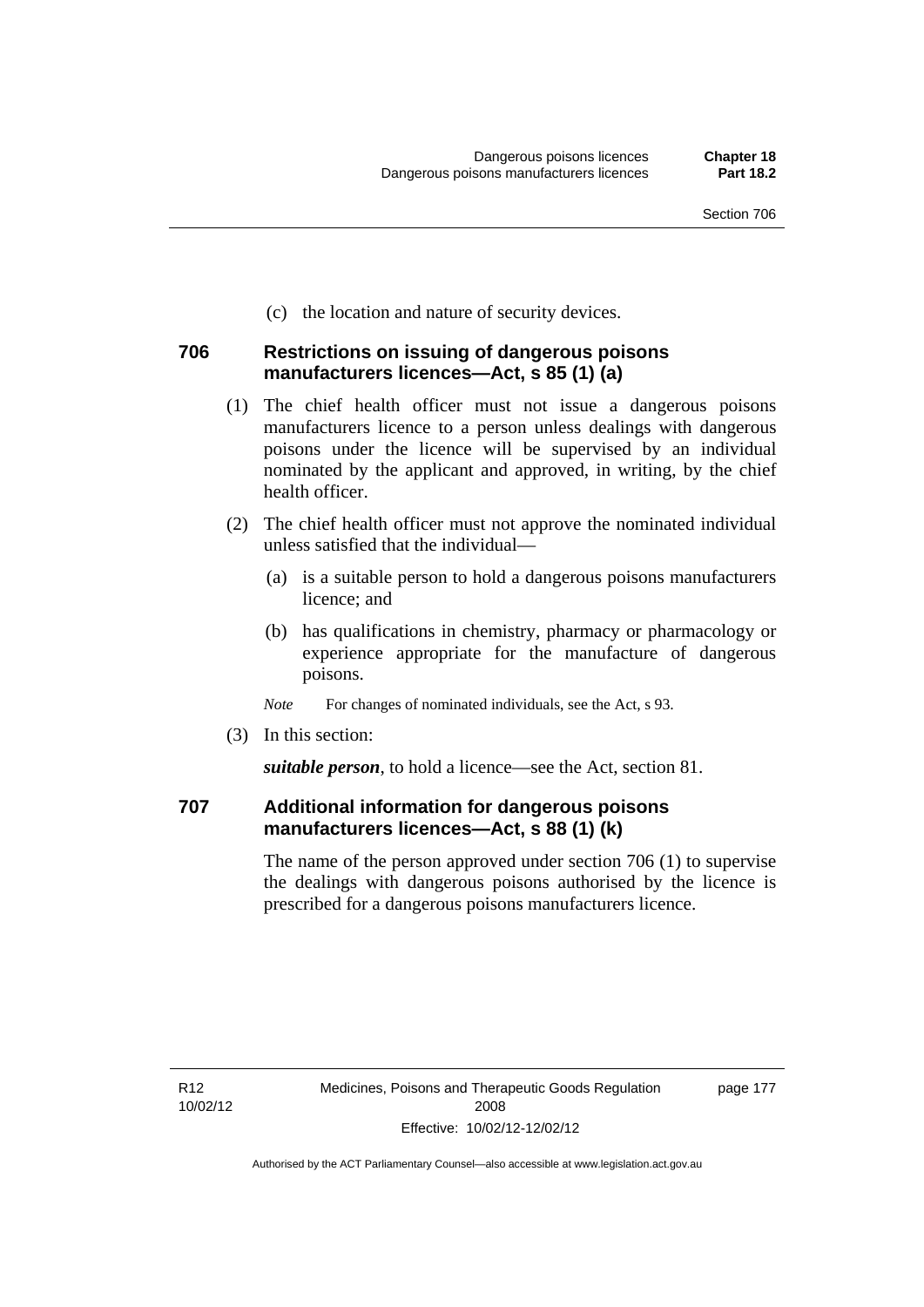## **Part 18.3 Dangerous poisons research and education program licences**

### **710 Applications for dangerous poisons research and education program licences**

- (1) An application for a dangerous poisons research and education program licence for a dangerous poison must be in writing, signed by the applicant, and include the following:
	- (a) the full name, address and academic, professional or other relevant qualifications of—
		- (i) the person who is to supervise the program; and
		- (ii) the person who is to conduct the program;
	- (b) the name of the recognised research institution at or under which the program is proposed to be conducted;

*Note Recognised research institution*—see the Act, s 20 (5).

- (c) whether the program will be conducted at, or under the authority of, the recognised research institution;
- (d) the premises where the program will be conducted;
- (e) the dangerous poison, and the form and strength of the poison, for which the licence is sought;
- (f) the maximum quantity of the dangerous poison that would be possessed under the licence at any time;
- (g) a description of the program, including an explanation of why the program cannot be carried out satisfactorily without the use of the dangerous poison;
- (h) the supervision arrangements for the program;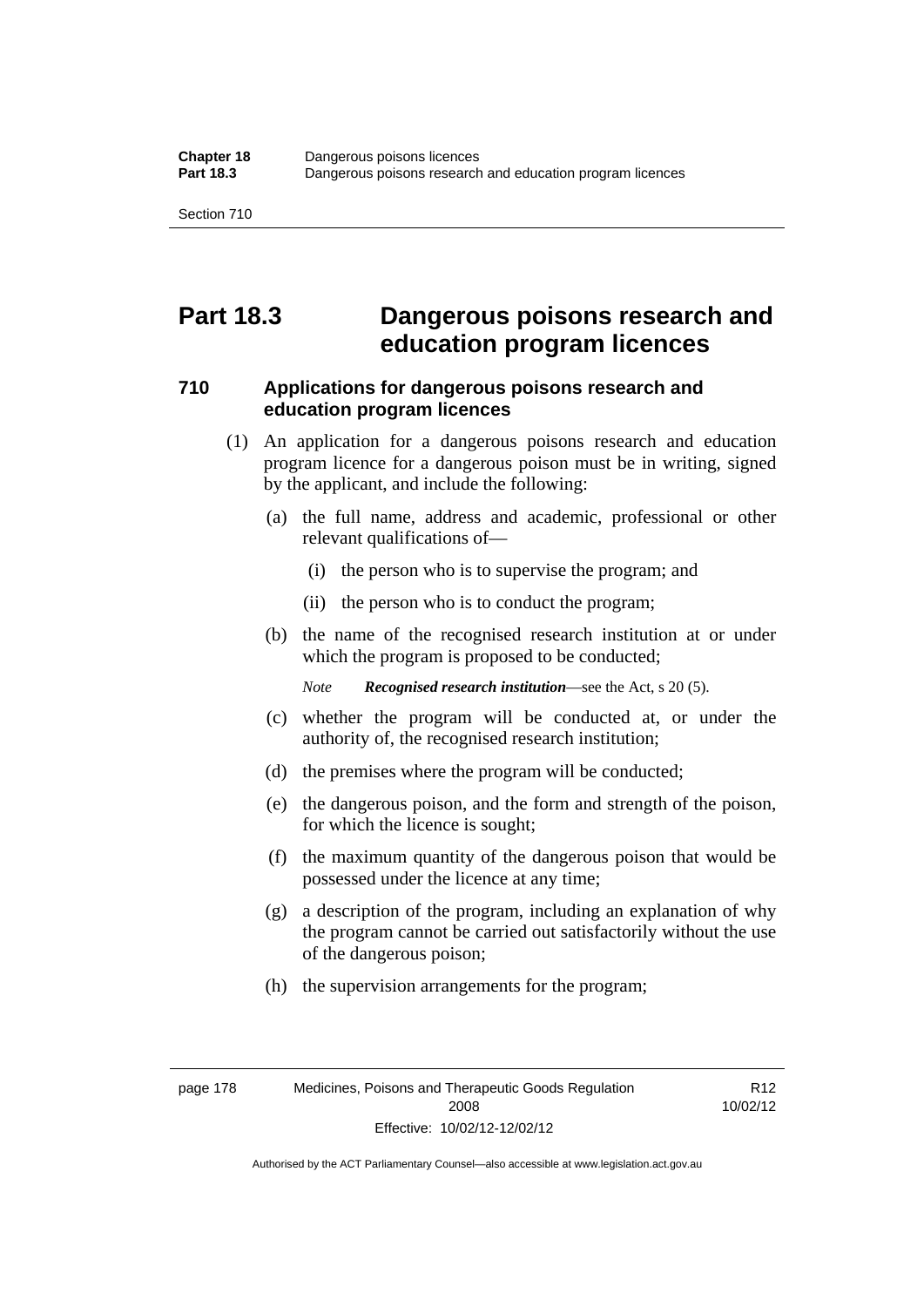- (i) the period for which the licence is sought.
- *Note 1* If a form is approved under the Act, s 198 for this provision, the form must be used.
- *Note* 2 A fee may be determined under the Act, s 197 for this provision.
- (2) The application must be accompanied by a written approval of the program by the person in charge of—
	- (a) the recognised research institution; or
	- (b) a faculty or division of the institution.

### **711 Restrictions on issuing of dangerous poisons research and education program licences—Act, s 85 (1) (a)**

The chief health officer must not issue a dangerous poisons research and education program licence to a person unless—

- (a) the program to which the licence relates will be conducted at, or under the authority of, a recognised research institution; and
- (b) the program is approved by a person mentioned in section 710 (2); and
- (c) satisfied that the program—
	- (i) cannot be carried out without the use of the dangerous poison to which the licence application relates; and
	- (ii) will be adequately supervised.

page 179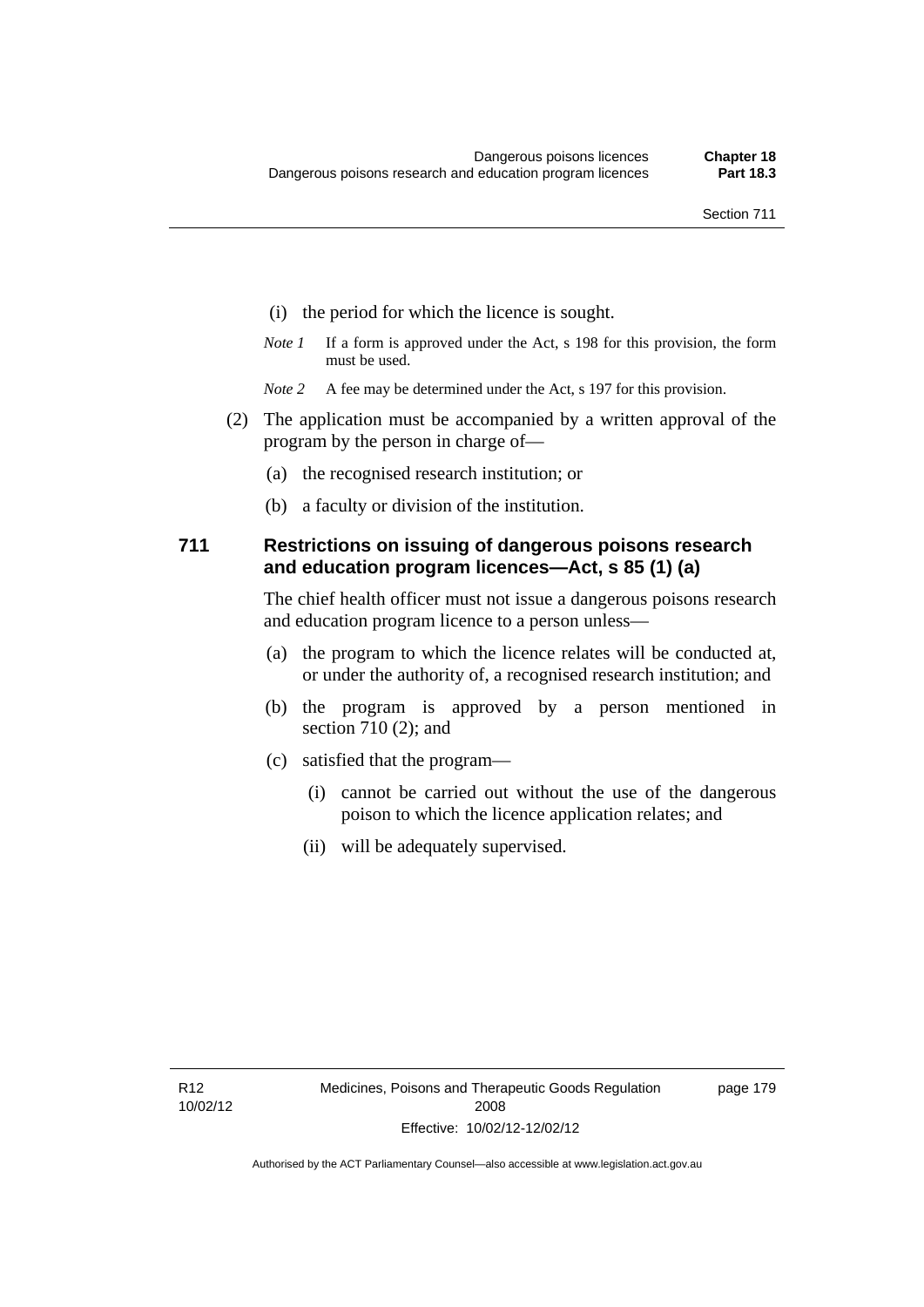### **712 Additional information for dangerous poisons research and education licences—Act, s 88 (1) (k)**

The following additional information is prescribed for a dangerous poisons research and education licence:

- (a) the research or education program for which the licence is issued;
- (b) the name of the program's supervisor;
- (c) the dealings with a dangerous poison authorised by the licence;
- (d) the premises where the program will be conducted;
- (e) the maximum quantity of the dangerous poison that may be possessed at any time for the program;
- (f) the total quantity of the dangerous poison that may be possessed for the program during the period of the licence;
- (g) the form and strength of the dangerous poison that may be obtained and possessed for the program.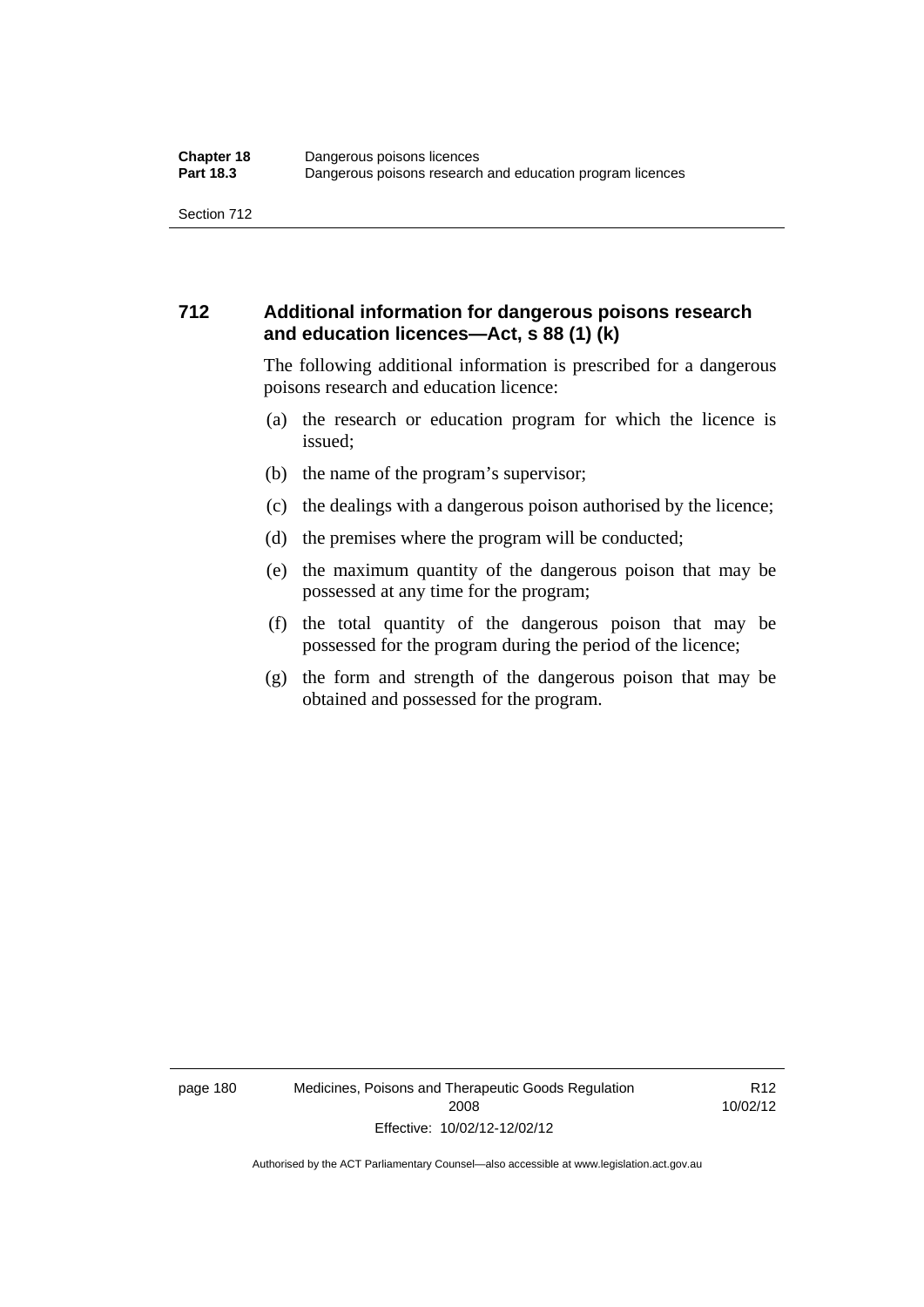# **Part 18.4 Dangerous poisons suppliers licences**

#### **715 Applications for dangerous poisons suppliers licences**

- (1) An application for a dangerous poisons suppliers licence must be in writing, signed by the applicant, and include the following:
	- (a) the dangerous poisons to which the application relates;
	- (b) the full name of the applicant;
	- (c) the applicant's ABN (if any);
	- (d) if the applicant is a corporation—the corporation's ACN;
	- (e) the location of the premises where the applicant proposes to deal with the poisons under the licence;
	- (f) the security arrangements proposed for the premises;
	- (g) the name of an individual who is to supervise the dealings to be authorised under the licence.
	- *Note 1* If a form is approved under the Act, s 198 for this provision, the form must be used.
	- *Note* 2 A fee may be determined under the Act, s 197 for this provision.
- (2) The application must be accompanied by a plan of the premises that shows—
	- (a) where it is proposed to store the dangerous poisons; and
	- (b) the location and nature of security devices.

### **716 Restrictions on issuing of dangerous poisons suppliers licences—Act, s 85 (1) (a)**

(1) The chief health officer must not issue a dangerous poisons suppliers licence to a person unless dealings with dangerous poisons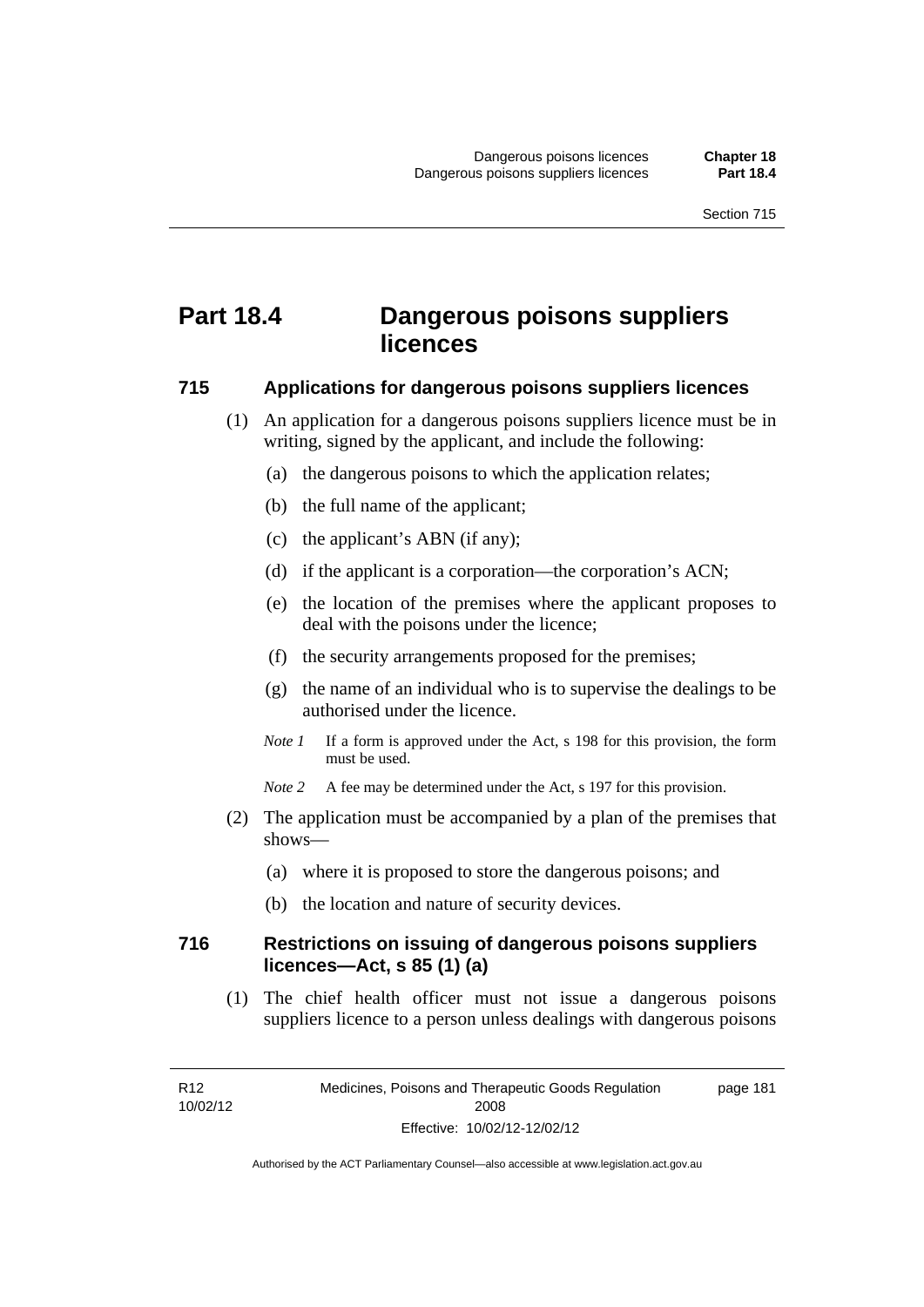under the licence will be supervised by an individual nominated by the applicant and approved, in writing, by the chief health officer.

- (2) The chief health officer must not approve the nominated individual unless satisfied that the individual—
	- (a) is a suitable person to hold a dangerous poisons suppliers licence; and
	- (b) has qualifications in chemistry, pharmacy or pharmacology or experience appropriate for the sale of dangerous poisons.

*Note* For changes of nominated individuals, see the Act, s 93.

(3) In this section:

*suitable person*, to hold a licence—see the Act, section 81.

### **717 Additional information for dangerous poisons suppliers licences—Act, s 88 (1) (k)**

The name of the person approved under section 716 (1) to supervise the dealings with dangerous poisons authorised by the licence is prescribed for a dangerous poisons suppliers licence.

R12 10/02/12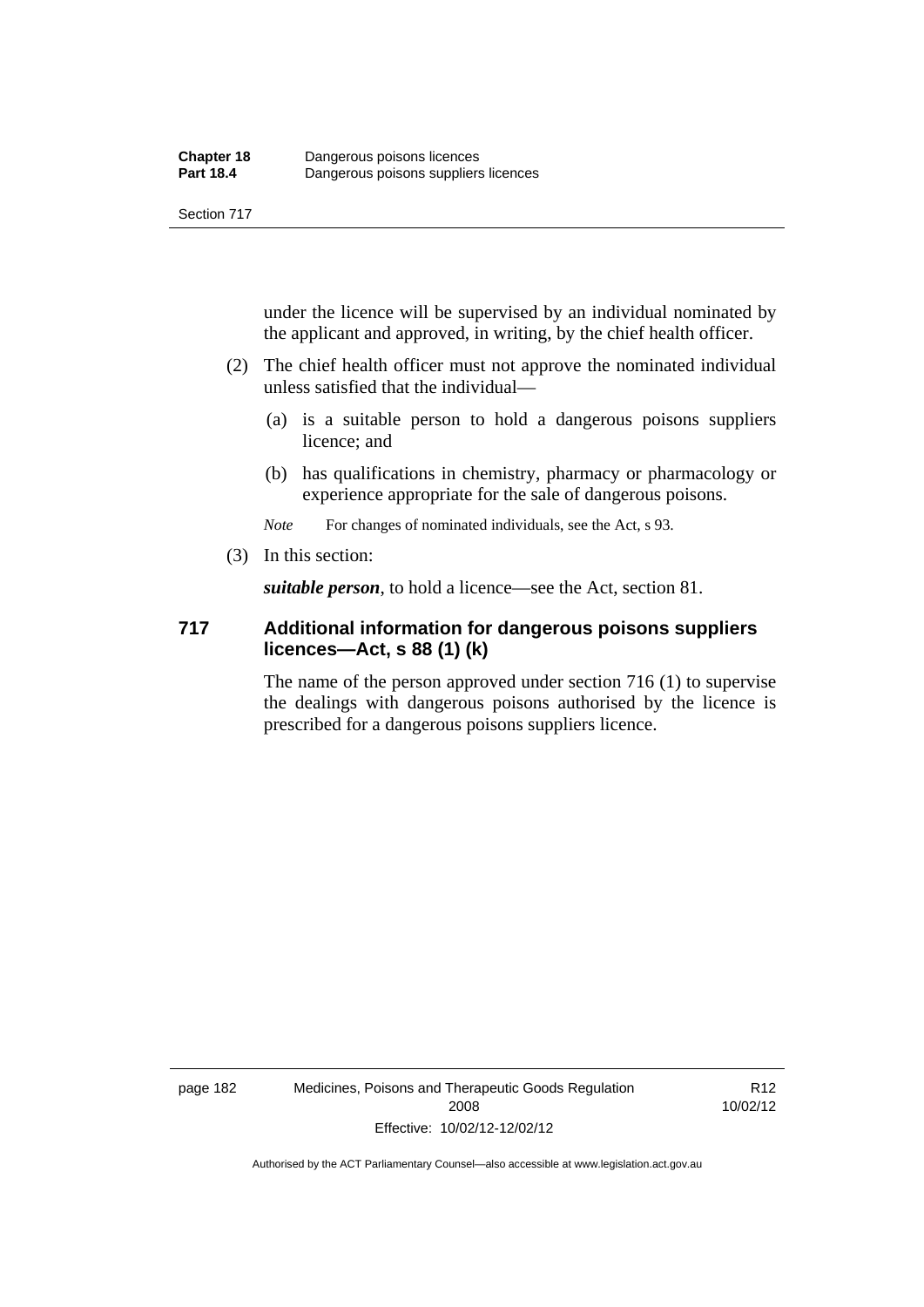# **Chapter 19 Dangerous poisons—other provisions**

### **Part 19.1 Dangerous poisons purchase orders**

#### **720 Supplying dangerous poisons on purchase orders**

The following are the requirements for the supply of a dangerous poison on a purchase order:

- (a) the dangerous poison is supplied in manufacturer's packs that comply with—
	- (i) section 731 (Packaging of supplied manufacturer's packs of dangerous poisons—Act, s 59 (1) (c) (i) and (2) (c) (i)); or
	- (ii) an approval under the Act, section 193 (Approval of non-standard packaging and labelling);
- (b) the manufacturer's packs are labelled in accordance with—
	- (i) section 732 (Labelling of supplied manufacturer's packs of dangerous poisons—Act,  $s$  60 (1) (c) (i) and (2) (c) (i)); or
	- (ii) an approval under the Act, section 193;
- (c) the manufacturer's packs are securely wrapped and packed;
- (d) if the dangerous poison is delivered in person by the supplier to the buyer—
	- (i) the poison is delivered to an adult; and
	- (ii) the delivery is acknowledged by the adult signing and dating a copy of the purchase order;

R12 10/02/12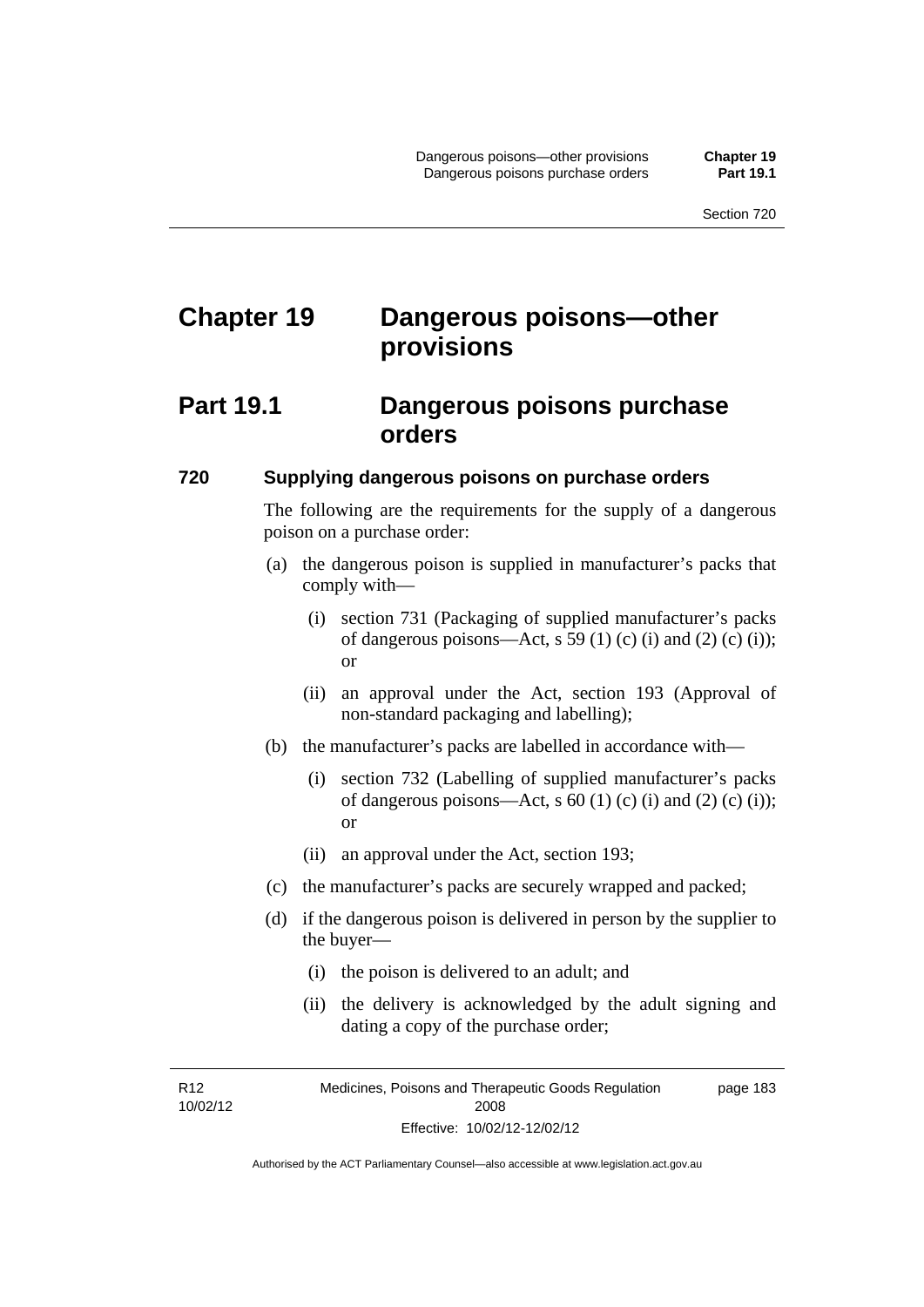(e) if the dangerous poison is not delivered in person by the supplier to the buyer—the poison is delivered to the buyer by a person whose procedures require the delivery of the poison to be signed for by the buyer or an adult employee of the buyer.

### **721 General requirements for dangerous poisons purchase orders—Act, s 38 (2) (c)**

- (1) A purchase order for a dangerous poison must be—
	- (a) signed by the person (the *issuer*) issuing the order; and
		- *Note* The purchase order must be signed with the issuer's usual signature (see Act, dict, def *signs*).
	- (b) if the issuer amends the order—initialled and dated by the issuer beside the amendment.
- (2) A purchase order for a dangerous poison must include the following:
	- (a) the issuer's name and business address and telephone number;
	- (b) the issuer's authority to issue the order;
	- (c) the dangerous poison, and the form, strength and quantity of the poison, to be supplied on the order.

### **722 Recording supply of dangerous poisons on purchase orders**

A person who supplies a dangerous poison to someone else on a purchase order must make a written record of the following information:

- (a) the date of the order;
- (b) the issuer's authority to issue the order;
- (c) the name, and the business address and telephone number, of the person to whom the dangerous poison is supplied;

R12

page 184 Medicines, Poisons and Therapeutic Goods Regulation 2008 Effective: 10/02/12-12/02/12 10/02/12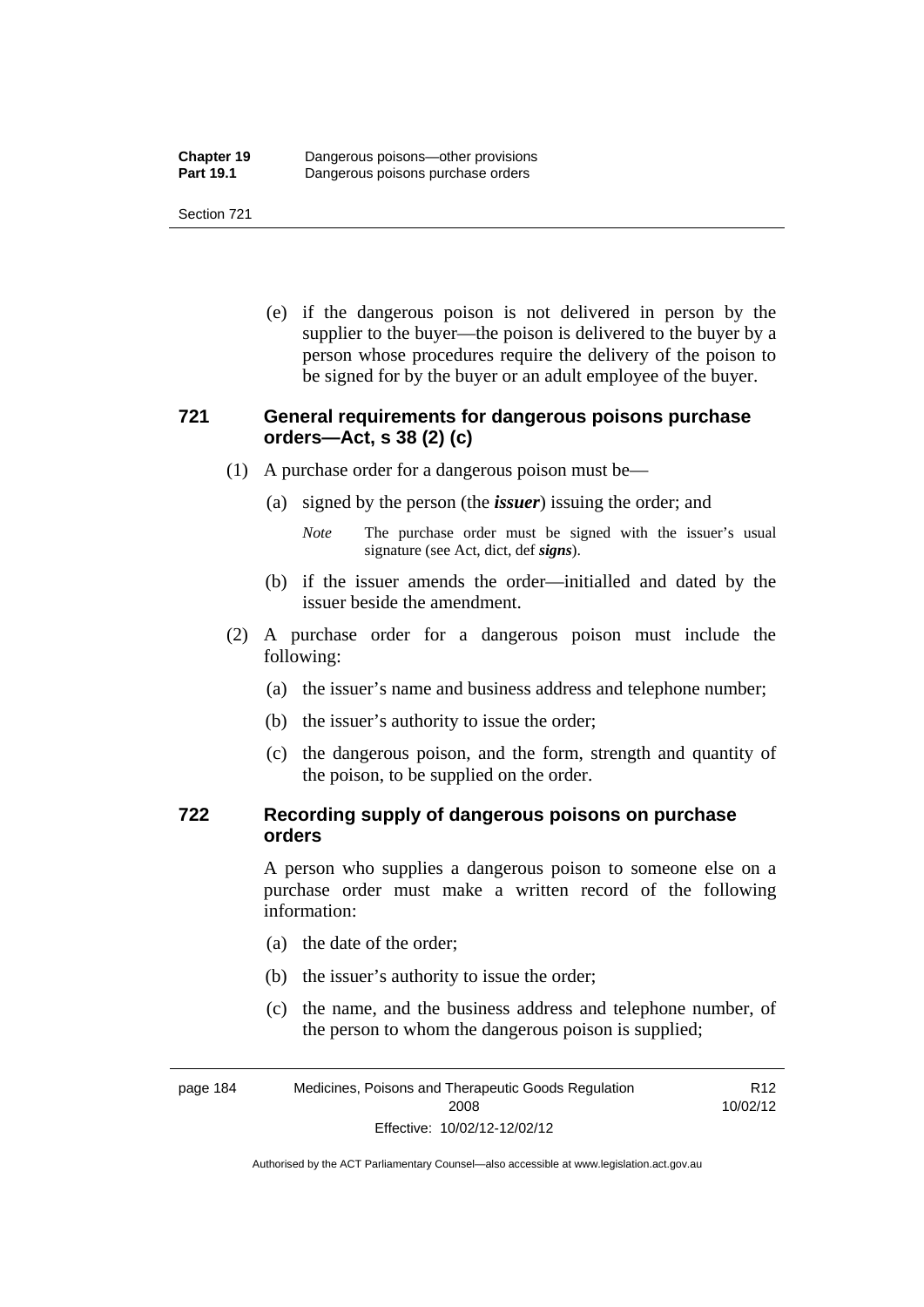- (d) the date the order is supplied;
- (e) the dangerous poison, and the form, strength and quantity of the poison, supplied.
- *Note Written* includes in electronic form (see Act, dict).

R12 10/02/12 Medicines, Poisons and Therapeutic Goods Regulation 2008 Effective: 10/02/12-12/02/12

page 185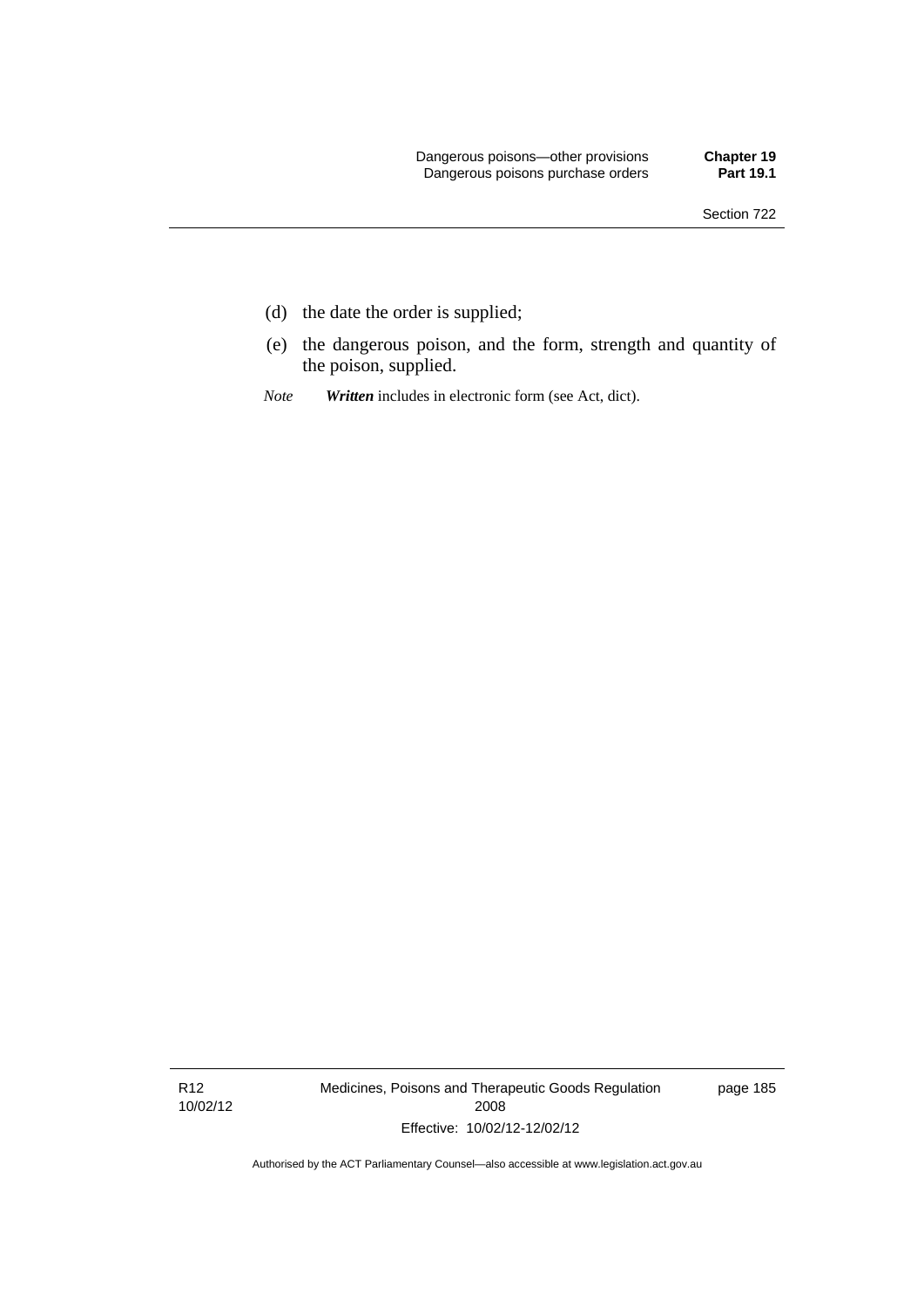## **Part 19.2 Wholesale supply of dangerous poisons under corresponding laws**

### **725 Conditions for wholesalers supplying dangerous poisons under corresponding laws—Act, s 20 (4) (c)**

The following conditions apply to a person who supplies dangerous poisons by wholesale under a corresponding law:

- (a) the person must not supply a dangerous poison to someone else (the *buyer*) unless—
	- (i) the buyer is authorised to possess the poison; and
	- (ii) the supply is in accordance with section 686 (Authorisation conditions for dangerous poisons suppliers licences—Act, s 44 (1) (b) and (2) (b));
- (b) the poison is supplied for a non-household (including a non-household garden) purpose only;
- (c) if the poison is liquid containing paraquat—the poison is coloured blue or green and has an offensive smell.
- *Note 1* A purchase order must be in writing (see Act, dict, def *purchase order*).
- *Note* 2 See pt 19.1 for other requirements in relation to supply of dangerous poisons on purchase orders.

page 186 Medicines, Poisons and Therapeutic Goods Regulation 2008 Effective: 10/02/12-12/02/12

R12 10/02/12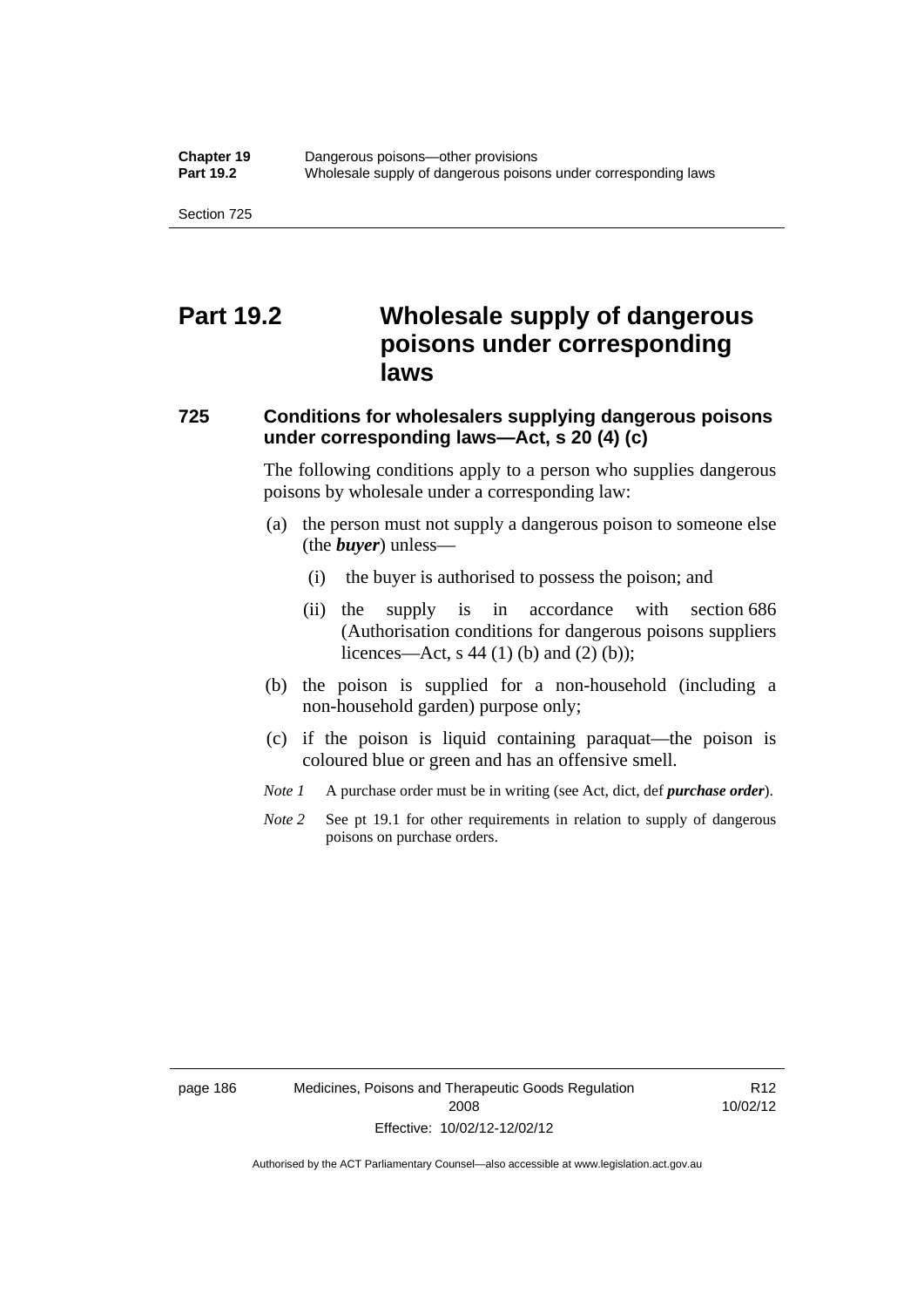# **Part 19.3 Packaging and labelling of dangerous poisons**

### **730 Meaning of** *relevant law***—pt 19.3**

In this part:

*relevant law* means—

- (a) a corresponding law; or
- (b) the *Agricultural and Veterinary Chemicals Act 1994* (Cwlth); or
- (c) the *Therapeutic Goods Act 1989* (Cwlth).
- *Note 1 Corresponding law* includes a law of a State that corresponds, or substantially corresponds, to the Act (see Act, dict).

*Note 2 State* includes a territory (see Legislation Act, dict, pt 1).

#### **731 Packaging of supplied manufacturer's packs of dangerous poisons—Act, s 59 (1) (c) (i) and (2) (c) (i)**

A manufacturer's pack of a supplied dangerous poison must be packaged—

- (a) in accordance with the medicines and poisons standard, paragraphs 21 to 27; or
- (b) in a container in which the poison may be sold under a relevant law.
- *Note* A manufacturer's pack of a dangerous poison supplied may also be packaged in accordance with an approval under the Act, s 193 (Approval of non-standard packaging and labelling) (see Act, s 59 (1)  $(c)$  (ii) and (2) (c) (ii)).

page 187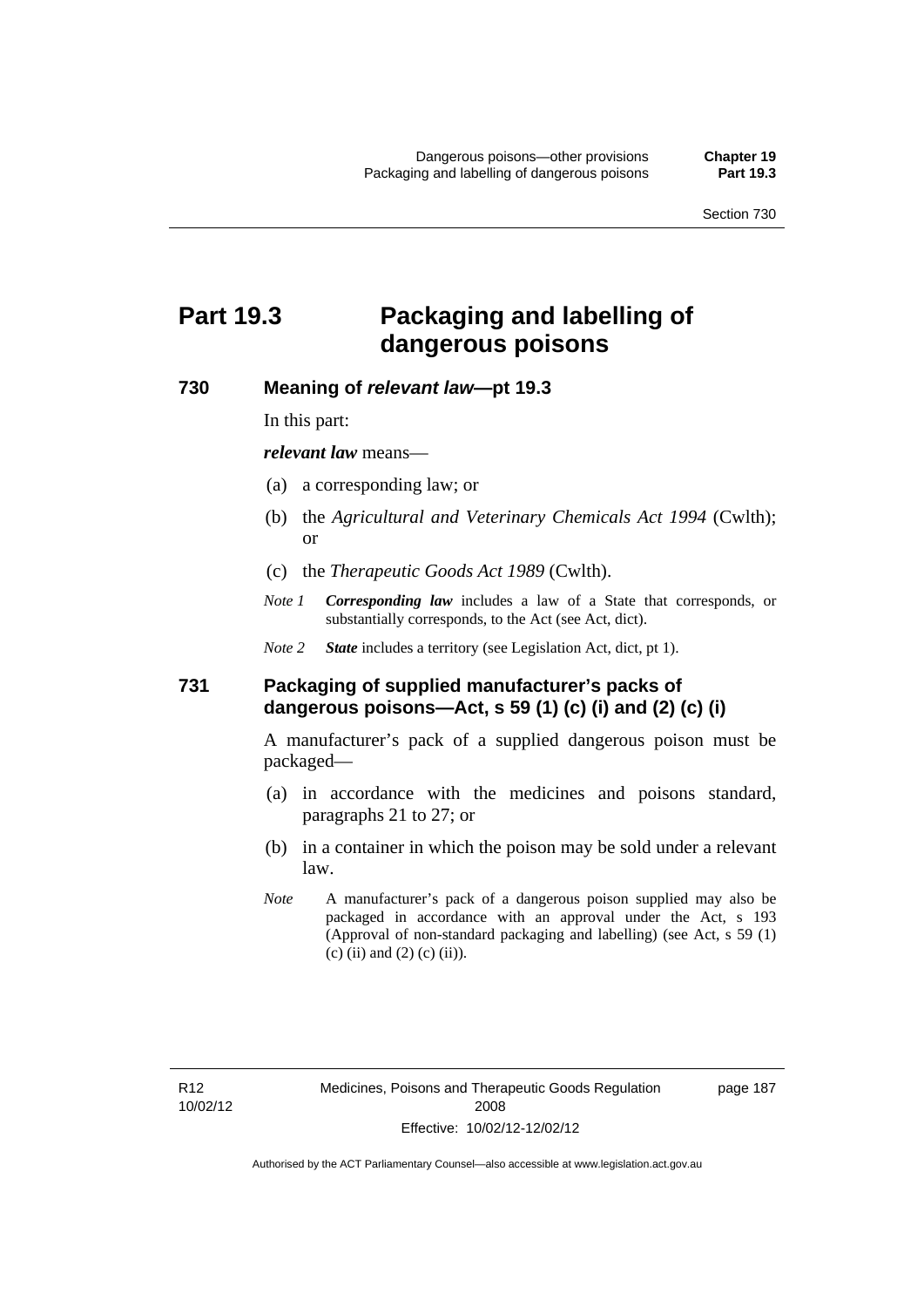### **732 Labelling of supplied manufacturer's packs of dangerous poisons—Act, s 60 (1) (c) (i) and (2) (c) (i)**

A manufacturer's pack of a supplied dangerous poison must be labelled in accordance with—

- (a) the medicines and poisons standard, paragraphs 3 to 19; or
- (b) a relevant law.
- *Note* A manufacturer's pack of a dangerous poison supplied may also be labelled in accordance with an approval under the Act, s 193 (Approval of non-standard packaging and labelling) (see Act, s 60 (1) (c) (ii) and  $(2)$  (c) (ii)).

page 188 Medicines, Poisons and Therapeutic Goods Regulation 2008 Effective: 10/02/12-12/02/12

R12 10/02/12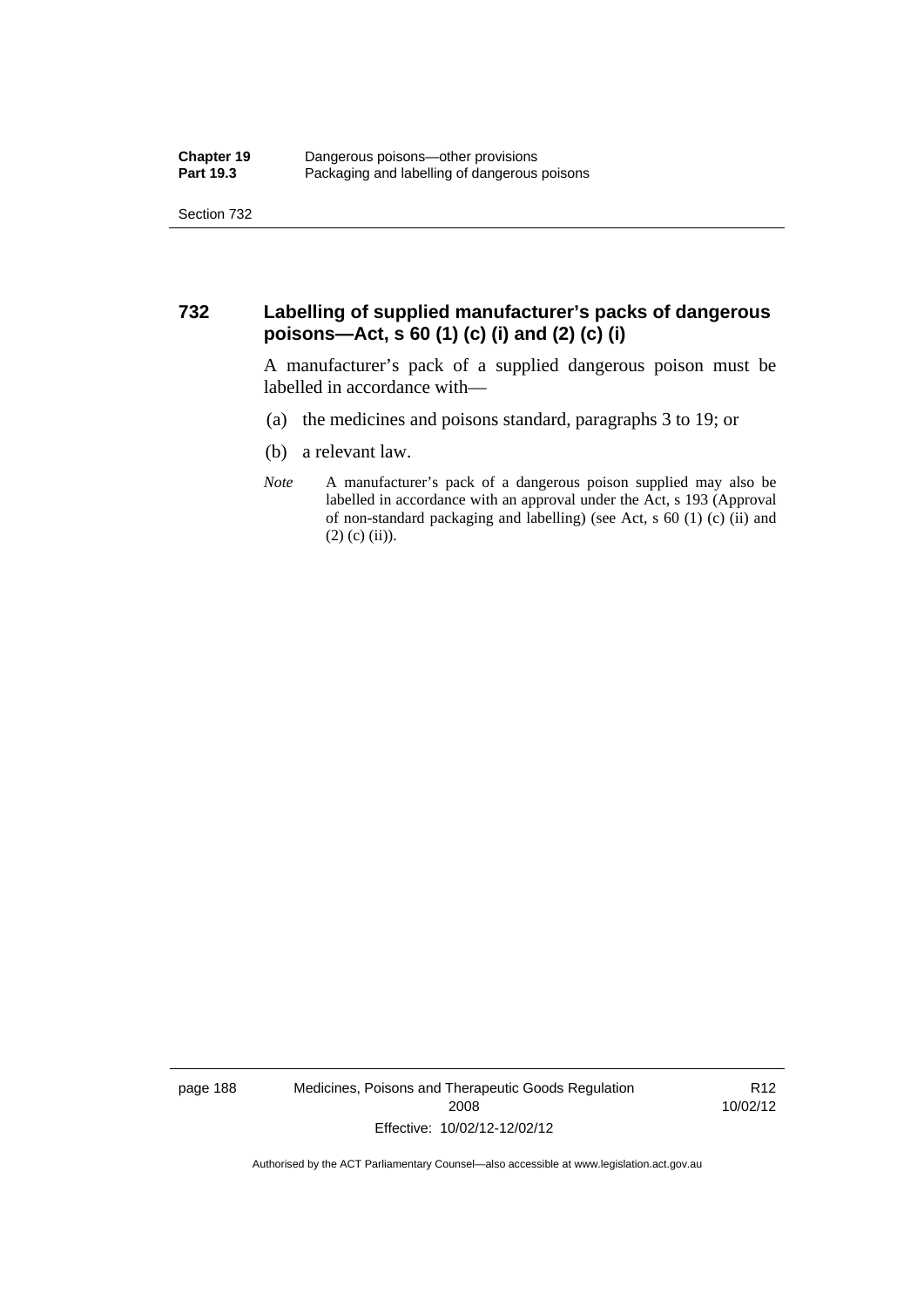page 189

## **Part 19.4 Storage of dangerous poisons**

#### **735 Storage of dangerous poisons—Act, s 61 (b) and (c)**

- (1) A person mentioned in table 740, column 2 who possesses a dangerous poison is prescribed.
- (2) The dangerous poison must be kept—
	- (a) in a part of the premises to which the public does not have access; and
	- (b) so that only the prescribed person, or a person under the supervision of the prescribed person, has access to the poison.

R12 10/02/12 Medicines, Poisons and Therapeutic Goods Regulation 2008 Effective: 10/02/12-12/02/12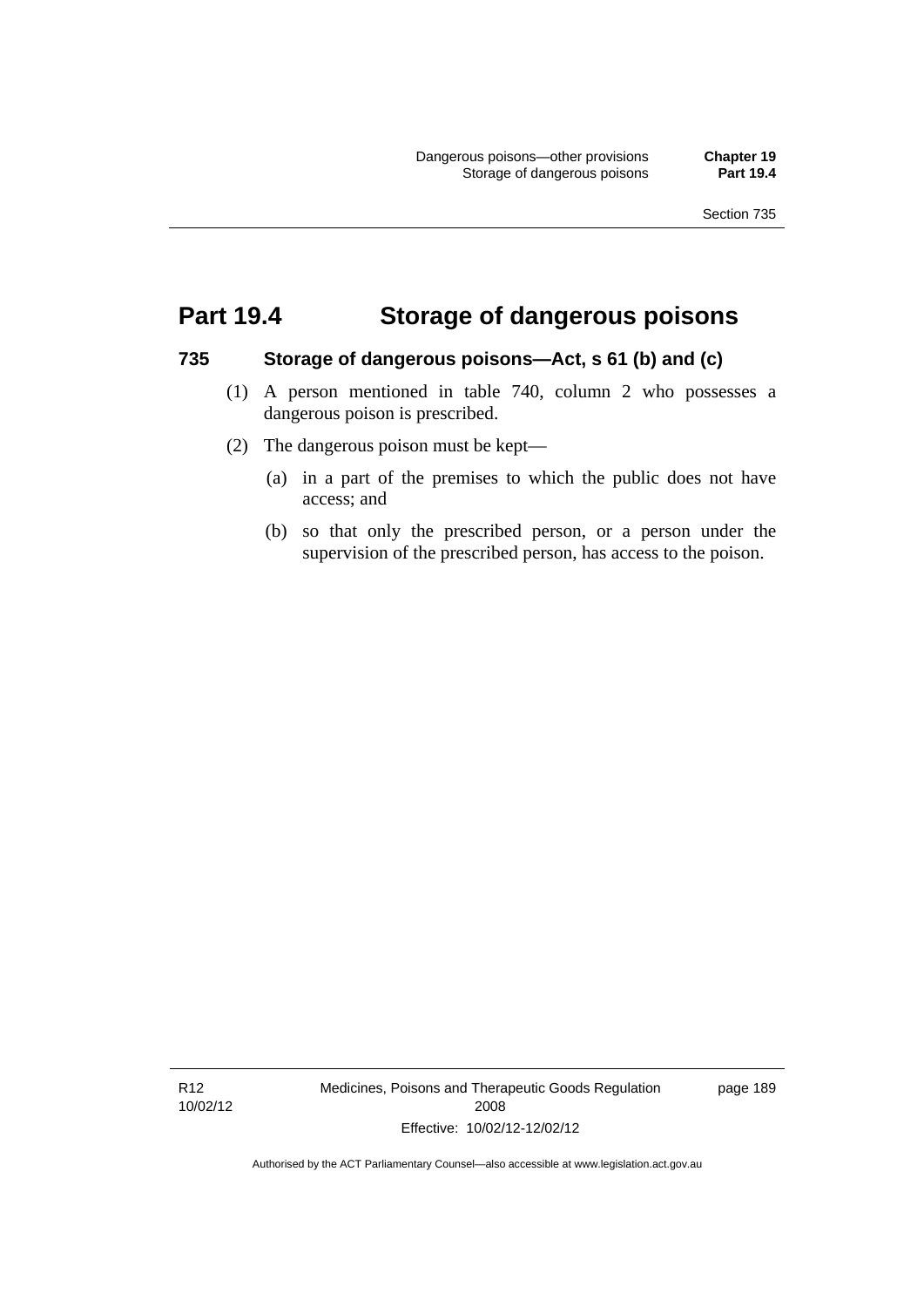### **Part 19.5 Dangerous poisons registers**

### **740 Keeping of dangerous poisons registers by certain people—Act, s 48 and s 50 (1) (b) and (2) (b)**

- (1) A person mentioned in table 740, column 2 who possesses a dangerous poison must keep a dangerous poisons register.
- (2) A person to whom subsection (1) applies must keep a dangerous poisons register for a dangerous poison at the place prescribed in table 740, column 3 for the person.

| column 1<br>item | column <sub>2</sub><br>prescribed person                                                                        | column 3<br>place where register to be kept                  |
|------------------|-----------------------------------------------------------------------------------------------------------------|--------------------------------------------------------------|
| 1                | approved analyst                                                                                                | the analyst's laboratory                                     |
| 2                | dangerous poisons<br>manufacturers<br>licence-holder                                                            | the licensed premises under s 675                            |
| 3                | dangerous poisons<br>suppliers licence-holder                                                                   | the licensed premises under s 685                            |
| 4                | medicines and poisons<br>inspector (other than<br>police officer)                                               | the place directed in writing by the<br>chief health officer |
| 5                | person mentioned in<br>sch 4, col 2                                                                             | the person's business premises                               |
| 6                | supervisor of program<br>under dangerous poisons<br>research and education<br>program licence                   | the premises where program is being<br>conducted             |
| 7                | supervisor of program<br>under dangerous poisons<br>research and education<br>authorisation under<br>div 17.3.3 | the premises where program is being<br>conducted             |

**Table 740 Keeping dangerous poisons registers** 

page 190 Medicines, Poisons and Therapeutic Goods Regulation 2008 Effective: 10/02/12-12/02/12

R12 10/02/12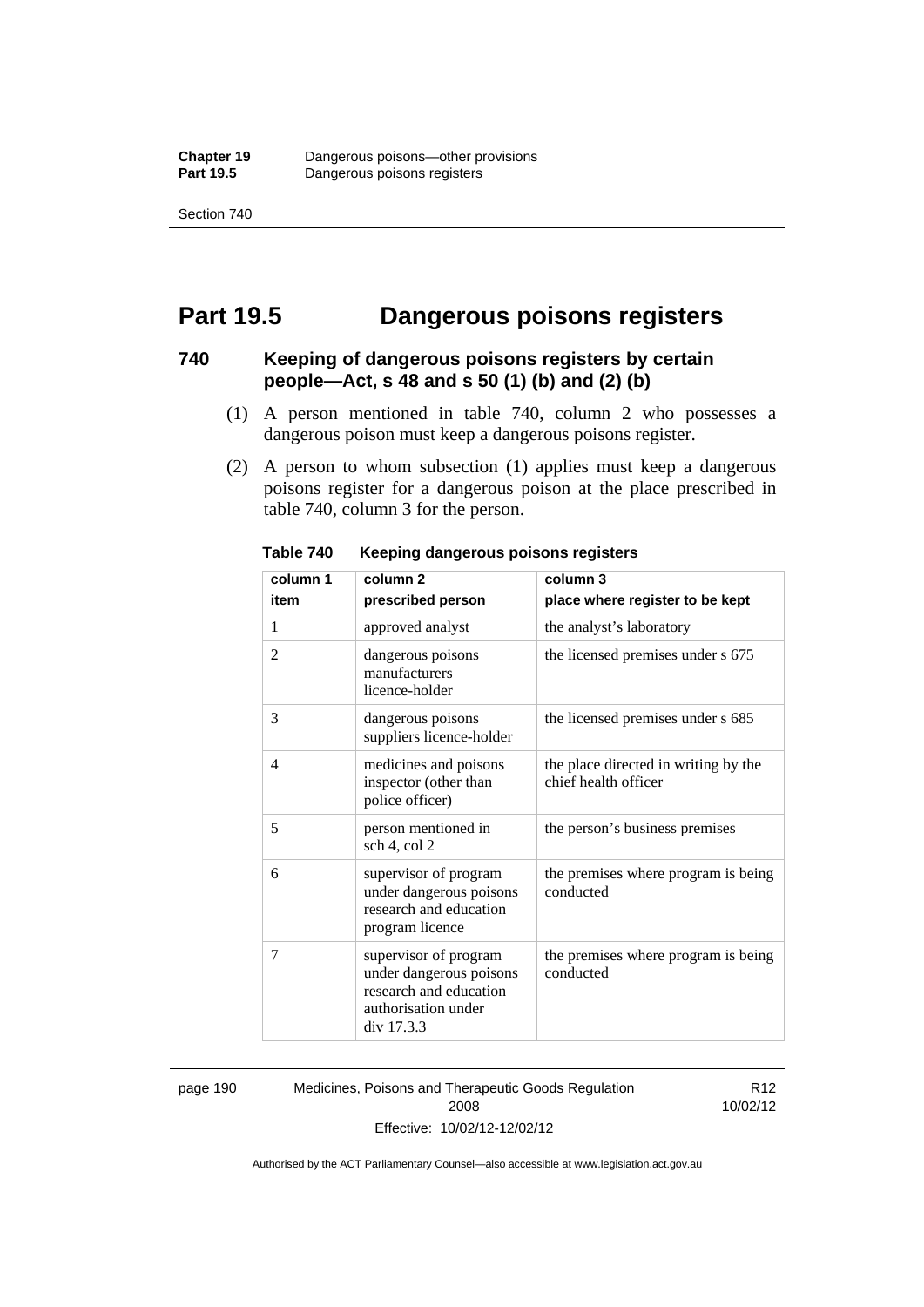### **741 Form of dangerous poisons registers—Act, s 49 (1) (b)**

- (1) Each page in a dangerous poisons register must relate to a single form and strength of a dangerous poison.
- (2) If a dangerous poisons register is kept electronically, a separate record must be used for each form and strength of dangerous poison kept.

### **742 Making entries in dangerous poisons registers— Act, s 51 (1) (b)**

- (1) The following details for a dealing with a dangerous poison are prescribed:
	- (a) the nature of the dealing;
	- (b) the date of the dealing;
	- (c) the poison, and the form, strength and quantity of the poison, dealt with;
	- (d) if the dealing is receiving the poison—the name and address of the supplier;
	- (e) if the dealing is supplying the poison—the name and address of the person to whom it is supplied;
	- (f) if the poison is supplied on a purchase order—the date of the purchase order;
	- (g) the quantity of the poison held after the dealing.
- (2) A dealing with a dangerous poison must be entered in the dangerous poisons register the person must keep.

### **743 Prescribed witnesses for discarding of dangerous poisons—Act, s 54 (a) and (b)**

 (1) An adult is prescribed as a witness in relation to the disposal of a dangerous poison.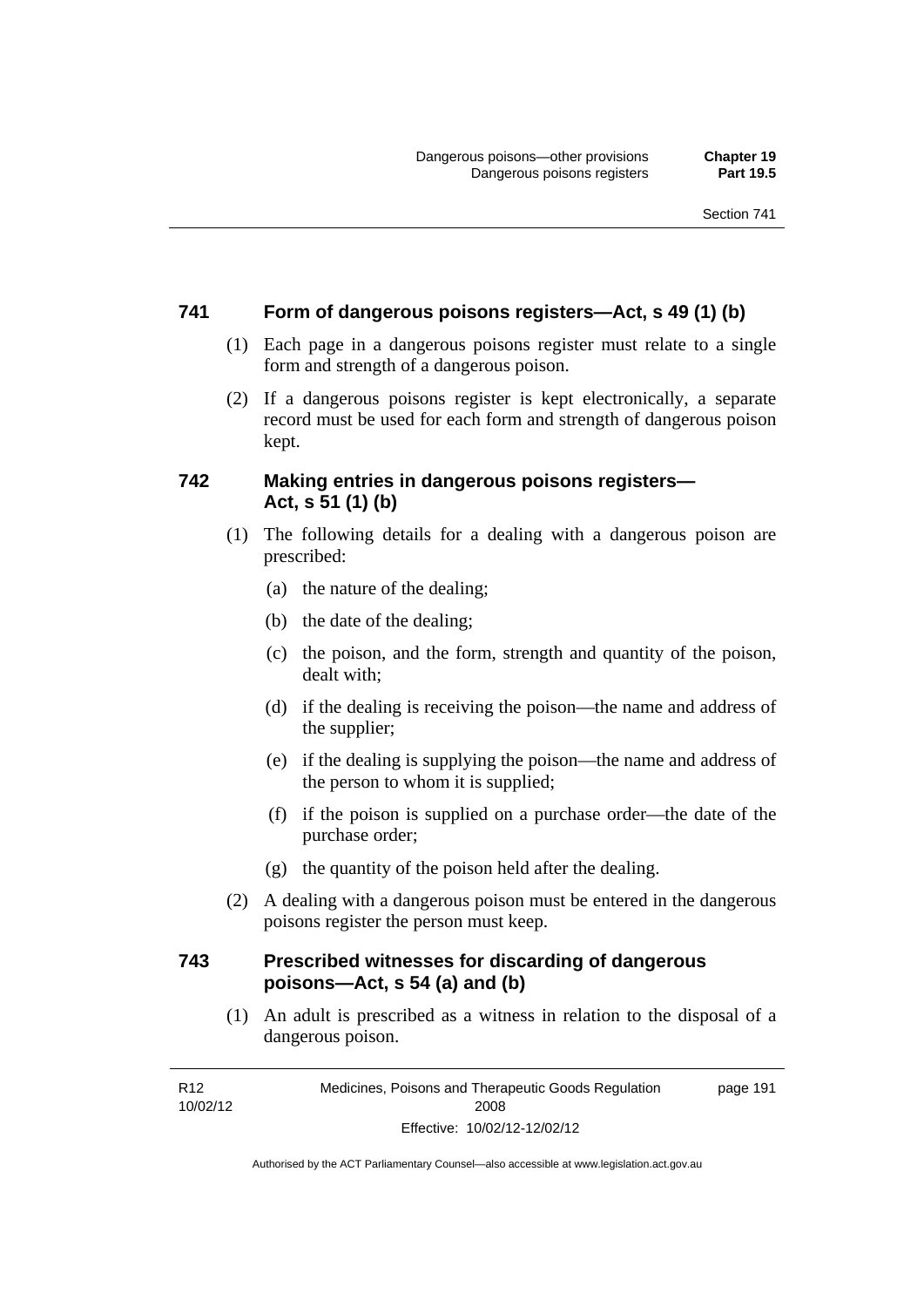- (2) However, a person mentioned in subsection (1) must not be a prescribed witness to the discarding of a dangerous poison if the person is—
	- (a) related to, a close friend of or employed by the person discarding the poison; or
	- (b) the supervisor of the person discarding the poison; or
	- (c) supervised by the person discarding the poison.

### **744 Changes to entries in dangerous poisons registers—Act, s 55 (2) (b)**

- (1) An entry in a paper-based dangerous poisons register may be amended by the person who made the entry by—
	- (a) the person signing and dating a marginal note or footnote that gives the date of the amendment and the amended details; and
	- (b) if the entry relates to disposing of a dangerous poison—
		- (i) the amendment being witnessed by a person mentioned in section 743; and
		- (ii) the witness signing the amendment as witness.
- (2) An entry in an electronic dangerous poisons register may be amended by the person who made the entry by the person attaching or linking, by electronic means, a document that includes—
	- (a) the person's signature, the date and the amended details; and
	- (b) if the entry relates to disposing of a dangerous poison—
		- (i) the amendment being witnessed by a person mentioned in section 743; and
		- (ii) the witness signing the amendment as witness.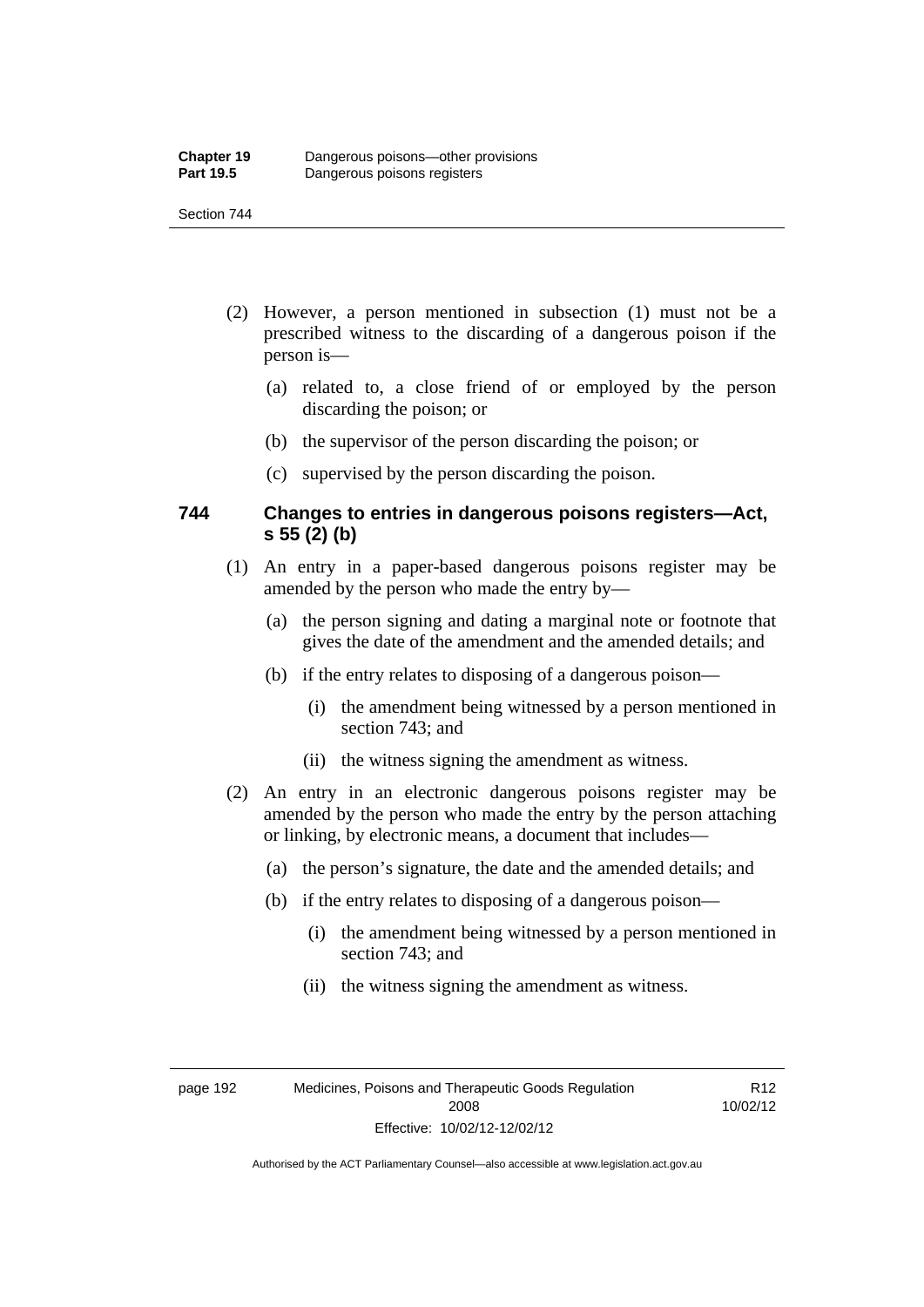## **Chapter 20 Paints**

#### **750 Manufacture, supply and use of paints containing white lead—Act, s 70 (1) (b), (2) (b) and (3) (b)**

A paint containing basic lead carbonate (white lead) may be manufactured, supplied or used for application as a mirror backing if the paint—

- (a) contains not more than 15% lead in the non-volatile content of the paint; and
- (b) is applied not more than 40µm thick; and
- (c) is covered by a paint that does not contain lead.
- *Note* µm is the symbol for micron (see *National Measurement Regulations 1999* (Cwlth), sch 1, pt 4).

#### **751 Manufacture, supply and use of paints for certain purposes—Act, s 71 (1) and (3)**

- (1) A first schedule paint must not be manufactured, supplied or used for application to—
	- (a) a roof or other surface to be used for the collection or storage of potable water; or
	- (b) furniture; or
	- (c) a fence, wall, post, gate or building (including the interior of a building), other than a building that is used only for industrial purposes or mining or as an oil terminal; or
	- (d) premises used for the manufacture, processing, preparation, packing or serving of products intended for human or animal consumption.
	- *Note First schedule paint*—see the medicines and poisons standard, par 1 (1).

R12 10/02/12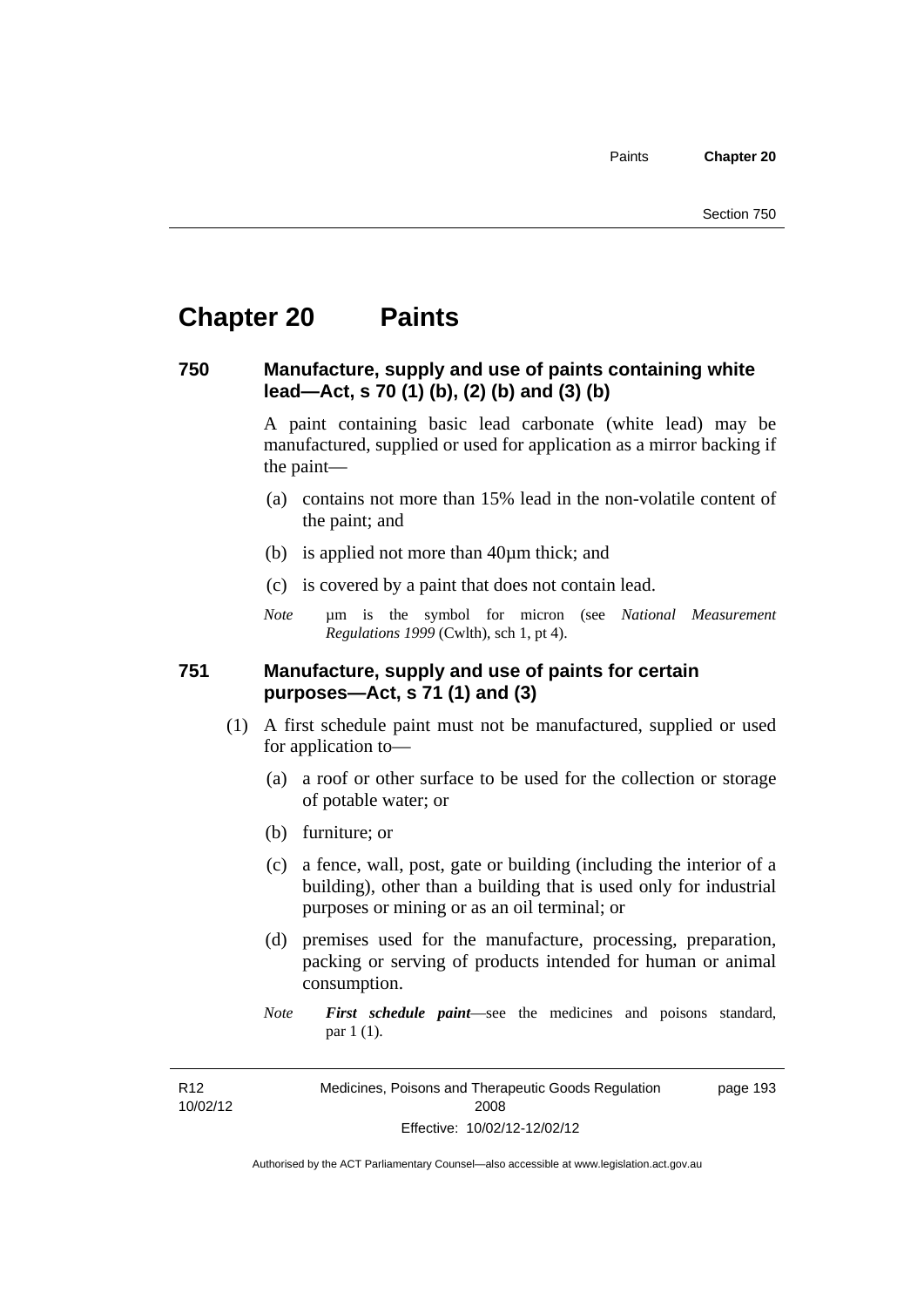- (2) A third schedule paint must not be manufactured, supplied or used for application to—
	- (a) a roof or other surface to be used for the collection or storage of potable water; or
	- (b) furniture; or
	- (c) a fence, wall, post, gate, building (including the interior of a building), bridge, pylon, pipeline, storage tank or similar structure; or
	- (d) premises, equipment or utensils used for the manufacture, processing, preparation, packing or serving of products intended for human or animal consumption.
	- *Note Third schedule paint*—see the medicines and poisons standard, par 1 (1).

#### **752 Manufacture, supply and use of paints for toys—Act, s 72 (b)**

A paint that complies with the specification for coating materials in AS/NZS ISO 8124.3:2003 (*Safety of toys - Migration of certain elements*), as in force from time to time, may be manufactured, supplied or used for application to toys.

#### **753 Manufacture, supply and use of paints containing pesticides—Act, s 73 (b)**

- (1) The following pesticides are prescribed:
	- (a) an algicide;
	- (b) an antifouling agent;
	- (c) a bactericide;
	- (d) a fungicide.
	- *Note Pesticide*—see the medicines and poisons standard, par 1 (1).

page 194 Medicines, Poisons and Therapeutic Goods Regulation 2008 Effective: 10/02/12-12/02/12

R12 10/02/12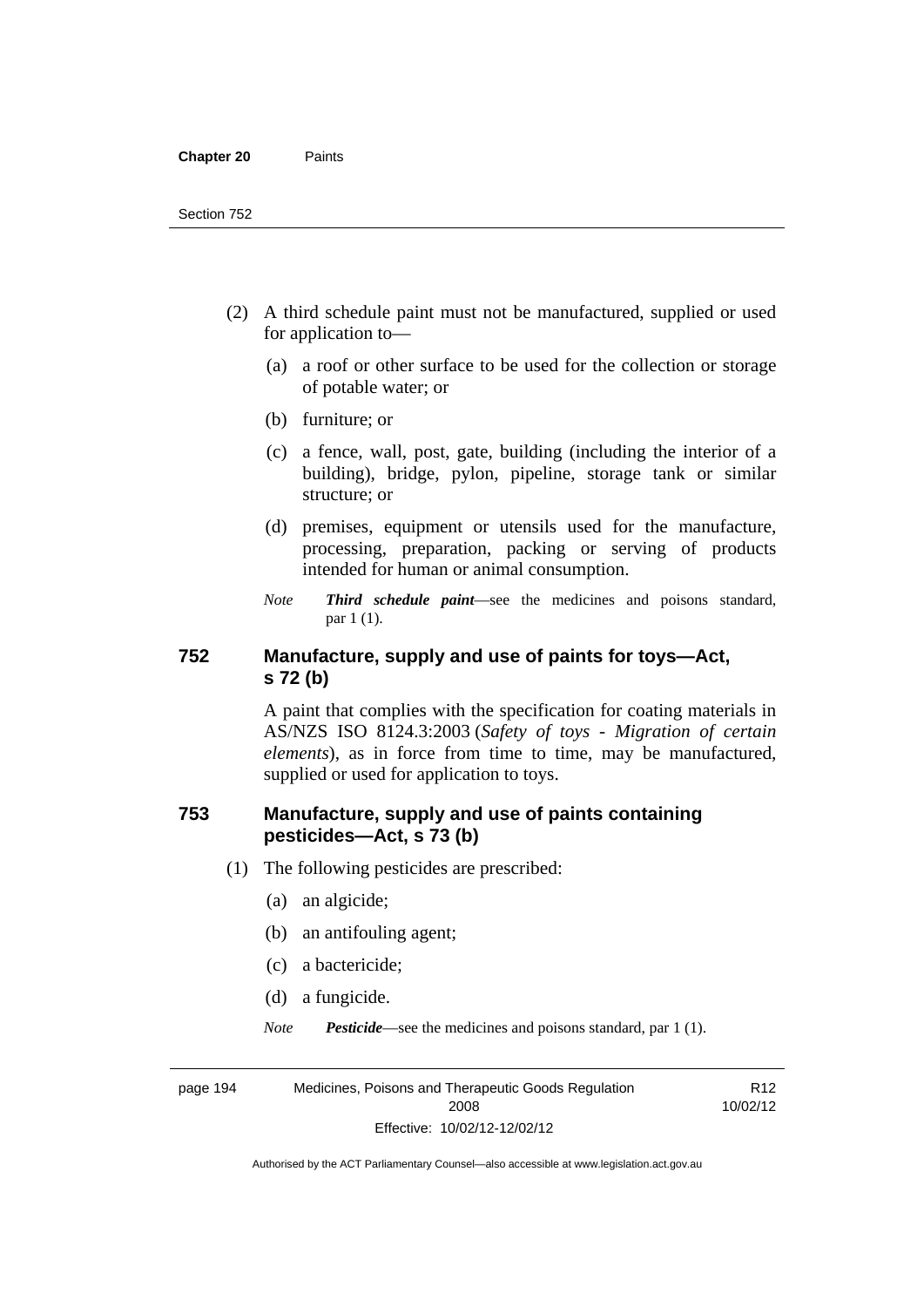Paints **Chapter 20**

 (2) However, subsection (1) does not apply in relation to a paint for human therapeutic use.

R12 10/02/12 Medicines, Poisons and Therapeutic Goods Regulation 2008 Effective: 10/02/12-12/02/12

page 195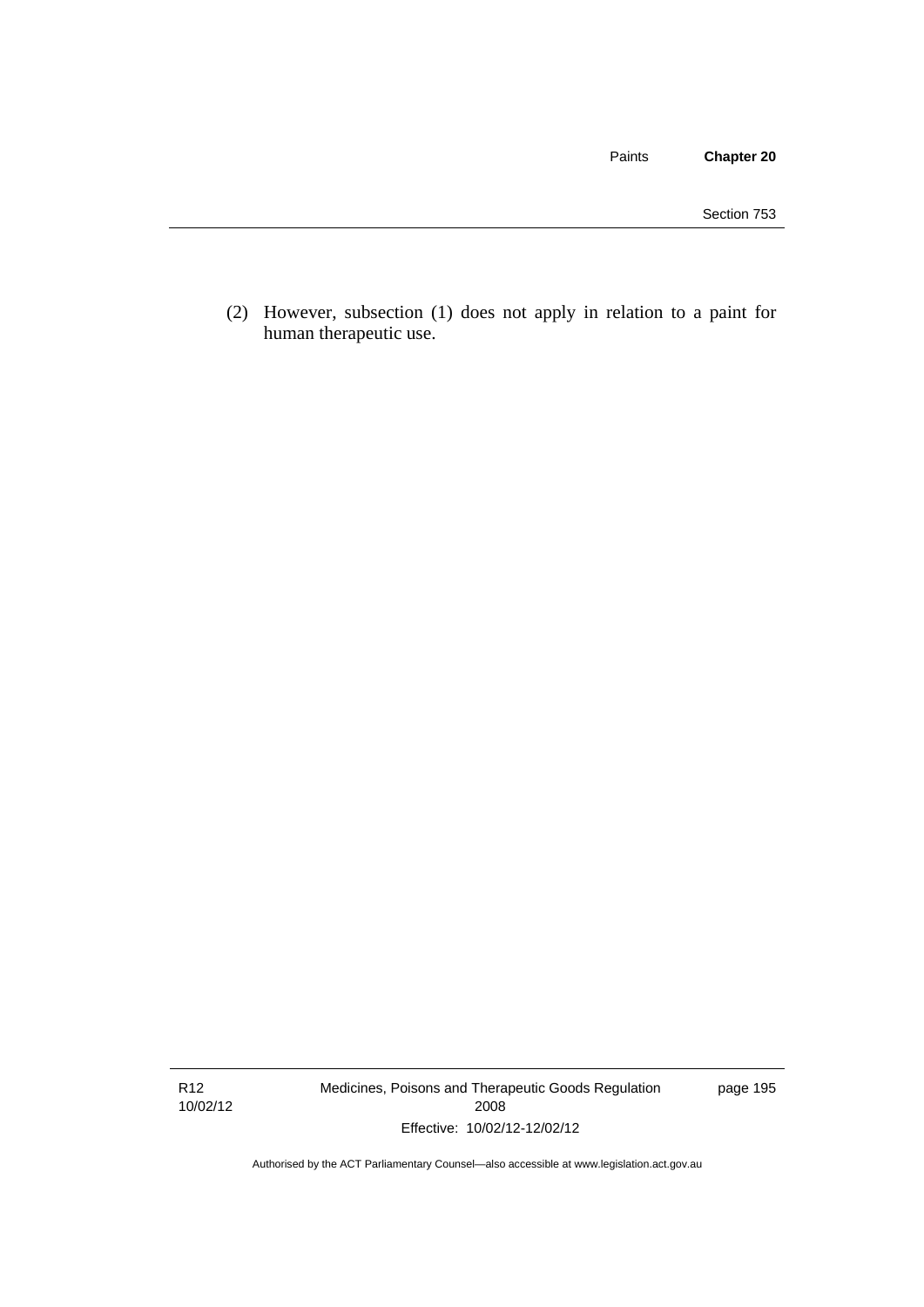Section 760

# **Chapter 21 Prohibited and appendix C substances**

## **Part 21.1** Preliminary

**760 Meaning of** *prohibited substance***—ch 21** 

In this chapter:

*prohibited substance* includes an appendix C substance.

*Note Appendix C substance* and *prohibited substance*—see the Act, s 13.

#### **761 Prohibited substances licences—Act, s 78 (2)**

A licence for a program of research or education in relation to a prohibited substance (a *prohibited substances research and education program licence*) may be issued.

*Note* Other prohibited substances licences may also be issued (see Act, s 78 (3)).

page 196 Medicines, Poisons and Therapeutic Goods Regulation 2008 Effective: 10/02/12-12/02/12

R12 10/02/12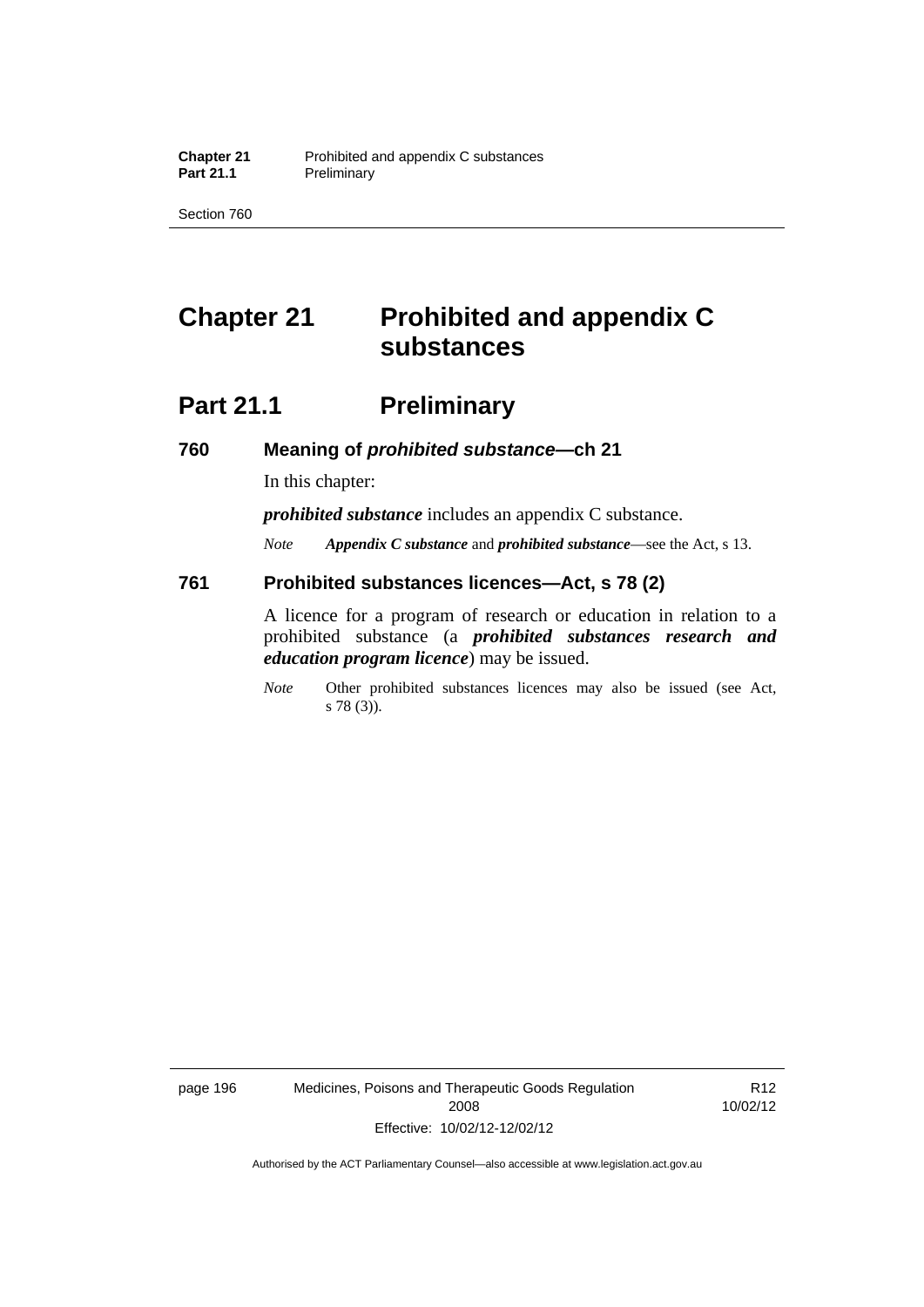## **Part 21.2 Prohibited substances research and education program licences**

## **Division 21.2.1 Issue of prohibited substances research and education program licences**

### **765 Applications for prohibited substances research and education program licences**

- (1) An application for a prohibited substances research and education program licence for a prohibited substance must be in writing, signed by the applicant, and include the following:
	- (a) the full name, address and academic, professional or other relevant qualifications of—
		- (i) the person who is to supervise the program; and
		- (ii) the person who is to conduct the program;
	- (b) the name of the recognised research institution at or under which the program is proposed to be conducted;
		- *Note Recognised research institution*—see the Act, s 20 (5).
	- (c) whether the program will be conducted at, or under the authority of, the recognised research institution;
	- (d) the premises where the program will be conducted;
	- (e) the prohibited substance, and the form and strength of the substance, for which the licence is sought;
	- (f) the maximum quantity of the prohibited substance that would be possessed under the licence at any time;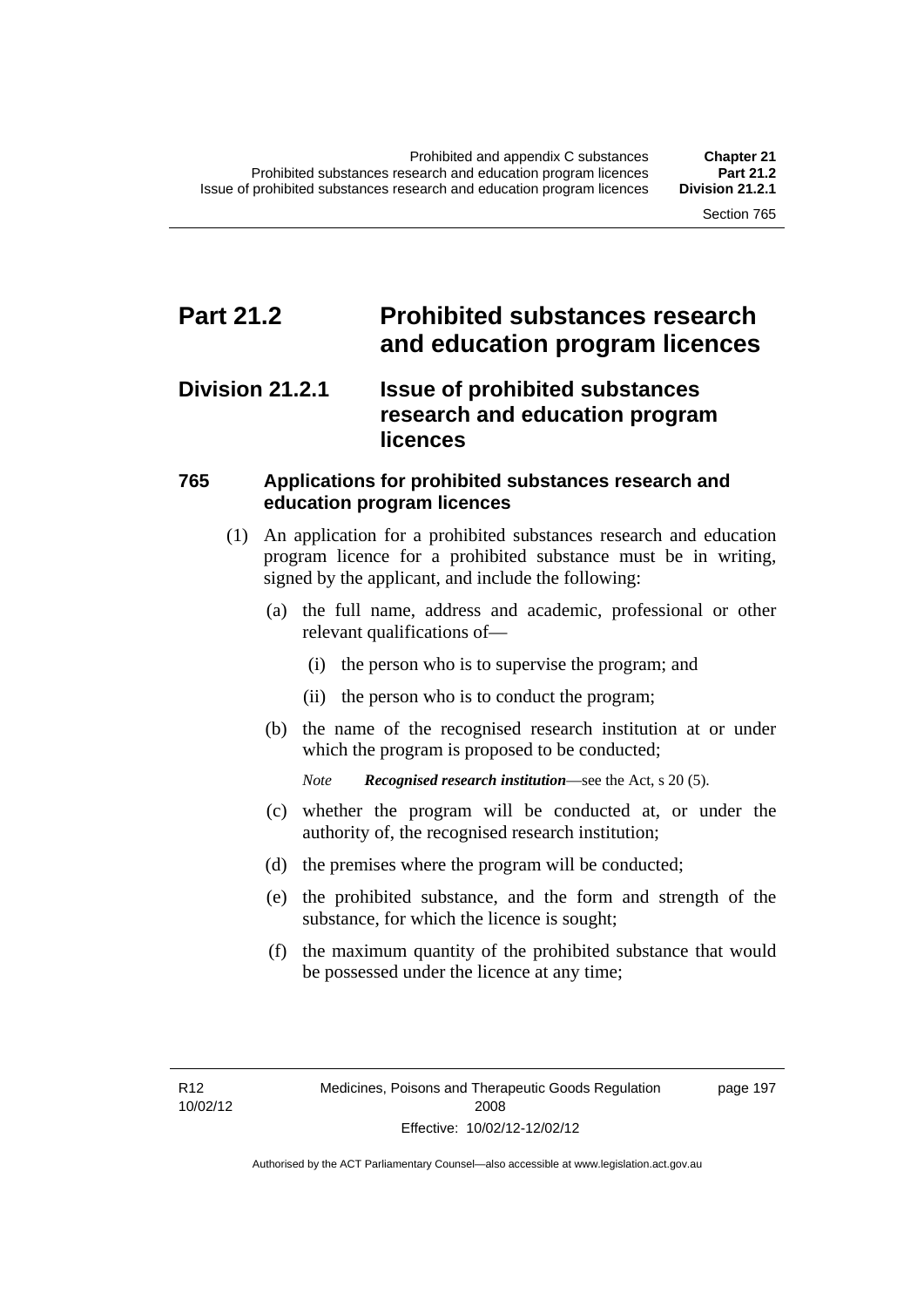- (g) a description of the program, including an explanation of why the program cannot be carried out satisfactorily without the use of the prohibited substance;
- (h) the supervision arrangements for the program;
- (i) the period for which the licence is sought.
- *Note 1* If a form is approved under the Act, s 198 for this provision, the form must be used.
- *Note 2* A fee may be determined under the Act, s 197 for this provision.
- (2) The application must be accompanied by a written approval of the program by the person in charge of—
	- (a) the recognised research institution; or
	- (b) a faculty or division of the institution.

#### **766 Restrictions on issuing of prohibited substances research and education program licences— Act, s 85 (1) (a)**

The chief health officer must not issue a prohibited substances research and education program licence to a person unless—

- (a) the program to which the licence relates will be conducted at, or under the authority of, a recognised research institution; and
- (b) the program is approved by a person mentioned in section 765 (2); and
- (c) satisfied that the program—
	- (i) cannot be carried out without the use of the prohibited substance to which the licence application relates; and
	- (ii) will be adequately supervised.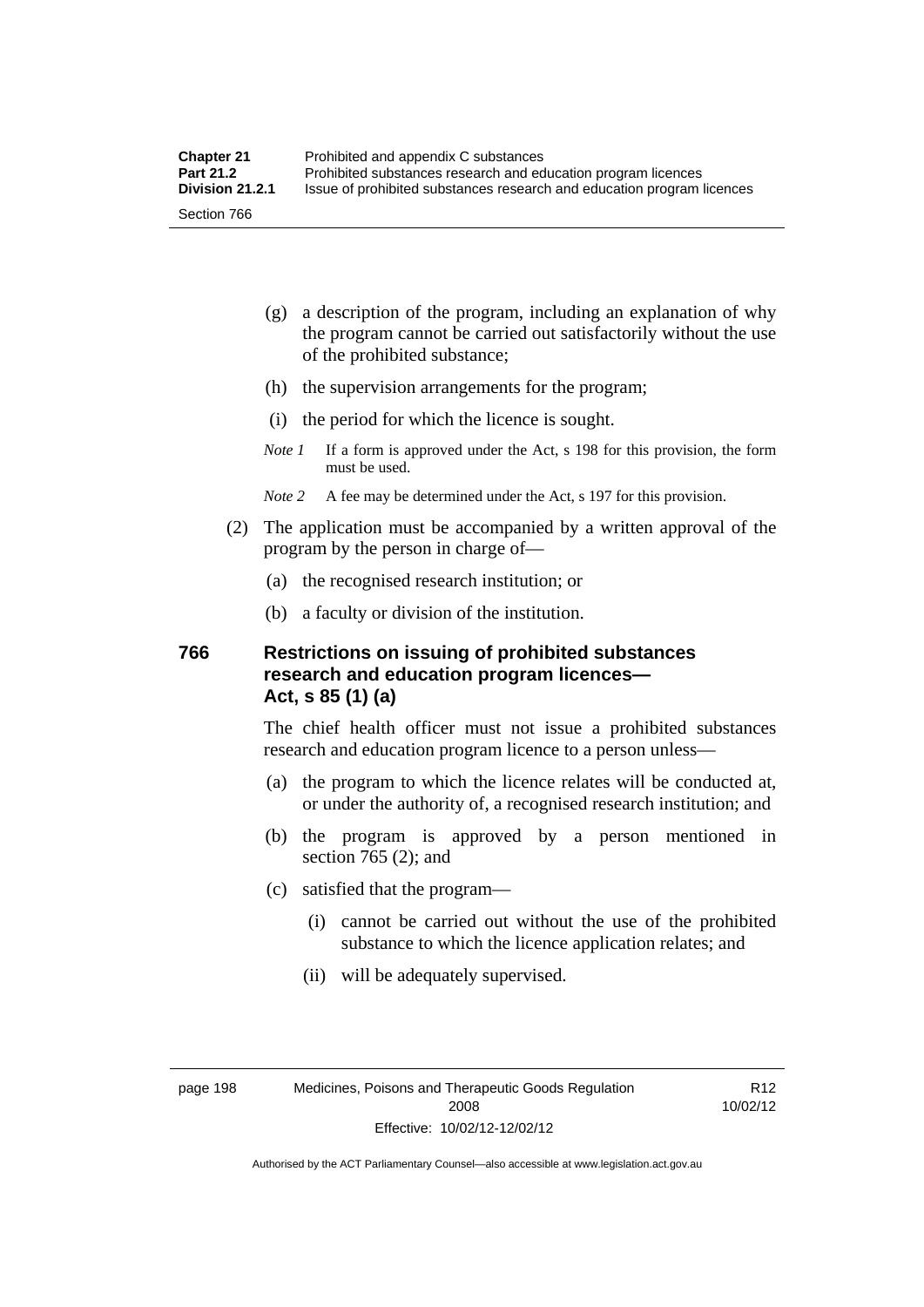### **767 Additional information for prohibited substances research program and education licences— Act, s 88 (1) (k)**

The following additional information is prescribed for a prohibited substances research and education licence:

- (a) the research or education program for which the licence is issued;
- (b) the name of the program's supervisor;
- (c) the dealings with a prohibited substance authorised by the licence;
- (d) the premises where the program will be conducted;
- (e) the maximum quantity of the prohibited substance that may be possessed at any time for the program;
- (f) the total quantity of the prohibited substance that may be possessed for the program during the period of the licence;
- (g) the form and strength of the prohibited substance that may be obtained and possessed for the program.

## **Division 21.2.2 Prohibited substances research and education program authorisations**

#### **768 Authorisations under prohibited substances research and education program licences—Act, s 20 (1) (a)**

A prohibited substances research and education program licence authorises—

- (a) the licence-holder to—
	- (i) issue a purchase order for a prohibited substance (the *licensed prohibited substance*) stated in the licence for the program stated in the licence; and

R12 10/02/12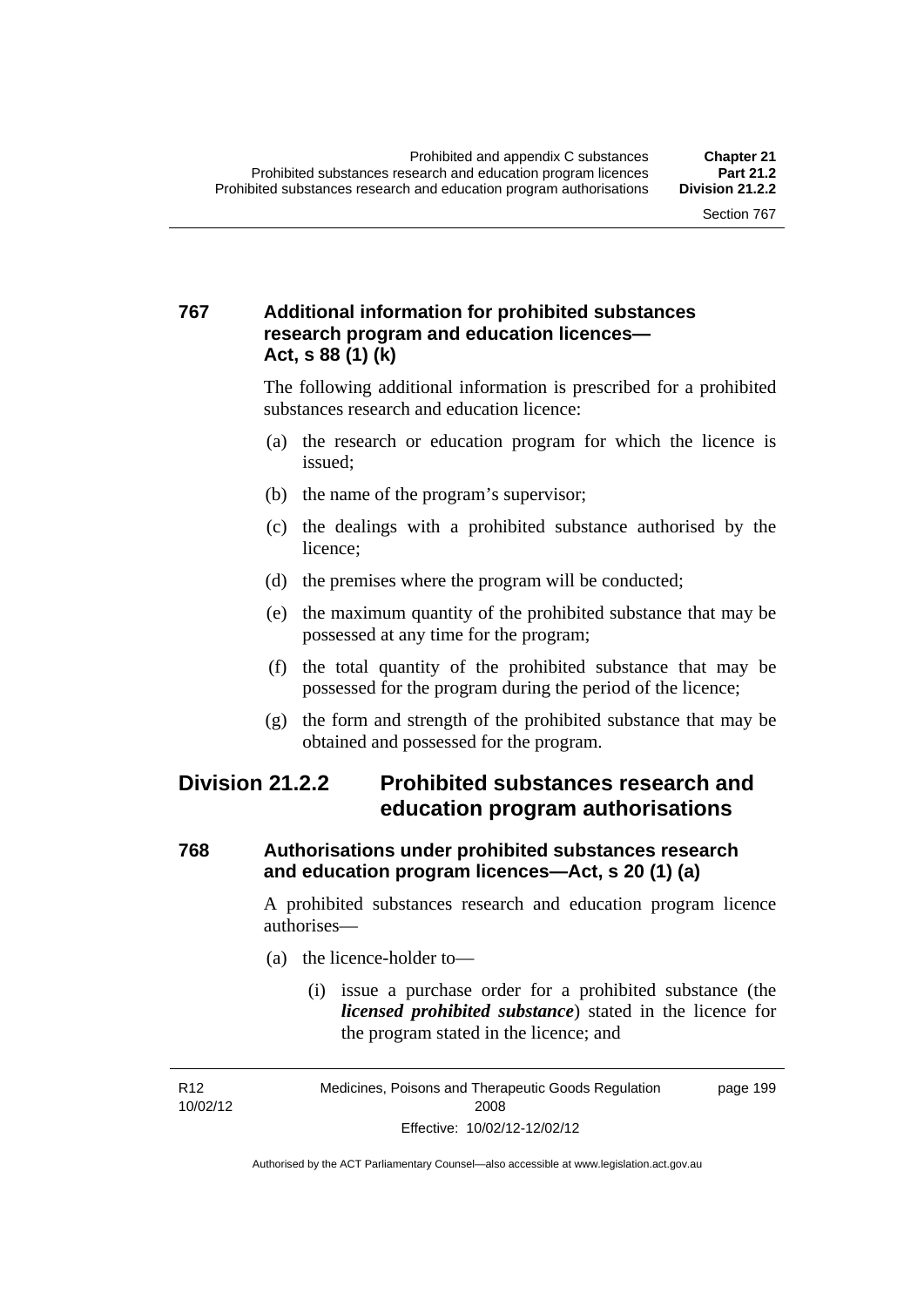- (ii) obtain a licensed prohibited substance on a purchase order for the program; and
- (iii) possess a licensed prohibited substance for the program at the premises to which the licence relates; and
- (iv) supply a licensed prohibited substance to anyone taking part in the program for the program; and
- (b) the program supervisor, and anyone taking part in the program, to deal with the licensed prohibited substance as authorised by the licence at the premises stated in the licence.

#### **769 Authorisation condition for prohibited substances research and education program licences—Act, s 44 (1) (b) and (2) (b)**

A licence-holder's authorisation to obtain a prohibited substance under a prohibited substances research and education program licence is subject to the condition that the substance is obtained on a complying purchase order.

*Note* For licence conditions, see the Act, s 89.

page 200 Medicines, Poisons and Therapeutic Goods Regulation 2008 Effective: 10/02/12-12/02/12

R12 10/02/12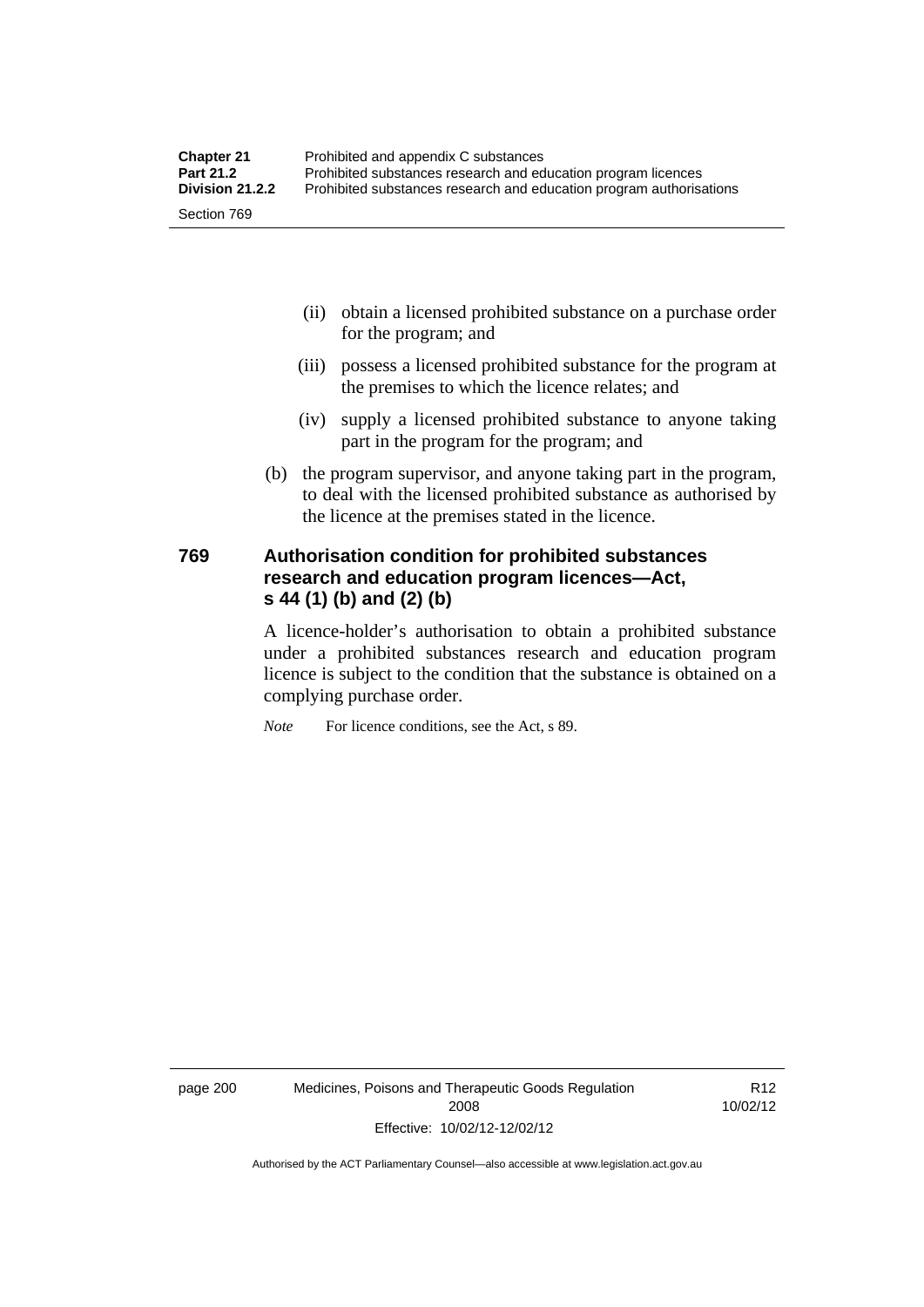page 201

## **Division 21.2.3 Other provisions—prohibited substances research and education program licences**

#### **770 Approvals of dealings for prohibited substances research and education program licences—Act, s 20 (1) (c)**

(1) In this section:

*relevant dealing*, with a prohibited substance for a prohibited substances research and education program licence, means any of the following:

- (a) obtaining the substance;
- (b) possessing the substance;
- (c) issuing a purchase order for the substance;
- (d) supplying the substance on a complying purchase order to the licence-holder.
- (2) The chief health officer may approve a person for a relevant dealing with a prohibited substance to which a prohibited substances research and education program licence relates.
- (3) An approval—
	- (a) must be in writing; and
	- (b) may be conditional; and
	- (c) may apply for a stated period or until a stated event happens.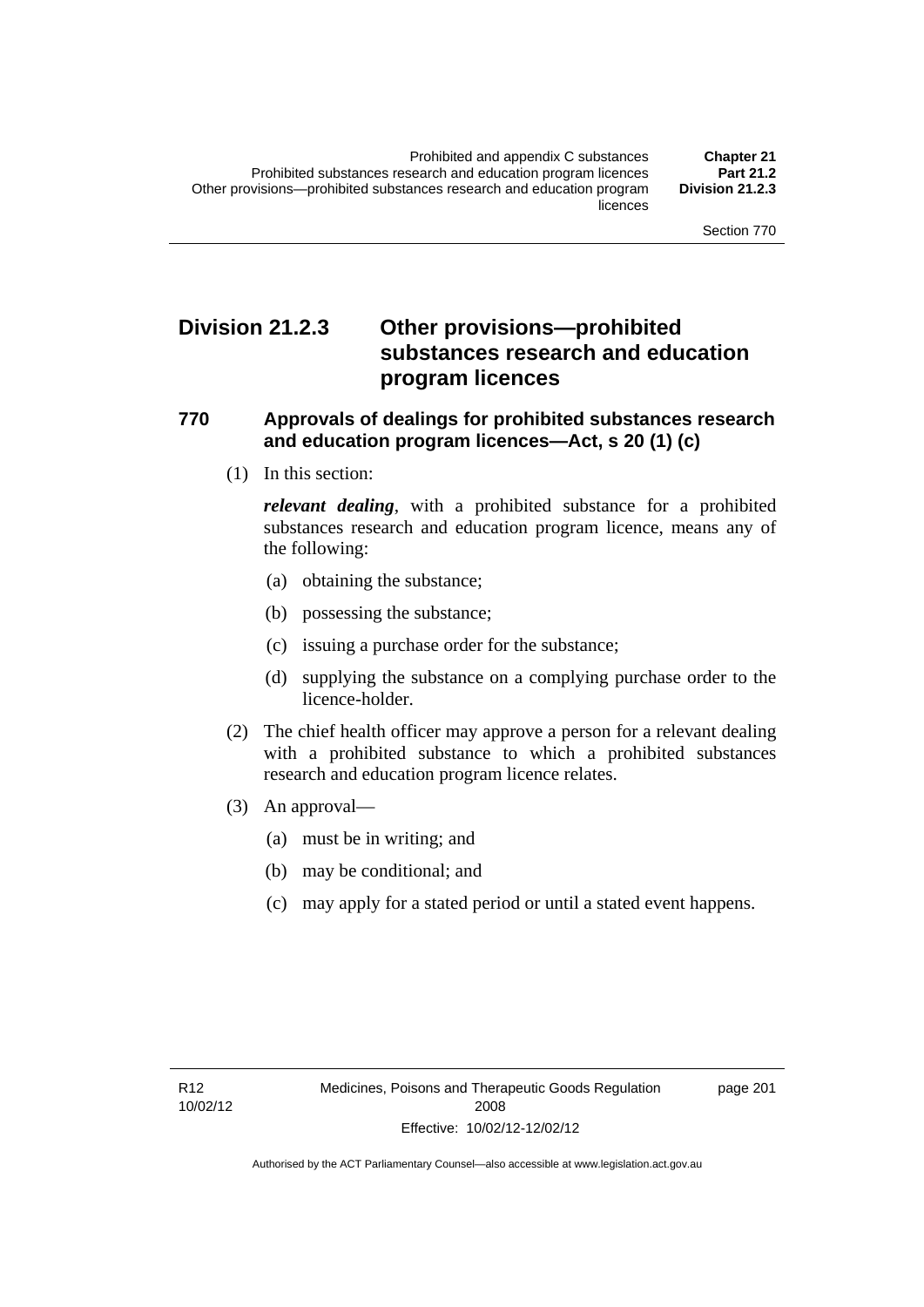## **771 Authorisation condition for approval-holders—Act, s 44 (1) (b) and (2) (b)**

An approval-holder's authorisation under section 770 is subject to the condition that the following are kept at the approval-holder's business premises or, if the chief health officer approves in writing another place, the place approved by the chief health officer, for at least 2 years after the day a prohibited substance is supplied:

- (a) the filled purchase order;
- (b) the record for section 773.

#### **772 General requirements for prohibited substances purchase orders—Act, s 38 (2) (c)**

- (1) A purchase order for a prohibited substance must be—
	- (a) signed by the person (the *issuer*) issuing the order; and
		- *Note* The purchase order must be signed with the issuer's usual signature (see Act, dict, def *signs*).
	- (b) if the issuer amends the order—initialled and dated by the issuer beside the amendment.
- (2) A purchase order for a prohibited substance must include the following:
	- (a) the issuer's name and business address and telephone number;
	- (b) the issuer's authority to issue the order;
	- (c) the prohibited substance, and the form, strength and quantity of the substance, to be supplied on the order.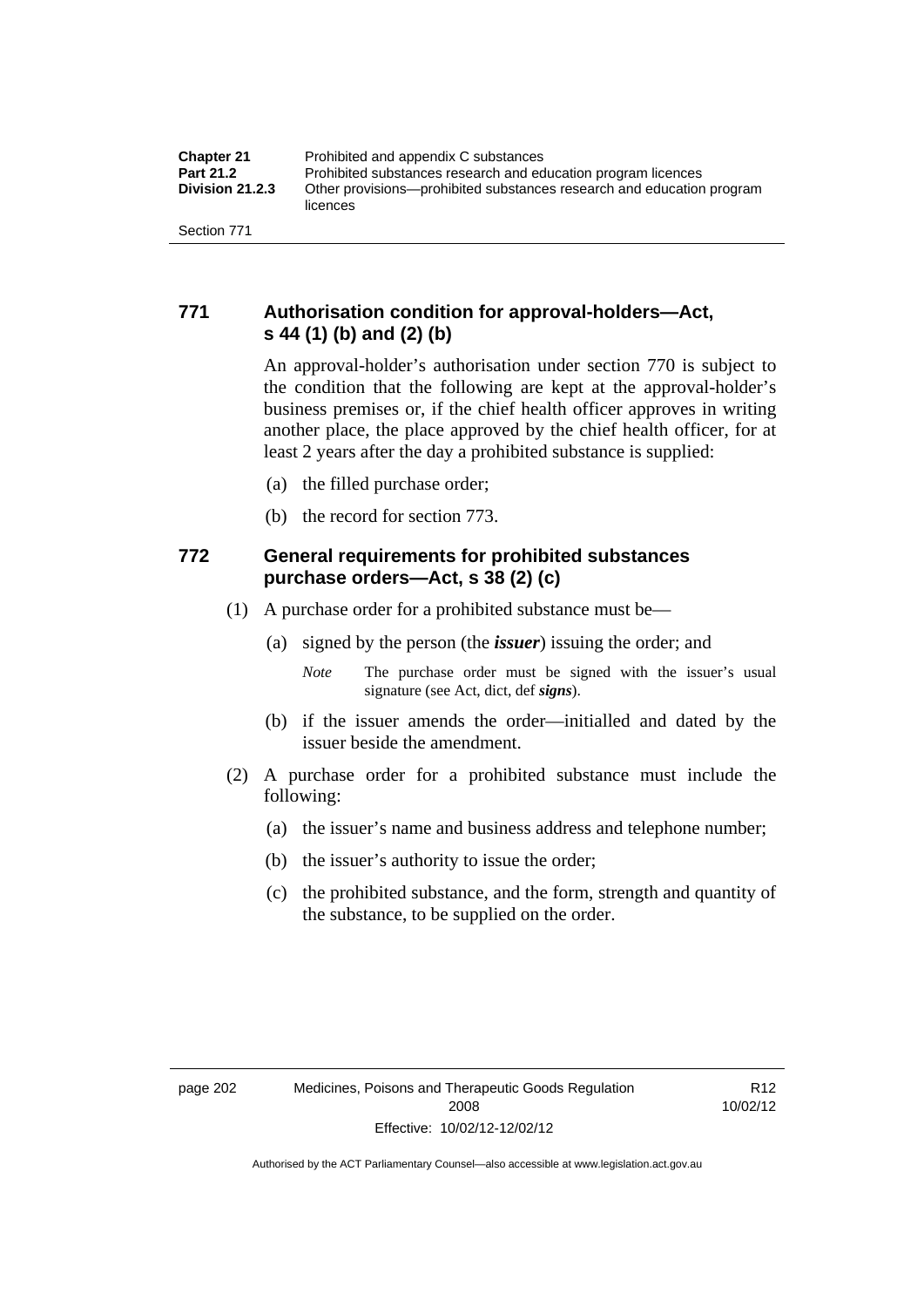#### **773 Recording supply of prohibited substances on purchase orders**

A person who supplies a prohibited substance to someone else on a purchase order must make a written record of the following information:

- (a) the date of the order;
- (b) the issuer's authority to issue the order;
- (c) the name, and the business address and telephone number, of the person to whom the prohibited substance is supplied;
- (d) the date the order is supplied;
- (e) the prohibited substance, and the form, strength and quantity of the substance, supplied.

*Note Written* includes in electronic form (see Act, dict).

#### **774 Information for CHO about supplied prohibited substances research and education program licences— Act, s 31 (1) (a) (ii), (1) (b), (2) (a) (ii), (2) (b) and (4)**

- (1) This section applies if a person supplies a prohibited substance to a prohibited substances research and education program licence-holder.
- (2) The person must, not later than 7 days after the end of the month when the prohibited substance is supplied, give the chief health officer the following information in writing:
	- (a) the person's name, business address and telephone number;
	- (b) the name of the person who issued the supply authority;
	- (c) the date of the supply authority;
	- (d) the name and address of the person to whom the substance is supplied;

R12 10/02/12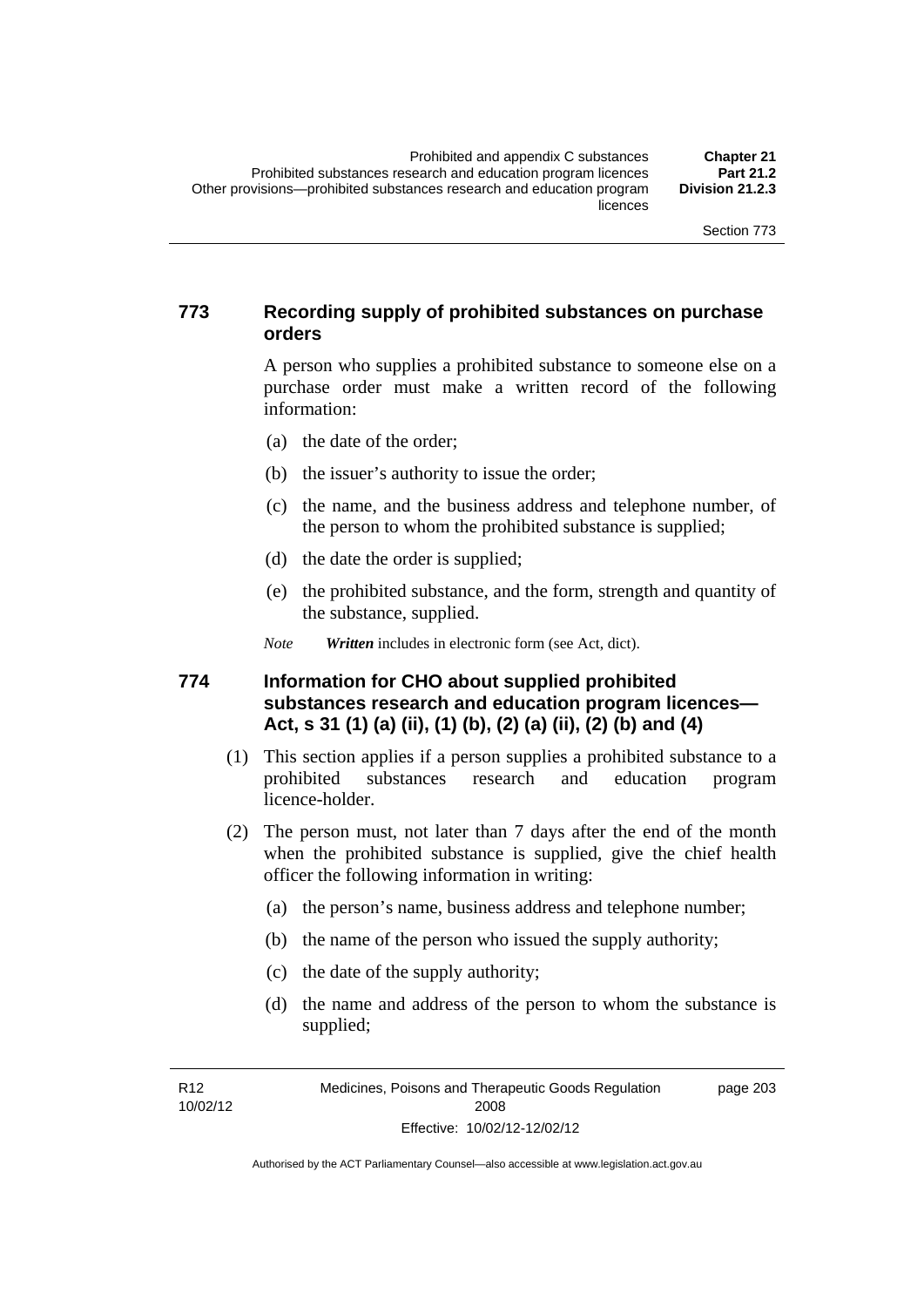| <b>Chapter 21</b>      | Prohibited and appendix C substances                                              |
|------------------------|-----------------------------------------------------------------------------------|
| <b>Part 21.2</b>       | Prohibited substances research and education program licences                     |
| <b>Division 21.2.3</b> | Other provisions—prohibited substances research and education program<br>licences |
| Section 774            |                                                                                   |

- (e) the date of supply;
- (f) the substance, and the form, strength and quantity of the substance, supplied.

page 204 Medicines, Poisons and Therapeutic Goods Regulation 2008 Effective: 10/02/12-12/02/12

R12 10/02/12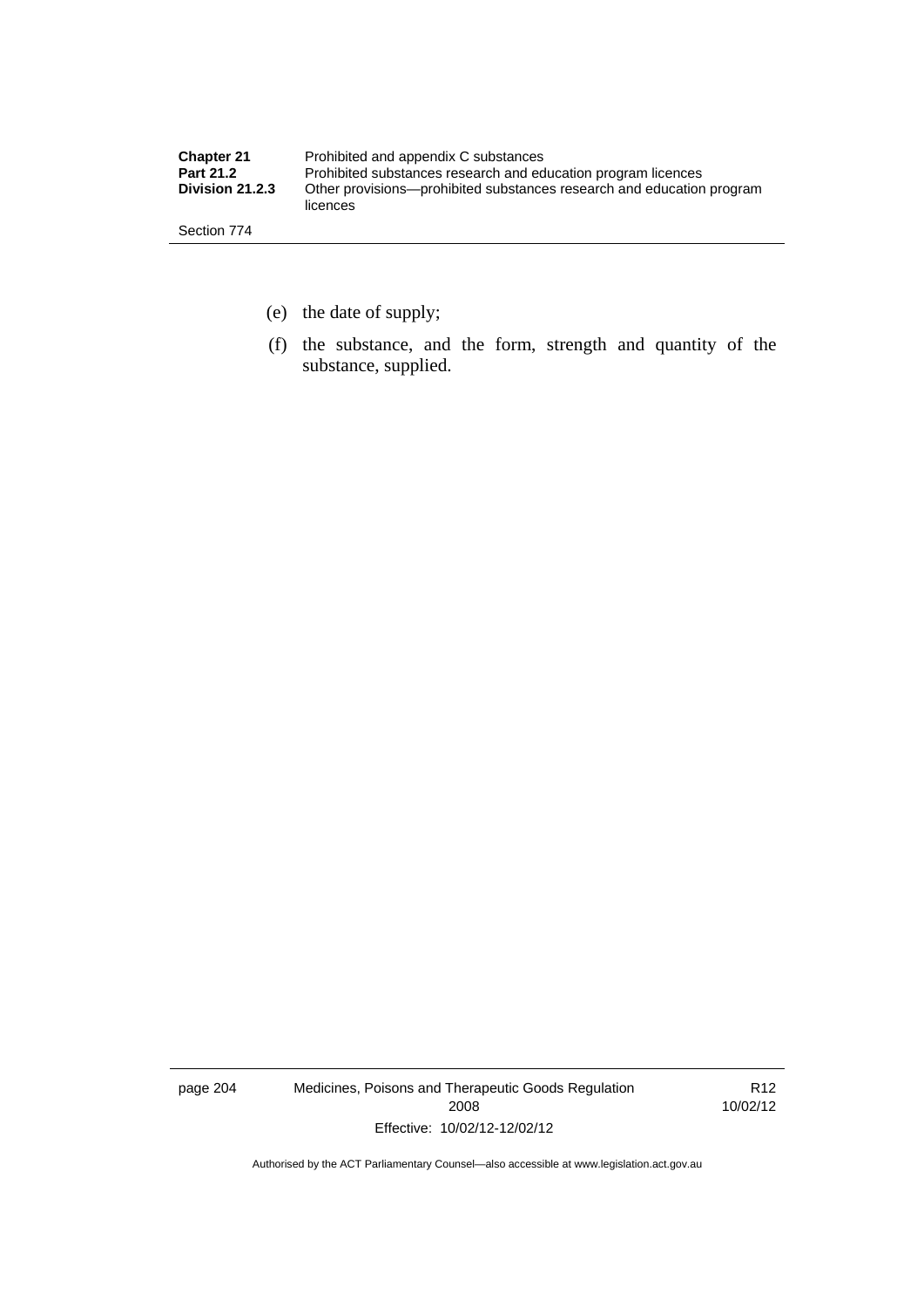## **Part 21.3 Prohibited substances registers**

#### **775 Keeping of prohibited substances registers by certain people—Act, s 48 and s 50 (1) (b) and (2) (b)**

- (1) A person mentioned in table 775, column 2 who possesses a prohibited substance must keep a prohibited substances register.
- (2) A person to whom subsection (1) applies must keep a prohibited substances register for a prohibited substance at the place prescribed in table 775, column 3 for the person.

| column 1<br>item | column 2<br>prescribed person                                                                        | column 3<br>place where register to be kept                  |
|------------------|------------------------------------------------------------------------------------------------------|--------------------------------------------------------------|
|                  | approved analyst                                                                                     | the analyst's laboratory                                     |
|                  | medicines and poisons<br>inspector (other than<br>police officer)                                    | the place directed in writing by the<br>chief health officer |
| 3                | supervisor of program<br>under prohibited<br>substances research and<br>education program<br>licence | the premises where program is being<br>conducted             |

**Table 775 Keeping prohibited substances registers** 

#### **776 Form of prohibited substances registers—Act, s 49 (1) (b)**

- (1) Each page in a prohibited substances register must relate to a single form and strength of a prohibited substance.
- (2) If a prohibited substances register is kept electronically, a separate record must be used for each form and strength of prohibited substance kept.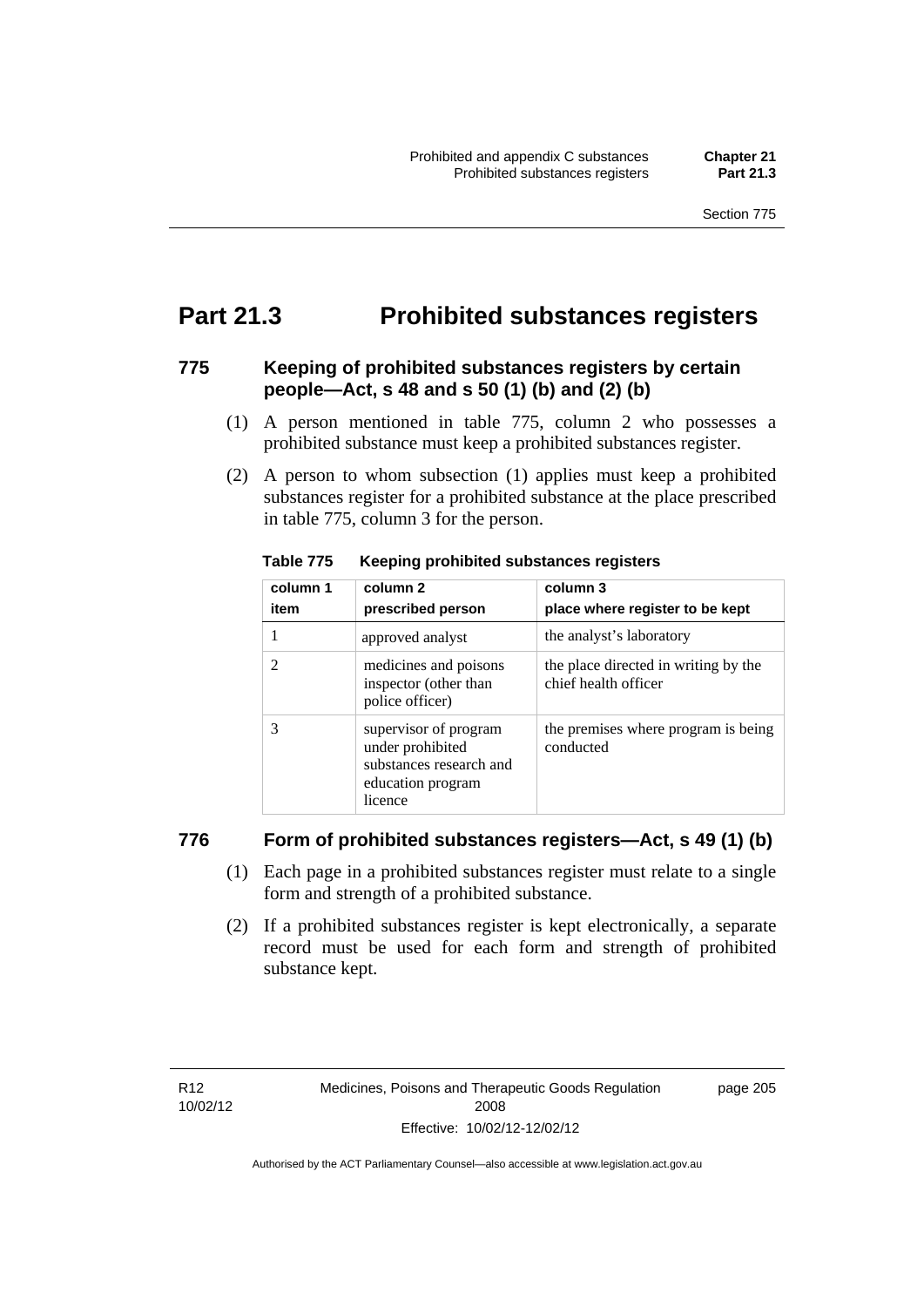Section 777

## **777 Making entries in prohibited substances registers— Act, s 51 (1) (b)**

- (1) The following details for a dealing with a prohibited substance are prescribed:
	- (a) the nature of the dealing;
	- (b) the date of the dealing;
	- (c) the prohibited substance, and the form, strength and quantity of the substance, dealt with;
	- (d) if the dealing is receiving the substance—the name and address of the supplier;
	- (e) if the dealing is supplying the substance—the name and address of the person to whom it is supplied;
	- (f) the quantity of the substance held after the dealing.
- (2) A dealing with a prohibited substance must be entered in the prohibited substances register the person must keep.

#### **778 Prescribed witnesses for discarding of prohibited substances—Act, s 54 (a) and (b)**

- (1) The following people are prescribed as witnesses in relation to the disposal of a prohibited substance:
	- (a) an approved analyst;
	- (b) a medicines and poisons inspector.

*Note Approved analyst*—see the dictionary.

- (2) However, a person mentioned in subsection (1) must not be a prescribed witness to the discarding of a prohibited substance if the person is—
	- (a) related to, a close friend of or employed by the person discarding the substance; or

Authorised by the ACT Parliamentary Counsel—also accessible at www.legislation.act.gov.au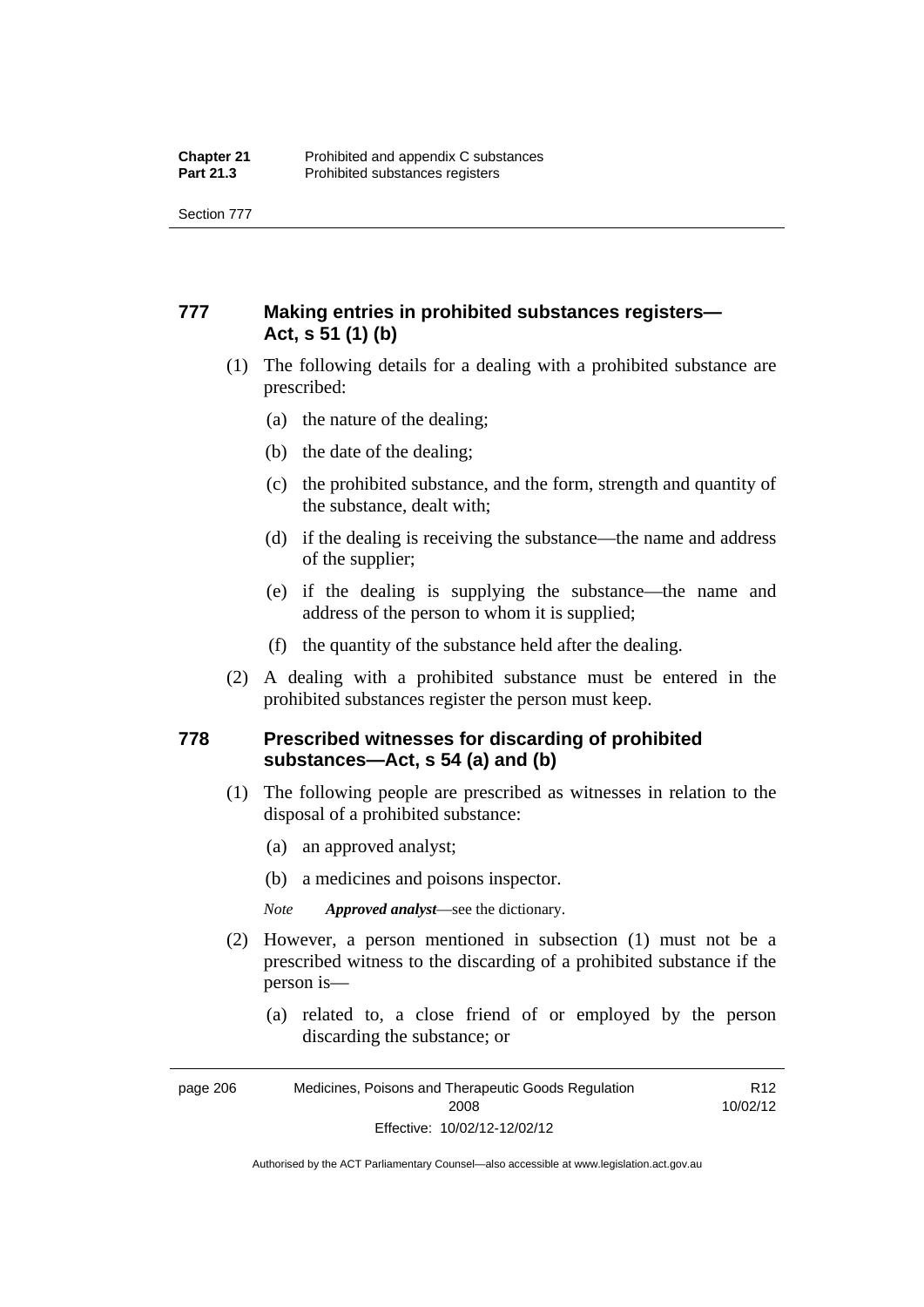- (b) the supervisor of the person discarding the substance; or
- (c) supervised by the person discarding the substance.

#### **779 Changes to entries in prohibited substances registers— Act, s 55 (2) (b)**

- (1) An entry in a paper-based prohibited substances register may be amended by the person who made the entry by—
	- (a) the person signing and dating a marginal note or footnote that gives the date of the amendment and the amended details; and
	- (b) if the entry relates to disposing of a prohibited substance—
		- (i) the amendment being witnessed by a person mentioned in section 743; and
		- (ii) the witness signing the amendment as witness.
- (2) An entry in an electronic prohibited substances register may be amended by the person who made the entry by the person attaching or linking, by electronic means, a document that includes—
	- (a) the person's signature, the date and the amended details; and
	- (b) if the entry relates to disposing of a prohibited substance—
		- (i) the amendment being witnessed by a person mentioned in section 743; and
		- (ii) the witness signing the amendment as witness.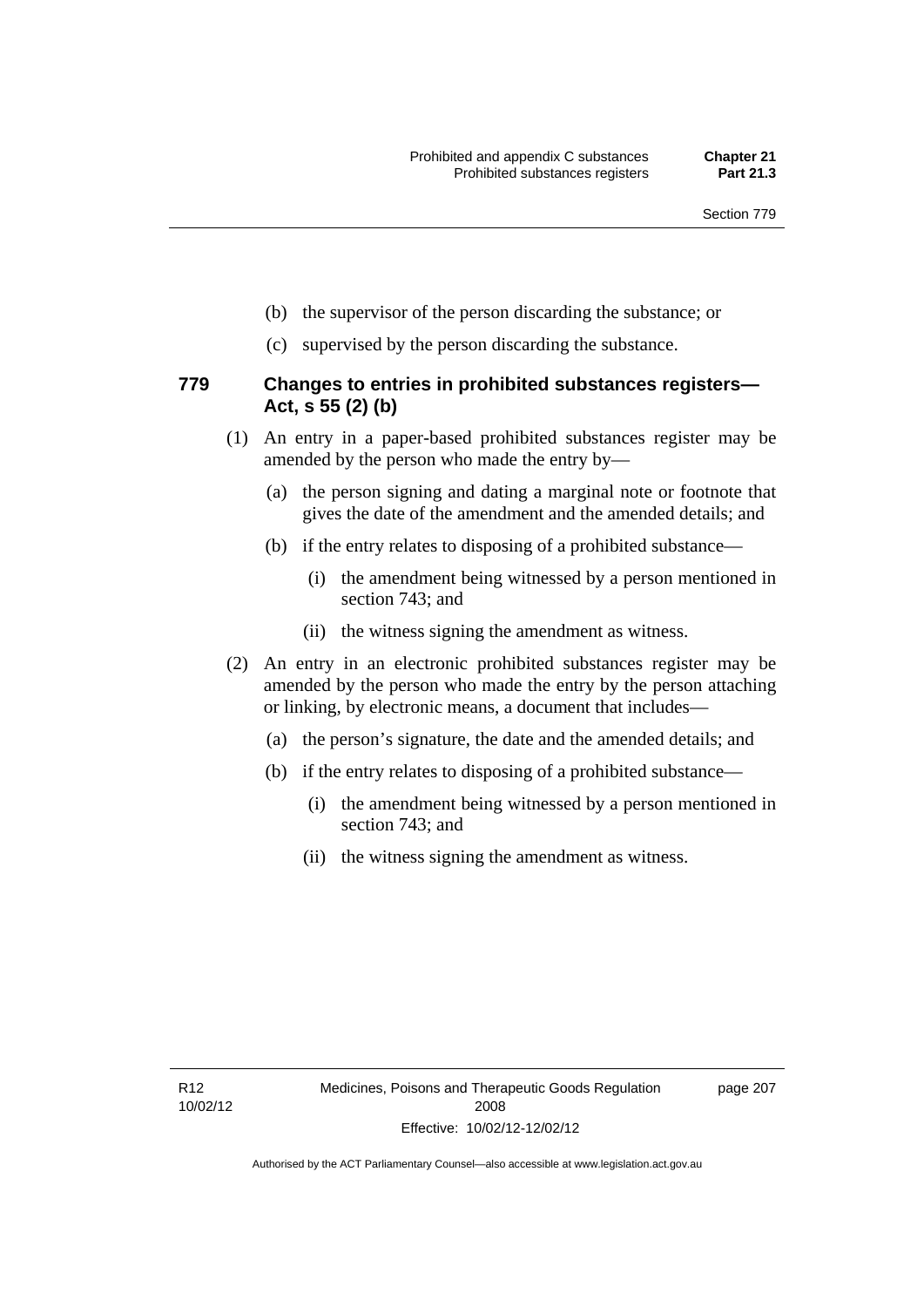**Chapter 22** Therapeutic goods

## **Chapter 22 Therapeutic goods**

## **800 Definitions—ch 22**

In this chapter:

*optical device* means any of the following:

- (a) corrective contact lenses;
- (b) corrective lenses for spectacles;
- (c) non-corrective contact lenses commonly known as plano contact lenses.

*prescription*, in relation to an optical device, means a written direction (other than a purchase order) to a person who is authorised to supply the optical device to dispense the optical device.

#### **801 Prescribed regulated therapeutic goods—Act, s 14, def**  *regulated therapeutic good***, par (b)**

Optical devices are prescribed.

#### **802 Authorisation to supply optical devices—Act, s 74 (1) (b) and (2) (b)**

 (1) To the extent necessary to practise optometry and, if employed, within the scope of employment, an optometrist is authorised to supply optical devices on prescription issued by an optometrist or doctor.

*Note Supply* includes dispense (see Act, s 24).

 (2) To the extent necessary to practise as an optician and, if employed, within the scope of employment, an optician is authorised to supply optical devices on prescription issued by an optometrist or doctor.

R12 10/02/12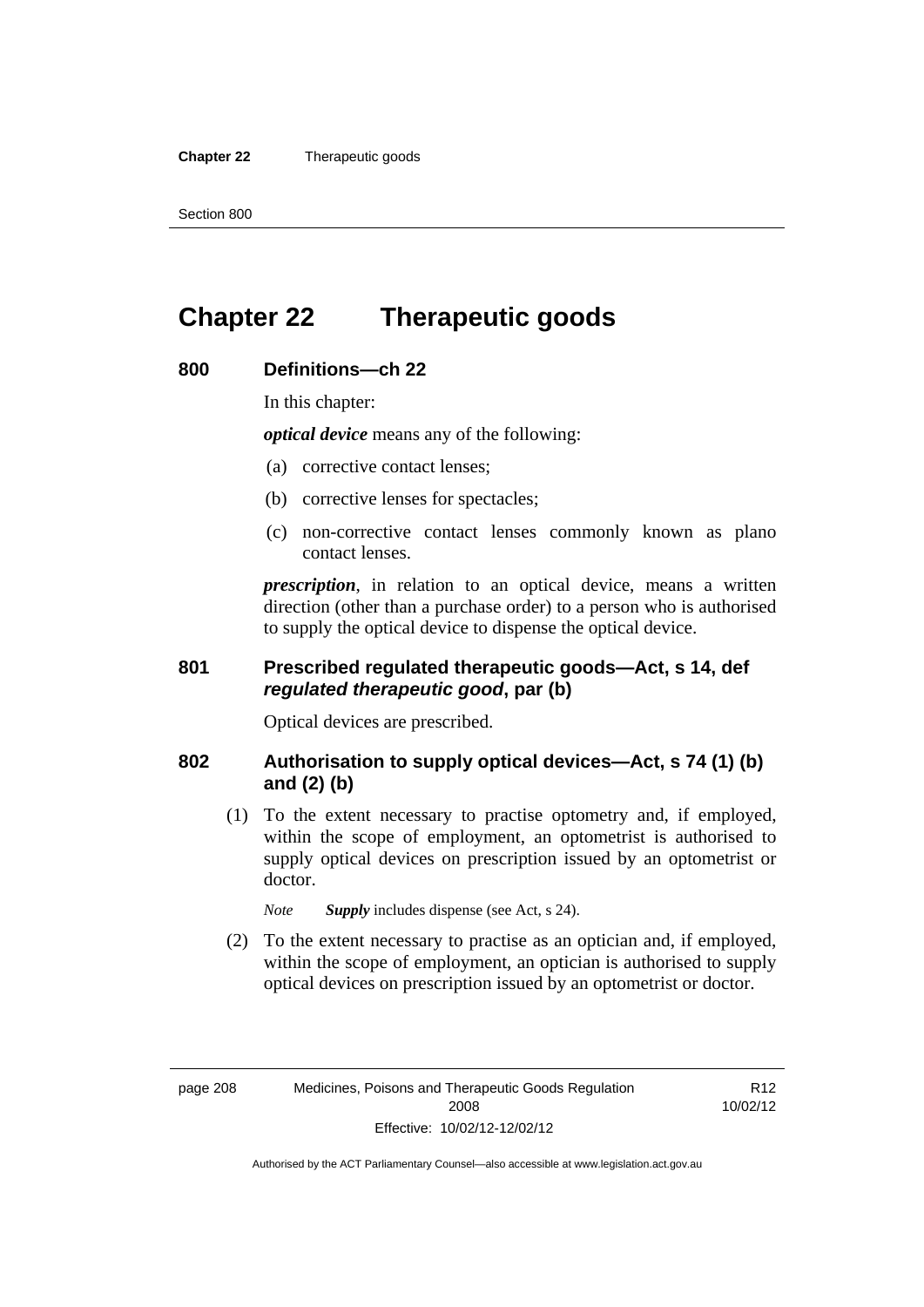(3) Within the scope of employment, an employee of an optometrist is authorised to sell and deliver optical devices supplied under subsection  $(1)$  or  $(2)$ .

#### **803 Authorisation conditions for supplying optical devices— Act, s 75 (1) (b)**

An optometrist's, and optician's, authorisation under section 802 in relation to optical devices is subject to the following conditions:

- (a) the optical devices are supplied on a written prescription by an optometrist or doctor;
- (b) if the prescription is for contact lenses (whether corrective or plano)—the prescription is issued not more than 1 year before the date the lenses are supplied;
- (c) if the prescription is for corrective lenses for spectacles—the prescription is issued not more than 2 years before the date the lenses are supplied.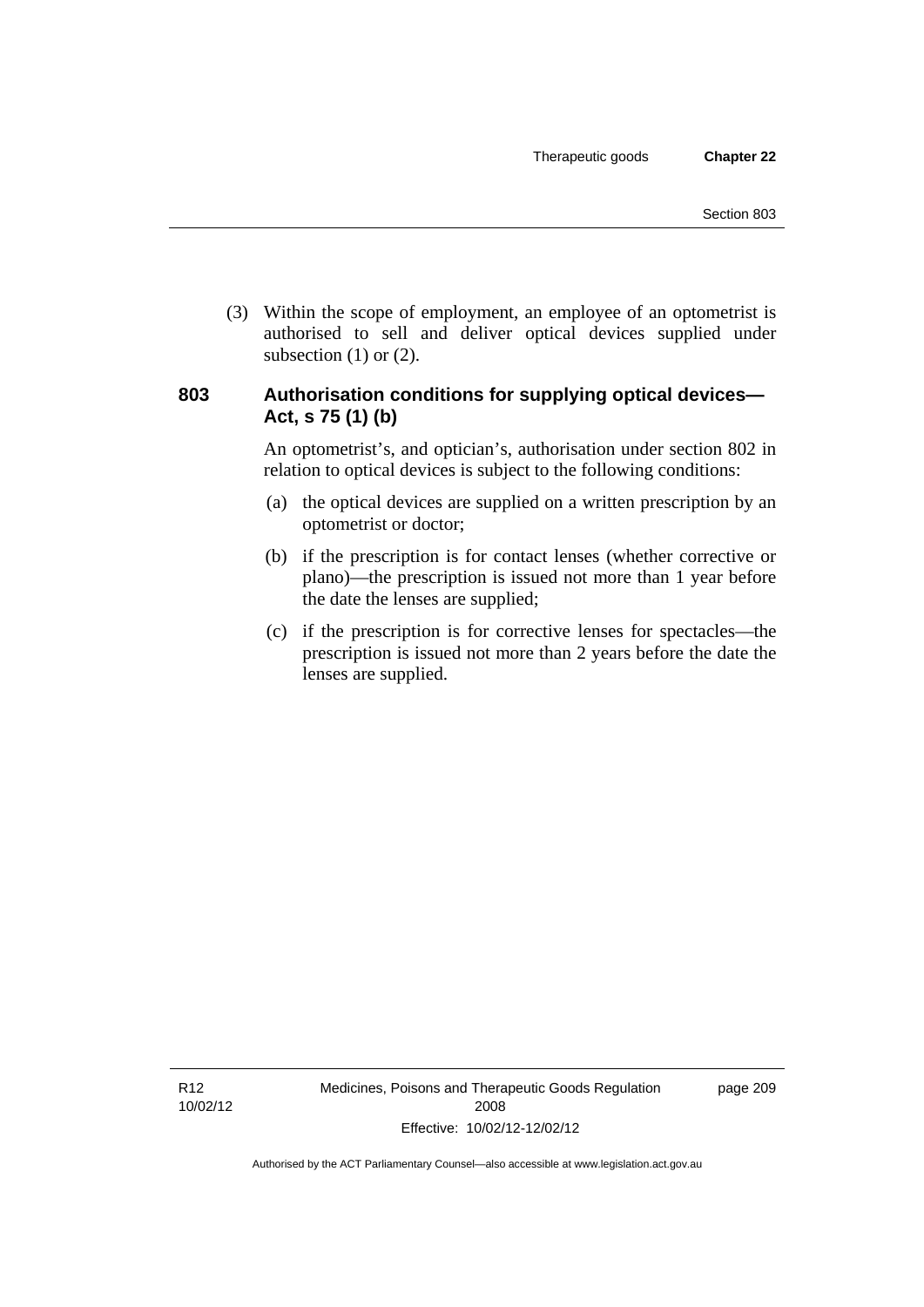# **Chapter 23 Notification and review of decisions**

#### **850 Meaning of** *reviewable decision—***ch 23**

In this chapter:

*reviewable decision* means a decision mentioned in table 850, column 3 under a provision of this regulation mentioned in column 2 in relation to the decision.

| column 1       | column <sub>2</sub>        | column 3                                                                                                  | column 4                   |
|----------------|----------------------------|-----------------------------------------------------------------------------------------------------------|----------------------------|
| item           | section                    | decision                                                                                                  | entity                     |
| 1              | $120(1)$ (h)               | refuse approval of other<br>premises                                                                      | applicant for<br>approval  |
| $\overline{2}$ | 130(e)                     | refuse approval of other<br>premises                                                                      | applicant for<br>approval  |
| 3              | 140(e)                     | refuse approval of other<br>premises                                                                      | applicant for<br>approval  |
| 4              | 150(1)(c)                  | refuse approval of other<br>premises                                                                      | applicant for<br>approval  |
| 5              | 160(f)                     | refuse approval of other<br>premises                                                                      | applicant for<br>approval  |
| 6              | 171(d)                     | refuse approval of other<br>premises                                                                      | applicant for<br>approval  |
| 7              | 175(1)(a)(ii)<br>and $(b)$ | amend pseudoephedrine<br>record in way other than in<br>accordance with<br>application/refuse application | applicant for<br>amendment |
| 8              | 252(1)(d)                  | refuse approval of other<br>premises                                                                      | applicant for<br>approval  |

**Table 850 Reviewable decisions—chief health officer** 

page 210 Medicines, Poisons and Therapeutic Goods Regulation 2008 Effective: 10/02/12-12/02/12

R12 10/02/12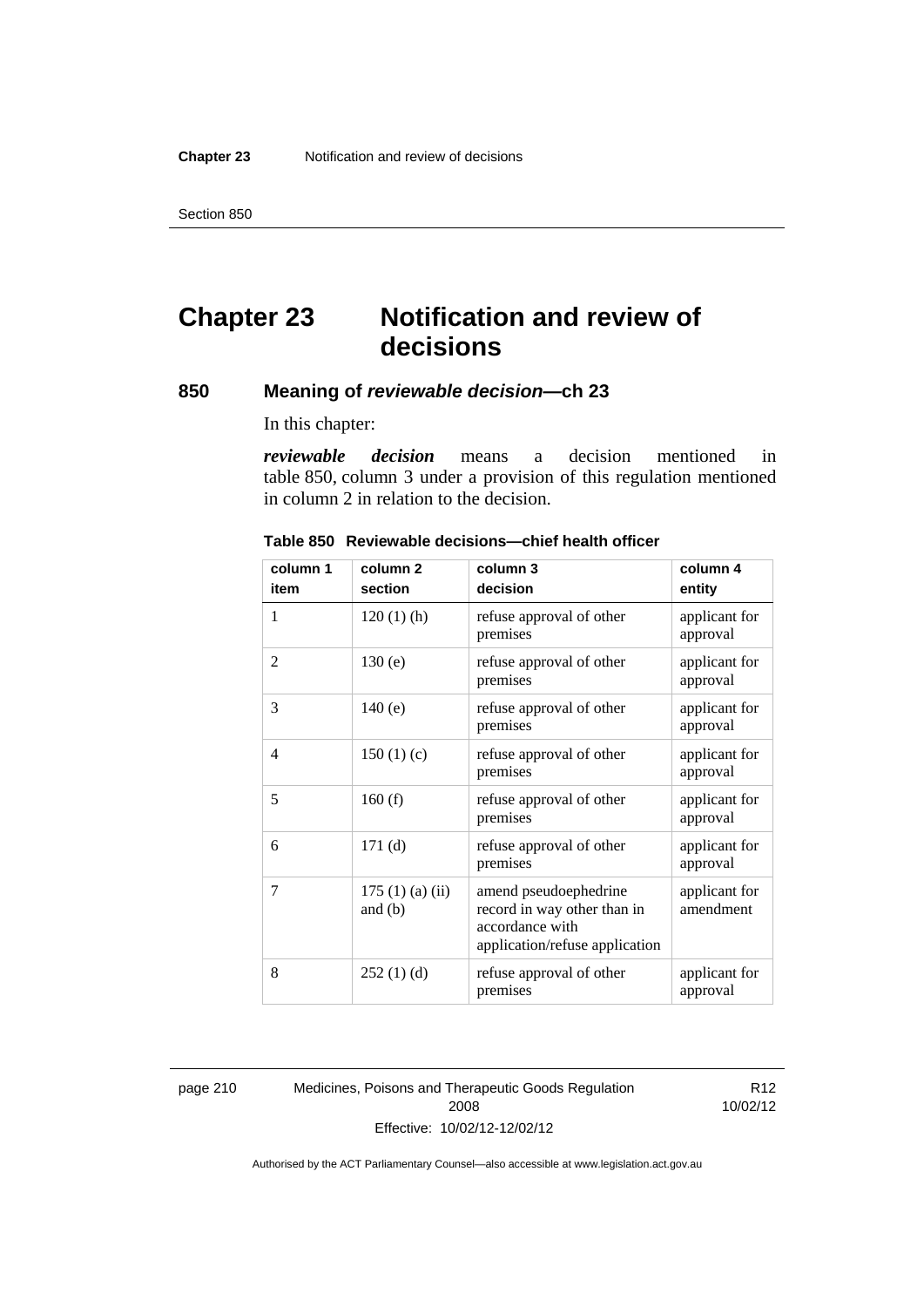page 211

| column 1<br>item | column <sub>2</sub><br>section | column 3<br>decision                                                                         | column 4<br>entity        |
|------------------|--------------------------------|----------------------------------------------------------------------------------------------|---------------------------|
| 9                | 531(2)                         | refuse approval to store a<br>controlled medicine in a safe<br>or strongroom                 | applicant for<br>approval |
| 10               | 616(1)                         | refuse approval of nominated<br>individual for medicines<br>wholesales licence               | applicant for<br>licence  |
| 11               | 676(f)                         | refuse approval of other<br>premises                                                         | applicant for<br>approval |
| 12               | 686(f)                         | refuse approval of other<br>premises                                                         | applicant for<br>approval |
| 13               | 706(1)                         | refuse approval of nominated<br>individual for dangerous<br>poisons manufacturers<br>licence | applicant for<br>licence  |
| 14               | 716(1)                         | refuse approval of nominated<br>individual for dangerous<br>poisons suppliers licence        | applicant for<br>licence  |
| 15               | 771                            | refuse approval of other<br>premises                                                         | applicant for<br>approval |

*Note* For ACAT review of other decisions in relation to licences, see the Act, ch 9 and sch 1.

#### **851 Reviewable decision notices**

If a person makes a reviewable decision, the person must give a reviewable decision notice to each entity mentioned in table 850, column 4 in relation to the decision.

- *Note 1* The person must also take reasonable steps to give a reviewable decision notice to any other person whose interests are affected by the decision (see *ACT Civil and Administrative Tribunal Act 2008*, s 67A).
- *Note* 2 The requirements for reviewable decision notices are prescribed under the *ACT Civil and Administrative Tribunal Act 2008*.

R12 10/02/12 Medicines, Poisons and Therapeutic Goods Regulation 2008 Effective: 10/02/12-12/02/12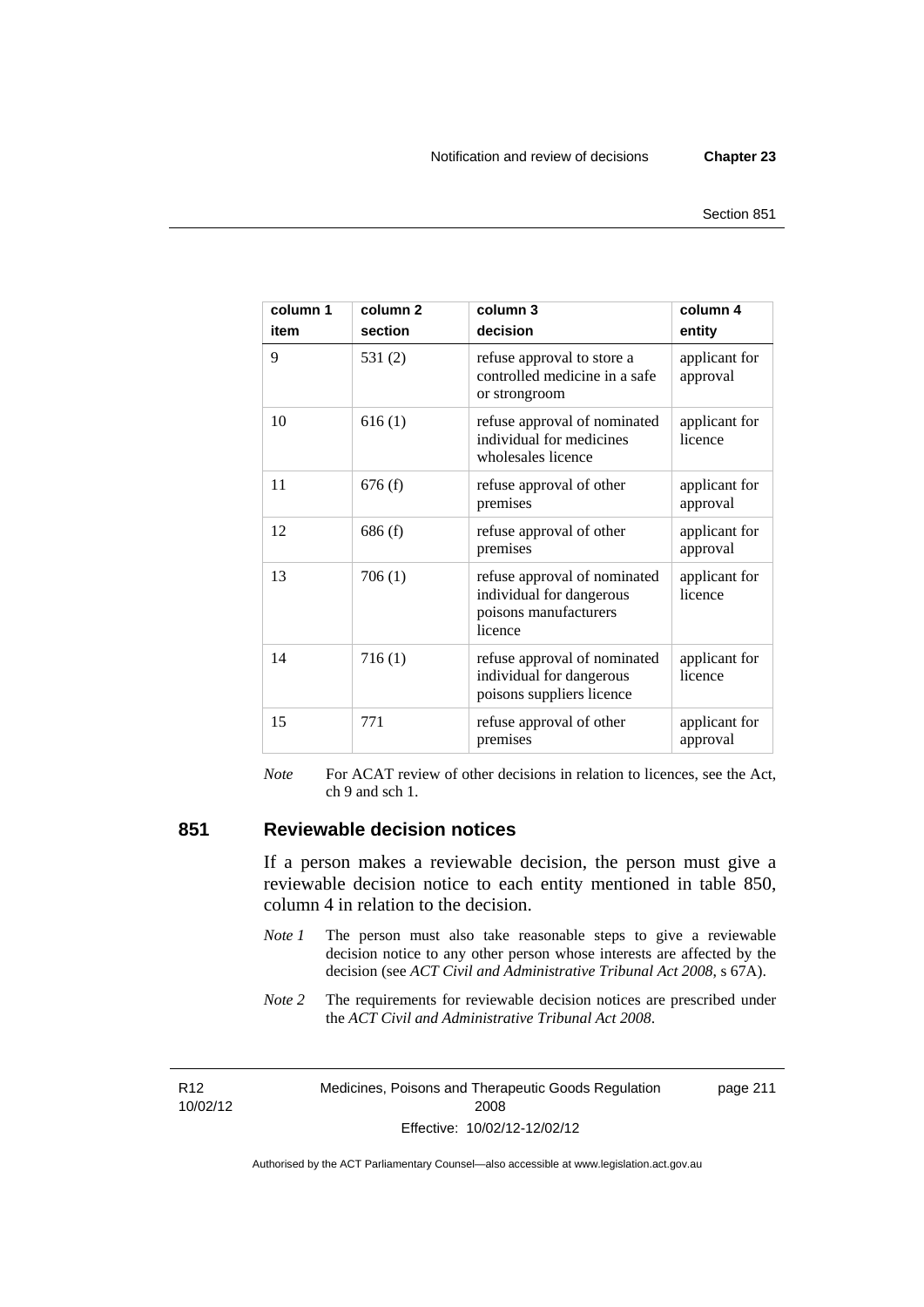#### **852 Applications for review**

The following may apply to the ACAT for a review of a reviewable decision:

- (a) an entity mentioned in table 850, column 4 in relation to the decision;
- (b) any other person whose interests are affected by the decision.
- *Note* If a form is approved under the *ACT Civil and Administrative Tribunal Act 2008* for the application, the form must be used.

page 212 Medicines, Poisons and Therapeutic Goods Regulation 2008 Effective: 10/02/12-12/02/12

R12 10/02/12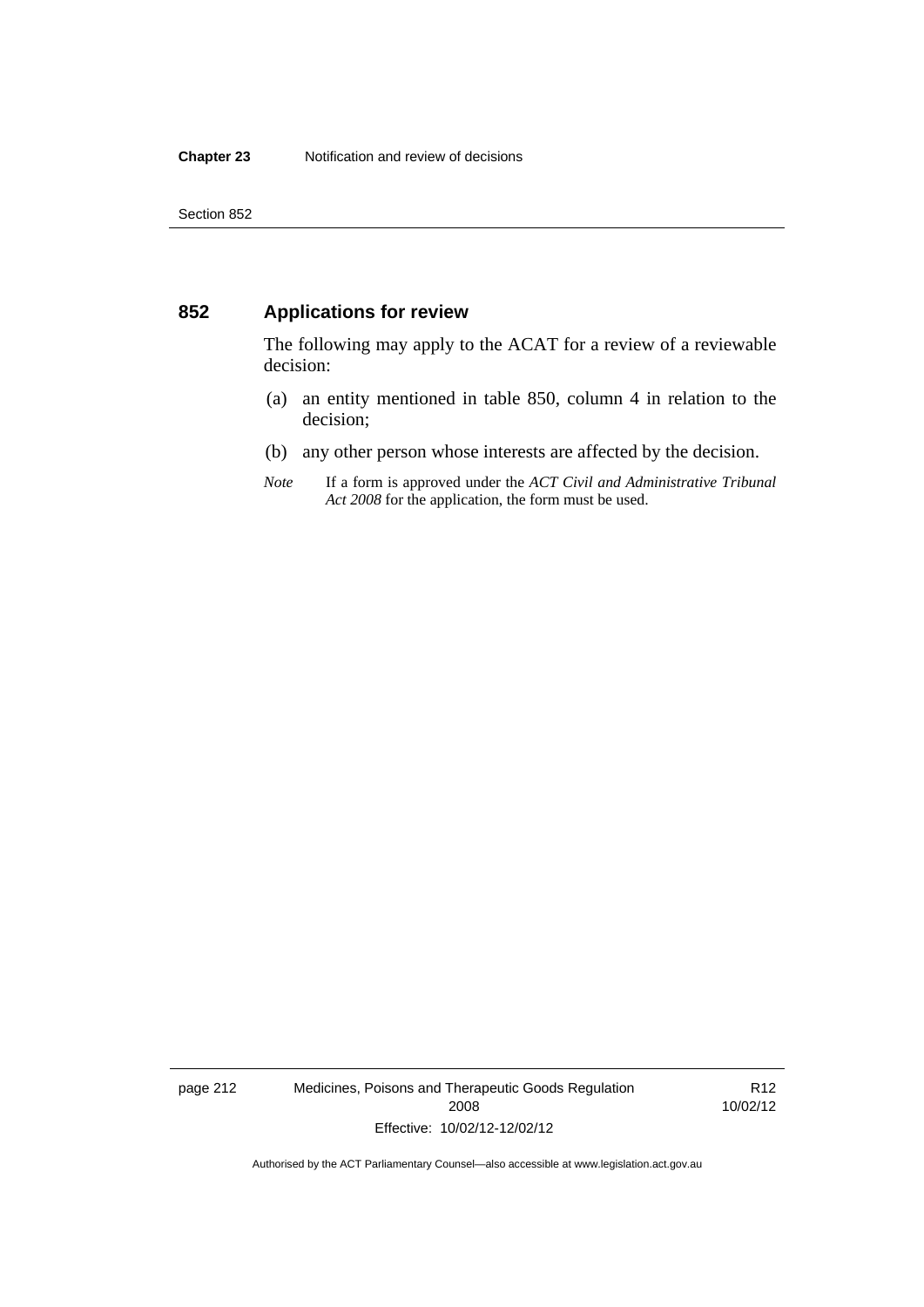## **Chapter 24 Miscellaneous**

#### **860 Authorisations for public employees—Act, s 26 (1) (b), (2) (b), s 35 (1) (b), (2) (b) and s 36 (b)**

 (1) This section applies to a public employee who is exercising a function under the Act.

- (2) To the extent necessary to exercise the function and within the scope of employment, the public employee is authorised to do any of the following:
	- (a) obtain a regulated substance;
	- (b) possess a regulated substance;
	- (c) supply a regulated substance or regulated therapeutic good to a person for discarding if the person is authorised to obtain the substance or good;

#### **Example—person authorised to obtain**

a person who holds an environmental authorisation for the disposal of the substance (see, eg s 693)

- *Note* An example is part of the regulation, is not exhaustive and may extend, but does not limit, the meaning of the provision in which it appears (see Legislation Act, s 126 and s 132).
- (d) supply a regulated substance or regulated therapeutic good, for law enforcement purposes, to—
	- (i) someone else who is authorised to obtain the substance or good; or
	- (ii) a law enforcement officer.

*Note Public employee*—see the Legislation Act, dictionary, pt 1.

R12 10/02/12 Medicines, Poisons and Therapeutic Goods Regulation 2008 Effective: 10/02/12-12/02/12

page 213

*Note Function* includes authority, duty and power (see Legislation Act, dict, pt 1).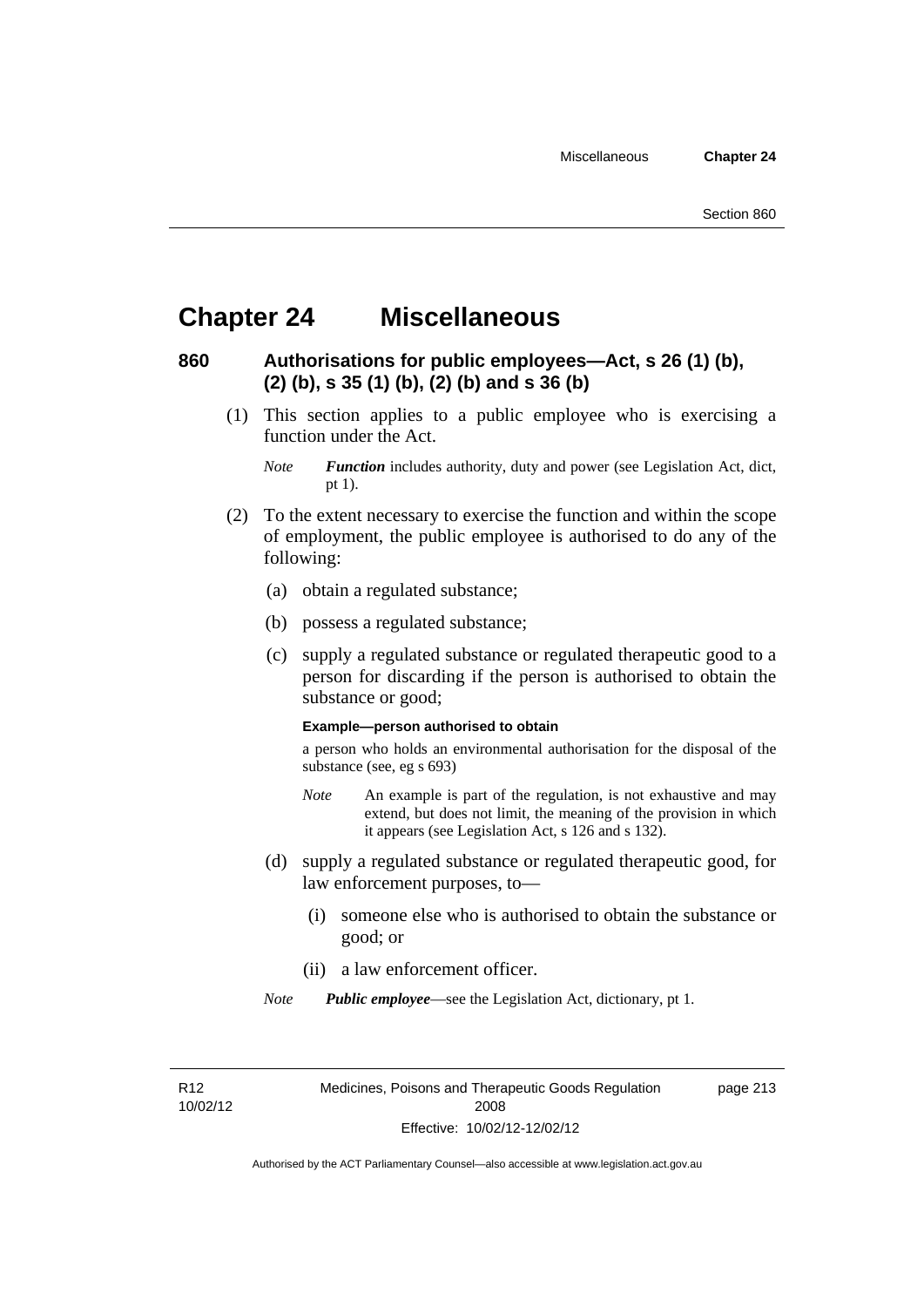#### **Chapter 24** Miscellaneous

(3) In this section:

*law enforcement officer*—see the Criminal Code, section 700.

#### **861 Other authorisations for public employees— Act, s 20 (1) (a), (2) (a) and s 74 (1) (b)**

- (1) A public employee is authorised to deal with a regulated substance, or regulated therapeutic good, in accordance with a permit issued by the chief health officer to the employee.
- (2) The permit must be in writing and include the following information:
	- (a) the dealings with regulated substances or regulated therapeutic goods authorised by the permit;
	- (b) the regulated substances or regulated therapeutic goods to which the permit relates;
	- (c) the public employee or employees authorised under the permit;
	- (d) any condition included in the permit by the chief health officer to which the permit is subject;
	- (e) a unique identifying number;
	- (f) when the permit ends.
- (3) For subsection (2) (c), the permit may identify a public employee authorised under the permit by—
	- (a) naming the employee; or
	- (b) nominating the occupant of a position (however described), at a particular time or from time to time.
- (4) In this section:

*public employee* includes a police officer.

page 214 Medicines, Poisons and Therapeutic Goods Regulation 2008 Effective: 10/02/12-12/02/12

R12 10/02/12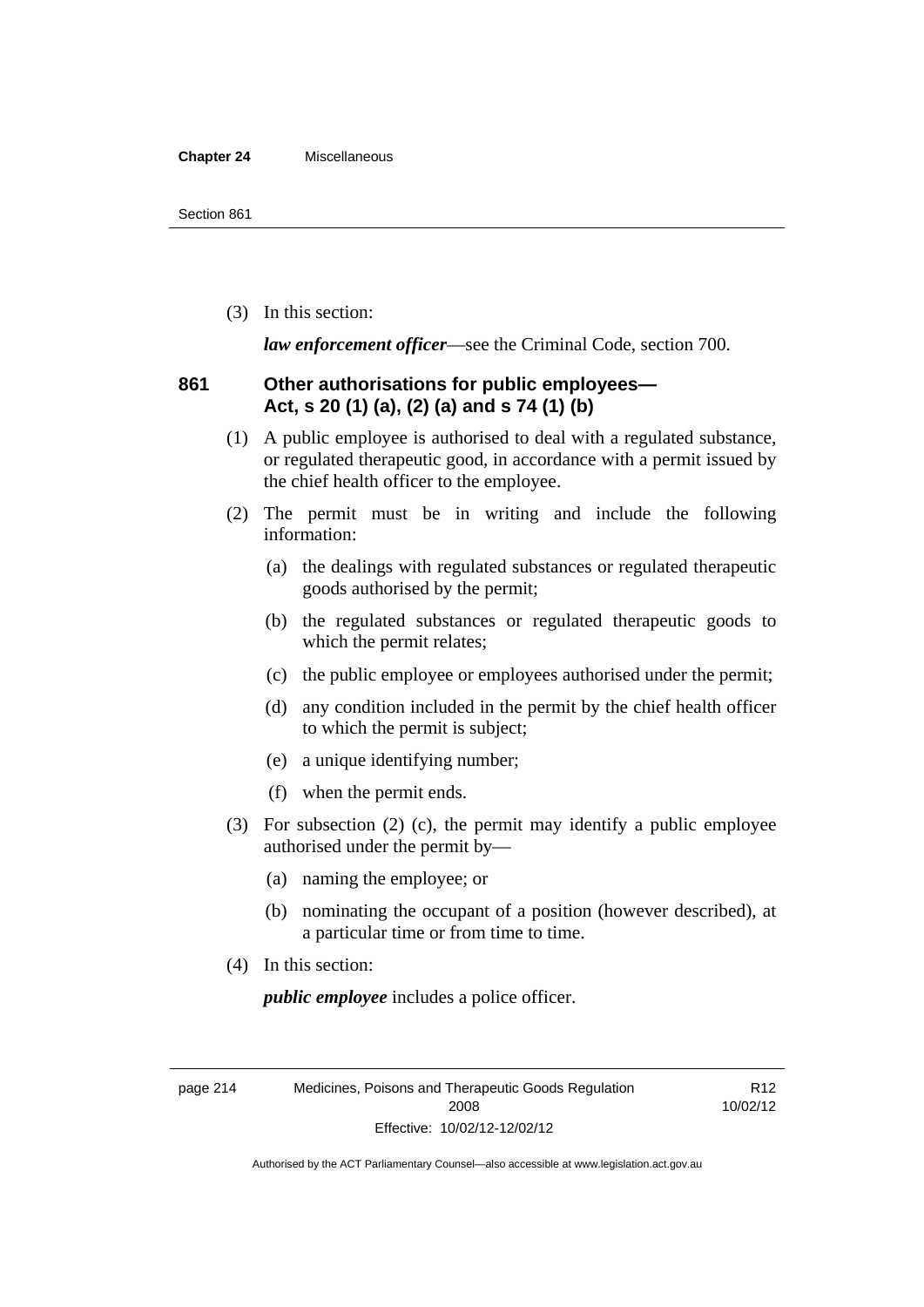#### **862 Certain containers not to be used for human-use substances—Act, s 63 (1) (b)**

A container of a kind mentioned in the medicines and poisons standard, paragraph 21, 22 or 23 is prescribed.

#### **863 Displacement of Legislation Act, s 47 (6)**

The Legislation Act, section 47 (6) does not apply to AS/NZS ISO 8124.3:2003 (*Safety of toys - Migration of certain elements*).

- *Note 1* The text of an applied, adopted or incorporated instrument, whether applied as in force at a particular time or from time to time, is taken to be a notifiable instrument if the operation of the Legislation Act, s 47 (5) or (6) is not disapplied (see s 47 (7)).
- *Note 2* A reference to an Act includes a reference to the statutory instruments made or in force under the Act, including any regulation (see Legislation Act, s 104).

#### **864 Exemption of piper methysticum (kava)—Act, s 190 (1) (a)**

- (1) Piper methysticum (kava) in the following preparations for human use are exempt from the Act:
	- (a) the dried whole or peeled rhizome;
	- (b) preparation for oral use containing aqueous dispersions or aqueous extract of the whole or peeled rhizome.
- (2) However, the exemption only applies if the preparations are—
	- (a) prepared, possessed and used in accordance with the customs of the Pacific Islands; and
	- (b) consumed in connection with the National Multicultural Festival—
		- (i) between 10 February 2012 and 12 February 2012; and

page 215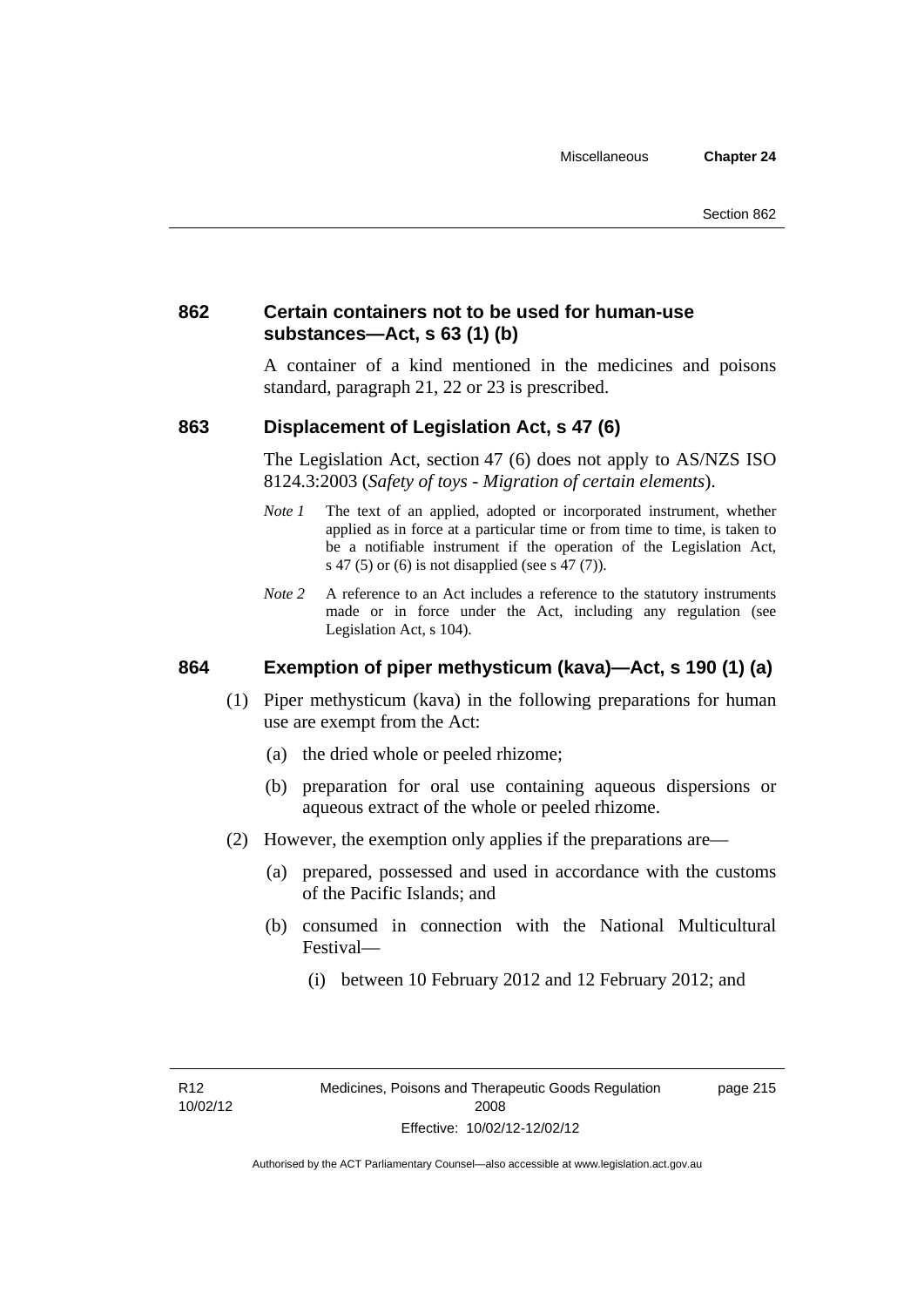#### **Chapter 24** Miscellaneous

- (ii) within the following areas:
	- (A) Garema Place;
	- (B) Petrie Plaza;
	- (C) City Walk;
	- (D) Civic Square;
	- (E) Ainslie Place;
	- (F) Akuna Street.
- (3) This section expires on 12 February 2012.
	- *Note* A law that is repealed on a day continues in force until the end of the day, and the repeal takes effect at midnight on the day (see Legislation Act, s 85).

page 216 Medicines, Poisons and Therapeutic Goods Regulation 2008 Effective: 10/02/12-12/02/12

R12 10/02/12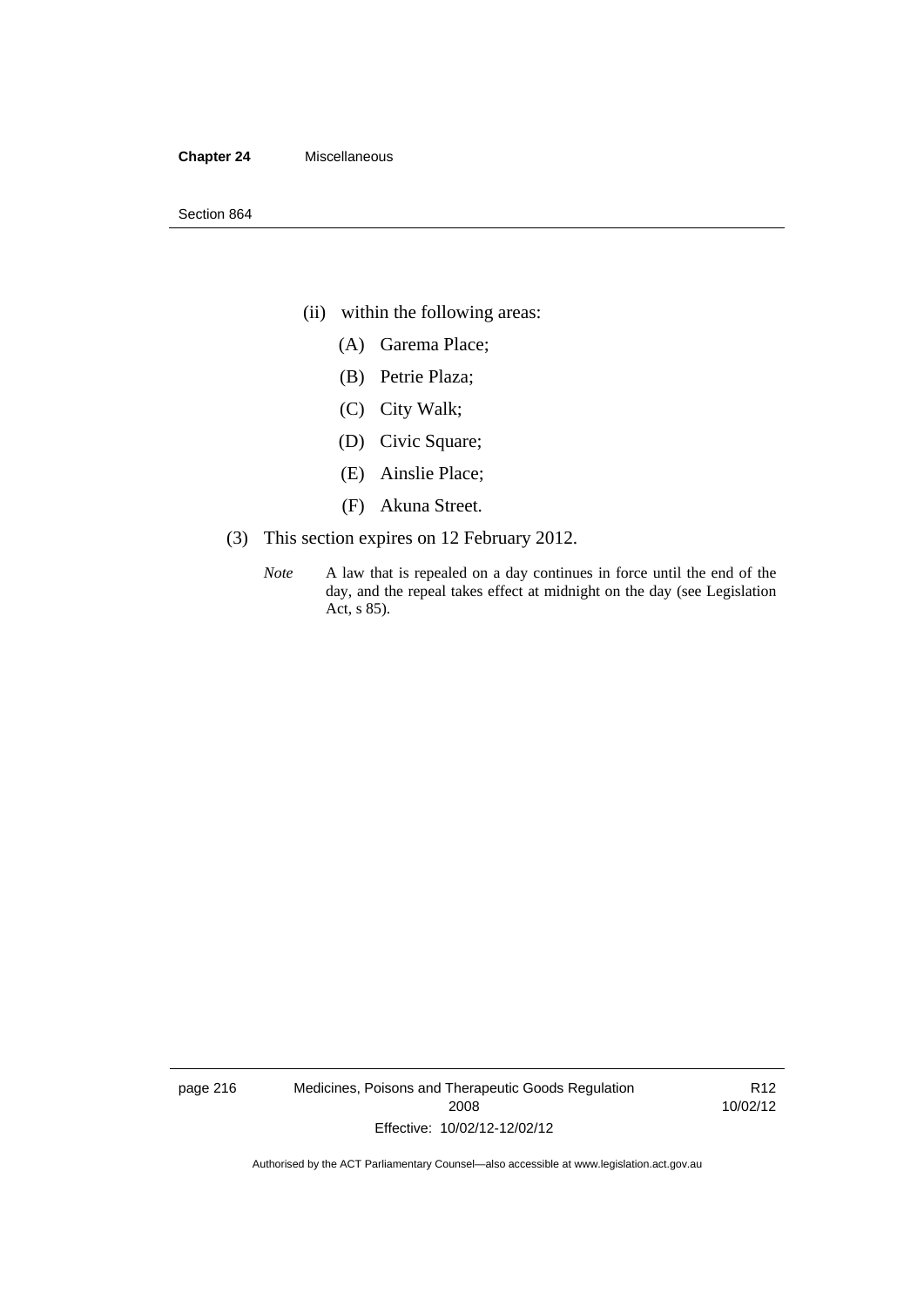# **Schedule 1 Medicines—health-related occupations authorisations**

(see s 30, s 50, s 60, s 110, s 350, s 370 and s 380)

# **Part 1.1 Ambulance services and officers**

| column 1       | column <sub>2</sub>                                                                                | column 3                                                               |
|----------------|----------------------------------------------------------------------------------------------------|------------------------------------------------------------------------|
| item           | person authorised                                                                                  | authorisation                                                          |
| 1              | ambulance officer employed by<br>Commonwealth, Territory or                                        | within scope of employment, do any of<br>the following:                |
|                | <b>State</b>                                                                                       | obtain medicines;<br>(a)                                               |
|                |                                                                                                    | possess medicines;<br>(b)                                              |
|                |                                                                                                    | administer medicines.<br>(c)                                           |
| $\mathfrak{D}$ | person in charge of ambulance<br>service operated by<br>Commonwealth, Territory or<br><b>State</b> | within scope of employment, do any of<br>the following:                |
|                |                                                                                                    | issue purchase orders for medicines;<br>(a)                            |
|                |                                                                                                    | obtain medicines mentioned in<br>(b)<br>par(a);                        |
|                |                                                                                                    | possess medicines mentioned in<br>(c)<br>par(a);                       |
|                |                                                                                                    | supply medicines to ambulance<br>(d)<br>officers in ambulance service. |

R12 10/02/12 Medicines, Poisons and Therapeutic Goods Regulation 2008 Effective: 10/02/12-12/02/12

page 217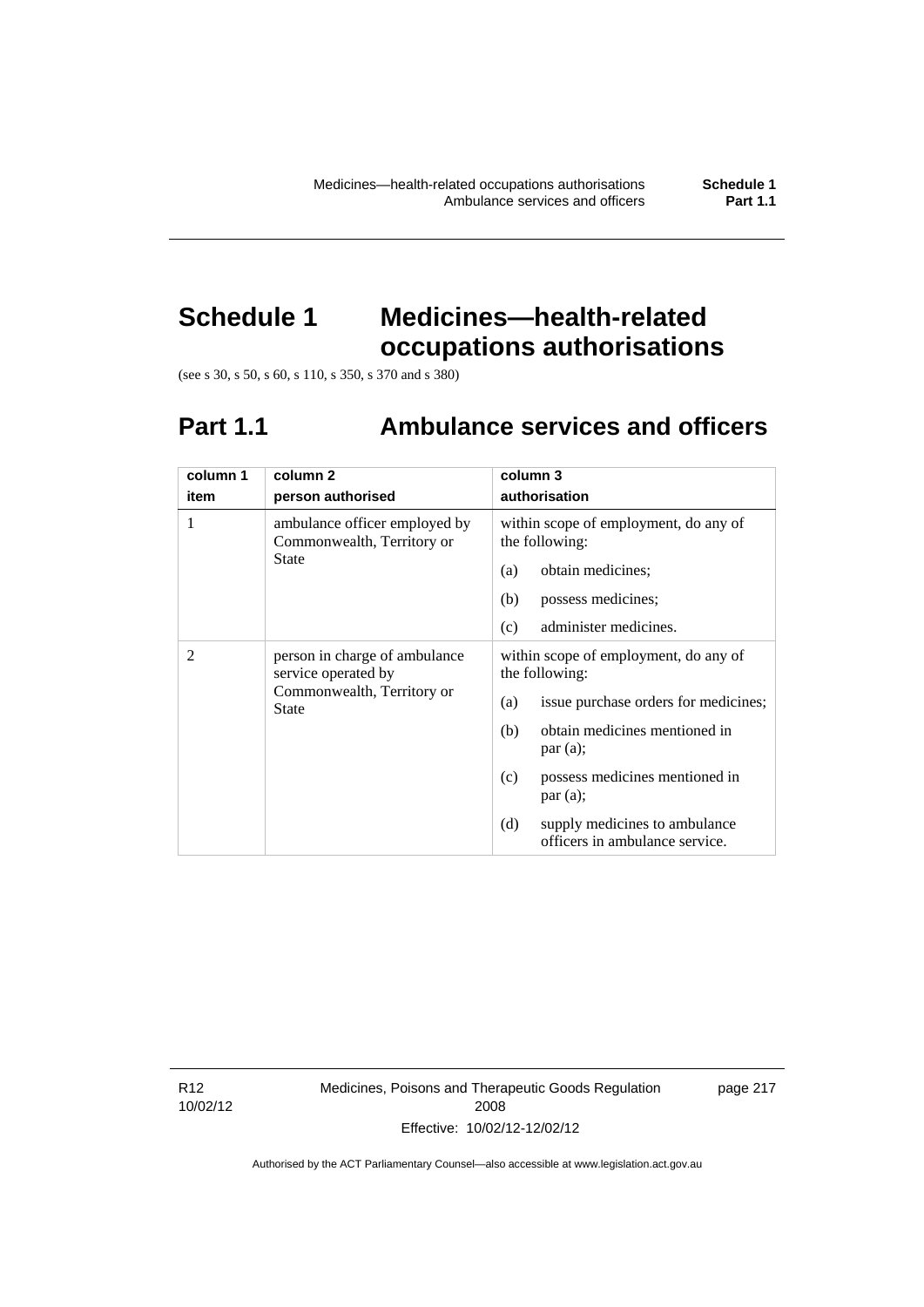## **Part 1.2 Dentists, dental hygienists and dental therapists**

| column 1<br>item | column 2<br>person authorised | column 3<br>authorisation                                                                                                      |
|------------------|-------------------------------|--------------------------------------------------------------------------------------------------------------------------------|
| 1                | dentist                       | to the extent necessary to practise dentistry<br>and, if employed, within the scope of<br>employment, do any of the following: |
|                  |                               | issue purchase orders and requisitions<br>(a)<br>for medicines;                                                                |
|                  |                               | obtain medicines;<br>(b)                                                                                                       |
|                  |                               | possess medicines;<br>(c)                                                                                                      |
|                  |                               | (d)<br>administer medicines;                                                                                                   |
|                  |                               | prescribe medicines;<br>(e)                                                                                                    |
|                  |                               | (f)<br>supply medicines to patients during<br>consultations if labelled in accordance<br>with $s$ 161;                         |
|                  |                               | supply medicines for administration to<br>(g)<br>patients at dental surgery to people<br>authorised to administer them.        |

*Note Dentist* does not include a trainee dentist (see dict).

page 218 Medicines, Poisons and Therapeutic Goods Regulation 2008 Effective: 10/02/12-12/02/12

R12 10/02/12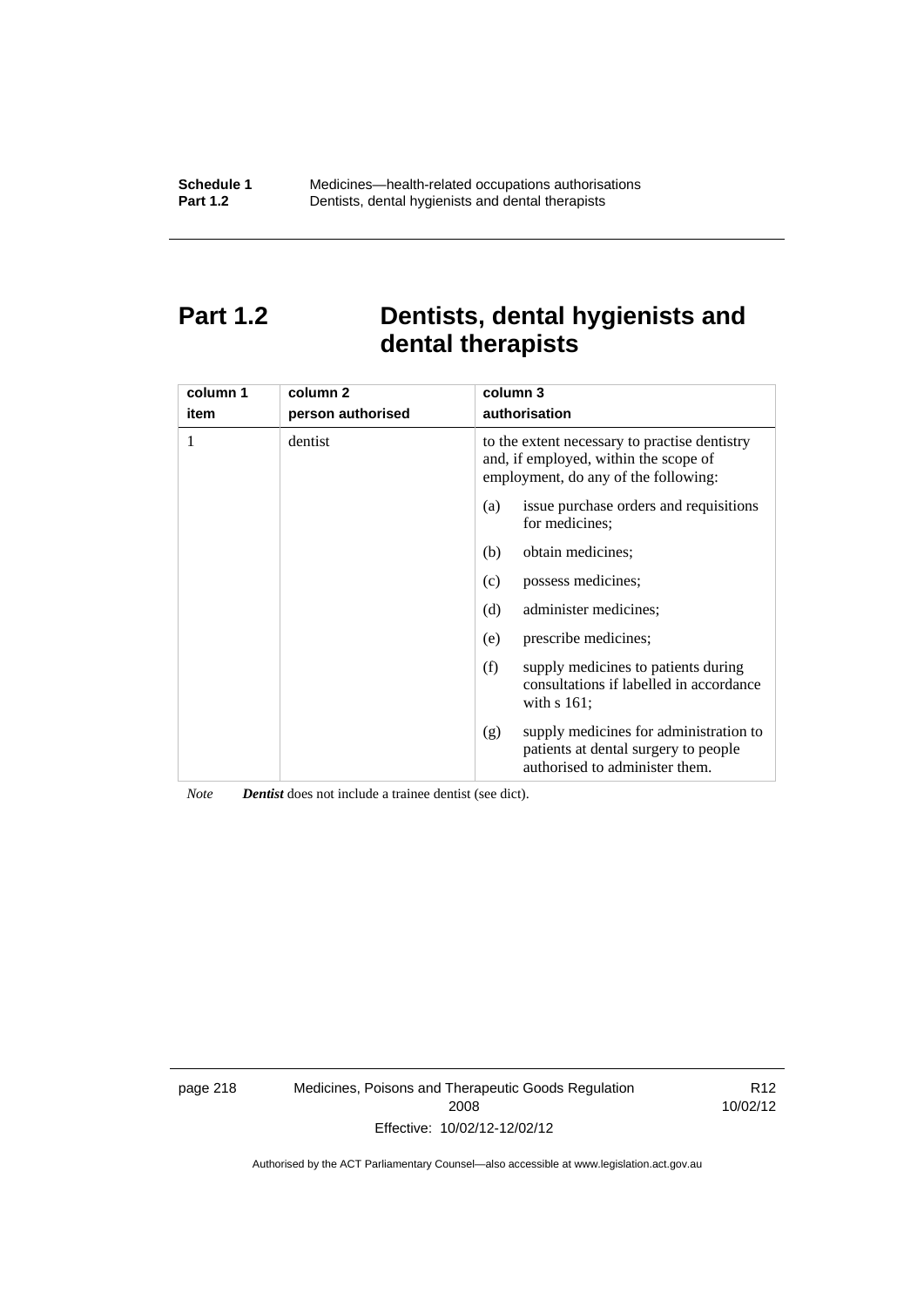| column 1       | column <sub>2</sub> | column 3                                                                                                                                                     |
|----------------|---------------------|--------------------------------------------------------------------------------------------------------------------------------------------------------------|
| item           | person authorised   | authorisation                                                                                                                                                |
| $\overline{2}$ | trainee dentist     | to the extent necessary to practise dentistry or<br>undertake training, and under supervision of<br>dentist, do any of the following:                        |
|                |                     | obtain medicines from health<br>(a)<br>practitioner authorised to possess<br>them;                                                                           |
|                |                     | (b)<br>possess medicines;                                                                                                                                    |
|                |                     | administer medicines in accordance<br>(c)<br>with prescription (whether or not<br>issued by themself or dentist);                                            |
|                |                     | (d)<br>prescribe medicines for administration<br>at institution or dental surgery.                                                                           |
| 3              | dental hygienist    | within the scope of employment, to the<br>extent necessary to practice as dental<br>hygienist, and under supervision of dentist,<br>do any of the following: |
|                |                     | obtain medicines from dentist<br>(a)<br>authorised to possess them;                                                                                          |
|                |                     | possess medicines mentioned in<br>(b)<br>par(a);                                                                                                             |
|                |                     | administer medicines mentioned in<br>(c)<br>par (a) in accordance with dentist's<br>prescription.                                                            |

R12 10/02/12 Medicines, Poisons and Therapeutic Goods Regulation 2008 Effective: 10/02/12-12/02/12

page 219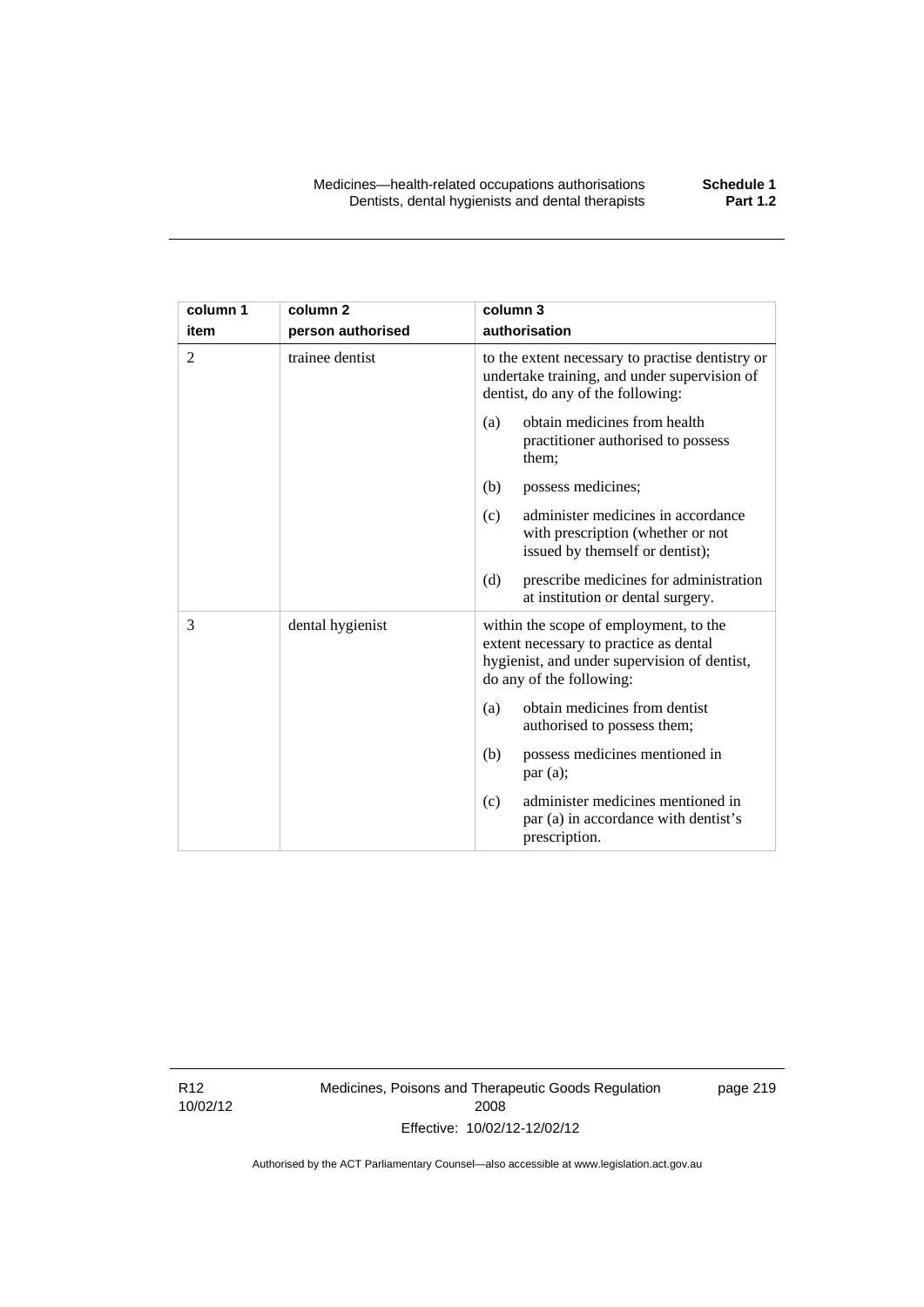#### **Schedule 1** Medicines—health-related occupations authorisations<br>**Part 1.2** Dentists, dental hygienists and dental therapists **Part 1.2** Dentists, dental hygienists and dental therapists

| column 1<br>item | column <sub>2</sub><br>person authorised | column 3<br>authorisation                                                                                                                                    |
|------------------|------------------------------------------|--------------------------------------------------------------------------------------------------------------------------------------------------------------|
| $\overline{4}$   | dental therapist                         | within the scope of employment, to the<br>extent necessary to practice as dental<br>therapist, and under supervision of dentist, do<br>any of the following: |
|                  |                                          | issue purchase orders and requisitions<br>(a)<br>for medicines for topical dental use<br>and for local anaesthetics;                                         |
|                  |                                          | obtain medicines mentioned in par (a);<br>(b)                                                                                                                |
|                  |                                          | possess medicines mentioned in<br>(c)<br>par(a);                                                                                                             |
|                  |                                          | administer medicines mentioned in<br>(d)<br>par(a).                                                                                                          |

page 220 Medicines, Poisons and Therapeutic Goods Regulation 2008 Effective: 10/02/12-12/02/12

R12 10/02/12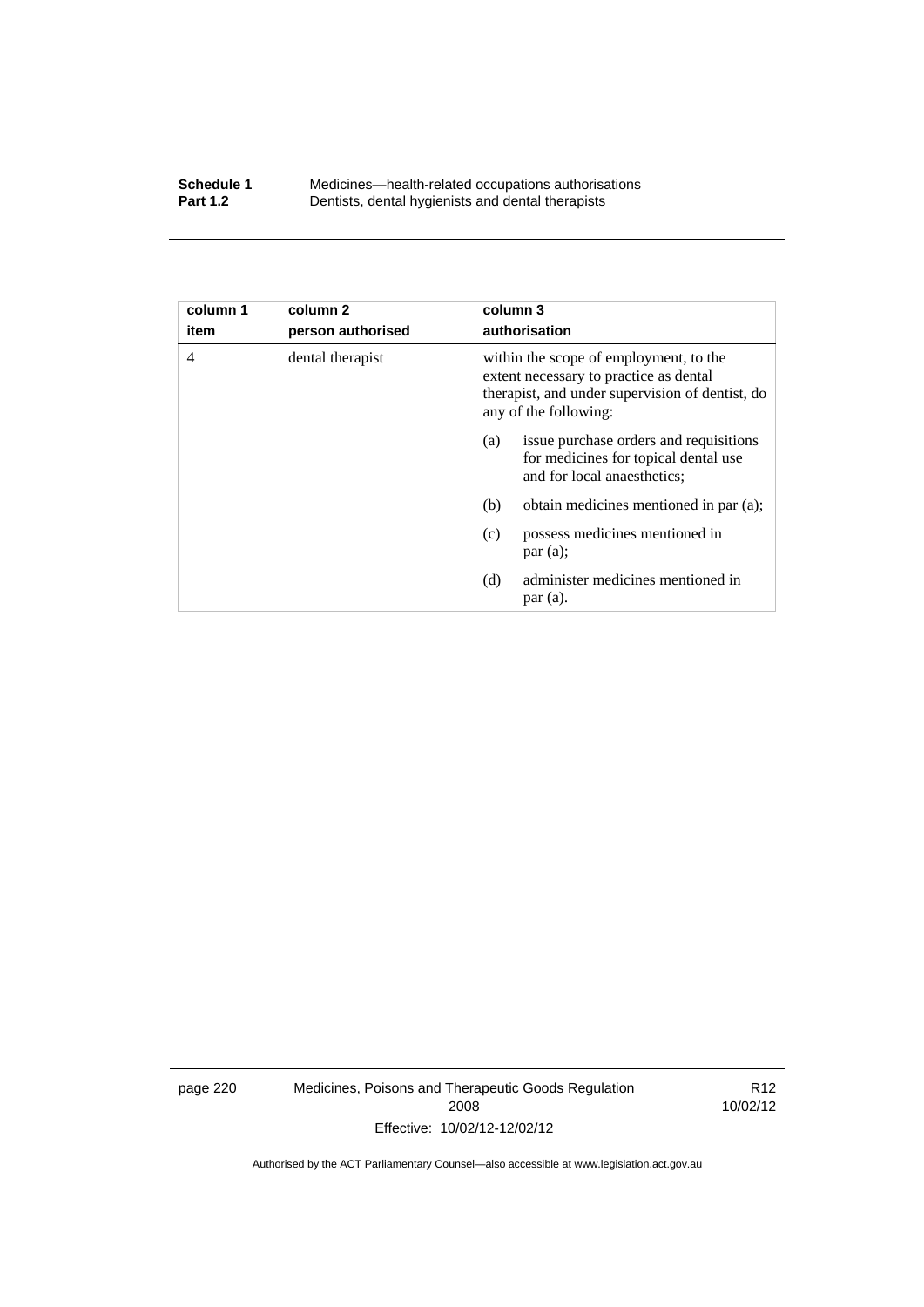## **Part 1.3 Doctors**

| column 1<br>item | column <sub>2</sub><br>person authorised | column 3    | authorisation                                                                                                                 |
|------------------|------------------------------------------|-------------|-------------------------------------------------------------------------------------------------------------------------------|
| 1                | doctor                                   |             | to the extent necessary to practise medicine<br>and, if employed, within the scope of<br>employment, do any of the following: |
|                  |                                          | (a)         | issue purchase orders and requisitions<br>for medicines;                                                                      |
|                  |                                          | (b)         | obtain medicines;                                                                                                             |
|                  |                                          | (c)         | possess medicines;                                                                                                            |
|                  |                                          | (d)         | administer medicines;                                                                                                         |
|                  |                                          | (e)         | prescribe medicines;                                                                                                          |
|                  |                                          | (f)         | supply medicines to patients during<br>consultations;                                                                         |
|                  |                                          | (g)         | supply medicines for administration to<br>patients to people authorised to<br>administer them;                                |
|                  |                                          | (h)         | supply medicines dispensed for patient<br>to another health practitioner on<br>patient's transfer within institution;         |
|                  |                                          | (i)         | supply medicines dispensed for patient<br>to patient on patient's discharge from<br>institution;                              |
|                  |                                          | (j)         | supply medicines to patients during<br>consultations if labelled in accordance<br>with s 161.                                 |
|                  |                                          | <b>Note</b> | For authorisation to issue standing<br>orders for administration of medicines at<br>institutions, see s 75.                   |

*Note Doctor* does not include an intern doctor (see dict).

R12 10/02/12 Medicines, Poisons and Therapeutic Goods Regulation 2008 Effective: 10/02/12-12/02/12

page 221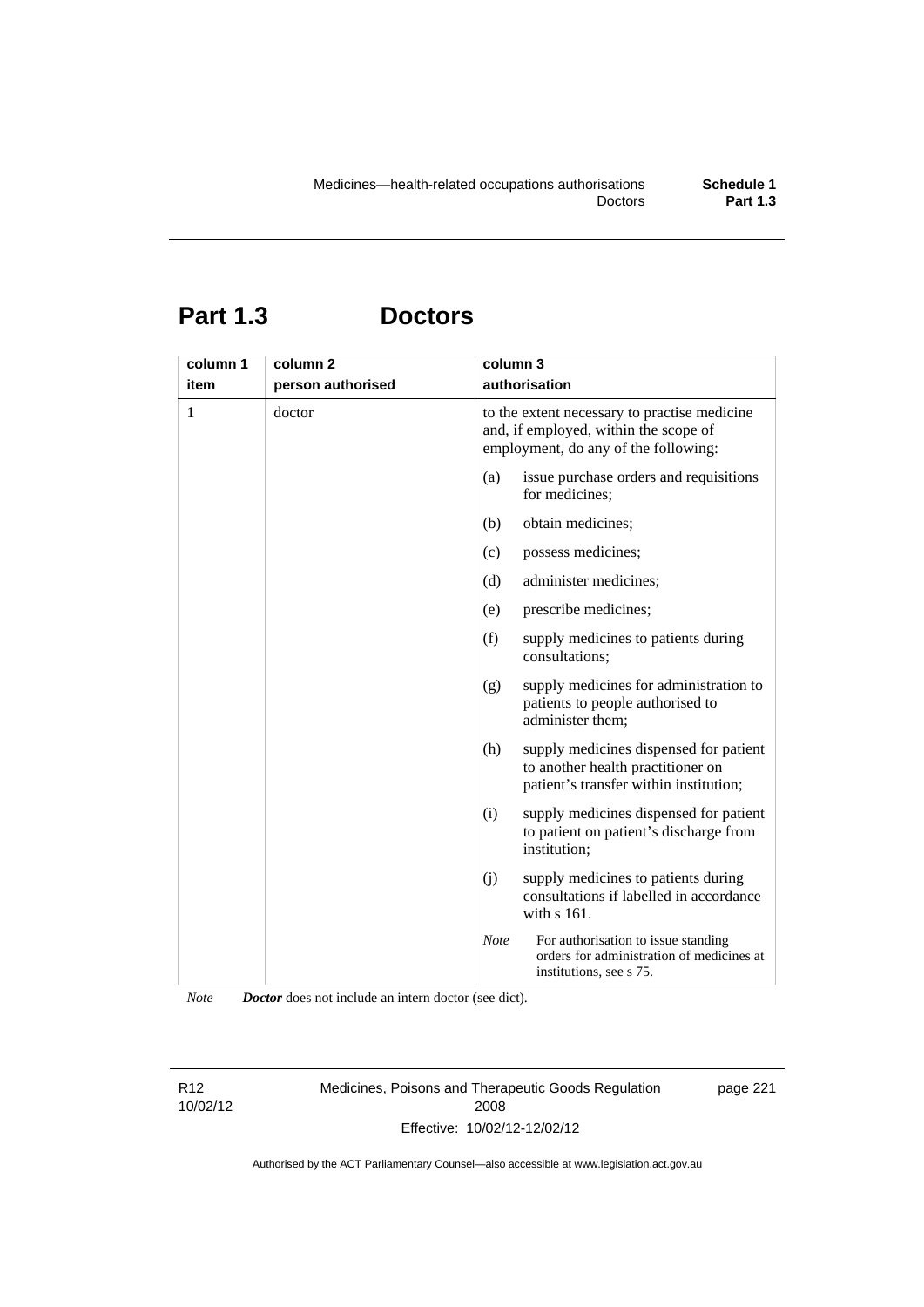| Schedule 1      | Medicines—health-related occupations authorisations |
|-----------------|-----------------------------------------------------|
| <b>Part 1.3</b> | <b>Doctors</b>                                      |

| column 1 | column 2          | column 3                                                                                                                                                      |
|----------|-------------------|---------------------------------------------------------------------------------------------------------------------------------------------------------------|
| item     | person authorised | authorisation                                                                                                                                                 |
| 2        | intern doctor     | to the extent necessary to practise medicine<br>or undertake training or supervised practice,<br>and under supervision of doctor, do any of<br>the following: |
|          |                   | obtain medicines from health<br>(a)<br>practitioner authorised to possess<br>them;                                                                            |
|          |                   | (b)<br>possess medicines;                                                                                                                                     |
|          |                   | administer medicines in accordance<br>(c)<br>with prescription (whether or not<br>issued by themself or another<br>prescriber);                               |
|          |                   | prescribe medicines for administration<br>(d)<br>at institution or surgery;                                                                                   |
|          |                   | supply medicines dispensed for patient<br>(e)<br>to another health practitioner on<br>patient's transfer within institution;                                  |
|          |                   | (f)<br>supply medicines dispensed for patient<br>to patient on patient's discharge from<br>institution.                                                       |

page 222 Medicines, Poisons and Therapeutic Goods Regulation 2008 Effective: 10/02/12-12/02/12

R12 10/02/12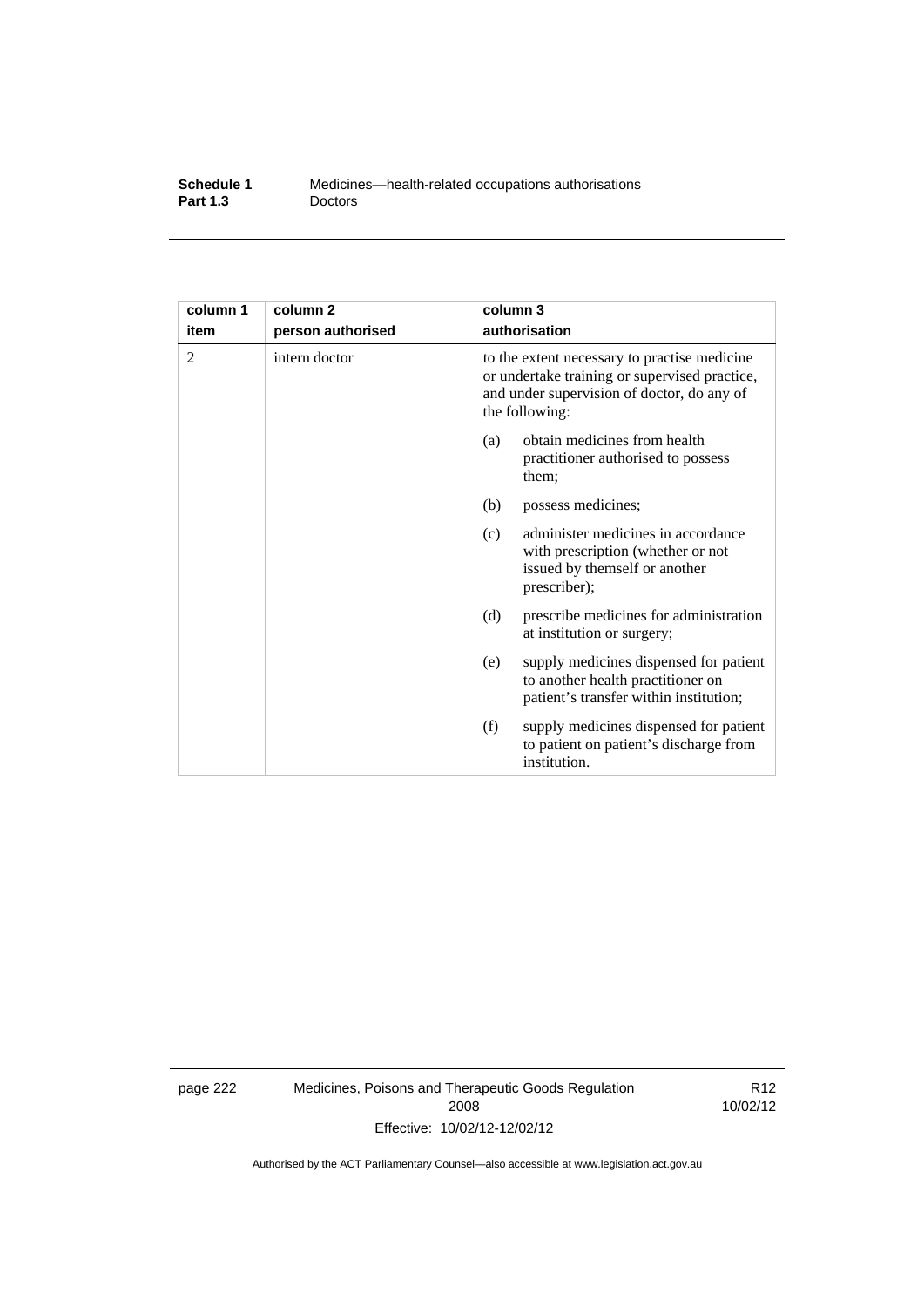# Part 1.4 **Health professionals at institutions**

| column 1<br>item | column 2<br>person authorised                                            | column 3<br>authorisation                                                                                                                                                                                    |
|------------------|--------------------------------------------------------------------------|--------------------------------------------------------------------------------------------------------------------------------------------------------------------------------------------------------------|
|                  | health practitioner or health<br>professional employed at<br>institution | within the scope of employment, do any of<br>the following for the delivery of medicines<br>within the institution to a health practitioner<br>or health professional authorised to obtain<br>the medicines: |
|                  |                                                                          | obtain the medicines;<br>(a)                                                                                                                                                                                 |
|                  |                                                                          | possess the medicines;<br>(b)                                                                                                                                                                                |
|                  |                                                                          | supply the medicines.<br>(c)                                                                                                                                                                                 |

R12 10/02/12 Medicines, Poisons and Therapeutic Goods Regulation 2008 Effective: 10/02/12-12/02/12

page 223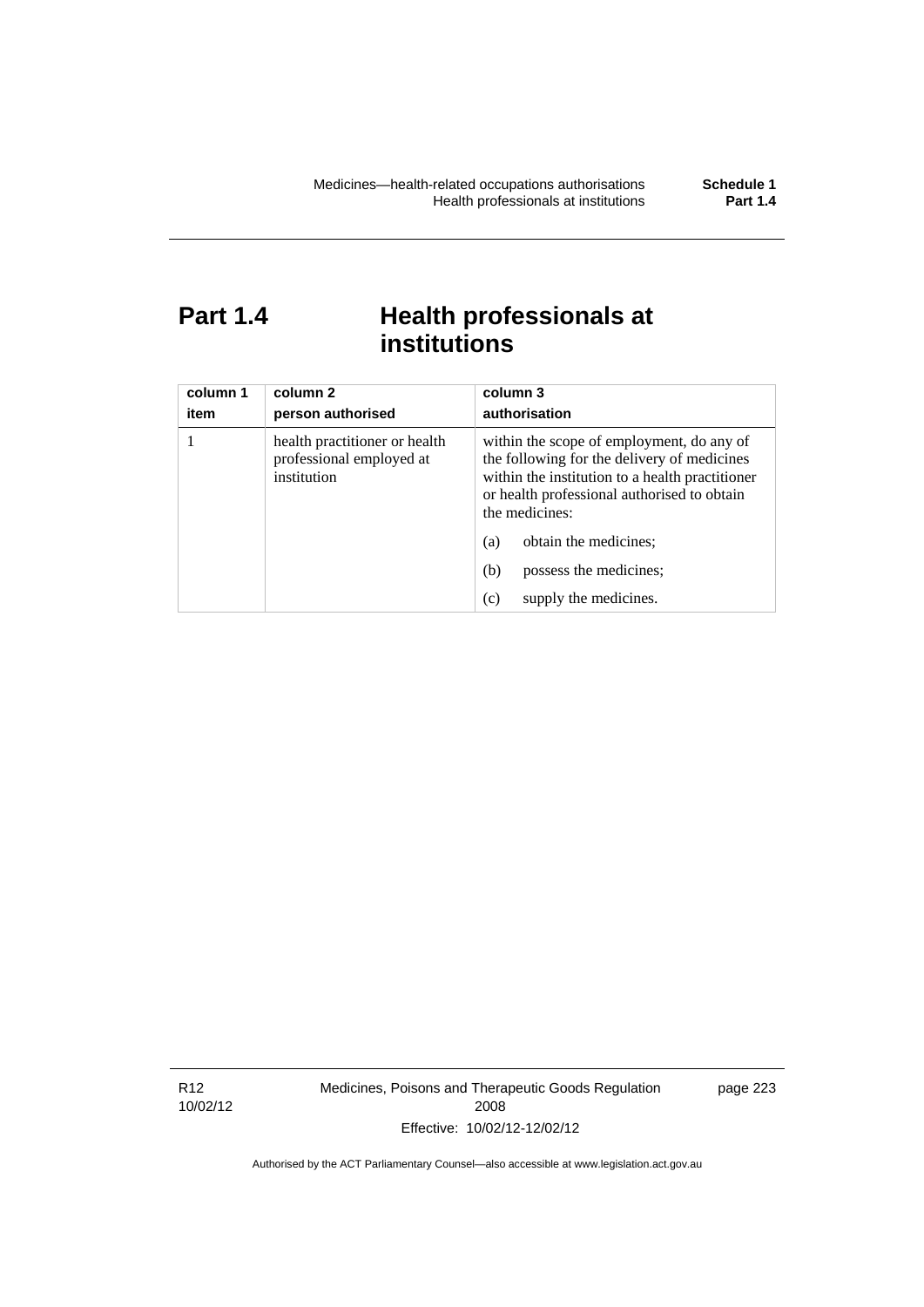## **Part 1.5 Midwives**

| column 1 | column <sub>2</sub> | column 3                                                                                                                       |  |
|----------|---------------------|--------------------------------------------------------------------------------------------------------------------------------|--|
| item     | person authorised   | authorisation                                                                                                                  |  |
| 1        | midwife             | to the extent necessary to practise midwifery<br>and, if employed, within the scope of<br>employment, do any of the following: |  |
|          |                     | issue requisitions for medicines;<br>(a)                                                                                       |  |
|          |                     | obtain medicines on requisition;<br>(b)                                                                                        |  |
|          |                     | possess medicines;<br>(c)                                                                                                      |  |
|          |                     | administer medicines in accordance<br>(d)<br>with prescription or standing order;                                              |  |
|          |                     | supply medicines in accordance with a<br>(e)<br>standing order issued by chief health<br>officer or a requisition;             |  |
|          |                     | (f)<br>supply medicines dispensed for patient<br>to another health practitioner on<br>patient's transfer within institution;   |  |
|          |                     | supply medicines dispensed for patient<br>(g)<br>to patient on patient's discharge from<br>institution.                        |  |

page 224 Medicines, Poisons and Therapeutic Goods Regulation 2008 Effective: 10/02/12-12/02/12

R12 10/02/12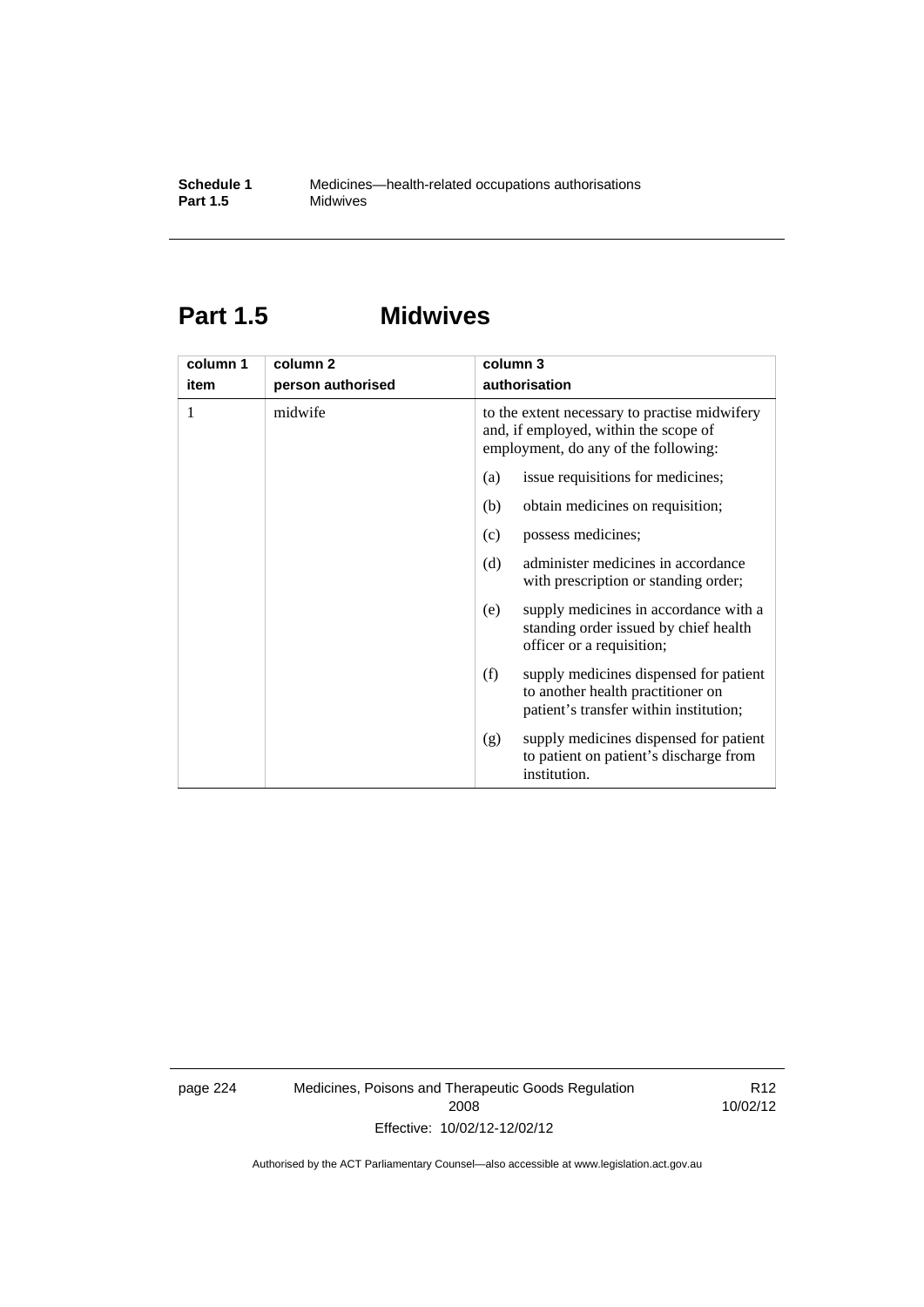| column 1<br>item | column <sub>2</sub> | column 3 | authorisation                                                                                                                                                                                                    |
|------------------|---------------------|----------|------------------------------------------------------------------------------------------------------------------------------------------------------------------------------------------------------------------|
|                  | person authorised   |          |                                                                                                                                                                                                                  |
| $\overline{2}$   | eligible midwife    |          | to the extent necessary to practise midwifery<br>and, if employed, within the scope of<br>employment, do any of the following:                                                                                   |
|                  |                     | (a)      | issue requisitions for medicines;                                                                                                                                                                                |
|                  |                     | (b)      | obtain medicines;                                                                                                                                                                                                |
|                  |                     | (c)      | possess medicines;                                                                                                                                                                                               |
|                  |                     | (d)      | if the midwife is an authorised<br>midwife-prescribe medicines listed<br>on the pharmaceutical benefits<br>scheme for prescribing by an<br>authorised midwife (see National<br>Health Act 1953 (Cwlth), s 93AA); |
|                  |                     | (e)      | supply medicines to which par (d)<br>applies to patients during<br>consultations if labelled in<br>accordance with s 161;                                                                                        |
|                  |                     | (f)      | administer medicines to which<br>par (d) applies in accordance with<br>prescription issued by themself;                                                                                                          |
|                  |                     | (g)      | administer medicines in accordance<br>with prescription issued by another<br>prescriber, or standing order;                                                                                                      |
|                  |                     | (h)      | supply medicines in accordance with<br>a standing order issued by chief<br>health officer or a requisition;                                                                                                      |
|                  |                     | (i)      | supply medicines dispensed for<br>patient to another health<br>professional on patient's transfer<br>within institution;                                                                                         |
|                  |                     | (i)      | supply medicines dispensed for<br>patient to patient on patient's<br>discharge from institution.                                                                                                                 |

R12 10/02/12 Medicines, Poisons and Therapeutic Goods Regulation 2008 Effective: 10/02/12-12/02/12

page 225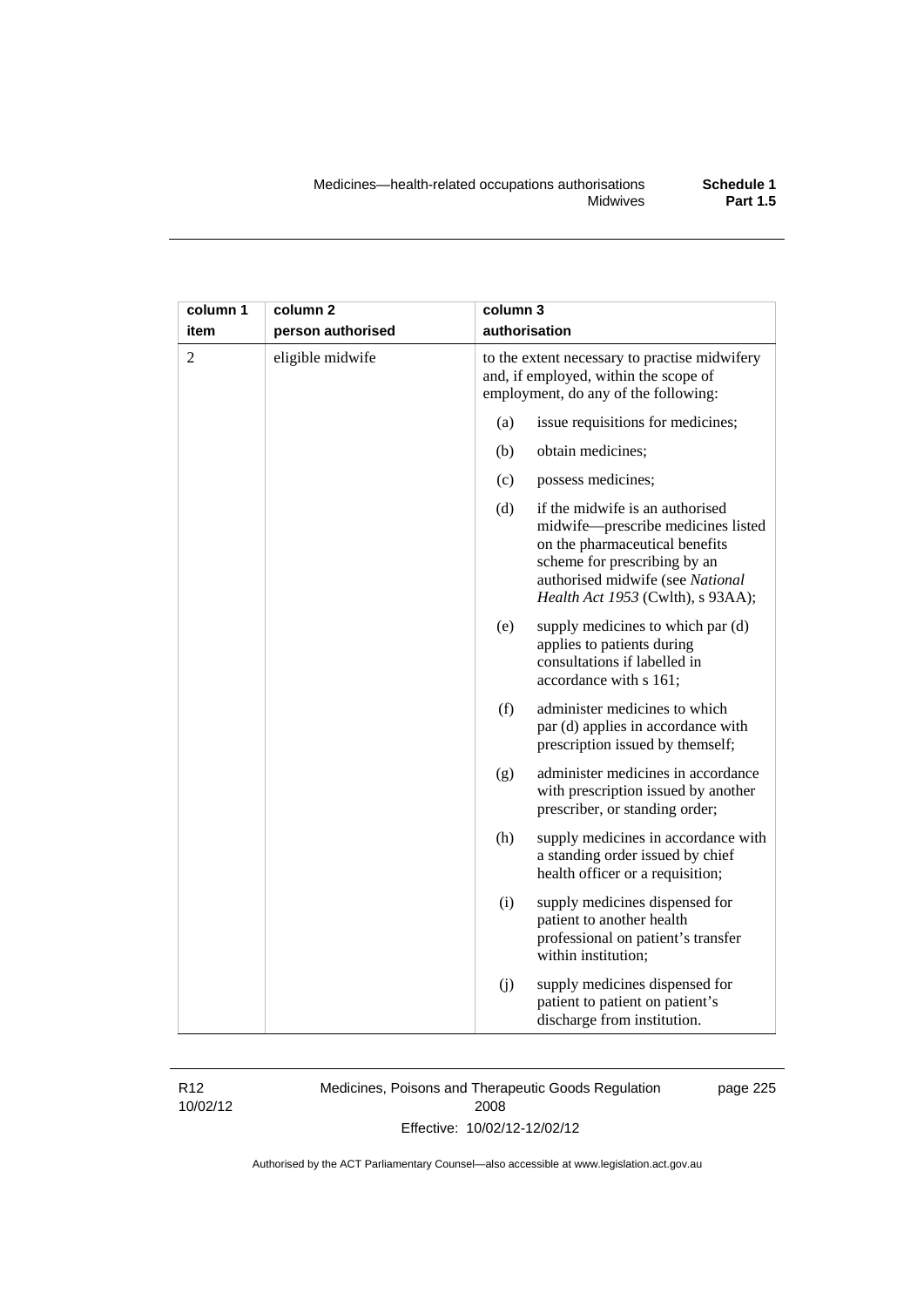## **Part 1.6 Nurses**

| column 1<br>item | column <sub>2</sub><br>person authorised | column 3<br>authorisation                                                                                                    |  |
|------------------|------------------------------------------|------------------------------------------------------------------------------------------------------------------------------|--|
| 1                | nurse                                    | to the extent necessary to practise nursing<br>and, if employed, within the scope of<br>employment, do any of the following: |  |
|                  |                                          | issue requisitions for medicines;<br>(a)                                                                                     |  |
|                  |                                          | obtain medicines on requisition;<br>(b)                                                                                      |  |
|                  |                                          | possess medicines;<br>(c)                                                                                                    |  |
|                  |                                          | (d)<br>administer medicines in accordance<br>with prescription or standing order;                                            |  |
|                  |                                          | supply medicines in accordance with a<br>(e)<br>standing order issued by chief health<br>officer or a requisition;           |  |
|                  |                                          | (f)<br>supply medicines dispensed for patient<br>to another health practitioner on<br>patient's transfer within institution; |  |
|                  |                                          | supply medicines dispensed for patient<br>(g)<br>to patient on patient's discharge from<br>institution.                      |  |

*Note Nurse* does not include enrolled nurse (see Legislation Act, dict, pt 1).

page 226 Medicines, Poisons and Therapeutic Goods Regulation 2008 Effective: 10/02/12-12/02/12

R12 10/02/12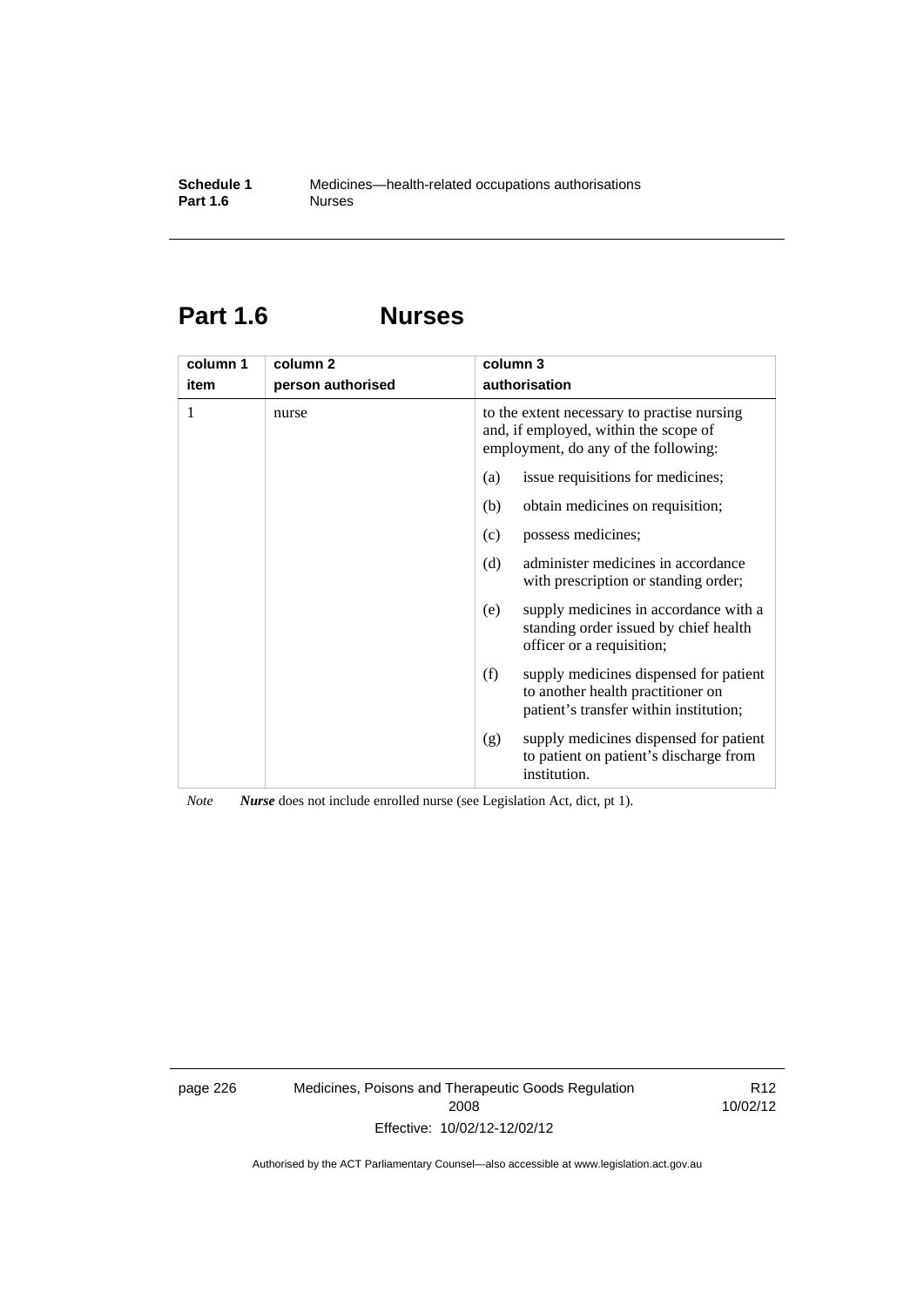| column 1       | column <sub>2</sub> | column 3                                                                                                                                                                                                                                                    |
|----------------|---------------------|-------------------------------------------------------------------------------------------------------------------------------------------------------------------------------------------------------------------------------------------------------------|
| item           | person authorised   | authorisation                                                                                                                                                                                                                                               |
| $\overline{2}$ | trainee nurse       | if successfully completed pharmacology<br>units of nursing studies, to the extent<br>necessary to practise nursing as trainee nurse<br>or undertake training, and under supervision<br>of nurse, nurse practitioner or midwife, do<br>any of the following: |
|                |                     | obtain medicines from health<br>(a)<br>practitioner authorised to possess<br>them;                                                                                                                                                                          |
|                |                     | (b)<br>possess medicines;                                                                                                                                                                                                                                   |
|                |                     | administer medicines to patients in<br>(c)<br>accordance with prescription.                                                                                                                                                                                 |
| 3              | enrolled nurse      | to the extent necessary to practise nursing as<br>enrolled nurse and, if employed, within the<br>scope of employment, do any of the<br>following:                                                                                                           |
|                |                     | obtain medicines from health<br>(a)<br>practitioner authorised to possess<br>them;                                                                                                                                                                          |
|                |                     | (b)<br>possess medicines;                                                                                                                                                                                                                                   |
|                |                     | administer medicines in accordance<br>(c)<br>with prescription.                                                                                                                                                                                             |

R12 10/02/12 Medicines, Poisons and Therapeutic Goods Regulation 2008 Effective: 10/02/12-12/02/12

page 227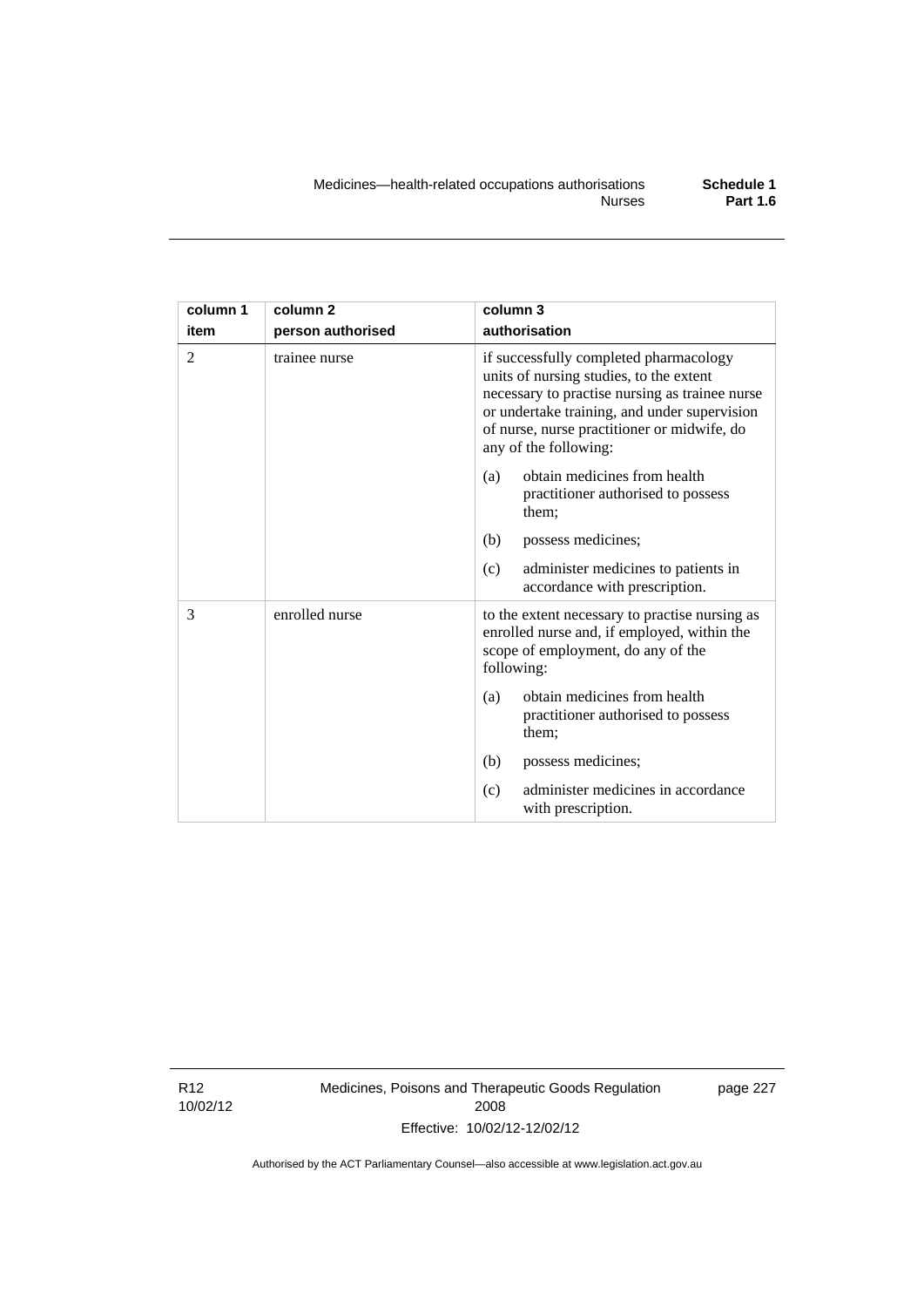#### **Schedule 1** Medicines—health-related occupations authorisations<br>**Part 1.6** Murses **Part 1.6**

| column 1<br>item | column <sub>2</sub><br>person authorised | column 3<br>authorisation                                                                                                                         |  |
|------------------|------------------------------------------|---------------------------------------------------------------------------------------------------------------------------------------------------|--|
| 4                | nurse practitioner                       | to the extent necessary to practise nursing<br>and, if employed, within the scope of<br>employment, do any of the following:                      |  |
|                  |                                          | issue requisitions for medicines;<br>(a)                                                                                                          |  |
|                  |                                          | obtain medicines;<br>(b)                                                                                                                          |  |
|                  |                                          | possess medicines;<br>(c)                                                                                                                         |  |
|                  |                                          | (d)<br>prescribe medicines in accordance<br>with approved scope of practice under<br>the Health Regulation 2004, s 11;                            |  |
|                  |                                          | supply medicines to which par (d)<br>(e)<br>applies to patients during consultations<br>if labelled in accordance with s 161;                     |  |
|                  |                                          | administer medicines in accordance<br>(f)<br>with prescription (whether or not<br>issued by themself or another<br>prescriber) or standing order; |  |
|                  |                                          | supply medicines in accordance with a<br>(g)<br>standing order issued by chief health<br>officer or a requisition;                                |  |
|                  |                                          | (h)<br>supply medicines dispensed for patient<br>to another health practitioner on<br>patient's transfer within institution;                      |  |
|                  |                                          | (i)<br>supply medicines dispensed for patient<br>to patient on patient's discharge from<br>institution.                                           |  |

page 228 Medicines, Poisons and Therapeutic Goods Regulation 2008 Effective: 10/02/12-12/02/12

R12 10/02/12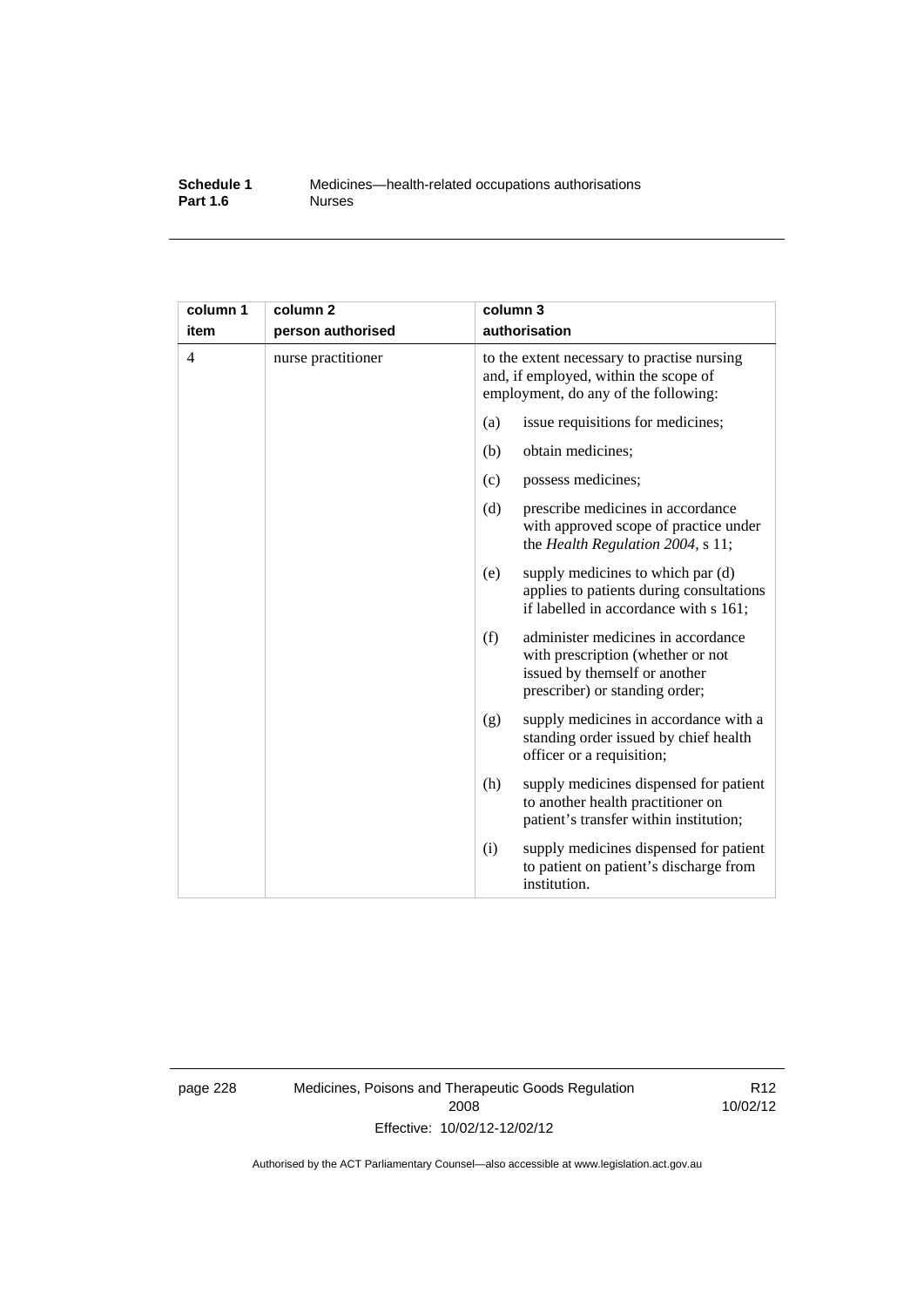# **Part 1.7 Opioid dependency treatment centres operated by Territory**

| column 1       | column <sub>2</sub>                                                                | column 3                                                                                                                                                                                                |  |  |
|----------------|------------------------------------------------------------------------------------|---------------------------------------------------------------------------------------------------------------------------------------------------------------------------------------------------------|--|--|
| item           | person authorised                                                                  | authorisation                                                                                                                                                                                           |  |  |
| 1              | person in charge of opioid<br>dependency treatment centre<br>operated by Territory | to the extent necessary to treat patients of<br>centre and within the scope of employment,<br>do any of the following:                                                                                  |  |  |
|                |                                                                                    | issue purchase orders and requisitions<br>(a)<br>for buprenorphine and methadone;                                                                                                                       |  |  |
|                |                                                                                    | obtain buprenorphine and methadone<br>(b)<br>on purchase orders and requisitions;                                                                                                                       |  |  |
|                |                                                                                    | (c)<br>supply buprenorphine and methadone<br>to health practitioners at centre for<br>patients of centre.                                                                                               |  |  |
| $\overline{2}$ | doctor or nurse at opioid<br>dependency treatment centre<br>operated by Territory  | to the extent necessary to treat patients of<br>centre and within the scope of employment,<br>supply buprenorphine and methadone to<br>patients of centre for self-administration<br>outside centre if- |  |  |
|                |                                                                                    | supply is in accordance with<br>(a)<br>prescription; and                                                                                                                                                |  |  |
|                |                                                                                    | (b)<br>medicine is labelled as if dispensed<br>medicine; and                                                                                                                                            |  |  |
|                |                                                                                    | labelled medicine checked by another<br>(c)<br>health practitioner before supply.                                                                                                                       |  |  |
|                |                                                                                    | For authorisation of doctor to issue<br>Note <sub>1</sub><br>standing orders for administration of<br>medicines at centre, see s 75.                                                                    |  |  |
|                |                                                                                    | For labelling of dispensed medicines, see<br>Note 2<br>s 123.                                                                                                                                           |  |  |

R12 10/02/12 Medicines, Poisons and Therapeutic Goods Regulation 2008 Effective: 10/02/12-12/02/12

page 229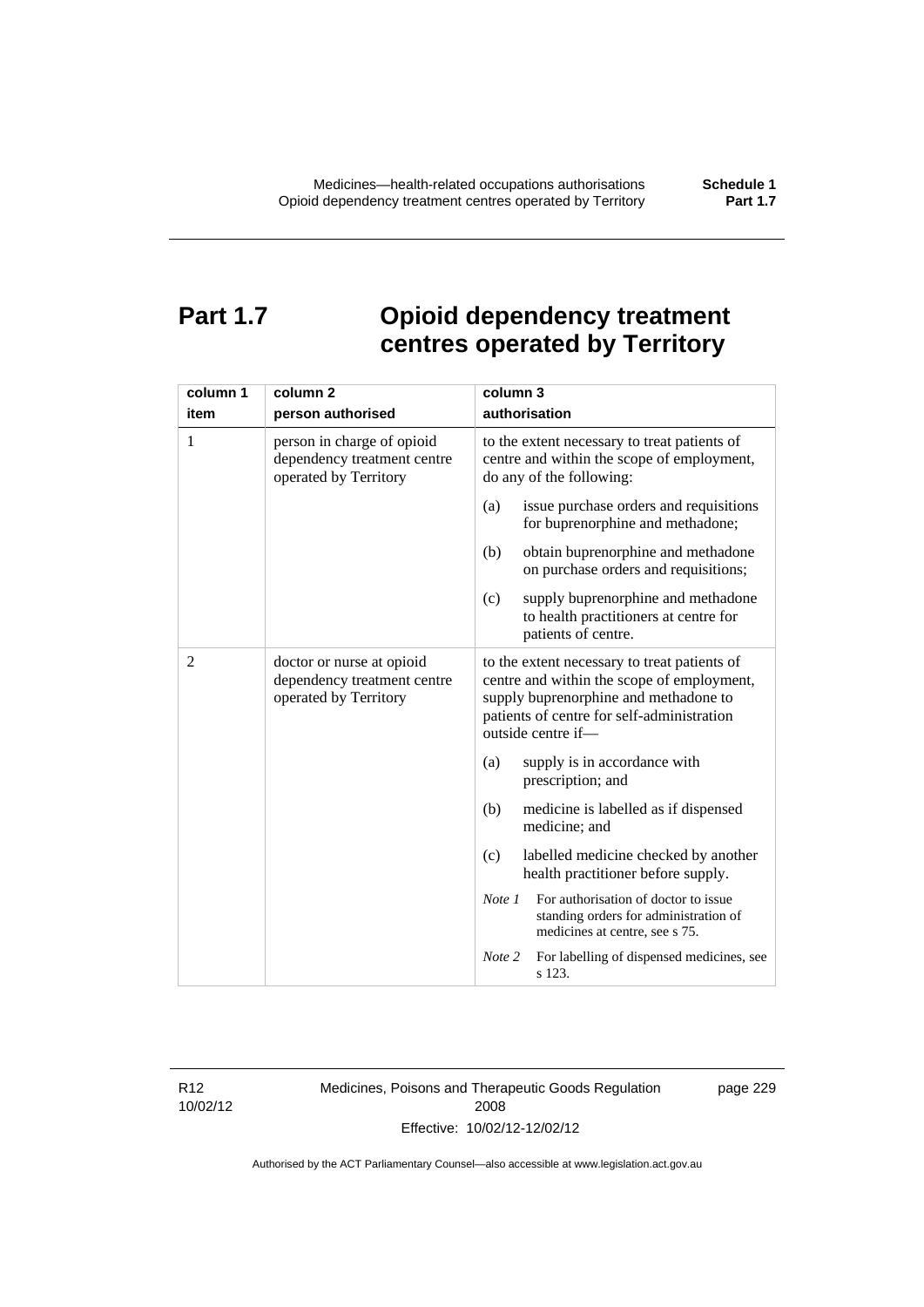# **Part 1.8 Optometrists**

| column 1     | column <sub>2</sub> | column 3                                                                                                                                                                                                                                                                                                                                                                                                                                                                                                                                                                                                                                                                                                                            |  |  |
|--------------|---------------------|-------------------------------------------------------------------------------------------------------------------------------------------------------------------------------------------------------------------------------------------------------------------------------------------------------------------------------------------------------------------------------------------------------------------------------------------------------------------------------------------------------------------------------------------------------------------------------------------------------------------------------------------------------------------------------------------------------------------------------------|--|--|
| item         | person authorised   | authorisation                                                                                                                                                                                                                                                                                                                                                                                                                                                                                                                                                                                                                                                                                                                       |  |  |
| $\mathbf{1}$ | optometrist         | to the extent necessary to practise optometry<br>and, if employed, within the scope of<br>employment, do any of the following:                                                                                                                                                                                                                                                                                                                                                                                                                                                                                                                                                                                                      |  |  |
|              |                     | deal as follows with optometry<br>(a)<br>medicines mentioned in sch 2,<br>table 2.1, col 2 for a purpose<br>mentioned in col 3 for the medicine:<br>(i)<br>issue purchase orders or<br>requisitions for the medicines;<br>obtain the medicines;<br>(ii)<br>possess the medicines;<br>(iii)<br>administer the medicines;<br>(iv)<br>(b)<br>if holder of optometrist restricted<br>medicines authority issued by<br>Optometry Board of Australia to treat<br>ocular condition, deal with optometry<br>medicines mentioned in sch 2, table<br>2.2, col 2 for treatment of condition to<br>which the medicine relates under col 3<br>for the medicine as follows:<br>(i)<br>issue purchase orders or<br>requisitions for the medicines; |  |  |
|              |                     | obtain the medicines;<br>(ii)                                                                                                                                                                                                                                                                                                                                                                                                                                                                                                                                                                                                                                                                                                       |  |  |
|              |                     | possess the medicines;<br>(iii)                                                                                                                                                                                                                                                                                                                                                                                                                                                                                                                                                                                                                                                                                                     |  |  |
|              |                     | administer the medicines;<br>(iv)                                                                                                                                                                                                                                                                                                                                                                                                                                                                                                                                                                                                                                                                                                   |  |  |
|              |                     | prescribe the medicines;<br>(v)                                                                                                                                                                                                                                                                                                                                                                                                                                                                                                                                                                                                                                                                                                     |  |  |
|              |                     | supply medicines to which<br>(vi)<br>subpar (v) applies to patients<br>during consultations if labelled<br>in accordance with s 161.                                                                                                                                                                                                                                                                                                                                                                                                                                                                                                                                                                                                |  |  |

page 230 Medicines, Poisons and Therapeutic Goods Regulation 2008 Effective: 10/02/12-12/02/12

R12 10/02/12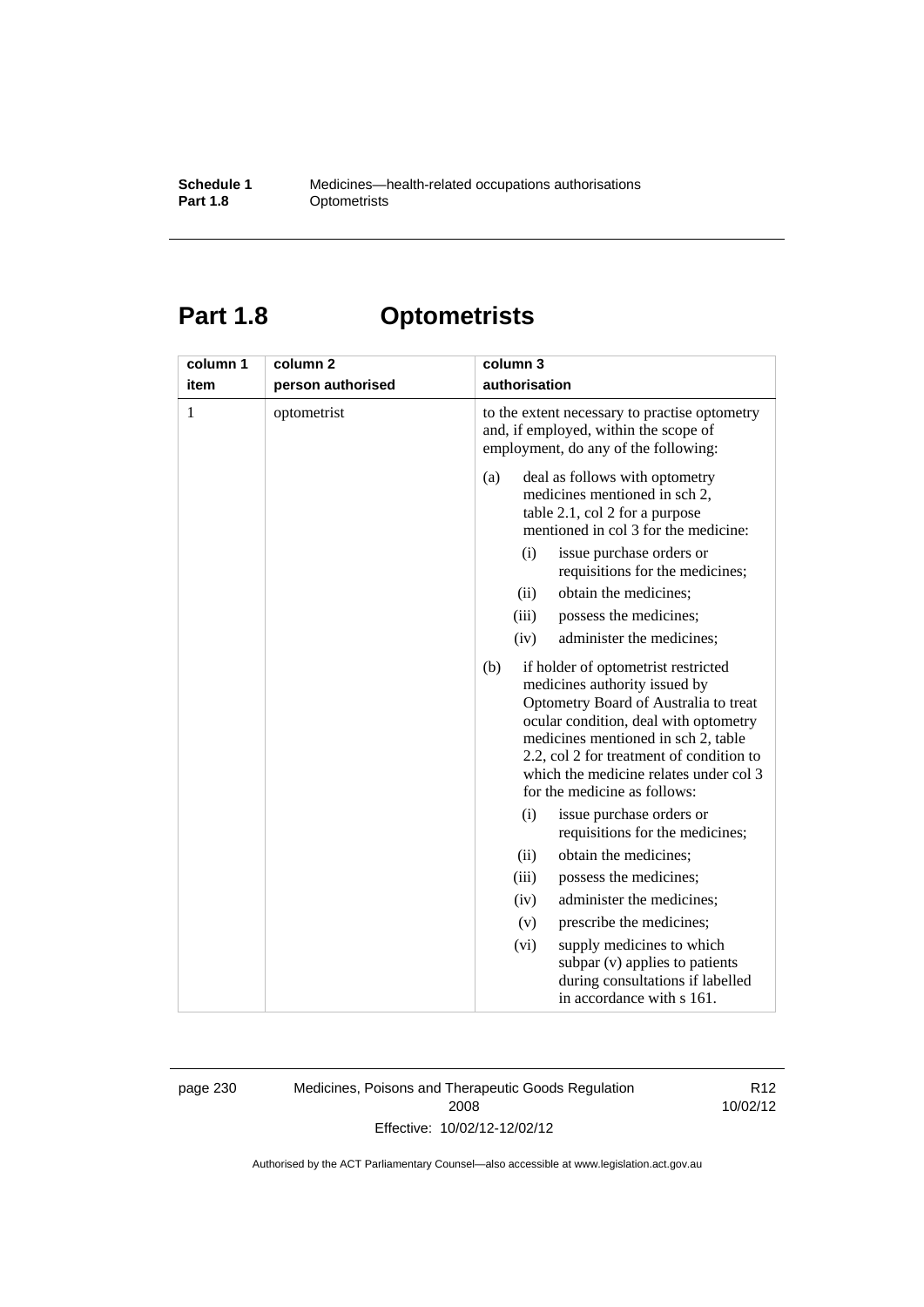# **Part 1.9 Pharmacists and employees**

| column 1<br>item | column <sub>2</sub><br>person authorised |     | column 3<br>authorisation                                                                                                               |  |  |
|------------------|------------------------------------------|-----|-----------------------------------------------------------------------------------------------------------------------------------------|--|--|
| 1                | pharmacist                               |     | to the extent necessary to practise pharmacy<br>and, if employed, within the scope of<br>employment, do any of the following:           |  |  |
|                  |                                          | (a) | issue purchase orders and requisitions<br>for medicines;                                                                                |  |  |
|                  |                                          | (b) | obtain medicines;                                                                                                                       |  |  |
|                  |                                          | (c) | possess medicines;                                                                                                                      |  |  |
|                  |                                          | (d) | dispense medicines;                                                                                                                     |  |  |
|                  |                                          | (e) | administer medicines;                                                                                                                   |  |  |
|                  |                                          | (f) | manufacture medicines to dispense or<br>supply them on requisition;                                                                     |  |  |
|                  |                                          | (g) | supply pharmacy medicines;                                                                                                              |  |  |
|                  |                                          | (h) | if pharmacist at institution—supply<br>pharmacist only medicines without<br>prescription;                                               |  |  |
|                  |                                          | (i) | if pharmacist at community<br>pharmacy—supply pharmacist only<br>medicines without prescription but in<br>accordance with the Act, s 7; |  |  |
|                  |                                          | (j) | supply medicines on purchase order,<br>requisition or standing order.                                                                   |  |  |

*Note 1 Manufacture*—see the Act, dictionary.

*Note 2 Pharmacist* does not include an intern pharmacist (see dict).

R12 10/02/12 Medicines, Poisons and Therapeutic Goods Regulation 2008 Effective: 10/02/12-12/02/12

page 231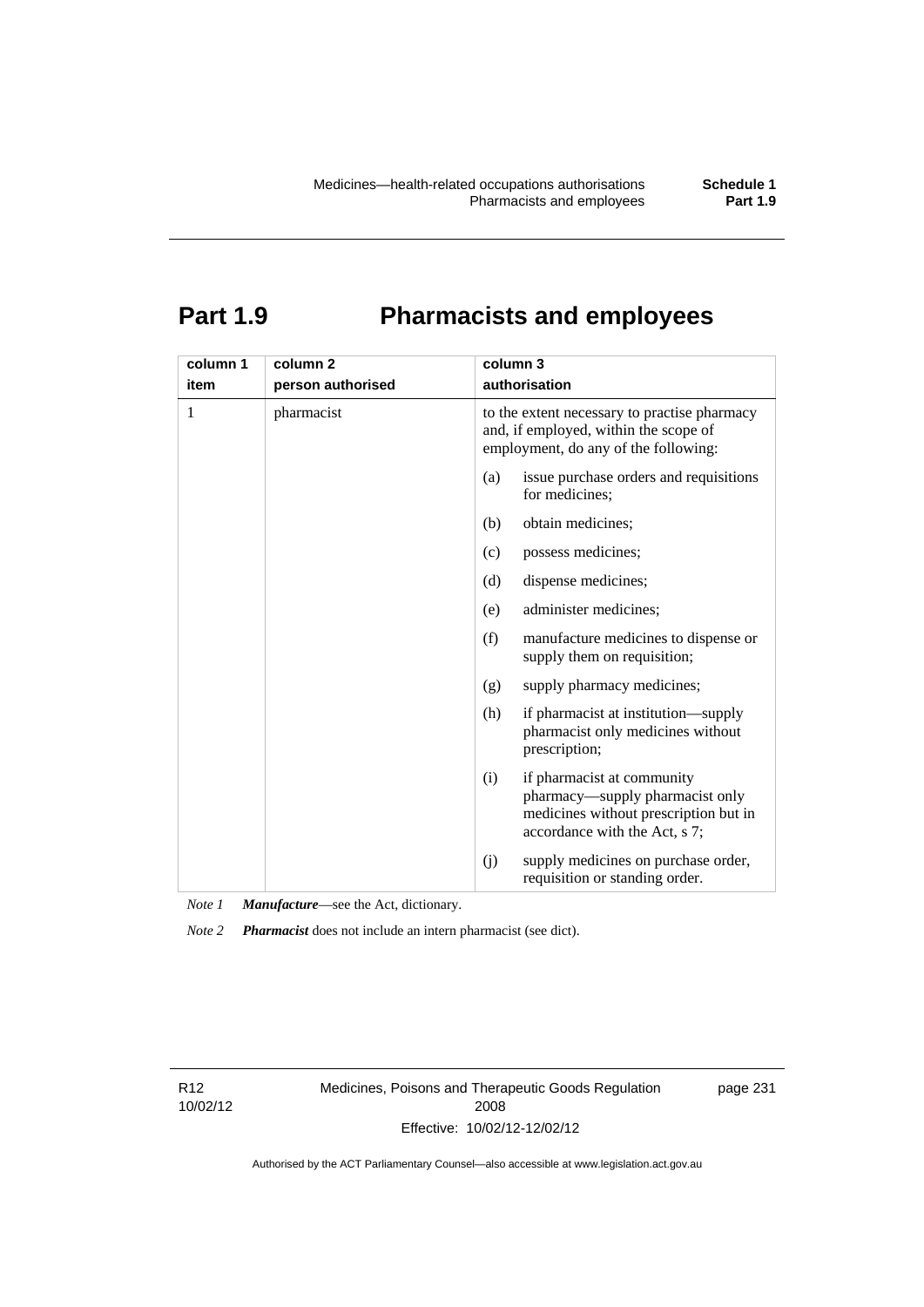## **Schedule 1** Medicines—health-related occupations authorisations<br>**Part 1.9** Pharmacists and employees Pharmacists and employees

| column 1 | column <sub>2</sub> |                                                                                                                           | column 3      |                                                                                                                                                   |
|----------|---------------------|---------------------------------------------------------------------------------------------------------------------------|---------------|---------------------------------------------------------------------------------------------------------------------------------------------------|
| item     | person authorised   |                                                                                                                           | authorisation |                                                                                                                                                   |
| 2        | intern pharmacist   | to the extent necessary to practise pharmacy<br>or undertake training or supervised practice,<br>do any of the following: |               |                                                                                                                                                   |
|          |                     | (a)                                                                                                                       |               | under direct supervision of pharmacist<br>do 1 or more of the following:                                                                          |
|          |                     |                                                                                                                           | (i)           | administer medicines;                                                                                                                             |
|          |                     |                                                                                                                           | (ii)          | if intern pharmacist at<br>institution-supply pharmacist<br>only medicines without<br>prescription;                                               |
|          |                     |                                                                                                                           | (iii)         | if intern pharmacist at<br>community pharmacy—supply<br>pharmacist only medicines<br>without prescription but in<br>accordance with the Act, s 7; |
|          |                     |                                                                                                                           | (iv)          | to obtain, possess and supply<br>medicines for the purpose of<br>assisting pharmacist to dispense<br>them;                                        |
|          |                     | (b)                                                                                                                       |               | under supervision of pharmacist, do<br>1 or more of the following:                                                                                |
|          |                     |                                                                                                                           | (i)           | obtain medicines;                                                                                                                                 |
|          |                     |                                                                                                                           | (ii)          | possess medicines;                                                                                                                                |
|          |                     |                                                                                                                           | (iii)         | supply pharmacy medicines;                                                                                                                        |
|          |                     |                                                                                                                           | (iv)          | supply medicines on requisition.                                                                                                                  |

page 232 Medicines, Poisons and Therapeutic Goods Regulation 2008 Effective: 10/02/12-12/02/12

R12 10/02/12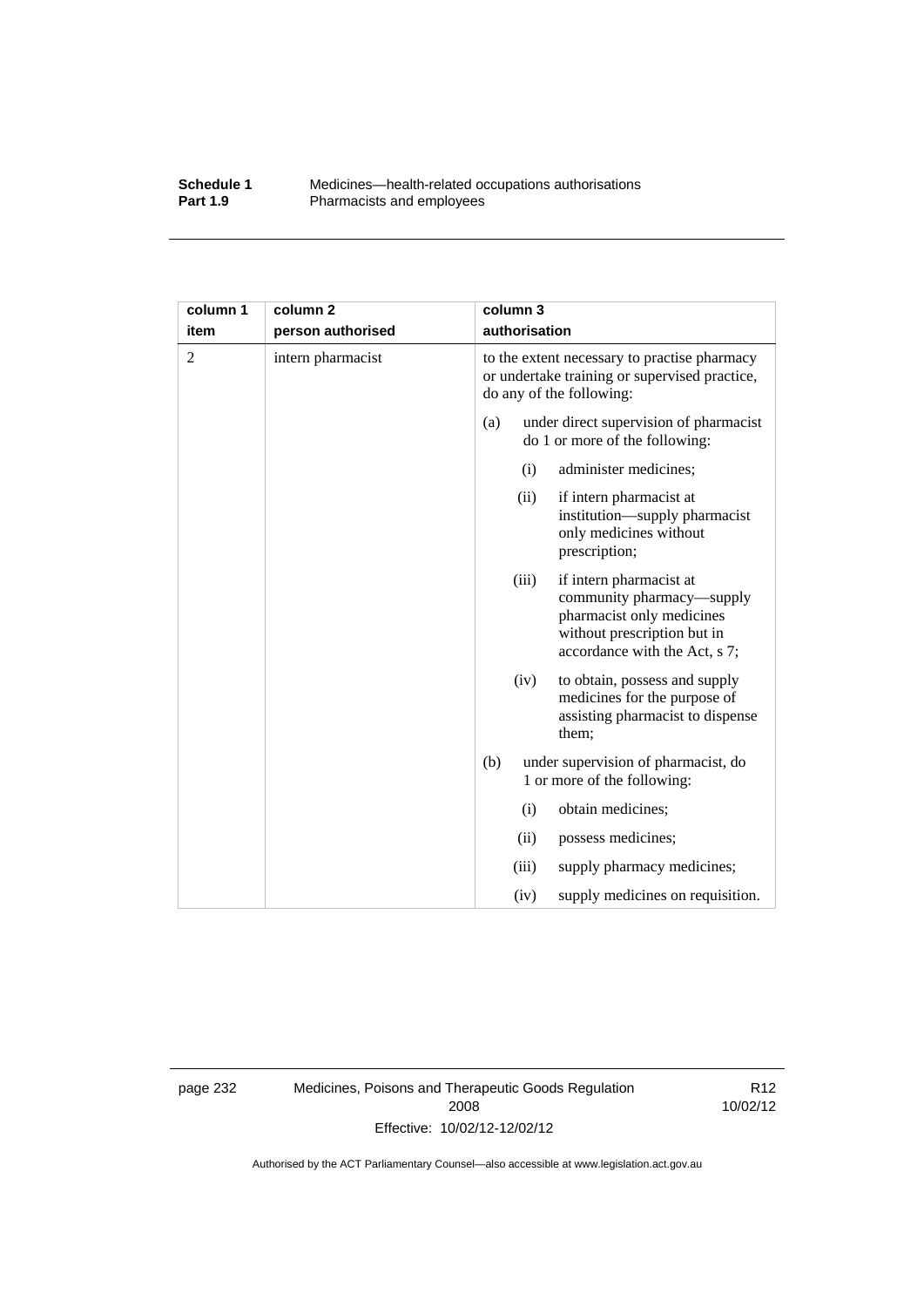| column 1<br>item | column <sub>2</sub><br>person authorised              | column 3<br>authorisation                                                                                                                                        |
|------------------|-------------------------------------------------------|------------------------------------------------------------------------------------------------------------------------------------------------------------------|
| 3                | employee assisting pharmacist<br>employed at hospital | within the scope of employment and under<br>direct supervision of pharmacist, do any of<br>the following:                                                        |
|                  |                                                       | obtain medicines;<br>(a)                                                                                                                                         |
|                  |                                                       | (b)<br>possess medicines;                                                                                                                                        |
|                  |                                                       | (c)<br>to obtain, possess and supply<br>medicines for the purpose of assisting<br>pharmacist to dispense them;                                                   |
|                  |                                                       | (d)<br>supply medicines on requisition.                                                                                                                          |
| 4                | employee at a community<br>pharmacy                   | within the scope of employment and—                                                                                                                              |
|                  |                                                       | (a)<br>under supervision of pharmacist,<br>supply                                                                                                                |
|                  |                                                       | pharmacy medicines; or<br>(i)                                                                                                                                    |
|                  |                                                       | (ii)<br>pharmacist only medicines<br>supplied in person to customer<br>by pharmacist if supply is for<br>purpose of sale of medicine; or                         |
|                  |                                                       | (iii)<br>medicines dispensed at the<br>pharmacy if the delivery or sale<br>is to the person for whom the<br>medicine is prescribed or the<br>person's agent; and |
|                  |                                                       | (b)<br>under supervision of pharmacist,<br>obtain and possess medicines for<br>purpose of par (a); and                                                           |
|                  |                                                       | (c)<br>under direct supervision of pharmacist,<br>do any of the following for purpose of<br>assisting pharmacist to dispense<br>medicines:                       |
|                  |                                                       | obtain the medicines;<br>(i)                                                                                                                                     |
|                  |                                                       | (ii)<br>possess the medicines.                                                                                                                                   |

R12 10/02/12 Medicines, Poisons and Therapeutic Goods Regulation 2008 Effective: 10/02/12-12/02/12

page 233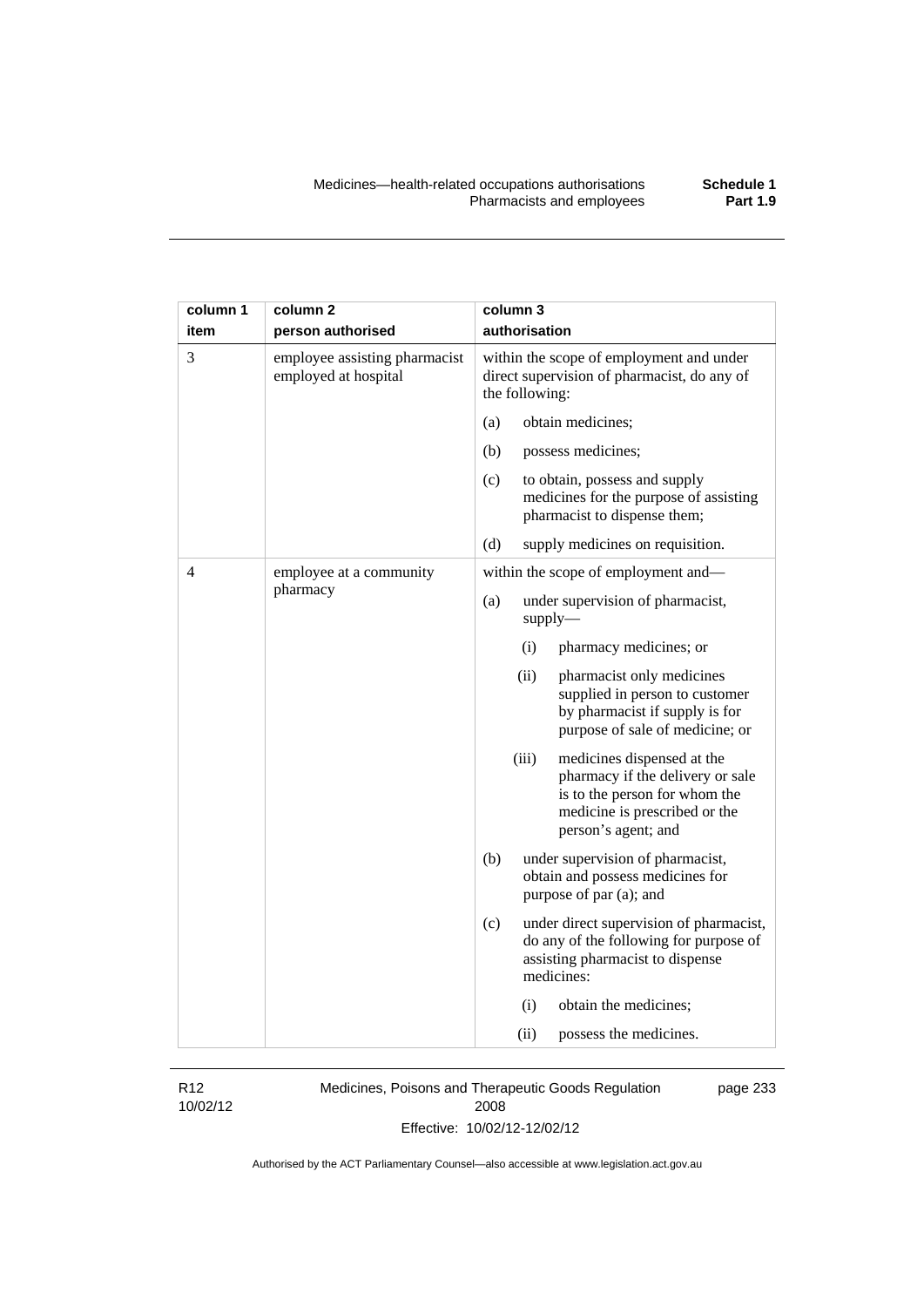## **Part 1.10 Podiatrists**

| column 1<br>item | column 2<br>person authorised | column 3<br>authorisation                                                                                                     |  |  |
|------------------|-------------------------------|-------------------------------------------------------------------------------------------------------------------------------|--|--|
|                  | podiatrist                    | to the extent necessary to practise podiatry<br>and, if employed, within the scope of<br>employment, do any of the following: |  |  |
|                  |                               | issue purchase orders and requisitions<br>(a)<br>for adrenaline and local anaesthetics;                                       |  |  |
|                  |                               | obtain adrenaline and local<br>(b)<br>anaesthetics:                                                                           |  |  |
|                  |                               | possess adrenaline and local<br>(c)<br>anaesthetics;                                                                          |  |  |
|                  |                               | administer adrenaline and local<br>(d)<br>anaesthetics.                                                                       |  |  |

page 234 Medicines, Poisons and Therapeutic Goods Regulation 2008 Effective: 10/02/12-12/02/12

R12 10/02/12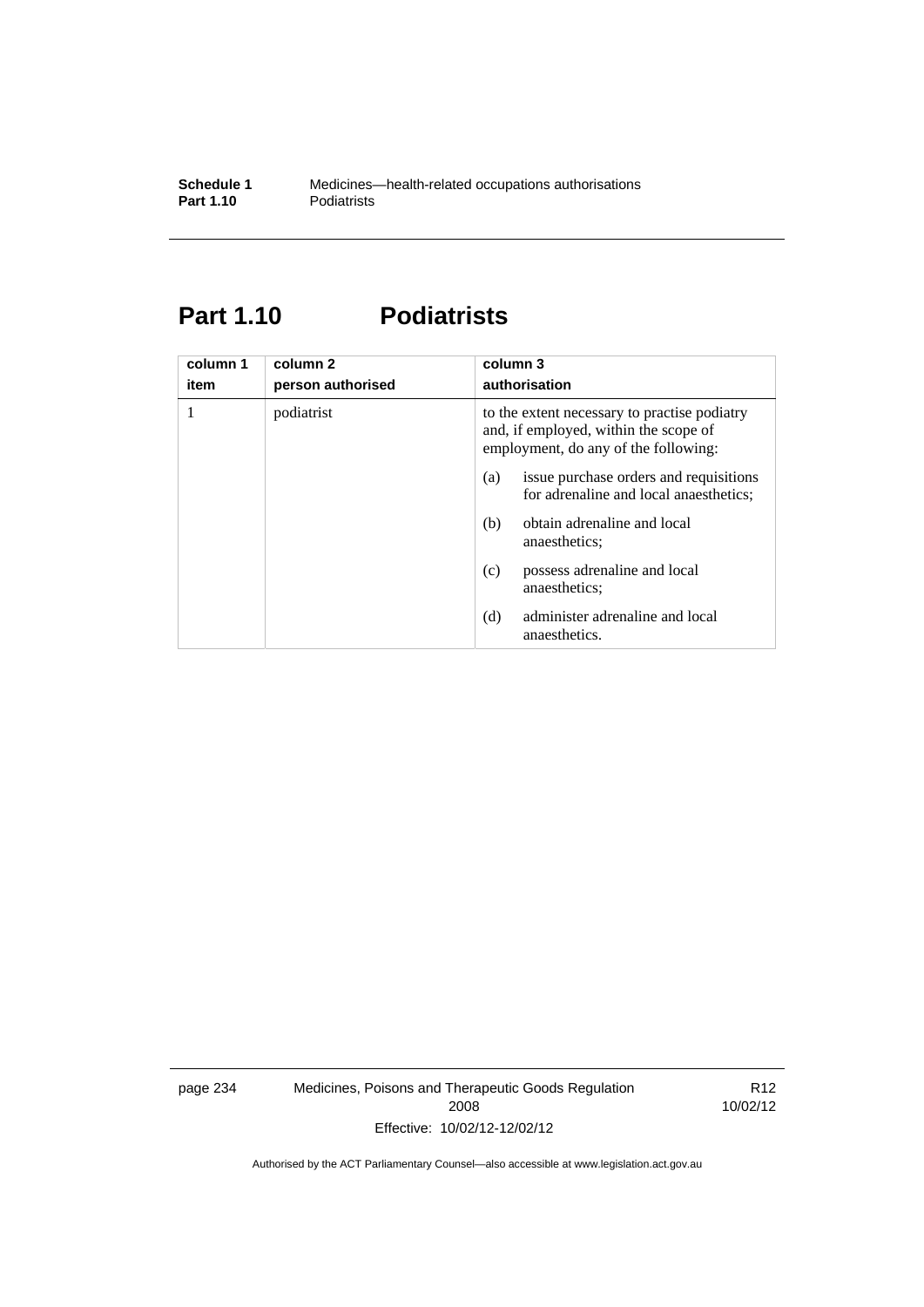# **Part 1.11 Residential care facilities**

R12 10/02/12 Medicines, Poisons and Therapeutic Goods Regulation 2008 Effective: 10/02/12-12/02/12

page 235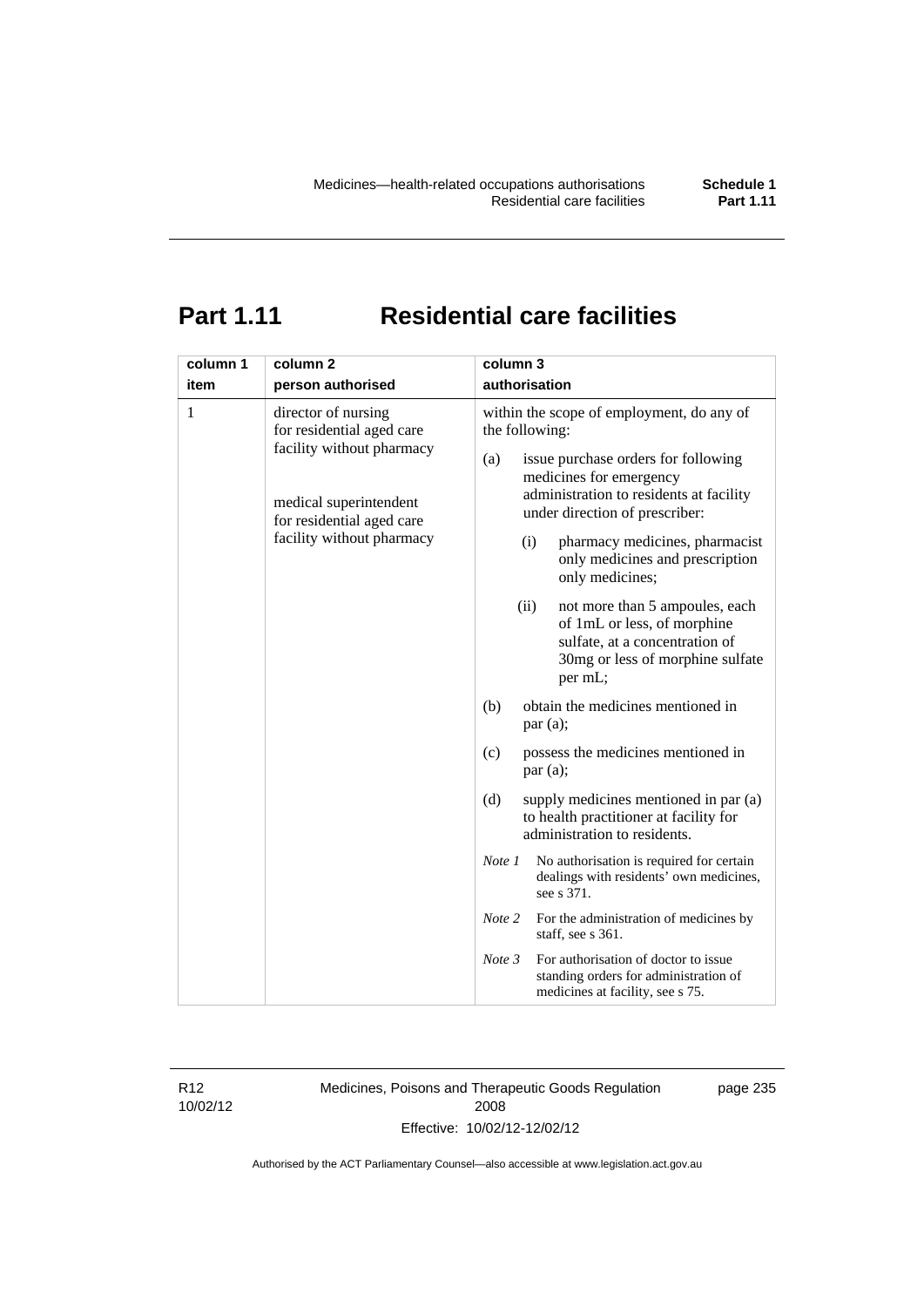### **Schedule 1** Medicines—health-related occupations authorisations<br>**Part 1.11** Residential care facilities **Residential care facilities**

| column 1  | column <sub>2</sub>                                                                                                                                                                                | column 3                                                                                                                                                                                                                                                                                      |  |  |
|-----------|----------------------------------------------------------------------------------------------------------------------------------------------------------------------------------------------------|-----------------------------------------------------------------------------------------------------------------------------------------------------------------------------------------------------------------------------------------------------------------------------------------------|--|--|
| item<br>2 | person authorised<br>director of nursing<br>for residential disability care<br>facility without pharmacy<br>medical superintendent<br>for residential disability care<br>facility without pharmacy | authorisation<br>within the scope of employment, do any of<br>the following:<br>issue purchase orders for medicines<br>(a)<br>(other than controlled medicines) for<br>emergency administration to residents<br>at facility under direction of<br>prescriber;<br>(b)<br>obtain the medicines; |  |  |
|           |                                                                                                                                                                                                    | possess the medicines;<br>(c)<br>(d)<br>supply the medicines to health<br>practitioner at facility for<br>administration to residents.                                                                                                                                                        |  |  |
|           |                                                                                                                                                                                                    | See the notes to item 1.<br><b>Note</b>                                                                                                                                                                                                                                                       |  |  |

page 236 Medicines, Poisons and Therapeutic Goods Regulation 2008 Effective: 10/02/12-12/02/12

R12 10/02/12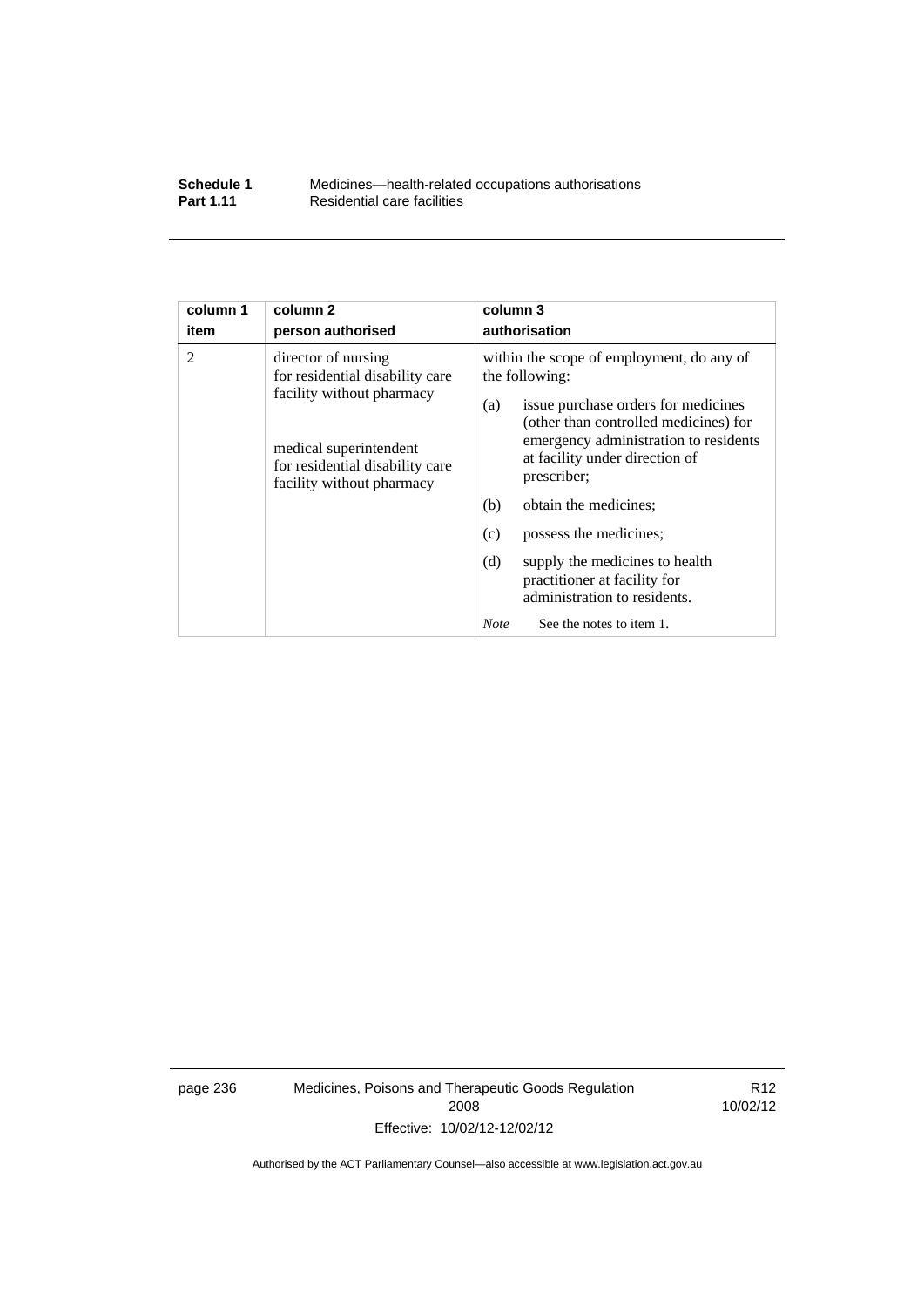# **Part 1.12 Sales representatives for medicines manufacturers and wholesalers**

| column 1 | column <sub>2</sub>                                                                                                                                                                                                                                                                                                                                            | column 3                                                                                                                                                                                                                                                                                                                                                                                                                                                                                          |
|----------|----------------------------------------------------------------------------------------------------------------------------------------------------------------------------------------------------------------------------------------------------------------------------------------------------------------------------------------------------------------|---------------------------------------------------------------------------------------------------------------------------------------------------------------------------------------------------------------------------------------------------------------------------------------------------------------------------------------------------------------------------------------------------------------------------------------------------------------------------------------------------|
| item     | person authorised                                                                                                                                                                                                                                                                                                                                              | authorisation                                                                                                                                                                                                                                                                                                                                                                                                                                                                                     |
| 1        | representative of person<br>authorised (however described)<br>under corresponding law to<br>manufacture medicines<br>representative of medicines<br>wholesalers licence-holder<br>representative of person<br>authorised to supply medicines<br>under the Act, $s$ 20 (4) (which is<br>about wholesalers who do not<br>have a place of business in the<br>ACT) | for purpose of supplying medicines (other<br>than controlled medicines) under<br>medicines Australia code of conduct, and<br>within the scope of employment, do any of<br>the following:<br>obtain manufacturer's packs of<br>(a)<br>medicines (other than controlled<br>medicines) from manufacturer or<br>wholesaler;<br>(b)<br>possess medicines obtained under<br>par(a);<br>supply manufacturer's packs of<br>(c)<br>medicines in accordance with<br>medicines Australia code of<br>conduct. |

R12 10/02/12 Medicines, Poisons and Therapeutic Goods Regulation 2008 Effective: 10/02/12-12/02/12

page 237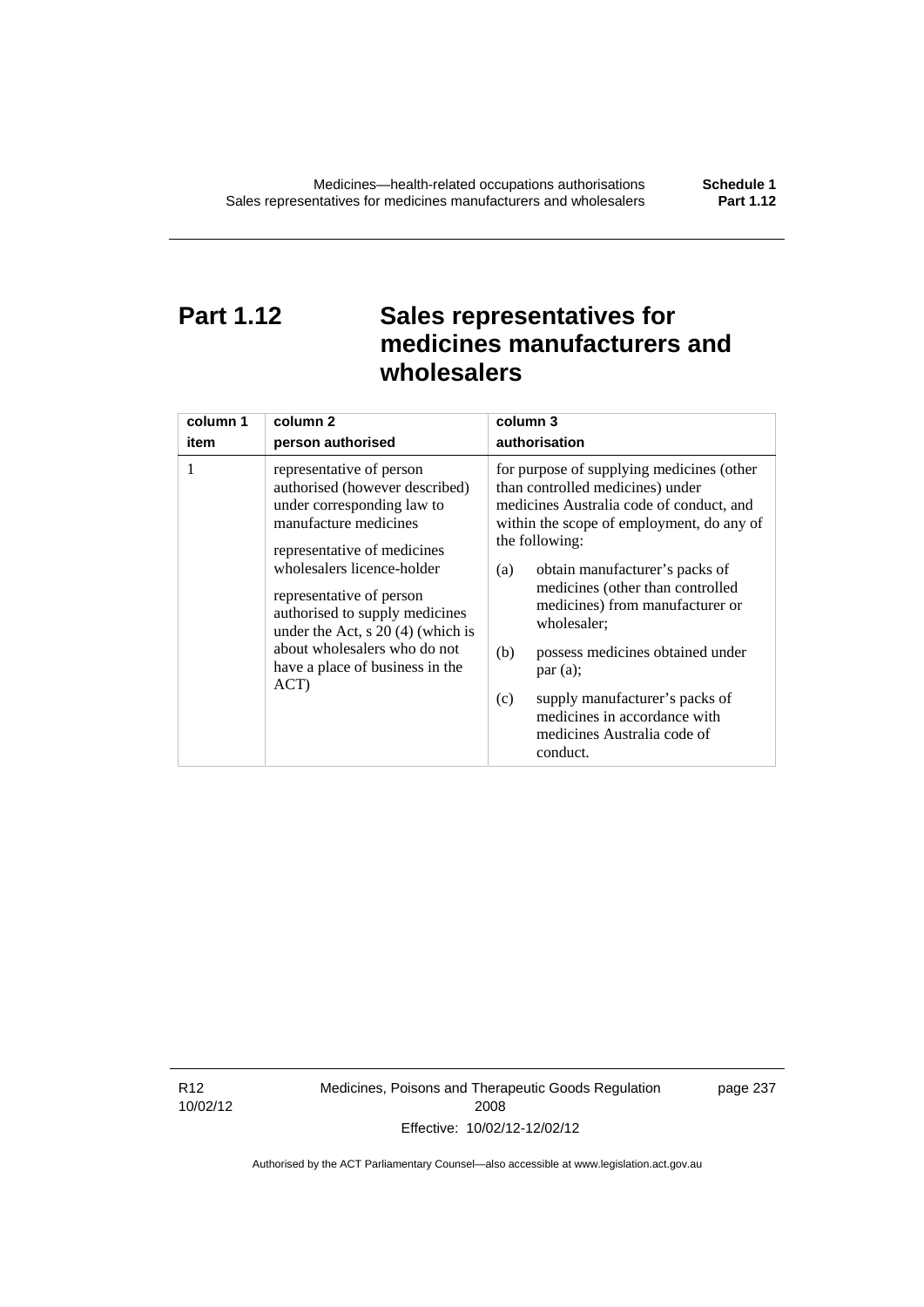## **Part 1.13 Veterinary surgeons and employees**

| column 1 | column <sub>2</sub> | column 3                                                                                                                                                                                          |
|----------|---------------------|---------------------------------------------------------------------------------------------------------------------------------------------------------------------------------------------------|
| item     | person authorised   | authorisation                                                                                                                                                                                     |
| 1        | veterinary surgeon  | to the extent necessary to practise<br>veterinary medicine and, if employed,<br>within the scope of employment, do any of<br>the following:                                                       |
|          |                     | issue purchase orders for medicines;<br>(a)                                                                                                                                                       |
|          |                     | obtain medicines;<br>(b)                                                                                                                                                                          |
|          |                     | possess medicines;<br>(c)                                                                                                                                                                         |
|          |                     | (d)<br>administer medicines;                                                                                                                                                                      |
|          |                     | prescribe medicines;<br>(e)                                                                                                                                                                       |
|          |                     | (f)<br>$supply$ —                                                                                                                                                                                 |
|          |                     | pharmacy medicines if labelled<br>(i)<br>with words to the effect of 'for<br>animal treatment only'; or                                                                                           |
|          |                     | (ii)<br>pharmacist only medicines<br>supplied in person by<br>veterinary surgeon, or trainee<br>veterinary surgeon, if labelled<br>with words to the effect of 'for<br>animal treatment only'; or |
|          |                     | medicines to custodians of<br>(iii)<br>animals during consultations if<br>labelled in accordance with<br>s 161.                                                                                   |

*Note 1 Veterinary surgeon* does not include a trainee veterinary surgeon (see dict).

*Note 2 Custodian*, of an animal—see the dictionary.

page 238 Medicines, Poisons and Therapeutic Goods Regulation 2008 Effective: 10/02/12-12/02/12

R12 10/02/12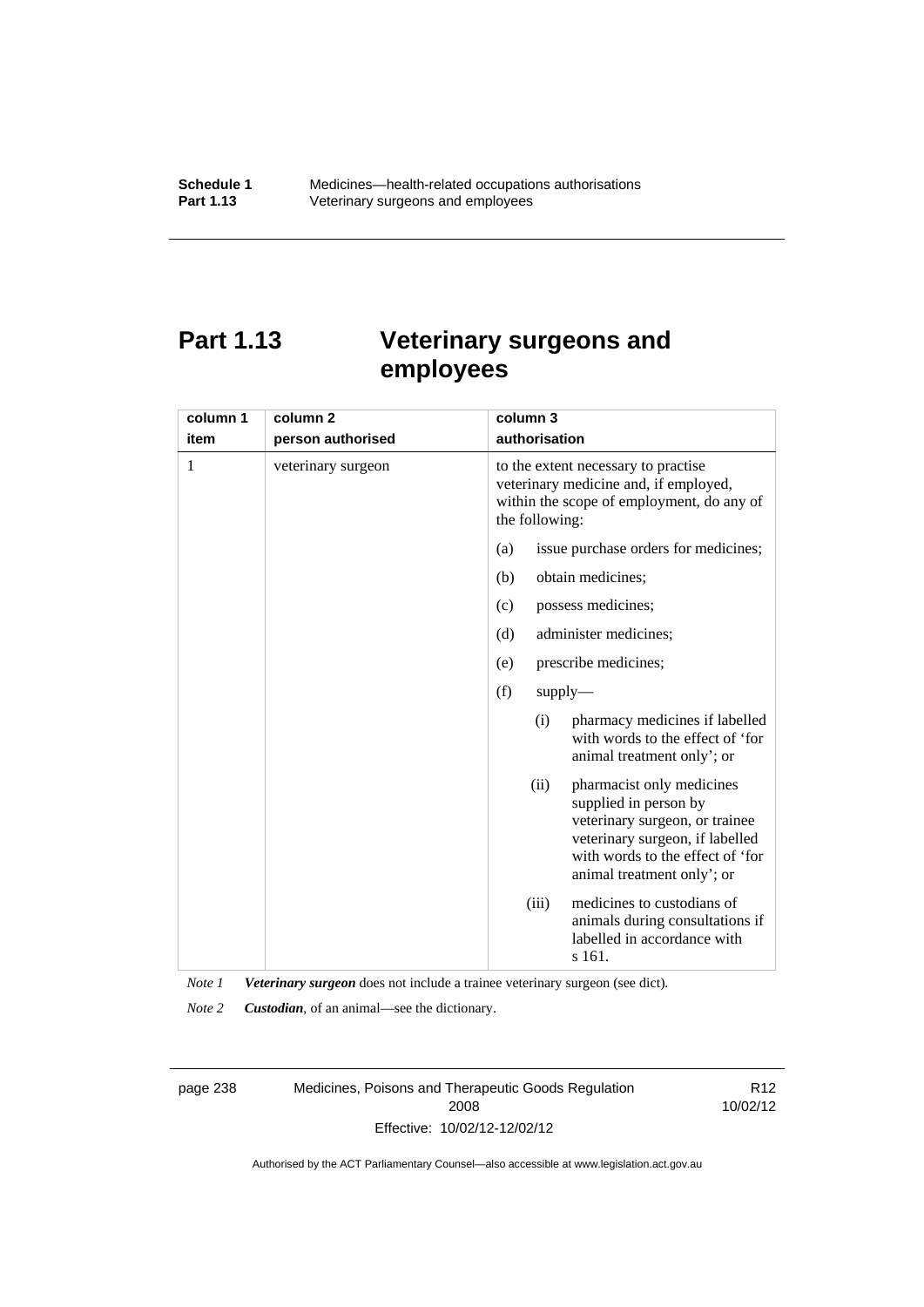| column 1       | column <sub>2</sub>        | column 3                                                                                                                                                                                          |
|----------------|----------------------------|---------------------------------------------------------------------------------------------------------------------------------------------------------------------------------------------------|
| item           | person authorised          | authorisation                                                                                                                                                                                     |
| $\overline{2}$ | trainee veterinary surgeon | to the extent necessary to practise<br>veterinary medicine or undertake training,<br>and under supervision of veterinary<br>surgeon, do any of the following:                                     |
|                |                            | obtain medicines;<br>(a)                                                                                                                                                                          |
|                |                            | (b)<br>possess medicines;                                                                                                                                                                         |
|                |                            | administer medicines in accordance<br>(c)<br>with prescription (whether or not<br>issued themself or by veterinary<br>surgeon);                                                                   |
|                |                            | (d)<br>$supply$ —                                                                                                                                                                                 |
|                |                            | pharmacy medicines if labelled<br>(i)<br>with words to the effect of 'for<br>animal treatment only'; or                                                                                           |
|                |                            | (ii)<br>pharmacist only medicines<br>supplied in person by<br>veterinary surgeon, or trainee<br>veterinary surgeon, if labelled<br>with words to the effect of 'for<br>animal treatment only'; or |
|                |                            | (iii)<br>medicines supplied in person<br>by a veterinary surgeon at the<br>surgery if labelled in<br>accordance with s 161;                                                                       |
|                |                            | prescribe medicines for<br>(e)<br>administration at veterinary surgery.                                                                                                                           |

R12 10/02/12 Medicines, Poisons and Therapeutic Goods Regulation 2008 Effective: 10/02/12-12/02/12

page 239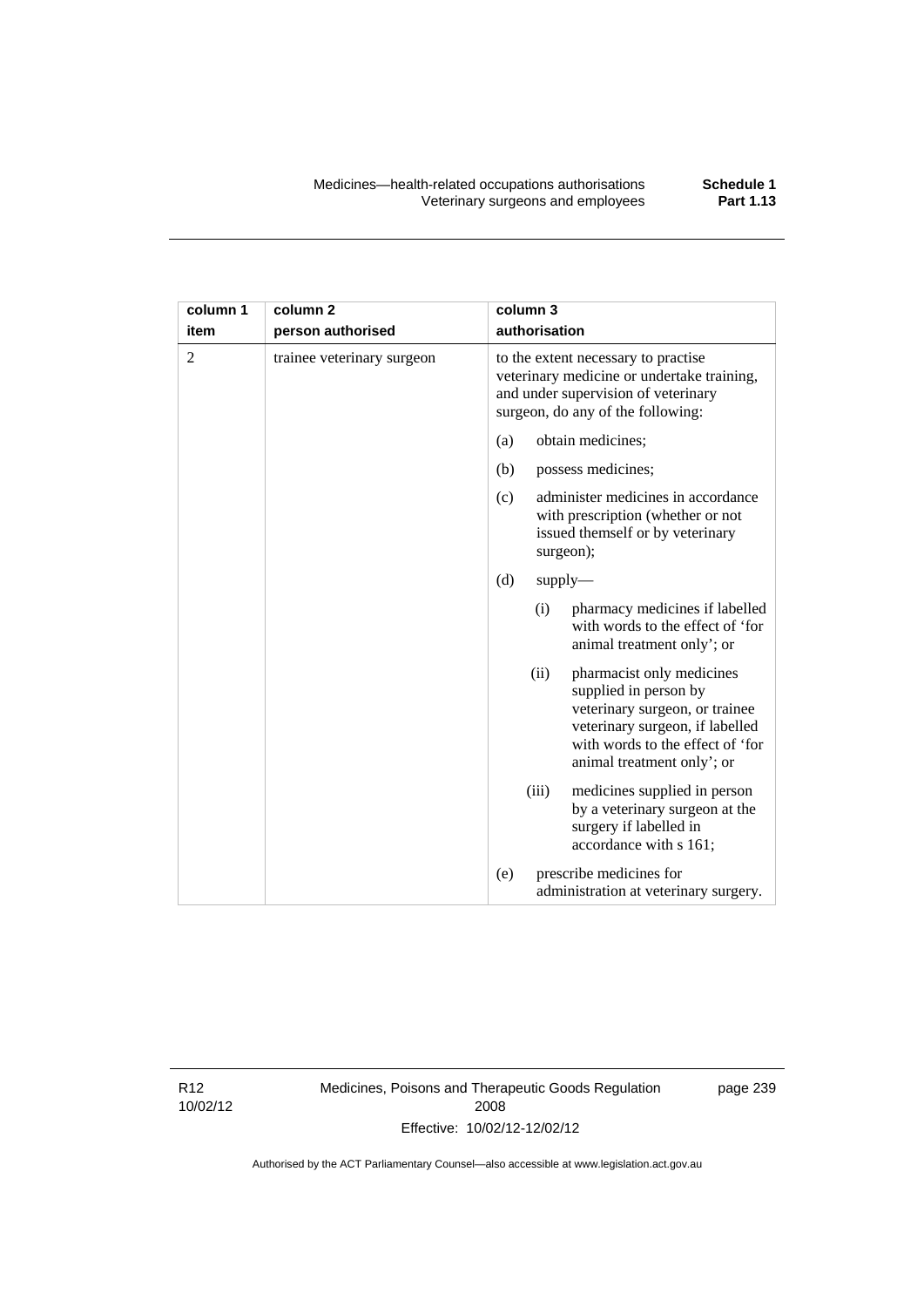### **Schedule 1** Medicines—health-related occupations authorisations<br>**Part 1.13** Veterinary surgeons and employees Veterinary surgeons and employees

| column 1 | column <sub>2</sub>                                                                            | column 3                                                                                                   |                                                                                                                                                                                 |  |
|----------|------------------------------------------------------------------------------------------------|------------------------------------------------------------------------------------------------------------|---------------------------------------------------------------------------------------------------------------------------------------------------------------------------------|--|
| item     | person authorised                                                                              |                                                                                                            | authorisation                                                                                                                                                                   |  |
| 3        | veterinary surgeon's employee<br>public employee assisting<br>veterinary surgeon who is public | within the scope of employment and under<br>supervision of veterinary surgeon, do any<br>of the following: |                                                                                                                                                                                 |  |
|          | employee                                                                                       | (a)                                                                                                        | obtain medicines from veterinary<br>surgeon authorised to possess them;                                                                                                         |  |
|          |                                                                                                | (b)                                                                                                        | possess medicines mentioned in<br>par(a);                                                                                                                                       |  |
|          |                                                                                                | (c)                                                                                                        | administer medicines mentioned in<br>par (a) in accordance with veterinary<br>surgeon's prescription;                                                                           |  |
|          |                                                                                                | (d)                                                                                                        | supply pharmacy medicines if<br>labelled with words to the effect of<br>'for animal treatment only';                                                                            |  |
|          |                                                                                                | (e)                                                                                                        | supply pharmacist only medicines<br>supplied in person by veterinary<br>surgeon, or trainee veterinary<br>surgeon, if supply is for purpose of<br>sale or delivery of medicine; |  |
|          |                                                                                                | (f)                                                                                                        | supply medicines supplied in person<br>by a veterinary surgeon at the place<br>of employment if labelled in<br>accordance with s 161.                                           |  |

page 240 Medicines, Poisons and Therapeutic Goods Regulation 2008 Effective: 10/02/12-12/02/12

R12 10/02/12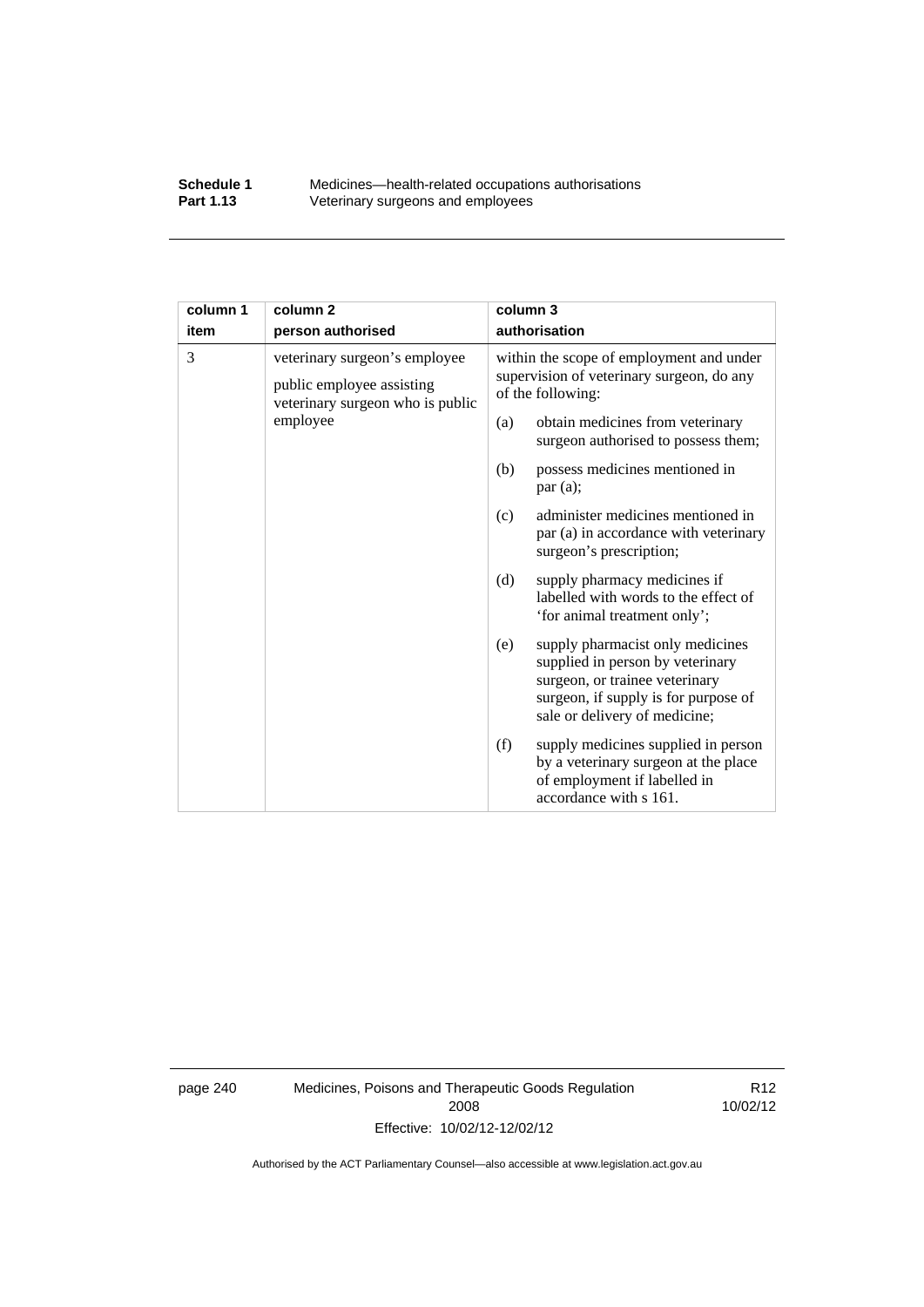# **Schedule 2 Optometry medicines**

(see sch 1)

| column 1<br>item | column 2<br>optometry medicines | column 3<br>prescribed purpose                          |
|------------------|---------------------------------|---------------------------------------------------------|
|                  | cycloplegic medicines           | paralysing accommodation of eye                         |
|                  | local anaesthetics              | tonometry<br>fitting contact lens                       |
|                  | miotic medicines                | instilling into eye after use of<br>mydriatic substance |
|                  | mydriatic medicines             | enlarging pupil                                         |

### **Table 2.2 Restricted optometry medicines**

| column 1<br>item | column 2<br>optometry medicines                                                      | column 3<br>condition to which medicines<br>relate                             |
|------------------|--------------------------------------------------------------------------------------|--------------------------------------------------------------------------------|
|                  | Chloramphenicol<br>Gramicidin<br>Framycetin<br>Neomycin<br>Polymyxin<br>Tetracycline | topical ocular antiinfective agents<br>(antibacterial, antiviral)              |
| $\overline{2}$   | Cromoglycate<br>Ketotifen<br>Levocabastine<br>Lodoxamide<br>Olopatadine              | topical ocular antiallergy agents<br>(antihistamine, mast cell<br>stabilisers) |

R12 10/02/12 Medicines, Poisons and Therapeutic Goods Regulation 2008 Effective: 10/02/12-12/02/12

page 241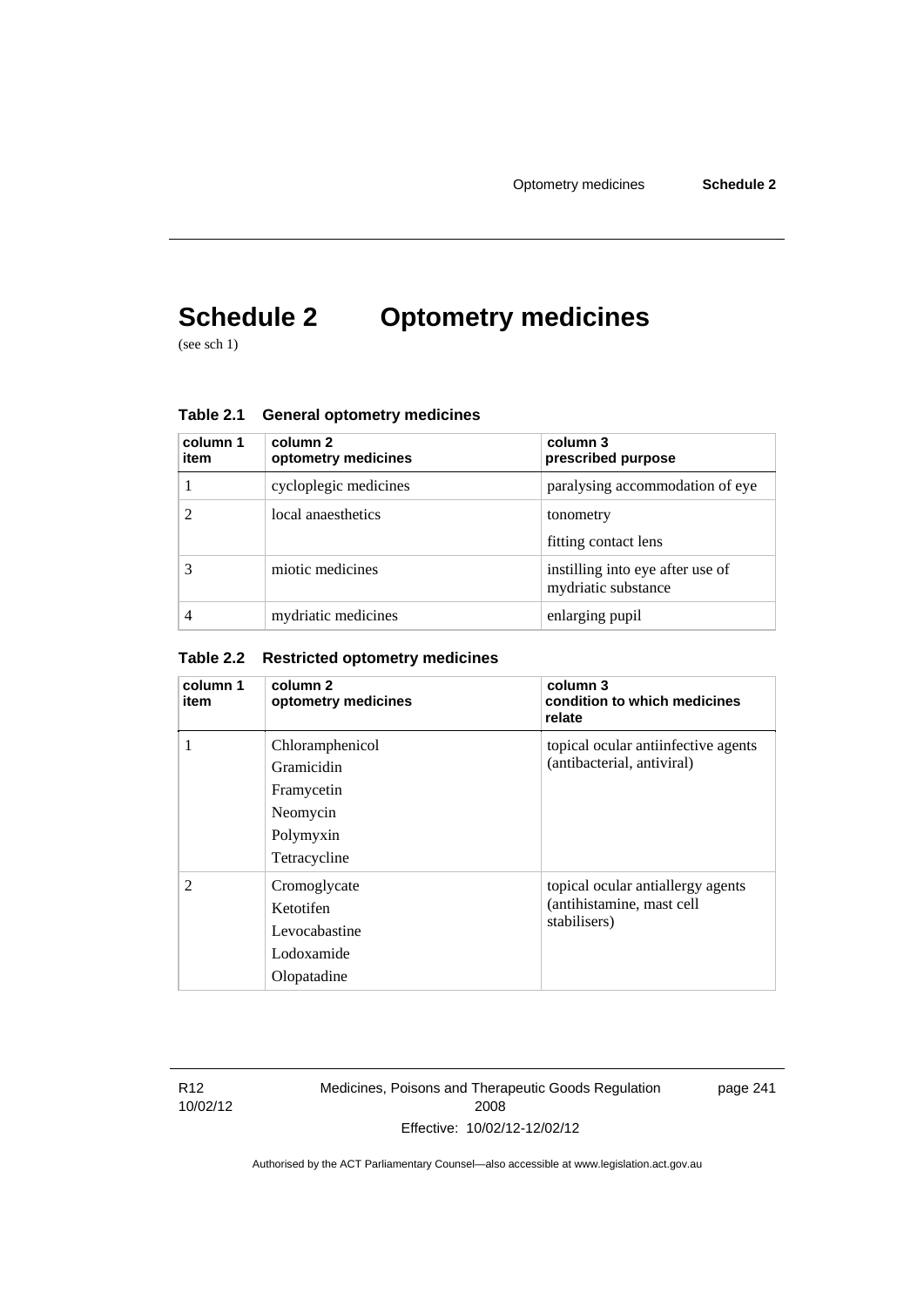### **Schedule 2** Optometry medicines

| column 1<br>item | column <sub>2</sub><br>optometry medicines                                                                                                                                                              | column 3<br>condition to which medicines<br>relate                                                                       |
|------------------|---------------------------------------------------------------------------------------------------------------------------------------------------------------------------------------------------------|--------------------------------------------------------------------------------------------------------------------------|
| 3                | Diclofenac<br>Flurbiprofen<br>Ketorolac                                                                                                                                                                 | topical ocular non-steroidal<br>antiinflammatory agents (NSAIDS)                                                         |
| $\overline{4}$   | Fluorometholone<br>Hydrocortisone                                                                                                                                                                       | topical ocular steroid preparations                                                                                      |
| 5                | Apraclonidine<br>Betaxolol<br>Bimatoprost<br><b>Brimonidine</b><br><b>Brinzolamide</b><br>Carbachol<br>Dipivefrine<br>Dorzolamide<br>Latanoprost<br>Levobunolol<br>Pilocarpine<br>Timolol<br>Travoprost | topical glaucoma preparations in<br>accordance with shared care model<br>endorsed by the Optometry Board<br>of Australia |
| 6                | Atropine<br>Cyclopentolate<br>Homatropine<br>Phenylephrine<br>Tropicamide                                                                                                                               | mydriatics and cycloplegics                                                                                              |
| $\overline{7}$   | Amethocaine<br>Oxybuprocaine<br>Proxymetacaine                                                                                                                                                          | topical local anaesthetics                                                                                               |

page 242 Medicines, Poisons and Therapeutic Goods Regulation 2008 Effective: 10/02/12-12/02/12

R12 10/02/12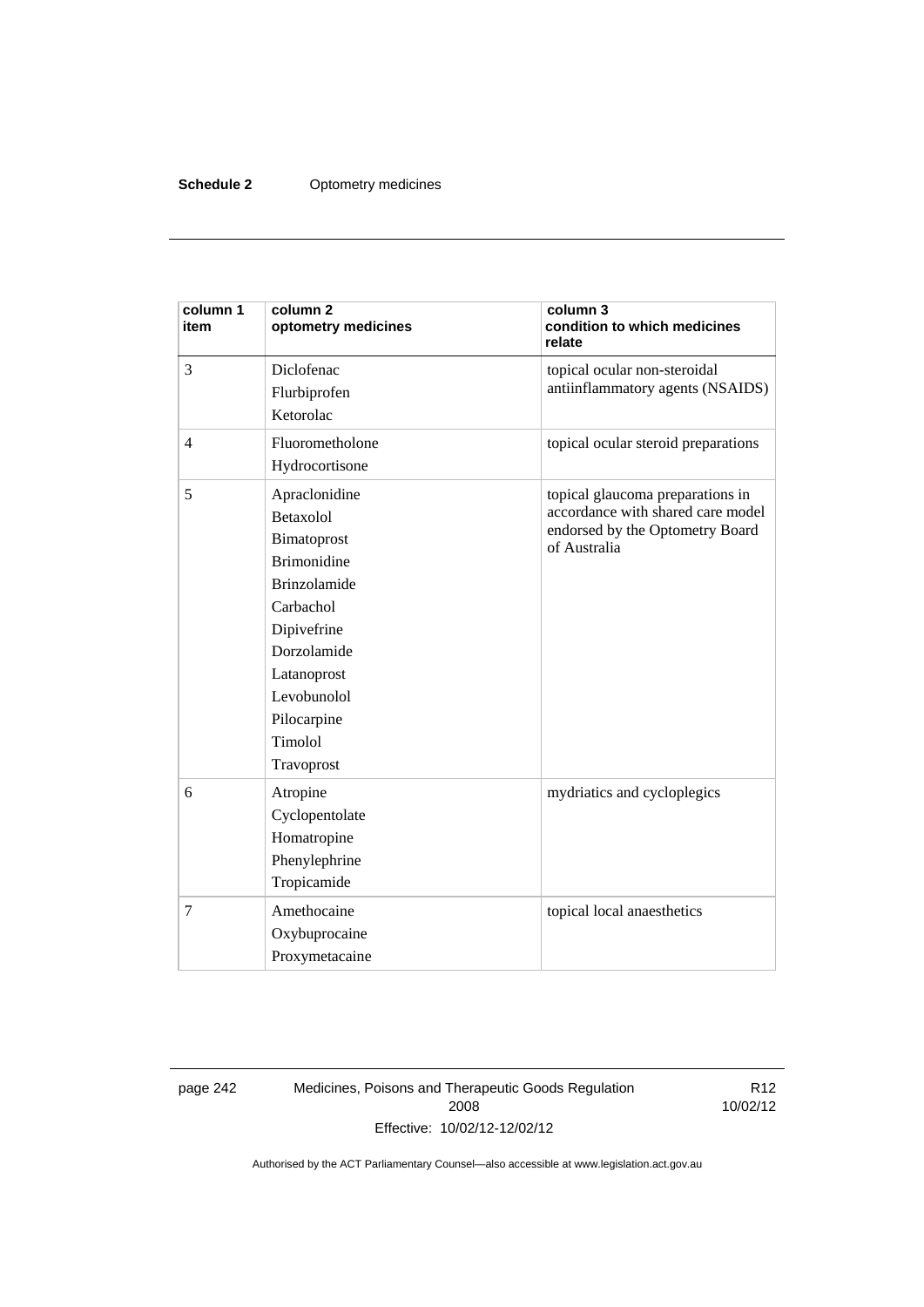# **Schedule 3 Designated appendix D medicines—standing approvals**

(see s 31, s 33, s 41, s 160, s 591, s 592 and s 593)

## **Part 3.1 Approval conditions**

## **3.1 Definitions—sch 3**

In this schedule:

*condition 1*, for a doctor prescribing or supplying a designated appendix D medicine to a woman of child-bearing age, means the doctor must ensure that the possibility of pregnancy by the woman has been excluded prior to commencement of treatment.

*condition 2*, for a doctor prescribing or supplying a designated appendix D medicine to a woman of child-bearing age, means the doctor must advise the woman to avoid becoming pregnant during, or for a period of 1 month after the completion of, treatment.

*condition 3*, for a doctor prescribing or supplying a designated appendix D medicine to a woman of child-bearing age, means the doctor must advise the woman to avoid becoming pregnant during, or for a period of 3 months after the completion of, treatment.

*condition 4*, for a doctor prescribing or supplying a designated appendix D medicine to a woman of child-bearing age, means the doctor must advise the woman to avoid becoming pregnant during, or for a period of 24 months after the completion of, treatment.

R12 10/02/12 page 243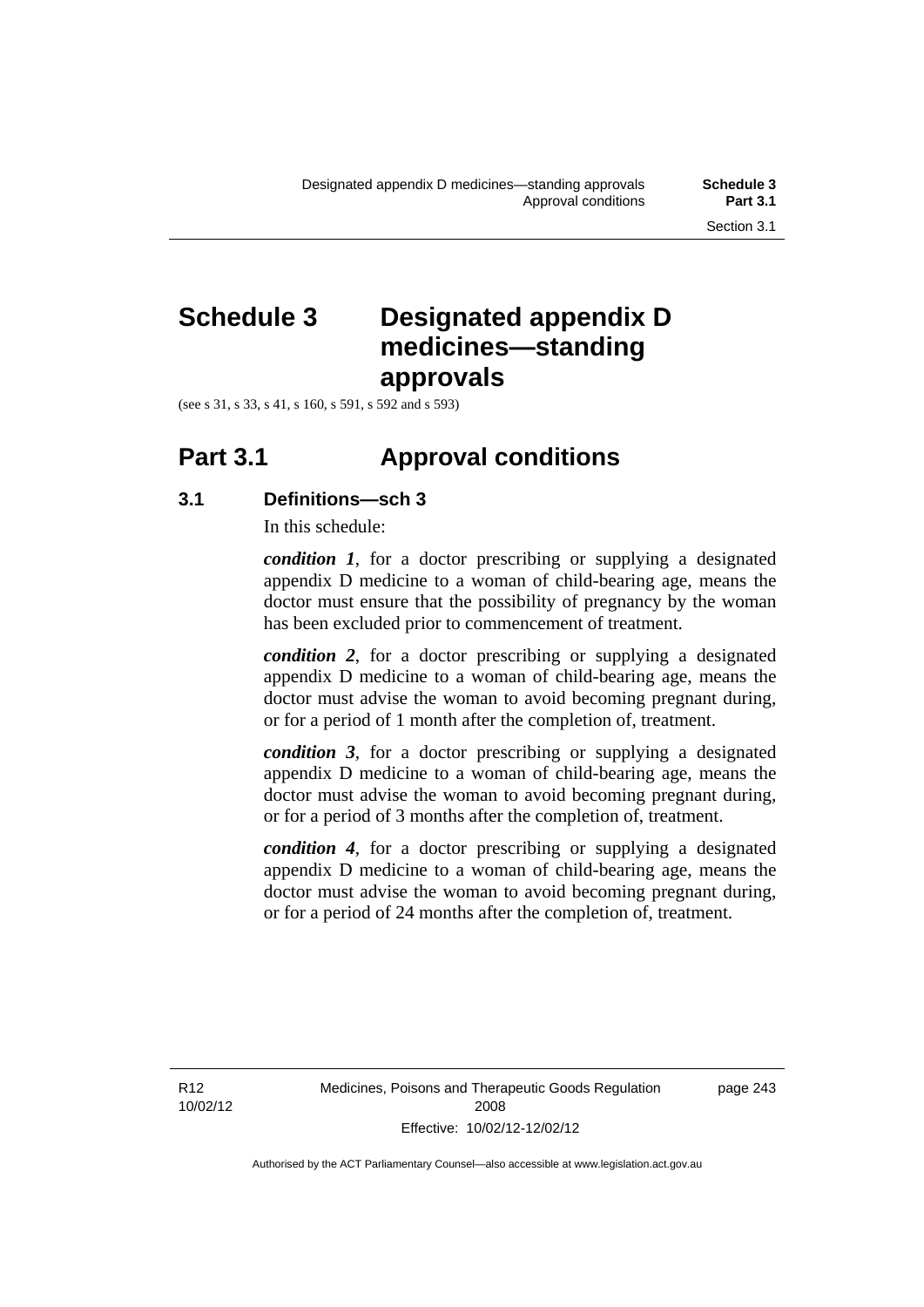### **Schedule 3 Designated appendix D medicines—standing approvals Part 3.2** Standing approvals for designated appendix D medicine Standing approvals for designated appendix D medicines

## **Part 3.2 Standing approvals for designated appendix D medicines**

| column 1                   | column 2                                | column 3                                                                               | column 4            |
|----------------------------|-----------------------------------------|----------------------------------------------------------------------------------------|---------------------|
| item                       | doctor                                  | medicine                                                                               | conditions (if any) |
| 1                          | specialist practising                   | acitretin for human use                                                                | conditions 1 and 4  |
|                            | in specialist area of<br>dermatology    | alefacept for human use                                                                |                     |
|                            |                                         | bexarotene for human use                                                               | conditions 1 and 2  |
|                            |                                         | etretinate for human use                                                               | conditions 1 and 4  |
|                            |                                         | isotretinoin for human oral use                                                        | conditions 1 and 2  |
|                            |                                         | thalidomide for human use                                                              | conditions 1 and 2  |
| 2<br>specialist practising |                                         | clomiphene for human use                                                               |                     |
|                            | in specialist area of<br>endocrinology, | cyclofenil for human use                                                               |                     |
| gynaecology or             | dinoprost for human use                 |                                                                                        |                     |
|                            | obstetrics                              | dinoprostone for human use                                                             |                     |
|                            |                                         | follitropin alpha (recombinant human<br>follicle-stimulating hormone) for<br>human use |                     |
|                            |                                         | follitropin beta (recombinant human<br>follicle-stimulating hormone) for<br>human use  |                     |
|                            |                                         | luteinising hormone for human use                                                      |                     |
|                            |                                         | urofollitropin (human<br>follicle-stimulating hormone) for<br>human use                |                     |

page 244 Medicines, Poisons and Therapeutic Goods Regulation 2008 Effective: 10/02/12-12/02/12

R12 10/02/12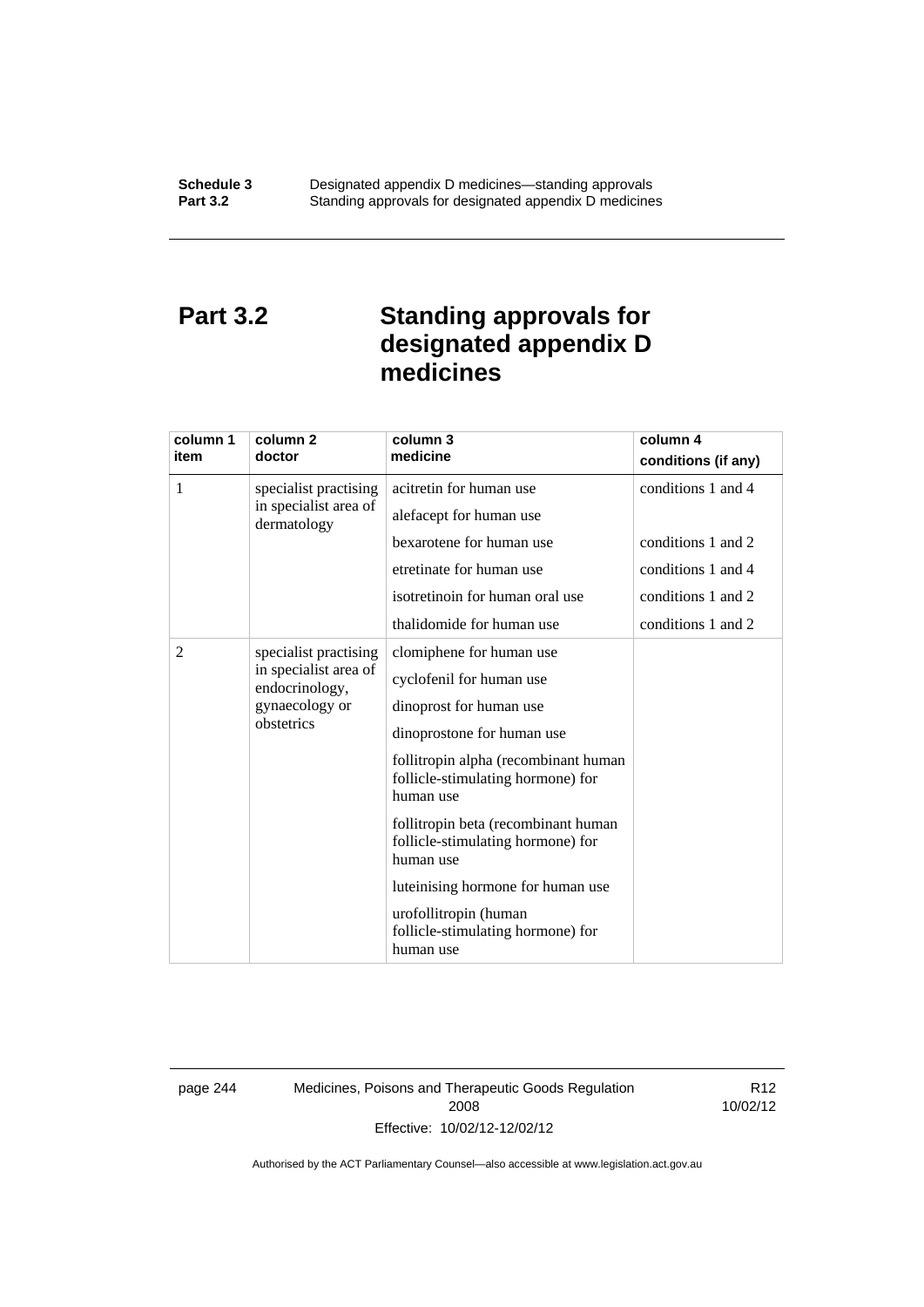Designated appendix D medicines—standing approvals **Schedule 3** Standing approvals for designated appendix D medicines

| column 1<br>item | column <sub>2</sub><br>doctor                                                                                                                                  | column 3<br>medicine            | column 4<br>conditions (if any) |
|------------------|----------------------------------------------------------------------------------------------------------------------------------------------------------------|---------------------------------|---------------------------------|
| 3                | specialist practising<br>in specialist area of<br>mental health                                                                                                | clozapine for human use         |                                 |
|                  | doctor employed by<br>Territory and<br>working under<br>supervision of chief<br>psychiatrist under<br><b>Mental Health</b><br>(Treatment and<br>Care) Act 1994 |                                 |                                 |
| 4                | specialist physician                                                                                                                                           | ambrisentan for human use       | conditions 1 and 3              |
|                  |                                                                                                                                                                | acitretin for human use         | conditions 1 and 4              |
|                  |                                                                                                                                                                | etretinate for human use        | conditions 1 and 4              |
|                  |                                                                                                                                                                | bexarotene for human use        | conditions 1 and 2              |
|                  |                                                                                                                                                                | bosentan for human use          | conditions 1 and 3              |
|                  |                                                                                                                                                                | isotretinoin for human oral use | conditions 1 and 2              |
|                  |                                                                                                                                                                | lenalidomide for human use      | conditions 1 and 2              |
|                  |                                                                                                                                                                | sitaxentan for human use        | conditions 1 and 3              |
|                  |                                                                                                                                                                | teriparatide for human use      |                                 |
|                  |                                                                                                                                                                | thalidomide for human use       | conditions 1 and 2              |
|                  |                                                                                                                                                                | tretinoin for human oral use    | conditions 1 and 2              |

*Note Specialist* includes a doctor training in a specialist area—see the dictionary.

R12 10/02/12 Medicines, Poisons and Therapeutic Goods Regulation 2008 Effective: 10/02/12-12/02/12

page 245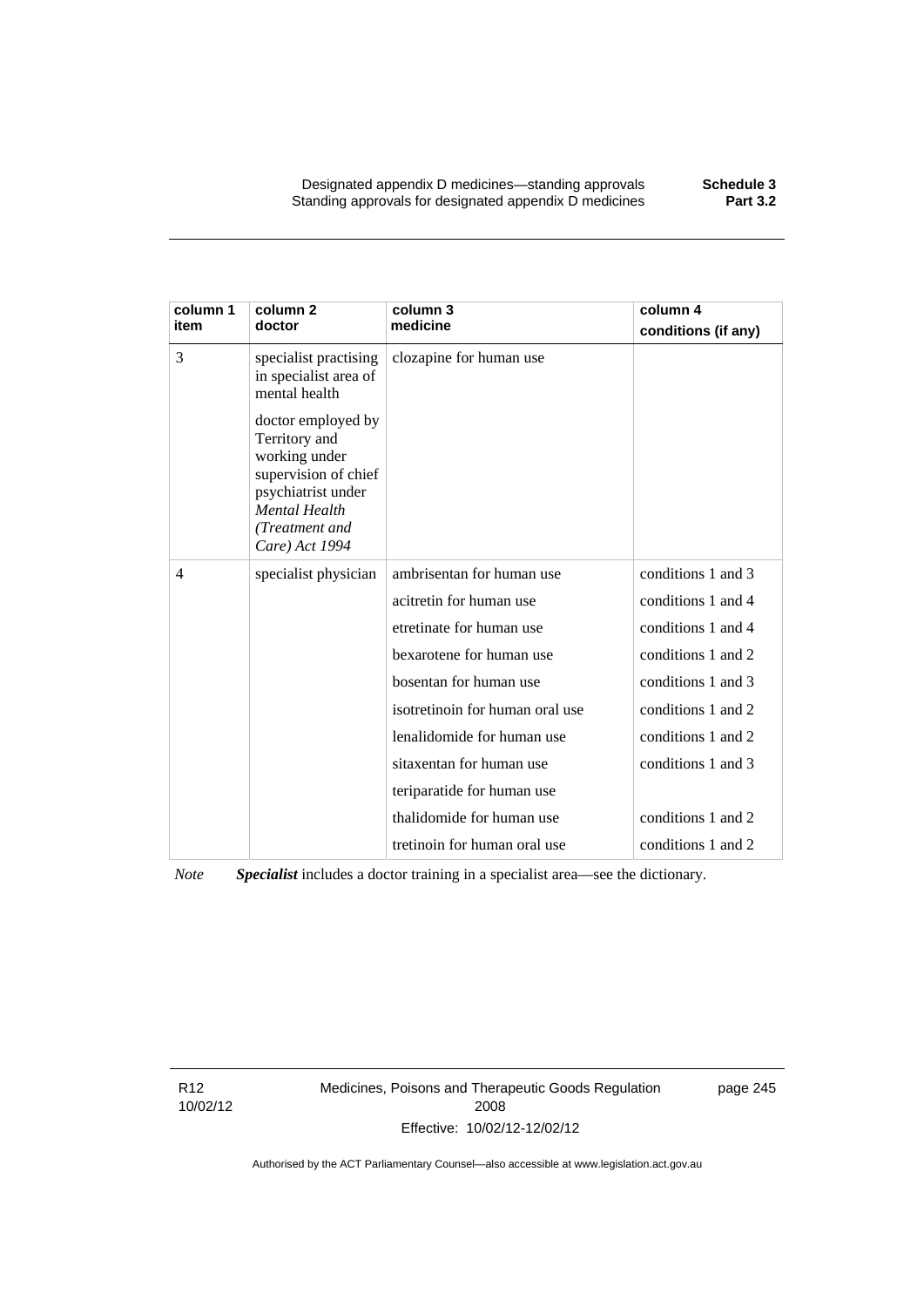## **Schedule 4 Dangerous poisons manufacturing etc authorisations**

(see s 690)

| column 1<br>item | column <sub>2</sub><br>people                                             | column 3<br>dangerous poison | column 4<br>prescribed purpose                                         |
|------------------|---------------------------------------------------------------------------|------------------------------|------------------------------------------------------------------------|
| $\mathbf{1}$     | manufacturers of glass                                                    | arsenic                      | manufacturing glass                                                    |
|                  | metallurgists                                                             |                              | manufacturing alloys                                                   |
| $\overline{2}$   | manufacturers of dyes or<br>pharmaceuticals                               | benzene                      | manufacturing dyes or<br>pharmaceuticals                               |
|                  | manufacturers of lacquers,<br>linoleum, protective cloths<br>or varnishes |                              | manufacturing lacquers,<br>linoleum, protective<br>cloths or varnishes |
| 3                | manufacturers of<br>chemicals or<br>pharmaceuticals                       | carbon tetrachloride         | manufacturing<br>chemicals or<br>pharmaceuticals                       |
|                  | manufacturers of lacquers,<br>paints or varnishes                         |                              | manufacturing lacquers,<br>paints or varnishes                         |
| $\overline{4}$   | managers of swimming<br>pools, other than domestic<br>swimming pools      | chlorine                     | purifying water in pools                                               |
|                  | manufacturers of<br>chemicals, plastics or<br>synthetic rubber            |                              | manufacturing<br>chemicals, plastics or<br>synthetic rubber            |
|                  | metallurgists                                                             |                              | cleaning metals                                                        |
|                  | people working at sewage<br>treatment centres                             |                              | treating sewage at<br>treatment centres                                |
|                  | people working at water<br>treatment centres                              |                              | purifying water at<br>treatment centres                                |
| 5                | electroplaters                                                            | cyanides                     | electroplating                                                         |

page 246 Medicines, Poisons and Therapeutic Goods Regulation 2008 Effective: 10/02/12-12/02/12

R12 10/02/12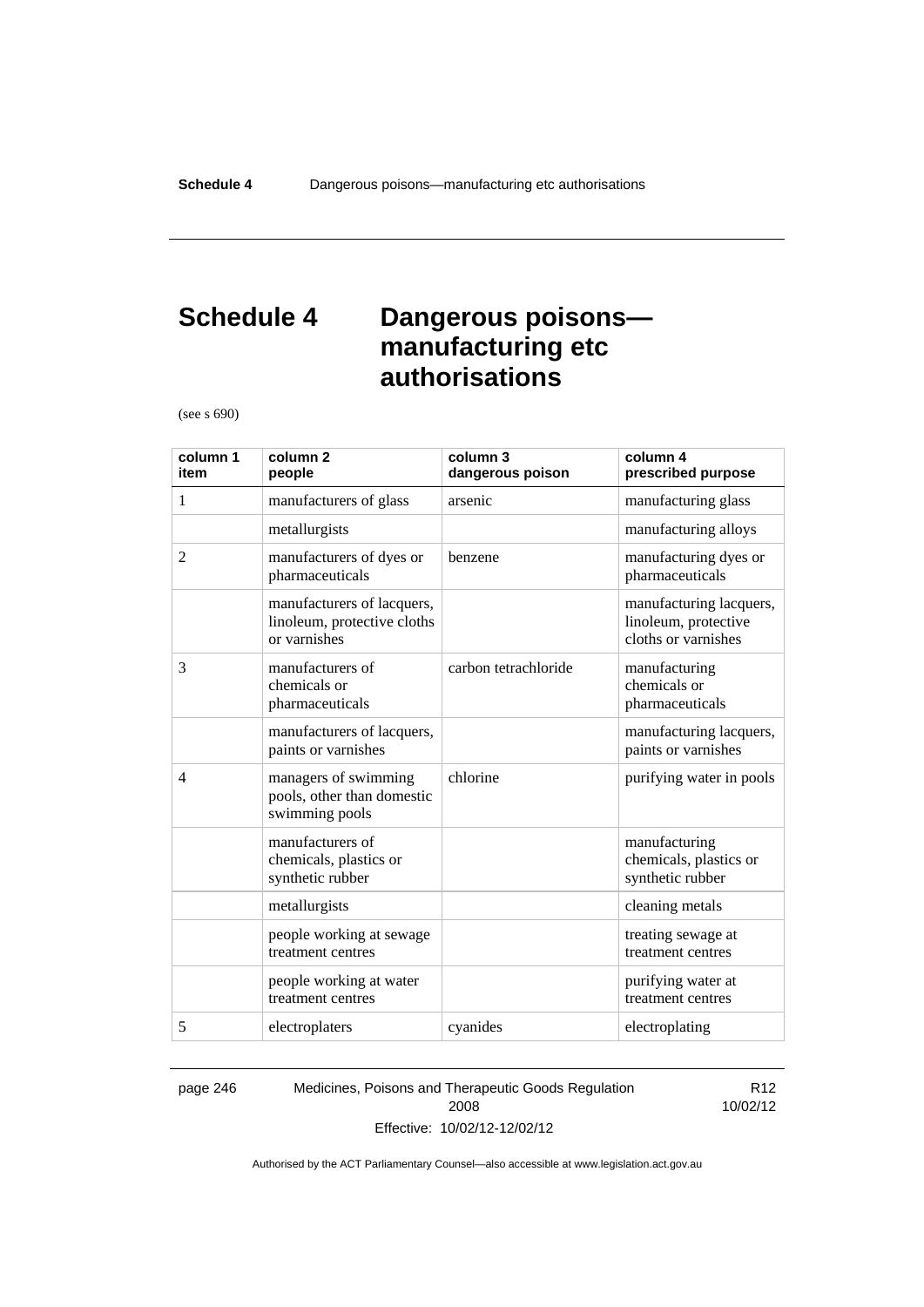| column 1<br>item | column <sub>2</sub><br>people                                   | column 3<br>dangerous poison                      | column 4<br>prescribed purpose                                  |
|------------------|-----------------------------------------------------------------|---------------------------------------------------|-----------------------------------------------------------------|
|                  | jewellers                                                       |                                                   | manufacturing gold<br>jewellery                                 |
|                  | miners                                                          |                                                   | extracting or processing<br>gold                                |
| 6                | manufacturers of lacquers,<br>paints or varnishes               | epichlorohydrin                                   | manufacturing lacquers,<br>paints or varnishes                  |
| 7                | manufacturers of<br>chemicals or detergents                     | ethylene oxide                                    | manufacturing<br>chemicals or detergents                        |
|                  | sterilising technologists                                       |                                                   | sterilising surgical<br>instruments                             |
| 8                | glass workers                                                   | hydrofluoric acid                                 | etching glass                                                   |
|                  | masons                                                          |                                                   | cleaning building<br>materials                                  |
|                  | metal workers                                                   |                                                   | cleaning or etching<br>metals                                   |
|                  | miners                                                          |                                                   | extracting or processing<br>gold                                |
|                  | potters                                                         |                                                   | cleaning ceramics                                               |
| 9                | manufacturers of lamps,<br>mirrors or scientific<br>instruments | mercury                                           | manufacturing of lamps,<br>mirrors or scientific<br>instruments |
|                  | manufacturers of mercury<br>salts or organic<br>compounds       |                                                   | manufacturing mercury<br>salts or organic<br>compounds          |
|                  | miners                                                          |                                                   | extracting metals from<br>ores                                  |
| 10               | manufacturers of plastics                                       | 4, 4'-methylenebis<br>[2-chloroaniline]<br>(MOCA) | manufacturing plastics                                          |

R12 10/02/12 Medicines, Poisons and Therapeutic Goods Regulation 2008 Effective: 10/02/12-12/02/12

page 247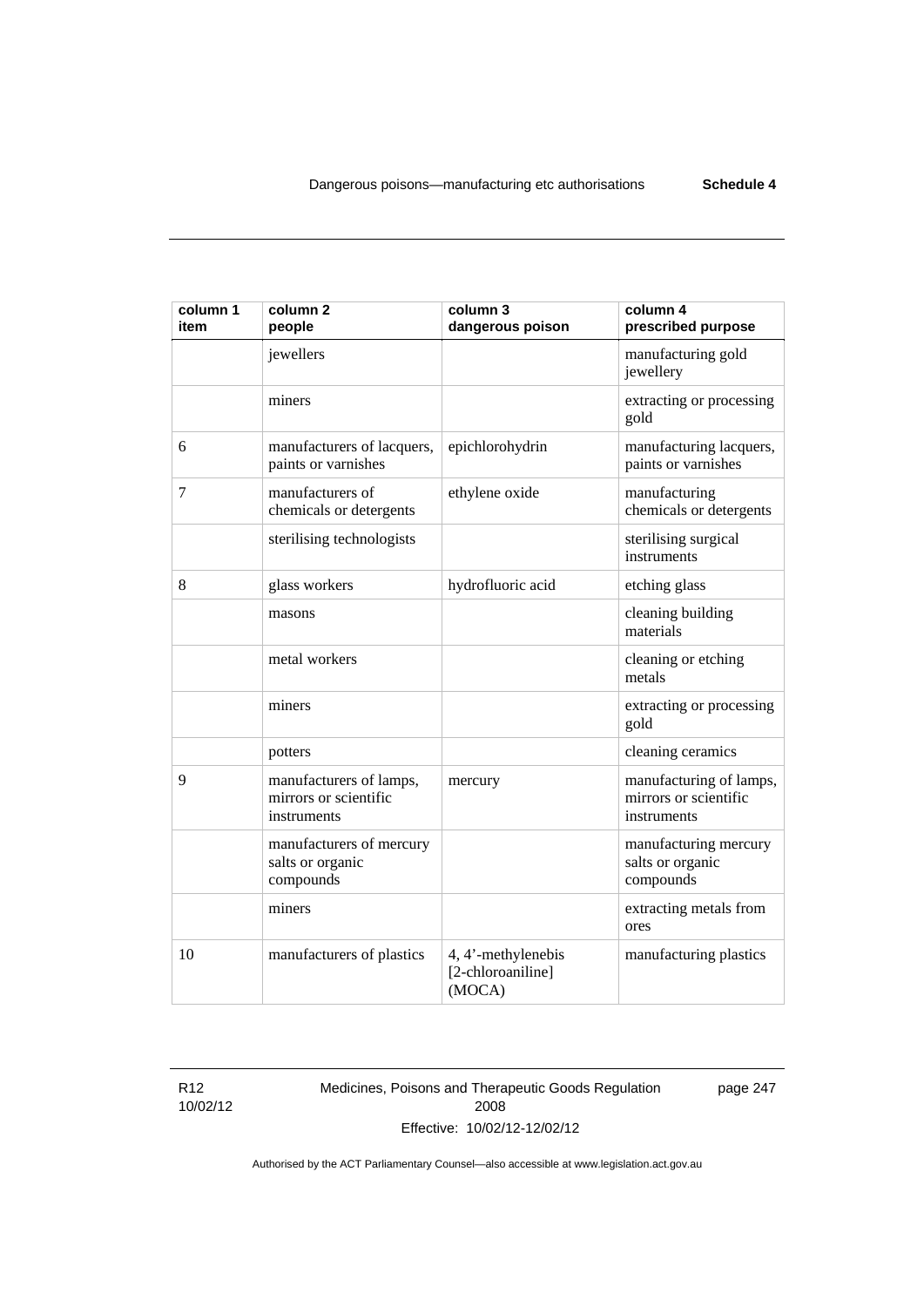### **Schedule 4** Dangerous poisons—manufacturing etc authorisations

| column 1<br>item | column <sub>2</sub><br>people                                                        | column 3<br>dangerous poison | column 4<br>prescribed purpose                                                    |
|------------------|--------------------------------------------------------------------------------------|------------------------------|-----------------------------------------------------------------------------------|
| 11               | manufacturers of<br>detergents, lubricants or<br>organic compounds                   | propylene oxide              | manufacturing<br>detergents, lubricants or<br>organic compounds                   |
| 12               | manufacturers of organic<br>compounds, paints, rust<br>removers or varnishes         | tetrachloroethane            | manufacturing organic<br>compounds, paints, rust<br>removers or varnishes         |
| 13               | manufacturers of dyes                                                                | ortho-tolidine               | manufacturing dyes                                                                |
| 14               | manufacturers of<br>disinfectants, household<br>cleaners or industrial<br>deodorants | trichloroisocyanuric acid    | manufacturing<br>disinfectants, household<br>cleaners or industrial<br>deodorants |

page 248 Medicines, Poisons and Therapeutic Goods Regulation 2008 Effective: 10/02/12-12/02/12

R12 10/02/12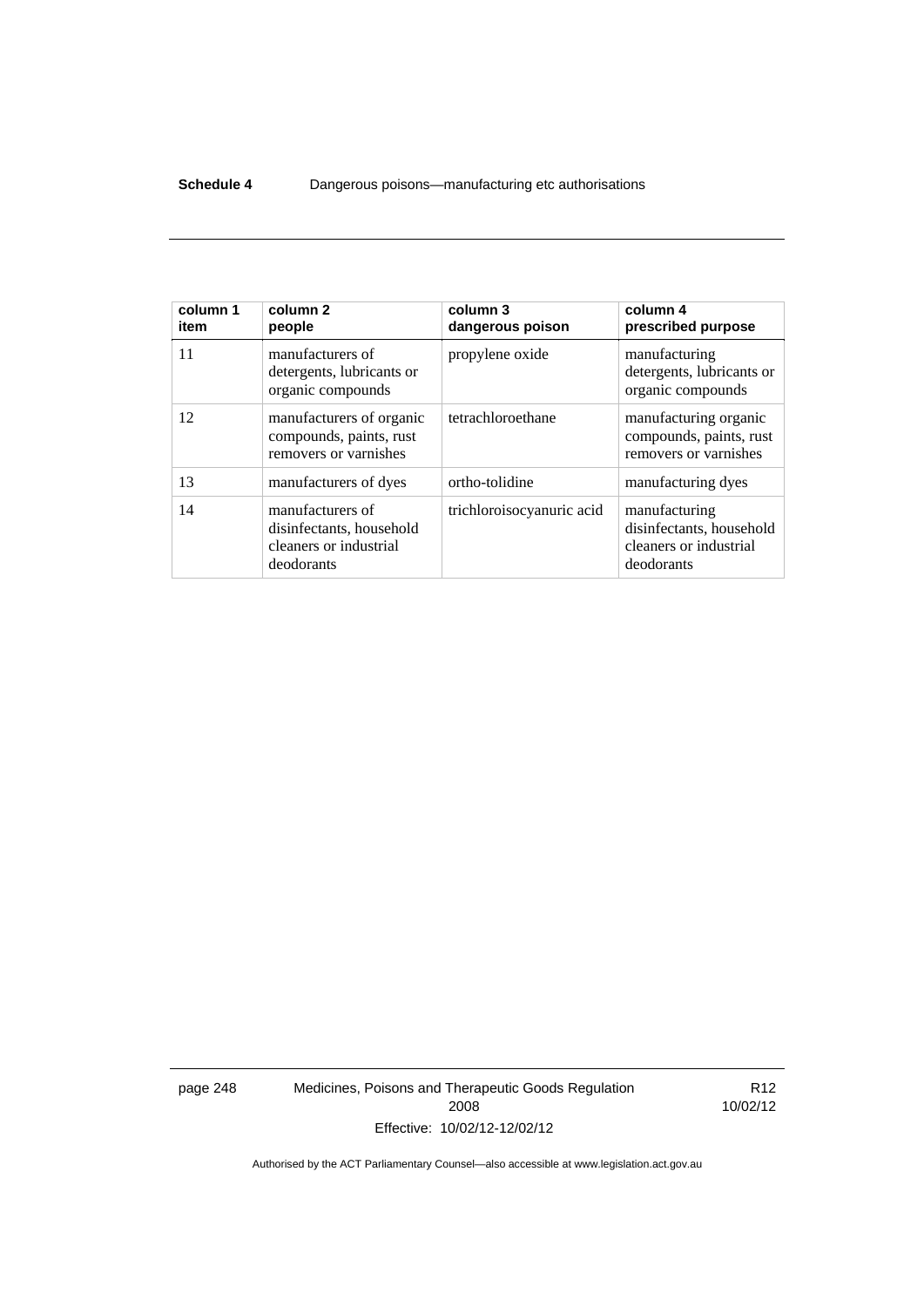## **Schedule 5 Requirements for storage receptacles**

(see s 531 and s 533)

## **Part 5.1 Medicines cabinets**

## **5.1 Medicines cabinets—general requirements**

A medicines cabinet must be constructed to prevent ready access to the cabinet's contents by cutting, sawing or unbolting.

## **5.2 Medicines cabinets—body requirements**

- (1) The body of a medicines cabinet must be constructed of a single layer of black mild steel plate at least 10mm thick and with continuous welding of all joints.
- (2) The body must have, for installation—
	- (a) 4 suitably sized holes in the cabinet's back plate; or
	- (b) 2 suitably sized holes in the back plate and 2 suitably sized holes in the cabinet's base.

## **5.3 Medicines cabinets—door requirements**

- (1) The door of a medicines cabinet must be constructed of black mild steel plate at least 10mm thick.
- (2) When the medicines cabinet door is closed, the door must—
	- (a) fit flush with the cabinet; and
	- (b) have a clearance around the door of not more than 1.5mm.
- (3) The door must be fitted with a fixed locking bar, welded to the inside face of the door near the hinge edge, that engages in a rebate in the cabinet when closed.
- (4) The hinges on the door must be—

R12 10/02/12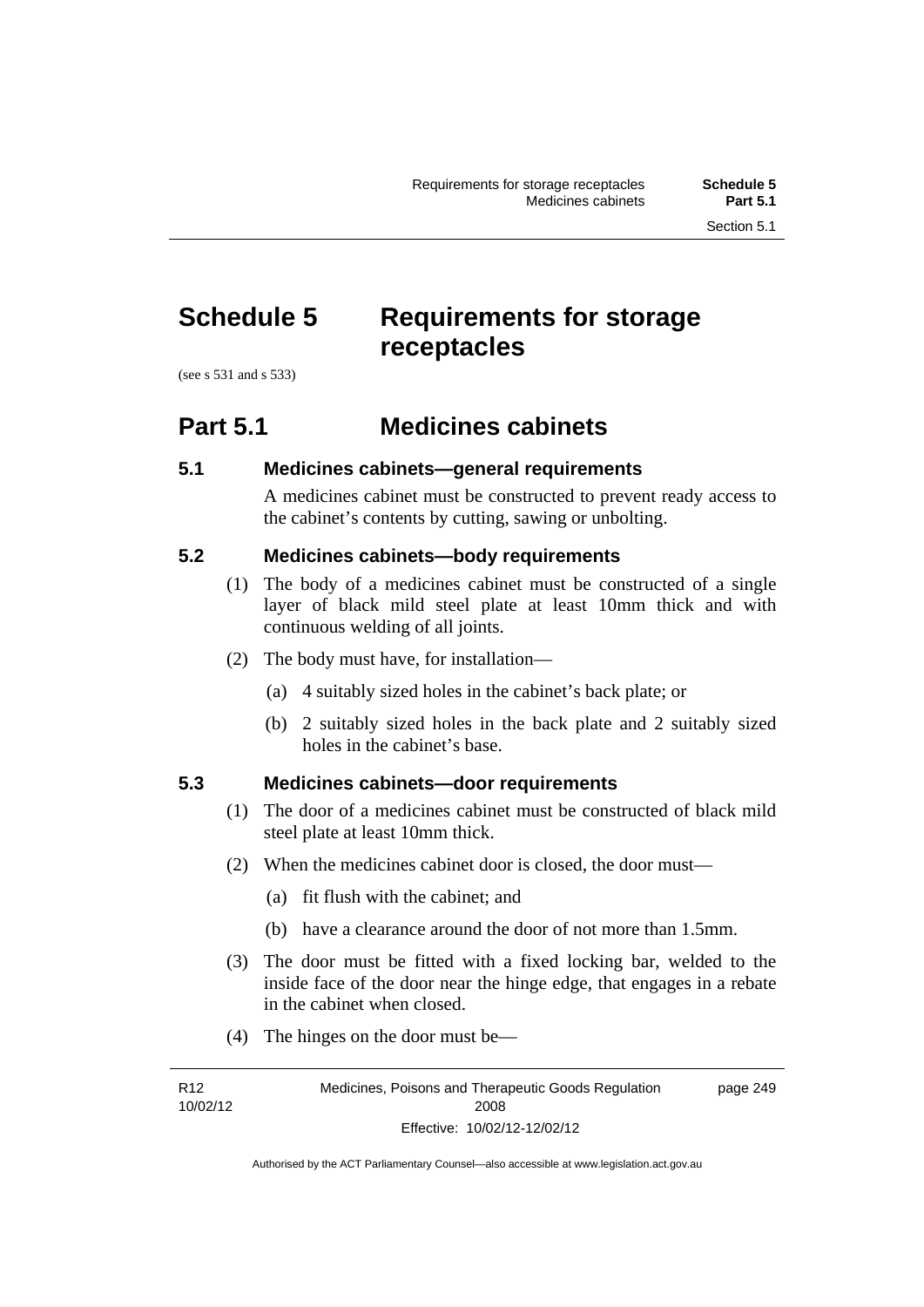- (a) constructed of heavy duty steel; and
- (b) continuous welded to the door and body of the cabinet.

## **5.4 Medicines cabinets—lock requirements**

- (1) A medicines cabinet lock must be—
	- (a) a 6-lever pick-proof lock; or
	- (b) a lock mechanism of a level of security equal to, or greater than, a 6-lever pick-proof lock.
- (2) The lock must be securely attached to the inside face of the door.

### **5.5 Medicines cabinets—mounting requirements**

- (1) A medicines cabinet must be—
	- (a) embedded in a floor of reinforced concrete of at least 10mpa compressive strength; or
	- (b) securely fixed to a wall or floor (or both) in accordance with this section.
- (2) If the wall and floor are brick or concrete, the medicines cabinet must be fixed to the wall or floor (or both) by at least 4 expanding bolts.
- (3) If the wall is timber, but the floor is brick or concrete, the medicines cabinet must be fixed—
	- (a) to the floor by at least 4 expanding bolts; and
	- (b) to the wall by at least 2 coach screws into the studs as close to the top of the wall face as is possible.
- (4) If the wall and floor are timber, the medicines cabinet must be fixed to the timber frame of the wall or floor in a way that will ensure that the cabinet cannot be removed from the floor or wall within 30 minutes.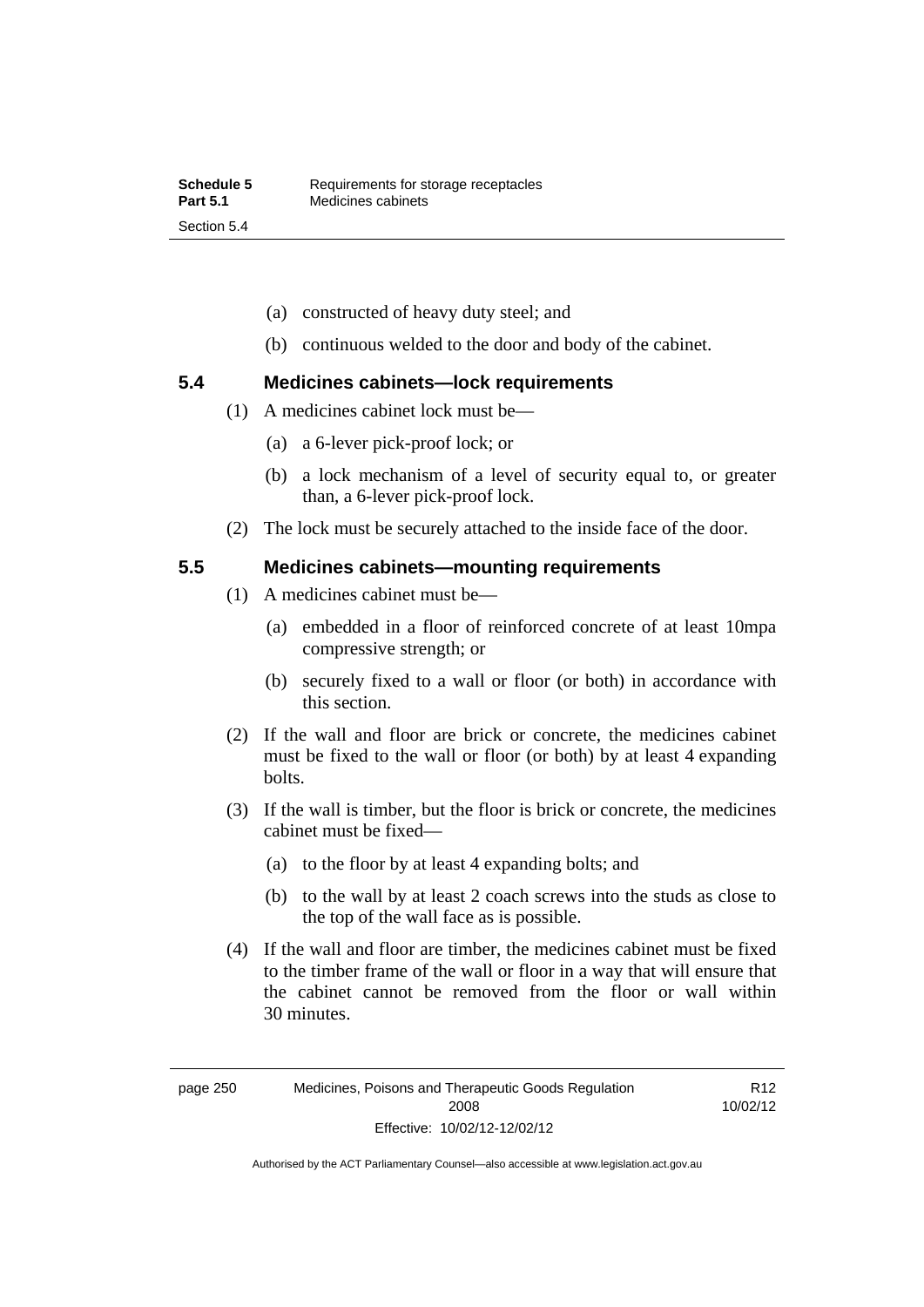(5) The bolts and coach screws must be at least 10mm in diameter.

## **Part 5.2 Safes, strong rooms and vaults**

## **5.6 Requirements for safes**

- (1) A safe must be constructed to prevent ready access to the safe's contents by cutting, sawing or unbolting.
- (2) When locked, a safe must reasonably be expected to resist attempts to gain entry by tools, torch or explosives for at least 30 minutes.
- $(3)$  A safe—
	- (a) may be freestanding if it weighs more than 350kg; or
	- (b) must be securely attached to, or embedded in, a concrete floor or a concrete or brick wall in a way that will ensure that the cabinet cannot be removed from the floor or wall within 30 minutes.

## **5.7 Requirements for strong rooms**

- (1) The walls, floor and ceiling of a strong room must be brick or concrete.
- (2) The strong room must be fitted with a door.
- (3) When locked, the strong room must reasonably be expected to resist attempts to gain entry by tools, torch or explosives for at least 1 hour.

## **5.8 Requirements for vaults**

- (1) The walls, floor and ceiling of a vault must be reinforced concrete.
- (2) The vault must be fitted with a door.
- (3) When locked, the vault must reasonably be expected to resist attempts to gain entry by tools, torch or explosives for at least 1 hour.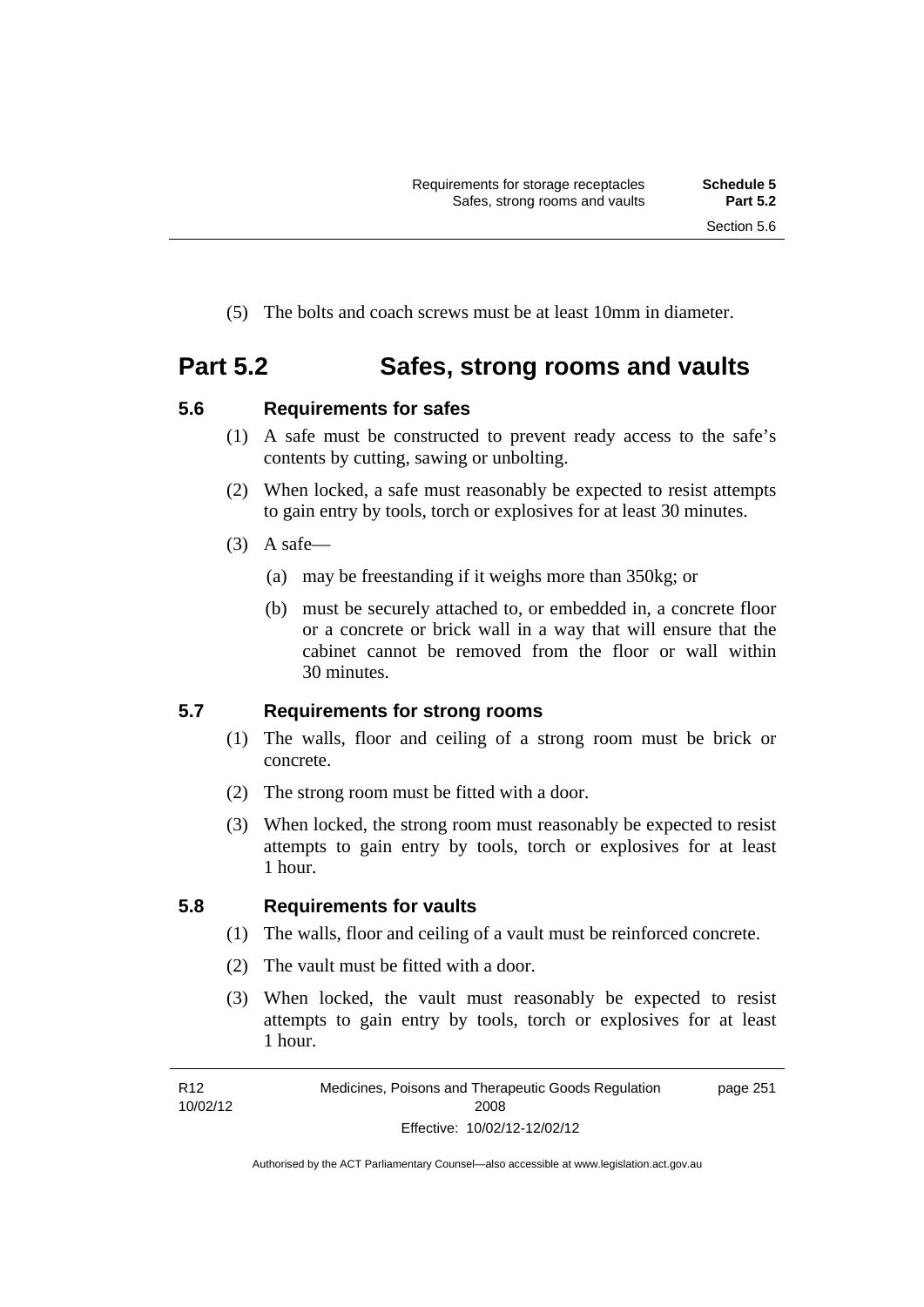# **Dictionary**

(see s 3)

- *Note 1* The Legislation Act contains definitions and other provisions relevant to this regulation.
- *Note 2* For example, the Legislation Act, dict, pt 1, defines the following terms:
	- child
	- correctional centre
	- doctor
	- enrolled nurse
	- home address
	- nurse
	- nurse practitioner
	- optometrist
	- public employee
	- reviewable decision notice.
- *Note 3* Terms used in this regulation have the same meaning that they have in the *Medicines, Poisons and Therapeutic Goods Act 2008* (see Legislation Act, s 148). For example, the following terms are defined in the *Medicines, Poisons and Therapeutic Goods Act 2008*, dictionary:
	- controlled medicine (see s 11)
	- dangerous poison (see s 12)
	- deals, with a regulated substance (see s 19)
	- deals, with a regulated therapeutic good (see s 21)
	- health practitioner
	- hospital
	- institution
	- medicines and poisons standard (see s 15)
	- prescription only medicine (see s 11)
	- prohibited substance (see s 13)
	- purchase order
	- regulated substance (see s 10)

page 252 Medicines, Poisons and Therapeutic Goods Regulation 2008 Effective: 10/02/12-12/02/12

R12 10/02/12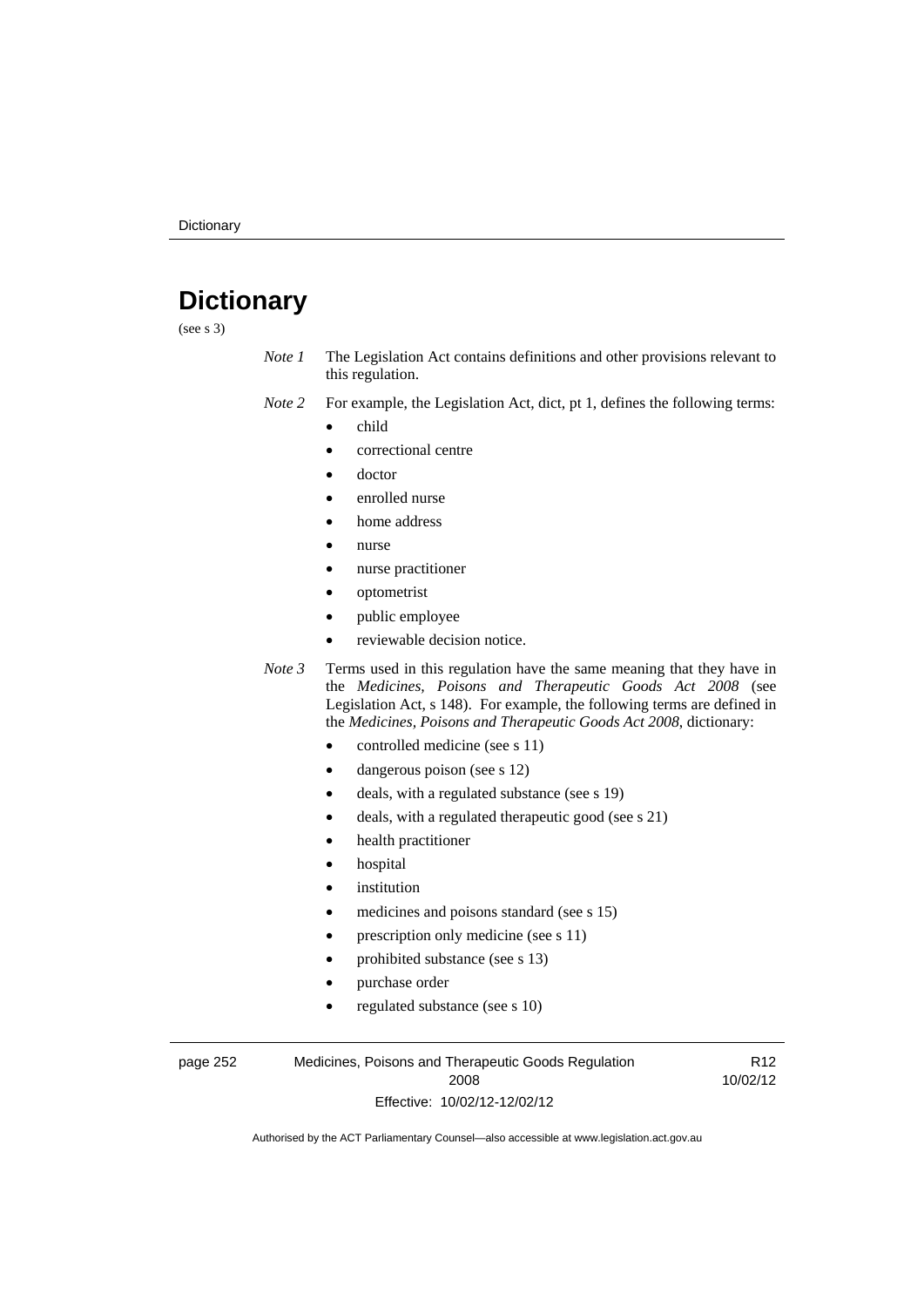#### **Dictionary**

- residential aged care facility
- signs
- supply (see s 24)
- supply authority (see s 23)
- ward
- written.

*appendix D medicines approval*—see section 590.

## *approved analyst* means—

- (a) an analyst appointed under the *Public Health Act 1997*, section 15 who is authorised under that Act to exercise a function under the Act; or
- (b) an analyst appointed or authorised under another territory law or a law of the Commonwealth, a State or another Territory.

*Australian code of good wholesaling practice for therapeutic goods for human use* means the *Australian Code of Good Wholesaling Practice for Therapeutic Goods for Human Use*  prepared by the National Coordinating Committee on Therapeutic Goods, as in force from time to time.

*Note* The code is accessible at www.tga.gov.au.

*authorised midwife*—see the *National Health Act 1953* (Cwlth), section 84 (1), definition of *authorised midwife***.**

*bioequivalent*—a form of a substance is the *bioequivalent* of another form of the substance if the forms are physiologically equivalent in their clinical effect.

*CHO* means chief health officer.

*community pharmacy* means a pharmacy at a place other than an institution.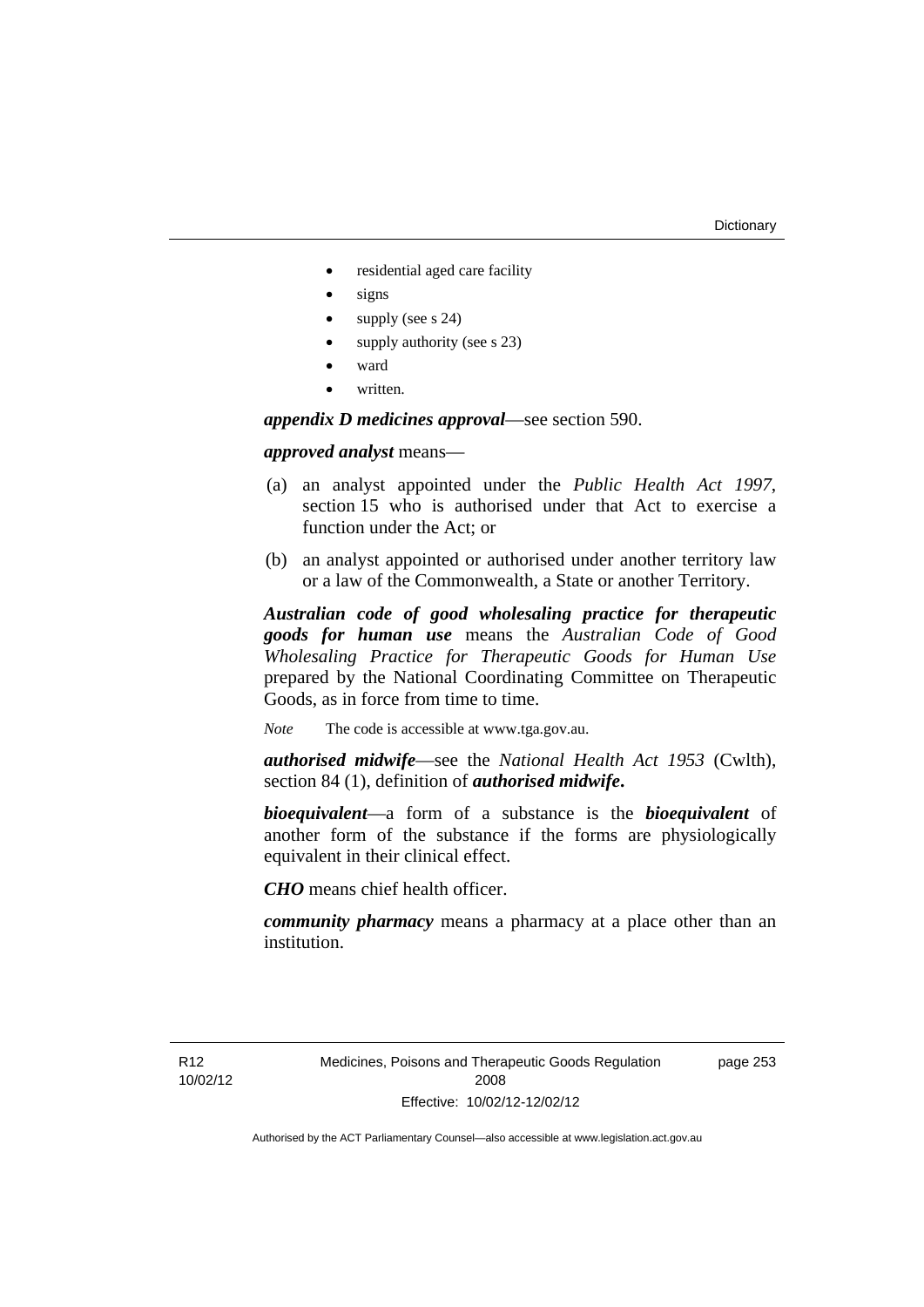*complying purchase order* means—

- (a) for a medicine—a purchase order that complies with section 62; or
- (b) for a dangerous poison—a purchase order that complies with section 721; or
- (c) for an appendix C substance or prohibited substance—see section 772.

*condition 1*, for a doctor prescribing or supplying a designated appendix D medicine to a woman of child-bearing age, for schedule 3 (Designated appendix D medicines—standing approvals)—see schedule 3, section 3.1.

*condition 2*, for a doctor prescribing or supplying a designated appendix D medicine to a woman of child-bearing age, for schedule 3—see schedule 3, section 3.1.

*condition 3*, for a doctor prescribing or supplying a designated appendix D medicine to a woman of child-bearing age, for schedule 3—see schedule 3, section 3.1.

*condition 4*, for a doctor prescribing or supplying a designated appendix D medicine to a woman of child-bearing age, for schedule 3—see schedule 3, section 3.1.

*controlled medicines approval*—see section 550.

*controlled medicines register* means a register for controlled medicines.

*controlled medicines research and education program licence* see section 600.

*custodian*, of an animal, means—

- (a) an adult who has lawful custody of the animal; or
- (b) if the animal is owned by a child or a person with a guardian a parent or guardian of the child or person.

| page 254 | Medicines, Poisons and Therapeutic Goods Regulation | R <sub>12</sub> |
|----------|-----------------------------------------------------|-----------------|
|          | 2008                                                | 10/02/12        |
|          | Effective: 10/02/12-12/02/12                        |                 |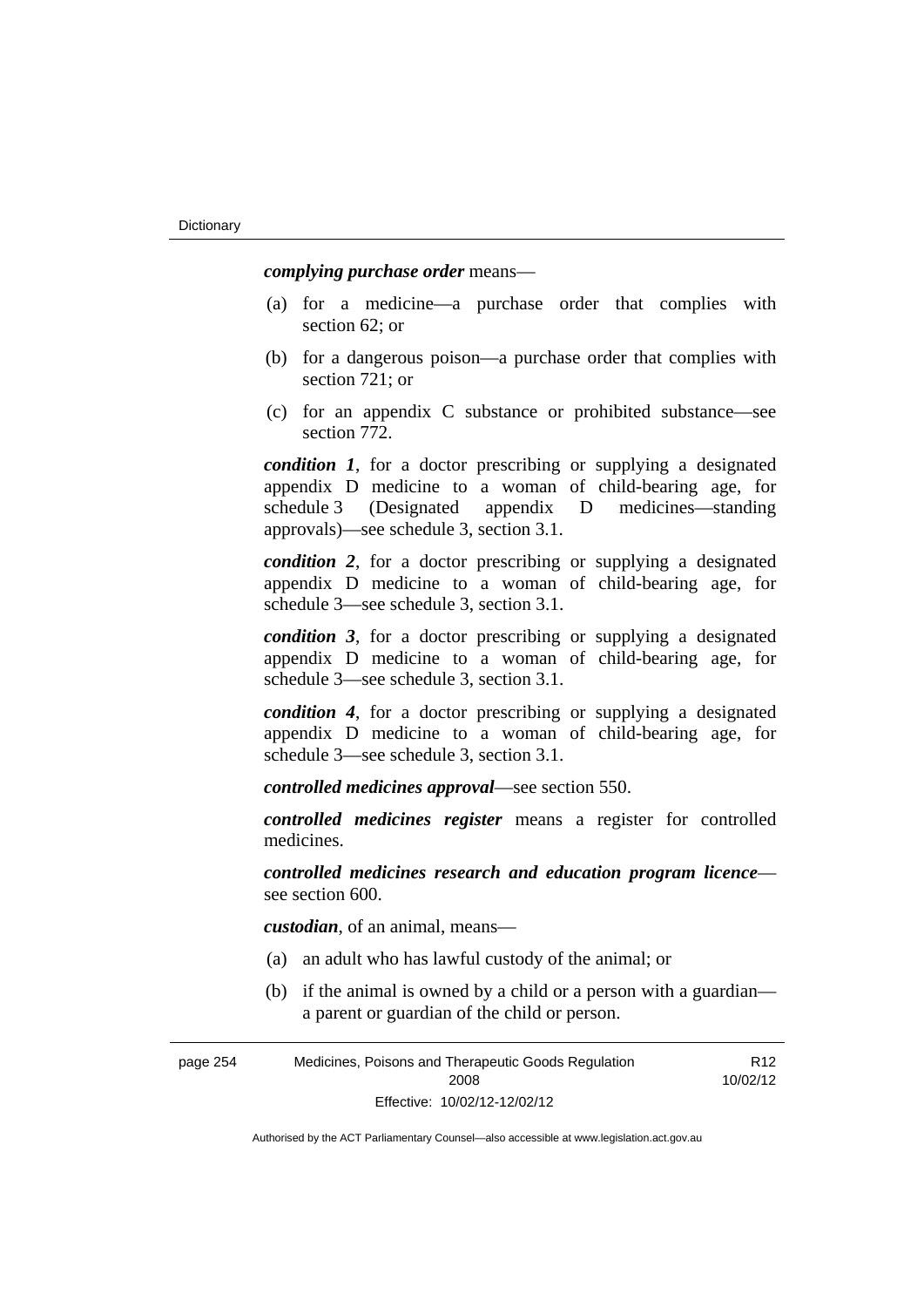*CYP authorised person*—see the *Children and Young People Act 2008*, dictionary, definition of *authorised person*.

*CYP detention place* means a detention place under the *Children and Young People Act 2008*.

*dangerous poisons manufacturers licence*—see section 700.

*dangerous poisons register* means a register for dangerous poisons.

*dangerous poisons research and education program licence*—see section 700.

*dangerous poisons suppliers licence*—see section 700.

*day hospital* means a facility where a person is admitted for surgical or medical treatment and discharged on the same day.

*dentist* does not include a trainee dentist.

*Note* See the definition of *trainee*.

*designated appendix D medicine* means a medicine listed in schedule 3, (Designated appendix D medicines—standing approvals), part 3.2, column 3.

*Note* The medicines are included in the medicines and poisons standard, appendix D.

*designated prescriber*, for part 13.1 (Controlled medicines approvals)—see section 551.

*designated prescription only medicine*, for part 4.3 (Authorisation to supply without prescription in emergencies)—see section 250.

*detainee*—see the *Corrections Management Act 2007*, section 6.

*disability care* means care that is provided to a person with a disability in a residential facility in which the person is also provided with accommodation that includes—

 (a) appropriate staff to meet the nursing and personal care needs of the person; and

Medicines, Poisons and Therapeutic Goods Regulation 2008 Effective: 10/02/12-12/02/12 page 255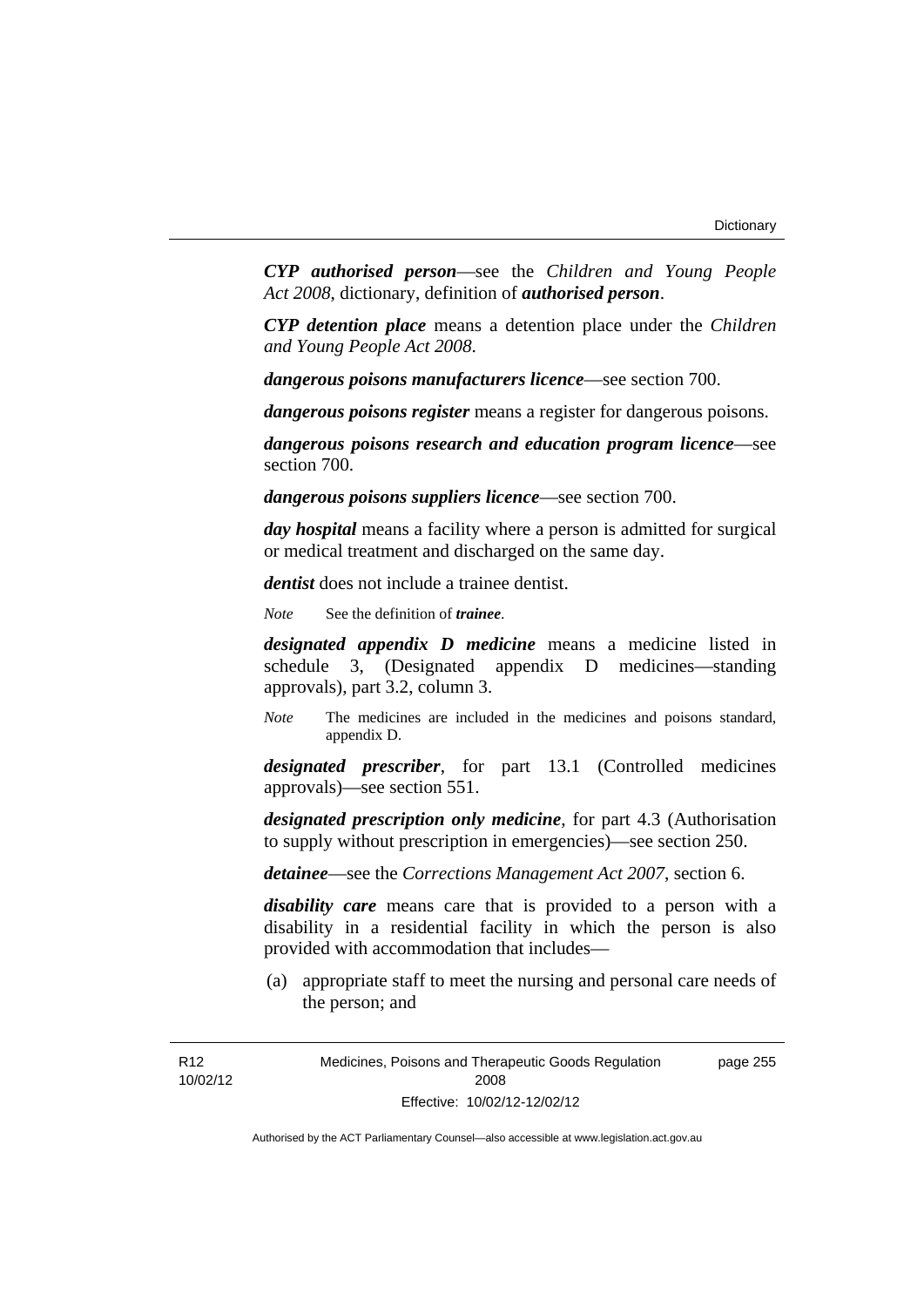- (b) meals and cleaning services; and
- (c) furnishings, furniture and equipment for the provision of the care and accommodation.

*doctor* does not include an intern doctor.

*Note* See the definition of *intern*.

*eligible midwife*—see the *National Health Act 1953* (Cwlth), section 84AAE**.**

*endorsement*, for division 13.1.4 (Endorsements to treat drug-dependency)—see section 580.

*environmental authorisation* means—

- (a) an environmental authorisation under the *Environment Protection Act 1997*; or
- (b) an authorisation (however described) under a Commonwealth or State law that corresponds to the environmental authorisation mentioned in paragraph (a).

*first-aid kit* includes a portable bag or container of medicines and other medical supplies kept by a person for health care or emergency treatment.

*first-aid kit licence*—see section 600.

*health profession* means—

- (a) a health profession under the *Health Practitioner Regulation National Law (ACT)*, section 5 (Definitions); and
- (b) includes a health profession under the *Health Professionals Act 2004*, dictionary.

*health professional* means a person who is registered under the *Health Professionals Act 2004*.

| page 256 |  |
|----------|--|
|----------|--|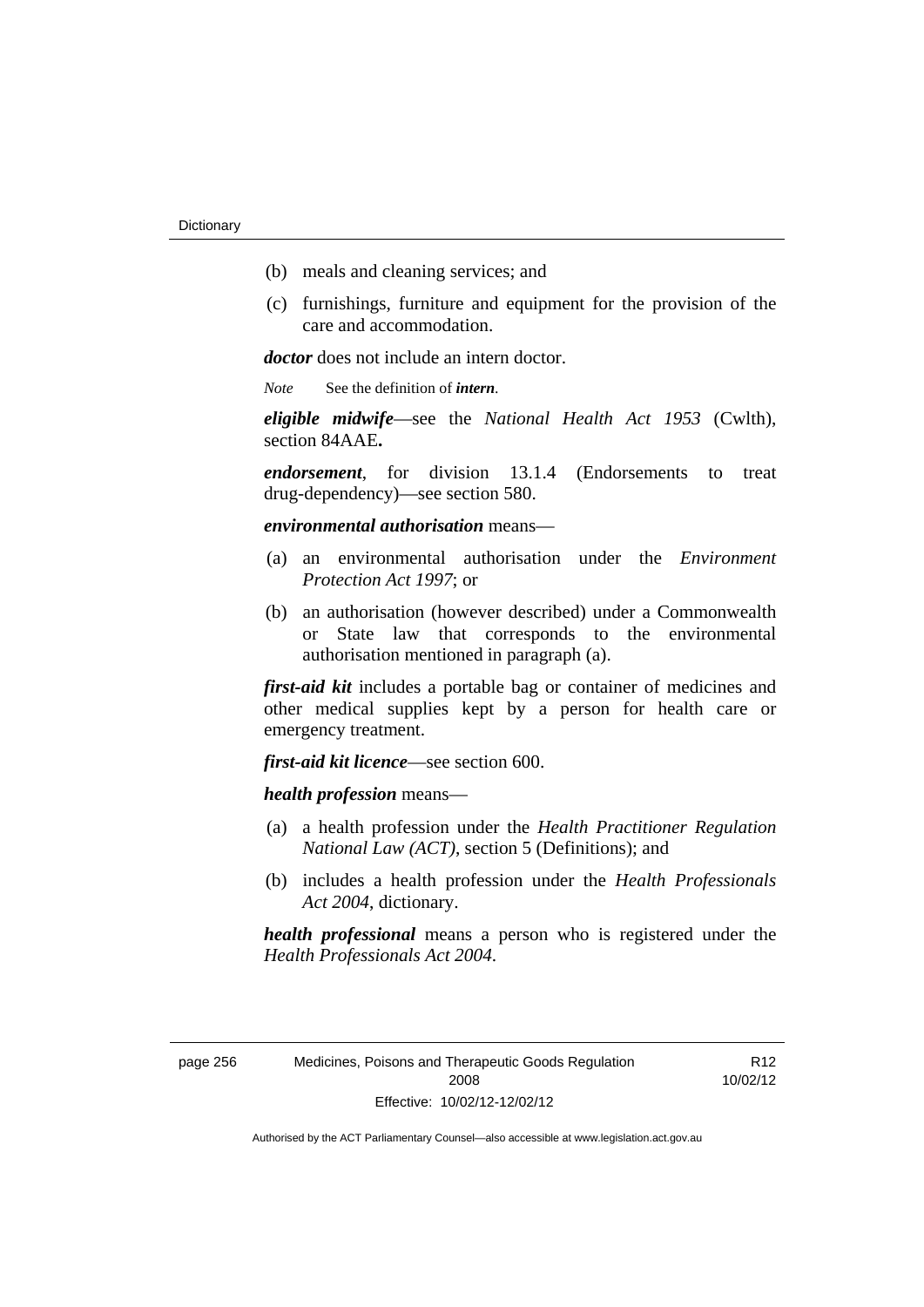*in-patient*, at an institution, includes—

- (a) a patient being treated at an emergency department of the institution; and
- (b) for a correctional centre—a detainee; and
- (c) for a CYP detention place—a young detainee.
- *Note* A correctional centre and a CYP detention place is an institution (see s 652).

*intern*, in relation to a doctor or pharmacist, means—

- (a) for a doctor—a person holding limited or provisional registration to practise in the medical profession under the *Health Practitioner Regulation National Law (ACT)*, for the purpose of undertaking a period of supervised practice that the person has started; and
- (b) for a pharmacist—a person holding limited or provisional registration to practise in the pharmacy profession under the *Health Practitioner Regulation National Law (ACT)*, for the purpose of undertaking a period of supervised practice or course of training, or both, to allow the person to be registered to practice without supervision.

*key*, for chapter 11 (Storage of medicines)—see section 511.

*manufacturer's pack* means a primary pack for a medicine that is supplied by a manufacturer.

*Note* See the definition of *primary pack*.

*medical records* includes—

- (a) for a person at an institution—the person's clinical records and a medication chart for the person at the institution; and
- (b) for a person who is not at an institution and is being treated by a prescriber—any record the prescriber keeps about the person.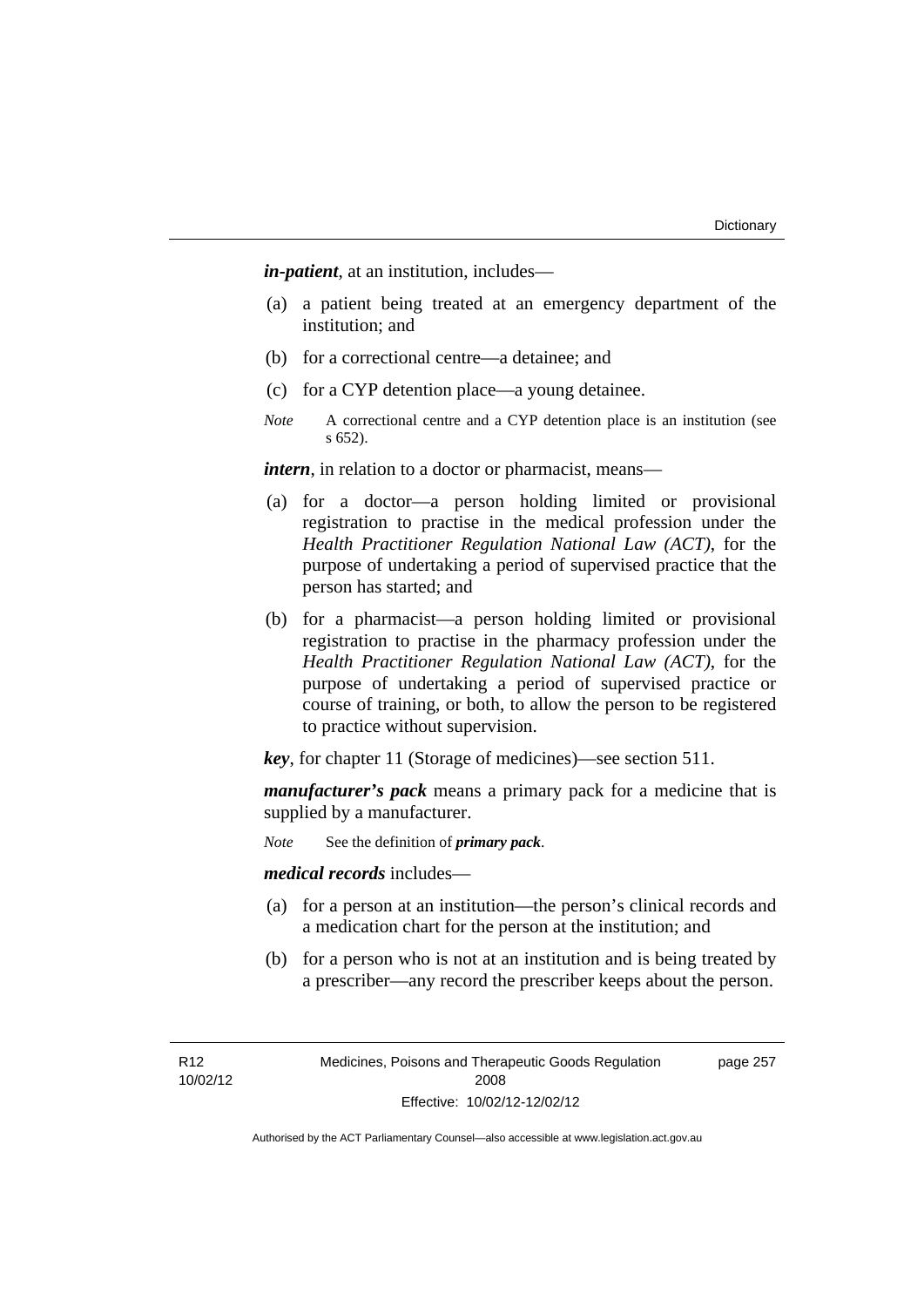*medicines Australia code of conduct* means the *Medicines Australia Code of Conduct*, authorised by the Australian Competition and Consumer Commission, as in force from time to time.

*Note* The code is accessible at www.medicinesaustralia.com.au.

*medicines wholesalers licence*—see section 600.

*nurse practitioner*, for chapter 11 and chapter 12, does not include a person holding limited or provisional registration to practise as a nurse practitioner.

*opioid dependency treatment guidelines* means the guidelines approved under section 630 (Guidelines for treatment of opioid dependency).

*opioid dependency treatment licence*—see section 600.

*optical device*, for chapter 22 (Therapeutic goods)—see section 800.

*personal custody*, of a key by a person, for part 11.4 (Additional storage requirements for controlled medicines)—see section 530.

*pharmaceutical benefits scheme* means the scheme for the supply of pharmaceutical benefits established under the *National Health Act 1953* (Cwlth), part 7.

*pharmacist* does not include an intern pharmacist.

*Note* See the definition of *intern*.

*pharmacy medicines rural communities licence*—see section 600.

*prescribed person*, for chapter 11 (Storage of medicines)—see section 510.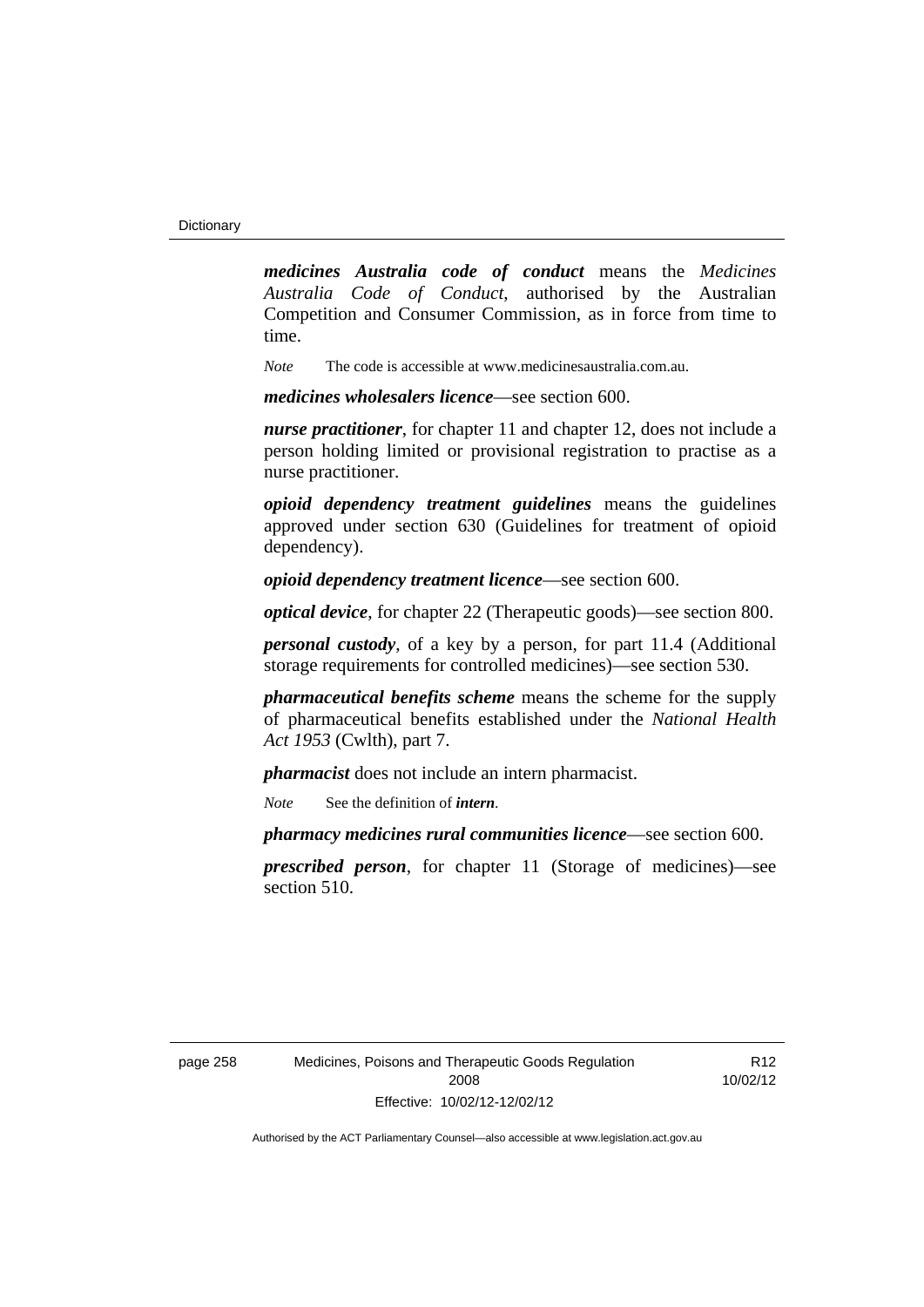*prescriber*, in relation to a medicine, means a person in relation to whom prescribing the medicine is included in schedule 1, column 3 in relation to the person.

*prescription*, in relation to an optical device, for chapter 22 (Therapeutic Goods)—see section 800.

*Note Prescription*, in relation to a medicine—see the Act, dictionary.

*primary pack* means the pack in which a regulated substance and its immediate container or immediate wrapper or measure pack are presented for sale or supply.

*Note* This is the same as the definition in the medicines and poisons standard, par 1 (l), and is included because of its relationship to the meaning of *manufacturer's pack*. Other terms defined in the standard have the same meaning in this regulation, see the Act, s 16 (1).

*prohibited substance*, for chapter 21 (Prohibited and appendix C substances)—see section 760.

*prohibited substances register* means a register for prohibited substances.

*prohibited substances research and education program licence* see section 761.

*pseudoephedrine record*—see section 171 (c).

*recognised research institution*—see the Act, section 20 (5).

*relevant expiry date*, for a medicine, means—

- (a) if the medicine is from 1 batch—the expiry date for the batch; or
- (b) if the medicine is from more than 1 batch—the expiry date that is closest to the date of dispensing.

## *relevant law*—

 (a) for chapter 16 (Low and moderate harm poisons)—see section 660; and

Medicines, Poisons and Therapeutic Goods Regulation 2008 Effective: 10/02/12-12/02/12 page 259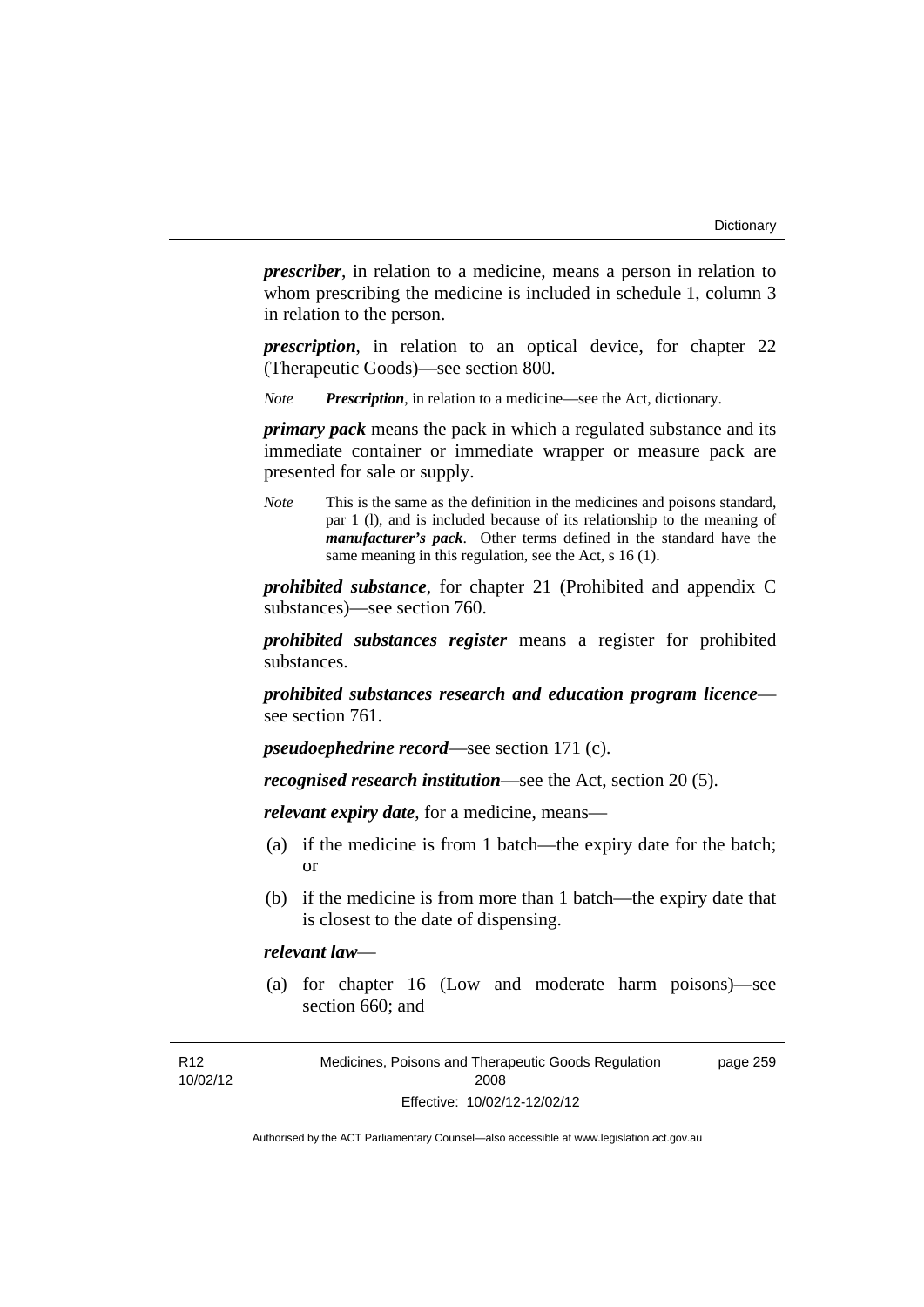(b) for part 19.3 (Packaging and labelling of dangerous poisons) see section 730.

*requisition* includes issue a requisition.

*reviewable decision*, for chapter 23 (Notification and review of decisions)—see section 850.

*retail sale*, for division 4.2.7 (Selling pseudoephedrine by retail) see section 170.

*schedule 1*—a reference to *schedule 1* includes a reference to a provision of the schedule.

*scientifically qualified person* means—

- (a) a dentist, doctor, pharmacist, or veterinary surgeon; or
- (b) a person who has been awarded a doctorate for scientific studies by the person.
- *Note Dentist*, *doctor*, *pharmacist* and *veterinary surgeon* does not include an intern or trainee (see defs of these terms).

*scope of employment* includes scope of engagement as a contractor.

*specialist* means—

- (a) a person holding specialist registration to practise in the medical profession under the *Health Practitioner Regulation National Law (ACT)*; or
- (b) a person holding limited or provisional registration to practise in the medical profession under the *Health Practitioner Regulation National Law (ACT)*, for the purpose of undertaking a period of supervised practice under the supervision of a person mentioned in paragraph (a), the successful completion of which means that the person is eligible for specialist registration under that Law.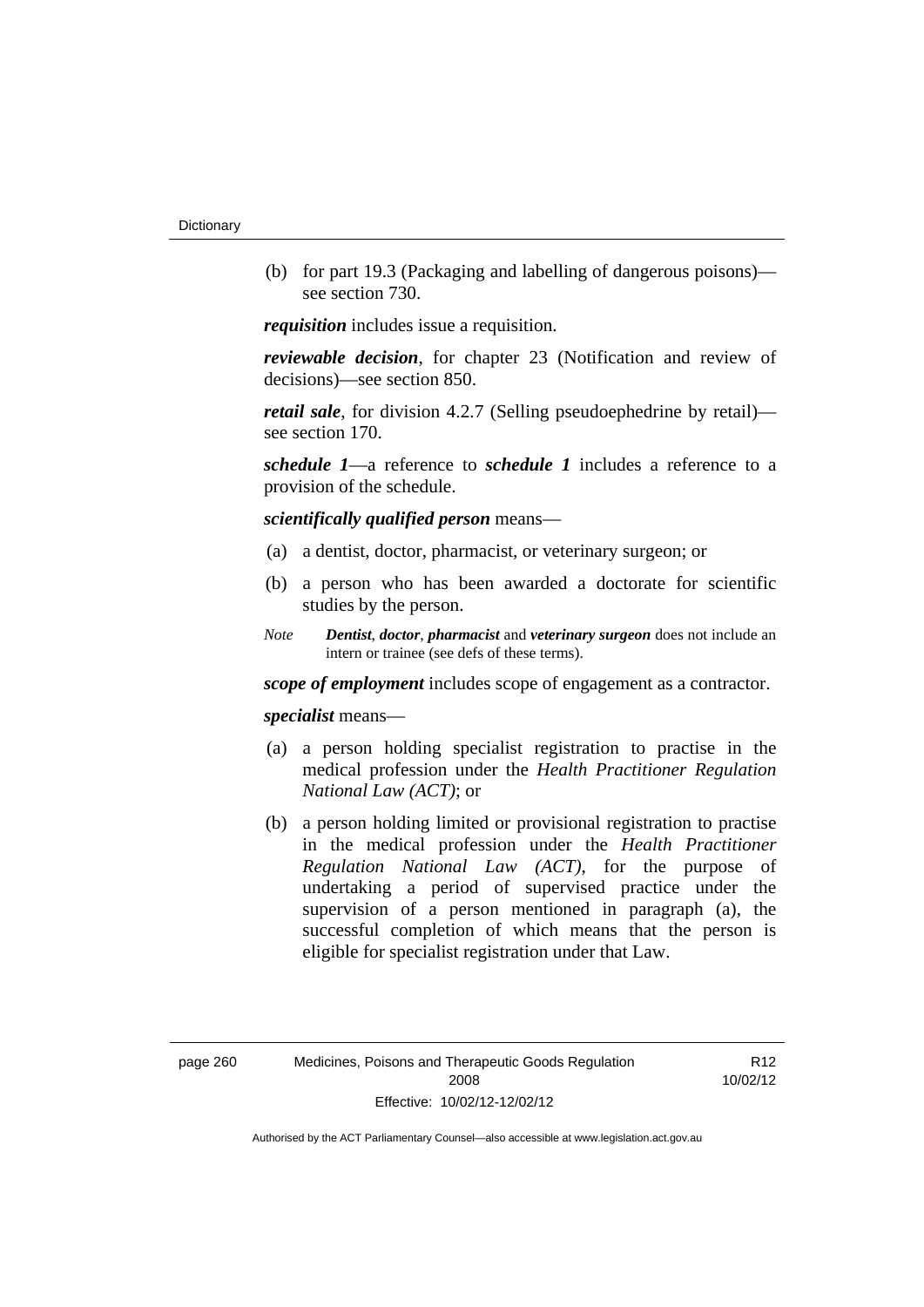*specialist area*, for a health profession, means—

- (a) a recognised speciality under the *Health Practitioner Regulation National Law (ACT)*; or
- (b) a specialist area under the *Health Professionals Regulation 2004*.

*terminal illness*—a person has a *terminal illness* if a specialist diagnoses the person as having a terminal illness and estimates the person's life expectancy to be less than 1 year.

*Note Specialist* includes a doctor training in a specialist area (see def *specialist*).

*trainee*, in relation to a health practitioner (other than a doctor or pharmacist) means a person holding limited or provisional registration to practise in a health profession under the *Health Practitioner Regulation National Law (ACT)*, for the purpose of undertaking a period of supervised practice or course of training, or both, to allow the person to be registered to practice without supervision.

#### **Examples—references to trainee**

trainee dentist, trainee nurse and trainee veterinary surgeon

- *Note 1* For doctors and pharmacists, see the definition of *intern*.
- *Note 2* An example is part of the regulation, is not exhaustive and may extend, but does not limit, the meaning of the provision in which it appears (see Legislation Act, s 126 and s 132).

*veterinary surgeon* does not include a trainee veterinary surgeon.

*Note* See the definition of *trainee*.

*walk-in centre* means a non-residential facility operated by the Territory for the treatment and care for people with minor illness or injury.

*young detainee*—see the *Children and Young People Act 2008*, section 95.

Medicines, Poisons and Therapeutic Goods Regulation 2008 Effective: 10/02/12-12/02/12 page 261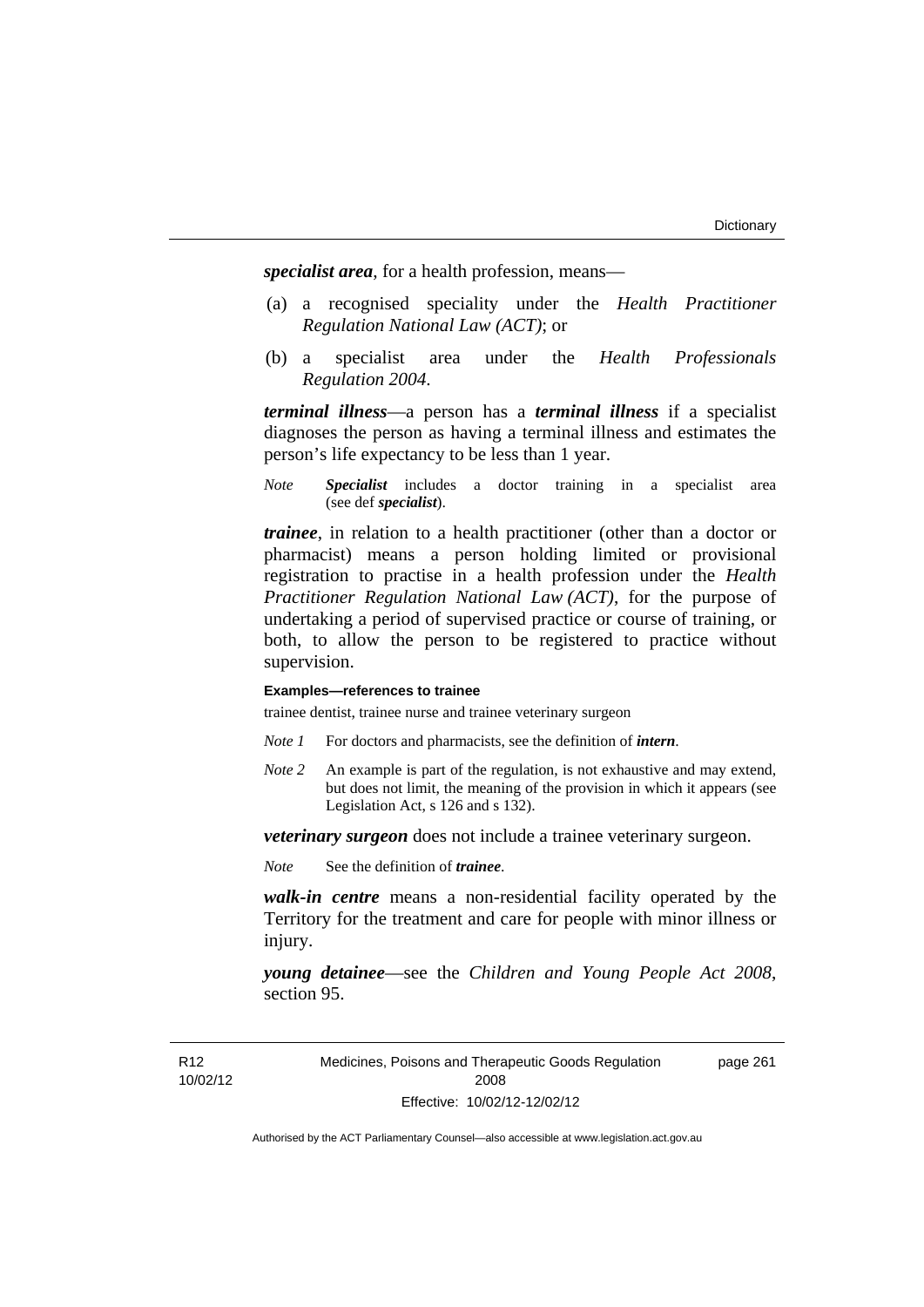#### **Endnotes**

1 About the endnotes

## **Endnotes**

## **1 About the endnotes**

Amending and modifying laws are annotated in the legislation history and the amendment history. Current modifications are not included in the republished law but are set out in the endnotes.

Not all editorial amendments made under the *Legislation Act 2001*, part 11.3 are annotated in the amendment history. Full details of any amendments can be obtained from the Parliamentary Counsel's Office.

Uncommenced amending laws are not included in the republished law. The details of these laws are underlined in the legislation history. Uncommenced expiries are underlined in the legislation history and amendment history.

If all the provisions of the law have been renumbered, a table of renumbered provisions gives details of previous and current numbering.

The endnotes also include a table of earlier republications.

| $A = Act$<br>$AF =$ Approved form<br>$am = amended$<br>$amdt = amendment$<br>$AR = Assembly resolution$<br>$ch = chapter$<br>$CN =$ Commencement notice<br>$def = definition$<br>$DI = Disallowable instrument$<br>$dict = dictionary$<br>$disallowed = disallowed by the Legislative$<br>Assembly<br>$div = division$<br>$exp = expires/expired$<br>$Gaz = gazette$<br>$hdg = heading$<br>$IA = Interpretation Act 1967$<br>$ins = inserted/added$<br>$LA =$ Legislation Act 2001<br>$LR =$ legislation register | $NI =$ Notifiable instrument<br>$o = order$<br>$om = omitted/report$<br>$ord = ordinance$<br>$orig = original$<br>$par = paragraph/subparagraph$<br>$pres = present$<br>$prev = previous$<br>$(\text{prev}) = \text{previously}$<br>$pt = part$<br>$r = rule/subrule$<br>$reloc = relocated$<br>$renum = renumbered$<br>$R[X]$ = Republication No<br>$RI = reissue$<br>$s = section/subsection$<br>$sch = schedule$<br>$sdiv = subdivision$<br>$SL = Subordinate$ law<br>$sub =$ substituted |
|-------------------------------------------------------------------------------------------------------------------------------------------------------------------------------------------------------------------------------------------------------------------------------------------------------------------------------------------------------------------------------------------------------------------------------------------------------------------------------------------------------------------|----------------------------------------------------------------------------------------------------------------------------------------------------------------------------------------------------------------------------------------------------------------------------------------------------------------------------------------------------------------------------------------------------------------------------------------------------------------------------------------------|
| $LRA =$ Legislation (Republication) Act 1996<br>$mod = modified/modification$                                                                                                                                                                                                                                                                                                                                                                                                                                     | underlining = whole or part not commenced<br>or to be expired                                                                                                                                                                                                                                                                                                                                                                                                                                |
|                                                                                                                                                                                                                                                                                                                                                                                                                                                                                                                   |                                                                                                                                                                                                                                                                                                                                                                                                                                                                                              |

### **2 Abbreviation key**

page 262 Medicines, Poisons and Therapeutic Goods Regulation 2008 Effective: 10/02/12-12/02/12

R12 10/02/12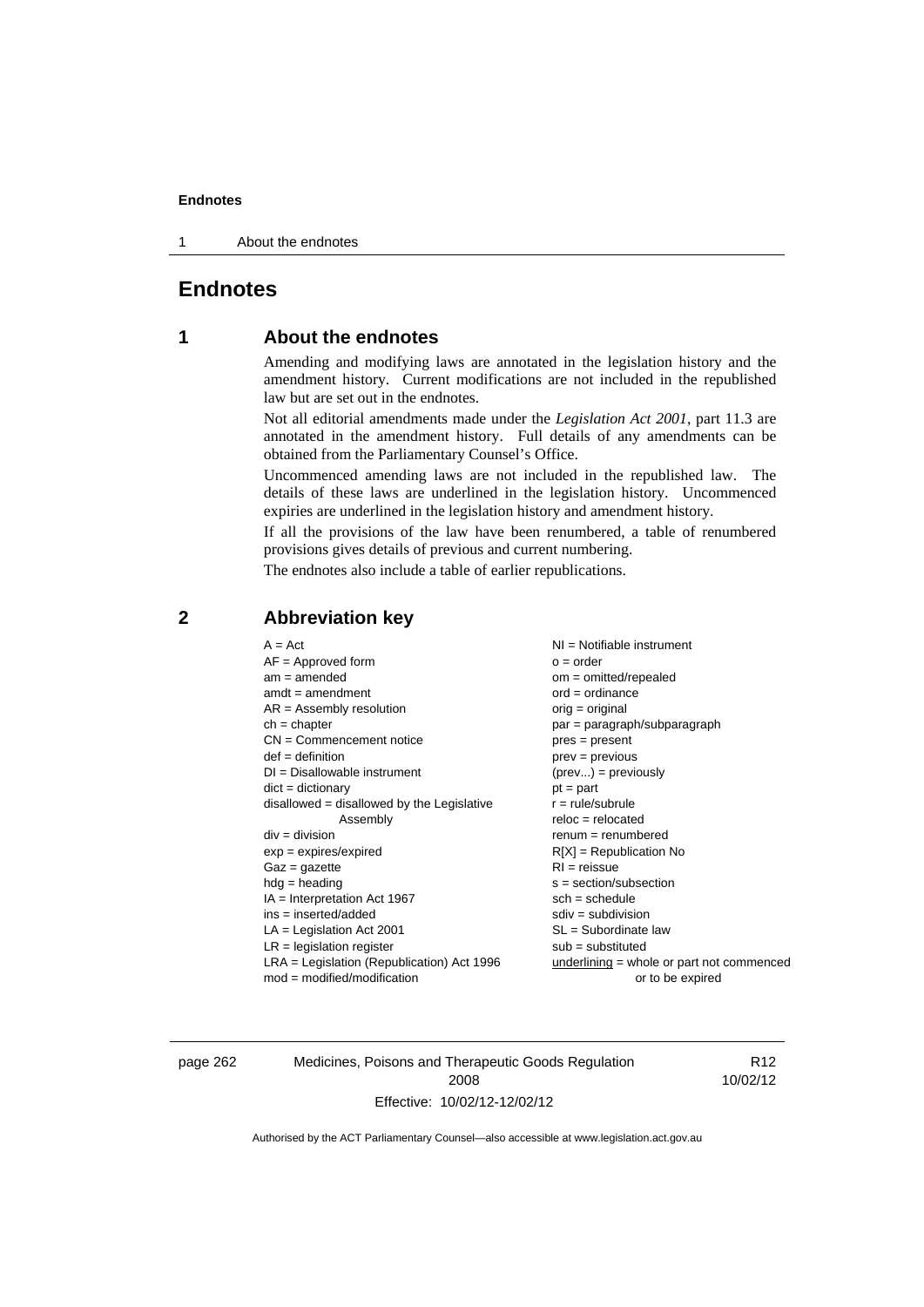#### **Endnotes**

### **3 Legislation history**

### **Medicines, Poisons and Therapeutic Goods Regulation 2008 SL2008-42**

notified LR 15 September 2008 s 1, s 2 commenced 15 September 2008 (LA s 75 (1)) remainder commenced 14 February 2009 (s 2 and see Medicines, Poisons and Therapeutic Goods Act 2008 A2008-26, s 2 and LA s 79)

as amended by

### **Medicines, Poisons and Therapeutic Goods Amendment Regulation 2009 (No 1) SL2009-27**

notified LR 5 June 2009 s 1, s 2 commenced 5 June 2009 (LA s 75 (1))

remainder commenced 6 June 2009 (s 2)

### **Statute Law Amendment Act 2009 (No 2) A2009-49 sch 3 pt 3.51**  notified LR 26 November 2009

s 1, s 2 commenced 26 November 2009 (LA s 75 (1)) sch 3 pt 3.51 commenced 17 December 2009 (s 2)

#### **Medicines, Poisons and Therapeutic Goods Amendment Regulation 2010 (No 1) SL2010-1**

notified LR 21 January 2010 s 1, s 2 commenced 21 January 2010 (LA s 75 (1)) remainder commenced 22 January 2010 (s 2)

### **Medicines, Poisons and Therapeutic Goods Amendment Regulation 2010 (No 2) SL2010-2**

notified LR 21 January 2010 s 1, s 2 commenced 21 January 2010 (LA s 75 (1)) remainder commenced 22 January 2010 (s 2)

### **Health Practitioner Regulation National Law (ACT) Act 2010 A2010-10 sch 2 pt 2.15**

notified LR 31 March 2010 s 1, s 2 commenced 31 March 2010 (LA s 75 (1)) sch 2 pt 2.15 commenced 1 July 2010 (s 2 (1) (a))

R12 10/02/12 Medicines, Poisons and Therapeutic Goods Regulation 2008 Effective: 10/02/12-12/02/12

page 263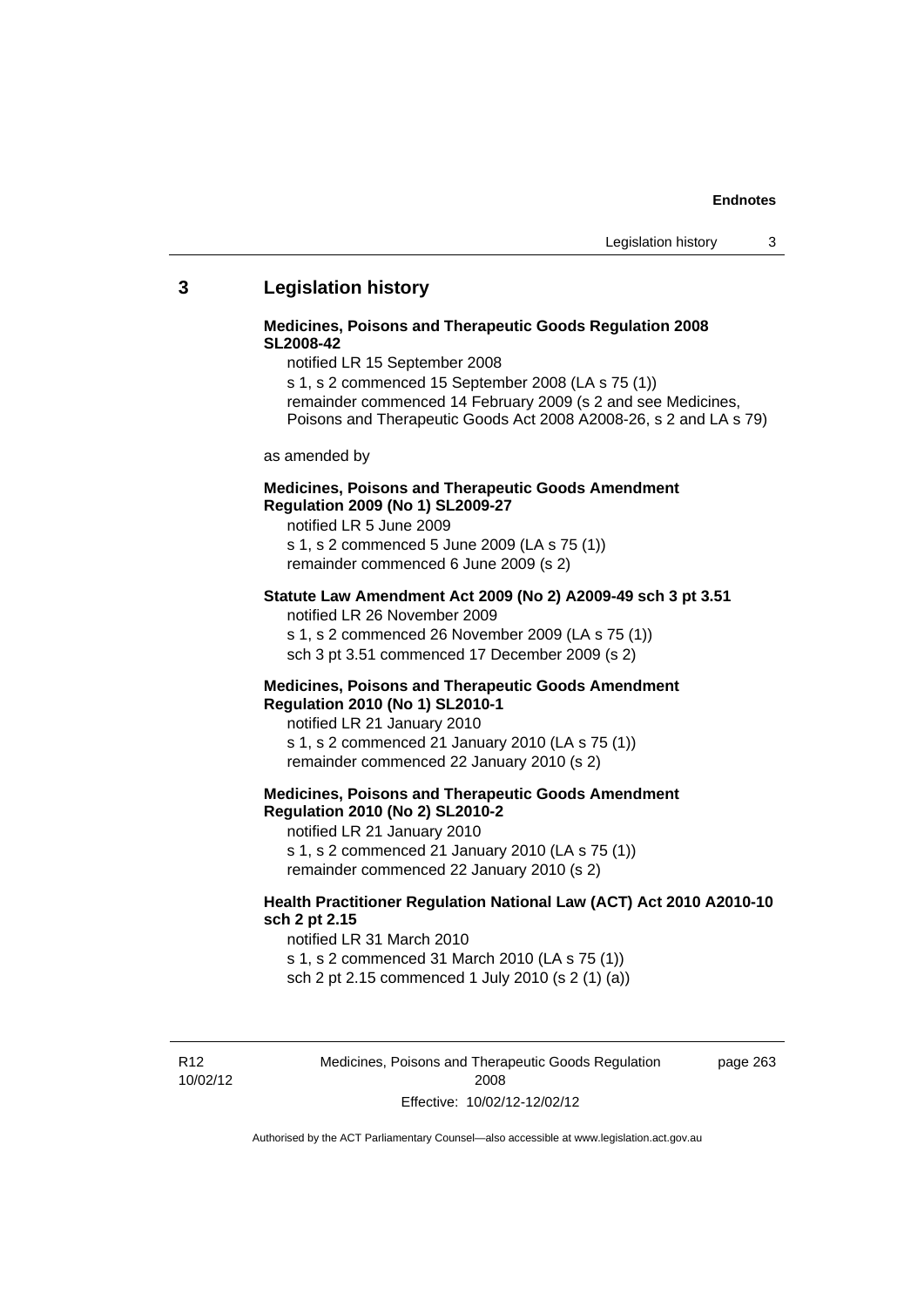#### **Endnotes**

3 Legislation history

## **Medicines, Poisons and Therapeutic Goods Amendment Regulation 2010 (No 3) SL2010-16**

notified LR 10 May 2010

s 1, s 2 commenced 10 May 2010 (LA s 75 (1)) sch 1 commenced 1 July 2010 (s 2 (2) and see Health Practitioner Regulation National Law (ACT) Act 2010 A2010-10 s 2 (1) (a)) remainder commenced 11 May 2010 (s 2 (1))

### **Medicines, Poisons and Therapeutic Goods Amendment Regulation 2010 (No 4) SL2010-20**

notified LR 3 June 2010 s 1, s 2 commenced 3 June 2010 (LA s 75 (1)) remainder commenced 1 July 2010 (s 2 and see Health Practitioner Regulation National Law (ACT) Act 2010 A2010-10 s 2 (1) (a))

### **Liquor (Consequential Amendments) Act 2010 A2010-43 sch 1 pt 1.14**

notified LR 8 November 2010

s 1, s 2 commenced 8 November 2010 (LA s 75 (1)) sch 1 pt 1.14 commenced 1 December 2010 (s 2 (4) and see Liquor Act 2010 A2010-35, s 2 (3) (as am by A2010-43 amdt 1.19) and CN2010-14)

### **Medicines, Poisons and Therapeutic Goods Amendment Regulation 2010 (No 5) SL2010-45**

notified LR 22 November 2010 s 1, s 2 commenced 22 November 2010 (LA s 75 (1)) remainder commenced 23 November 2010 (s 2)

#### **Justice and Community Safety Legislation Amendment Act 2010 (No 4) A2010-50 sch 1 pt 1.6**

notified LR 14 December 2010 s 1, s 2 commenced 14 December 2010 (LA s 75 (1)) sch 1 pt 1.6 commenced 21 December 2010 (s 2 (1))

### **Statute Law Amendment Act 2011 (No 3) A2011-52 sch 1 pt 1.5**  notified LR 28 November 2011

s 1, s 2 commenced 28 November 2011 (LA s 75 (1)) sch 1 pt 1.5 commenced 12 December 2011 (s 2)

page 264 Medicines, Poisons and Therapeutic Goods Regulation 2008 Effective: 10/02/12-12/02/12

R12 10/02/12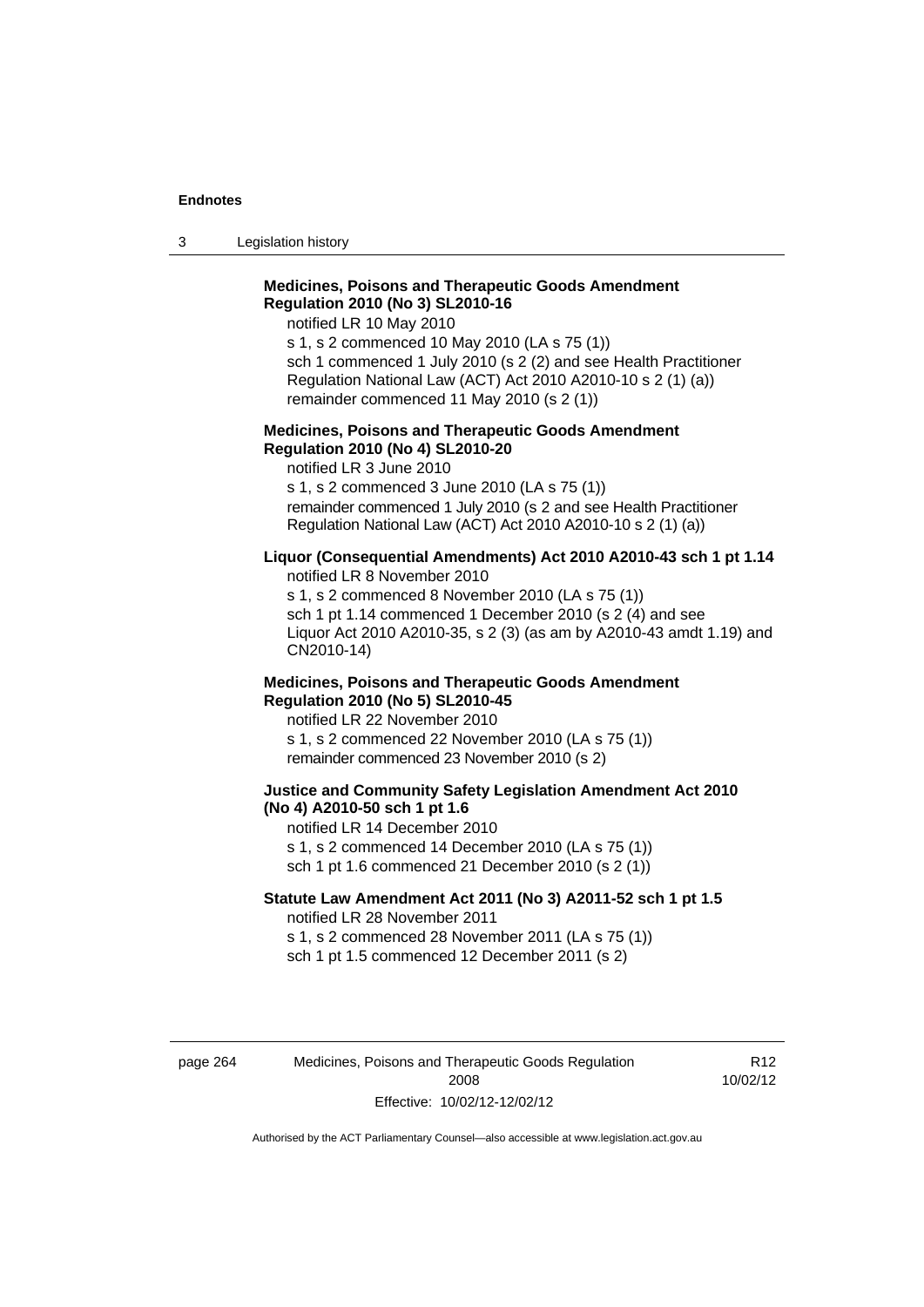Legislation history 3

# **Medicines, Poisons and Therapeutic Goods Amendment Regulation 2012 (No 1) SL2012-5**

notified LR 9 February 2012 s 1, s 2 commenced 9 February 2012 (LA s 75 (1)) remainder commenced 10 February 2012 (s 2)

R12 10/02/12 Medicines, Poisons and Therapeutic Goods Regulation 2008 Effective: 10/02/12-12/02/12

page 265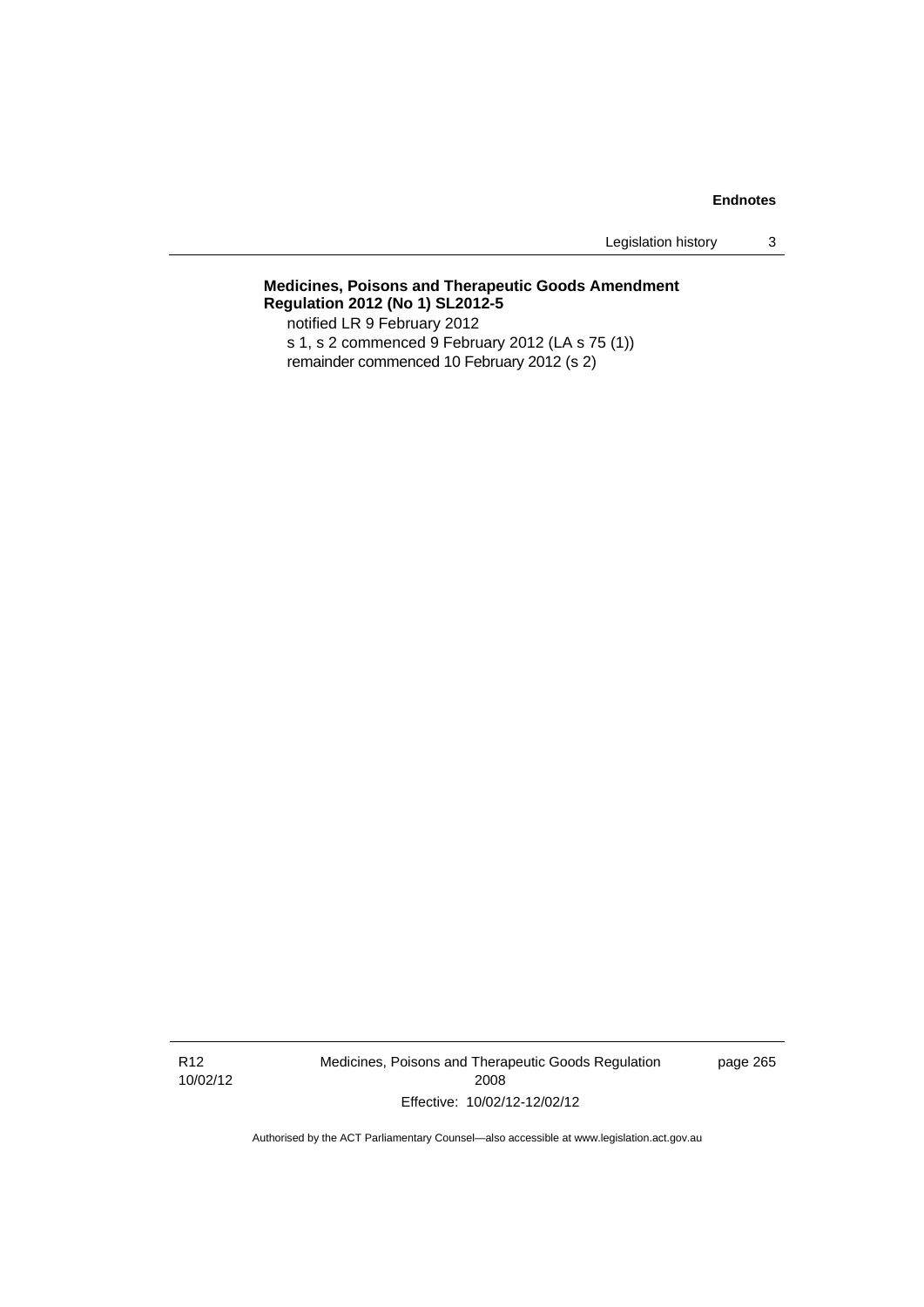4 Amendment history

## **4 Amendment history**

**Commencement**  s 2 om LA s 89 (4) **General overview of authorisations for medicines**  s 10 am A2010-10 amdt 2.85 **Overview of medicines authorisations under this regulation**  s 11 am SL2010-2 s 4; pars renum R4 LA **Relationship with registration laws**  pt 2.2 hdg sub A2010-10 amdt 2.86 **Medicines authorisations subject to Health Practitioner Regulation National Law (ACT) restrictions**  s 20 sub A2010-10 amdt 2.86 **Medicines authorisations subject to Health Professionals Act restrictions**  s 21 ins A2010-10 amdt 2.86 **Authorisation under sch 1 to prescribe medicines—Act, s 40 (1) (b), (2) (b) and (3) (b)**  am SL2010-45 s 4 **Particulars for prescriptions**  s 41 am SL2010-1 s 4; SL2010-45 s 5; pars renum R8 LA **Standing orders for walk-in centre**  div 3.4.3 hdg ins SL2010-2 s 5 **Authorisation of CHO to issue standing orders for supply and administration of medicines at walk-in centre—Act, s 42 (b)**  s 77 ins SL2010-2 s 5 **Particulars for CHO standing orders for supply and administration of medicines at walk-in centre**  s 78 ins SL2010-2 s 5 **Authorisation under sch 1 to supply medicines—Act, s 26 (1) (b) and (2) (b)**  s 110 am A2010-10 amdt 2.87 **How medicines are dispensed**  s 121 am A2010-10 amdt 2.88, amdt 2.89 **Labelling dispensed medicines—Act, s 60 (1) (c) (i) and (2) (c) (i)**  s 123 am SL2010-45 s 6; pars renum R8 LA **Labelling medicines supplied during consultations**  s 161 am SL2010-45 s 7; pars renum R8 LA

page 266 Medicines, Poisons and Therapeutic Goods Regulation 2008 Effective: 10/02/12-12/02/12

R12 10/02/12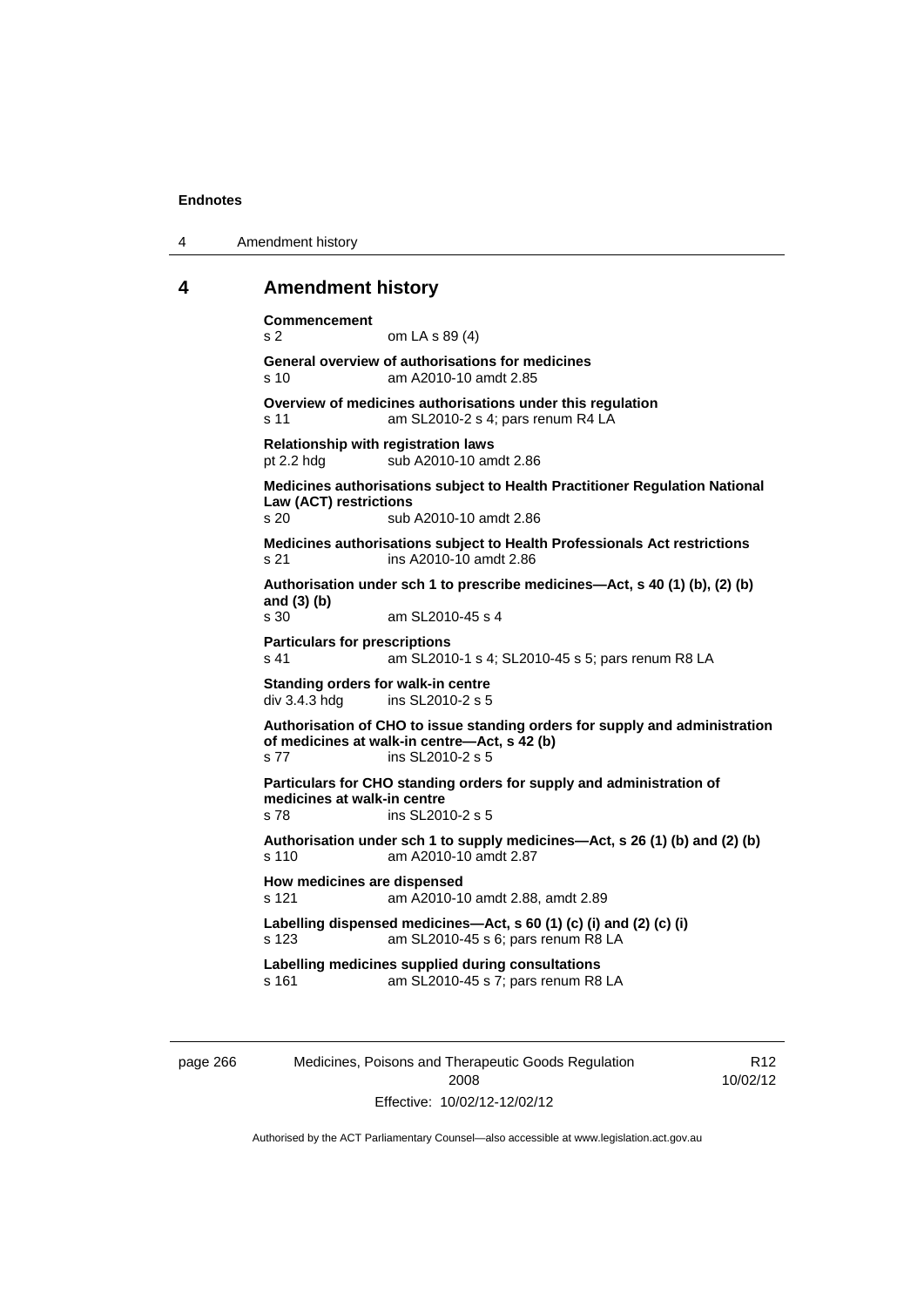**Required information for pseudoephedrine sales records**  s 173 am A2010-43 amdt 1.57 **Authorisation for self-administration etc of medicines—Act, s 37 (2) (b) and (3) (b)**  am SL2010-45 s 8 **Authorisations to deliver medicines under supply authorities—Act, s 26 (1) (b), (2) (b), s 35 (1) (b), (2) (b) and s 36 (b)**  s 400 am A2010-10 amdts 2.90-2.92 **When pharmacy medicines and pharmacist only medicines to be supplied in manufacturer's packs—Act, s 59 (1) (c) (i) and (2) (c) (i)**  s 500 am A2010-10 amdt 2.93 **Meaning of** *prescribed person***—ch 11**  s 510 am SL2010-16 s 4, s 5, amdt 1.1; SL2010-45 s 9 **Storage of controlled medicines for certain health-related occupations—Act, s 61 (b) and (c)**<br>**s** 532 am SL2010-16 s 6, s 7, amdt 1.1 **Storage of controlled medicines by certain other prescribed people— Act, s 61 (b) and (c)**  s 533 am SL2010-16 s 8 **Keeping of controlled medicines registers by certain people—Act, s 48 (a) and s 50 (1) (b) and (2) (b)**  s 540 table 540 am SL2010-16 s 9 **Keeping of controlled medicines registers by first-aid kit holders—Act, s 48 (a) and s 50 (1) (b) and (2) (b)**  s 541 am SL2010-16 s 10, s 11, amdt 1.1 **Prescribed witnesses for administration of controlled medicines—Act, s 53 (a) and (b)**  s 544 am SL2010-20 s 4 **Standing interim approval to prescribe buprenorphine and methadone for patients of certain institutions**  s 557 hdg sub SL2010-1 s 5<br>s 557 am SL2010-1 s 6: am SL2010-1 s 6; pars renum R4 LA **Restrictions on CHO power to approve applications for approvals**  s 563 am SL2010-1 s 7 **First-aid kit licences**<br>pt 14.3 note are am A2010-10 amdt 2.104 **Additional information for first-aid kit licences—Act, s 88 (1) (k)**  s 612 am A2009-49 amdt 3.121

R12 10/02/12 Medicines, Poisons and Therapeutic Goods Regulation 2008 Effective: 10/02/12-12/02/12

page 267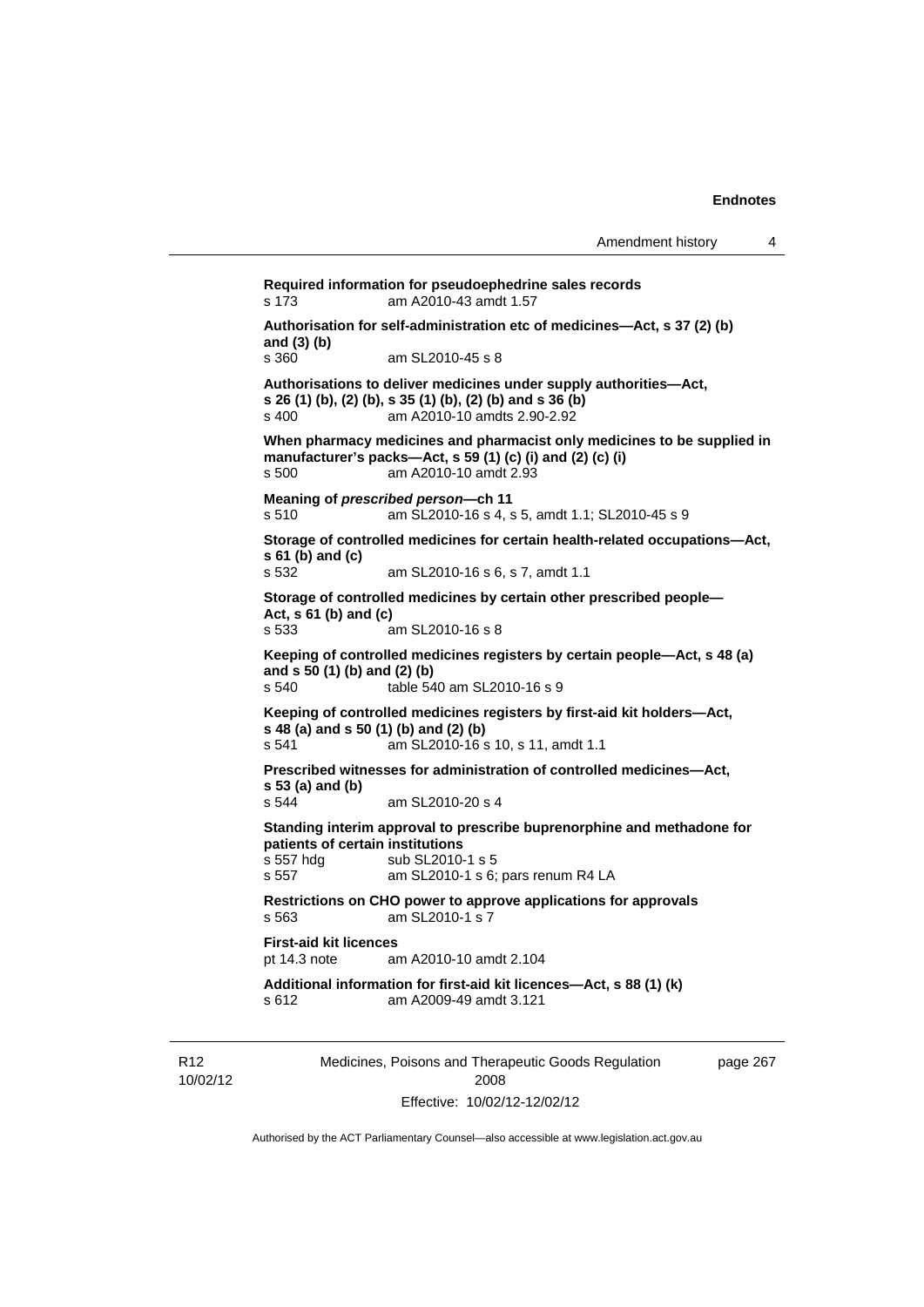4 Amendment history

**Medicines advisory committee—ending appointments**  s 644 am A2011-52 amdt 1.8 **Meaning of** *reviewable decision—***ch 23**  am SL2009-27 s 4 **Reviewable decision notices**  s 851 sub SL2009-27 s 5 **Applications for review**  s 852 sub SL2009-27 s 5 **Other authorisations for public employees—Act, s 20 (1) (a), (2) (a) and s 74 (1) (b)**  am SL2010-45 s 10 **Exemption of piper methysticum (kava)—Act, s 190 (1) (a)**  s 864 om LA s 89 (3) ins SL2012-5 s 4 exp 12 February 2012 (s 864 (3)) **Transitional**  ch 30 hdg exp 31 March 2010 (s 1008) **Definitions—ch 30**  s 1000 exp 31 March 2010 (s 1008) def *DODA* exp 31 March 2010 (s 1008) def *PADA* exp 31 March 2010 (s 1008) **DODA wholesaler's licences—Act, s 520 (2)**  s 1001 exp 31 March 2010 (s 1008) **Poisons Act licences—Act, s 520 (2)**<br>s 1002 exp 31 March 2010 exp 31 March 2010 (s 1008) **PADA licences—Act, s 520 (2)**  s 1003 exp 31 March 2010 (s 1008) **DODA authorisations—Act, s 522 (2)**  s 1004 exp 31 March 2010 (s 1008) **PADA authorisations—Act, s 522 (2)**  s 1005 exp 31 March 2010 (s 1008) **Public Health (Prohibited Drugs) Act authorisations—Act, s 522 (2)**  s 1006 exp 31 March 2010 (s 1008) **DODA approvals to prescribe drugs of dependence—Act, s 531 (2)**  s 1007 exp 31 March 2010 (s 1008) **Expiry—ch 30**  exp 31 March 2010 (s 1008)

page 268 Medicines, Poisons and Therapeutic Goods Regulation 2008 Effective: 10/02/12-12/02/12

R12 10/02/12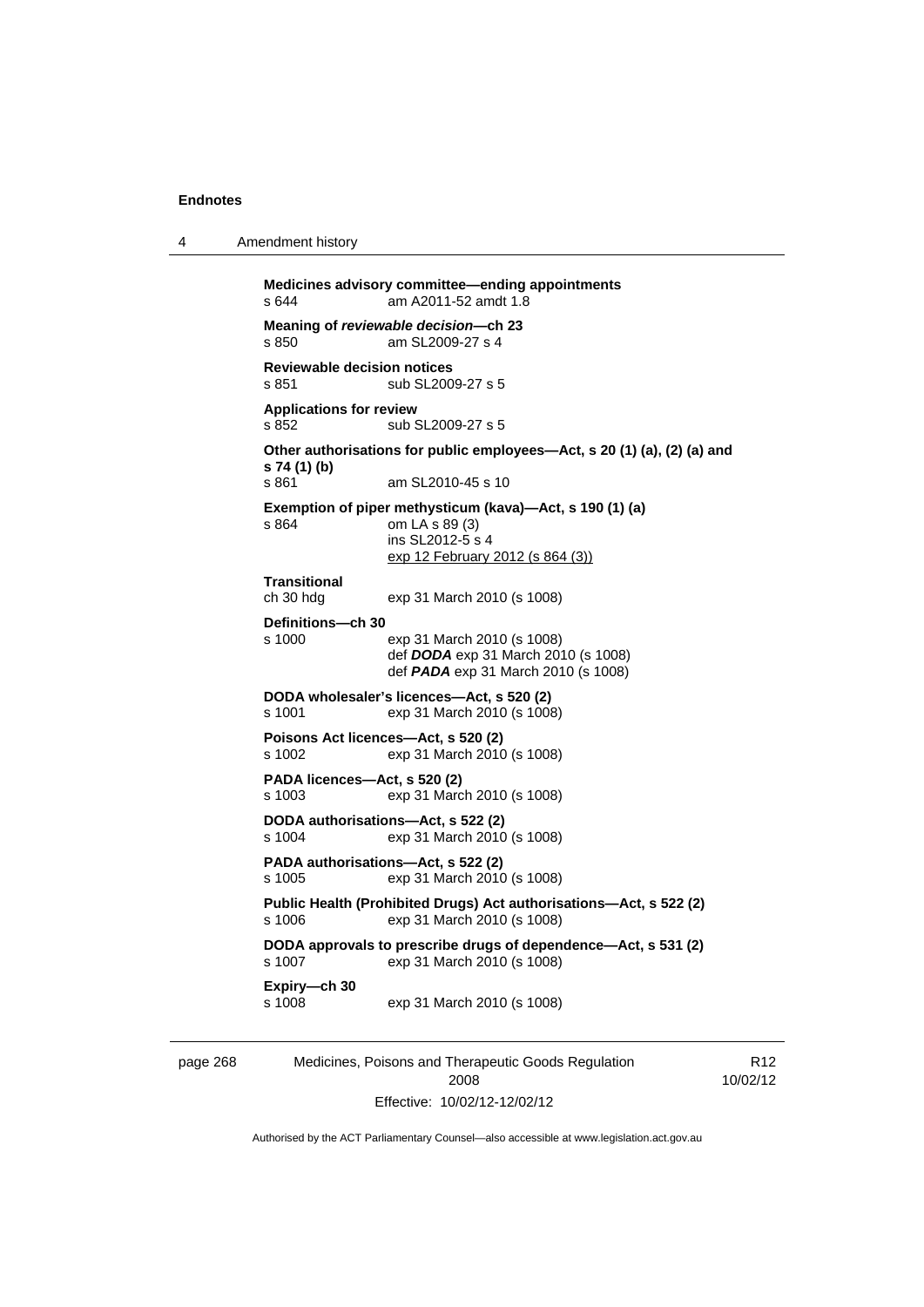# **Modification of Act**<br>ch 31 hdg ins SL2009-27 s 6 om A2010-50 amdt 1.13 **Modification of Act, ch 14—Act, s 501 (2)**  s 1100 ins SL2009-27 s 6 om A2010-50 amdt 1.13 **Expiry—ch 31**  s 1110 ins SL2009-27 s 6 om A2010-50 amdt 1.13 **Dentists, dental hygienists and dental therapists**  sch 1 pt 1.2 am A2010-10 amdt 2.104 **Doctors**  sch 1 pt 1.3 am A2010-10 amdt 2.104 **Health practitioners and health professionals at institutions**  sch 1 pt 1.4 sub A2010-10 amdt 2.94 **Midwives**  sch 1 pt 1.5 am A2010-10 amdt 2.104; SL2010-45 s 11 **Nurses**  sch 1 pt 1.6 am SL2010-16 s 12; A2010-10 amdt 2.104; SL2010-20 s 5; items renum R7 LA **Opioid dependency treatment centres operated by Territory**  sch 1 pt 1.7 am A2010-10 amdt 2.104 **Optometrists**  am A2010-10 amdt 2.95 **Residential care facilities**  sch 1 pt 1.11 am A2010-10 amdt 2.104 **Optometry medicines**  sch 2 am A2010-10 amdt 2.96 **Designated appendix D medicines—standing approvals**  sch 3 am SL2010-45 s 12 **Health Professionals Regulation 2004**  sch 6 om LA s 89 (3) **Modification—Crimes Act 1900**  sch 10 ins SL2009-27 s 7 om A2010-50 amdt 1.14

R12 10/02/12 Medicines, Poisons and Therapeutic Goods Regulation 2008 Effective: 10/02/12-12/02/12

page 269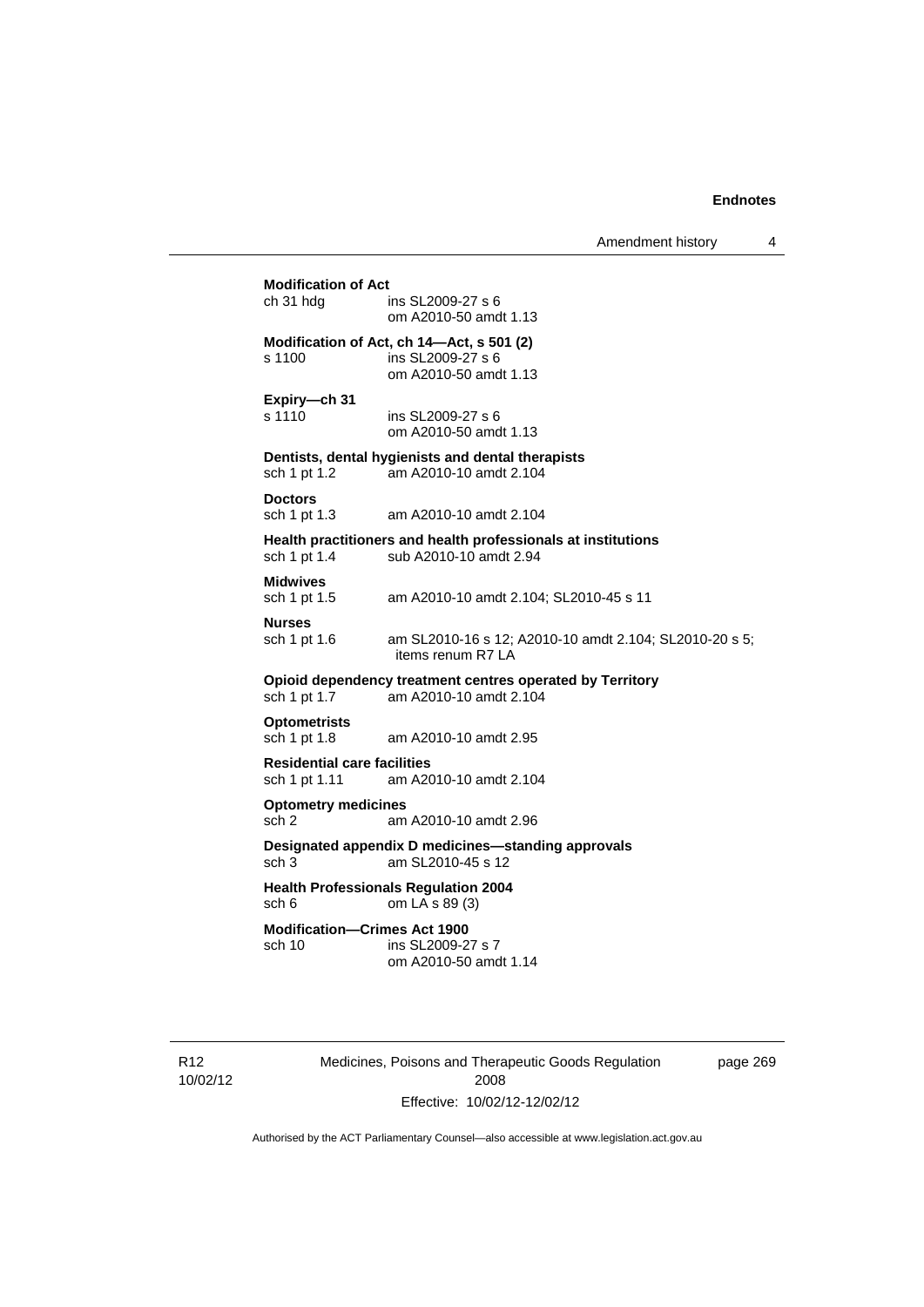4 Amendment history

**Dictionary**  am SL2009-27 s 8; A2009-49 amdt 3.122; A2010-10 amdt 2.97, amdt 2.98 def *authorised midwife* ins SL2010-45 s 13 def *eligible midwife* ins SL2010-45 s 13 def *enrolled nurse* om SL2010-20 s 6 def *enrolled nurse (medications)* sub A2010-10 amdt 2.99 om SL2010-20 s 7 def *health profession* sub A2010-10 amdt 2.100 def *intern* sub A2010-10 amdt 2.101 def *nurse practitioner* ins SL2010-16 s 13 am SL2010-16 amdt 1.1 def *pharmaceutical benefits scheme* ins SL2010-45 s 13 def *specialist* sub A2010-10 amdt 2.102 def *specialist area* sub A2010-10 amdt 2.102 def *trainee* am A2010-10 amdt 2.103 def *walk-in centre* ins SL2010-2 s 6

page 270 Medicines, Poisons and Therapeutic Goods Regulation 2008 Effective: 10/02/12-12/02/12

R12 10/02/12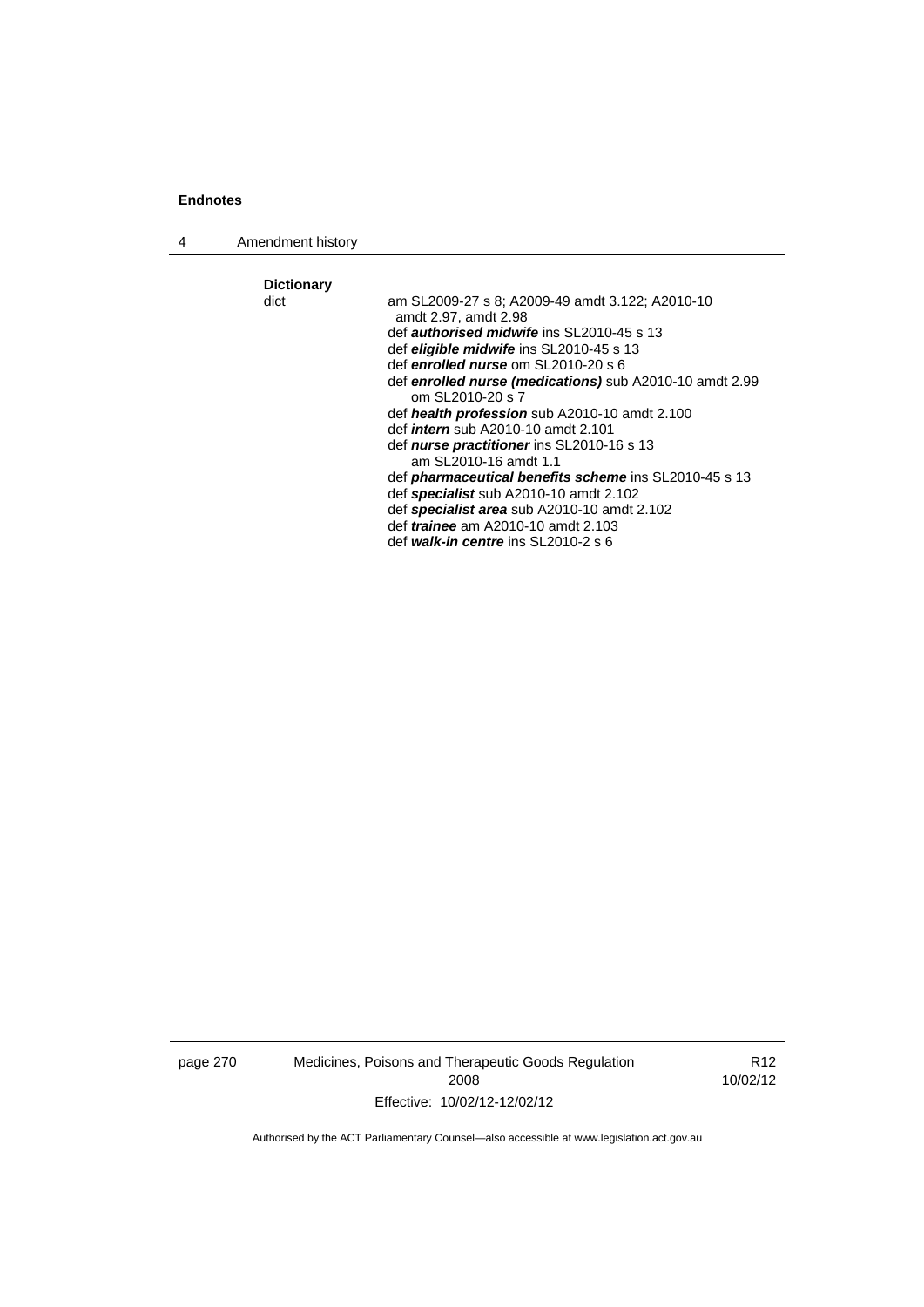## **5 Earlier republications**

Some earlier republications were not numbered. The number in column 1 refers to the publication order.

Since 12 September 2001 every authorised republication has been published in electronic pdf format on the ACT legislation register. A selection of authorised republications have also been published in printed format. These republications are marked with an asterisk (\*) in column 1. Electronic and printed versions of an authorised republication are identical.

| <b>Republication</b><br>No and date | <b>Effective</b>            | Last<br>amendment<br>made by | <b>Republication</b><br>for                              |
|-------------------------------------|-----------------------------|------------------------------|----------------------------------------------------------|
| R <sub>1</sub><br>14 Feb 2009       | 14 Feb 2009-<br>5 June 2009 | not amended                  | new regulation                                           |
| R <sub>2</sub>                      | 6 June 2009-                | SL2009-27                    | amendments by                                            |
| 6 June 2009                         | 16 Dec 2009                 |                              | SL2009-27                                                |
| R <sub>3</sub>                      | 17 Dec 2009-                | A2009-49                     | amendments by                                            |
| 17 Dec 2009                         | 21 Jan 2010                 |                              | A2009-49                                                 |
| R4<br>22 Jan 2010                   | 22 Jan 2010-<br>31 Mar 2010 | SL2010-2                     | amendments by<br>SL2010-1 and<br>SL2010-2                |
| R <sub>5</sub><br>1 Apr 2010        | 1 Apr 2010-<br>10 May 2010  | A2010-10                     | commenced expiry                                         |
| R <sub>6</sub>                      | 11 May 2010-                | SL2010-16                    | amendments by                                            |
| 11 May 2010                         | 30 June 2010                |                              | SL2010-16                                                |
| R7<br>1 July 2010                   | 1 July 2010-<br>22 Nov 2010 | SL2010-20                    | amendments by<br>A2010-10,<br>SL2010-16 and<br>SL2010-20 |
| R <sub>8</sub>                      | 23 Nov 2010-                | SL2010-45                    | amendments by                                            |
| 23 Nov 2010                         | 30 Nov 2010                 |                              | SL2010-45                                                |
| R <sub>9</sub>                      | 1 Dec 2010-                 | SL2010-45                    | amendments by                                            |
| 1 Dec 2010                          | 20 Dec 2010                 |                              | A2010-43                                                 |
| R <sub>10</sub>                     | 21 Dec 2010-                | A2010-50                     | amendments by                                            |
| 21 Dec 2010                         | 11 Dec 2011                 |                              | A2010-50                                                 |

R12 10/02/12 Medicines, Poisons and Therapeutic Goods Regulation 2008 Effective: 10/02/12-12/02/12

page 271